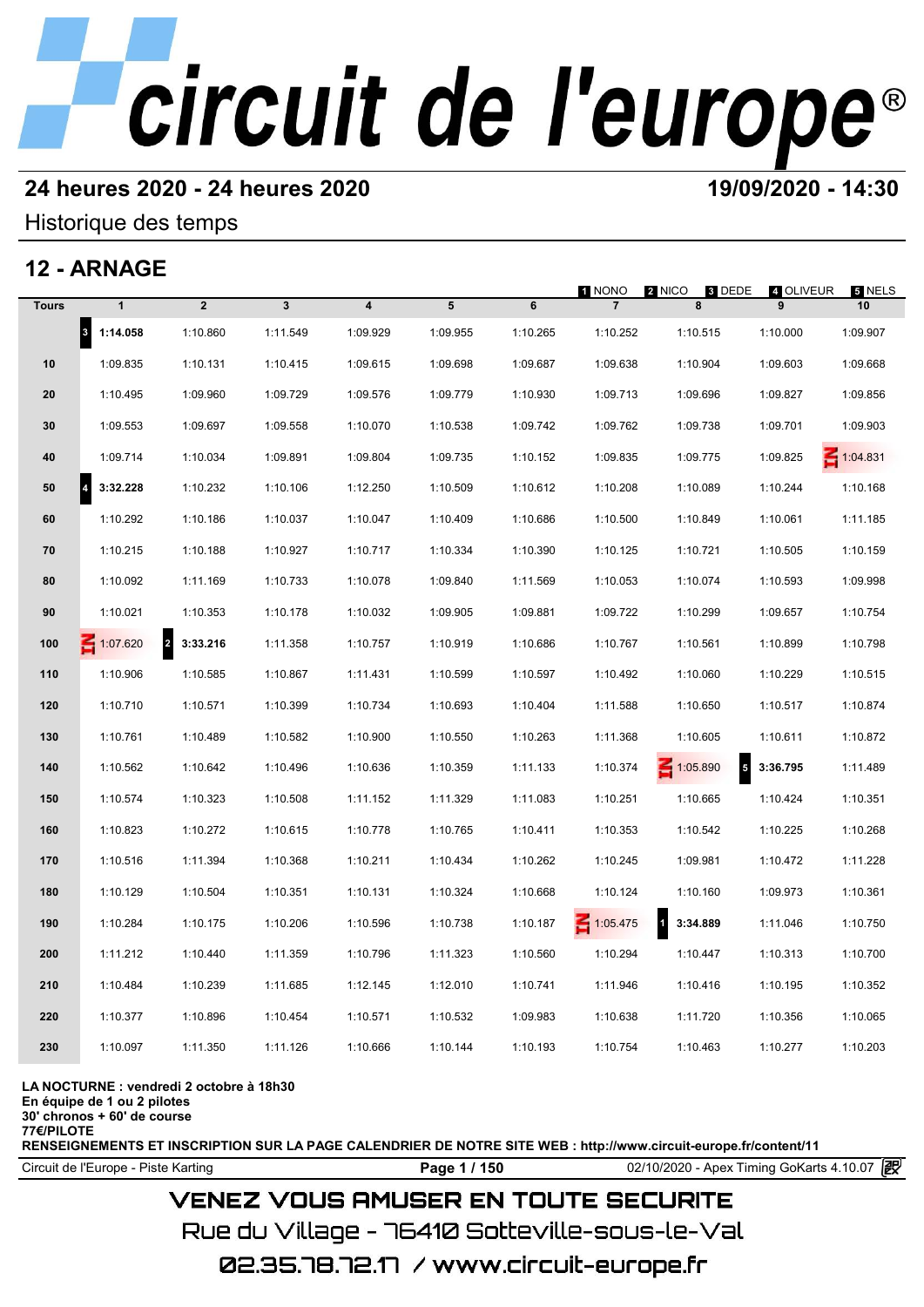## **24 heures 2020 - 24 heures 2020 19/09/2020 - 14:30**

## Historique des temps

|              | Historique des temps |                            |                 |                                     |          |          |                       |            |          |                 |  |  |  |
|--------------|----------------------|----------------------------|-----------------|-------------------------------------|----------|----------|-----------------------|------------|----------|-----------------|--|--|--|
| <b>Tours</b> | $\mathbf{1}$         | $\overline{2}$             | $\mathbf{3}$    | $\overline{\mathbf{4}}$             | 5        | 6        | $\overline{7}$        | 8          | 9        | 10              |  |  |  |
| 240          | 1:10.193             | 1:11.134                   | 1:10.478        | 1:10.542                            | 1:10.400 | 1:04.669 | 8 3:33.379            | 1:10.779   | 1:10.919 | 1:10.298        |  |  |  |
| 250          | 1:10.115             | 1:10.302                   | 1:10.046        | 1:10.030                            | 1:09.817 | 1:09.925 | 1:10.169              | 1:10.152   | 1:09.921 | 1:09.897        |  |  |  |
| 260          | 1:10.702             | 1:10.253                   | 1:09.948        | 1:10.284                            | 1:11.342 | 1:10.888 | 1:10.185              | 1:10.001   | 1:10.174 | 1:09.915        |  |  |  |
| 270          | 1:09.844             | 1:09.916                   | 1:10.189        | 1:10.699                            | 1:09.960 | 1:10.052 | 1:10.074              | 1:10.105   | 1:10.329 | 1:10.130        |  |  |  |
| 280          | 1:10.633             | 1:10.610                   | $\leq 1:04.328$ | $\overline{\mathbf{r}}$<br>3:35.176 | 1:10.648 | 1:11.475 | 1:10.992              | 1:10.685   | 1:10.912 | 1:10.797        |  |  |  |
| 290          | 1:10.806             | 1:10.748                   | 1:10.974        | 1:10.620                            | 1:10.787 | 1:10.808 | 1:10.651              | 1:11.946   | 1:10.821 | 1:10.810        |  |  |  |
| 300          | 1:11.216             | 1:10.657                   | 1:10.912        | 1:11.192                            | 1:11.278 | 1:10.646 | 1:10.856              | 1:11.547   | 1:12.179 | 1:11.569        |  |  |  |
| 310          | 1:12.173             | 1:11.615                   | 1:11.364        | $\leq 1:06.732$                     | 3:34.195 | 1:10.556 | 1:11.292              | 1:10.735   | 1:10.695 | 1:10.775        |  |  |  |
| 320          | 1:10.631             | 1:10.772                   | 1:10.726        | 1:10.520                            | 1:10.651 | 1:10.674 | 1:10.968              | 1:10.734   | 1:10.724 | 1:11.032        |  |  |  |
| 330          | 1:10.688             | 1:11.238                   | 1:11.151        | 1:11.641                            | 1:10.809 | 1:11.013 | 1:10.576              | 1:10.697   | 1:12.617 | 1:11.087        |  |  |  |
| 340          | $\leq 1:06.353$      | $\overline{4}$<br>3:33.027 | 1:10.310        | 1:10.333                            | 1:10.969 | 1:10.796 | 1:10.117              | 1:10.381   | 1:10.540 | 1:10.685        |  |  |  |
| 350          | 1:10.256             | 1:10.479                   | 1:09.997        | 1:10.435                            | 1:09.928 | 1:10.331 | 1:09.921              | 1:10.227   | 1:10.598 | 1:09.892        |  |  |  |
| 360          | 1:09.889             | 1:10.620                   | 1:10.122        | 1:10.437                            | 1:10.261 | 1:09.919 | 1:10.498              | 1:09.831   | 1:09.958 | 1:10.535        |  |  |  |
| 370          | 1:10.004             | 1:09.709                   | 1:09.793        | 1:09.839                            | 1:09.750 | 1:10.122 | 1:10.017              | 1:09.851   | 1:10.238 | 1:09.906        |  |  |  |
| 380          | 1:10.390             | 1:09.728                   | 1:10.005        | 1:10.176                            | 1:10.878 | 1:09.817 | 1:09.848              | 1:11.717   | 1:10.742 | 1:10.037        |  |  |  |
| 390          | 1:09.868             | 1:09.561                   | 1:06.727        | $1 \quad 3:34.681$                  | 1:10.550 | 1:10.553 | 1:10.656              | 1:12.386   | 1:11.801 | 1:10.478        |  |  |  |
| 400          | 1:10.875             | 1:11.047                   | 1:10.318        | 1:10.590                            | 1:10.782 | 1:11.065 | 1:13.645              | 1:12.518   | 1:14.209 | $\leq 1:08.142$ |  |  |  |
| 410          | 3:35.562             | 1:17.465                   | 1:21.802        | $\leq 1:18.393$                     | 3:54.265 | 1:24.802 | $\leq 1:16.538$       | 3:43.394   | 1:16.251 | $\leq 1:09.059$ |  |  |  |
| 420          | 3:37.690             | 1:11.677                   | $\leq 1:05.363$ | 3:34.068                            | 1:11.324 | 1:11.621 | 1:11.586              | 5 4:24.070 | 1:10.596 | 1:11.276        |  |  |  |
| 430          | 1:10.963             | 1:10.638                   | 1:11.546        | 1:10.385                            | 1:12.182 | 1:10.716 | 1:11.186              | 1:10.254   | 1:10.772 | 1:10.066        |  |  |  |
| 440          | 1:10.063             | 1:11.085                   | 1:10.883        | 1:10.432                            | 1:10.664 | 1:11.184 | 1:10.131              | 1:10.019   | 1:10.147 | 1:10.089        |  |  |  |
| 450          | 1:10.617             | 1:10.751                   | 1:10.138        | 1:10.372                            | 1:10.674 | 1:10.052 | 1:10.196              | 1:10.487   | 1:10.102 | 1:11.611        |  |  |  |
| 460          | 1:10.226             | 1:10.521                   | 1:10.126        | 1:10.172                            | 1:11.275 | 1:09.951 | 1:10.085              | 1:11.202   | 1:10.297 | 1:09.880        |  |  |  |
| 470          | 1:09.981             | 1:10.158                   | 1:10.134        | 1:10.849                            | 1:10.039 | 1:10.285 | $\vert$ 3<br>1:06.773 | 3:33.669   | 1:10.160 | 1:10.715        |  |  |  |
| 480          | 1:10.462             | 1:10.066                   | 1:10.004        | 1:10.085                            | 1:10.464 | 1:10.403 | 1:09.951              | 1:10.275   | 1:10.493 | 1:09.745        |  |  |  |
| 490          | 1:09.985             | 1:09.932                   | 1:09.993        | 1:10.361                            | 1:10.348 | 1:10.218 | 1:09.925              | 1:10.458   | 1:09.838 | 1:09.796        |  |  |  |

**LA NOCTURNE : vendredi 2 octobre à 18h30**

**En équipe de 1 ou 2 pilotes**

**30' chronos + 60' de course 77€/PILOTE**

**RENSEIGNEMENTS ET INSCRIPTION SUR LA PAGE CALENDRIER DE NOTRE SITE WEB : http://www.circuit-europe.fr/content/11**

Circuit de l'Europe - Piste Karting **Page 2 / 150 Page 2 / 150** 02/10/2020 - Apex Timing GoKarts 4.10.07

## **VENEZ VOUS AMUSER EN TOUTE SECURITE**

Rue du Village – 76410 Sotteville-sous-le-Val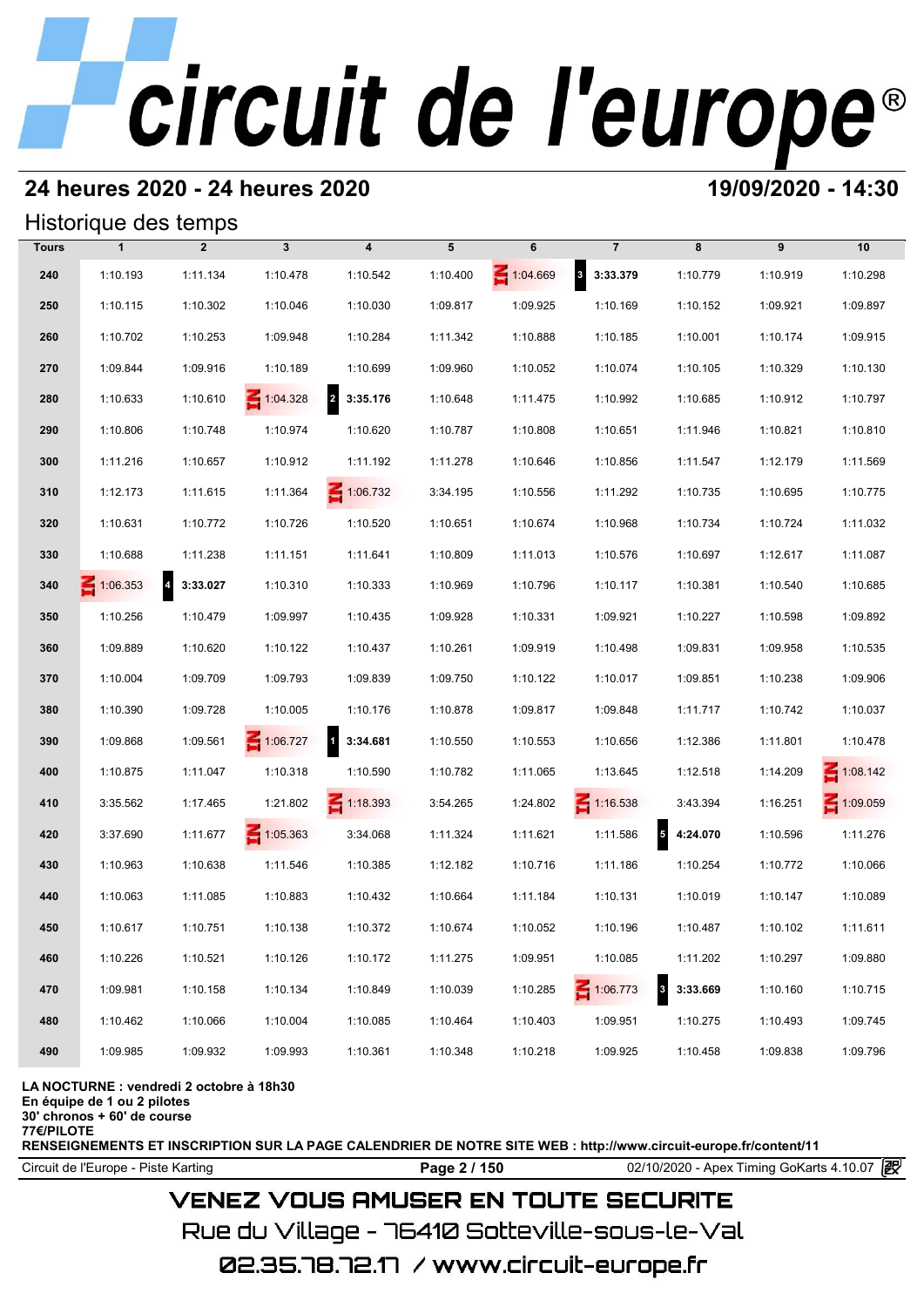## **24 heures 2020 - 24 heures 2020 19/09/2020 - 14:30**

## Historique des temps

|              |                                     | Historique des temps |                                      |                            |                 |                                     |                |                 |                                     |                 |
|--------------|-------------------------------------|----------------------|--------------------------------------|----------------------------|-----------------|-------------------------------------|----------------|-----------------|-------------------------------------|-----------------|
| <b>Tours</b> | $\mathbf{1}$                        | $\overline{2}$       | $\mathbf{3}$                         | $\overline{\mathbf{4}}$    | 5               | 6                                   | $\overline{7}$ | 8               | 9                                   | 10              |
| 500          | 1:09.726                            | 1:10.136             | 1:10.114                             | 1:09.864                   | 1:09.925        | 1:09.945                            | 1:10.196       | 1:10.265        | 1:09.862                            | 1:10.354        |
| 510          | 1:11.222                            | 1:10.046             | 1:09.853                             | 1:09.600                   | 1:09.873        | 1:10.903                            | 1:09.848       | 1:09.579        | 1:09.845                            | 1:11.537        |
| 520          | 1:10.593                            | 1:09.633             | 1:04.427                             | $\overline{a}$<br>3:34.659 | 1:10.878        | 1:10.480                            | 1:10.108       | 1:10.401        | 1:10.302                            | 1:10.566        |
| 530          | 1:10.105                            | 1:10.056             | 1:10.091                             | 1:10.066                   | 1:10.265        | 1:10.070                            | 1:09.947       | 1:09.844        | 1:10.320                            | 1:11.205        |
| 540          | 1:09.932                            | 1:10.523             | 1:10.022                             | 1:10.584                   | 1:10.925        | 1:09.879                            | 1:09.875       | 1:10.047        | 1:10.049                            | 1:10.103        |
| 550          | 1:10.493                            | 1:10.653             | 1:10.163                             | 1:09.920                   | 1:10.166        | 1:10.033                            | 1:10.365       | 1:09.896        | 1:09.784                            | 1:10.148        |
| 560          | 1:10.131                            | 1:09.717             | 1:09.583                             | 1:11.505                   | 1:09.959        | 1:10.869                            | 1:11.719       | 1:25.873        | 1:09.953                            | 1:10.233        |
| 570          | 1:09.745                            | $\leq 1:06.707$      | $\overline{\phantom{a}}$<br>3:33.872 | 1:09.941                   | 1:10.275        | 1:10.552                            | 1:10.821       | 1:10.297        | 1:10.030                            | 1:11.123        |
| 580          | 1:10.439                            | 1:09.997             | 1:09.925                             | 1:10.024                   | 1:10.591        | 1:10.616                            | 1:10.468       | 1:10.315        | 1:09.925                            | 1:09.857        |
| 590          | 1:10.143                            | 1:09.767             | 1:10.512                             | 1:10.114                   | 1:09.982        | 1:10.200                            | 1:10.361       | 1:10.241        | 1:10.065                            | 1:10.116        |
| 600          | 1:10.449                            | 1:10.054             | 1:09.873                             | 1:10.115                   | 1:10.259        | 1:10.058                            | 1:09.962       | 1:10.411        | 1:10.406                            | 1:10.019        |
| 610          | 1:10.434                            | 1:10.123             | 1:10.087                             | 1:10.721                   | $\leq 1:05.723$ | $\overline{\mathbf{3}}$<br>6:14.882 | 1:11.219       | 1:10.523        | 1:10.363                            | 1:10.813        |
| 620          | 1:10.379                            | 1:10.325             | 1:10.085                             | 1:09.932                   | 1:10.643        | 1:10.829                            | 1:10.156       | 1:10.221        | 1:10.129                            | 1:10.077        |
| 630          | 1:10.450                            | 1:10.371             | 1:10.087                             | 1:10.136                   | 1:10.222        | 1:10.134                            | 1:10.523       | 1:10.038        | 1:10.005                            | 1:10.593        |
| 640          | 1:10.387                            | 1:10.159             | 1:10.939                             | 1:10.000                   | 1:10.183        | 1:10.102                            | 1:10.234       | 1:10.188        | 1:10.040                            | 1:09.999        |
| 650          | 1:09.939                            | 1:10.345             | 1:09.850                             | 1:09.897                   | 1:09.999        | 1:09.776                            | 1:10.260       | 1:10.656        | 1:10.984                            | 1:09.811        |
| 660          | 1:10.057                            | 1:09.700             | 1:10.113                             | 1:10.845                   | 1:11.064        | 1:09.831                            | 1:10.501       | 1:09.753        | 1:10.117                            | 1:09.885        |
| 670          | 1:10.102                            | 1:09.981             | 1:09.753                             | 1:09.858                   | 1:09.785        | 1:09.805                            | 1:11.096       | 1:10.900        | 1:09.982                            | 1:09.731        |
| 680          | 1:09.732                            | 1:09.642             | 1:09.957                             | 1:09.669                   | 1:10.277        | 1:09.716                            | 1:09.738       | $\leq 1:04.361$ | $\overline{\mathbf{4}}$<br>3:37.859 | 1:10.065        |
| 690          | 1:09.952                            | 1:09.677             | 1:11.007                             | 1:11.126                   | 1:10.018        | 1:09.849                            | 1:10.064       | 1:10.199        | 1:10.980                            | 1:10.297        |
| 700          | 1:09.825                            | 1:09.955             | 1:09.607                             | 1:09.653                   | 1:11.187        | 1:09.917                            | 1:10.048       | 1:10.212        | 1:10.266                            | 1:09.818        |
| 710          | 1:09.867                            | 1:09.448             | 1:10.193                             | 1:09.998                   | 1:09.678        | 1:09.537                            | 1:10.479       | 1:09.848        | 1:11.097                            | 1:10.383        |
| 720          | 1:09.922                            | 1:09.826             | 1:09.952                             | 1:09.981                   | 1:09.791        | 1:09.816                            | 1:09.492       | 1:09.618        | 1:10.023                            | 1:09.748        |
| 730          | 1:10.407                            | 1:11.258             | 1:09.956                             | 1:09.729                   | 1:09.447        | 1:09.719                            | 1:10.405       | 1:09.607        | 1:09.355                            | $\leq 1:06.776$ |
| 740          | $\overline{\mathbf{5}}$<br>3:40.031 | 1:10.473             | 1:10.258                             | 1:10.879                   | 1:10.065        | 1:10.010                            | 1:10.217       | 1:10.111        | 1:10.293                            | 1:10.200        |
| 750          | 1:10.250                            | 1:10.245             | 1:10.093                             | 1:10.185                   | 1:10.393        | 1:10.790                            | 1:10.129       | 1:10.567        | 1:10.081                            | 1:09.857        |

### **LA NOCTURNE : vendredi 2 octobre à 18h30**

**En équipe de 1 ou 2 pilotes**

**30' chronos + 60' de course**

**77€/PILOTE**

**RENSEIGNEMENTS ET INSCRIPTION SUR LA PAGE CALENDRIER DE NOTRE SITE WEB : http://www.circuit-europe.fr/content/11**

Circuit de l'Europe - Piste Karting **Page 3 / 150 Page 3 / 150** 02/10/2020 - Apex Timing GoKarts 4.10.07

## **VENEZ VOUS AMUSER EN TOUTE SECURITE**

Rue du Village – 76410 Sotteville-sous-le-Val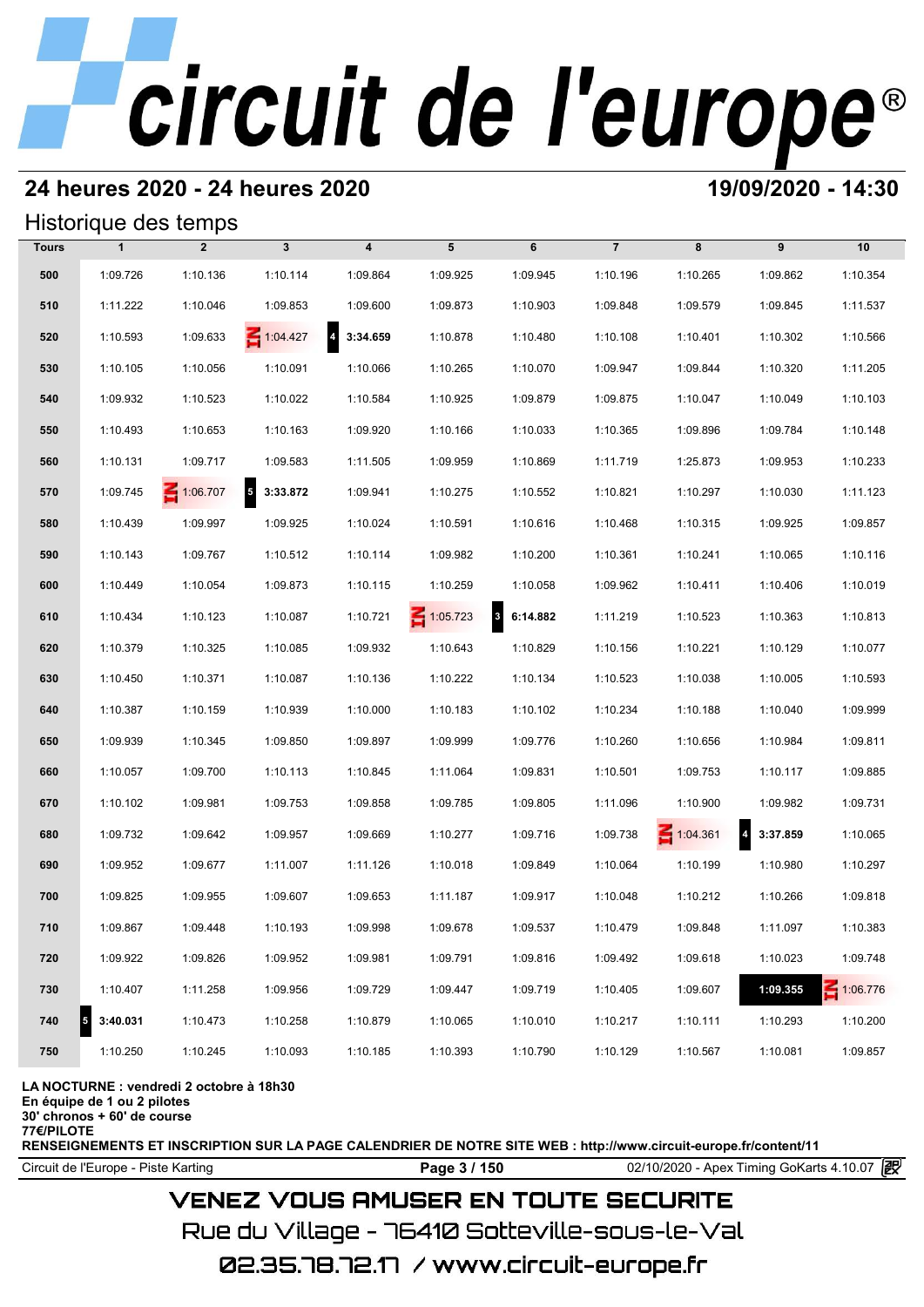## **24 heures 2020 - 24 heures 2020 19/09/2020 - 14:30**

## Historique des temps

|              | Historique des temps |                |              |                         |                 |                                     |                |          |                 |                            |
|--------------|----------------------|----------------|--------------|-------------------------|-----------------|-------------------------------------|----------------|----------|-----------------|----------------------------|
| <b>Tours</b> | $\mathbf{1}$         | $\overline{2}$ | $\mathbf{3}$ | $\overline{\mathbf{4}}$ | 5               | 6                                   | $\overline{7}$ | 8        | 9               | 10                         |
| 760          | 1:10.794             | 1:09.699       | 1:11.473     | 1:09.955                | 1:09.901        | 1:10.336                            | 1:09.990       | 1:09.844 | 1:10.166        | 1:09.751                   |
| 770          | 1:10.265             | 1:09.973       | 1:10.023     | 1:09.786                | 1:10.448        | 1:09.773                            | 1:10.190       | 1:10.402 | 1:09.935        | 1:10.772                   |
| 780          | 1:09.881             | 1:09.851       | 1:10.389     | 1:10.456                | 1:10.245        | 1:10.731                            | 1:10.247       | 1:10.158 | 1:10.012        | 1:09.731                   |
| 790          | 1:11.796             | 1:10.133       | 1:09.949     | 1:09.748                | 1:04.929        | $\overline{\mathbf{2}}$<br>3:39.260 | 1:11.024       | 1:11.124 | 1:11.280        | 1:10.858                   |
| 800          | 1:10.760             | 1:10.473       | 1:11.071     | 1:10.175                | 1:10.843        | 1:10.422                            | 1:10.358       | 1:11.311 | 1:10.429        | 1:11.064                   |
| 810          | 1:10.850             | 1:10.773       | 1:10.511     | 1:10.394                | 1:10.092        | 1:10.262                            | 1:10.964       | 1:10.396 | 1:10.302        | 1:10.410                   |
| 820          | 1:10.446             | 1:11.149       | 1:10.424     | 1:11.274                | 1:10.548        | 1:12.358                            | 1:10.327       | 1:10.181 | 1:11.864        | 1:10.411                   |
| 830          | 1:10.528             | 1:10.698       | 1:10.657     | 1:10.666                | $\leq 1:04.945$ | $\overline{\mathbf{1}}$<br>3:33.065 | 1:10.226       | 1:10.363 | 1:10.147        | 1:10.147                   |
| 840          | 1:10.256             | 1:10.147       | 1:10.507     | 1:10.099                | 1:10.374        | 1:10.067                            | 1:10.080       | 1:09.962 | 1:10.057        | 1:10.292                   |
| 850          | 1:09.977             | 1:09.797       | 1:09.800     | 1:10.225                | 1:10.711        | 1:09.755                            | 1:10.555       | 1:09.819 | 1:10.009        | 1:10.089                   |
| 860          | 1:10.736             | 1:09.926       | 1:09.867     | 1:09.753                | 1:11.414        | 1:10.503                            | 1:10.519       | 1:10.018 | 1:10.068        | 1:10.172                   |
| 870          | 1:10.232             | 1:09.965       | 1:10.242     | 1:10.356                | 1:10.015        | 1:10.572                            | 1:10.269       | 1:09.919 | 1:09.915        | 1:10.353                   |
| 880          | 1:10.254             | 1:10.629       | 1:10.111     | 1:10.108                | 1:10.710        | $\leq 1:04.223$                     | 2 3:36.395     | 1:10.437 | 1:10.380        | 1:10.735                   |
| 890          | 1:10.625             | 1:10.407       | 1:10.454     | 1:10.272                | 1:10.529        | 1:10.540                            | 1:11.099       | 1:10.988 | 1:10.920        | 1:10.238                   |
| 900          | 1:10.364             | 1:10.470       | 1:10.117     | 1:10.261                | 1:10.594        | 1:10.736                            | 1:10.473       | 1:10.350 | 1:10.315        | 1:10.439                   |
| 910          | 1:10.089             | 1:10.243       | 1:10.356     | 1:10.482                | 1:10.165        | 1:10.346                            | 1:09.979       | 1:10.618 | 1:10.280        | 1:10.373                   |
| 920          | 1:10.216             | 1:10.304       | 1:10.088     | 1:10.235                | 1:11.388        | 1:10.318                            | 1:10.996       | 1:10.207 | 1:10.994        | $\leq 1:04.147$            |
| 930<br>11    | 3:35.709             | 1:12.181       | 1:10.418     | 1:10.428                | 1:10.438        | 1:10.287                            | 1:12.191       | 1:10.216 | 1:10.385        | 1:10.977                   |
| 940          | 1:10.488             | 1:11.405       | 1:10.091     | 1:10.362                | 1:10.162        | 1:10.164                            | 1:09.912       | 1:10.848 | 1:11.127        | 1:11.841                   |
| 950          | 1:11.141             | 1:09.784       | 1:09.865     | 1:10.923                | 1:10.564        | 1:12.195                            | 1:09.973       | 1:09.803 | 1:10.809        | 1:10.540                   |
| 960          | 1:11.435             | 1:09.859       | 1:09.881     | 1:09.779                | 1:09.546        | 1:09.881                            | 1:10.139       | 1:10.170 | 1:10.026        | 1:10.246                   |
| 970          | 1:09.755             | 1:09.724       | 1:10.782     | 1:10.443                | 1:11.640        | 1:09.976                            | 1:10.729       | 1:09.801 | 1:09.673        | 1:09.772                   |
| 980          | 1:09.956             | 1:10.297       | 1:10.645     | 1:09.893                | 1:09.728        | 1:09.906                            | 1:10.162       | 1:10.338 | $\leq 1:04.025$ | $\overline{a}$<br>3:41.111 |
| 990          | 1:11.036             | 1:10.397       | 1:10.370     | 1:09.791                | 1:10.328        | 1:09.656                            | 1:10.497       | 1:09.929 | 1:09.634        | 1:09.863                   |
| 1000         | 1:09.560             | 1:09.395       | 1:10.193     | 1:09.889                | 1:10.002        | 1:09.562                            | 1:09.598       | 1:10.194 | 1:09.766        | 1:09.647                   |
| 1010         | 1:09.457             | 1:09.597       | 1:09.617     | 1:09.589                | 1:09.609        | 1:09.637                            | 1:09.764       | 1:09.619 | 1:09.552        | 1:10.821                   |

### **LA NOCTURNE : vendredi 2 octobre à 18h30**

**En équipe de 1 ou 2 pilotes**

**30' chronos + 60' de course**

**77€/PILOTE**

**RENSEIGNEMENTS ET INSCRIPTION SUR LA PAGE CALENDRIER DE NOTRE SITE WEB : http://www.circuit-europe.fr/content/11**

Circuit de l'Europe - Piste Karting **Page 4 / 150** 02/10/2020 - Apex Timing GoKarts 4.10.07

## **VENEZ VOUS AMUSER EN TOUTE SECURITE**

Rue du Village – 76410 Sotteville-sous-le-Val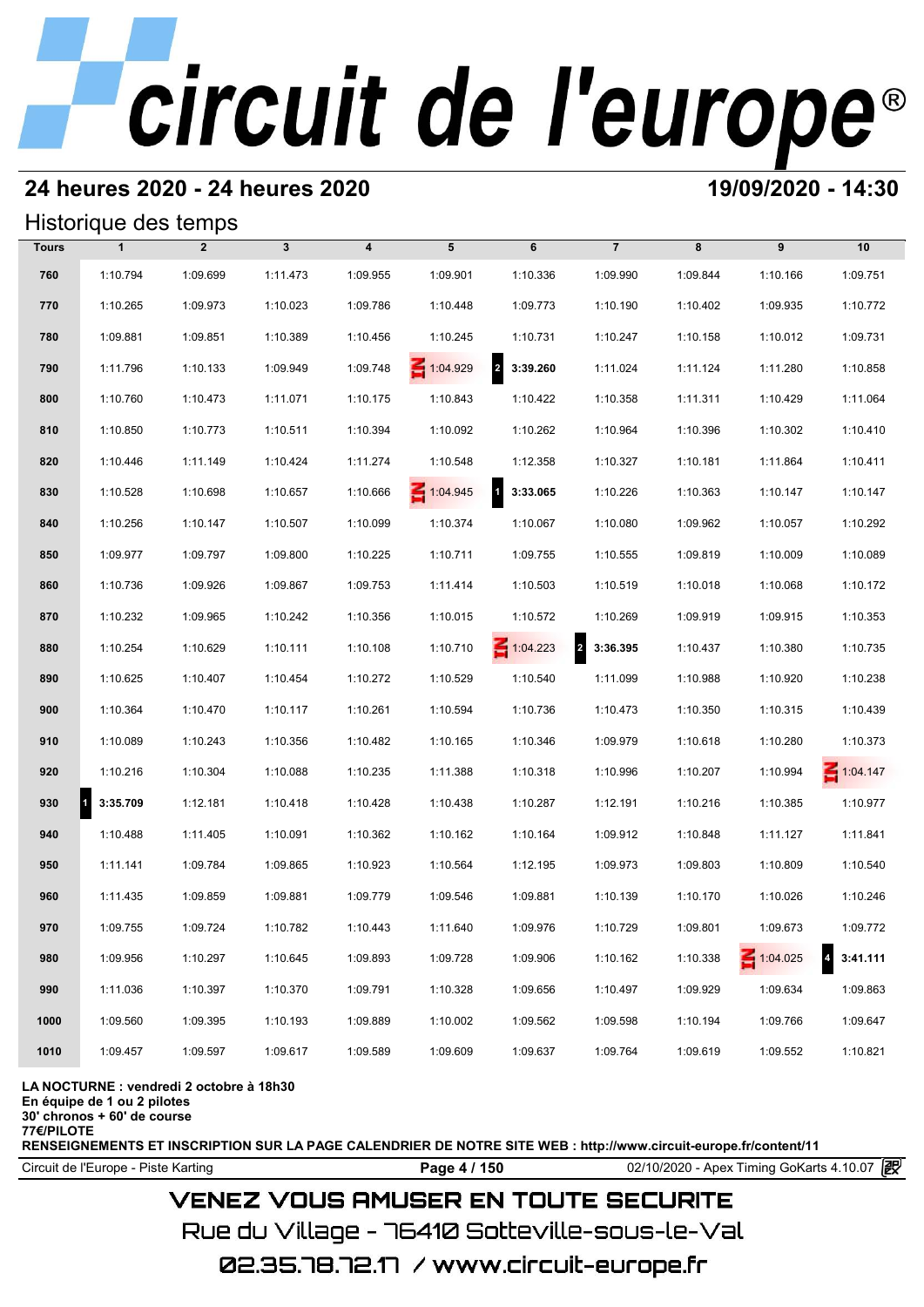## **24 heures 2020 - 24 heures 2020 19/09/2020 - 14:30**

## Historique des temps

|              | Historique des temps |                 |                 |                                      |          |          |                |                 |                                     |                          |  |  |  |
|--------------|----------------------|-----------------|-----------------|--------------------------------------|----------|----------|----------------|-----------------|-------------------------------------|--------------------------|--|--|--|
| <b>Tours</b> | 1                    | $\mathbf{2}$    | $\mathbf{3}$    | $\overline{\mathbf{4}}$              | 5        | 6        | $\overline{7}$ | 8               | 9                                   | 10                       |  |  |  |
| 1020         | 1:10.621             | $\leq 1:06.418$ | 2 3:35.712      | 1:10.310                             | 1:10.785 | 1:10.247 | 1:10.179       | 1:11.964        | 1:10.339                            | 1:10.536                 |  |  |  |
| 1030         | 1:10.302             | 1:10.574        | 1:10.618        | 1:10.423                             | 1:10.448 | 1:10.203 | 1:10.629       | 1:10.375        | 1:10.354                            | 1:10.558                 |  |  |  |
| 1040         | 1:10.124             | 1:10.251        | 1:10.532        | 1:10.506                             | 1:10.465 | 1:10.410 | 1:10.378       | 1:10.290        | 1:10.753                            | 1:11.023                 |  |  |  |
| 1050         | 1:10.530             | 1:10.453        | 1:10.326        | 1:10.095                             | 1:10.320 | 1:10.243 | 1:10.496       | 1:10.156        | 1:11.000                            | 1:10.397                 |  |  |  |
| 1060         | 1:10.370             | 1:10.140        | $\leq 1:05.121$ | $\overline{\phantom{a}}$<br>3:34.102 | 1:11.619 | 1:10.026 | 1:10.899       | 1:10.658        | 1:10.170                            | 1:10.534                 |  |  |  |
| 1070         | 1:10.098             | 1:09.959        | 1:10.862        | 1:10.278                             | 1:10.047 | 1:10.106 | 1:10.033       | 1:10.200        | 1:10.423                            | 1:10.496                 |  |  |  |
| 1080         | 1:10.108             | 1:10.003        | 1:10.088        | 1:09.854                             | 1:10.206 | 1:10.062 | 1:10.417       | 1:10.476        | 1:10.117                            | 1:09.967                 |  |  |  |
| 1090         | 1:10.508             | 1:09.948        | 1:09.963        | 1:10.202                             | 1:10.353 | 1:09.860 | 1:09.855       | 1:10.274        | $\leq 1:05.682$                     | $\mathbf{1}$<br>3:33.963 |  |  |  |
| 1100         | 1:10.447             | 1:12.814        | 1:10.762        | 1:10.220                             | 1:10.339 | 1:10.234 | 1:10.924       | 1:10.432        | 1:12.115                            | 1:10.618                 |  |  |  |
| 1110         | 1:11.828             | 1:11.061        | 1:10.220        | 1:10.285                             | 1:10.322 | 1:10.311 | 1:10.329       | 1:09.991        | 1:10.171                            | 1:10.092                 |  |  |  |
| 1120         | 1:10.212             | 1:10.262        | 1:10.047        | 1:10.105                             | 1:10.011 | 1:09.897 | 1:09.835       | 1:09.964        | 1:11.065                            | 1:10.254                 |  |  |  |
| 1130         | 1:10.130             | 1:10.730        | 1:10.928        | 1:11.956                             | 1:11.458 | 1:10.520 | 1:10.623       | $\leq 1:04.431$ | $\overline{\mathbf{3}}$<br>3:33.844 | 1:09.983                 |  |  |  |
| 1140         | 1:10.280             | 1:10.116        | 1:10.069        | 1:09.948                             | 1:09.909 | 1:09.850 | 1:09.822       | 1:11.088        | 1:09.781                            | 1:09.902                 |  |  |  |
| 1150         | 1:10.352             | 1:10.327        | 1:09.821        | 1:10.024                             | 1:10.533 | 1:10.074 | 1:09.920       | 1:10.377        | 1:10.090                            | 1:09.846                 |  |  |  |
| 1160         | 1:09.838             | 1:10.219        | 1:09.936        | 1:10.133                             |          |          |                |                 |                                     |                          |  |  |  |

**LA NOCTURNE : vendredi 2 octobre à 18h30 En équipe de 1 ou 2 pilotes 30' chronos + 60' de course 77€/PILOTE RENSEIGNEMENTS ET INSCRIPTION SUR LA PAGE CALENDRIER DE NOTRE SITE WEB : http://www.circuit-europe.fr/content/11**

Circuit de l'Europe - Piste Karting **Page 5 / 150** 02/10/2020 - Apex Timing GoKarts 4.10.07

## **VENEZ VOUS AMUSER EN TOUTE SECURITE**

Rue du Village – 76410 Sotteville-sous-le-Val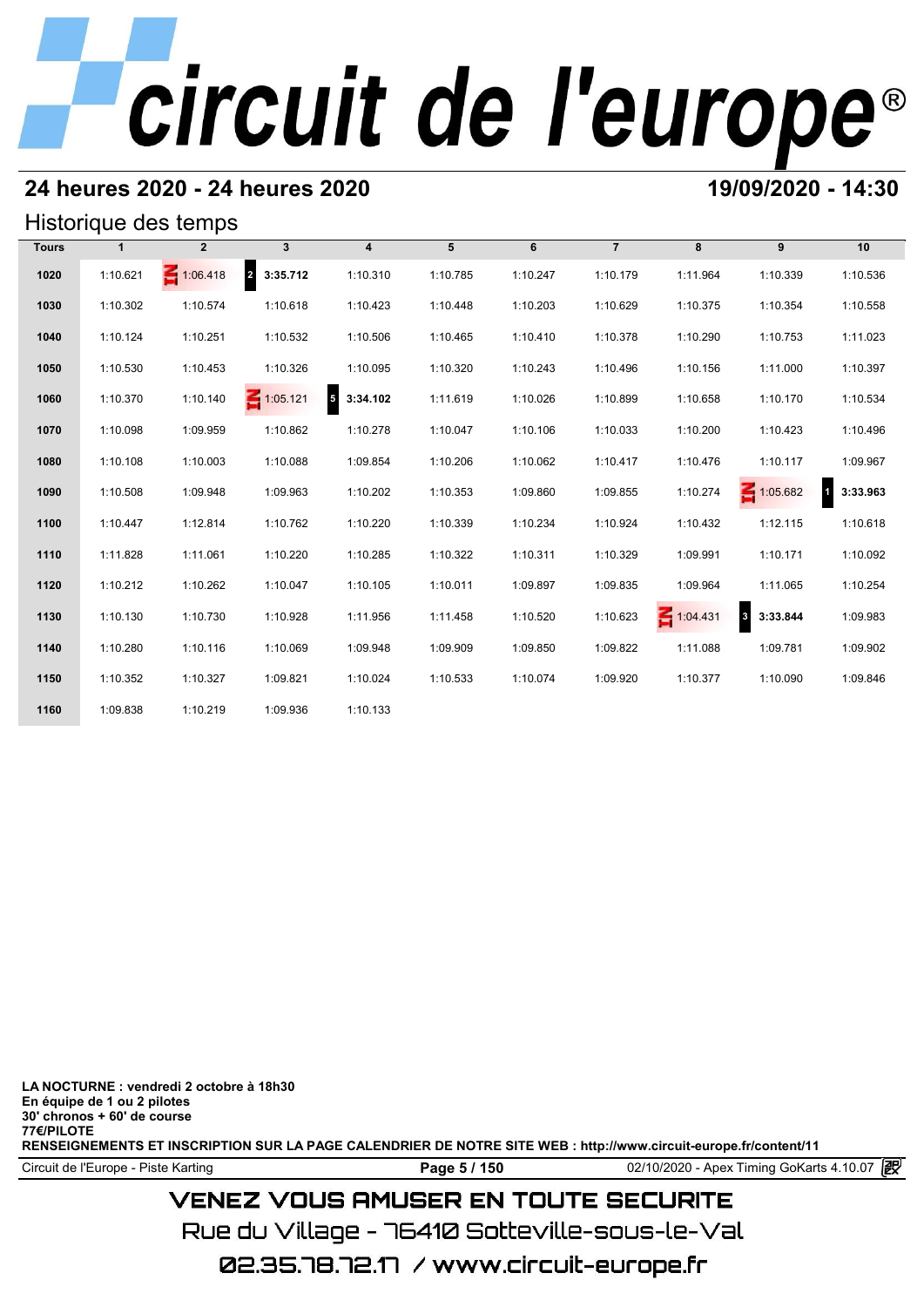## **24 heures 2020 - 24 heures 2020 19/09/2020 - 14:30**

## Historique des temps

## **33 - NEW TEAM**

|              | 33 - NEW TEAM                        |                |                         |                         |          |             |                                      |              |                 |                            |
|--------------|--------------------------------------|----------------|-------------------------|-------------------------|----------|-------------|--------------------------------------|--------------|-----------------|----------------------------|
| <b>Tours</b> | $\mathbf{1}$                         | $\overline{2}$ | $\overline{\mathbf{3}}$ | $\overline{\mathbf{4}}$ | 5        | 1 DANN<br>6 | 2 JEJE<br>3 XAVIER<br>$\overline{7}$ | 4 VALOU<br>8 | 5 TLE23<br>9    | <b>6 QUENTIN</b><br>10     |
|              | $\vert$ <sub>2</sub><br>1:15.785     | 1:11.202       | 1:10.527                | 1:09.943                | 1:10.002 | 1:09.548    | 1:10.253                             | 1:10.345     | 1:10.105        | 1:10.073                   |
| 10           | 1:09.813                             | 1:10.396       | 1:11.411                | 1:09.623                | 1:09.568 | 1:09.649    | 1:09.437                             | 1:09.891     | 1:09.854        | 1:10.185                   |
| 20           | 1:09.710                             | 1:10.498       | 1:09.969                | 1:09.576                | 1:09.524 | 1:10.354    | 1:10.596                             | 1:09.473     | 1:09.585        | 1:09.374                   |
| 30           | 1:09.669                             | 1:09.582       | 1:10.817                | 1:09.652                | 1:10.114 | 1:11.581    | 1:10.894                             | 1:10.031     | 1:10.015        | 1:09.767                   |
| 40           | 1:09.578                             | 1:09.831       | 1:10.496                | 1:10.331                | 1:10.136 | 1:09.693    | 1:09.901                             | 1:09.941     | 1:10.281        | 1:05.474                   |
| 50           | $\overline{\phantom{a}}$<br>3:34.836 | 1:10.276       | 1:10.242                | 1:10.177                | 1:10.112 | 1:10.544    | 1:09.980                             | 1:10.161     | 1:09.924        | 1:10.028                   |
| 60           | 1:10.252                             | 1:09.808       | 1:10.280                | 1:09.950                | 1:10.232 | 1:10.161    | 1:09.893                             | 1:10.610     | 1:10.526        | 1:10.678                   |
| 70           | 1:10.019                             | 1:10.203       | 1:10.352                | 1:09.965                | 1:09.753 | 1:10.094    | 1:10.071                             | 1:10.248     | 1:09.818        | 1:09.801                   |
| 80           | 1:10.081                             | 1:10.062       | 1:09.989                | 1:09.616                | 1:10.377 | 1:11.031    | 1:09.705                             | 1:11.500     | 1:10.018        | 1:09.931                   |
| 90           | 1:09.980                             | 1:10.474       | 1:10.372                | 1:10.292                | 1:09.899 | 1:10.192    | 1:10.058                             | 1:10.299     | 1:09.761        | $\leq 1:03.691$            |
| 100          | $\vert$ 6<br>3:33.221                | 1:11.317       | 1:10.970                | 1:10.779                | 1:10.519 | 1:10.644    | 1:11.558                             | 1:10.663     | 1:11.702        | 1:12.244                   |
| 110          | 1:11.452                             | 1:10.717       | 1:11.557                | 1:11.807                | 1:12.567 | 1:10.320    | 1:10.482                             | 1:11.017     | 1:10.050        | 1:10.640                   |
| 120          | 1:10.305                             | 1:11.401       | 1:10.286                | 1:10.118                | 1:10.454 | 1:10.502    | 1:10.641                             | 1:11.946     | 1:10.259        | 1:11.223                   |
| 130          | 1:10.416                             | 1:10.560       | 1:10.766                | 1:10.268                | 1:10.554 | 1:10.595    | 1:10.615                             | 1:10.660     | 1:10.349        | 1:10.958                   |
| 140          | 1:10.347                             | 1:10.356       | 1:10.225                | 1:10.136                | 1:10.219 | 1:11.080    | 1:10.502                             | 1:11.226     | $-1:09.074$     | 3<br>3:38.790              |
| 150          | 1:10.503                             | 1:10.551       | 1:10.566                | 1:11.760                | 1:11.866 | 1:10.977    | 1:10.572                             | 1:10.365     | 1:10.610        | 1:12.637                   |
| 160          | 1:10.493                             | 1:11.403       | 1:13.173                | 1:10.818                | 1:10.462 | 1:10.371    | 1:10.191                             | 1:10.622     | 1:10.475        | 1:10.531                   |
| 170          | 1:10.538                             | 1:10.828       | 1:09.998                | 1:10.005                | 1:10.499 | 1:11.689    | 1:10.925                             | 1:11.392     | 1:10.352        | 1:10.380                   |
| 180          | 1:10.410                             | 1:10.216       | 1:10.409                | 1:10.507                | 1:10.422 | 1:10.472    | 1:10.459                             | 1:11.348     | 1:10.321        | 1:10.514                   |
| 190          | 1:10.435                             | 1:10.852       | 1:10.442                | 1:10.189                | 1:10.564 | 1:10.272    | 1:10.076                             | 1:10.378     | $\leq 1:07.349$ | $\overline{a}$<br>3:33.518 |
| 200          | 1:11.933                             | 1:11.939       | 1:11.271                | 1:11.563                | 1:11.259 | 1:11.294    | 1:11.165                             | 1:11.364     | 1:11.130        | 1:11.193                   |
| 210          | 1:11.299                             | 1:11.320       | 1:11.323                | 1:11.340                | 1:11.307 | 1:10.953    | 1:11.502                             | 1:11.923     | 1:13.244        | 1:10.999                   |
| 220          | 1:11.102                             | 1:11.458       | 1:11.153                | 1:11.121                | 1:11.488 | 1:11.078    | 1:11.068                             | 1:11.249     | 1:11.535        | 1:11.501                   |
| 230          | 1:11.193                             | 1:11.530       | 1:11.298                | 1:11.565                | 1:12.222 | 1:11.295    | 1:11.753                             | 1:11.377     | 1:12.292        | 1:11.298                   |
|              |                                      |                |                         |                         |          |             |                                      |              |                 |                            |

### **LA NOCTURNE : vendredi 2 octobre à 18h30**

**En équipe de 1 ou 2 pilotes**

**30' chronos + 60' de course 77€/PILOTE**

**RENSEIGNEMENTS ET INSCRIPTION SUR LA PAGE CALENDRIER DE NOTRE SITE WEB : http://www.circuit-europe.fr/content/11**

Circuit de l'Europe - Piste Karting **Page 6 / 150 Page 6 / 150** 02/10/2020 - Apex Timing GoKarts 4.10.07

## **VENEZ VOUS AMUSER EN TOUTE SECURITE**

Rue du Village – 76410 Sotteville-sous-le-Val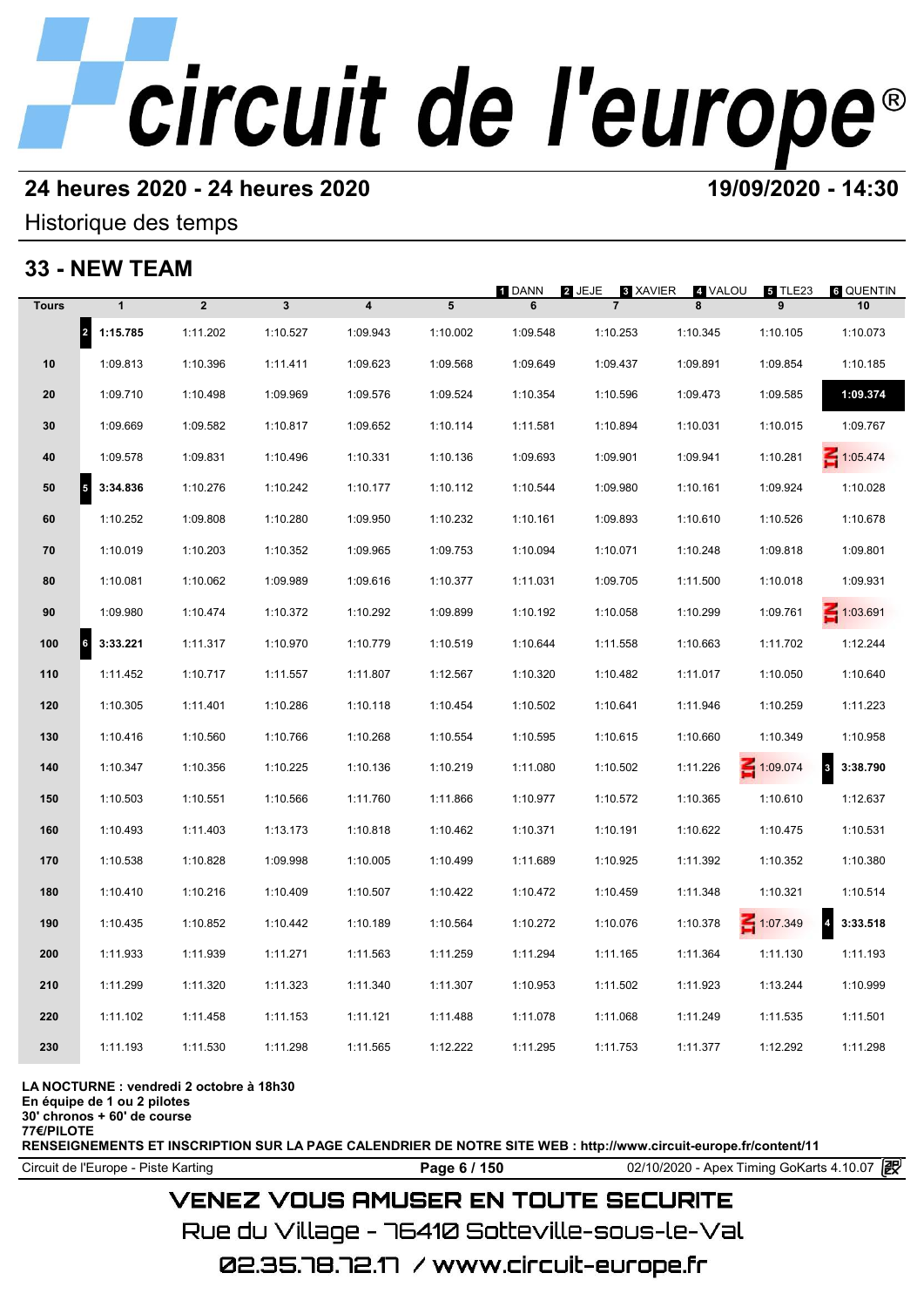## **24 heures 2020 - 24 heures 2020 19/09/2020 - 14:30**

## Historique des temps

|              | Historique des temps |                 |              |                 |                          |              |                                      |                 |                        |                                     |
|--------------|----------------------|-----------------|--------------|-----------------|--------------------------|--------------|--------------------------------------|-----------------|------------------------|-------------------------------------|
| <b>Tours</b> | $\mathbf{1}$         | $\overline{2}$  | $\mathbf{3}$ | 4               | 5                        | 6            | $\overline{7}$                       | 8               | 9                      | 10                                  |
| 240          | 1:11.241             | 1:12.586        | 1:11.237     | $\leq 1:05.549$ | $\mathbf{1}$<br>3:32.449 | 1:10.911     | 1:10.752                             | 1:10.644        | 1:10.594               | 1:10.644                            |
| 250          | 1:10.467             | 1:10.536        | 1:11.102     | 1:11.405        | 1:10.624                 | 1:10.627     | 1:11.080                             | 1:11.599        | 1:10.925               | 1:10.394                            |
| 260          | 1:11.183             | 1:10.774        | 1:10.560     | 1:10.561        | 1:10.634                 | 1:10.675     | 1:10.470                             | 1:11.492        | 1:10.354               | 1:11.764                            |
| 270          | 1:10.637             | 1:10.674        | 1:10.716     | 1:10.395        | 1:10.785                 | 1:11.591     | 1:12.189                             | 1:10.465        | 1:10.914               | 1:11.346                            |
| 280          | 1:10.808             | 1:10.206        | 1:10.580     | 1:11.115        | 1:11.154                 | 1:10.659     | 1:10.335                             | 1:10.604        | 1:10.487               | 1:10.379                            |
| 290          | 1:10.146             | 1:10.301        | 1:10.549     | 1:10.969        | 1:10.714                 | 1:11.215     | 1:10.666                             | $\leq 1:05.960$ | $\sqrt{5}$<br>3:32.013 | 1:10.413                            |
| 300          | 1:10.798             | 1:10.299        | 1:10.559     | 1:10.651        | 1:10.347                 | 1:10.799     | 1:10.405                             | 1:10.271        | 1:10.344               | 1:10.886                            |
| 310          | 1:10.237             | 1:10.766        | 1:11.517     | 1:10.369        | 1:10.369                 | 1:10.326     | 1:10.059                             | 1:10.257        | 1:10.023               | 1:10.041                            |
| 320          | 1:09.990             | 1:13.604        | 1:10.148     | 1:10.014        | $\leq 1:04.178$          | 3:32.276     | 1:10.052                             | 1:10.938        | 1:10.766               | 1:09.916                            |
| 330          | 1:10.601             | 1:10.049        | 1:10.224     | 1:10.880        | 1:10.116                 | 1:11.247     | 1:11.636                             | 1:10.465        | 1:11.241               | 1:10.237                            |
| 340          | 1:10.048             | $\leq 1:03.760$ | 2 3:33.768   | 1:10.343        | 1:10.209                 | 1:11.244     | 1:10.244                             | 1:10.240        | 1:10.592               | 1:10.659                            |
| 350          | 1:10.057             | 1:10.362        | 1:10.124     | 1:10.100        | 1:10.114                 | 1:10.269     | 1:10.393                             | 1:10.587        | 1:10.375               | 1:09.979                            |
| 360          | 1:10.788             | 1:10.282        | 1:10.028     | 1:10.160        | 1:10.053                 | 1:10.158     | 1:10.077                             | 1:10.028        | 1:10.686               | 1:10.592                            |
| 370          | 1:10.333             | 1:09.959        | 1:10.221     | 1:11.574        | 1:10.118                 | 1:10.605     | 1:10.124                             | 1:10.417        | 1:10.126               | 1:10.148                            |
| 380          | 1:10.042             | 1:10.101        | 1:10.374     | 1:10.814        | 1:10.744                 | 1:10.167     | 1:10.107                             | 1:11.466        | 1:09.999               | 1:10.041                            |
| 390          | 1:05.618             | 6 3:34.951      | 1:12.224     | 1:11.054        | 1:11.260                 | 1:11.484     | 1:11.603                             | 1:10.960        | 1:10.922               | 1:10.698                            |
| 400          | 1:10.731             | 1:10.476        | 1:10.414     | 1:10.811        | 1:10.808                 | 1:12.346     | 1:12.939                             | 1:14.012        | 1:14.287               | 1:13.725                            |
| 410          | 1:12.969             | $\leq 1:07.530$ | 3:45.974     | $\leq 1:21.054$ | 3:51.282                 | 1:25.243     | 1:23.237                             | $\leq 1:13.284$ | 3:37.984               | 1:13.628                            |
| 420          | 1:15.228             | 1:12.461        | 1:14.218     | 1:11.332        | 1:10.826                 | 1:11.415     | 1:10.516                             | 1:11.240        | 1:10.878               | 1:10.496                            |
| 430          | 1:11.005             | 1:11.634        | 1:11.567     | 1:10.405        | 1:10.486                 | 1:10.390     | 1:10.208                             | 1:10.471        | $\leq 1:04.319$        | $\overline{\mathbf{3}}$<br>3:37.292 |
| 440          | 1:11.418             | 1:10.381        | 1:10.940     | 1:10.611        | 1:10.636                 | 1:11.508     | 1:10.357                             | 1:10.460        | 1:10.866               | 1:11.302                            |
| 450          | 1:10.809             | 1:10.744        | 1:10.326     | 1:10.957        | 1:10.475                 | 1:10.870     | 1:11.120                             | 1:10.525        | 1:10.761               | 1:10.458                            |
| 460          | 1:10.301             | 1:10.559        | 1:10.429     | 1:11.317        | 1:10.391                 | 1:11.169     | 1:10.309                             | 1:10.516        | 1:10.048               | 1:12.210                            |
| 470          | 1:10.449             | 1:10.178        | 1:10.866     | 1:10.315        | 1:10.925                 | 1:10.068     | 1:10.160                             | 1:10.000        | 1:09.988               | 1:10.385                            |
| 480          | 1:10.146             | 1:09.949        | 1:12.263     | 1:10.152        | 1:11.160                 | $- 1:07.029$ | $\overline{\phantom{a}}$<br>3:32.503 | 1:10.399        | 1:10.819               | 1:11.035                            |
| 490          | 1:10.291             | 1:10.090        | 1:10.301     | 1:10.116        | 1:10.029                 | 1:12.126     | 1:10.284                             | 1:10.036        | 1:10.736               | 1:10.102                            |

**LA NOCTURNE : vendredi 2 octobre à 18h30**

**En équipe de 1 ou 2 pilotes**

**30' chronos + 60' de course 77€/PILOTE**

**RENSEIGNEMENTS ET INSCRIPTION SUR LA PAGE CALENDRIER DE NOTRE SITE WEB : http://www.circuit-europe.fr/content/11**

### Circuit de l'Europe - Piste Karting **Page 7 / 150** 02/10/2020 - Apex Timing GoKarts 4.10.07

## **VENEZ VOUS AMUSER EN TOUTE SECURITE**

Rue du Village – 76410 Sotteville-sous-le-Val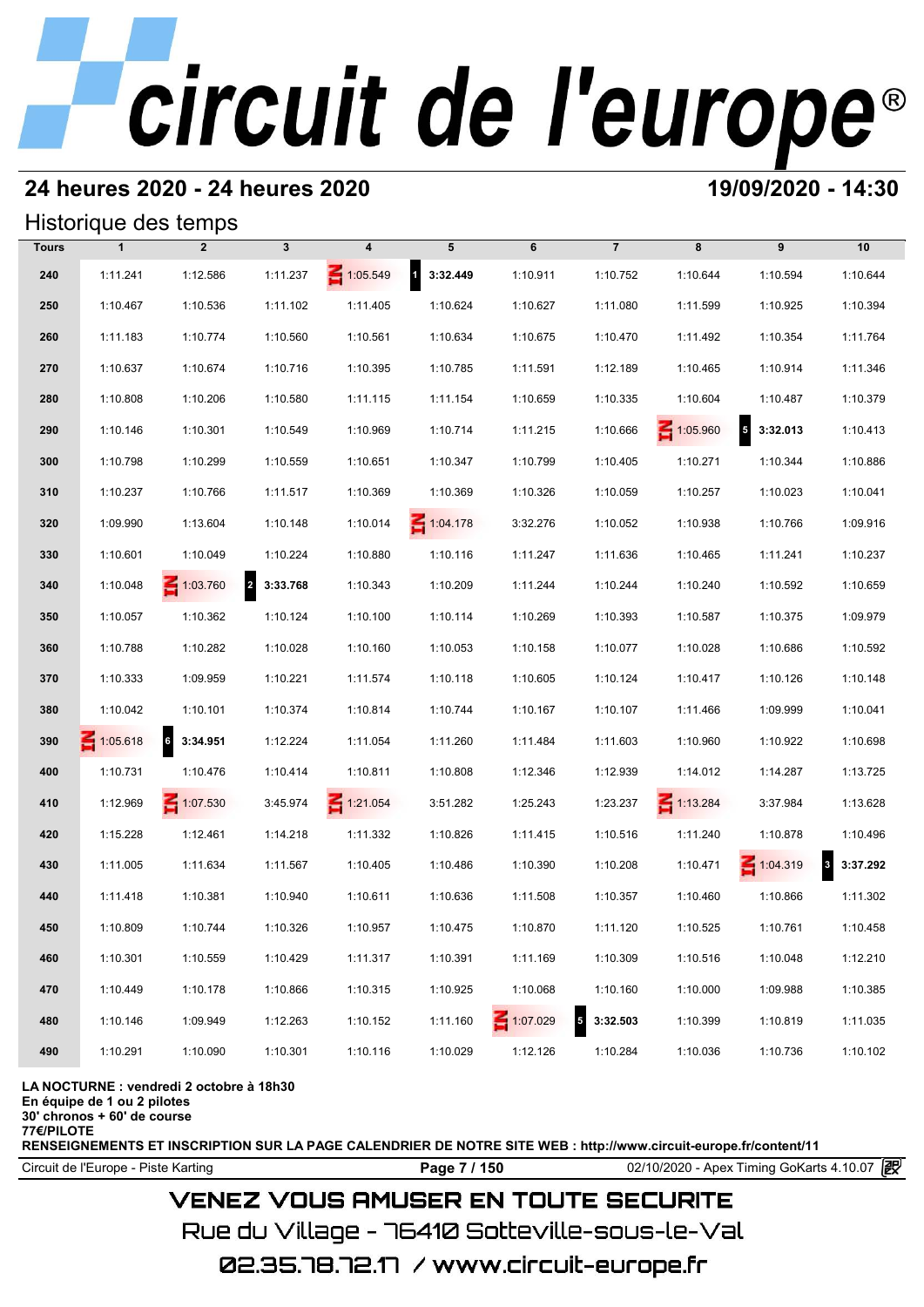## **24 heures 2020 - 24 heures 2020 19/09/2020 - 14:30**

## Historique des temps

|              | Historique des temps |                                     |                            |                         |            |          |                |          |          |                 |
|--------------|----------------------|-------------------------------------|----------------------------|-------------------------|------------|----------|----------------|----------|----------|-----------------|
| <b>Tours</b> | $\mathbf{1}$         | $\overline{2}$                      | $\mathbf{3}$               | $\overline{\mathbf{4}}$ | 5          | 6        | $\overline{7}$ | 8        | 9        | 10              |
| 500          | 1:10.001             | 1:10.097                            | 1:10.460                   | 1:10.117                | 1:10.239   | 1:10.068 | 1:12.298       | 1:10.160 | 1:10.787 | 1:10.149        |
| 510          | 1:09.955             | 1:10.861                            | 1:10.158                   | 1:10.415                | 1:10.054   | 1:10.607 | 1:09.951       | 1:10.068 | 1:10.805 | 1:10.199        |
| 520          | 1:09.903             | 1:10.002                            | 1:11.194                   | 1:10.000                | 1:10.505   | 1:10.186 | 1:10.423       | 1:10.096 | 1:09.799 | 1:10.666        |
| 530          | 1:10.123             | 1:09.950                            | 1:09.884                   | $\leq 1:03.706$         | 8 6:20.609 | 1:10.846 | 1:10.918       | 1:10.474 | 1:10.631 | 1:11.111        |
| 540          | 1:10.311             | 1:10.488                            | 1:10.243                   | 1:10.953                | 1:10.698   | 1:11.287 | 1:11.401       | 1:10.650 | 1:10.345 | 1:10.622        |
| 550          | 1:10.467             | 1:10.228                            | 1:10.421                   | 1:10.143                | 1:10.090   | 1:13.209 | 1:10.059       | 1:11.101 | 1:10.235 | 1:10.334        |
| 560          | 1:10.496             | 1:10.259                            | 1:10.124                   | 1:10.264                | 1:09.987   | 1:11.042 | 1:10.881       | 1:23.035 | 1:26.496 | 1:09.993        |
| 570          | 1:10.120             | 1:10.217                            | 1:10.456                   | 1:10.577                | 1:10.768   | 1:10.136 | 1:10.294       | 1:10.280 | 1:09.958 | 1:11.833        |
| 580          | 1:10.067             | $\leq 1:05.954$                     | $\overline{a}$<br>3:38.549 | 1:11.058                | 1:10.982   | 1:11.120 | 1:10.944       | 1:10.698 | 1:10.649 | 1:11.220        |
| 590          | 1:10.799             | 1:10.709                            | 1:11.469                   | 1:11.488                | 1:06.407   | 3:33.995 | 1:10.871       | 1:10.940 | 1:10.822 | 1:10.853        |
| 600          | 1:11.740             | 1:12.102                            | 1:10.983                   | 1:10.945                | 1:10.536   | 1:10.592 | 1:10.516       | 1:10.616 | 1:10.730 | 1:10.979        |
| 610          | 1:10.548             | 1:10.508                            | 1:11.377                   | 1:13.014                | 1:10.672   | 1:11.519 | 1:11.168       | 1:10.766 | 1:10.728 | 1:10.648        |
| 620          | 1:10.702             | 1:10.815                            | 1:10.851                   | 1:10.416                | 1:10.773   | 1:11.433 | 1:11.055       | 1:11.263 | 1:11.274 | 1:10.855        |
| 630          | 1:04.776             | $\mathbf{1}$<br>3:33.883            | 1:11.101                   | 1:10.839                | 1:10.750   | 1:10.400 | 1:11.628       | 1:10.464 | 1:10.219 | 1:10.223        |
| 640          | 1:10.064             | 1:10.126                            | 1:10.294                   | 1:10.415                | 1:10.415   | 1:10.810 | 1:10.031       | 1:10.491 | 1:10.320 | $\leq 1:07.230$ |
| 650          | 3:35.029             | 1:10.380                            | 1:10.345                   | 1:10.368                | 1:10.395   | 1:10.272 | 1:10.247       | 1:10.336 | 1:10.341 | 1:10.349        |
| 660          | 1:10.034             | 1:11.188                            | 1:10.931                   | 1:10.462                | 1:11.573   | 1:10.280 | 1:10.379       | 1:10.261 | 1:10.591 | 1:10.767        |
| 670          | 1:10.262             | 1:10.586                            | 1:10.445                   | 1:12.032                | 1:10.852   | 1:10.680 | 1:10.213       | 1:10.626 | 1:10.403 | 1:11.235        |
| 680          | 1:10.728             | 1:10.318                            | 1:07.452                   | $6\quad 3:33.431$       | 1:10.525   | 1:11.003 | 1:10.984       | 1:11.077 | 1:10.568 | 1:10.538        |
| 690          | 1:10.753             | 1:10.971                            | 1:10.925                   | 1:11.147                | 1:10.766   | 1:10.441 | 1:10.838       | 1:10.584 | 1:10.550 | 1:10.670        |
| 700          | 1:10.544             | 1:10.419                            | 1:10.508                   | 1:11.253                | 1:11.281   | 1:10.617 | 1:10.463       | 1:10.411 | 1:10.205 | 1:11.541        |
| 710          | 1:10.954             | 1:10.421                            | 1:10.533                   | 1:10.406                | 1:10.479   | 1:12.054 | 1:10.561       | 1:12.742 | 1:11.551 | 1:10.233        |
| 720          | $\leq 1:04.172$      | $\overline{\mathbf{2}}$<br>3:35.223 | 1:10.349                   | 1:12.253                | 1:10.303   | 1:10.063 | 1:10.699       | 1:09.936 | 1:10.681 | 1:10.230        |
| 730          | 1:10.201             | 1:10.050                            | 1:10.142                   | 1:10.057                | 1:10.486   | 1:10.130 | 1:10.915       | 1:10.461 | 1:10.003 | 1:11.107        |
| 740          | 1:10.665             | 1:10.074                            | 1:10.343                   | 1:10.139                | 1:10.438   | 1:10.036 | 1:10.220       | 1:09.772 | 1:11.420 | 1:10.099        |
| 750          | 1:10.171             | 1:10.648                            | 1:09.738                   | 1:11.504                | 1:10.670   | 1:11.029 | 1:10.211       | 1:10.105 | 1:10.047 | 1:11.895        |

### **LA NOCTURNE : vendredi 2 octobre à 18h30**

**En équipe de 1 ou 2 pilotes**

**30' chronos + 60' de course 77€/PILOTE**

**RENSEIGNEMENTS ET INSCRIPTION SUR LA PAGE CALENDRIER DE NOTRE SITE WEB : http://www.circuit-europe.fr/content/11**

Circuit de l'Europe - Piste Karting **Page 8 / 150 Page 8 / 150** 02/10/2020 - Apex Timing GoKarts 4.10.07

## **VENEZ VOUS AMUSER EN TOUTE SECURITE**

Rue du Village – 76410 Sotteville-sous-le-Val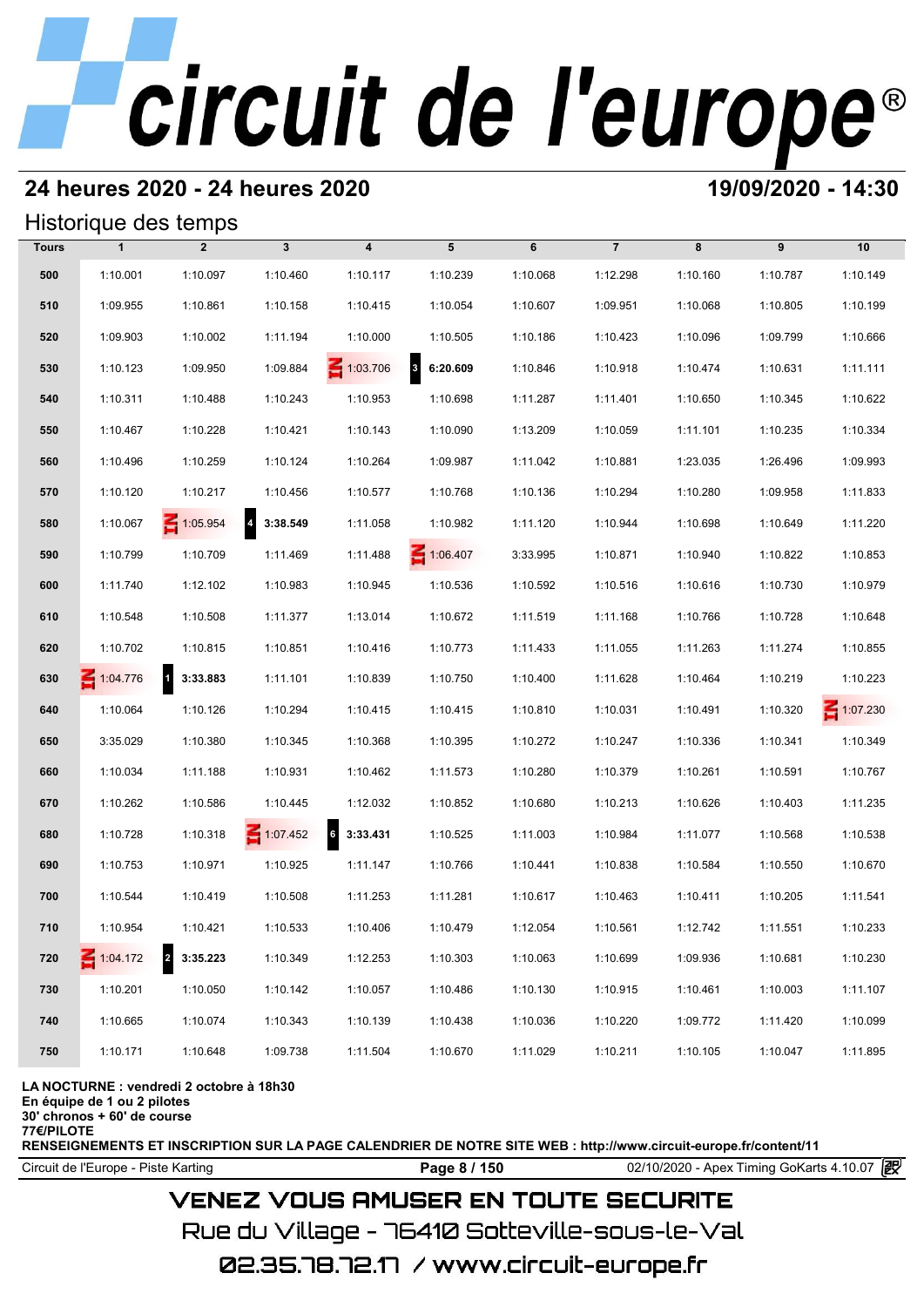## **24 heures 2020 - 24 heures 2020 19/09/2020 - 14:30**

## Historique des temps

|              |              | Historique des temps |                            |                 |                            |          |                     |                    |                                     |          |
|--------------|--------------|----------------------|----------------------------|-----------------|----------------------------|----------|---------------------|--------------------|-------------------------------------|----------|
| <b>Tours</b> | $\mathbf{1}$ | $\overline{2}$       | $\mathbf{3}$               | 4               | 5                          | 6        | $\overline{7}$      | 8                  | 9                                   | 10       |
| 760          | 1:10.386     | 1:09.974             | 1:10.457                   | 1:10.401        | 1:09.911                   | 1:10.135 | 1:10.946            | 1:09.814           | 1:10.039                            | 1:09.989 |
| 770          | 1:11.060     | 1:10.018             | 1:10.266                   | $\leq 1:05.119$ | $\overline{5}$<br>3:33.350 | 1:10.611 | 1:10.121            | 1:10.751           | 1:10.576                            | 1:10.925 |
| 780          | 1:10.844     | 1:10.509             | 1:10.331                   | 1:10.186        | 1:10.476                   | 1:09.959 | 1:11.439            | 1:10.128           | 1:10.054                            | 1:09.804 |
| 790          | 1:10.098     | 1:10.115             | 1:10.230                   | 1:10.639        | 1:10.324                   | 1:10.130 | 1:10.865            | 1:10.208           | 1:10.088                            | 1:10.034 |
| 800          | 1:10.027     | 1:09.788             | 1:10.067                   | 1:09.781        | 1:10.014                   | 1:10.195 | 1:10.323            | 1:10.251           | 1:10.070                            | 1:10.127 |
| 810          | 1:10.003     | 1:10.055             | 1:09.987                   | 1:09.977        | 1:11.131                   | 1:09.903 | 1:10.478            | 1:09.902           | 1:10.177                            | 1:11.258 |
| 820          | 1:04.758     | 8 3:34.188           | 1:10.424                   | 1:10.182        | 1:10.072                   | 1:10.183 | 1:10.374            | 1:10.281           | 1:11.207                            | 1:10.270 |
| 830          | 1:11.468     | 1:10.095             | 1:10.362                   | 1:10.494        | 1:10.237                   | 1:10.288 | 1:10.090            | 1:10.910           | 1:10.356                            | 1:09.882 |
| 840          | 1:10.267     | 1:10.137             | 1:11.102                   | 1:10.261        | 1:10.409                   | 1:10.220 | 1:10.075            | 1:10.233           | 1:10.016                            | 1:10.289 |
| 850          | 1:09.985     | 1:11.620             | 1:10.433                   | 1:10.629        | 1:10.036                   | 1:10.568 | 1:10.057            | 1:10.168           | 1:09.847                            | 1:10.420 |
| 860          | 1:10.113     | 1:10.050             | 1:10.396                   | 1:10.383        | 1:11.236                   | 1:10.363 | 1:10.129            | $\leq 1:06.634$    | $\overline{\mathbf{4}}$<br>3:33.937 | 1:10.865 |
| 870          | 1:10.628     | 1:11.071             | 1:11.598                   | 1:10.731        | 1:11.444                   | 1:10.868 | 1:10.690            | 1:10.638           | 1:10.578                            | 1:10.673 |
| 880          | 1:10.740     | 1:10.445             | 1:10.605                   | 1:11.498        | 1:10.820                   | 1:10.902 | 1:10.666            | 1:10.887           | 1:10.885                            | 1:10.587 |
| 890          | 1:10.715     | 1:10.645             | 1:10.866                   | 1:10.724        | 1:11.127                   | 1:11.135 | 1:10.602            | 1:10.256           | 1:10.958                            | 1:10.510 |
| 900          | 1:10.308     | 1:10.953             | 1:11.235                   | 1:11.227        | 1:10.615                   | 1:10.507 | 1:10.445            | 1:10.367           | 1:11.263                            | 1:10.610 |
| 910          | 1:10.376     | 1:10.599             | 1:10.596                   | 1:11.027        | 1:13.091                   | 1:10.980 | $\leq 1:03.994$     | $1 \quad 3:32.983$ | 1:10.668                            | 1:10.398 |
| 920          | 1:10.392     | 1:10.590             | 1:10.346                   | 1:10.238        | 1:10.174                   | 1:10.359 | 1:10.327            | 1:10.666           | 1:09.980                            | 1:10.891 |
| 930          | 1:10.442     | 1:10.301             | 1:09.971                   | 1:09.820        | 1:11.641                   | 1:10.060 | 1:10.094            | 1:10.605           | 1:10.167                            | 1:10.619 |
| 940          | 1:10.184     | 1:10.062             | 1:10.251                   | 1:09.945        | 1:10.708                   | 1:11.615 | 1:11.063            | 1:11.784           | 1:10.485                            | 1:10.217 |
| 950          | 1:09.997     | 1:10.966             | 1:10.129                   | 1:10.747        | 1:10.140                   | 1:10.097 | 1:11.627            | 1:10.034           | 1:10.055                            | 1:10.056 |
| 960          | 1:11.323     | 1:10.106             | 1:10.180                   | 1:09.959        | 1:10.139                   | 1:04.954 | $\bf 6$<br>3:33.057 | 1:10.670           | 1:11.730                            | 1:10.489 |
| 970          | 1:11.425     | 1:10.388             | 1:11.013                   | 1:10.387        | 1:10.480                   | 1:10.628 | 1:10.659            | 1:10.674           | 1:10.655                            | 1:10.343 |
| 980          | 1:10.609     | 1:10.693             | 1:10.315                   | 1:10.503        | 1:10.451                   | 1:11.485 | 1:10.750            | 1:10.474           | 1:10.931                            | 1:10.353 |
| 990          | 1:10.541     | 1:04.034             | $\overline{2}$<br>3:33.705 | 1:10.606        | 1:10.400                   | 1:10.379 | 1:10.621            | 1:10.367           | 1:10.280                            | 1:09.885 |
| 1000         | 1:10.823     | 1:10.953             | 1:10.232                   | 1:10.091        | 1:11.027                   | 1:10.666 | 1:10.667            | 1:10.026           | 1:10.902                            | 1:10.180 |
| 1010         | 1:10.307     | 1:10.080             | $\leq 1:04.419$            | 3:31.972        | 1:10.254                   | 1:09.951 | 1:10.546            | 1:10.200           | 1:09.848                            | 1:09.998 |

### **LA NOCTURNE : vendredi 2 octobre à 18h30**

**En équipe de 1 ou 2 pilotes**

**30' chronos + 60' de course 77€/PILOTE**

**RENSEIGNEMENTS ET INSCRIPTION SUR LA PAGE CALENDRIER DE NOTRE SITE WEB : http://www.circuit-europe.fr/content/11**

Circuit de l'Europe - Piste Karting **Page 9 / 150 Page 9 / 150** 02/10/2020 - Apex Timing GoKarts 4.10.07

## **VENEZ VOUS AMUSER EN TOUTE SECURITE**

Rue du Village – 76410 Sotteville-sous-le-Val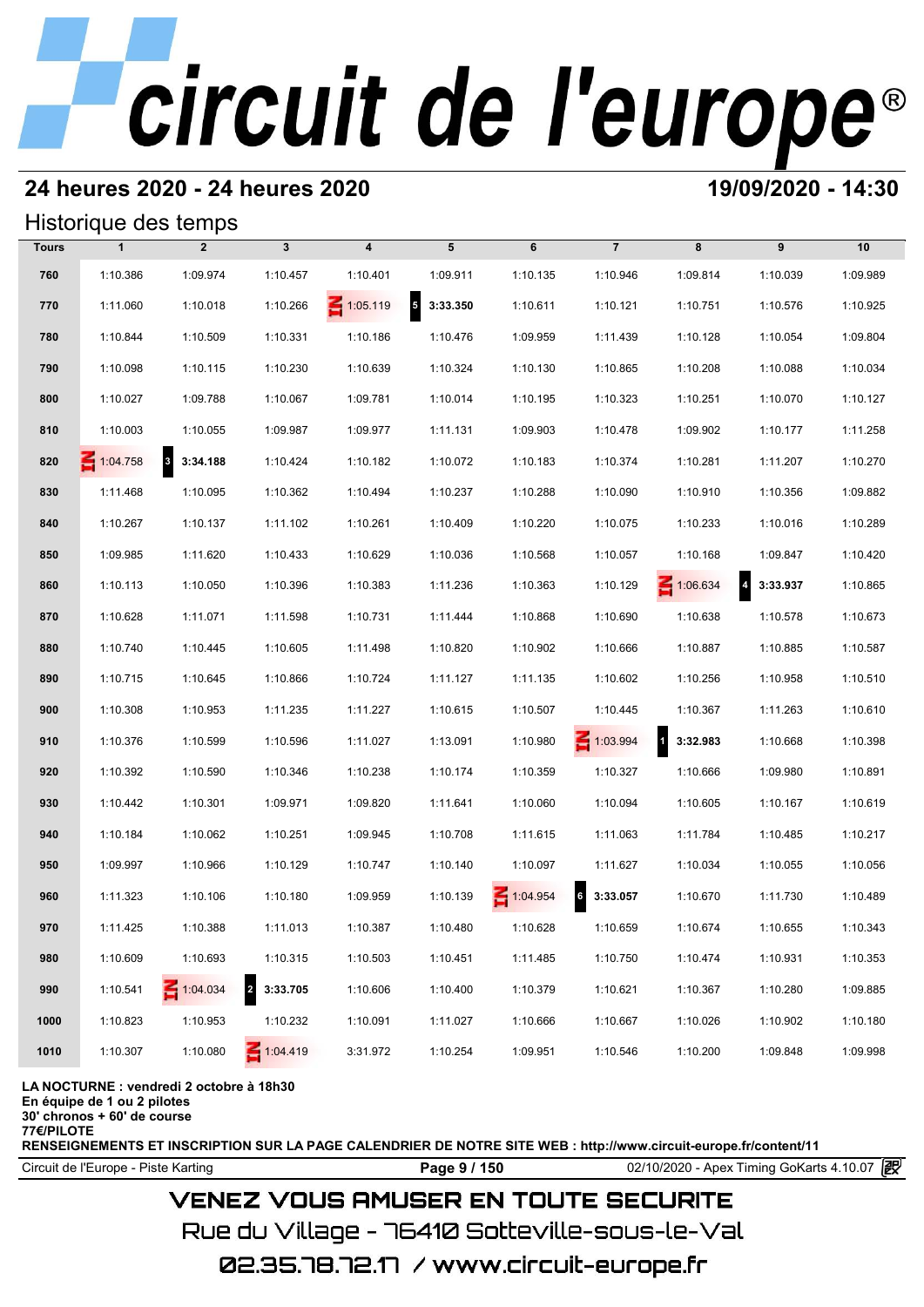## **24 heures 2020 - 24 heures 2020 19/09/2020 - 14:30**

## Historique des temps

| Historique des temps |                 |                 |              |                         |          |          |                |          |          |          |  |
|----------------------|-----------------|-----------------|--------------|-------------------------|----------|----------|----------------|----------|----------|----------|--|
| <b>Tours</b>         | 1               | $\overline{2}$  | $\mathbf{3}$ | $\overline{\mathbf{4}}$ | 5        | 6        | $\overline{7}$ | 8        | 9        | 10       |  |
| 1020                 | 1:09.963        | 1:10.013        | 1:09.940     | 1:10.240                | 1:11.334 | 1:10.188 | 1:10.052       | 1:10.953 | 1:10.463 | 1:10.221 |  |
| 1030                 | 1:10.264        | 1:10.033        | 1:10.580     | 1:10.125                | 1:11.226 | 1:10.178 | 1:10.046       | 1:10.654 | 1:10.471 | 1:10.329 |  |
| 1040                 | 1:10.375        | 1:10.131        | 1:10.116     | 1:10.152                | 1:10.294 | 1:09.978 | 1:10.244       | 1:10.136 | 1:10.073 | 1:10.134 |  |
| 1050                 | 1:10.188        | 1:10.685        | 1:09.927     | 1:10.912                | 1:10.948 | 1:10.081 | 1:10.078       | 1:10.110 | 1:10.082 | 1:10.385 |  |
| 1060                 | 1:10.565        | $\leq 1:05.636$ | $5$ 3:34.310 | 1:10.501                | 1:10.565 | 1:10.679 | 1:10.452       | 1:10.729 | 1:10.251 | 1:11.728 |  |
| 1070                 | 1:10.138        | 1:10.241        | 1:10.306     | 1:10.268                | 1:10.019 | 1:10.632 | 1:10.502       | 1:10.415 | 1:11.695 | 1:10.106 |  |
| 1080                 | 1:10.197        | 1:10.254        | 1:11.242     | 1:10.075                | 1:10.091 | 1:10.499 | 1:11.078       | 1:10.231 | 1:10.143 | 1:10.260 |  |
| 1090                 | 1:10.489        | 1:10.349        | 1:10.130     | 1:10.356                | 1:10.112 | 1:10.208 | 1:10.795       | 1:10.381 | 1:11.312 | 1:10.464 |  |
| 1100                 | 1:10.225        | 1:10.120        | 1:10.494     | 1:10.281                | 1:11.302 | 1:10.846 | 1:10.004       | 1:10.149 | 1:10.480 | 1:11.031 |  |
| 1110                 | $\leq 1:04.701$ | 1 3:33.193      | 1:11.245     | 1:10.775                | 1:10.469 | 1:10.678 | 1:10.481       | 1:10.441 | 1:11.632 | 1:10.853 |  |
| 1120                 | 1:10.513        | 1:10.521        | 1:10.410     | 1:10.903                | 1:11.761 | 1:10.466 | 1:10.674       | 1:10.598 | 1:10.623 | 1:10.604 |  |
| 1130                 | 1:10.602        | 1:10.777        | 1:10.495     | 1:11.606                | 1:11.244 | 1:11.291 | 1:10.519       | 1:10.330 | 1:10.243 | 1:10.556 |  |
| 1140                 | 1:11.057        | 1:10.622        | 1:11.135     | 1:11.084                | 1:10.467 | 1:10.299 | 1:10.727       | 1:10.288 | 1:10.369 | 1:10.424 |  |
| 1150                 | 1:10.655        | 1:10.422        | 1:11.443     | 1:10.668                | 1:12.236 | 1:10.373 | 1:10.719       | 1:11.258 | 1:11.650 | 1:12.872 |  |
| 1160                 | 1:10.808        | 1:10.797        |              |                         |          |          |                |          |          |          |  |

**LA NOCTURNE : vendredi 2 octobre à 18h30 En équipe de 1 ou 2 pilotes 30' chronos + 60' de course 77€/PILOTE RENSEIGNEMENTS ET INSCRIPTION SUR LA PAGE CALENDRIER DE NOTRE SITE WEB : http://www.circuit-europe.fr/content/11**

Circuit de l'Europe - Piste Karting **Page 10 / 150 Page 10 / 150** 02/10/2020 - Apex Timing GoKarts 4.10.07

## **VENEZ VOUS AMUSER EN TOUTE SECURITE**

Rue du Village – 76410 Sotteville-sous-le-Val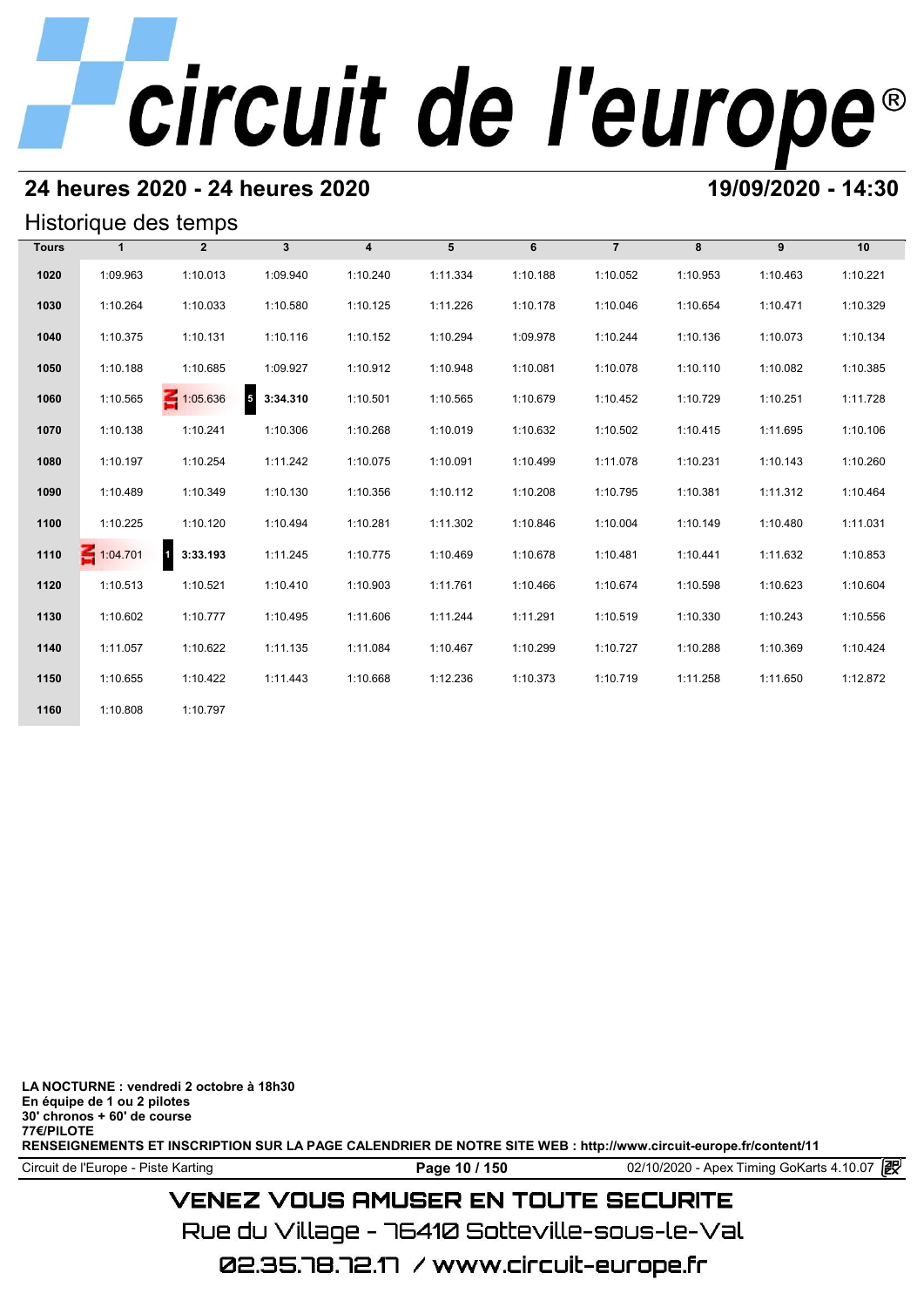## **24 heures 2020 - 24 heures 2020 19/09/2020 - 14:30**

## Historique des temps

## **29 - TEAM NB**

|              | 29 - IEAM NB             |                |              |                         |                            |                          |                           |                                     |                     |                        |
|--------------|--------------------------|----------------|--------------|-------------------------|----------------------------|--------------------------|---------------------------|-------------------------------------|---------------------|------------------------|
| <b>Tours</b> | $\mathbf{1}$             | $\overline{2}$ | $\mathbf{3}$ | $\overline{\mathbf{4}}$ | 1 BEN<br>5                 | 2 KARTMAN<br>6           | 3 MAT44<br>$\overline{7}$ | 4 GHISLAIN<br>8                     | 5 MINI KARTMAN<br>9 | <b>6 LEMALIN</b><br>10 |
|              | $\mathbf{r}$<br>1:14.176 | 1:10.820       | 1:10.604     | 1:10.479                | 1:10.362                   | 1:10.040                 | 1:10.491                  | 1:10.494                            | 1:09.983            | 1:10.017               |
| 10           | 1:09.728                 | 1:10.507       | 1:10.834     | 1:09.486                | 1:09.570                   | 1:09.832                 | 1:09.518                  | 1:10.636                            | 1:09.756            | 1:09.249               |
| 20           | 1:10.229                 | 1:10.688       | 1:09.581     | 1:09.413                | 1:09.604                   | 1:11.184                 | 1:11.228                  | 1:09.645                            | 1:09.520            | 1:09.373               |
| 30           | 1:10.434                 | 1:10.279       | 1:10.115     | 1:08.088                | $\mathbf{6}$<br>3:37.825   | 1:10.350                 | 1:11.154                  | 1:11.668                            | 1:11.571            | 1:10.329               |
| 40           | 1:10.282                 | 1:10.679       | 1:10.465     | 1:10.213                | 1:10.220                   | 1:10.540                 | 1:10.356                  | 1:10.258                            | 1:10.307            | 1:10.208               |
| 50           | 1:10.048                 | 1:10.433       | 1:09.953     | 1:09.951                | 1:10.331                   | 1:09.967                 | 1:10.943                  | 1:12.082                            | 1:10.210            | 1:09.681               |
| 60           | 1:10.177                 | 1:10.078       | 1:09.927     | 1:09.827                | 1:09.876                   | 1:11.527                 | 1:09.955                  | 1:09.910                            | 1:10.919            | 1:10.099               |
| 70           | 1:10.563                 | 1:10.512       | 1:10.125     | 1:10.199                | 1:10.058                   | 1:10.679                 | $\leq 1:09.353$           | $\overline{\mathbf{r}}$<br>3:39.955 | 1:11.592            | 1:10.677               |
| 80           | 1:10.869                 | 1:10.652       | 1:10.522     | 1:10.174                | 1:10.365                   | 1:10.713                 | 1:10.348                  | 1:10.562                            | 1:10.394            | 1:10.730               |
| 90           | 1:09.987                 | 1:10.230       | 1:10.697     | 1:10.163                | 1:10.425                   | 1:10.771                 | 1:10.262                  | 1:10.811                            | 1:10.616            | 1:10.245               |
| 100          | 1:10.486                 | 1:10.338       | 1:10.140     | 1:10.170                | 1:11.587                   | 1:10.805                 | 1:10.442                  | 1:10.549                            | 1:10.221            | 1:10.241               |
| 110          | 1:09.959                 | 1:09.990       | 1:10.125     | 1:09.843                | 1:09.849                   | 1:10.846                 | $\leq 1:06.284$           | $\overline{\mathbf{c}}$<br>3:36.944 | 1:10.445            | 1:10.323               |
| 120          | 1:09.738                 | 1:10.558       | 1:10.300     | 1:10.375                | 1:10.024                   | 1:09.888                 | 1:10.151                  | 1:09.945                            | 1:09.853            | 1:09.774               |
| 130          | 1:10.163                 | 1:10.010       | 1:11.255     | 1:09.738                | 1:09.652                   | 1:10.105                 | 1:09.808                  | 1:10.541                            | 1:09.867            | 1:11.577               |
| 140          | 1:09.980                 | 1:09.964       | 1:10.505     | 1:09.998                | 1:09.950                   | 1:09.956                 | 1:11.383                  | 1:10.092                            | 1:09.794            | 1:09.929               |
| 150          | 1:09.759                 | 1:09.908       | 1:09.804     | 1:10.476                | $\leq 1:10.884$            | 3:40.713                 | 1:10.172                  | 1:10.689                            | 1:09.804            | 1:10.787               |
| 160          | 1:09.992                 | 1:09.789       | 1:09.759     | 1:10.454                | 1:10.215                   | 1:09.803                 | 1:09.657                  | 1:10.796                            | 1:09.732            | 1:10.512               |
| 170          | 1:09.699                 | 1:09.642       | 1:10.892     | 1:10.840                | 1:10.240                   | 1:09.882                 | 1:09.763                  | 1:10.380                            | 1:09.761            | 1:09.915               |
| 180          | 1:12.122                 | 1:09.604       | 1:09.558     | 1:09.997                | 1:09.678                   | 1:10.386                 | 1:10.420                  | 1:10.013                            | 1:09.659            | 1:09.690               |
| 190          | 1:09.644                 | 1:09.758       | 1:09.566     | 1:09.673                | $\leq 1:06.408$            | $\mathbf{3}$<br>3:33.277 | 1:10.581                  | 1:10.593                            | 1:10.423            | 1:10.216               |
| 200          | 1:10.676                 | 1:10.430       | 1:10.673     | 1:10.924                | 1:10.007                   | 1:17.697                 | 1:10.764                  | 1:10.824                            | 1:10.533            | 1:11.249               |
| 210          | 1:10.400                 | 1:10.095       | 1:10.080     | 1:10.085                | 1:11.005                   | 1:10.125                 | 1:10.068                  | 1:10.100                            | 1:09.935            | 1:10.207               |
| 220          | 1:09.959                 | 1:10.712       | 1:10.486     | 1:10.095                | 1:10.065                   | 1:11.121                 | 1:10.128                  | 1:10.173                            | 1:10.454            | 1:10.098               |
| 230          | 1:10.181                 | 1:09.823       | 1:10.140     | 1:06.610                | $\overline{1}$<br>3:42.266 | 1:10.222                 | 1:10.412                  | 1:10.076                            | 1:09.837            | 1:10.247               |
|              |                          |                |              |                         |                            |                          |                           |                                     |                     |                        |

**LA NOCTURNE : vendredi 2 octobre à 18h30**

**En équipe de 1 ou 2 pilotes**

**30' chronos + 60' de course 77€/PILOTE**

**RENSEIGNEMENTS ET INSCRIPTION SUR LA PAGE CALENDRIER DE NOTRE SITE WEB : http://www.circuit-europe.fr/content/11**

Circuit de l'Europe - Piste Karting **Page 11 / 150** 02/10/2020 - Apex Timing GoKarts 4.10.07

## **VENEZ VOUS AMUSER EN TOUTE SECURITE**

Rue du Village – 76410 Sotteville-sous-le-Val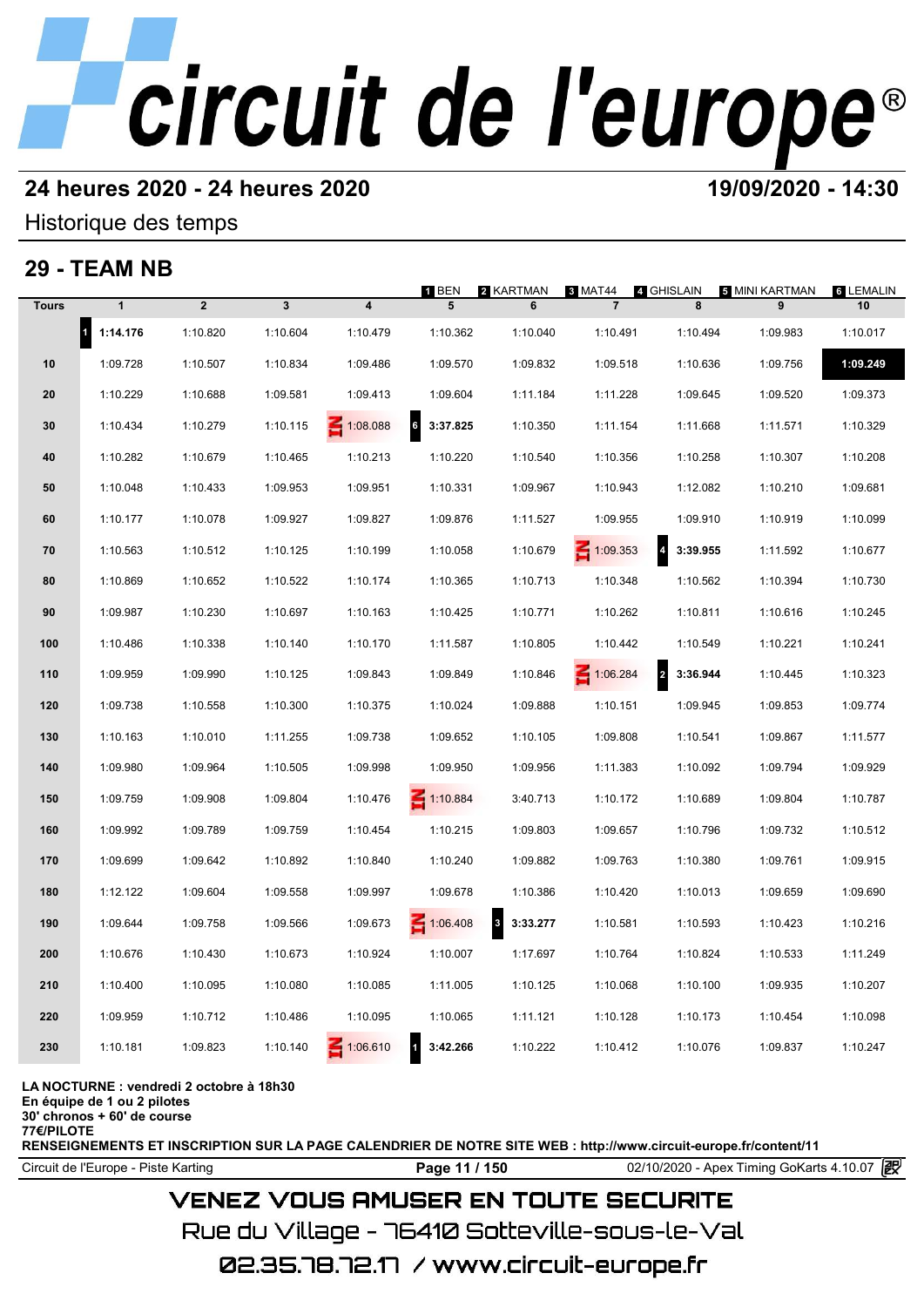## **24 heures 2020 - 24 heures 2020 19/09/2020 - 14:30**

## Historique des temps

|              | Historique des temps  |                       |                            |          |          |                             |                |                 |                            |                 |
|--------------|-----------------------|-----------------------|----------------------------|----------|----------|-----------------------------|----------------|-----------------|----------------------------|-----------------|
| <b>Tours</b> | $\mathbf{1}$          | $\overline{2}$        | $\mathbf{3}$               | 4        | 5        | 6                           | $\overline{7}$ | 8               | 9                          | 10              |
| 240          | 1:09.910              | 1:09.757              | 1:09.907                   | 1:11.262 | 1:11.168 | 1:09.755                    | 1:09.753       | 1:09.667        | 1:10.296                   | 1:09.716        |
| 250          | 1:09.659              | 1:10.060              | 1:09.770                   | 1:09.703 | 1:10.365 | 1:09.983                    | 1:09.634       | 1:09.566        | 1:09.724                   | 1:10.685        |
| 260          | 1:09.715              | 1:10.301              | 1:11.071                   | 1:10.301 | 1:09.855 | 1:09.786                    | 1:10.003       | 1:09.987        | 1:09.719                   | 1:09.670        |
| 270          | 1:09.967              | 1:09.793              | 1:09.593                   | 1:10.018 | 1:09.771 | 1:10.796                    | 1:09.953       | $\leq 1:08.045$ | $6\phantom{a}$<br>3:32.353 | 1:11.519        |
| 280          | 1:10.353              | 1:10.665              | 1:10.350                   | 1:10.530 | 1:10.230 | 1:10.234                    | 1:10.163       | 1:10.693        | 1:09.973                   | 1:10.626        |
| 290          | 1:10.710              | 1:10.245              | 1:10.095                   | 1:10.314 | 1:10.480 | 1:10.300                    | 1:10.117       | 1:10.312        | 1:10.171                   | 1:10.212        |
| 300          | 1:10.581              | 1:10.189              | 1:10.915                   | 1:10.063 | 1:10.082 | 1:10.184                    | 1:10.200       | 1:10.446        | 1:10.269                   | 1:09.801        |
| 310          | 1:10.101              | $\leq 1:06.003$       | $\overline{4}$<br>3:34.304 | 1:10.959 | 1:11.272 | 1:10.009                    | 1:10.018       | 1:10.718        | 1:09.860                   | 1:11.262        |
| 320          | 1:10.219              | 1:10.544              | 1:11.631                   | 1:10.549 | 1:10.079 | 1:11.570                    | 1:12.631       | 1:10.192        | 1:10.398                   | 1:10.622        |
| 330          | 1:10.801              | 1:10.110              | 1:10.912                   | 1:10.023 | 1:11.352 | 1:10.716                    | 1:10.120       | 1:11.265        | 1:11.291                   | 1:09.967        |
| 340          | 1:09.973              | 1:10.058              | 1:11.021                   | 1:10.533 | 1:10.136 | 1:09.833                    | 1:11.724       | 1:11.013        | 1:09.958                   | 1:10.053        |
| 350          | 1:06.984              | 3:39.910<br>$\vert$ 1 | 1:10.066                   | 1:11.499 | 1:09.986 | 1:10.245                    | 1:10.069       | 1:11.476        | 1:09.989                   | 1:10.219        |
| 360          | 1:11.595              | 1:10.604              | 1:09.825                   | 1:09.774 | 1:10.313 | 1:10.204                    | 1:10.007       | 1:10.062        | 1:09.855                   | 1:09.672        |
| 370          | 1:10.319              | 1:13.955              | 1:10.370                   | 1:11.793 | 1:10.001 | 1:10.110                    | 1:10.023       | 1:10.245        | 1:10.353                   | 1:10.219        |
| 380          | 1:10.045              | 1:10.111              | 1:09.989                   | 1:11.657 | 1:10.137 | 1:10.095                    | 1:09.924       | 1:10.985        | 1:10.159                   | 1:09.971        |
| 390          | $\leq 1:05.590$       | 2 3:32.828            | 1:11.515                   | 1:11.004 | 1:09.678 | 1:10.787                    | 1:09.785       | 1:10.008        | 1:09.710                   | 1:09.624        |
| 400          | 1:09.629              | 1:09.573              | 1:09.825                   | 1:10.577 | 1:11.573 | 1:12.010                    | 1:13.732       | 1:12.638        | 1:14.063                   | 1:12.249        |
| 410          | 1:12.219              | 1:14.706              | 1:20.097                   | 1:23.902 | 1:24.489 | $\leq 1:18.838$             | 3:48.793       | 1:14.666        | 3:40.255                   | 3:42.977        |
| 420          | 3:33.277              | 1:10.611              | 1:11.232                   | 1:09.989 | 1:10.751 | 1:10.156                    | 1:11.190       | 1:09.961        | 1:09.790                   | $\leq 1:06.605$ |
| 430          | $\vert$ 3<br>3:35.837 | 1:10.861              | 1:11.009                   | 1:10.507 | 1:11.028 | 1:10.229                    | 1:11.047       | 1:19.434        | 1:10.614                   | 1:09.860        |
| 440          | 1:09.970              | 1:10.633              | 1:10.198                   | 1:10.169 | 1:10.481 | 1:09.863                    | 1:11.971       | 1:09.953        | 1:10.073                   | 1:10.889        |
| 450          | 1:09.987              | 1:10.036              | 1:11.741                   | 1:07.082 | 3:47.548 | 1:10.129                    | 1:10.761       | 1:10.142        | 1:10.430                   | 1:10.370        |
| 460          | 1:10.754              | 1:11.582              | 1:09.810                   | 1:10.354 | 1:09.831 | 1:10.177                    | 1:10.633       | 1:10.579        | 1:10.176                   | 1:10.035        |
| 470          | 1:11.019              | 1:10.014              | 1:09.848                   | 1:09.932 | 1:10.130 | 1:11.226                    | 1:10.113       | 1:09.723        | 1:10.250                   | 1:10.288        |
| 480          | 1:10.145              | 1:10.057              | 1:09.788                   | 1:10.585 | 1:09.750 | 1:09.974                    | 1:11.006       | 1:09.652        | 1:09.556                   | 1:09.563        |
| 490          | 1:09.671              | 1:09.578              | 1:11.676                   | 1:09.668 | 1:06.069 | $6\overline{6}$<br>3:34.866 | 1:10.820       | 1:10.902        | 1:10.264                   | 1:10.092        |

**LA NOCTURNE : vendredi 2 octobre à 18h30**

**En équipe de 1 ou 2 pilotes**

**30' chronos + 60' de course**

**77€/PILOTE**

**RENSEIGNEMENTS ET INSCRIPTION SUR LA PAGE CALENDRIER DE NOTRE SITE WEB : http://www.circuit-europe.fr/content/11**

Circuit de l'Europe - Piste Karting **Page 12 / 150 Page 12 / 150** 02/10/2020 - Apex Timing GoKarts 4.10.07

## **VENEZ VOUS AMUSER EN TOUTE SECURITE**

Rue du Village – 76410 Sotteville-sous-le-Val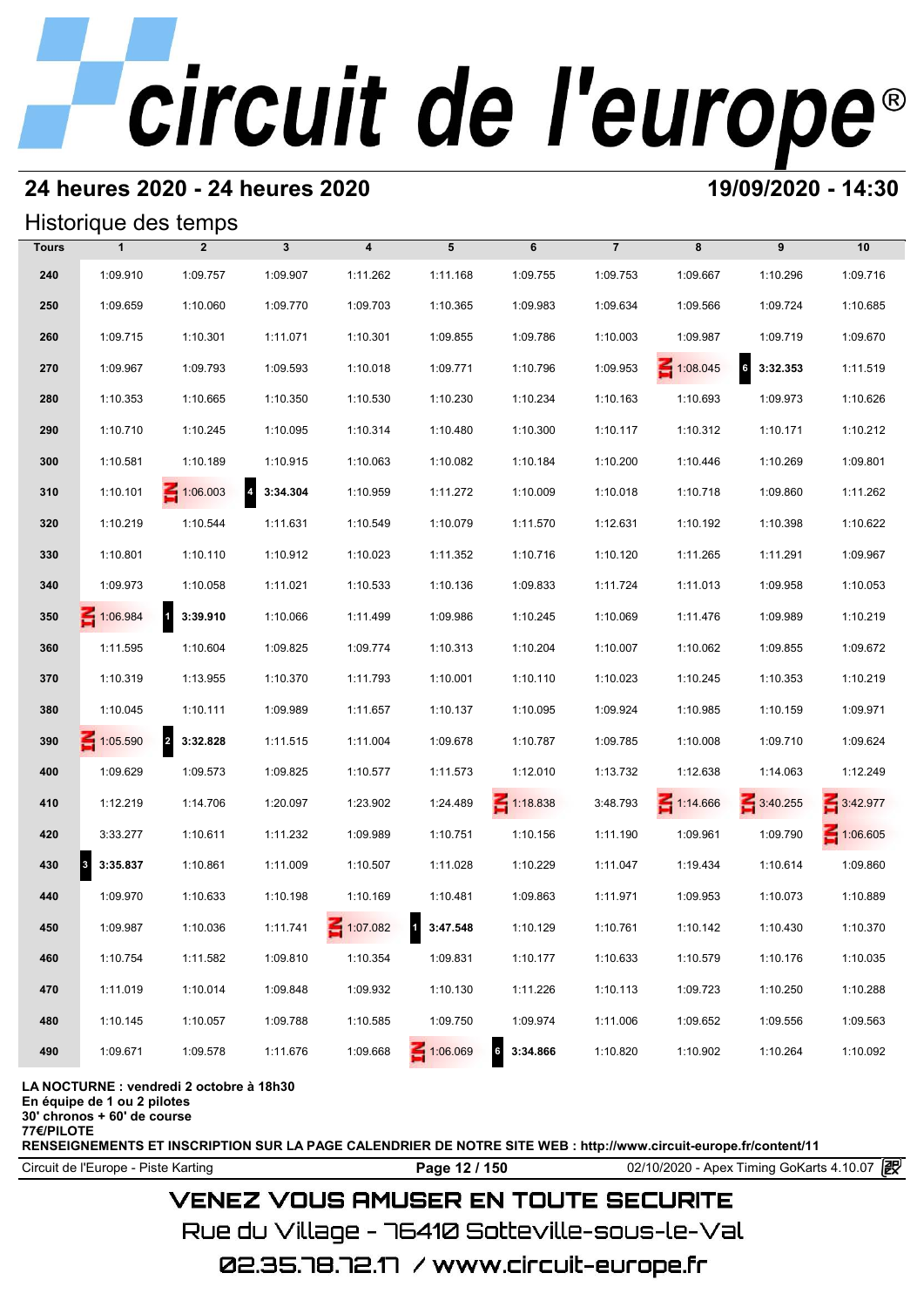## **24 heures 2020 - 24 heures 2020 19/09/2020 - 14:30**

## Historique des temps

|              | Historique des temps |                            |              |                  |          |          |                |          |                        |                                     |
|--------------|----------------------|----------------------------|--------------|------------------|----------|----------|----------------|----------|------------------------|-------------------------------------|
| <b>Tours</b> | $\mathbf{1}$         | $\overline{2}$             | $\mathbf{3}$ | $\boldsymbol{4}$ | 5        | 6        | $\overline{7}$ | 8        | 9                      | 10                                  |
| 500          | 1:10.087             | 1:12.032                   | 1:10.391     | 1:10.758         | 1:10.102 | 1:10.355 | 1:10.650       | 1:11.508 | 1:10.348               | 1:10.264                            |
| 510          | 1:10.334             | 1:10.159                   | 1:11.365     | 1:10.814         | 1:11.408 | 1:10.074 | 1:10.032       | 1:10.074 | 1:10.484               | 1:10.016                            |
| 520          | 1:10.328             | 1:10.238                   | 1:10.122     | 1:10.045         | 1:10.616 | 1:10.286 | 1:10.336       | 1:10.195 | 1:10.421               | 1:10.318                            |
| 530          | 1:10.133             | 1:10.035                   | 1:10.250     | 1:10.412         | 1:10.023 | 1:08.847 | 46:18.897      | 1:11.321 | 1:10.507               | 1:10.782                            |
| 540          | 1:11.316             | 1:11.279                   | 1:10.361     | 1:10.713         | 1:11.225 | 1:10.566 | 1:10.451       | 1:10.900 | 1:10.358               | 1:10.667                            |
| 550          | 1:10.940             | 1:10.621                   | 1:10.747     | 1:10.919         | 1:10.042 | 1:10.759 | 1:10.416       | 1:10.028 | 1:11.557               | 1:10.831                            |
| 560          | 1:10.956             | 1:10.667                   | 1:14.623     | 1:25.442         | 1:10.173 | 1:11.074 | 1:10.140       | 1:10.196 | 1:10.754               | 1:10.637                            |
| 570          | 1:10.271             | 1:10.582                   | 1:10.092     | 1:10.020         | 1:11.038 | 1:10.381 | 1:10.013       | 1:10.407 | 1:10.260               | 1:10.328                            |
| 580          | 1:10.329             | 1:10.192                   | 1:10.634     | 1:10.910         | 1:10.418 | 1:10.934 | 1:10.601       | 1:07.756 | $\sqrt{5}$<br>3:38.012 | 1:11.096                            |
| 590          | 1:10.610             | 1:10.348                   | 1:10.733     | 1:10.371         | 1:11.199 | 1:10.466 | 1:12.730       | 1:11.515 | 1:10.870               | 1:10.048                            |
| 600          | 1:10.464             | 1:10.271                   | 1:10.176     | 1:10.751         | 1:10.040 | 1:10.825 | 1:10.369       | 1:10.271 | 1:10.165               | 1:10.903                            |
| 610          | 1:10.695             | 1:10.315                   | 1:11.284     | 1:10.841         | 1:10.681 | 1:09.944 | 1:09.971       | 1:11.397 | 1:10.180               | 1:10.662                            |
| 620          | 1:10.982             | 1:10.235                   | 1:10.317     | 1:09.913         | 1:11.044 | 1:10.192 | 1:10.663       | 1:10.679 | 1:10.189               | 1:10.218                            |
| 630          | 1:10.090             | 1:10.248                   | 1:10.701     | 1:10.169         | 1:10.343 | 1:10.267 | 1:10.225       | 1:10.895 | $\leq 1:06.305$        | $\overline{\mathbf{3}}$<br>3:38.970 |
| 640          | 1:11.295             | 1:10.583                   | 1:10.277     | 1:10.563         | 1:11.334 | 1:10.895 | 1:10.342       | 1:10.587 | 1:10.220               | 1:10.655                            |
| 650          | 1:10.231             | 1:10.122                   | 1:11.203     | 1:10.268         | 1:10.378 | 1:10.106 | 1:10.212       | 1:10.125 | 1:10.328               | 1:10.171                            |
| 660          | 1:10.927             | 1:10.123                   | 1:10.088     | 1:10.476         | 1:10.120 | 1:11.733 | 1:11.539       | 1:11.756 | 1:10.141               | 1:10.184                            |
| 670          | 1:10.482             | 1:11.190                   | 1:10.947     | 1:10.226         | 1:10.328 | 1:10.082 | 1:10.282       | 1:10.136 | 1:09.957               | 1:10.093                            |
| 680          | 1:11.594             | 1:10.723                   | 1:10.499     | 1:09.992         | 1:10.692 | 1:10.130 | 1:10.277       | 1:09.831 | 1:10.088               | $\leq 1:06.948$                     |
| 690          | 6<br>3:33.229        | 1:10.536                   | 1:10.424     | 1:10.356         | 1:10.250 | 1:10.483 | 1:10.472       | 1:10.309 | 1:11.139               | 1:11.072                            |
| 700          | 1:10.565             | 1:10.525                   | 1:10.178     | 1:12.154         | 1:11.185 | 1:11.674 | 1:10.127       | 1:10.072 | 1:10.065               | 1:10.013                            |
| 710          | 1:10.460             | 1:10.593                   | 1:11.763     | 1:10.068         | 1:10.225 | 1:09.853 | 1:09.920       | 1:10.268 | 1:10.975               | 1:11.082                            |
| 720          | 1:10.577             | 1:09.972                   | 1:10.987     | 1:10.424         | 1:10.103 | 1:11.184 | 1:09.976       | 1:10.626 | 1:10.568               | 1:10.252                            |
| 730          | 1:10.055             | 1:10.205                   | 1:10.673     | 1:10.647         | 1:11.695 | 1:10.834 | 1:10.256       | 1:12.219 | 1:06.647               | 3:32.602                            |
| 740          | $\leq 1:06.209$      | $\overline{a}$<br>3:41.603 | 1:13.106     | 1:10.780         | 1:10.575 | 1:11.606 | 1:10.832       | 1:10.642 | 1:10.350               | 1:10.473                            |
| 750          | 1:11.839             | 1:11.575                   | 1:09.983     | 1:09.789         | 1:10.932 | 1:10.354 | 1:09.788       | 1:10.743 | 1:09.763               | 1:10.797                            |

### **LA NOCTURNE : vendredi 2 octobre à 18h30**

**En équipe de 1 ou 2 pilotes**

**30' chronos + 60' de course**

**77€/PILOTE**

**RENSEIGNEMENTS ET INSCRIPTION SUR LA PAGE CALENDRIER DE NOTRE SITE WEB : http://www.circuit-europe.fr/content/11**

Circuit de l'Europe - Piste Karting **Page 13 / 150 Page 13 / 150** 02/10/2020 - Apex Timing GoKarts 4.10.07

## **VENEZ VOUS AMUSER EN TOUTE SECURITE**

Rue du Village – 76410 Sotteville-sous-le-Val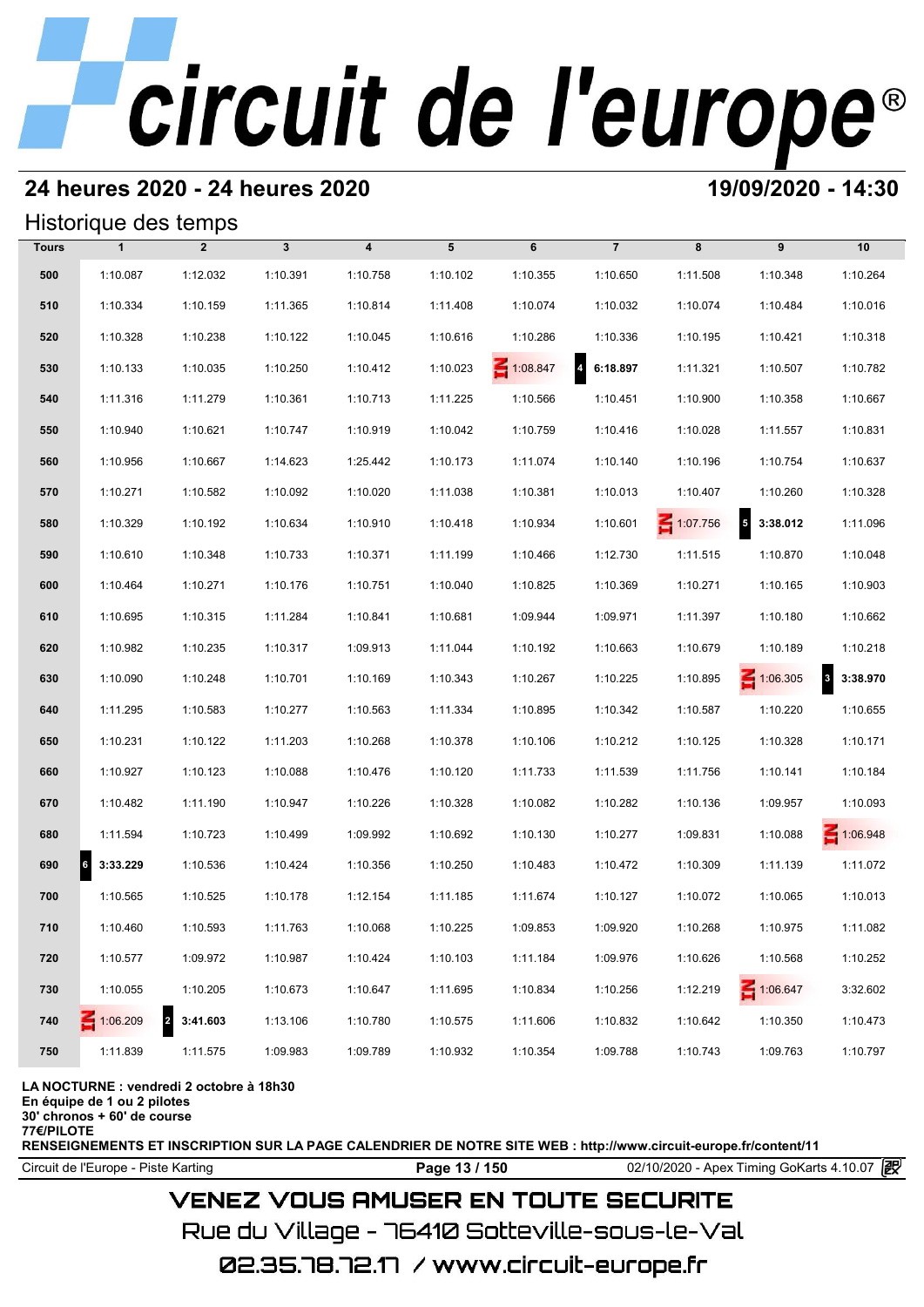## **24 heures 2020 - 24 heures 2020 19/09/2020 - 14:30**

## Historique des temps

|              |              | Historique des temps |                                      |                          |                            |                      |                |          |          |          |
|--------------|--------------|----------------------|--------------------------------------|--------------------------|----------------------------|----------------------|----------------|----------|----------|----------|
| <b>Tours</b> | $\mathbf{1}$ | $\overline{2}$       | $\mathbf{3}$                         | $\overline{\mathbf{4}}$  | 5                          | 6                    | $\overline{7}$ | 8        | 9        | 10       |
| 760          | 1:10.297     | 1:10.247             | 1:09.661                             | 1:10.229                 | 1:10.584                   | 1:10.093             | 1:10.178       | 1:09.609 | 1:10.503 | 1:09.846 |
| 770          | 1:09.740     | 1:10.435             | 1:09.578                             | 1:09.994                 | 1:10.037                   | 1:09.814             | 1:09.818       | 1:09.679 | 1:10.389 | 1:10.129 |
| 780          | 1:09.639     | 1:10.817             | 1:09.855                             | 1:09.789                 | 1:09.509                   | 1:09.666             | 1:09.764       | 1:09.676 | 1:10.091 | 1:11.419 |
| 790          | 1:09.507     | 1:09.628             | $\leq 1:06.391$                      | $\mathbf{1}$<br>3:35.279 | 1:12.020                   | 1:11.911             | 1:11.017       | 1:10.869 | 1:10.237 | 1:10.326 |
| 800          | 1:10.256     | 1:10.342             | 1:12.014                             | 1:10.298                 | 1:10.102                   | 1:10.753             | 1:10.093       | 1:10.179 | 1:10.073 | 1:10.051 |
| 810          | 1:10.169     | 1:10.426             | 1:10.547                             | 1:10.222                 | 1:10.108                   | 1:11.796             | 1:10.122       | 1:10.594 | 1:10.137 | 1:09.989 |
| 820          | 1:10.024     | 1:09.956             | 1:10.249                             | 1:10.283                 | 1:10.220                   | 1:10.672             | 1:10.198       | 1:09.762 | 1:10.021 | 1:10.082 |
| 830          | 1:10.271     | 1:10.329             | 1:10.529                             | 1:10.551                 | 1:10.517                   | 1:10.262             | 1:10.159       | 1:09.825 | 1:09.787 | 1:10.289 |
| 840          | 1:10.763     | 1:09.776             | 1:09.841                             | $\leq 1:04.396$          | $\overline{4}$<br>3:33.070 | 1:10.774             | 1:10.861       | 1:10.931 | 1:10.170 | 1:10.203 |
| 850          | 1:10.164     | 1:10.204             | 1:09.998                             | 1:10.580                 | 1:10.262                   | 1:10.015             | 1:11.111       | 1:10.352 | 1:10.902 | 1:09.959 |
| 860          | 1:10.049     | 1:10.174             | 1:10.060                             | 1:10.434                 | 1:10.300                   | 1:10.260             | 1:10.009       | 1:10.214 | 1:10.388 | 1:11.106 |
| 870          | 1:10.154     | 1:10.303             | 1:09.998                             | 1:10.232                 | 1:09.714                   | 1:10.168             | 1:10.194       | 1:10.109 | 1:10.391 | 1:09.684 |
| 880          | 1:10.793     | 1:09.990             | 1:09.961                             | 1:10.555                 | 1:10.212                   | 1:10.223             | 1:11.040       | 1:09.812 | 1:10.301 | 1:09.709 |
| 890          | 1:10.105     | $\leq 1:06.183$      | $\overline{\phantom{a}}$<br>3:37.628 | 1:10.396                 | 1:10.245                   | 1:11.190             | 1:12.152       | 1:09.936 | 1:10.415 | 1:11.289 |
| 900          | 1:09.980     | 1:10.821             | 1:10.301                             | 1:10.200                 | 1:10.004                   | 1:10.261             | 1:10.669       | 1:10.401 | 1:10.270 | 1:09.971 |
| 910          | 1:10.042     | 1:09.998             | 1:09.633                             | 1:10.305                 | 1:10.737                   | 1:09.826             | 1:10.079       | 1:11.676 | 1:11.424 | 1:10.573 |
| 920          | 1:09.827     | 1:11.650             | 1:10.362                             | 1:10.298                 | 1:10.213                   | 1:10.142             | 1:09.890       | 1:10.550 | 1:10.652 | 1:11.499 |
| 930          | 1:10.634     | 1:10.305             | 1:10.391                             | 1:10.065                 | 1:10.505                   | 1:11.247             | 1:10.031       | 1:11.150 | 1:10.194 | 1:11.767 |
| 940          | 1:10.429     | 1:10.329             | 1:10.265                             | 1:10.195                 | $\leq 1:05.475$            | $\bf{3}$<br>3:33.283 | 1:10.425       | 1:10.448 | 1:10.643 | 1:10.523 |
| 950          | 1:10.657     | 1:09.785             | 1:10.127                             | 1:10.649                 | 1:10.732                   | 1:09.936             | 1:09.759       | 1:09.925 | 1:09.736 | 1:10.411 |
| 960          | 1:11.604     | 1:09.941             | 1:10.156                             | 1:09.627                 | 1:09.847                   | 1:10.103             | 1:10.368       | 1:09.617 | 1:10.077 | 1:09.695 |
| 970          | 1:09.702     | 1:10.163             | 1:10.176                             | 1:09.582                 | 1:09.791                   | 1:11.362             | 1:09.888       | 1:10.428 | 1:10.658 | 1:09.694 |
| 980          | 1:10.278     | 1:10.185             | 1:09.735                             | 1:09.654                 | 1:10.327                   | 1:09.626             | 1:09.864       | 1:09.626 | 1:09.868 | 1:09.626 |
| 990          | 1:09.715     | 1:09.685             | 1:09.719                             | 1:05.889                 | <sub>6</sub><br>3:33.677   | 1:10.252             | 1:10.680       | 1:10.038 | 1:10.263 | 1:09.961 |
| 1000         | 1:10.090     | 1:10.323             | 1:09.997                             | 1:10.134                 | 1:10.147                   | 1:09.872             | 1:09.949       | 1:10.110 | 1:10.074 | 1:10.162 |
| 1010         | 1:10.054     | 1:11.478             | 1:10.104                             | 1:09.965                 | 1:09.791                   | 1:09.988             | 1:09.863       | 1:09.887 | 1:10.075 | 1:10.122 |

### **LA NOCTURNE : vendredi 2 octobre à 18h30**

**En équipe de 1 ou 2 pilotes**

**30' chronos + 60' de course 77€/PILOTE**

**RENSEIGNEMENTS ET INSCRIPTION SUR LA PAGE CALENDRIER DE NOTRE SITE WEB : http://www.circuit-europe.fr/content/11**

Circuit de l'Europe - Piste Karting **Page 14 / 150 Page 14 / 150** 02/10/2020 - Apex Timing GoKarts 4.10.07

## **VENEZ VOUS AMUSER EN TOUTE SECURITE**

Rue du Village – 76410 Sotteville-sous-le-Val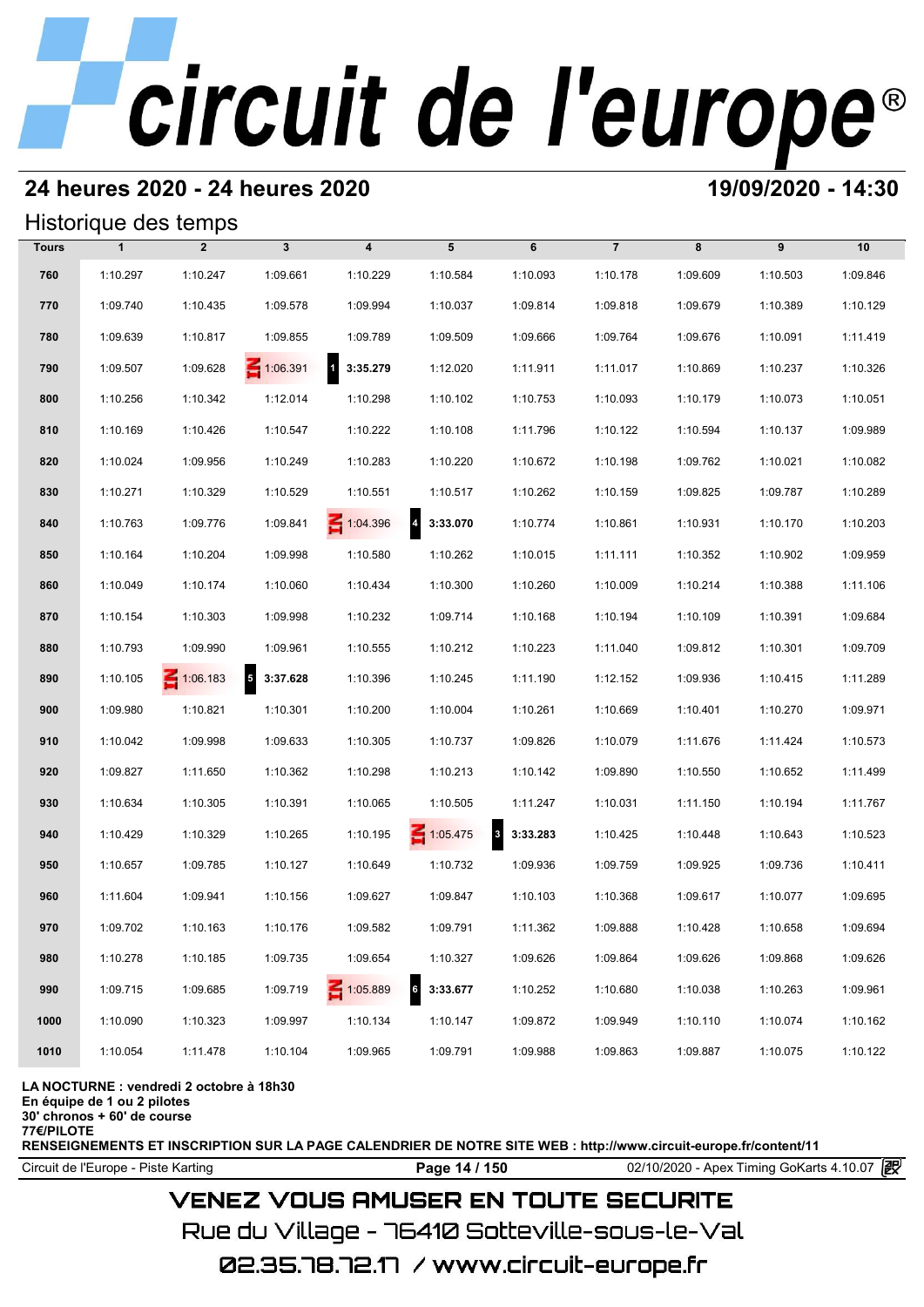## **24 heures 2020 - 24 heures 2020 19/09/2020 - 14:30**

## Historique des temps

|              |                 | Historique des temps       |                            |                  |                 |                          |                |          |          |          |
|--------------|-----------------|----------------------------|----------------------------|------------------|-----------------|--------------------------|----------------|----------|----------|----------|
| <b>Tours</b> | 1               | $\overline{2}$             | $\mathbf{3}$               | $\boldsymbol{4}$ | 5               | 6                        | $\overline{7}$ | 8        | 9        | 10       |
| 1020         | 1:10.685        | 1:10.004                   | 1:10.461                   | 1:09.997         | $\leq 1:05.187$ | 3:35.031<br>$\mathbf{1}$ | 1:10.532       | 1:10.430 | 1:10.133 | 1:10.189 |
| 1030         | 1:10.205        | 1:10.372                   | 1:10.128                   | 1:10.386         | 1:10.308        | 1:11.186                 | 1:10.814       | 1:10.309 | 1:10.359 | 1:10.462 |
| 1040         | 1:10.106        | 1:10.397                   | 1:12.517                   | 1:10.392         | 1:10.003        | 1:10.168                 | 1:09.972       | 1:10.231 | 1:10.343 | 1:10.127 |
| 1050         | $\leq 1:04.899$ | $\overline{5}$<br>3:37.190 | 1:10.941                   | 1:10.971         | 1:10.557        | 1:11.011                 | 1:10.484       | 1:10.593 | 1:12.130 | 1:11.319 |
| 1060         | 1:10.829        | 1:10.180                   | 1:11.202                   | 1:10.900         | 1:10.271        | 1:10.361                 | 1:10.805       | 1:10.867 | 1:10.858 | 1:11.785 |
| 1070         | 1:10.014        | 1:11.028                   | 1:10.834                   | 1:11.707         | 1:10.810        | 1:10.169                 | 1:11.043       | 1:11.774 | 1:11.692 | 1:10.051 |
| 1080         | 1:10.361        | $\leq 1:06.425$            | $\overline{2}$<br>3:33.792 | 1:10.876         | 1:10.481        | 1:10.693                 | 1:10.349       | 1:10.700 | 1:11.566 | 1:10.198 |
| 1090         | 1:10.094        | 1:10.105                   | 1:10.950                   | 1:10.492         | 1:10.822        | 1:10.334                 | 1:10.758       | 1:10.176 | 1:10.922 | 1:10.321 |
| 1100         | 1:10.428        | 1:10.421                   | 1:04.990                   | 3:41.685         | 1:10.038        | 1:10.208                 | 1:10.472       | 1:09.929 | 1:10.477 | 1:09.790 |
| 1110         | 1:10.975        | 1:09.988                   | 1:09.955                   | 1:10.016         | 1:09.942        | 1:09.860                 | 1:09.953       | 1:09.869 | 1:10.195 | 1:10.029 |
| 1120         | 1:10.069        | 1:10.866                   | 1:10.037                   | 1:09.924         | 1:09.988        | 1:09.845                 | 1:10.010       | 1:10.083 | 1:09.761 | 1:11.275 |
| 1130         | 1:10.412        | 1:10.429                   | 1:09.842                   | 1:10.978         | 1:10.474        | 1:09.972                 | 1:10.063       | 1:09.966 | 1:10.832 | 1:10.796 |
| 1140         | 1:10.122        | 1:10.403                   | 1:09.957                   | 1:10.662         | 1:10.131        | 1:10.442                 | 1:10.203       | 1:10.037 | 1:09.937 | 1:10.213 |
| 1150         | 1:10.041        | 1:09.996                   | 1:10.074                   | 1:09.947         | 1:10.132        | 1:10.262                 | 1:10.017       | 1:12.153 | 1:10.389 | 1:12.896 |

**LA NOCTURNE : vendredi 2 octobre à 18h30 En équipe de 1 ou 2 pilotes 30' chronos + 60' de course 77€/PILOTE RENSEIGNEMENTS ET INSCRIPTION SUR LA PAGE CALENDRIER DE NOTRE SITE WEB : http://www.circuit-europe.fr/content/11**

Circuit de l'Europe - Piste Karting **Page 15 / 150 Page 15 / 150** 02/10/2020 - Apex Timing GoKarts 4.10.07

## **VENEZ VOUS AMUSER EN TOUTE SECURITE**

Rue du Village – 76410 Sotteville-sous-le-Val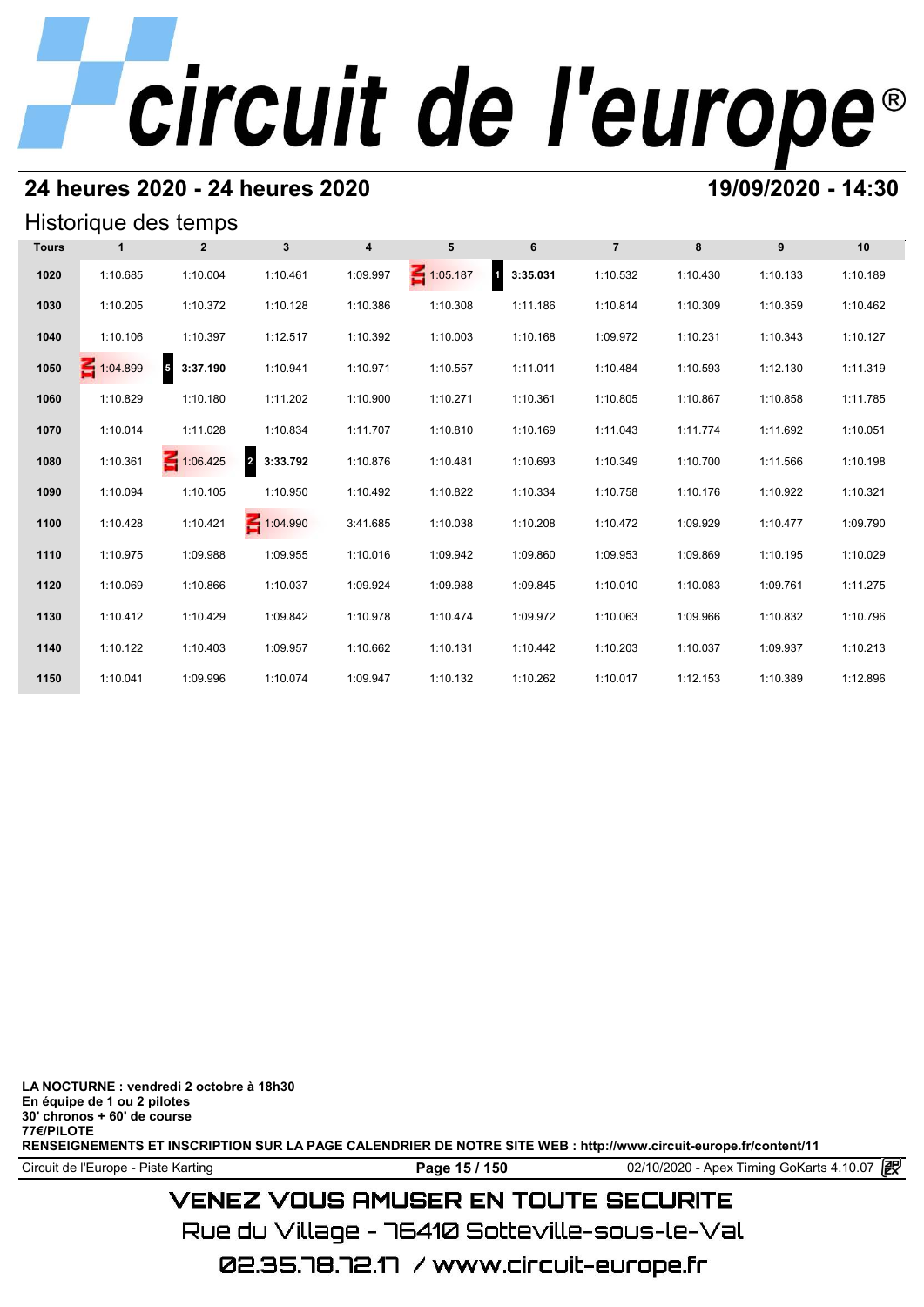## **24 heures 2020 - 24 heures 2020 19/09/2020 - 14:30**

## Historique des temps

## **4 - ORKA LION**

|              | 4 - ORKA LION                    |                |                 |                          |                         |                 |                                    |               |                         |                |
|--------------|----------------------------------|----------------|-----------------|--------------------------|-------------------------|-----------------|------------------------------------|---------------|-------------------------|----------------|
| <b>Tours</b> | $\mathbf{1}$                     | $\overline{2}$ | $\mathbf{3}$    | $\overline{\mathbf{4}}$  | <b>1 PEPE NUNU</b><br>5 | 2 HUGUES<br>6   | <b>8 STEFRIP</b><br>$\overline{7}$ | 4 STEACK<br>8 | <b>5 SEBDIOUVE</b><br>9 | 6 DJEDJE<br>10 |
|              | $\vert$ <sub>2</sub><br>1:15.039 | 1:11.972       | 1:10.629        | 1:10.245                 | 1:09.996                | 1:10.346        | 1:10.174                           | 1:10.143      | 1:09.944                | 1:09.566       |
| 10           | 1:10.333                         | 1:09.980       | 1:10.704        | 1:09.691                 | 1:09.672                | 1:09.791        | 1:10.771                           | 1:09.793      | 1:10.384                | 1:09.810       |
| 20           | 1:10.193                         | 1:09.800       | 1:09.656        | 1:10.198                 | 1:09.727                | 1:09.916        | 1:10.317                           | 1:09.641      | 1:09.842                | 1:10.311       |
| 30           | 1:10.089                         | 1:09.854       | 1:10.141        | 1:09.610                 | 1:10.718                | 1:10.978        | 1:10.122                           | 1:10.381      | 1:11.718                | 1:10.361       |
| 40           | 1:10.489                         | 1:09.816       | 1:09.943        | 1:09.985                 | 1:10.142                | 1:09.936        | 1:10.041                           | 1:10.182      | 3<br>1:05.961           | 3:36.614       |
| 50           | 1:11.650                         | 1:11.230       | 1:10.635        | 1:10.769                 | 1:10.470                | 1:10.412        | 1:10.711                           | 1:10.460      | 1:10.229                | 1:10.868       |
| 60           | 1:10.239                         | 1:10.293       | 1:10.189        | 1:10.387                 | 1:10.310                | 1:11.383        | 1:10.076                           | 1:11.284      | 1:10.142                | 1:11.040       |
| 70           | 1:10.273                         | 1:10.759       | 1:10.368        | 1:10.309                 | 1:10.384                | 1:11.000        | 1:10.411                           | 1:10.324      | 1:10.545                | 1:10.551       |
| 80           | 1:10.508                         | 1:10.219       | 1:10.337        | 1:10.193                 | 1:10.425                | 1:10.608        | 1:10.327                           | 1:11.571      | 1:10.583                | 1:09.818       |
| 90           | 1:10.906                         | 1:11.279       | $\leq 1:07.279$ | $\mathbf{1}$<br>3:53.298 | 1:10.937                | 1:10.859        | 1:10.773                           | 1:12.962      | 1:11.987                | 1:11.283       |
| 100          | 1:11.028                         | 1:10.635       | 1:10.795        | 1:11.969                 | 1:10.704                | 1:11.176        | 1:11.361                           | 1:11.498      | 1:10.910                | 1:10.822       |
| 110          | 1:11.408                         | 1:10.800       | 1:10.650        | 1:11.104                 | 1:10.732                | 1:10.238        | 1:10.488                           | 1:12.219      | 1:10.699                | 1:10.555       |
| 120          | 1:10.483                         | 1:11.088       | 1:10.653        | 1:10.583                 | 1:10.841                | 1:10.738        | 1:10.774                           | 1:10.659      | 1:10.322                | 1:10.715       |
| 130          | 1:10.898                         | 1:10.700       | 1:10.448        | 1:10.945                 | 1:10.808                | 1:10.906        | 1:10.578                           | 1:10.800      | 1:10.697                | 1:10.608       |
| 140          | 1:10.639                         | 1:10.258       | 1:10.307        | 1:11.284                 | 1:12.537                | $\leq 1:08.853$ | $5\overline{5}$<br>3:36.653        | 1:11.628      | 1:11.942                | 1:11.405       |
| 150          | 1:12.196                         | 1:12.597       | 1:11.538        | 1:11.574                 | 1:11.262                | 1:11.028        | 1:12.730                           | 1:14.234      | 1:12.513                | 1:11.183       |
| 160          | 1:11.364                         | 1:11.841       | 1:11.173        | 1:10.808                 | 1:11.506                | 1:12.186        | 1:11.154                           | 1:11.259      | 1:10.904                | 1:12.818       |
| 170          | 1:11.245                         | 1:11.020       | 1:11.459        | 1:11.312                 | 1:11.323                | 1:12.258        | 1:12.573                           | 1:11.868      | 1:13.323                | 1:11.672       |
| 180          | 1:11.248                         | 1:11.439       | 1:12.016        | 1:11.001                 | 1:11.400                | 1:10.981        | 1:11.873                           | 1:11.568      | 1:13.119                | 1:11.618       |
| 190          | 1:11.250                         | 1:11.931       | 1:09.654        | 6<br>3:35.181            | 1:11.175                | 1:12.001        | 1:11.122                           | 1:11.204      | 1:10.673                | 1:11.433       |
| 200          | 1:11.409                         | 1:11.232       | 1:10.804        | 1:11.344                 | 1:11.283                | 1:11.389        | 1:10.691                           | 1:11.926      | 1:10.471                | 1:10.880       |
| 210          | 1:12.318                         | 1:12.005       | 1:11.866        | 1:10.588                 | 1:10.913                | 1:10.584        | 1:11.592                           | 1:11.855      | 1:10.733                | 1:11.013       |
| 220          | 1:10.839                         | 1:11.028       | 1:10.651        | 1:10.481                 | 1:10.488                | 1:10.565        | 1:11.713                           | 1:10.674      | 1:11.381                | 1:11.150       |
| 230          | 1:10.605                         | 1:10.522       | 1:10.914        | 1:10.767                 | 1:10.928                | 1:10.629        | 1:10.686                           | 1:10.580      | 1:11.089                | 1:10.745       |
|              |                                  |                |                 |                          |                         |                 |                                    |               |                         |                |

### **LA NOCTURNE : vendredi 2 octobre à 18h30**

**En équipe de 1 ou 2 pilotes**

**30' chronos + 60' de course 77€/PILOTE**

**RENSEIGNEMENTS ET INSCRIPTION SUR LA PAGE CALENDRIER DE NOTRE SITE WEB : http://www.circuit-europe.fr/content/11**

Circuit de l'Europe - Piste Karting **Page 16 / 150 Page 16 / 150** 02/10/2020 - Apex Timing GoKarts 4.10.07

## **VENEZ VOUS AMUSER EN TOUTE SECURITE**

Rue du Village – 76410 Sotteville-sous-le-Val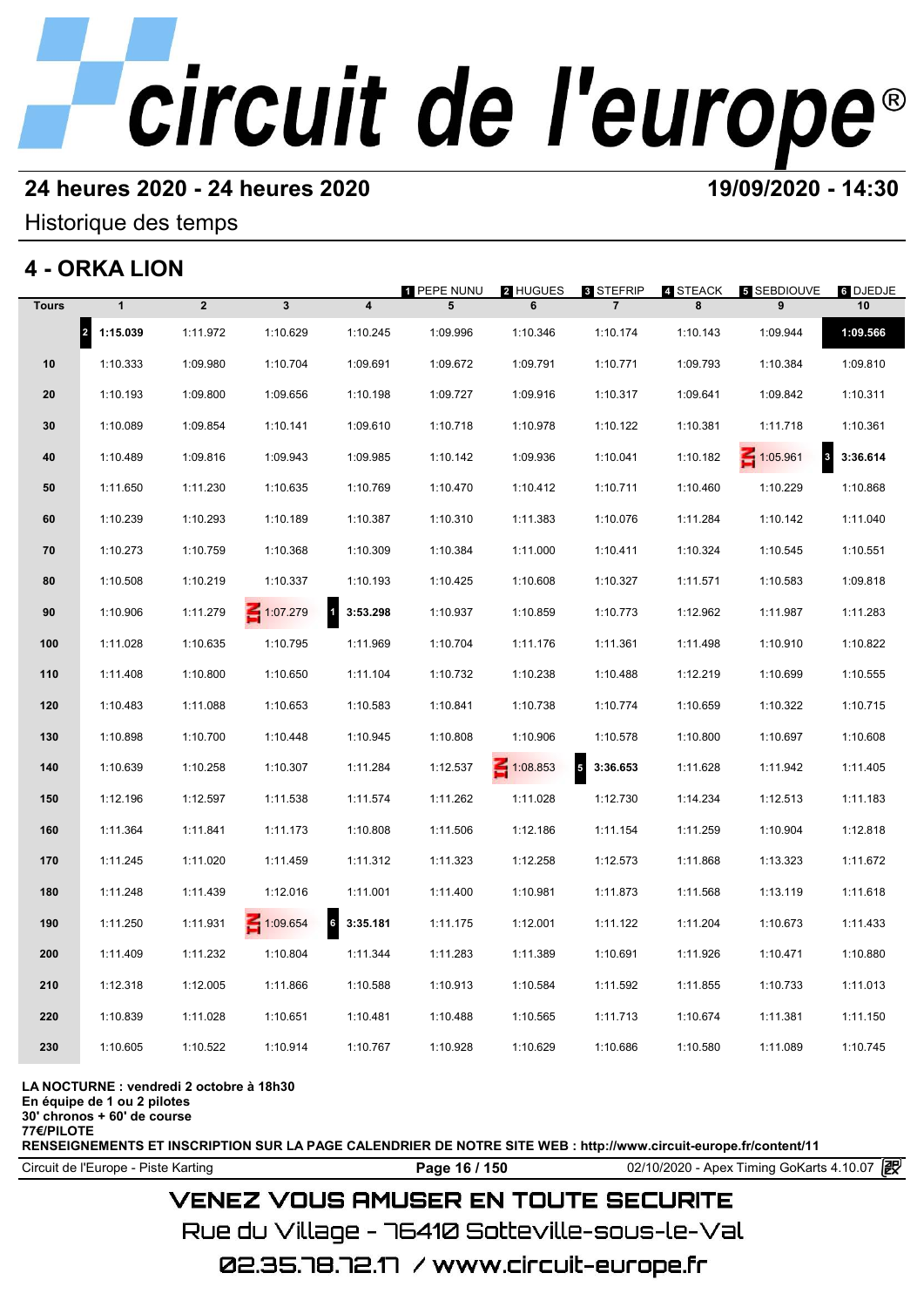## **24 heures 2020 - 24 heures 2020 19/09/2020 - 14:30**

## Historique des temps

|              |              | Historique des temps |                                     |                            |                                      |                          |                                     |               |                            |          |
|--------------|--------------|----------------------|-------------------------------------|----------------------------|--------------------------------------|--------------------------|-------------------------------------|---------------|----------------------------|----------|
| <b>Tours</b> | $\mathbf{1}$ | $\overline{2}$       | 3                                   | 4                          | 5                                    | 6                        | $\overline{7}$                      | 8             | 9                          | 10       |
| 240          | 1:11.569     | 1:12.252             | $\leq 1:07.104$                     | $\overline{a}$<br>3:37.530 | 1:11.316                             | 1:11.360                 | 1:11.369                            | 1:11.218      | 1:10.966                   | 1:11.527 |
| 250          | 1:11.210     | 1:10.955             | 1:12.220                            | 1:10.736                   | 1:11.530                             | 1:10.941                 | 1:10.835                            | 1:11.412      | 1:11.086                   | 1:11.598 |
| 260          | 1:12.013     | 1:11.309             | 1:11.145                            | 1:11.641                   | 1:11.169                             | 1:11.055                 | 1:11.377                            | 1:11.180      | 1:10.947                   | 1:10.872 |
| 270          | 1:11.101     | 1:11.306             | 1:11.481                            | 1:10.979                   | 1:11.111                             | 1:11.252                 | 1:11.074                            | 1:12.048      | 1:11.826                   | 1:10.990 |
| 280          | 1:10.404     | 1:11.261             | 1:11.009                            | 1:10.700                   | 1:11.555                             | 1:11.237                 | 1:11.006                            | 1:11.509      | 1:11.320                   | 1:12.312 |
| 290          | 1:11.081     | $\leq 1:07.524$      | $\overline{\mathbf{2}}$<br>3:34.201 | 1:10.899                   | 1:10.502                             | 1:10.726                 | 1:11.058                            | 1:10.547      | 1:10.521                   | 1:13.400 |
| 300          | 1:10.984     | 1:10.756             | 1:10.592                            | 1:10.626                   | 1:10.601                             | 1:10.734                 | 1:10.643                            | 1:11.264      | 1:10.869                   | 1:10.527 |
| 310          | 1:10.357     | 1:10.384             | 1:10.518                            | 1:10.337                   | 1:11.208                             | 1:11.831                 | 1:12.297                            | 1:12.619      | 1:12.367                   | 1:12.179 |
| 320          | 1:10.222     | 1:10.369             | 1:10.514                            | 1:10.890                   | 1:07.195                             | $\mathbf{1}$<br>3:41.658 | 1:11.476                            | 1:11.208      | 1:11.133                   | 1:11.474 |
| 330          | 1:11.304     | 1:11.153             | 1:11.619                            | 1:12.380                   | 1:10.821                             | 1:12.540                 | 1:10.935                            | 1:10.949      | 1:11.069                   | 1:10.804 |
| 340          | 1:10.874     | 1:11.668             | 1:11.169                            | 1:12.086                   | 1:11.614                             | 1:11.227                 | 1:11.249                            | 1:10.790      | 1:10.769                   | 1:11.052 |
| 350          | 1:11.184     | 1:10.754             | 1:11.521                            | 1:11.816                   | 1:10.607                             | $\leq 1:07.265$          | $\overline{\mathbf{3}}$<br>3:35.733 | 1:11.243      | 1:11.344                   | 1:10.263 |
| 360          | 1:10.834     | 1:10.370             | 1:10.416                            | 1:10.366                   | 1:11.143                             | 1:10.463                 | 1:10.377                            | 1:10.377      | 1:10.814                   | 1:10.256 |
| 370          | 1:10.059     | 1:10.774             | 1:11.803                            | 1:10.704                   | 1:10.352                             | 1:10.414                 | 1:12.187                            | 1:11.590      | 1:11.663                   | 1:10.975 |
| 380          | 1:10.498     | 1:10.521             | 1:11.206                            | 1:10.361                   | 1:10.805                             | 1:10.961                 | 1:05.868                            | 6<br>3:34.690 | 1:12.099                   | 1:11.132 |
| 390          | 1:11.530     | 1:10.837             | 1:11.162                            | 1:11.141                   | 1:11.137                             | 1:11.379                 | 1:11.438                            | 1:10.999      | 1:11.123                   | 1:11.223 |
| 400          | 1:12.131     | 1:11.948             | 1:14.065                            | 1:14.349                   | 1:15.563                             | 1:14.613                 | 1:15.657                            | 1:15.117      | 1:13.540                   | 1:14.656 |
| 410          | 1:25.306     | 1:30.342             | 1:30.530                            | $\leq 1:23.415$            | $\overline{\phantom{a}}$<br>4:01.056 | $\leq 1:22.398$          | 3:42.711                            | 1:16.575      | 1:13.925                   | 1:13.812 |
| 420          | 1:15.929     | 1:14.454             | 1:13.415                            | 1:13.055                   | 1:12.082                             | 1:12.828                 | 1:12.922                            | 1:12.103      | 1:13.232                   | 1:13.066 |
| 430          | 1:13.653     | 1:11.666             | 1:11.664                            | 1:11.717                   | 1:11.931                             | 1:11.675                 | 1:11.822                            | 1:11.408      | 1:12.196                   | 1:12.533 |
| 440          | 1:13.848     | 1:11.958             | 1:13.909                            | 1:11.604                   | 1:11.781                             | $\leq 1:09.993$          | $\overline{\mathbf{4}}$<br>3:36.022 | 1:11.505      | 1:11.603                   | 1:11.222 |
| 450          | 1:11.856     | 1:11.826             | 1:11.392                            | 1:11.278                   | 1:11.146                             | 1:12.709                 | 1:11.313                            | 1:11.547      | 1:11.412                   | 1:11.184 |
| 460          | 1:10.909     | 1:12.290             | 1:11.526                            | 1:11.663                   | 1:10.755                             | 1:10.930                 | 1:12.410                            | 1:10.935      | 1:11.330                   | 1:11.225 |
| 470          | 1:10.765     | 1:12.145             | 1:11.042                            | 1:11.283                   | 1:11.193                             | 1:13.998                 | 1:11.526                            | 1:08.637      | $\overline{a}$<br>3:33.494 | 1:10.542 |
| 480          | 1:10.838     | 1:11.018             | 1:10.505                            | 1:10.630                   | 1:11.325                             | 1:11.037                 | 1:11.931                            | 1:10.604      | 1:10.749                   | 1:10.714 |
| 490          | 1:11.439     | 1:10.814             | 1:10.790                            | 1:10.634                   | 1:11.091                             | 1:10.512                 | 1:10.700                            | 1:10.974      | 1:12.022                   | 1:10.774 |

### **LA NOCTURNE : vendredi 2 octobre à 18h30**

**En équipe de 1 ou 2 pilotes**

**30' chronos + 60' de course**

**77€/PILOTE**

**RENSEIGNEMENTS ET INSCRIPTION SUR LA PAGE CALENDRIER DE NOTRE SITE WEB : http://www.circuit-europe.fr/content/11**

Circuit de l'Europe - Piste Karting **Page 17 / 150** 02/10/2020 - Apex Timing GoKarts 4.10.07

## **VENEZ VOUS AMUSER EN TOUTE SECURITE**

Rue du Village – 76410 Sotteville-sous-le-Val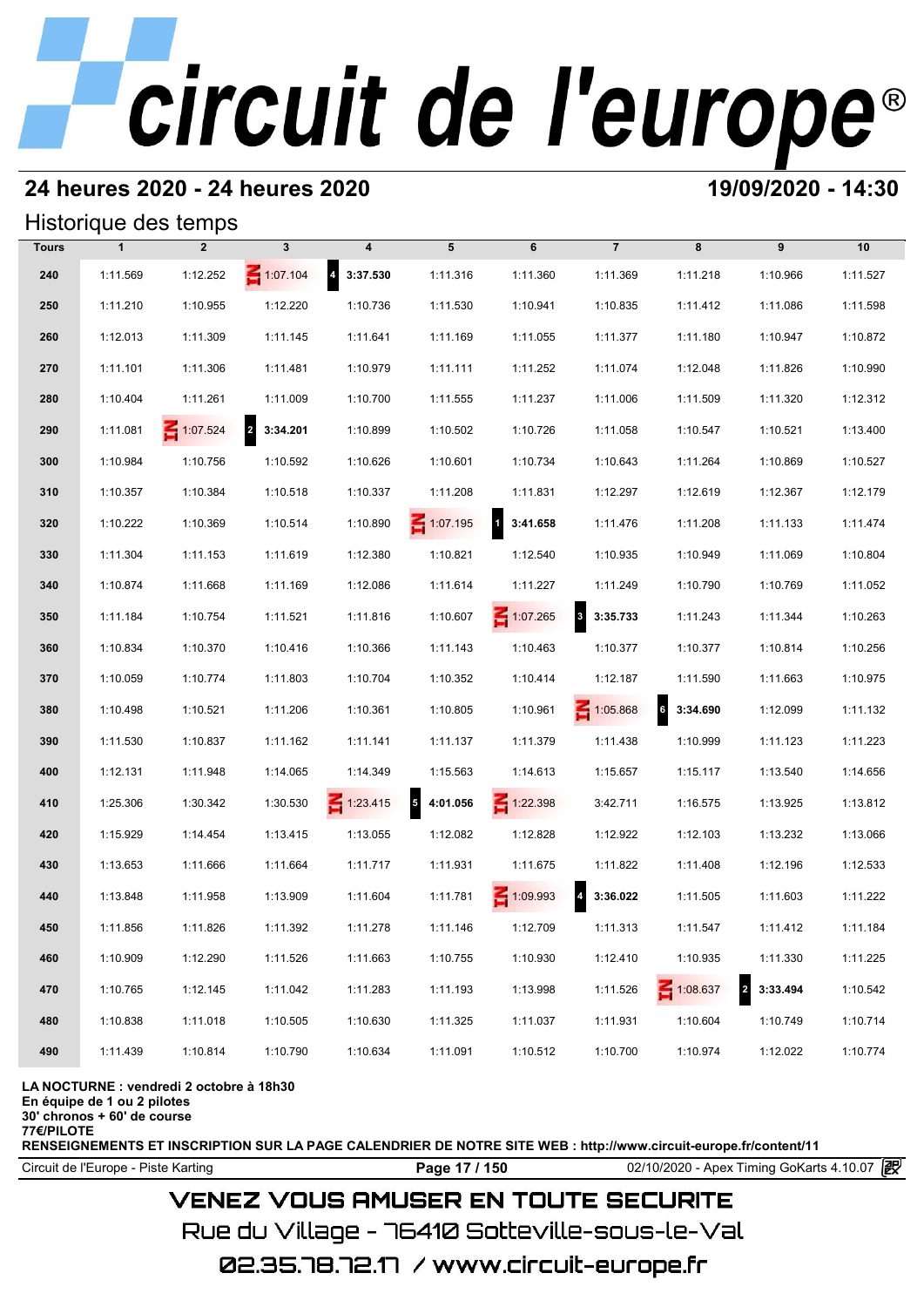## **24 heures 2020 - 24 heures 2020 19/09/2020 - 14:30**

## Historique des temps

|              | Historique des temps |                |              |                         |          |                                     |                 |                          |          |                 |
|--------------|----------------------|----------------|--------------|-------------------------|----------|-------------------------------------|-----------------|--------------------------|----------|-----------------|
| <b>Tours</b> | $\mathbf{1}$         | $\overline{2}$ | $\mathbf{3}$ | $\overline{\mathbf{4}}$ | 5        | 6                                   | $\overline{7}$  | 8                        | 9        | 10              |
| 500          | 1:10.724             | 1:11.334       | 1:10.356     | 1:10.239                | 1:11.660 | 1:10.327                            | 1:10.346        | 1:10.793                 | 1:12.327 | 1:10.989        |
| 510          | 1:10.828             | 1:10.773       | 1:10.533     | 1:10.371                | 1:11.197 | 1:11.894                            | 1:11.866        | 1:11.348                 | 1:10.440 | 1:10.525        |
| 520          | 1:10.307             | 1:10.874       | 1:10.672     | 1:10.231                | 1:10.558 | 1:10.525                            | $\leq 1:08.873$ | $\mathbf{3}$<br>3:36.133 | 1:12.636 | 1:11.101        |
| 530          | 1:10.850             | 1:10.464       | 1:10.397     | 1:10.459                | 1:10.787 | 1:11.923                            | 1:10.726        | 1:11.018                 | 1:10.925 | 1:10.554        |
| 540          | 1:10.575             | 1:10.530       | 1:11.291     | 1:11.348                | 1:12.329 | 1:10.427                            | 1:10.404        | 1:11.223                 | 1:10.418 | 1:10.503        |
| 550          | 1:10.785             | 1:10.278       | 1:10.123     | 1:10.378                | 1:13.925 | 1:10.089                            | 1:10.986        | 1:10.504                 | 1:10.507 | 1:10.294        |
| 560          | 1:10.526             | 1:10.103       | 1:10.255     | 1:10.045                | 1:10.940 | 1:10.666                            | 1:21.054        | 1:27.056                 | 1:10.647 | 1:10.084        |
| 570          | 1:10.957             | 1:10.742       | 1:10.387     | 1:11.012                | 1:06.889 | $\overline{\mathbf{1}}$<br>6:17.690 | 1:11.309        | 1:11.627                 | 1:11.095 | 1:11.091        |
| 580          | 1:10.622             | 1:11.847       | 1:11.531     | 1:10.822                | 1:10.543 | 1:12.058                            | 1:10.889        | 1:11.739                 | 1:11.073 | 1:10.910        |
| 590          | 1:10.724             | 1:11.448       | 1:11.292     | 1:10.905                | 1:10.514 | 1:10.846                            | 1:11.307        | 1:10.950                 | 1:12.249 | 1:11.713        |
| 600          | 1:10.473             | 1:11.845       | 1:10.785     | 1:11.219                | 1:11.797 | 1:10.629                            | 1:11.025        | 1:10.543                 | 1:11.104 | 1:10.629        |
| 610          | 1:13.055             | 1:11.481       | 1:10.762     | 1:10.522                | 1:11.013 | 1:12.455                            | 1:11.135        | 1:10.947                 | 1:10.509 | 1:11.050        |
| 620          | $\leq 1:05.757$      | $5$ 3:38.256   | 1:12.195     | 1:11.506                | 1:12.002 | 1:12.142                            | 1:11.953        | 1:11.704                 | 1:12.950 | 1:12.995        |
| 630          | 1:11.491             | 1:11.835       | 1:12.044     | 1:11.834                | 1:12.006 | 1:11.826                            | 1:12.311        | 1:11.219                 | 1:11.418 | 1:11.179        |
| 640          | 1:11.719             | 1:11.785       | 1:11.774     | 1:11.464                | 1:11.509 | 1:11.288                            | 1:11.762        | 1:12.284                 | 1:12.287 | 1:13.058        |
| 650          | 1:11.671             | 1:11.617       | 1:11.341     | 1:11.778                | 1:11.788 | 1:12.276                            | 1:11.759        | 1:11.689                 | 1:11.612 | 1:11.717        |
| 660          | 1:11.572             | 1:11.750       | 1:12.023     | 1:11.797                | 1:11.547 | 1:11.893                            | 1:11.819        | 1:13.033                 | 1:08.988 | 6<br>3:35.071   |
| 670          | 1:11.666             | 1:11.441       | 1:11.599     | 1:11.694                | 1:11.345 | 1:11.618                            | 1:12.454        | 1:11.099                 | 1:11.085 | 1:11.076        |
| 680          | 1:11.796             | 1:11.403       | 1:11.485     | 1:11.764                | 1:11.824 | 1:10.897                            | 1:13.171        | 1:11.707                 | 1:11.578 | 1:10.817        |
| 690          | 1:10.842             | 1:11.232       | 1:11.240     | 1:11.081                | 1:10.952 | 1:10.855                            | 1:11.239        | 1:13.242                 | 1:11.407 | 1:11.581        |
| 700          | 1:12.265             | 1:11.414       | 1:11.186     | 1:10.787                | 1:11.395 | 1:11.341                            | 1:11.433        | 1:11.260                 | 1:10.915 | 1:11.189        |
| 710          | 1:11.038             | 1:11.232       | 1:11.218     | 1:11.471                | 1:13.059 | 1:11.380                            | $\leq 1:07.653$ | $4\quad 3:36.712$        | 1:11.642 | 1:11.367        |
| 720          | 1:14.054             | 1:11.647       | 1:11.301     | 1:11.816                | 1:12.011 | 1:11.832                            | 1:13.129        | 1:11.210                 | 1:12.349 | 1:11.510        |
| 730          | 1:11.775             | 1:11.255       | 1:11.476     | 1:11.171                | 1:11.455 | 1:11.380                            | 1:11.244        | 1:11.470                 | 1:12.760 | 1:11.612        |
| 740          | 1:15.405             | 1:12.185       | 1:11.628     | 1:12.335                | 1:11.577 | 1:11.713                            | 1:11.402        | 1:11.889                 | 1:12.662 | $\leq 1:16.214$ |
| 750          | 3:40.278<br>2        | 1:12.990       | 1:12.893     | 1:12.160                | 1:13.535 | 1:11.414                            | 1:11.417        | 1:11.155                 | 1:13.666 | 1:11.368        |

### **LA NOCTURNE : vendredi 2 octobre à 18h30**

**En équipe de 1 ou 2 pilotes**

**30' chronos + 60' de course**

**77€/PILOTE**

**RENSEIGNEMENTS ET INSCRIPTION SUR LA PAGE CALENDRIER DE NOTRE SITE WEB : http://www.circuit-europe.fr/content/11**

Circuit de l'Europe - Piste Karting **Page 18 / 150 Page 18 / 150** 02/10/2020 - Apex Timing GoKarts 4.10.07

## **VENEZ VOUS AMUSER EN TOUTE SECURITE**

Rue du Village – 76410 Sotteville-sous-le-Val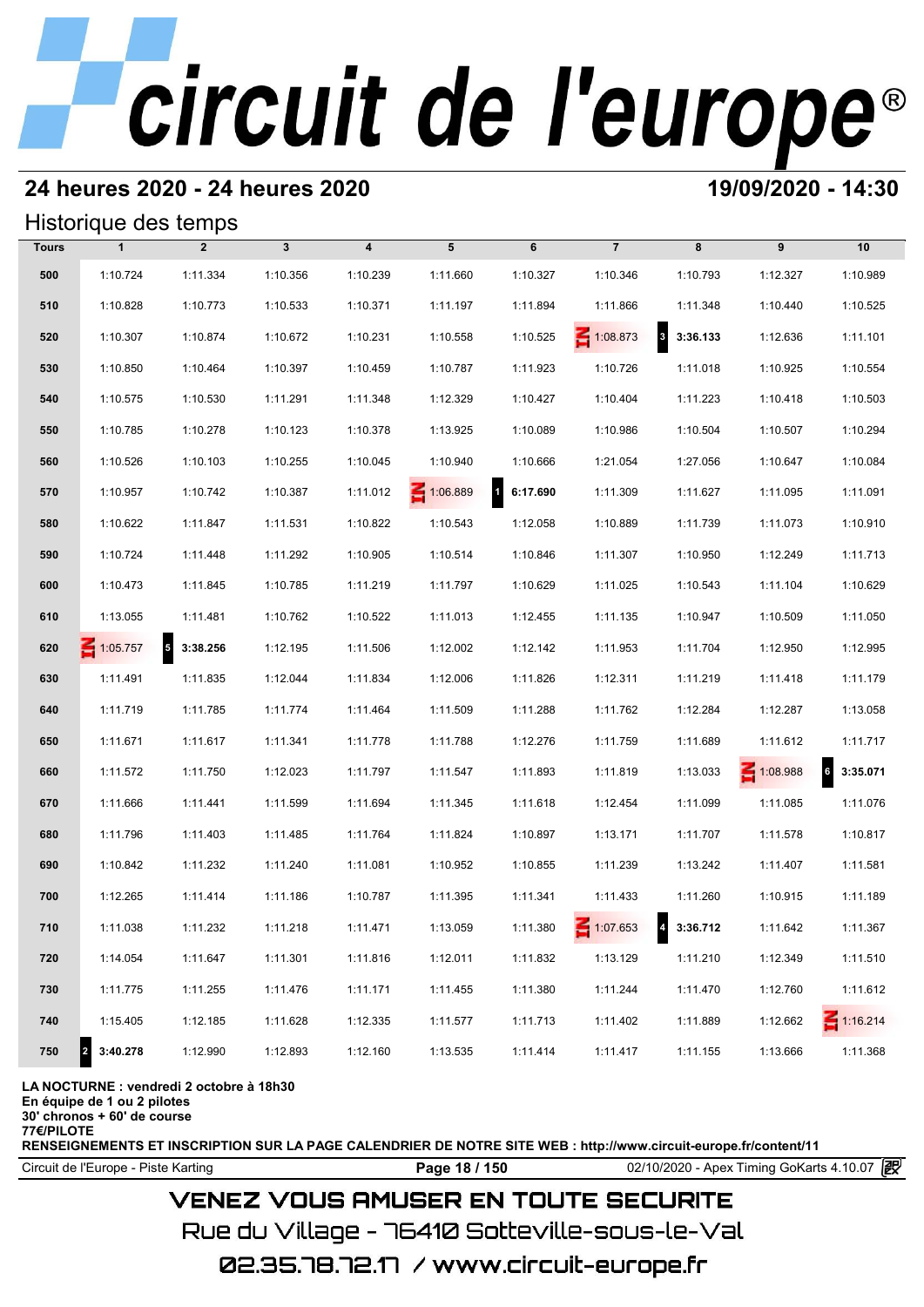## **24 heures 2020 - 24 heures 2020 19/09/2020 - 14:30**

## Historique des temps

|              |              | Historique des temps |                 |                             |          |          |                 |                                     |                          |          |
|--------------|--------------|----------------------|-----------------|-----------------------------|----------|----------|-----------------|-------------------------------------|--------------------------|----------|
| <b>Tours</b> | $\mathbf{1}$ | $\overline{2}$       | $\mathbf{3}$    | $\overline{\mathbf{4}}$     | 5        | 6        | $\overline{7}$  | 8                                   | 9                        | 10       |
| 760          | 1:11.334     | 1:11.401             | 1:11.068        | 1:11.198                    | 1:11.176 | 1:11.447 | 1:11.293        | 1:11.439                            | 1:11.711                 | 1:11.176 |
| 770          | 1:10.747     | 1:12.065             | 1:11.689        | 1:11.467                    | 1:10.774 | 1:10.833 | 1:11.003        | 1:11.147                            | 1:10.730                 | 1:11.099 |
| 780          | 1:11.075     | 1:11.666             | 1:11.068        | 1:10.818                    | 1:11.086 | 1:12.063 | 1:10.913        | 1:11.013                            | 1:11.095                 | 1:11.198 |
| 790          | 1:11.198     | 1:10.983             | 1:11.979        | 1:12.528                    | 1:11.179 | 1:11.529 | 1:11.591        | $\leq 1:06.122$                     | $\mathbf{1}$<br>3:37.042 | 1:11.482 |
| 800          | 1:10.871     | 1:11.065             | 1:10.989        | 1:10.548                    | 1:11.370 | 1:10.649 | 1:11.226        | 1:10.724                            | 1:11.855                 | 1:11.161 |
| 810          | 1:10.896     | 1:11.889             | 1:10.874        | 1:11.213                    | 1:12.574 | 1:10.757 | 1:10.761        | 1:10.738                            | 1:10.766                 | 1:10.603 |
| 820          | 1:10.796     | 1:10.925             | 1:11.173        | 1:10.409                    | 1:12.108 | 1:13.544 | 1:11.165        | 1:11.232                            | 1:11.153                 | 1:10.510 |
| 830          | 1:12.617     | $\leq 1:05.649$      | 3 3:37.648      | 1:11.289                    | 1:10.759 | 1:10.560 | 1:11.036        | 1:10.621                            | 1:11.030                 | 1:10.849 |
| 840          | 1:11.497     | 1:10.272             | 1:10.092        | 1:10.006                    | 1:11.346 | 1:10.600 | 1:10.418        | 1:10.617                            | 1:10.513                 | 1:11.369 |
| 850          | 1:10.652     | 1:10.692             | 1:10.393        | 1:10.378                    | 1:10.223 | 1:10.653 | 1:11.113        | 1:11.362                            | 1:10.229                 | 1:10.716 |
| 860          | 1:11.481     | 1:11.694             | 1:10.519        | $\leq 1:06.451$             | 3:36.228 | 1:11.162 | 1:11.945        | 1:10.938                            | 1:11.326                 | 1:11.369 |
| 870          | 1:11.274     | 1:10.697             | 1:11.040        | 1:11.197                    | 1:11.089 | 1:11.040 | 1:11.555        | 1:11.079                            | 1:11.057                 | 1:11.171 |
| 880          | 1:11.438     | 1:11.043             | 1:11.466        | 1:11.211                    | 1:10.812 | 1:11.663 | 1:11.357        | 1:11.009                            | 1:11.217                 | 1:11.149 |
| 890          | 1:12.442     | 1:11.247             | $\leq 1:07.038$ | $6\overline{6}$<br>3:34.029 | 1:11.509 | 1:10.387 | 1:10.501        | 1:11.093                            | 1:10.664                 | 1:11.612 |
| 900          | 1:11.952     | 1:10.665             | 1:10.766        | 1:10.558                    | 1:11.605 | 1:10.254 | 1:12.478        | 1:11.287                            | 1:10.630                 | 1:10.910 |
| 910          | 1:10.816     | 1:11.233             | 1:12.557        | 1:11.574                    | 1:11.398 | 1:10.619 | 1:10.785        | 1:10.795                            | 1:10.773                 | 1:11.008 |
| 920          | 1:10.734     | 1:11.120             | 1:11.042        | 1:11.224                    | 1:11.489 | 1:10.822 | $\leq 1:06.101$ | $\overline{5}$<br>3:35.716          | 1:11.676                 | 1:11.719 |
| 930          | 1:12.080     | 1:11.568             | 1:12.499        | 1:11.635                    | 1:11.869 | 1:12.303 | 1:11.858        | 1:11.789                            | 1:11.626                 | 1:11.531 |
| 940          | 1:11.627     | 1:11.609             | 1:11.633        | 1:12.901                    | 1:12.262 | 1:11.711 | 1:11.724        | 1:12.593                            | 1:12.553                 | 1:11.626 |
| 950          | 1:11.518     | 1:11.466             | 1:12.056        | 1:11.316                    | 1:11.469 | 1:11.630 | 1:05.676        | $\overline{\mathbf{3}}$<br>3:36.515 | 1:11.488                 | 1:11.185 |
| 960          | 1:10.837     | 1:10.606             | 1:10.608        | 1:10.779                    | 1:10.868 | 1:11.051 | 1:10.812        | 1:11.054                            | 1:10.698                 | 1:11.296 |
| 970          | 1:12.356     | 1:10.522             | 1:10.464        | 1:10.787                    | 1:10.682 | 1:12.391 | 1:11.574        | 1:11.091                            | 1:10.541                 | 1:11.107 |
| 980          | 1:10.887     | 1:11.028             | 1:11.520        | 1:11.033                    | 1:10.535 | 1:10.689 | 1:10.631        | 1:11.153                            | 1:10.821                 | 1:05.867 |
| 990          | 3:34.391     | 1:11.767             | 1:11.396        | 1:11.337                    | 1:11.259 | 1:11.005 | 1:11.329        | 1:11.137                            | 1:11.482                 | 1:11.661 |
| 1000         | 1:11.793     | 1:11.086             | 1:11.193        | 1:11.257                    | 1:11.498 | 1:11.660 | 1:11.451        | 1:10.920                            | 1:10.920                 | 1:11.103 |
| 1010         | 1:11.063     | 1:12.239             | 1:11.019        | 1:12.371                    | 1:11.049 | 1:11.066 | 1:11.078        | 1:11.608                            | 1:11.049                 | 1:10.611 |

### **LA NOCTURNE : vendredi 2 octobre à 18h30**

**En équipe de 1 ou 2 pilotes**

**30' chronos + 60' de course**

**77€/PILOTE**

**RENSEIGNEMENTS ET INSCRIPTION SUR LA PAGE CALENDRIER DE NOTRE SITE WEB : http://www.circuit-europe.fr/content/11**

Circuit de l'Europe - Piste Karting **Page 19 / 150 Page 19 / 150** 02/10/2020 - Apex Timing GoKarts 4.10.07

## **VENEZ VOUS AMUSER EN TOUTE SECURITE**

Rue du Village – 76410 Sotteville-sous-le-Val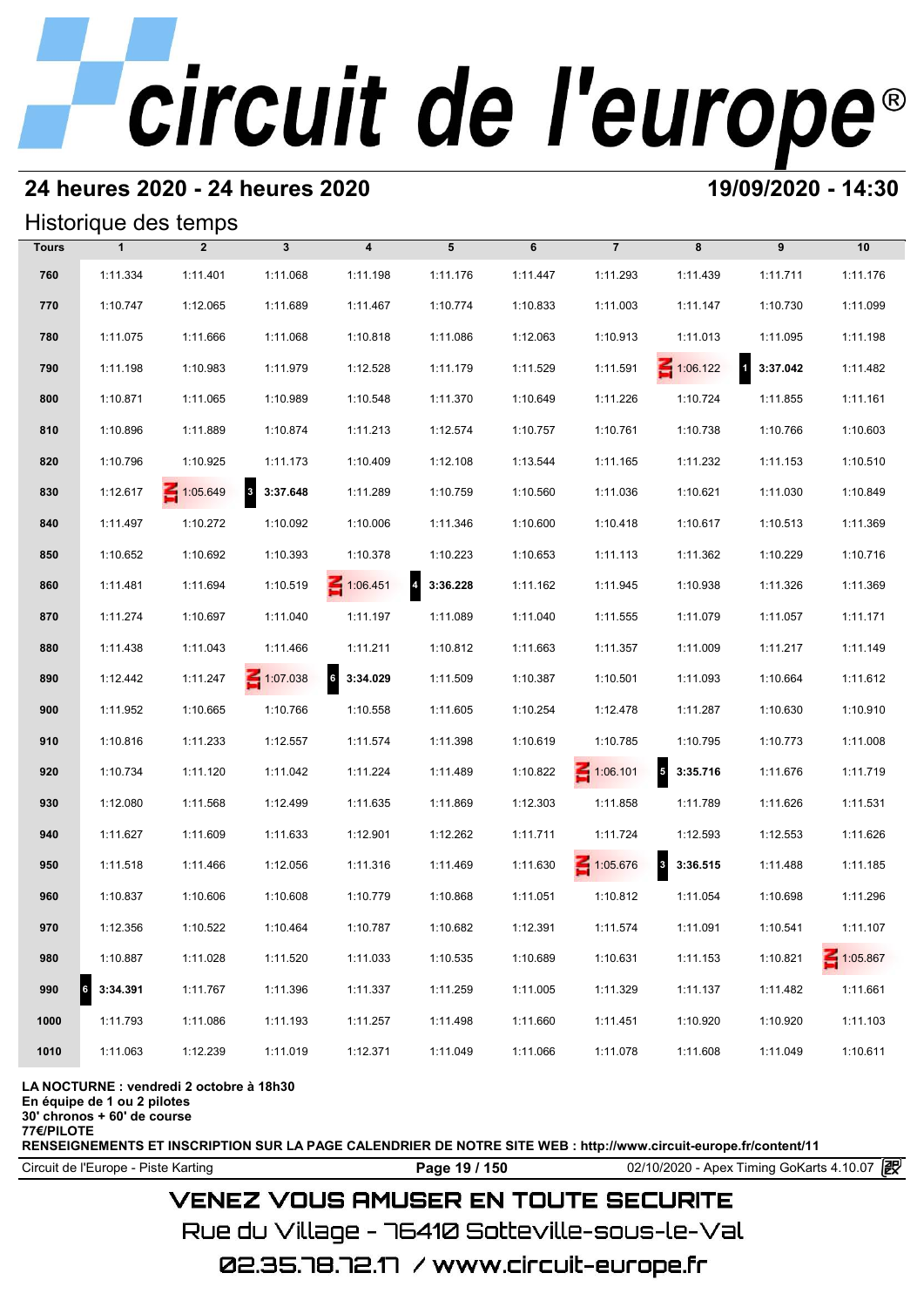## **24 heures 2020 - 24 heures 2020 19/09/2020 - 14:30**

## Historique des temps

| Historique des temps |          |                            |              |                         |          |                 |                                      |               |          |          |  |  |
|----------------------|----------|----------------------------|--------------|-------------------------|----------|-----------------|--------------------------------------|---------------|----------|----------|--|--|
| <b>Tours</b>         |          | $\overline{2}$             | $\mathbf{3}$ | $\overline{\mathbf{4}}$ | 5        | 6               | $\overline{7}$                       | 8             | 9        | 10       |  |  |
| 1020                 | 1:11.468 | 1:11.242                   | 1:11.061     | 1:11.391                | 1:11.100 | $\leq 1:05.823$ | $\overline{\phantom{a}}$<br>3:37.341 | 1:11.571      | 1:11.592 | 1:11.672 |  |  |
| 1030                 | 1:12.688 | 1:11.713                   | 1:11.239     | 1:12.029                | 1:11.420 | 1:11.832        | 1:12.293                             | 1:12.549      | 1:06.284 | 3:36.935 |  |  |
| 1040                 | 1:11.449 | 1:11.427                   | 1:11.783     | 1:12.465                | 1:11.380 | 1:11.458        | 1:11.626                             | 1:11.568      | 1:11.608 | 1:11.774 |  |  |
| 1050                 | 1:11.650 | 1:11.246                   | 1:12.558     | 1:13.021                | 1:11.438 | 1:11.444        | 1:11.758                             | 1:11.591      | 1:11.355 | 1:11.478 |  |  |
| 1060                 | 1:06.891 | $\overline{a}$<br>3:38.066 | 1:11.093     | 1:10.806                | 1:11.217 | 1:11.137        | 1:10.820                             | 1:10.660      | 1:11.041 | 1:10.998 |  |  |
| 1070                 | 1:12.492 | 1:10.985                   | 1:11.239     | 1:11.446                | 1:10.792 | 1:11.095        | 1:11.078                             | 1:11.011      | 1:10.679 | 1:10.677 |  |  |
| 1080                 | 1:11.683 | 1:10.864                   | 1:10.748     | 1:11.031                | 1:11.737 | 1:10.783        | 1:11.181                             | 1:11.007      | 1:10.598 | 1:10.862 |  |  |
| 1090                 | 1:10.610 | 1:11.622                   | 1:10.602     | 1:11.095                | 1:10.813 | 1:11.887        | 1:10.620                             | 1:10.823      | 1:11.326 | 1:11.391 |  |  |
| 1100                 | 1:10.808 | 1:10.770                   | 1:11.047     | 1:11.715                | 1:11.006 | 1:11.071        | 1:07.832                             | И<br>3:35.222 | 1:11.626 | 1:11.317 |  |  |
| 1110                 | 1:12.062 | 1:11.154                   | 1:11.238     | 1:11.406                | 1:11.326 | 1:11.586        | 1:11.354                             | 1:11.239      | 1:11.060 | 1:11.027 |  |  |
| 1120                 | 1:11.343 | 1:11.087                   | 1:10.899     | 1:11.207                | 1:11.177 | 1:11.199        | 1:11.252                             | 1:11.350      | 1:12.242 | 1:11.326 |  |  |
| 1130                 | 1:11.536 | 1:11.769                   | 1:11.667     | 1:11.294                | 1:11.541 | 1:11.764        | 1:12.236                             | 1:11.235      | 1:11.566 | 1:11.694 |  |  |
| 1140                 | 1:11.852 | 1:11.767                   | 1:11.571     | 1:11.423                | 1:11.980 | 1:11.509        | 1:11.500                             | 1:11.737      | 1:12.601 |          |  |  |

**LA NOCTURNE : vendredi 2 octobre à 18h30 En équipe de 1 ou 2 pilotes 30' chronos + 60' de course 77€/PILOTE RENSEIGNEMENTS ET INSCRIPTION SUR LA PAGE CALENDRIER DE NOTRE SITE WEB : http://www.circuit-europe.fr/content/11**

Circuit de l'Europe - Piste Karting **Page 20 / 150 Page 20 / 150** 02/10/2020 - Apex Timing GoKarts 4.10.07

## **VENEZ VOUS AMUSER EN TOUTE SECURITE**

Rue du Village – 76410 Sotteville-sous-le-Val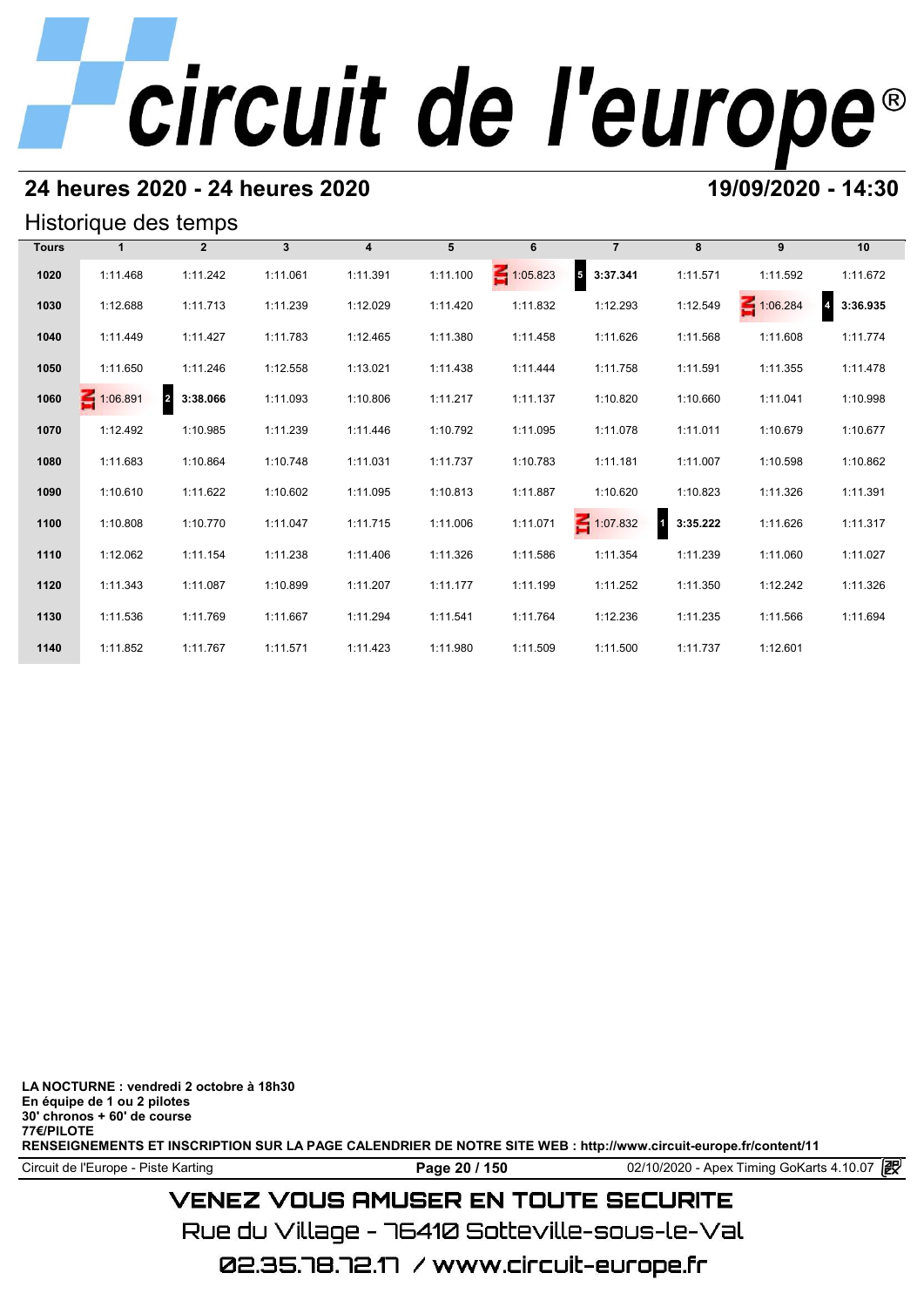## **24 heures 2020 - 24 heures 2020 19/09/2020 - 14:30**

Historique des temps

## **10 - BROUETTE RACING**

|              |                                  | 10 - BROUETTE RACING         |                            |                         |                                     | 1 BROUETTE                 | 2 NICO-BROUETTE | <b>8 LAURENT</b>                  | 4 ROMU   | 5 JO-KER        |
|--------------|----------------------------------|------------------------------|----------------------------|-------------------------|-------------------------------------|----------------------------|-----------------|-----------------------------------|----------|-----------------|
| <b>Tours</b> | $\mathbf{1}$                     | $\overline{2}$               | $\mathbf{3}$               | $\overline{\mathbf{4}}$ | 5                                   | 6                          | $\overline{7}$  | 8                                 | 9        | 10              |
|              | $\vert$ <sub>5</sub><br>1:15.509 | 1:11.871                     | 1:11.315                   | 1:11.750                | 1:11.282                            | 1:13.751                   | 1:10.581        | 1:12.213                          | 1:11.623 | 1:10.962        |
| 10           | 1:10.793                         | 1:11.533                     | 1:10.802                   | 1:11.305                | 1:10.651                            | 1:10.834                   | 1:10.662        | 1:10.728                          | 1:10.440 | 1:10.564        |
| 20           | 1:11.525                         | 1:10.850                     | 1:11.063                   | 1:10.723                | 1:11.428                            | 1:11.726                   | 1:10.920        | 1:10.720                          | 1:11.117 | 1:10.821        |
| 30           | 1:10.906                         | 1:10.815                     | 1:10.689                   | $\leq 1:10.806$         | $\overline{\mathbf{3}}$<br>3:38.652 | 1:12.397                   | 1:12.517        | 1:12.217                          | 1:12.341 | 1:12.018        |
| 40           | 1:12.076                         | 1:12.102                     | 1:12.704                   | 1:12.652                | 1:11.865                            | 1:12.253                   | 1:11.804        | 1:12.301                          | 1:11.905 | 1:13.095        |
| 50           | 1:11.811                         | 1:11.794                     | 1:11.197                   | 1:12.137                | 1:11.644                            | 1:11.617                   | 1:11.888        | 1:11.857                          | 1:11.274 | 1:11.927        |
| 60           | 1:11.428                         | 1:11.917                     | 1:12.632                   | 1:14.888                | $\leq 1:22.024$                     | $\overline{4}$<br>3:35.249 | 1:11.036        | 1:11.773                          | 1:11.223 | 1:10.858        |
| 70           | 1:10.908                         | 1:10.974                     | 1:11.026                   | 1:12.284                | 1:11.166                            | 1:11.117                   | 1:12.409        | 1:11.328                          | 1:11.189 | 1:10.931        |
| 80           | 1:11.357                         | 1:13.107                     | 1:11.262                   | 1:10.436                | 1:13.084                            | 1:11.089                   | 1:11.968        | 1:10.783                          | 1:10.634 | 1:12.542        |
| 90           | 1:13.673                         | 1:12.164                     | 1:11.617                   | 1:12.118                | 1:11.549                            | $\leq 1:05.690$            | П<br>3:34.732   | 1:11.624                          | 1:11.388 | 1:11.727        |
| 100          | 1:11.472                         | 1:11.272                     | 1:11.114                   | 1:10.950                | 1:10.925                            | 1:11.231                   | 1:11.237        | 1:10.932                          | 1:11.080 | 1:11.306        |
| 110          | 1:10.989                         | 1:11.431                     | 1:10.609                   | 1:11.071                | 1:11.906                            | 1:11.111                   | 1:11.140        | 1:10.813                          | 1:10.828 | 1:11.225        |
| 120          | 1:10.847                         | 1:10.786                     | 1:10.737                   | 1:11.049                | 1:11.205                            | 1:10.525                   | 1:11.078        | $\leq 1:05.214$<br>$\overline{a}$ | 3:33.356 | 1:11.811        |
| 130          | 1:11.079                         | 1:10.465                     | 1:10.347                   | 1:12.287                | 1:11.267                            | 1:10.426                   | 1:10.484        | 1:10.234                          | 1:10.352 | 1:10.676        |
| 140          | 1:10.557                         | 1:10.529                     | 1:12.210                   | 1:10.796                | 1:11.559                            | 1:10.223                   | 1:10.414        | 1:10.466                          | 1:10.594 | 1:10.541        |
| 150          | 1:11.123                         | 1:11.357                     | 1:10.366                   | 1:10.875                | 1:11.128                            | 1:10.640                   | 1:10.915        | 1:10.582                          | 1:10.693 | $\leq 1:09.130$ |
| 160          | 5<br>3:37.568                    | 1:11.154                     | 1:11.587                   | 1:11.432                | 1:11.454                            | 1:11.324                   | 1:11.142        | 1:11.541                          | 1:11.528 | 1:11.139        |
| 170          | 1:10.929                         | 1:11.432                     | 1:11.016                   | 1:11.098                | 1:11.392                            | 1:10.941                   | 1:11.645        | 1:10.918                          | 1:10.924 | 1:11.665        |
| 180          | 1:11.230                         | 1:11.155                     | 1:10.764                   | 1:10.934                | 1:11.098                            | 1:11.071                   | 1:11.185        | 1:10.608                          | 1:11.274 | 1:10.945        |
| 190          | $\leq 1:06.269$                  | $\boldsymbol{3}$<br>4:05.773 | 1:13.971                   | 1:14.648                | 1:12.175                            | 1:12.187                   | 1:12.585        | 1:11.823                          | 1:12.385 | 1:13.296        |
| 200          | 1:12.755                         | 1:11.880                     | 1:12.793                   | 1:12.008                | 1:12.016                            | 1:12.041                   | 1:12.012        | 1:12.280                          | 1:11.994 | 1:11.801        |
| 210          | 1:12.526                         | 1:12.049                     | 1:11.931                   | 1:12.326                | 1:12.384                            | 1:12.251                   | 1:13.607        | 1:12.052                          | 1:11.821 | 1:11.677        |
| 220          | 1:11.929                         | $\leq 1:10.209$              | $\overline{4}$<br>3:41.510 | 1:12.228                | 1:11.224                            | 1:11.308                   | 1:11.165        | 1:11.702                          | 1:11.144 | 1:10.778        |
| 230          | 1:10.856                         | 1:11.578                     | 1:11.962                   | 1:11.328                | 1:10.827                            | 1:10.619                   | 1:11.468        | 1:10.925                          | 1:11.083 | 1:11.044        |
|              |                                  |                              |                            |                         |                                     |                            |                 |                                   |          |                 |

### **LA NOCTURNE : vendredi 2 octobre à 18h30**

**En équipe de 1 ou 2 pilotes**

**30' chronos + 60' de course 77€/PILOTE**

**RENSEIGNEMENTS ET INSCRIPTION SUR LA PAGE CALENDRIER DE NOTRE SITE WEB : http://www.circuit-europe.fr/content/11**

Circuit de l'Europe - Piste Karting **Page 21 / 150 Page 21 / 150** 02/10/2020 - Apex Timing GoKarts 4.10.07

## **VENEZ VOUS AMUSER EN TOUTE SECURITE**

Rue du Village – 76410 Sotteville-sous-le-Val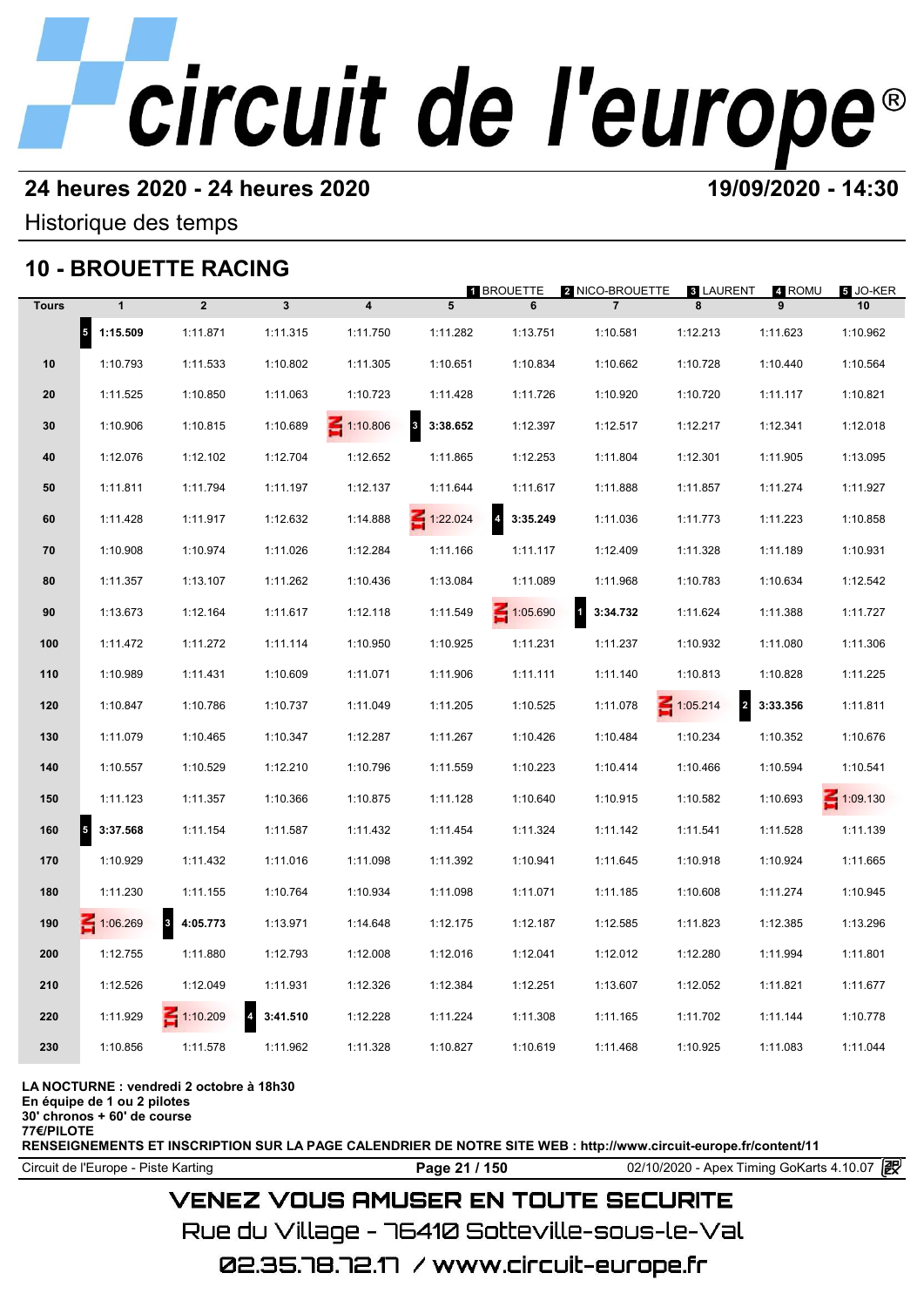## **24 heures 2020 - 24 heures 2020 19/09/2020 - 14:30**

## Historique des temps

|              | Historique des temps |                                     |                 |                                     |          |                 |                            |                                      |                 |                                     |
|--------------|----------------------|-------------------------------------|-----------------|-------------------------------------|----------|-----------------|----------------------------|--------------------------------------|-----------------|-------------------------------------|
| <b>Tours</b> | $\mathbf{1}$         | $\overline{2}$                      | $\mathbf{3}$    | 4                                   | 5        | 6               | $\overline{7}$             | 8                                    | 9               | 10                                  |
| 240          | 1:10.901             | 1:11.361                            | 1:10.544        | 1:11.459                            | 1:10.735 | 1:10.640        | 1:10.446                   | 1:10.212                             | 1:10.480        | 1:11.163                            |
| 250          | 1:10.709             | 1:10.868                            | $\leq 1:04.945$ | $\overline{1}$<br>3:42.346          | 1:10.601 | 1:12.335        | 1:10.752                   | 1:11.351                             | 1:12.978        | 1:12.382                            |
| 260          | 1:11.608             | 1:10.467                            | 1:11.228        | 1:10.544                            | 1:10.505 | 1:10.985        | 1:10.560                   | 1:11.082                             | 1:10.471        | 1:10.654                            |
| 270          | 1:10.988             | 1:10.750                            | 1:10.688        | 1:10.459                            | 1:11.977 | 1:10.632        | 1:10.771                   | 1:10.531                             | 1:10.537        | 1:10.831                            |
| 280          | 1:10.456             | 1:11.307                            | 1:11.484        | 1:10.678                            | 1:10.833 | $\leq 1:06.981$ | $\overline{a}$<br>3:51.949 | 1:11.076                             | 1:11.861        | 1:10.122                            |
| 290          | 1:10.390             | 1:10.860                            | 1:11.401        | 1:10.848                            | 1:10.103 | 1:10.966        | 1:11.597                   | 1:12.564                             | 1:11.146        | 1:12.864                            |
| 300          | 1:12.477             | 1:10.391                            | 1:10.149        | 1:10.940                            | 1:10.336 | 1:10.051        | 1:10.124                   | 1:10.978                             | 1:10.433        | 1:10.627                            |
| 310          | 1:10.482             | 1:10.147                            | 1:10.574        | 1:10.060                            | 1:10.346 | 1:10.033        | $\leq 1:06.661$            | $\overline{\phantom{a}}$<br>3:43.522 | 1:11.293        | 1:11.531                            |
| 320          | 1:11.245             | 1:11.535                            | 1:11.487        | 1:11.469                            | 1:10.842 | 1:11.328        | 1:11.612                   | 1:11.029                             | 1:11.985        | 1:11.981                            |
| 330          | 1:11.371             | 1:11.674                            | 1:10.872        | 1:11.159                            | 1:10.994 | 1:10.991        | 1:11.125                   | 1:10.883                             | 1:10.954        | 1:11.230                            |
| 340          | 1:10.905             | 1:11.197                            | 1:11.875        | 1:11.017                            | 1:10.975 | 1:10.686        | 1:10.812                   | 1:11.228                             | $\leq 1:04.747$ | $\overline{\mathbf{3}}$<br>3:39.034 |
| 350          | 1:13.456             | 1:13.255                            | 1:12.868        | 1:11.507                            | 1:12.540 | 1:12.328        | 1:11.756                   | 1:11.637                             | 1:11.699        | 1:11.872                            |
| 360          | 1:12.338             | 1:14.048                            | 1:12.279        | 1:11.638                            | 1:13.523 | 1:14.168        | 1:11.349                   | 1:12.234                             | 1:11.784        | 1:12.504                            |
| 370          | 1:11.610             | 1:13.374                            | 1:12.404        | 1:11.470                            | 1:11.337 | 1:11.488        | 1:11.750                   | 1:13.248                             | 1:11.939        | $\leq 1:13.920$                     |
| 380          | 4<br>3:34.053        | 1:12.360                            | 1:11.471        | 1:11.456                            | 1:11.936 | 1:11.024        | 1:11.278                   | 1:11.128                             | 1:11.314        | 1:10.915                            |
| 390          | 1:11.102             | 1:11.817                            | 1:12.361        | 1:16.493                            | 1:13.635 | 1:14.307        | 1:14.300                   | 1:13.010                             | 1:13.381        | 1:12.974                            |
| 400          | 1:15.077             | 1:21.141                            | 1:27.004        | 1:27.462                            | 1:27.828 | 1:28.405        | 1:25.467                   | 1:22.874                             | 1:22.509        | $\leq 1:13.936$                     |
| 410          | 1<br>3:40.941        | 1:12.840                            | 1:13.641        | 1:12.252                            | 1:13.177 | 1:12.419        | 1:12.690                   | 1:12.053                             | 1:11.466        | 1:12.034                            |
| 420          | 1:11.328             | 1:11.922                            | 1:11.249        | 1:11.148                            | 1:11.024 | 1:10.917        | 1:12.426                   | 1:11.526                             | 1:10.973        | 1:11.434                            |
| 430          | 1:11.121             | 1:10.925                            | 1:12.599        | 1:10.889                            | 1:11.595 | 1:11.335        | 1:10.862                   | 1:11.037                             | 1:10.983        | 1:10.879                            |
| 440          | $\leq 1:07.175$      | $\overline{\mathbf{2}}$<br>3:36.354 | 1:10.404        | 1:10.533                            | 1:10.351 | 1:11.592        | 1:13.302                   | 1:10.289                             | 1:10.885        | 1:10.198                            |
| 450          | 1:10.160             | 1:10.505                            | 1:10.036        | 1:11.076                            | 1:10.036 | 1:12.155        | 1:10.658                   | 1:10.383                             | 1:10.446        | 1:12.538                            |
| 460          | 1:12.694             | 1:10.305                            | 1:10.284        | 1:10.121                            | 1:10.858 | 1:10.401        | 1:09.986                   | 1:10.291                             | 1:10.391        | 1:10.037                            |
| 470          | 1:09.952             | 1:10.291                            | $\leq 1:17.925$ | $\overline{\mathbf{5}}$<br>3:40.247 | 1:12.190 | 1:11.594        | 1:11.385                   | 1:11.143                             | 1:11.161        | 1:11.212                            |
| 480          | 1:11.293             | 1:12.103                            | 1:11.135        | 1:12.814                            | 1:11.210 | 1:11.990        | 1:11.595                   | 1:11.498                             | 1:11.259        | 1:11.176                            |
| 490          | 1:11.181             | 1:11.133                            | 1:11.235        | 1:11.251                            | 1:12.364 | 1:11.465        | 1:10.944                   | 1:11.223                             | 1:11.039        | 1:11.232                            |

### **LA NOCTURNE : vendredi 2 octobre à 18h30**

**En équipe de 1 ou 2 pilotes**

**30' chronos + 60' de course**

**77€/PILOTE**

**RENSEIGNEMENTS ET INSCRIPTION SUR LA PAGE CALENDRIER DE NOTRE SITE WEB : http://www.circuit-europe.fr/content/11**

**Page 22 / 150** 02/10/2020 - Apex Timing GoKarts 4.10.07 **P** 

## **VENEZ VOUS AMUSER EN TOUTE SECURITE**

Rue du Village – 76410 Sotteville-sous-le-Val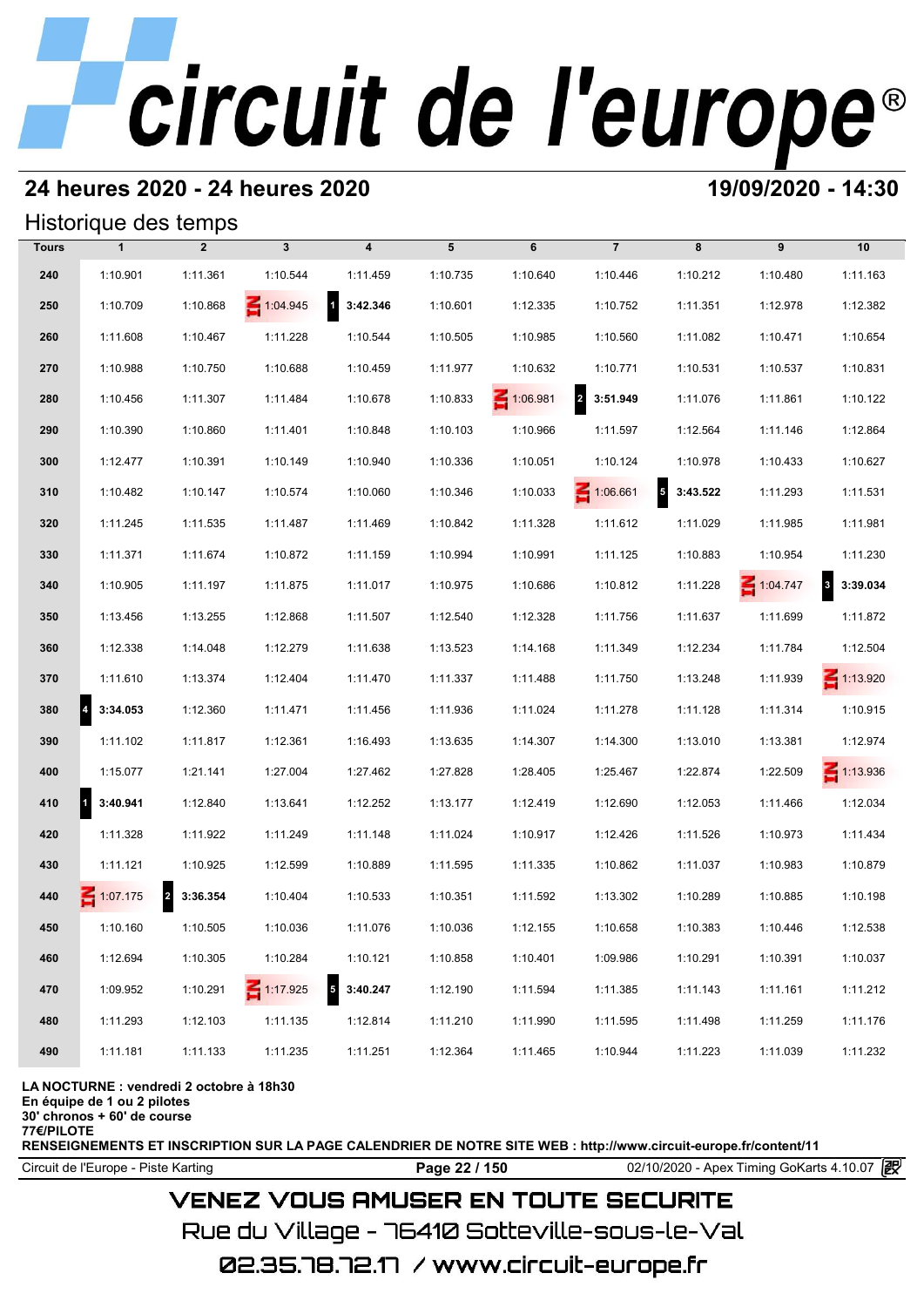## **24 heures 2020 - 24 heures 2020 19/09/2020 - 14:30**

### Historique des temps

|              |              | Historique des temps             |              |                         |                            |          |                |          |          |                          |
|--------------|--------------|----------------------------------|--------------|-------------------------|----------------------------|----------|----------------|----------|----------|--------------------------|
| <b>Tours</b> | $\mathbf{1}$ | $\overline{2}$                   | $\mathbf{3}$ | $\overline{\mathbf{4}}$ | 5                          | 6        | $\overline{7}$ | 8        | 9        | 10                       |
| 500          | 1:12.009     | 1:11.504                         | 1:12.316     | 1:12.812                | 1:12.433                   | 1:10.934 | 1:11.668       | 1:12.169 | 1:11.327 | 1:11.014                 |
| 510          | 1:11.083     | 1:11.009                         | 1:11.051     | 1:11.063                | 1:10.714                   | 1:12.340 | 1:11.811       | 1:11.479 | 1:10.779 | 1:11.012                 |
| 520          | 1:05.224     | $\vert$ <sub>3</sub><br>3:46.175 | 1:12.493     | 1:12.624                | 1:13.024                   | 1:11.476 | 1:11.788       | 1:12.373 | 1:11.864 | 1:12.057                 |
| 530          | 1:13.684     | 1:12.104                         | 1:12.886     | 1:11.403                | 1:11.442                   | 1:11.552 | 1:11.994       | 1:11.863 | 1:12.461 | 1:12.810                 |
| 540          | 1:11.844     | 1:11.718                         | 1:12.292     | 1:12.849                | 1:16.419                   | 1:11.471 | 1:12.861       | 1:11.945 | 1:12.174 | 1:12.115                 |
| 550          | 1:12.782     | 1:12.273                         | 1:11.954     | 1:11.932                | 1:11.732                   | 1:11.616 | 1:11.794       | 1:11.580 | 1:13.439 | 1:16.257                 |
| 560          | 1:15.691     | 1:12.165                         | 1:11.691     | 1:12.041                | 1:12.292                   | 1:12.018 | 1:11.730       | 1:11.900 | 1:11.556 | 1:11.681                 |
| 570          | 1:11.974     | 1:11.904                         | 1:12.599     | $\leq 1:12.956$         | $\overline{a}$<br>6:17.200 | 1:12.018 | 1:11.491       | 1:11.375 | 1:11.030 | 1:12.559                 |
| 580          | 1:11.669     | 1:11.467                         | 1:13.101     | 1:11.336                | 1:10.935                   | 1:10.718 | 1:11.156       | 1:10.966 | 1:11.842 | 1:11.126                 |
| 590          | 1:10.734     | 1:10.970                         | 1:11.393     | 1:10.877                | 1:11.055                   | 1:10.993 | 1:10.957       | 1:11.519 | 1:10.776 | 1:10.700                 |
| 600          | 1:11.051     | 1:11.026                         | 1:10.825     | 1:10.928                | 1:10.858                   | 1:10.972 | 1:10.924       | 1:11.136 | 1:10.950 | 1:10.679                 |
| 610          | 1:10.788     | 1:11.019                         | 1:10.493     | 1:10.789                | 1:11.814                   | 1:11.379 | 1:11.266       | 1:11.084 | 1:06.689 | $\mathbf{1}$<br>3:41.212 |
| 620          | 1:10.940     | 1:11.770                         | 1:11.030     | 1:11.556                | 1:11.285                   | 1:10.960 | 1:10.832       | 1:11.130 | 1:11.167 | 1:10.937                 |
| 630          | 1:10.626     | 1:12.120                         | 1:11.732     | 1:10.966                | 1:10.880                   | 1:10.809 | 1:11.024       | 1:11.000 | 1:10.909 | 1:11.165                 |
| 640          | 1:10.646     | 1:11.381                         | 1:11.171     | 1:10.898                | 1:11.000                   | 1:11.326 | 1:11.190       | 1:11.221 | 1:11.811 | 1:10.370                 |
| 650          | 1:10.625     | 1:10.973                         | 1:10.899     | 1:11.898                | 1:11.776                   | 1:11.241 | 1:10.822       | 1:11.280 | 1:11.160 | 1:10.975                 |
| 660          | 1:10.939     | 1:11.065                         | 1:11.021     | $\leq 1:05.803$         | $\overline{a}$<br>3:36.209 | 1:10.675 | 1:10.824       | 1:10.521 | 1:13.105 | 1:10.993                 |
| 670          | 1:11.204     | 1:10.720                         | 1:10.267     | 1:10.953                | 1:11.254                   | 1:10.747 | 1:11.394       | 1:11.289 | 1:10.397 | 1:10.474                 |
| 680          | 1:10.990     | 1:10.454                         | 1:10.581     | 1:10.394                | 1:10.538                   | 1:10.459 | 1:10.384       | 1:10.181 | 1:10.002 | 1:10.588                 |
| 690          | 1:12.768     | 1:10.544                         | 1:10.230     | 1:11.734                | 1:10.771                   | 1:10.502 | 1:12.558       | 1:11.090 | 1:12.408 | 1:10.069                 |
| 700          | 1:10.265     | 1:10.075                         | 1:10.156     | 1:10.215                | 1:11.793                   | 1:12.977 | 1:10.290       | 1:10.693 | 1:10.413 | 1:10.270                 |
| 710          | 1:10.558     | 1:07.248                         | $5$ 3:41.795 | 1:12.098                | 1:11.971                   | 1:11.465 | 1:12.485       | 1:11.486 | 1:11.699 | 1:11.769                 |
| 720          | 1:11.751     | 1:11.017                         | 1:10.928     | 1:11.285                | 1:11.518                   | 1:12.191 | 1:11.165       | 1:11.148 | 1:11.103 | 1:11.905                 |
| 730          | 1:11.604     | 1:10.928                         | 1:11.606     | 1:11.071                | 1:11.348                   | 1:10.916 | 1:11.606       | 1:11.462 | 1:11.965 | 1:10.837                 |
| 740          | 1:10.649     | 1:11.431                         | 1:11.767     | 1:11.757                | 1:11.415                   | 1:11.068 | 1:11.093       | 1:10.978 | 1:11.145 | 1:10.822                 |
| 750          | 1:11.178     | 1:11.426                         | 1:11.683     | 1:11.872                | 1:11.042                   | 1:11.762 | 1:11.524       | 1:10.899 | 1:11.149 | 1:12.145                 |

### **LA NOCTURNE : vendredi 2 octobre à 18h30**

**En équipe de 1 ou 2 pilotes**

**30' chronos + 60' de course**

**77€/PILOTE**

**RENSEIGNEMENTS ET INSCRIPTION SUR LA PAGE CALENDRIER DE NOTRE SITE WEB : http://www.circuit-europe.fr/content/11**

**Page 23 / 150** 02/10/2020 - Apex Timing GoKarts 4.10.07 **P** 

## **VENEZ VOUS AMUSER EN TOUTE SECURITE**

Rue du Village – 76410 Sotteville-sous-le-Val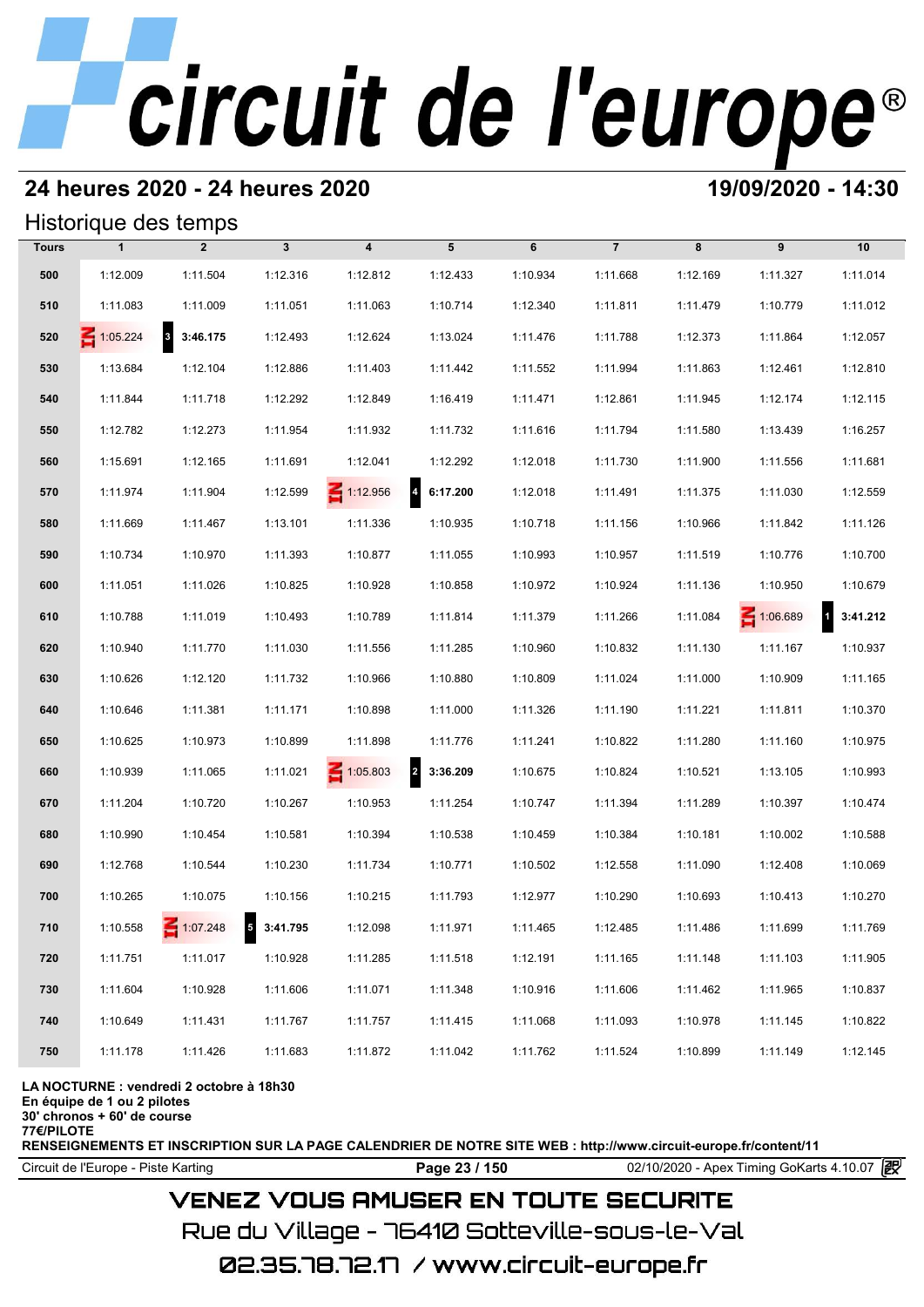## **24 heures 2020 - 24 heures 2020 19/09/2020 - 14:30**

### Historique des temps

|              |              | Historique des temps |              |                         |                            |                                      |                            |            |                 |          |
|--------------|--------------|----------------------|--------------|-------------------------|----------------------------|--------------------------------------|----------------------------|------------|-----------------|----------|
| <b>Tours</b> | $\mathbf{1}$ | $\overline{2}$       | $\mathbf{3}$ | $\overline{\mathbf{4}}$ | 5                          | 6                                    | $\overline{7}$             | 8          | 9               | 10       |
| 760          | 1:11.001     | 1:04.760             | 8 4:07.894   | 1:13.109                | 1:12.623                   | 1:12.291                             | 1:11.915                   | 1:11.893   | 1:13.919        | 1:12.405 |
| 770          | 1:11.915     | 1:11.961             | 1:11.835     | 1:11.609                | 1:12.648                   | 1:11.920                             | 1:13.469                   | 1:12.043   | 1:11.863        | 1:11.707 |
| 780          | 1:11.723     | 1:12.349             | 1:12.806     | 1:11.702                | 1:11.850                   | 1:12.434                             | 1:11.595                   | 1:11.479   | 1:11.372        | 1:11.651 |
| 790          | 1:11.448     | 1:11.787             | 1:12.602     | 1:11.498                | 1:12.631                   | 1:13.756                             | 1:11.965                   | 1:11.442   | 1:11.722        | 1:12.638 |
| 800          | 1:12.178     | 1:11.394             | 1:11.684     | 1:12.224                | 1:11.650                   | 1:11.678                             | 1:11.469                   | 1:11.475   | $\leq 1:10.403$ | 3:38.646 |
| 810          | 1:11.125     | 1:11.867             | 1:11.677     | 1:11.455                | 1:11.158                   | 1:11.431                             | 1:11.143                   | 1:11.283   | 1:11.648        | 1:10.904 |
| 820          | 1:10.665     | 1:10.830             | 1:11.009     | 1:11.748                | 1:11.040                   | 1:10.695                             | 1:10.894                   | 1:10.788   | 1:10.433        | 1:10.959 |
| 830          | 1:10.604     | 1:10.732             | 1:10.710     | 1:11.534                | 1:11.139                   | 1:10.524                             | 1:11.444                   | 1:11.024   | 1:10.796        | 1:10.957 |
| 840          | 1:10.573     | 1:11.150             | 1:10.764     | 1:11.214                | 1:10.715                   | 1:10.877                             | 1:10.775                   | 1:11.137   | 1:10.653        | 1:10.727 |
| 850          | 1:10.298     | 1:10.506             | 1:10.970     | 1:10.996                | 1:11.276                   | 1:10.820                             | $\leq 1:04.154$            | 1 3:48.469 | 1:11.584        | 1:11.122 |
| 860          | 1:10.821     | 1:10.697             | 1:11.832     | 1:10.668                | 1:10.775                   | 1:11.234                             | 1:11.017                   | 1:10.854   | 1:11.006        | 1:11.082 |
| 870          | 1:10.673     | 1:10.578             | 1:10.917     | 1:10.588                | 1:11.090                   | 1:10.820                             | 1:10.473                   | 1:10.782   | 1:10.950        | 1:12.132 |
| 880          | 1:11.122     | 1:10.765             | 1:11.609     | 1:10.414                | 1:10.861                   | 1:11.224                             | 1:11.492                   | 1:10.749   | 1:11.031        | 1:10.827 |
| 890          | 1:10.903     | 1:11.545             | 1:12.090     | 1:10.977                | 1:11.610                   | 1:10.634                             | 1:10.478                   | 1:10.834   | 1:10.365        | 1:10.811 |
| 900          | 1:10.464     | 1:10.425             | 1:10.856     | 1:11.521                | 1:10.965                   | 1:07.864                             | $\overline{a}$<br>3:39.566 | 1:09.966   | 1:11.281        | 1:10.424 |
| 910          | 1:10.591     | 1:10.100             | 1:10.283     | 1:10.206                | 1:10.454                   | 1:09.933                             | 1:10.441                   | 1:09.941   | 1:10.316        | 1:09.717 |
| 920          | 1:12.329     | 1:10.284             | 1:09.804     | 1:09.959                | 1:10.309                   | 1:09.944                             | 1:11.291                   | 1:10.337   | 1:10.123        | 1:10.130 |
| 930          | 1:10.086     | 1:09.864             | 1:09.605     | 1:10.826                | 1:10.346                   | 1:10.023                             | 1:10.563                   | 1:10.089   | 1:11.980        | 1:10.290 |
| 940          | 1:09.861     | 1:09.917             | 1:11.110     | 1:10.465                | 1:10.443                   | 1:10.518                             | 1:10.137                   | 1:09.991   | 1:10.993        | 1:10.167 |
| 950          | 1:10.018     | 1:10.237             | 1:10.119     | 1:10.038                | 1:06.465                   | $\overline{\phantom{a}}$<br>3:34.945 | 1:11.060                   | 1:10.783   | 1:10.932        | 1:12.255 |
| 960          | 1:10.668     | 1:11.263             | 1:11.116     | 1:11.932                | 1:11.849                   | 1:10.947                             | 1:11.127                   | 1:11.143   | 1:10.771        | 1:11.202 |
| 970          | 1:10.795     | 1:11.090             | 1:10.847     | 1:11.290                | 1:10.838                   | 1:11.075                             | 1:10.802                   | 1:12.078   | 1:11.072        | 1:10.842 |
| 980          | 1:11.334     | 1:10.849             | 1:11.296     | 1:10.927                | 1:11.126                   | 1:12.280                             | 1:11.144                   | 1:11.195   | 1:11.235        | 1:10.770 |
| 990          | 1:10.916     | 1:11.070             | 1:11.084     | 1:10.284                | 3:46.583<br>$\overline{3}$ | 1:12.367                             | 1:11.548                   | 1:12.016   | 1:12.738        | 1:13.791 |
| 1000         | 1:12.159     | 1:11.474             | 1:12.208     | 1:11.635                | 1:11.706                   | 1:11.474                             | 1:11.539                   | 1:12.381   | 1:11.563        | 1:11.478 |
| 1010         | 1:12.989     | 1:11.965             | 1:11.525     | 1:11.423                | 1:12.352                   | 1:12.052                             | 1:11.369                   | 1:11.347   | 1:11.648        | 1:11.750 |

### **LA NOCTURNE : vendredi 2 octobre à 18h30**

**En équipe de 1 ou 2 pilotes**

**30' chronos + 60' de course**

**77€/PILOTE**

**RENSEIGNEMENTS ET INSCRIPTION SUR LA PAGE CALENDRIER DE NOTRE SITE WEB : http://www.circuit-europe.fr/content/11**

Circuit de l'Europe - Piste Karting **Page 24 / 150 Page 24 / 150** 02/10/2020 - Apex Timing GoKarts 4.10.07

## **VENEZ VOUS AMUSER EN TOUTE SECURITE**

Rue du Village – 76410 Sotteville-sous-le-Val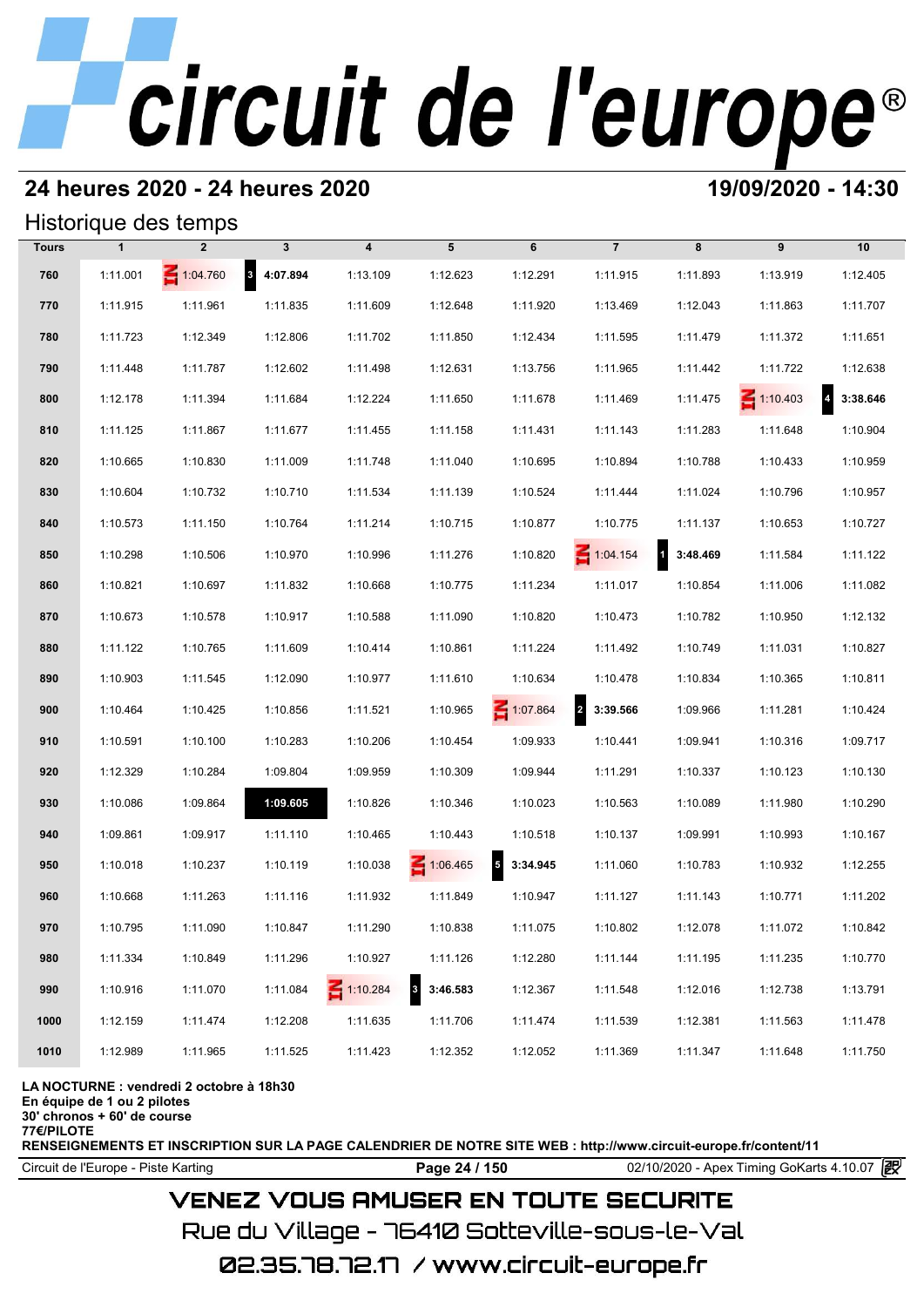## **24 heures 2020 - 24 heures 2020 19/09/2020 - 14:30**

## Historique des temps

|              |              | Historique des temps |                            |                            |          |                 |                            |          |          |                 |
|--------------|--------------|----------------------|----------------------------|----------------------------|----------|-----------------|----------------------------|----------|----------|-----------------|
| <b>Tours</b> | $\mathbf{1}$ | $\overline{2}$       | $\mathbf{3}$               | $\overline{4}$             | 5        | 6               | $\overline{7}$             | 8        | 9        | 10              |
| 1020         | 1:11.496     | 1:11.521             | 1:11.496                   | 1:11.302                   | 1:11.432 | 1:12.024        | 1:11.249                   | 1:11.600 | 1:12.141 | 1:11.823        |
| 1030         | 1:11.430     | 1:08.691             | $\overline{a}$<br>3:34.918 | 1:11.106                   | 1:11.033 | 1:10.444        | 1:10.761                   | 1:10.765 | 1:12.027 | 1:11.023        |
| 1040         | 1:11.186     | 1:10.529             | 1:11.204                   | 1:11.078                   | 1:10.614 | 1:13.011        | 1:10.734                   | 1:10.948 | 1:11.842 | $\leq 1:05.072$ |
| 1050         | 3:33.463     | 1:11.208             | 1:10.982                   | 1:11.020                   | 1:11.458 | 1:10.907        | 1:10.998                   | 1:10.662 | 1:10.970 | 1:11.785        |
| 1060         | 1:11.100     | 1:11.624             | 1:10.908                   | 1:11.168                   | 1:11.180 | 1:11.181        | 1:11.029                   | 1:11.356 | 1:10.614 | 1:10.628        |
| 1070         | 1:11.288     | 1:11.079             | 1:04.322                   | $\blacksquare$<br>3:40.641 | 1:11.965 | 1:11.632        | 1:10.865                   | 1:12.081 | 1:10.534 | 1:10.761        |
| 1080         | 1:10.956     | 1:10.989             | 1:10.977                   | 1:10.815                   | 1:10.869 | 1:10.791        | 1:11.242                   | 1:10.938 | 1:11.107 | 1:10.714        |
| 1090         | 1:11.310     | 1:10.451             | 1:10.564                   | 1:10.768                   | 1:11.690 | 1:10.568        | 1:10.802                   | 1:11.008 | 1:10.653 | 1:11.090        |
| 1100         | 1:11.087     | 1:11.118             | 1:10.711                   | 1:10.793                   | 1:11.588 | $\leq 1:05.442$ | $\overline{2}$<br>3:35.088 | 1:10.368 | 1:10.773 | 1:10.673        |
| 1110         | 1:10.335     | 1:10.290             | 1:10.267                   | 1:10.404                   | 1:10.314 | 1:10.401        | 1:10.410                   | 1:10.459 | 1:10.167 | 1:10.452        |
| 1120         | 1:11.091     | 1:10.368             | 1:10.769                   | 1:11.157                   | 1:10.241 | 1:10.346        | 1:10.198                   | 1:10.210 | 1:09.995 | 1:10.076        |
| 1130         | 1:10.701     | 1:10.182             | 1:11.011                   | 1:11.064                   | 1:10.374 | 1:10.107        | 1:10.170                   | 1:10.224 | 1:10.398 | 1:11.314        |
| 1140         | 1:10.998     | 1:10.129             | 1:10.495                   | 1:11.365                   | 1:11.530 | 1:12.025        | 1:10.600                   |          |          |                 |

**LA NOCTURNE : vendredi 2 octobre à 18h30 En équipe de 1 ou 2 pilotes 30' chronos + 60' de course 77€/PILOTE RENSEIGNEMENTS ET INSCRIPTION SUR LA PAGE CALENDRIER DE NOTRE SITE WEB : http://www.circuit-europe.fr/content/11**

**Page 25 / 150** 02/10/2020 - Apex Timing GoKarts 4.10.07 **P** 

## **VENEZ VOUS AMUSER EN TOUTE SECURITE**

Rue du Village – 76410 Sotteville-sous-le-Val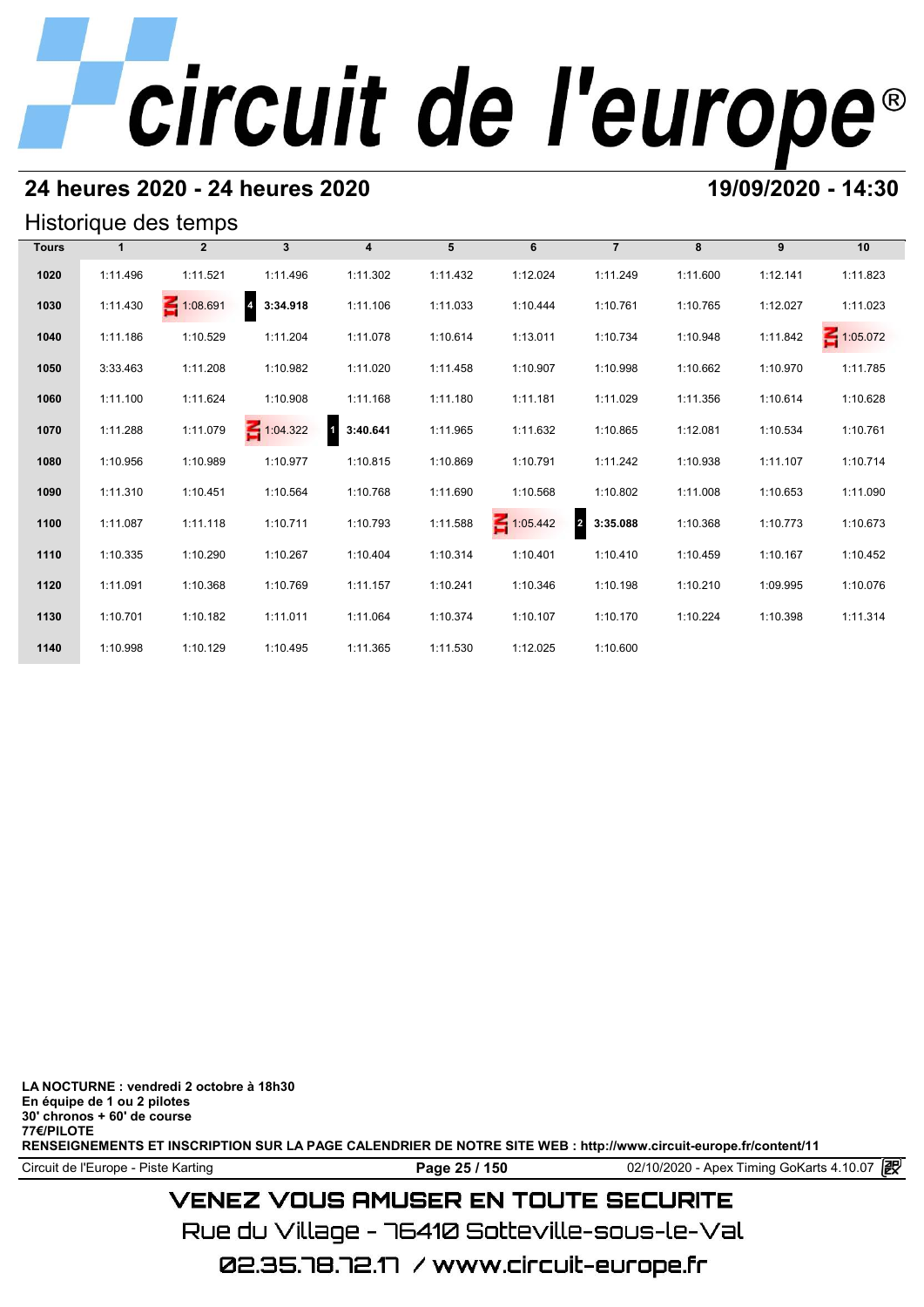## **24 heures 2020 - 24 heures 2020 19/09/2020 - 14:30**

### Historique des temps

## **15 - ORKA RACING**

|              | 15 - ORKA RACING         |                                     |              |           |                |                                            |                             |                   |          |                             |
|--------------|--------------------------|-------------------------------------|--------------|-----------|----------------|--------------------------------------------|-----------------------------|-------------------|----------|-----------------------------|
| <b>Tours</b> | $\mathbf{1}$             | $\overline{2}$                      | $\mathbf{3}$ | 1 GREGORY | 2 GREMY76<br>5 | 3 ARNO.<br>6                               | 4 GREGRHM<br>$\overline{7}$ | 5 MISTER DAN<br>8 | 9        | <b>6 SATANAS ORKA</b><br>10 |
|              | $\mathbf{r}$<br>1:14.478 | 1:10.934                            | 1:12.275     | 1:09.952  | 1:09.864       | 1:10.269                                   | 1:10.250                    | 1:10.406          | 1:10.041 | 1:10.082                    |
| 10           | 1:09.724                 | 1:10.066                            | 1:10.256     | 1:09.732  | 1:09.583       | 1:09.685                                   | 1:09.683                    | 1:10.875          | 1:10.138 | 1:09.529                    |
| 20           | 1:10.171                 | 1:10.716                            | 1:09.456     | 1:09.607  | 1:09.546       | 1:10.659                                   | 1:10.574                    | 1:09.496          | 1:09.602 | 1:09.438                    |
| 30           | 1:09.504                 | 1:11.431                            | 1:09.647     | 1:10.010  | 1:09.656       | 1:11.749                                   | 1:10.887                    | 1:10.175          | 1:09.761 | 1:09.615                    |
| 40           | 1:09.665                 | 1:09.783                            | 1:10.460     | 1:10.521  | 1:09.737       | 1:09.641                                   | 1:09.922                    | 1:09.766          | 1:09.982 | 1:09.865                    |
| 50           | $\leq 1:04.603$          | $\overline{4}$<br>3:33.238          | 1:10.486     | 1:10.384  | 1:11.731       | 1:10.652                                   | 1:10.268                    | 1:10.005          | 1:10.601 | 1:10.436                    |
| 60           | 1:10.803                 | 1:09.806                            | 1:10.131     | 1:10.221  | 1:09.888       | 1:10.120                                   | 1:09.985                    | 1:10.778          | 1:10.611 | 1:10.845                    |
| 70           | 1:09.742                 | 1:10.654                            | 1:09.905     | 1:09.876  | 1:09.670       | 1:10.100                                   | 1:10.114                    | 1:10.390          | 1:09.917 | 1:09.746                    |
| 80           | 1:09.850                 | 1:11.104                            | 1:10.135     | 1:10.027  | 1:09.815       | 1:11.274                                   | 1:09.876                    | 1:11.595          | 1:11.242 | 1:10.482                    |
| 90           | 1:10.107                 | 1:10.087                            | 1:11.766     | 1:10.062  | 1:10.340       | $\overline{\mathbf{r}}$<br>$\leq 1:05.102$ | 3:33.735                    | 1:10.853          | 1:10.926 | 1:11.684                    |
| 100          | 1:11.207                 | 1:10.682                            | 1:10.573     | 1:10.896  | 1:10.885       | 1:10.421                                   | 1:10.429                    | 1:10.197          | 1:10.487 | 1:10.722                    |
| 110          | 1:10.351                 | 1:10.622                            | 1:10.724     | 1:10.537  | 1:10.277       | 1:10.353                                   | 1:10.275                    | 1:10.324          | 1:10.007 | 1:10.407                    |
| 120          | 1:10.154                 | 1:11.731                            | 1:10.262     | 1:10.082  | 1:09.939       | 1:10.171                                   | 1:11.763                    | 1:11.581          | 1:10.542 | 1:10.948                    |
| 130          | 1:10.812                 | 1:10.453                            | 1:10.688     | 1:10.452  | 1:10.582       | 1:10.358                                   | 1:10.501                    | 1:10.833          | 1:10.923 | 1:11.017                    |
| 140          | 1:10.521                 | 1:10.347                            | 1:10.292     | 1:10.495  | 1:10.411       | 1:10.734                                   | 1:10.509                    | 1:10.776          | 1:10.843 | 1:06.487                    |
| 150          | 3:33.502<br>3            | 1:11.481                            | 1:11.206     | 1:11.280  | 1:12.610       | 1:10.804                                   | 1:11.049                    | 1:11.430          | 1:11.150 | 1:10.890                    |
| 160          | 1:11.079                 | 1:11.094                            | 1:10.975     | 1:10.707  | 1:11.605       | 1:10.826                                   | 1:11.049                    | 1:10.775          | 1:11.033 | 1:11.249                    |
| 170          | 1:10.848                 | 1:10.880                            | 1:10.775     | 1:10.981  | 1:11.188       | 1:12.157                                   | 1:11.369                    | 1:11.395          | 1:10.744 | 1:10.799                    |
| 180          | 1:10.718                 | 1:10.723                            | 1:10.730     | 1:10.599  | 1:10.955       | 1:10.790                                   | 1:10.878                    | 1:11.101          | 1:11.250 | 1:10.759                    |
| 190          | 1:10.545                 | 1:11.446                            | 1:10.678     | 1:11.136  | 1:11.142       | 1:11.084                                   | 1:10.720                    | 1:11.067          | 1:11.056 | 1:11.056                    |
| 200          | $\leq 1:05.945$          | $\overline{\mathbf{5}}$<br>3:36.295 | 1:12.726     | 1:12.115  | 1:12.292       | 1:14.068                                   | 1:14.688                    | 1:13.321          | 1:12.418 | 1:11.788                    |
| 210          | 1:12.611                 | 1:11.985                            | 1:11.420     | 1:12.063  | 1:12.468       | 1:11.700                                   | 1:11.760                    | 1:11.858          | 1:11.892 | 1:12.167                    |
| 220          | 1:12.422                 | 1:11.949                            | 1:12.076     | 1:11.891  | 1:12.200       | 1:12.587                                   | 1:11.407                    | 1:12.071          | 1:11.656 | 1:11.903                    |
| 230          | 1:11.834                 | 1:11.662                            | 1:11.807     | 1:12.093  | 1:11.507       | 1:11.741                                   | 1:12.533                    | 1:11.661          | 1:12.430 | 1:12.980                    |
|              |                          |                                     |              |           |                |                                            |                             |                   |          |                             |

### **LA NOCTURNE : vendredi 2 octobre à 18h30**

**En équipe de 1 ou 2 pilotes**

**30' chronos + 60' de course**

**77€/PILOTE**

**RENSEIGNEMENTS ET INSCRIPTION SUR LA PAGE CALENDRIER DE NOTRE SITE WEB : http://www.circuit-europe.fr/content/11**

**Page 26 / 150** 02/10/2020 - Apex Timing GoKarts 4.10.07 **P** 

## **VENEZ VOUS AMUSER EN TOUTE SECURITE**

Rue du Village – 76410 Sotteville-sous-le-Val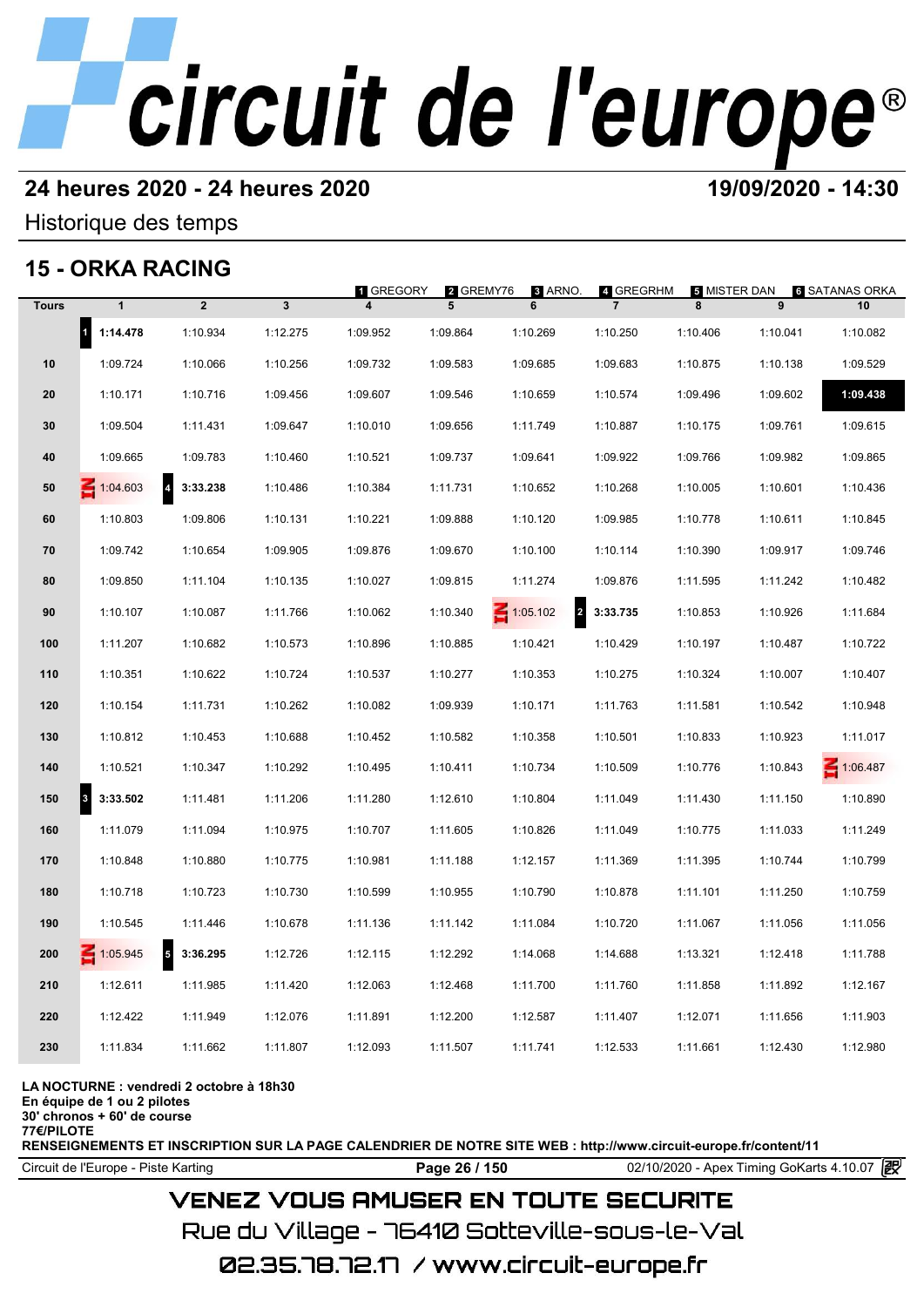## **24 heures 2020 - 24 heures 2020 19/09/2020 - 14:30**

## Historique des temps

|              |                         | Historique des temps |                        |                         |                                     |                 |                            |                 |                             |          |
|--------------|-------------------------|----------------------|------------------------|-------------------------|-------------------------------------|-----------------|----------------------------|-----------------|-----------------------------|----------|
| <b>Tours</b> | $\mathbf{1}$            | $\overline{2}$       | $3\phantom{a}$         | $\overline{\mathbf{4}}$ | 5                                   | 6               | $\overline{7}$             | 8               | 9                           | 10       |
| 240          | 1:11.739                | 1:11.679             | 1:12.337               | 1:11.895                | 1:12.654                            | 1:11.570        | 1:11.648                   | $\leq 1:08.156$ | $6\overline{6}$<br>3:38.555 | 1:12.449 |
| 250          | 1:13.548                | 1:14.206             | 1:13.585               | 1:14.685                | 1:12.970                            | 1:12.814        | 1:12.011                   | 1:11.960        | 1:11.769                    | 1:12.213 |
| 260          | 1:11.729                | 1:13.532             | 1:14.725               | 1:13.340                | 1:13.168                            | 1:12.344        | 1:12.285                   | 1:12.155        | 1:12.030                    | 1:12.344 |
| 270          | 1:12.211                | 1:12.736             | 1:12.232               | 1:12.444                | 1:12.203                            | 1:12.758        | 1:12.656                   | 1:12.121        | 1:12.411                    | 1:14.080 |
| 280          | 1:11.879                | 1:11.861             | 1:12.140               | 1:11.952                | 1:12.088                            | $\leq 1:08.433$ | 3:33.190                   | 1:11.039        | 1:11.346                    | 1:10.895 |
| 290          | 1:10.733                | 1:10.790             | 1:10.695               | 1:10.741                | 1:10.768                            | 1:10.785        | 1:10.601                   | 1:10.854        | 1:11.145                    | 1:10.668 |
| 300          | 1:10.806                | 1:10.791             | 1:10.650               | 1:10.577                | 1:10.610                            | 1:10.695        | 1:10.892                   | 1:10.797        | 1:10.551                    | 1:10.735 |
| 310          | 1:10.646                | 1:10.616             | 1:10.950               | 1:10.649                | 1:11.447                            | 1:10.757        | 1:10.547                   | 1:10.405        | 1:10.884                    | 1:10.667 |
| 320          | 1:10.568                | 1:10.556             | 1:10.640               | 1:11.112                | 1:11.565                            | 1:10.283        | 1:11.417                   | 1:10.523        | 1:10.754                    | 1:10.482 |
| 330          | 1:10.680                | 1:10.766             | 1:10.375               | 1:10.719                | 1:10.468                            | 1:10.975        | $\leq 1:05.573$            | 4 3:33.916      | 1:11.825                    | 1:11.404 |
| 340          | 1:13.107                | 1:12.166             | 1:11.324               | 1:11.032                | 1:10.878                            | 1:10.584        | 1:11.484                   | 1:10.978        | 1:10.868                    | 1:11.141 |
| 350          | 1:10.991                | 1:11.338             | 1:10.734               | 1:10.866                | 1:11.476                            | 1:11.335        | 1:10.859                   | 1:10.921        | 1:11.047                    | 1:10.856 |
| 360          | 1:11.154                | 1:11.021             | 1:11.903               | 1:11.215                | 1:10.927                            | 1:10.802        | 1:11.020                   | 1:11.602        | 1:10.959                    | 1:10.668 |
| 370          | 1:10.776                | 1:11.111             | 1:11.136               | 1:11.144                | 1:11.147                            | 1:10.677        | 1:10.785                   | 1:11.091        | 1:10.896                    | 1:11.554 |
| 380          | 1:11.231                | 1:10.953             | 1:11.666               | 1:11.829                | 1:11.248                            | $\leq 1:04.609$ | $\overline{2}$<br>3:48.475 | 1:12.765        | 1:12.589                    | 1:12.122 |
| 390          | 1:12.138                | 1:11.045             | 1:10.870               | 1:10.936                | 1:11.103                            | 1:11.168        | 1:11.138                   | 1:11.305        | 1:11.346                    | 1:11.222 |
| 400          | 1:11.121                | 1:11.193             | 1:12.180               | 1:11.846                | 1:14.097                            | 1:14.206        | 1:14.460                   | 1:14.710        | 1:13.693                    | 1:14.528 |
| 410          | 1:13.941                | 1:15.032             | 1:24.085               | $\leq 1:19.625$         | $\overline{\mathbf{3}}$<br>3:47.618 | 1:26.285        | $\leq 1:16.793$            | 3:40.135        | 1:18.205                    | 1:15.715 |
| 420          | 1:13.616                | 1:15.040             | 1:13.582               | 1:14.319                | 1:12.740                            | 1:12.378        | 1:12.990                   | 1:11.704        | 1:11.446                    | 1:12.211 |
| 430          | 1:11.224                | 1:11.229             | 1:11.470               | 1:12.063                | 1:11.817                            | 1:11.705        | 1:12.085                   | 1:11.603        | 1:11.675                    | 1:11.590 |
| 440          | 1:11.445                | 1:12.064             | 1:11.345               | 1:11.738                | 1:11.649                            | 1:11.337        | 1:11.945                   | 1:11.248        | 1:11.131                    | 1:11.473 |
| 450          | 1:13.408                | 1:11.349             | 1:11.236               | 1:11.541                | 1:11.649                            | 1:11.330        | 1:11.432                   | 1:12.276        | 1:11.717                    | 1:05.693 |
| 460          | $\mathbf 2$<br>3:38.929 | 1:11.681             | 1:11.515               | 1:11.674                | 1:11.573                            | 1:11.003        | 1:11.356                   | 1:14.312        | 1:11.417                    | 1:11.459 |
| 470          | 1:11.636                | 1:11.535             | 1:12.114               | 1:11.695                | 1:11.527                            | 1:11.497        | 1:11.098                   | 1:11.596        | 1:11.161                    | 1:11.539 |
| 480          | 1:11.557                | $\leq 1:17.214$      | 3:42.682<br>$\sqrt{5}$ | 1:13.771                | 1:13.005                            | 1:12.679        | 1:12.579                   | 1:12.322        | 1:12.407                    | 1:14.107 |
| 490          | 1:12.377                | 1:12.350             | 1:12.713               | 1:12.566                | 1:13.059                            | 1:12.957        | 1:12.690                   | 1:12.240        | 1:12.822                    | 1:12.020 |
|              |                         |                      |                        |                         |                                     |                 |                            |                 |                             |          |

**LA NOCTURNE : vendredi 2 octobre à 18h30**

**En équipe de 1 ou 2 pilotes 30' chronos + 60' de course**

**77€/PILOTE**

**RENSEIGNEMENTS ET INSCRIPTION SUR LA PAGE CALENDRIER DE NOTRE SITE WEB : http://www.circuit-europe.fr/content/11**

Circuit de l'Europe - Piste Karting **Page 27 / 150 Page 27 / 150** 02/10/2020 - Apex Timing GoKarts 4.10.07 **P** 

## **VENEZ VOUS AMUSER EN TOUTE SECURITE**

Rue du Village – 76410 Sotteville-sous-le-Val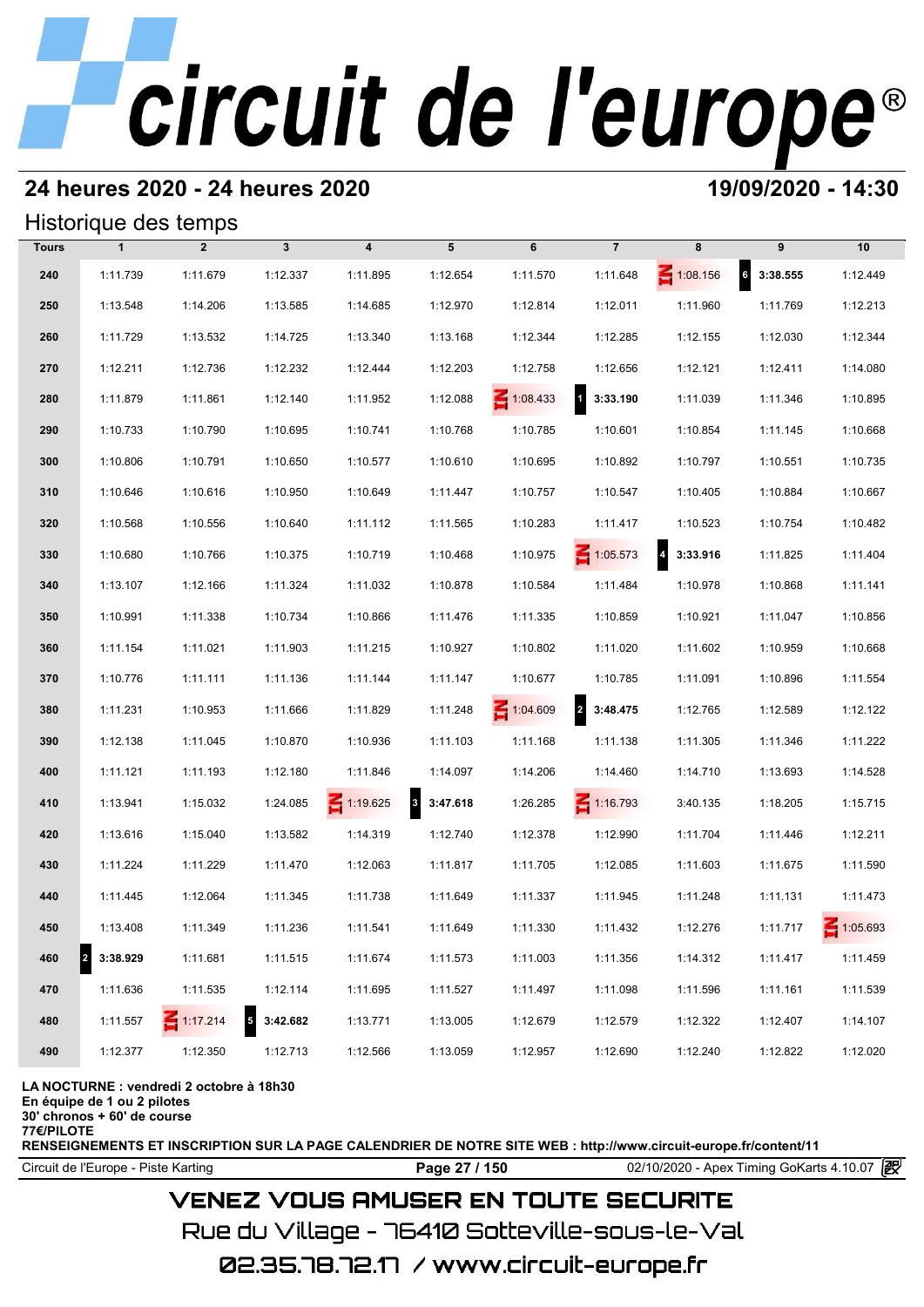## **24 heures 2020 - 24 heures 2020 19/09/2020 - 14:30**

### Historique des temps

|              | Historique des temps |                |                 |                                      |                                     |            |                 |                                     |          |          |
|--------------|----------------------|----------------|-----------------|--------------------------------------|-------------------------------------|------------|-----------------|-------------------------------------|----------|----------|
| <b>Tours</b> | $\mathbf{1}$         | $\overline{2}$ | $\mathbf{3}$    | $\overline{\mathbf{4}}$              | 5                                   | 6          | $\overline{7}$  | 8                                   | 9        | 10       |
| 500          | 1:12.432             | 1:12.031       | 1:11.755        | 1:11.883                             | 1:12.045                            | 1:12.061   | 1:12.600        | 1:12.216                            | 1:12.495 | 1:12.412 |
| 510          | 1:12.582             | 1:13.646       | 1:12.402        | 1:12.325                             | 1:11.872                            | 1:12.129   | 1:12.169        | 1:12.342                            | 1:12.351 | 1:13.139 |
| 520          | 1:10.348             | 3:38.630<br>6  | 1:14.178        | 1:13.616                             | 1:13.818                            | 1:14.067   | 1:13.189        | 1:12.935                            | 1:12.312 | 1:13.568 |
| 530          | 1:07.119             | 6:24.194       | 1:14.689        | 1:12.168                             | 1:13.804                            | 1:12.891   | 1:12.598        | 1:12.184                            | 1:11.959 | 1:12.265 |
| 540          | 1:12.493             | 1:12.713       | 1:12.268        | 1:12.893                             | 1:12.558                            | 1:12.459   | $\leq 1:08.201$ | $\overline{\mathbf{1}}$<br>3:43.260 | 1:11.047 | 1:10.620 |
| 550          | 1:10.921             | 1:10.415       | 1:11.574        | 1:10.542                             | 1:10.492                            | 1:10.748   | 1:10.607        | 1:10.794                            | 1:11.113 | 1:10.636 |
| 560          | 1:10.746             | 1:11.404       | 1:14.725        | 1:12.031                             | 1:10.337                            | 1:10.477   | 1:10.662        | 1:10.491                            | 1:10.663 | 1:10.665 |
| 570          | 1:10.358             | 1:10.603       | 1:10.561        | 1:10.391                             | 1:10.362                            | 1:10.374   | 1:10.358        | 1:10.406                            | 1:10.697 | 1:11.082 |
| 580          | 1:11.421             | 1:10.917       | 1:10.547        | 1:10.447                             | 1:10.452                            | 1:10.488   | 1:10.532        | 1:11.106                            | 1:10.595 | 1:11.545 |
| 590          | 1:11.266             | 1:10.933       | 1:10.746        | 1:10.412                             | $\leq 1:05.612$                     | 4 3:33.993 | 1:11.418        | 1:11.349                            | 1:12.135 | 1:10.753 |
| 600          | 1:11.554             | 1:11.223       | 1:11.245        | 1:11.515                             | 1:11.172                            | 1:11.166   | 1:11.214        | 1:11.105                            | 1:10.941 | 1:10.916 |
| 610          | 1:10.754             | 1:10.964       | 1:11.360        | 1:10.901                             | 1:10.767                            | 1:11.016   | 1:11.348        | $\leq 1:06.569$                     | 3:33.911 | 1:12.062 |
| 620          | 1:12.007             | 1:11.602       | 1:11.099        | 1:11.385                             | 1:11.126                            | 1:11.493   | 1:11.141        | 1:11.713                            | 1:11.239 | 1:11.111 |
| 630          | 1:10.989             | 1:11.410       | 1:10.519        | 1:11.124                             | 1:11.538                            | 1:12.410   | 1:10.715        | 1:11.429                            | 1:10.530 | 1:11.096 |
| 640          | 1:11.594             | 1:11.053       | 1:11.199        | $\leq 1:05.489$                      | $\overline{2}$<br>3:49.431          | 1:12.086   | 1:11.823        | 1:12.289                            | 1:11.736 | 1:11.484 |
| 650          | 1:11.216             | 1:11.649       | 1:11.460        | 1:11.316                             | 1:11.972                            | 1:11.230   | 1:11.202        | 1:10.832                            | 1:11.299 | 1:11.225 |
| 660          | 1:11.045             | 1:11.429       | 1:11.547        | $\leq 1:26.260$                      | $\overline{\mathbf{3}}$<br>3:34.069 | 1:11.859   | 1:11.489        | 1:11.594                            | 1:11.136 | 1:11.232 |
| 670          | 1:11.146             | 1:11.162       | 1:10.863        | 1:10.909                             | 1:11.034                            | 1:10.941   | 1:11.376        | 1:10.952                            | 1:11.308 | 1:12.168 |
| 680          | 1:11.084             | 1:11.161       | 1:11.321        | 1:11.280                             | 1:11.303                            | 1:10.814   | 1:10.912        | 1:11.295                            | 1:11.180 | 1:11.470 |
| 690          | 1:11.288             | 1:11.108       | 1:10.912        | 1:11.195                             | 1:10.906                            | 1:10.962   | 1:11.005        | 1:12.120                            | 1:11.689 | 1:11.144 |
| 700          | 1:11.696             | 1:10.900       | 1:13.044        | 1:10.941                             | 1:11.149                            | 1:11.281   | 1:11.361        | 1:11.064                            | 1:10.886 | 1:11.627 |
| 710          | 1:11.050             | 1:11.047       | 1:11.107        | 1:11.160                             | 1:10.902                            | 1:11.102   | 1:11.179        | 1:10.839                            | 1:10.908 | 1:11.009 |
| 720          | 1:11.097             | 1:10.831       | $\leq 1:06.326$ | $\overline{\phantom{a}}$<br>3:49.291 | 1:14.029                            | 1:14.121   | 1:13.195        | 1:12.758                            | 1:13.662 | 1:14.058 |
| 730          | 1:12.804             | 1:14.022       | 1:13.752        | 1:12.924                             | 1:12.786                            | 1:12.131   | 1:12.621        | 1:12.546                            | 1:12.488 | 1:13.480 |
| 740          | 1:13.533             | 1:12.710       | 1:12.388        | 1:12.128                             | 1:12.639                            | 1:12.403   | 1:12.610        | 1:12.506                            | 1:13.311 | 1:12.428 |
| 750          | 1:12.307             | 1:12.760       | 1:12.986        | 1:14.053                             | 1:14.463                            | 1:13.829   | 1:12.187        | 1:12.191                            | 1:12.266 | 1:13.243 |
|              |                      |                |                 |                                      |                                     |            |                 |                                     |          |          |

### **LA NOCTURNE : vendredi 2 octobre à 18h30**

**En équipe de 1 ou 2 pilotes**

**30' chronos + 60' de course 77€/PILOTE**

**RENSEIGNEMENTS ET INSCRIPTION SUR LA PAGE CALENDRIER DE NOTRE SITE WEB : http://www.circuit-europe.fr/content/11**

Circuit de l'Europe - Piste Karting **Page 28 / 150 Page 28 / 150** 02/10/2020 - Apex Timing GoKarts 4.10.07

## **VENEZ VOUS AMUSER EN TOUTE SECURITE**

Rue du Village – 76410 Sotteville-sous-le-Val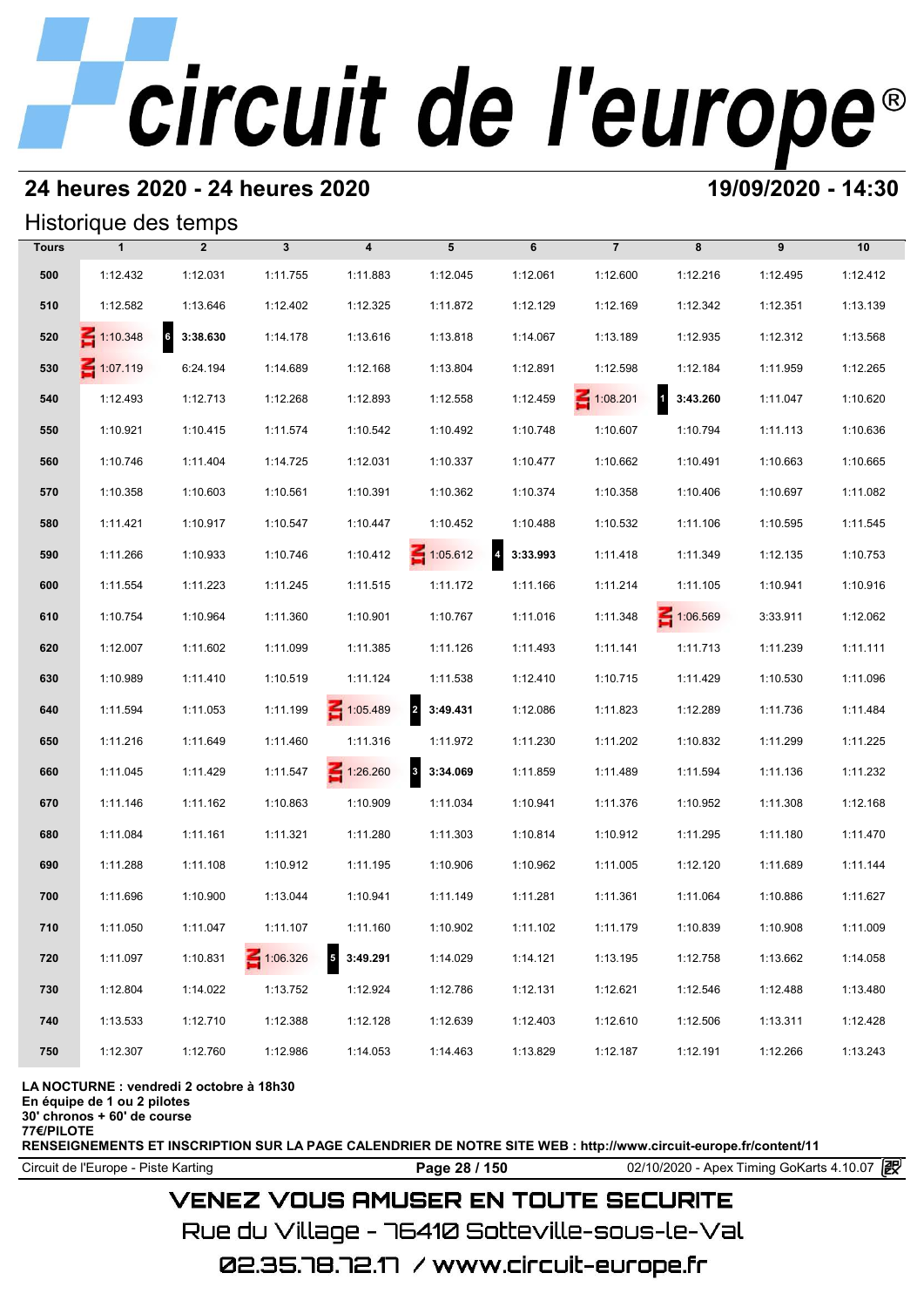## **24 heures 2020 - 24 heures 2020 19/09/2020 - 14:30**

## Historique des temps

|              |                                  | Historique des temps                |              |                         |                 |                                     |                |            |                 |                   |
|--------------|----------------------------------|-------------------------------------|--------------|-------------------------|-----------------|-------------------------------------|----------------|------------|-----------------|-------------------|
| <b>Tours</b> | $\mathbf{1}$                     | $\overline{2}$                      | $\mathbf{3}$ | $\overline{\mathbf{4}}$ | 5               | 6                                   | $\overline{7}$ | 8          | 9               | 10                |
| 760          | 1:12.574                         | 1:12.633                            | 1:12.707     | 1:12.571                | 1:12.013        | 1:12.375                            | 1:13.232       | 1:12.829   | $\leq 1:10.918$ | $6\quad 3:38.090$ |
| 770          | 1:13.067                         | 1:13.136                            | 1:12.654     | 1:12.765                | 1:13.222        | 1:12.990                            | 1:12.628       | 1:13.148   | 1:13.079        | 1:13.146          |
| 780          | 1:12.642                         | 1:12.512                            | 1:12.505     | 1:12.207                | 1:13.536        | 1:12.902                            | 1:13.896       | 1:12.501   | 1:12.938        | 1:12.271          |
| 790          | 1:13.619                         | 1:11.808                            | 1:12.206     | 1:11.913                | 1:11.855        | 1:11.934                            | 1:12.397       | 1:12.503   | 1:12.396        | 1:12.984          |
| 800          | 1:12.262                         | 1:11.816                            | 1:12.609     | 1:11.864                | 1:11.822        | 1:12.117                            | 1:15.105       | 1:12.480   | 1:12.304        | 1:12.875          |
| 810          | $\leq 1:06.102$                  | $\overline{\mathbf{1}}$<br>3:36.400 | 1:10.972     | 1:11.039                | 1:10.816        | 1:10.762                            | 1:11.376       | 1:10.794   | 1:10.555        | 1:10.543          |
| 820          | 1:10.961                         | 1:10.704                            | 1:11.036     | 1:10.534                | 1:10.677        | 1:11.612                            | 1:11.599       | 1:10.549   | 1:10.547        | 1:10.480          |
| 830          | 1:10.902                         | 1:10.831                            | 1:11.058     | 1:11.099                | 1:10.427        | 1:10.403                            | 1:10.250       | 1:10.604   | 1:10.486        | 1:10.546          |
| 840          | 1:10.734                         | 1:10.448                            | 1:10.527     | 1:11.070                | 1:10.217        | 1:10.394                            | 1:10.395       | 1:10.304   | 1:11.626        | 1:10.476          |
| 850          | 1:10.644                         | 1:10.608                            | 1:10.496     | 1:10.518                | 1:10.513        | 1:10.426                            | 1:10.393       | 1:10.712   | 1:10.565        | $\leq 1:04.354$   |
| 860          | $\vert$ <sub>5</sub><br>3:41.193 | 1:12.302                            | 1:12.792     | 1:12.007                | 1:11.403        | 1:12.762                            | 1:11.887       | 1:12.593   | 1:11.406        | 1:11.869          |
| 870          | 1:12.146                         | 1:11.653                            | 1:12.016     | 1:11.355                | 1:11.700        | 1:11.401                            | 1:11.642       | 1:12.035   | 1:11.577        | 1:11.462          |
| 880          | 1:11.588                         | $\leq 1:07.153$                     | 6 3:39.687   | 1:12.423                | 1:12.642        | 1:12.837                            | 1:12.290       | 1:12.618   | 1:12.123        | $\leq 1:06.164$   |
| 890          | 3:37.890                         | 1:12.973                            | 1:12.221     | 1:12.596                | 1:12.680        | 1:12.766                            | 1:12.537       | 1:13.030   | 1:12.722        | 1:12.495          |
| 900          | 1:12.312                         | 1:12.877                            | 1:12.201     | 1:12.726                | 1:12.425        | 1:12.753                            | 1:12.396       | 1:14.008   | 1:12.177        | 1:12.704          |
| 910          | 1:12.770                         | 1:12.918                            | 1:12.350     | 1:12.792                | $\leq 1:05.660$ | $\overline{\mathbf{4}}$<br>3:36.984 | 1:11.195       | 1:11.286   | 1:11.273        | 1:11.143          |
| 920          | 1:11.852                         | 1:11.271                            | 1:11.453     | 1:11.345                | 1:11.029        | 1:11.136                            | 1:10.800       | 1:11.630   | 1:12.565        | 1:10.859          |
| 930          | 1:11.060                         | 1:11.198                            | 1:10.904     | 1:10.920                | 1:10.574        | 1:10.793                            | 1:10.852       | 1:11.179   | 1:11.396        | 1:11.380          |
| 940          | 1:11.193                         | 1:11.219                            | 1:10.623     | 1:10.987                | 1:10.806        | 1:10.742                            | 1:10.891       | 1:11.502   | 1:10.908        | 1:11.706          |
| 950          | 1:11.096                         | 1:11.651                            | 1:10.932     | 1:11.125                | 1:11.195        | 1:10.903                            | 1:10.842       | 1:11.634   | 1:12.274        | 1:10.709          |
| 960          | 1:11.868                         | 1:12.039                            | 1:10.938     | 1:11.311                | 1:03.504        | $\overline{a}$<br>3:34.192          | 1:11.865       | 1:11.751   | 1:11.748        | 1:11.473          |
| 970          | 1:11.123                         | 1:11.112                            | 1:11.076     | 1:11.415                | 1:12.113        | 1:11.252                            | 1:11.242       | 1:11.430   | 1:11.490        | 1:11.266          |
| 980          | 1:11.021                         | 1:11.405                            | 1:11.330     | 1:11.163                | 1:11.125        | 1:11.460                            | 1:10.908       | 1:11.120   | 1:10.874        | 1:11.379          |
| 990          | 1:11.116                         | 1:11.624                            | 1:11.073     | 1:11.289                | 1:11.132        | 1:11.471                            | 1:11.876       | 1:11.710   | 1:11.086        | 1:11.081          |
| 1000         | 1:11.426                         | 1:11.291                            | 1:11.092     | 1:11.297                | 1:11.110        | 1:11.920                            | 1:13.301       | 1:12.250   | 1:11.051        | 1:11.395          |
| 1010         | 1:11.334                         | 1:11.380                            | 1:11.286     | 1:11.414                | 1:11.435        | 1:11.422                            | 1:07.249       | 8 3:32.648 | 1:11.129        | 1:11.179          |

### **LA NOCTURNE : vendredi 2 octobre à 18h30**

**En équipe de 1 ou 2 pilotes**

**30' chronos + 60' de course**

**77€/PILOTE**

**RENSEIGNEMENTS ET INSCRIPTION SUR LA PAGE CALENDRIER DE NOTRE SITE WEB : http://www.circuit-europe.fr/content/11**

Circuit de l'Europe - Piste Karting **Page 29 / 150 Page 29 / 150** 02/10/2020 - Apex Timing GoKarts 4.10.07

## **VENEZ VOUS AMUSER EN TOUTE SECURITE**

Rue du Village – 76410 Sotteville-sous-le-Val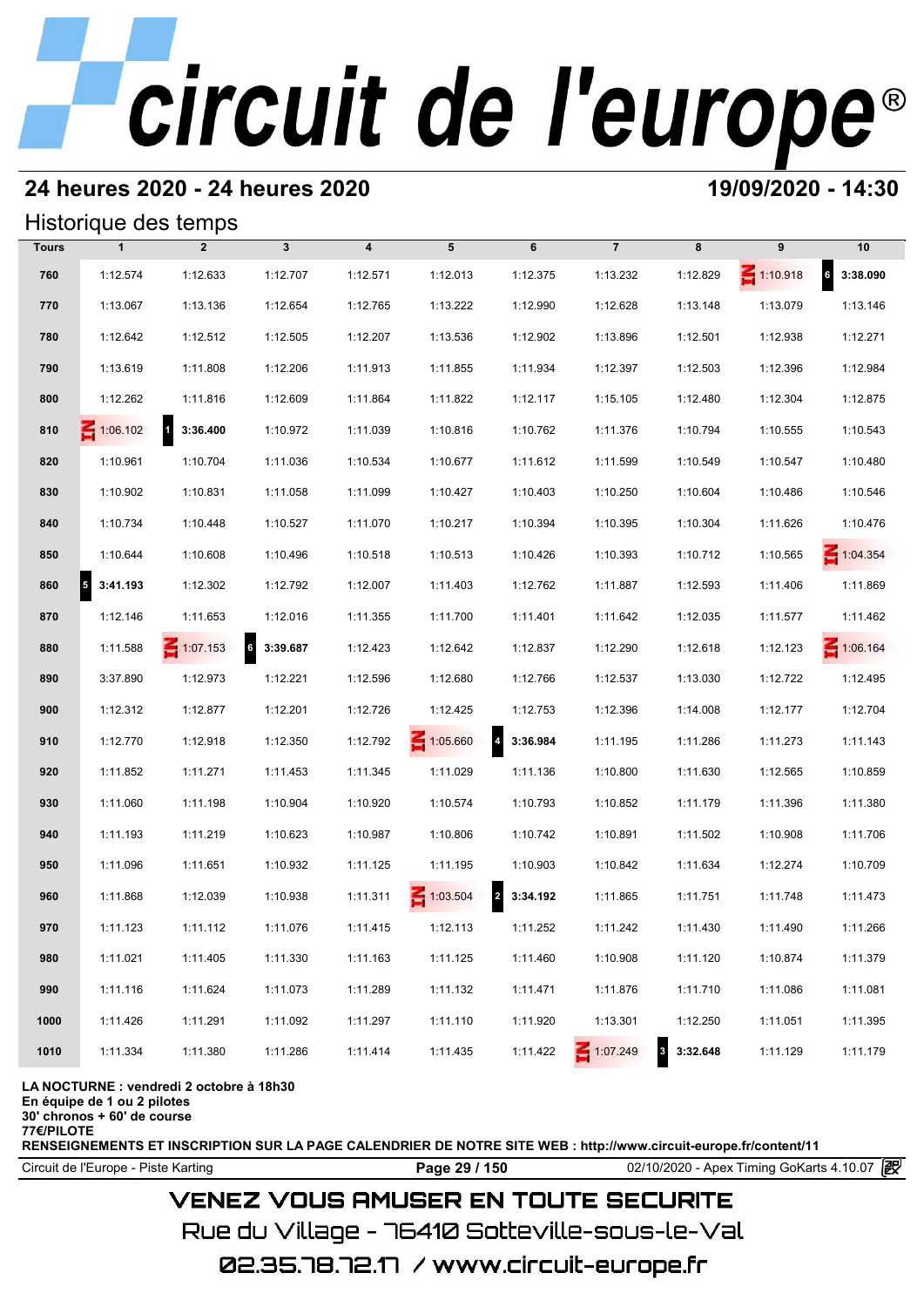## **24 heures 2020 - 24 heures 2020 19/09/2020 - 14:30**

## Historique des temps

|              |              | Historique des temps |                            |                 |          |          |                |          |          |          |
|--------------|--------------|----------------------|----------------------------|-----------------|----------|----------|----------------|----------|----------|----------|
| <b>Tours</b> | $\mathbf{1}$ | $\overline{2}$       | 3 <sup>1</sup>             | $\overline{4}$  | 5        | 6        | $\overline{7}$ | 8        | 9        | 10       |
| 1020         | 1:11.027     | 1:11.417             | 1:11.396                   | 1:11.006        | 1:11.052 | 1:11.164 | 1:10.957       | 1:11.439 | 1:11.315 | 1:11.799 |
| 1030         | 1:11.242     | 1:10.938             | 1:11.182                   | 1:11.095        | 1:11.060 | 1:11.080 | 1:11.143       | 1:10.923 | 1:11.503 | 1:11.445 |
| 1040         | 1:12.026     | 1:10.770             | 1:10.741                   | 1:11.081        | 1:11.091 | 1:11.263 | 1:11.063       | 1:10.751 | 1:11.077 | 1:11.024 |
| 1050         | 1:10.987     | 1:10.816             | 1:11.446                   | 1:10.889        | 1:10.999 | 1:10.985 | 1:11.081       | 1:10.858 | 1:11.742 | 1:11.104 |
| 1060         | 1:11.104     | $\leq 1:04.689$      | $\overline{2}$<br>3:36.334 | 1:11.792        | 1:11.483 | 1:11.412 | 1:11.568       | 1:11.263 | 1:11.232 | 1:11.752 |
| 1070         | 1:11.232     | 1:11.171             | 1:11.411                   | 1:11.320        | 1:11.517 | 1:11.331 | 1:10.967       | 1:11.626 | 1:11.362 | 1:11.350 |
| 1080         | 1:11.484     | 1:11.362             | 1:11.881                   | 1:11.507        | 1:11.466 | 1:11.478 | 1:11.612       | 1:11.474 | 1:11.567 | 1:11.478 |
| 1090         | 1:11.412     | 1:11.476             | 1:11.804                   | $\leq 1:07.537$ | 3:43.366 | 1:11.602 | 1:11.229       | 1:11.042 | 1:11.205 | 1:11.354 |
| 1100         | 1:11.286     | 1:11.221             | 1:11.167                   | 1:11.254        | 1:11.061 | 1:11.020 | 1:11.158       | 1:11.500 | 1:11.186 | 1:11.132 |
| 1110         | 1:11.084     | 1:11.731             | 1:11.238                   | 1:11.262        | 1:11.080 | 1:11.190 | 1:11.328       | 1:11.598 | 1:11.047 | 1:11.445 |
| 1120         | 1:11.162     | 1:11.141             | 1:11.196                   | 1:10.924        | 1:11.110 | 1:11.334 | 1:11.021       | 1:11.047 | 1:11.144 | 1:11.132 |
| 1130         | 1:11.731     | 1:11.144             | 1:11.207                   | 1:10.992        | 1:11.179 | 1:11.158 | 1:11.113       | 1:11.122 | 1:10.964 | 1:11.052 |
| 1140         | 1:11.143     | 1:11.165             | 1:10.957                   | 1:11.758        | 1:11.644 | 1:12.612 | 1:11.598       |          |          |          |

**LA NOCTURNE : vendredi 2 octobre à 18h30 En équipe de 1 ou 2 pilotes 30' chronos + 60' de course 77€/PILOTE RENSEIGNEMENTS ET INSCRIPTION SUR LA PAGE CALENDRIER DE NOTRE SITE WEB : http://www.circuit-europe.fr/content/11**

Circuit de l'Europe - Piste Karting **Page 30 / 150 Page 30 / 150** 02/10/2020 - Apex Timing GoKarts 4.10.07

## **VENEZ VOUS AMUSER EN TOUTE SECURITE**

Rue du Village – 76410 Sotteville-sous-le-Val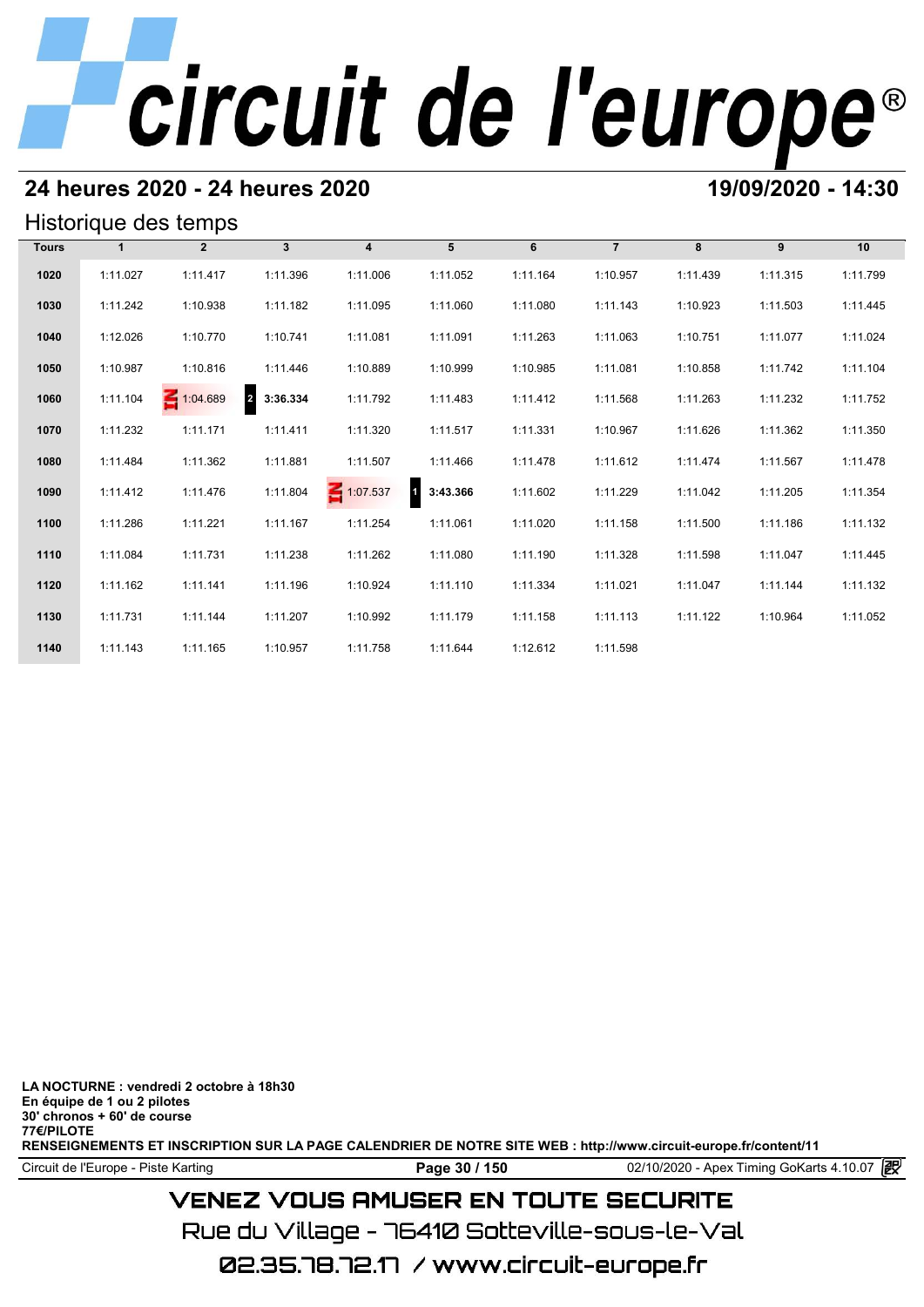## **24 heures 2020 - 24 heures 2020 19/09/2020 - 14:30**

Historique des temps

## **26 - CAPFINANCES 1**

|              | 26 - CAPFINANCES 1               |                          |              |                         |                                     | <b>1 LAURENT</b> |                                     |                        |               | <b>5 JULIEN</b> |
|--------------|----------------------------------|--------------------------|--------------|-------------------------|-------------------------------------|------------------|-------------------------------------|------------------------|---------------|-----------------|
| <b>Tours</b> | $\mathbf{1}$                     | $\overline{2}$           | $\mathbf{3}$ | $\overline{\mathbf{4}}$ | 5                                   | 6                | 2 TONY<br>$\overline{7}$            | <b>3 GAUTHIER</b><br>8 | 4 DIDIER<br>9 | 10              |
|              | $\vert$ <sub>2</sub><br>1:15.694 | 1:11.197                 | 1:10.255     | 1:09.951                | 1:10.354                            | 1:10.232         | 1:10.640                            | 1:10.310               | 1:10.320      | 1:09.827        |
| 10           | 1:09.758                         | 1:09.806                 | 1:11.474     | 1:09.592                | 1:09.696                            | 1:09.469         | 1:10.373                            | 1:09.724               | 1:11.640      | 1:09.765        |
| 20           | 1:10.403                         | 1:09.651                 | 1:09.614     | 1:09.676                | 1:09.719                            | 1:09.949         | 1:09.698                            | 1:09.518               | 1:09.706      | 1:09.717        |
| 30           | 1:10.149                         | 1:09.547                 | 1:09.448     | 1:09.986                | 1:09.789                            | 1:11.782         | 1:11.224                            | 1:11.234               | 1:10.005      | 1:11.186        |
| 40           | 1:09.978                         | 1:10.233                 | 1:10.720     | 1:10.370                | 1:10.046                            | 1:09.779         | 1:09.488                            | 1:09.832               | 1:09.752      | 1:10.008        |
| 50           | 1:10.734                         | 1:11.222                 | 1:10.381     | 1:06.839                | $\overline{\mathbf{3}}$<br>3:33.672 | 1:10.572         | 1:09.892                            | 1:11.831               | 1:10.441      | 1:10.247        |
| 60           | 1:10.043                         | 1:10.070                 | 1:10.035     | 1:09.794                | 1:10.447                            | 1:10.265         | 1:10.226                            | 1:10.466               | 1:10.314      | 1:10.374        |
| 70           | 1:10.408                         | 1:10.414                 | 1:10.171     | 1:10.631                | 1:12.197                            | 1:10.226         | 1:10.568                            | 1:10.137               | 1:10.477      | 1:10.566        |
| 80           | 1:10.301                         | 1:10.486                 | 1:10.128     | 1:10.278                | 1:11.028                            | 1:10.256         | 1:11.259                            | 1:10.315               | 1:10.552      | 1:10.972        |
| 90           | 1:10.465                         | 1:10.262                 | 1:10.461     | 1:10.285                | 1:10.252                            | 1:12.292         | 1:11.500                            | 1:11.931               | 1:10.368      | 1:10.542        |
| 100          | $\leq 1:06.163$                  | $\mathbf{1}$<br>3:55.733 | 1:11.676     | 1:11.157                | 1:11.100                            | 1:11.406         | 1:11.479                            | 1:11.604               | 1:11.703      | 1:11.185        |
| 110          | 1:11.033                         | 1:10.856                 | 1:10.867     | 1:11.476                | 1:11.008                            | 1:10.959         | 1:10.843                            | 1:10.857               | 1:10.832      | 1:12.302        |
| 120          | 1:11.035                         | 1:11.155                 | 1:11.387     | 1:10.908                | 1:12.151                            | 1:10.892         | 1:11.189                            | 1:11.099               | 1:11.087      | 1:11.471        |
| 130          | 1:11.918                         | 1:11.852                 | 1:10.896     | 1:11.052                | 1:10.861                            | 1:10.660         | 1:11.135                            | 1:11.361               | 1:10.951      | 1:11.912        |
| 140          | 1:11.061                         | 1:10.814                 | 1:11.285     | 1:10.964                | 1:11.139                            | 1:11.422         | 1:12.290                            | 1:11.171               | 1:10.932      | 1:12.436        |
| 150          | 1:11.278                         | 1:11.258                 | 1:11.684     | 1:10.760                | 1:11.642                            | 1:11.755         | $\overline{\mathbf{r}}$<br>1:06.299 | 3:38.707               | 1:11.486      | 1:11.860        |
| 160          | 1:12.122                         | 1:12.149                 | 1:11.621     | 1:11.988                | 1:11.355                            | 1:11.496         | 1:11.239                            | 1:11.138               | 1:11.437      | 1:11.732        |
| 170          | 1:11.091                         | 1:11.214                 | 1:11.214     | 1:11.261                | 1:11.597                            | 1:11.625         | 1:12.028                            | 1:11.443               | 1:12.022      | 1:11.679        |
| 180          | 1:11.332                         | 1:11.291                 | 1:11.325     | 1:12.173                | 1:11.051                            | 1:10.932         | 1:11.199                            | 1:11.712               | 1:11.486      | 1:11.978        |
| 190          | 1:12.980                         | 1:14.264                 | 1:11.414     | 1:12.741                | 1:12.174                            | 1:06.840         | $\overline{a}$<br>3:49.102          | 1:10.302               | 1:11.482      | 1:10.780        |
| 200          | 1:10.743                         | 1:10.134                 | 1:10.885     | 1:10.218                | 1:10.415                            | 1:10.252         | 1:10.911                            | 1:10.487               | 1:10.076      | 1:10.059        |
| 210          | 1:10.167                         | 1:10.815                 | 1:11.399     | 1:10.472                | 1:09.937                            | 1:10.764         | 1:10.666                            | 1:10.067               | 1:10.182      | 1:10.819        |
| 220          | 1:11.409                         | 1:10.136                 | 1:10.533     | 1:10.564                | 1:10.527                            | 1:10.359         | 1:10.592                            | 1:10.399               | 1:10.297      | 1:10.471        |
| 230          | 1:10.310                         | 1:10.270                 | 1:10.482     | 1:10.249                | 1:10.164                            | 1:10.565         | 1:10.610                            | 1:10.237               | 1:10.489      | 1:10.064        |
|              |                                  |                          |              |                         |                                     |                  |                                     |                        |               |                 |

### **LA NOCTURNE : vendredi 2 octobre à 18h30**

**En équipe de 1 ou 2 pilotes**

**30' chronos + 60' de course 77€/PILOTE**

**RENSEIGNEMENTS ET INSCRIPTION SUR LA PAGE CALENDRIER DE NOTRE SITE WEB : http://www.circuit-europe.fr/content/11**

Circuit de l'Europe - Piste Karting **Page 31 / 150 Page 31 / 150** 02/10/2020 - Apex Timing GoKarts 4.10.07

## **VENEZ VOUS AMUSER EN TOUTE SECURITE**

Rue du Village – 76410 Sotteville-sous-le-Val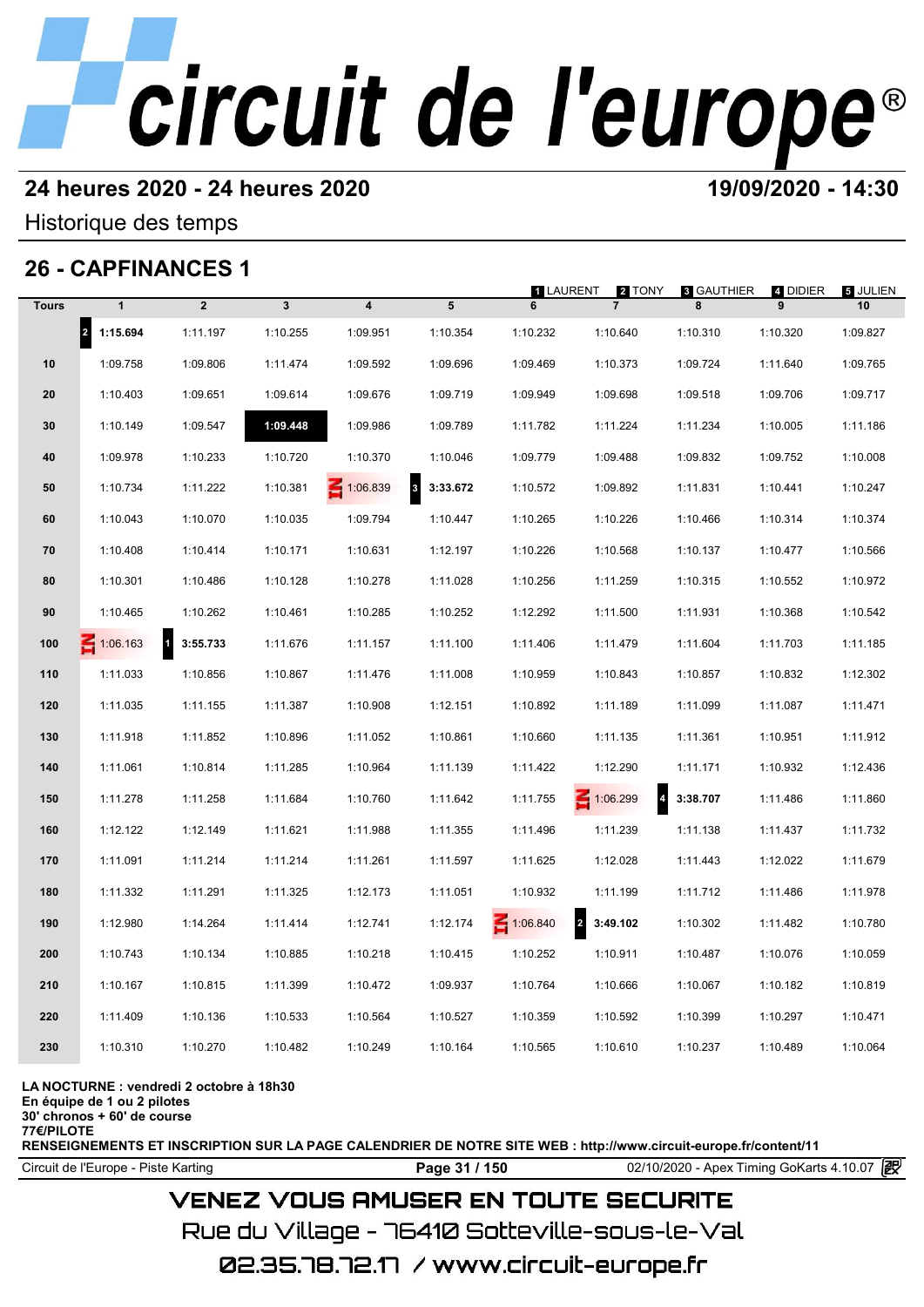## **24 heures 2020 - 24 heures 2020 19/09/2020 - 14:30**

## Historique des temps

|              | Historique des temps |                                     |                          |                                      |                 |          |                |          |                 |                                     |
|--------------|----------------------|-------------------------------------|--------------------------|--------------------------------------|-----------------|----------|----------------|----------|-----------------|-------------------------------------|
| <b>Tours</b> | $\mathbf{1}$         | $\overline{2}$                      | 3                        | 4                                    | 5               | 6        | $\overline{7}$ | 8        | 9               | 10                                  |
| 240          | 1:10.149             | 1:10.054                            | 1:06.906                 | $\overline{\phantom{a}}$<br>3:39.130 | 1:11.629        | 1:11.025 | 1:11.312       | 1:11.749 | 1:10.931        | 1:11.333                            |
| 250          | 1:11.422             | 1:11.349                            | 1:11.159                 | 1:11.503                             | 1:10.942        | 1:11.277 | 1:11.397       | 1:11.721 | 1:10.917        | 1:11.308                            |
| 260          | 1:11.066             | 1:10.990                            | 1:11.231                 | 1:11.745                             | 1:11.814        | 1:11.192 | 1:11.457       | 1:12.044 | 1:11.929        | 1:11.228                            |
| 270          | 1:11.464             | 1:11.461                            | 1:13.571                 | 1:12.375                             | 1:15.261        | 1:13.488 | 1:11.817       | 1:11.752 | 1:11.096        | 1:11.234                            |
| 280          | 1:10.970             | 1:11.257                            | 1:10.947                 | 1:10.846                             | 1:11.612        | 1:12.388 | 1:11.295       | 1:11.220 | 1:11.219        | 1:13.236                            |
| 290          | $\leq 1:08.163$      | $\overline{\mathbf{3}}$<br>3:37.108 | 1:11.568                 | 1:10.723                             | 1:10.575        | 1:10.644 | 1:10.645       | 1:10.612 | 1:11.637        | 1:10.917                            |
| 300          | 1:10.495             | 1:11.139                            | 1:10.470                 | 1:10.242                             | 1:10.675        | 1:10.685 | 1:10.966       | 1:10.393 | 1:10.760        | 1:10.281                            |
| 310          | 1:10.020             | 1:10.560                            | 1:10.405                 | 1:10.272                             | 1:10.281        | 1:10.707 | 1:12.327       | 1:12.145 | 1:10.395        | 1:11.167                            |
| 320          | 1:10.217             | 1:10.246                            | 1:10.270                 | 1:11.043                             | 1:11.232        | 1:11.962 | 1:11.145       | 1:11.729 | 1:10.636        | 1:10.350                            |
| 330          | 1:11.551             | 1:10.828                            | 1:11.252                 | 1:10.471                             | 1:10.805        | 1:10.521 | 1:11.552       | 1:10.393 | 1:10.230        | 1:10.502                            |
| 340          | 1:11.167             | $\leq 1:06.514$                     | $\mathbf{1}$<br>3:39.097 | 1:13.191                             | 1:12.481        | 1:12.020 | 1:11.210       | 1:11.735 | 1:11.344        | 1:11.232                            |
| 350          | 1:11.582             | 1:11.201                            | 1:11.283                 | 1:11.213                             | 1:11.127        | 1:11.376 | 1:11.180       | 1:10.782 | 1:11.161        | 1:11.125                            |
| 360          | 1:11.228             | 1:12.210                            | 1:11.027                 | 1:10.964                             | 1:10.851        | 1:12.596 | 1:11.055       | 1:10.893 | 1:11.168        | 1:11.277                            |
| 370          | 1:11.760             | 1:10.997                            | 1:10.812                 | 1:10.657                             | 1:11.217        | 1:11.014 | 1:10.899       | 1:11.243 | 1:11.171        | 1:11.897                            |
| 380          | 1:11.247             | 1:11.020                            | 1:10.837                 | 1:10.828                             | 1:10.848        | 1:11.121 | 1:12.914       | 1:10.880 | 1:11.077        | 1:11.695                            |
| 390          | 1:11.008             | 1:11.039                            | 1:11.384                 | 1:11.013                             | 1:12.227        | 1:11.270 | 1:11.043       | 1:11.124 | 1:06.679        | $\overline{\mathbf{5}}$<br>3:35.609 |
| 400          | 1:11.552             | 1:11.862                            | 1:11.842                 | 1:12.293                             | 1:13.868        | 1:15.377 | 1:15.324       | 1:16.567 | 1:13.757        | $\leq 1:10.063$                     |
| 410          | 3:48.457             | 3:55.850                            | 1:32.058                 | 1:28.707                             | $\leq 1:21.233$ | 3:42.898 | 1:17.500       | 1:14.184 | 1:15.272        | 1:12.952                            |
| 420          | 1:15.277             | 1:13.278                            | 1:12.097                 | 1:12.295                             | 1:12.458        | 1:12.381 | 1:11.545       | 1:11.742 | 1:11.578        | 1:11.295                            |
| 430          | 1:11.483             | 1:11.498                            | 1:11.306                 | 1:12.076                             | 1:11.409        | 1:13.310 | 1:11.484       | 1:11.779 | 1:13.445        | 1:13.050                            |
| 440          | 1:11.660             | 1:11.718                            | 1:12.071                 | 1:10.908                             | 1:11.836        | 1:11.630 | 1:12.954       | 1:11.341 | $\leq 1:06.517$ | $\overline{4}$<br>3:45.295          |
| 450          | 1:12.293             | 1:12.164                            | 1:11.929                 | 1:11.538                             | 1:14.137        | 1:11.698 | 1:12.938       | 1:13.166 | 1:11.778        | 1:12.502                            |
| 460          | 1:11.404             | 1:11.680                            | 1:11.247                 | 1:11.384                             | 1:11.861        | 1:11.592 | 1:11.465       | 1:11.425 | 1:11.471        | 1:12.752                            |
| 470          | 1:11.284             | 1:12.346                            | 1:11.329                 | 1:11.217                             | 1:11.034        | 1:11.538 | 1:10.985       | 1:11.525 | 1:11.321        | 1:11.112                            |
| 480          | 1:10.991             | 1:11.592                            | 1:14.200                 | 1:11.876                             | 1:11.234        | 1:11.314 | 1:14.914       | 1:13.268 | 1:11.414        | 1:11.613                            |
| 490          | 1:11.847             | 1:11.052                            | 1:11.049                 | 1:11.682                             | 1:12.112        | 1:11.186 | 1:11.236       | 1:12.244 | 1:11.122        | 1:11.362                            |

**LA NOCTURNE : vendredi 2 octobre à 18h30**

**En équipe de 1 ou 2 pilotes**

**30' chronos + 60' de course**

**77€/PILOTE**

**RENSEIGNEMENTS ET INSCRIPTION SUR LA PAGE CALENDRIER DE NOTRE SITE WEB : http://www.circuit-europe.fr/content/11**

**Page 32 / 150** 02/10/2020 - Apex Timing GoKarts 4.10.07 **P** 

## **VENEZ VOUS AMUSER EN TOUTE SECURITE**

Rue du Village – 76410 Sotteville-sous-le-Val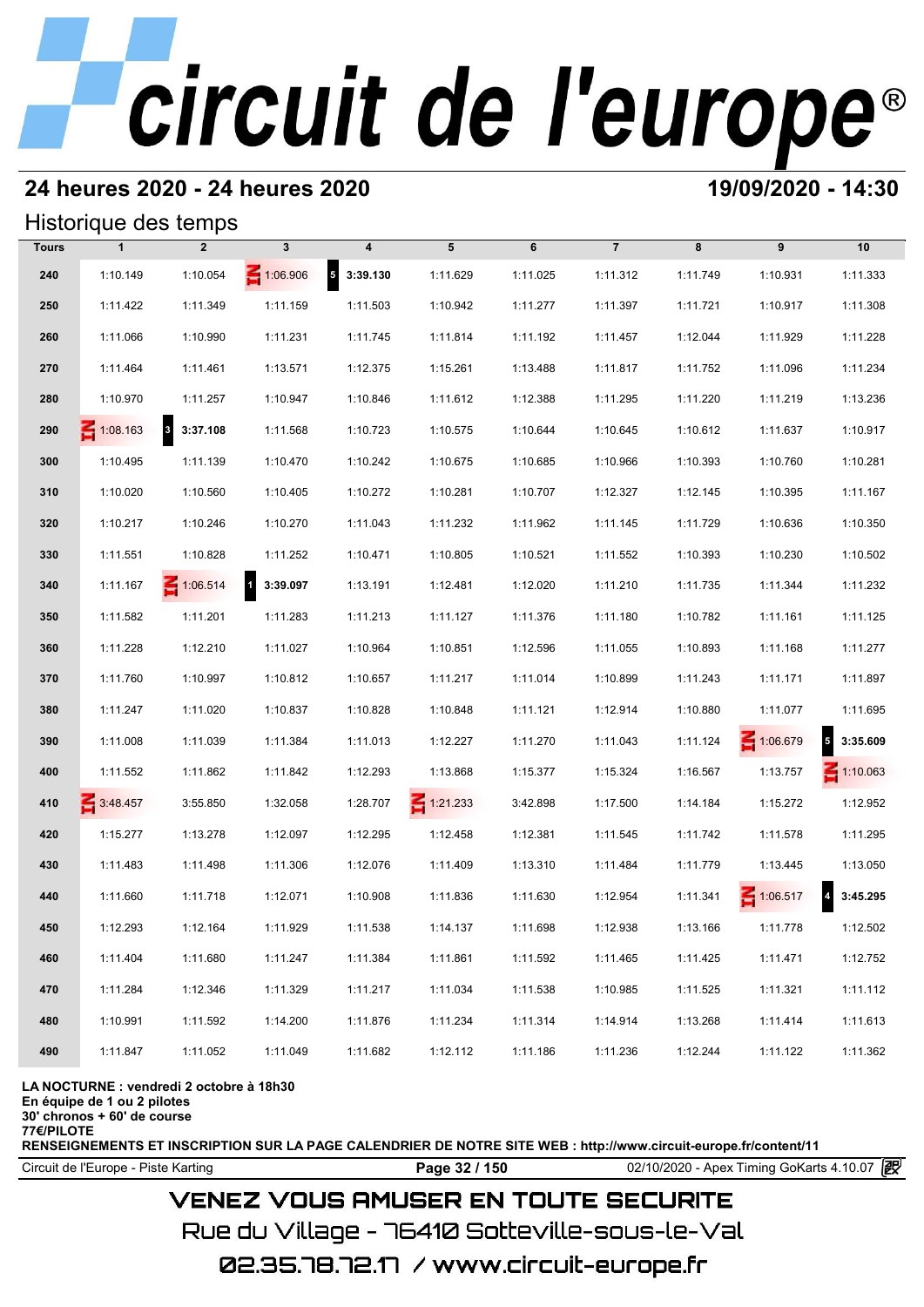## **24 heures 2020 - 24 heures 2020 19/09/2020 - 14:30**

## Historique des temps

|              | Historique des temps |                |                 |                                      |                 |                                      |                |                            |          |          |
|--------------|----------------------|----------------|-----------------|--------------------------------------|-----------------|--------------------------------------|----------------|----------------------------|----------|----------|
| <b>Tours</b> | $\mathbf{1}$         | $\overline{2}$ | $\mathbf{3}$    | $\overline{\mathbf{4}}$              | 5               | 6                                    | $\overline{7}$ | 8                          | 9        | 10       |
| 500          | 1:11.916             | 1:11.581       | 1:11.414        | 1:12.038                             | $\leq 1:07.246$ | $\overline{\phantom{a}}$<br>3:38.172 | 1:13.331       | 1:11.586                   | 1:11.793 | 1:12.711 |
| 510          | 1:12.704             | 1:11.363       | 1:11.732        | 1:11.992                             | 1:11.297        | 1:11.807                             | 1:11.391       | 1:12.481                   | 1:12.932 | 1:11.489 |
| 520          | 1:11.518             | 1:11.602       | 1:11.848        | 1:11.797                             | 1:11.846        | 1:11.884                             | 1:13.502       | 1:12.036                   | 1:11.949 | 1:12.602 |
| 530          | 1:11.291             | 1:11.483       | 1:11.243        | 1:13.097                             | 1:12.321        | 1:11.530                             | 1:11.730       | 1:11.568                   | 1:11.341 | 1:11.052 |
| 540          | 1:11.003             | 1:12.740       | 1:11.946        | 1:11.410                             | 1:11.076        | 1:11.218                             | 1:11.905       | 1:11.680                   | 1:11.757 | 1:11.543 |
| 550          | 1:12.596             | 1:11.142       | 1:19.887        | 1:11.107                             | 1:11.651        | 1:15.819                             | 1:11.677       | 1:11.399                   | 1:11.242 | 1:06.585 |
| 560          | 6:21.547             | 1:12.272       | 1:12.112        | 1:11.978                             | 1:14.944        | 1:14.965                             | 1:11.473       | 1:12.435                   | 1:11.491 | 1:11.619 |
| 570          | 1:11.563             | 1:11.463       | 1:11.894        | 1:11.868                             | 1:11.527        | 1:11.595                             | 1:11.664       | 1:11.698                   | 1:11.817 | 1:11.658 |
| 580          | 1:11.290             | 1:11.686       | 1:11.266        | 1:11.785                             | 1:11.701        | 1:12.045                             | 1:11.757       | 1:14.783                   | 1:13.422 | 1:12.843 |
| 590          | 1:11.880             | 1:11.694       | 1:11.955        | 1:13.742                             | 1:11.892        | 1:11.809                             | 1:12.299       | 1:12.912                   | 1:12.172 | 1:12.679 |
| 600          | 1:11.820             | 1:11.917       | 1:13.034        | 1:12.724                             | 1:12.905        | $\leq 1:09.031$                      | 3:36.442       | $\overline{2}$<br>3:39.465 | 1:11.833 | 1:10.578 |
| 610          | 1:10.549             | 1:11.098       | 1:10.516        | 1:10.825                             | 1:10.402        | 1:10.546                             | 1:11.488       | 1:10.297                   | 1:10.197 | 1:10.643 |
| 620          | 1:10.439             | 1:10.542       | 1:11.035        | 1:10.506                             | 1:10.386        | 1:10.963                             | 1:10.163       | 1:10.582                   | 1:10.446 | 1:10.215 |
| 630          | 1:10.226             | 1:10.823       | 1:10.485        | 1:10.613                             | 1:10.134        | 1:10.302                             | 1:10.090       | 1:10.101                   | 1:10.228 | 1:10.636 |
| 640          | 1:10.192             | 1:10.210       | 1:10.911        | 1:10.114                             | 1:10.338        | 1:10.248                             | 1:12.863       | 1:11.668                   | 1:10.724 | 1:12.763 |
| 650          | 1:10.150             | 1:10.065       | 1:10.011        | 1:10.725                             | 1:10.063        | 1:10.038                             | 1:10.278       | 1:10.133                   | 1:09.957 | 1:10.644 |
| 660          | 1:10.117             | 1:10.125       | $\leq 1:09.706$ | $\overline{\phantom{a}}$<br>3:34.753 | 1:10.788        | 1:10.631                             | 1:10.769       | 1:11.001                   | 1:11.177 | 1:11.846 |
| 670          | 1:10.540             | 1:10.432       | 1:10.766        | 1:10.667                             | 1:11.100        | 1:11.891                             | 1:10.463       | 1:10.388                   | 1:11.073 | 1:10.772 |
| 680          | 1:10.763             | 1:10.583       | 1:10.486        | 1:10.577                             | 1:11.910        | 1:10.445                             | 1:10.556       | 1:11.254                   | 1:10.803 | 1:10.364 |
| 690          | 1:10.725             | 1:10.719       | 1:10.480        | 1:10.879                             | 1:13.154        | 1:10.819                             | 1:10.665       | 1:10.837                   | 1:10.443 | 1:10.488 |
| 700          | 1:10.737             | 1:10.611       | 1:10.758        | 1:10.547                             | 1:10.580        | 1:10.526                             | 1:10.711       | 1:10.775                   | 1:10.634 | 1:10.453 |
| 710          | 1:12.917             | 1:10.686       | 1:10.360        | 1:10.982                             | 1:10.484        | 1:11.109                             | 1:07.284       | 13:39.662                  | 1:13.338 | 1:13.194 |
| 720          | 1:11.577             | 1:11.253       | 1:11.620        | 1:11.269                             | 1:11.886        | 1:12.320                             | 1:11.328       | 1:11.459                   | 1:11.149 | 1:11.611 |
| 730          | 1:11.516             | 1:11.125       | 1:11.771        | 1:11.669                             | 1:11.227        | 1:11.818                             | 1:11.312       | 1:11.146                   | 1:11.371 | 1:11.198 |
| 740          | 1:12.614             | 1:11.665       | 1:11.312        | 1:11.218                             | 1:11.084        | 1:11.555                             | 1:11.183       | 1:10.997                   | 1:11.239 | 1:11.450 |
| 750          | 1:11.179             | 1:11.228       | 1:11.284        | 1:12.904                             | 1:11.646        | 1:12.196                             | 1:11.571       | 1:11.622                   | 1:12.352 | 1:11.742 |

### **LA NOCTURNE : vendredi 2 octobre à 18h30**

**En équipe de 1 ou 2 pilotes**

**30' chronos + 60' de course**

**77€/PILOTE**

**RENSEIGNEMENTS ET INSCRIPTION SUR LA PAGE CALENDRIER DE NOTRE SITE WEB : http://www.circuit-europe.fr/content/11**

**Page 33 / 150** 02/10/2020 - Apex Timing GoKarts 4.10.07 **P** 

## **VENEZ VOUS AMUSER EN TOUTE SECURITE**

Rue du Village – 76410 Sotteville-sous-le-Val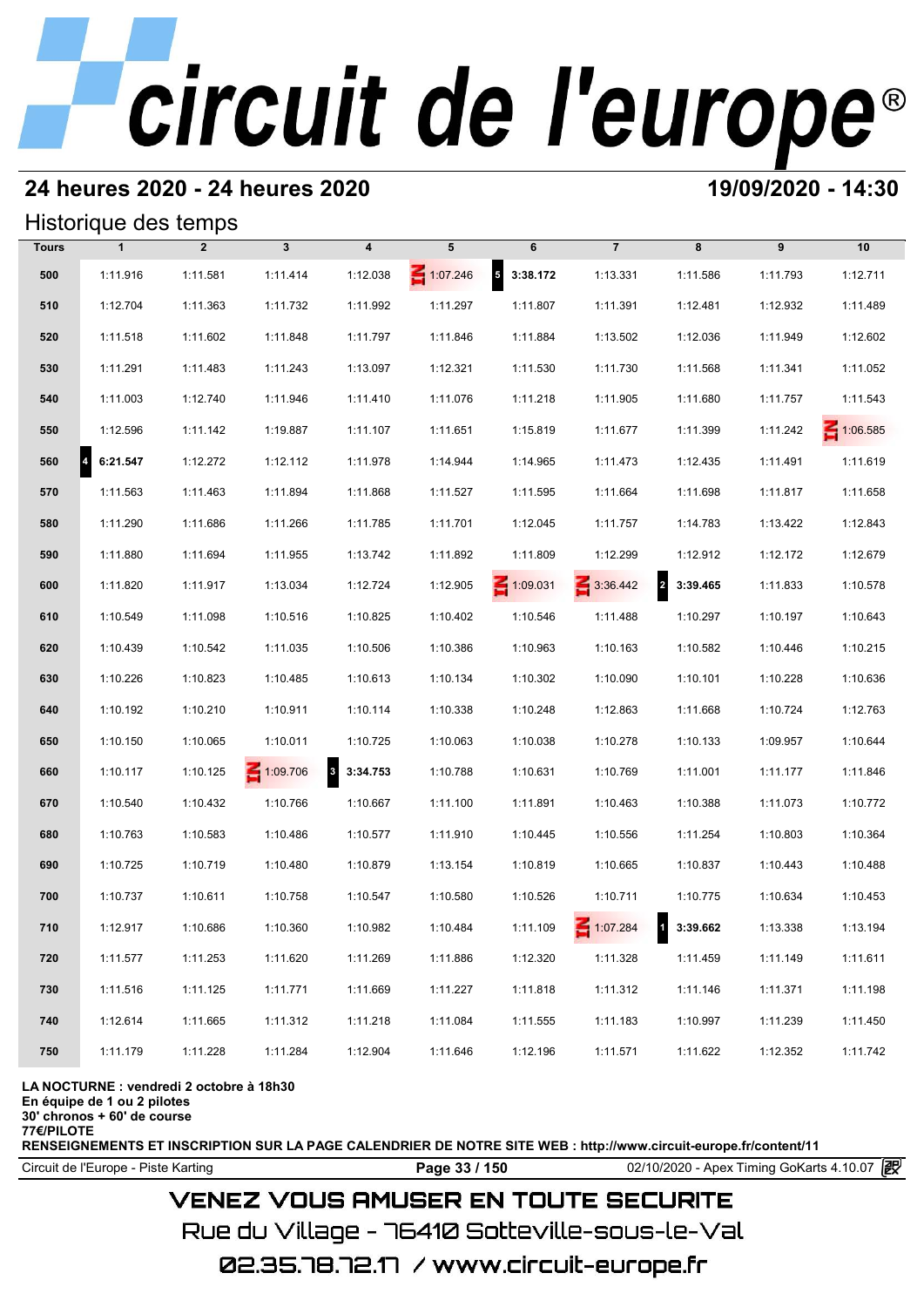## **24 heures 2020 - 24 heures 2020 19/09/2020 - 14:30**

## Historique des temps

|              | Historique des temps |                |              |                         |                                     |                 |                   |            |          |                                     |
|--------------|----------------------|----------------|--------------|-------------------------|-------------------------------------|-----------------|-------------------|------------|----------|-------------------------------------|
| <b>Tours</b> | $\mathbf{1}$         | $\overline{2}$ | $\mathbf{3}$ | $\overline{\mathbf{4}}$ | 5                                   | 6               | $\overline{7}$    | 8          | 9        | 10                                  |
| 760          | 1:11.607             | 1:11.461       | 1:10.870     | 1:11.482                | $\leq 1:06.260$                     | $3:36.674$ 5    | 3:37.099          | 1:13.279   | 1:12.173 | 1:12.233                            |
| 770          | 1:12.189             | 1:11.610       | 1:11.868     | 1:11.879                | 1:11.268                            | 1:11.681        | 1:11.867          | 1:12.472   | 1:12.038 | 1:11.959                            |
| 780          | 1:11.632             | 1:11.484       | 1:11.746     | 1:11.458                | 1:11.520                            | 1:11.336        | 1:11.426          | 1:11.132   | 1:11.560 | 1:11.523                            |
| 790          | 1:11.473             | 1:11.596       | 1:11.400     | 1:11.522                | 1:11.530                            | 1:11.173        | 1:05.869          | 3:34.686   | 1:11.019 | 1:11.580                            |
| 800          | 1:11.475             | 1:11.683       | 1:11.494     | $\leq 1:05.614$         | $\overline{\mathbf{3}}$<br>3:35.463 | 1:12.865        | 1:10.982          | 1:10.151   | 1:10.807 | 1:10.938                            |
| 810          | 1:11.325             | 1:11.184       | 1:10.463     | 1:10.415                | 1:10.188                            | 1:10.366        | 1:10.303          | 1:10.706   | 1:10.693 | 1:10.317                            |
| 820          | 1:10.736             | 1:12.686       | 1:10.425     | 1:11.708                | 1:10.780                            | 1:10.479        | 1:10.915          | 1:09.855   | 1:16.578 | 1:10.653                            |
| 830          | 1:11.165             | 1:11.947       | 1:10.388     | 1:11.126                | 1:10.368                            | 1:10.274        | 1:10.555          | 1:10.175   | 1:10.139 | 1:10.313                            |
| 840          | 1:10.291             | 1:10.381       | 1:11.875     | 1:10.470                | 1:10.490                            | 1:11.239        | 1:10.373          | 1:11.226   | 1:10.743 | 1:11.137                            |
| 850          | 1:10.318             | 1:10.754       | 1:09.775     | 1:09.834                | 1:11.271                            | $\leq 1:10.172$ | $4\quad 3:40.265$ | 1:11.766   | 1:11.978 | 1:12.510                            |
| 860          | 1:11.883             | 1:11.599       | 1:11.923     | 1:11.706                | 1:12.221                            | 1:12.029        | 1:11.681          | 1:11.731   | 1:11.637 | 1:11.370                            |
| 870          | 1:12.124             | 1:11.969       | 1:12.352     | 1:11.781                | 1:12.444                            | 1:11.328        | 1:12.740          | 1:12.047   | 1:12.068 | 1:11.561                            |
| 880          | 1:12.230             | 1:11.592       | 1:11.947     | 1:12.532                | 1:11.191                            | 1:11.744        | 1:11.831          | 1:11.963   | 1:11.840 | 1:12.007                            |
| 890          | 1:12.353             | 1:11.520       | 1:11.575     | 1:11.864                | 1:12.141                            | 1:12.781        | 1:11.377          | 1:08.048   | 3:40.195 | $\overline{2}$<br>3:34.832          |
| 900          | 1:10.561             | 1:10.443       | 1:11.023     | 1:10.435                | 1:10.230                            | 1:10.229        | 1:11.473          | 1:10.233   | 1:10.490 | 1:10.928                            |
| 910          | 1:10.216             | 1:10.451       | 1:10.178     | 1:10.241                | 1:10.519                            | 1:10.300        | 1:10.503          | 1:10.609   | 1:10.174 | 1:10.251                            |
| 920          | 1:10.259             | 1:10.194       | 1:10.039     | 1:09.966                | 1:10.156                            | 1:09.930        | 1:10.131          | 1:11.296   | 1:10.158 | 1:10.721                            |
| 930          | 1:10.017             | 1:09.918       | 1:09.757     | 1:09.908                | 1:10.189                            | 1:10.477        | 1:10.366          | 1:10.558   | 1:10.858 | 1:11.005                            |
| 940          | 1:11.581             | 1:10.158       | 1:09.926     | 1:10.674                | 1:10.310                            | 1:10.087        | 1:04.872          | 1 3:49.031 | 1:11.689 | 1:11.032                            |
| 950          | 1:11.441             | 1:11.398       | 1:11.030     | 1:11.184                | 1:11.228                            | 1:10.945        | 1:10.875          | 1:11.334   | 1:10.799 | 1:11.065                            |
| 960          | 1:11.183             | 1:11.177       | 1:10.980     | 1:10.867                | 1:10.983                            | 1:11.932        | 1:10.768          | 1:10.983   | 1:10.920 | 1:10.961                            |
| 970          | 1:11.391             | 1:11.038       | 1:11.610     | 1:11.029                | 1:10.980                            | 1:10.926        | 1:10.833          | 1:11.228   | 1:11.520 | 1:12.222                            |
| 980          | 1:11.088             | 1:11.293       | 1:10.948     | 1:11.071                | 1:11.265                            | 1:11.652        | 1:11.442          | 1:11.209   | 1:11.302 | 1:11.238                            |
| 990          | 1:11.023             | 1:11.363       | 1:11.560     | 1:11.035                | 1:11.086                            | 1:11.177        | 1:10.987          | 1:11.165   | 1:05.058 | 3:38.338<br>$\overline{\mathbf{3}}$ |
| 1000         | 1:10.801             | 1:10.765       | 1:11.207     | 1:11.011                | 1:10.746                            | 1:10.782        | 1:10.593          | 1:11.362   | 1:11.548 | 1:10.298                            |
| 1010         | 1:10.500             | 1:10.531       | 1:10.534     | 1:10.757                | 1:10.607                            | 1:10.534        | 1:10.958          | 1:10.486   | 1:10.768 | 1:10.339                            |

### **LA NOCTURNE : vendredi 2 octobre à 18h30**

**En équipe de 1 ou 2 pilotes**

**30' chronos + 60' de course**

**77€/PILOTE**

**RENSEIGNEMENTS ET INSCRIPTION SUR LA PAGE CALENDRIER DE NOTRE SITE WEB : http://www.circuit-europe.fr/content/11**

**Page 34 / 150** 02/10/2020 - Apex Timing GoKarts 4.10.07 **P** 

## **VENEZ VOUS AMUSER EN TOUTE SECURITE**

Rue du Village – 76410 Sotteville-sous-le-Val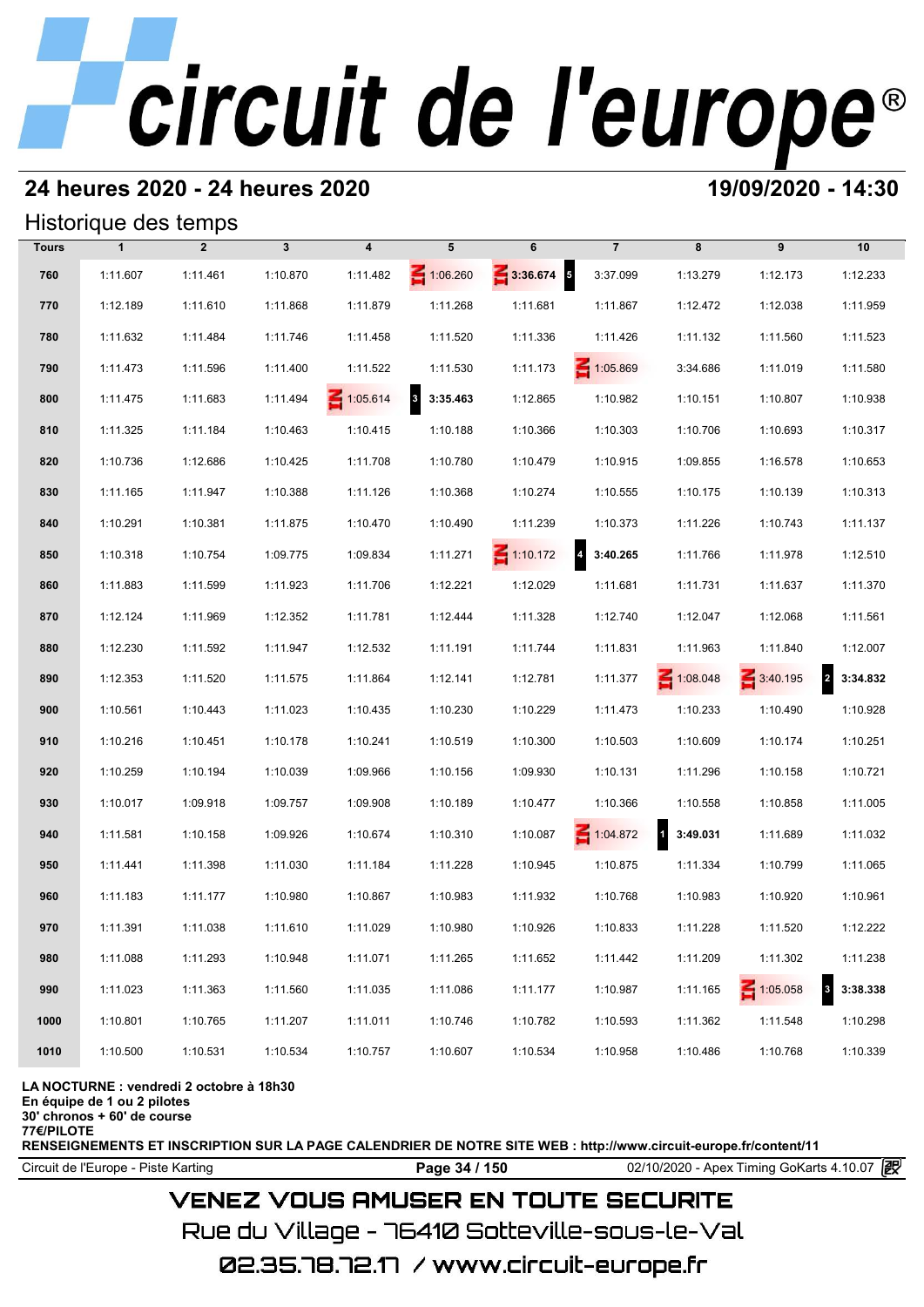## **24 heures 2020 - 24 heures 2020 19/09/2020 - 14:30**

## Historique des temps

|              |          | Historique des temps |              |                         |          |                 |                            |          |                                     |          |
|--------------|----------|----------------------|--------------|-------------------------|----------|-----------------|----------------------------|----------|-------------------------------------|----------|
| <b>Tours</b> |          | $\overline{2}$       | $\mathbf{3}$ | $\overline{\mathbf{4}}$ | 5        | 6               | $\overline{7}$             | 8        | 9                                   | 10       |
| 1020         | 1:10.266 | 1:10.723             | 1:10.313     | 1:11.086                | 1:11.136 | 1:12.688        | 1:12.353                   | 1:11.875 | 1:10.676                            | 1:11.426 |
| 1030         | 1:10.335 | 1:10.315             | 1:10.151     | 1:10.492                | 1:10.889 | 1:11.667        | 1:10.738                   | 1:10.341 | 1:10.780                            | 1:11.247 |
| 1040         | 1:10.688 | 1:10.625             | 1:10.984     | 1:10.930                | 1:10.657 | $\leq 1:06.103$ | $\overline{2}$<br>3:02.646 | 1:11.537 | 1:11.141                            | 1:10.981 |
| 1050         | 1:11.322 | 1:12.069             | 1:11.419     | 1:11.080                | 1:11.336 | 1:10.181        | 1:11.239                   | 1:11.023 | 1:10.281                            | 1:10.614 |
| 1060         | 1:11.056 | 1:10.277             | 1:10.282     | 1:10.520                | 1:10.497 | 1:10.551        | 1:11.158                   | 1:10.616 | 1:10.560                            | 1:11.872 |
| 1070         | 1:10.495 | 1:10.466             | 1:10.131     | 1:11.186                | 1:10.291 | 1:09.871        | 1:10.403                   | 1:11.210 | 1:10.364                            | 1:09.981 |
| 1080         | 1:10.073 | 1:10.763             | 1:10.790     | 1:11.503                | 1:10.444 | 1:10.452        | 1:10.650                   | 1:10.274 | 1:10.430                            | 1:10.029 |
| 1090         | 1:10.608 | $\leq 1:05.127$      | 5 3:41.447   | 1:11.221                | 1:10.912 | 1:10.915        | 1:10.488                   | 1:10.862 | 1:11.790                            | 1:10.593 |
| 1100         | 1:11.515 | 1:10.936             | 1:10.781     | 1:10.922                | 1:10.791 | 1:11.264        | 1:10.860                   | 1:11.508 | 1:11.150                            | 1:10.670 |
| 1110         | 1:10.518 | 1:10.302             | 1:10.165     | 1:11.568                | 1:10.399 | 1:10.856        | 1:10.433                   | 1:06.189 | $\overline{\mathbf{a}}$<br>3:37.784 | 1:11.888 |
| 1120         | 1:11.574 | 1:11.658             | 1:11.266     | 1:11.751                | 1:11.573 | 1:11.363        | 1:11.227                   | 1:11.531 | 1:11.391                            | 1:12.131 |
| 1130         | 1:11.315 | 1:11.602             | 1:11.260     | 1:11.463                | 1:11.734 | 1:11.574        | 1:12.188                   | 1:11.617 | 1:11.129                            | 1:11.276 |
| 1140         | 1:11.622 | 1:11.057             | 1:11.687     | 1:11.536                | 1:11.332 | 1:11.390        | 1:11.775                   | 1:11.637 | 1:12.923                            | 1:11.660 |

**LA NOCTURNE : vendredi 2 octobre à 18h30 En équipe de 1 ou 2 pilotes 30' chronos + 60' de course 77€/PILOTE RENSEIGNEMENTS ET INSCRIPTION SUR LA PAGE CALENDRIER DE NOTRE SITE WEB : http://www.circuit-europe.fr/content/11**

**Page 35 / 150** 02/10/2020 - Apex Timing GoKarts 4.10.07 **P** 

## **VENEZ VOUS AMUSER EN TOUTE SECURITE**

Rue du Village – 76410 Sotteville-sous-le-Val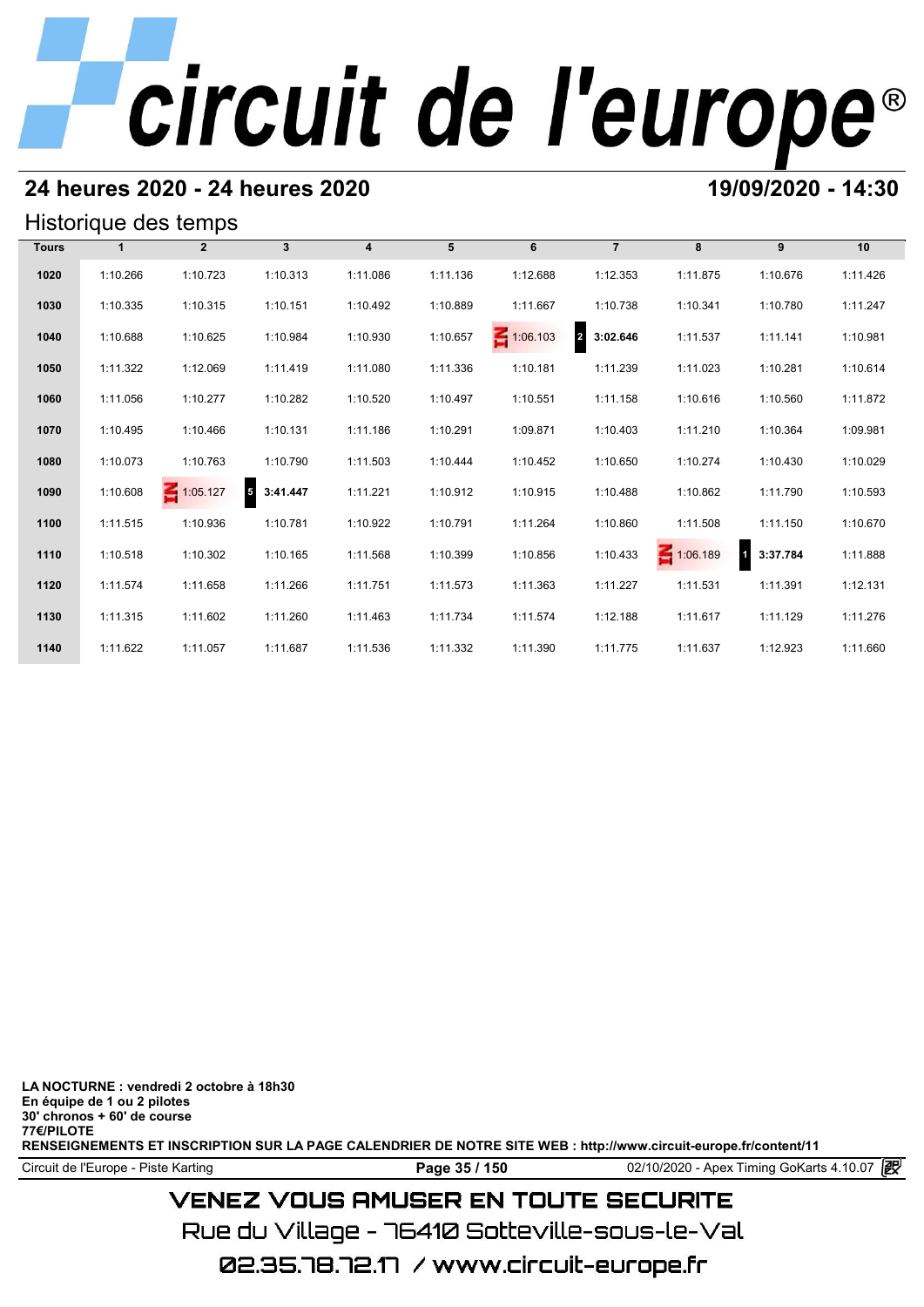## **24 heures 2020 - 24 heures 2020 19/09/2020 - 14:30**

Historique des temps

## **20 - TEAM DRIVER FILLES**

|              |                       | 20 - IEAM DRIVER FILLES  |                             |                                        |                            |          |                                     |                   |                                     |                |
|--------------|-----------------------|--------------------------|-----------------------------|----------------------------------------|----------------------------|----------|-------------------------------------|-------------------|-------------------------------------|----------------|
| <b>Tours</b> | $\mathbf{1}$          | $\overline{2}$           | $\overline{\mathbf{3}}$     | 1 ZABOUILLE<br>$\overline{\mathbf{4}}$ | 2 MARINOU<br>5             | 6        | ន CATHYLOU<br>$\overline{7}$        | 4 LAURYNE_CO<br>8 | <b>5 OUCHOUCH</b><br>9              | 6 KARINE<br>10 |
|              | $\vert$ 6<br>1:16.480 | 1:11.752                 | 1:11.430                    | 1:10.834                               | 1:11.146                   | 1:11.571 | 1:11.164                            | 1:10.309          | 1:11.231                            | 1:10.757       |
| 10           | 1:11.134              | 1:11.028                 | 1:11.070                    | 1:10.900                               | 1:10.893                   | 1:11.958 | 1:11.073                            | 1:11.018          | 1:11.542                            | 1:10.509       |
| 20           | 1:12.049              | 1:10.468                 | 1:10.858                    | 1:10.688                               | 1:11.871                   | 1:12.183 | 1:10.971                            | 1:11.444          | 1:11.630                            | 1:11.512       |
| 30           | 1:12.144              | 1:12.035                 | 1:11.371                    | 1:11.830                               | 1:13.244                   | 1:12.112 | 1:12.092                            | $\leq 1:09.173$   | $\overline{\mathbf{r}}$<br>3:43.549 | 1:12.138       |
| 40           | 1:11.382              | 1:11.008                 | 1:11.535                    | 1:11.710                               | 1:10.963                   | 1:10.536 | 1:10.419                            | 1:12.583          | 1:11.647                            | 1:12.840       |
| 50           | 1:12.818              | 1:11.249                 | 1:10.610                    | 1:11.717                               | 1:11.063                   | 1:11.329 | 1:11.323                            | 1:11.671          | 1:12.177                            | 1:11.307       |
| 60           | 1:10.704              | 1:12.026                 | 1:12.391                    | 1:10.911                               | 1:11.248                   | 1:11.273 | 1:10.906                            | 1:11.605          | 1:10.947                            | 1:11.030       |
| 70           | 1:11.074              | 1:11.356                 | 1:10.897                    | 1:11.174                               | 1:13.098                   | 1:06.549 | $\overline{\mathbf{4}}$<br>3:57.080 | 1:11.944          | 1:11.183                            | 1:11.470       |
| 80           | 1:11.849              | 1:12.846                 | 1:10.751                    | 1:10.919                               | 1:11.188                   | 1:12.339 | 1:11.986                            | 1:11.712          | 1:11.237                            | 1:11.143       |
| 90           | 1:12.801              | 1:13.069                 | 1:13.137                    | 1:12.936                               | 1:11.034                   | 1:11.157 | 1:11.113                            | 1:11.836          | 1:11.149                            | 1:11.438       |
| 100          | 1:12.547              | 1:12.370                 | 1:12.393                    | 1:12.344                               | 1:10.998                   | 1:11.066 | 1:11.563                            | 1:11.985          | 1:11.513                            | 1:10.784       |
| 110          | 1:10.883              | 1:12.073                 | 1:11.162                    | $\leq 1:06.415$                        | $\blacksquare$<br>3:36.532 | 1:11.891 | 1:11.963                            | 1:13.503          | 1:12.198                            | 1:11.443       |
| 120          | 1:11.324              | 1:11.454                 | 1:11.128                    | 1:11.663                               | 1:11.793                   | 1:12.054 | 1:11.273                            | 1:11.461          | 1:11.373                            | 1:11.611       |
| 130          | 1:11.392              | 1:11.811                 | 1:11.668                    | 1:12.518                               | 1:11.151                   | 1:11.339 | 1:11.335                            | 1:10.995          | 1:11.842                            | 1:11.380       |
| 140          | 1:11.320              | 1:11.903                 | 1:11.873                    | 1:11.949                               | 1:11.730                   | 1:11.182 | 1:11.639                            | 1:11.206          | 1:12.087                            | 1:11.897       |
| 150          | 1:12.033              | $\leq 1:10.281$          | $5\overline{5}$<br>3:46.968 | 1:12.263                               | 1:10.781                   | 1:10.842 | 1:11.199                            | 1:11.775          | 1:10.425                            | 1:10.957       |
| 160          | 1:10.592              | 1:10.846                 | 1:11.060                    | 1:10.853                               | 1:11.262                   | 1:10.692 | 1:11.075                            | 1:10.531          | 1:10.659                            | 1:10.376       |
| 170          | 1:11.522              | 1:10.347                 | 1:10.419                    | 1:10.906                               | 1:14.819                   | 1:12.196 | 1:10.395                            | 1:10.399          | 1:11.446                            | 1:10.086       |
| 180          | 1:11.567              | 1:10.137                 | 1:10.183                    | 1:11.073                               | 1:10.757                   | 1:12.710 | 1:10.980                            | 1:11.576          | 1:10.960                            | 1:11.446       |
| 190          | $\leq 1:12.389$       | $\mathbf{3}$<br>3:36.269 | 1:10.846                    | 1:11.085                               | 1:11.282                   | 1:11.039 | 1:10.813                            | 1:11.348          | 1:13.535                            | 1:11.244       |
| 200          | 1:11.099              | 1:11.564                 | 1:11.373                    | 1:11.095                               | 1:10.842                   | 1:10.702 | 1:12.950                            | 1:10.584          | 1:10.701                            | 1:10.667       |
| 210          | 1:10.892              | 1:10.976                 | 1:10.733                    | 1:10.602                               | 1:11.121                   | 1:10.968 | 1:12.792                            | 1:10.645          | 1:11.212                            | 1:10.683       |
| 220          | 1:10.841              | 1:10.445                 | 1:10.471                    | 1:10.585                               | 1:12.591                   | 1:10.689 | 1:10.683                            | 1:11.008          | $\leq 1:08.418$<br>6                | 3:33.377       |
| 230          | 1:11.844              | 1:11.241                 | 1:11.156                    | 1:11.489                               | 1:11.131                   | 1:12.487 | 1:11.050                            | 1:11.868          | 1:11.111                            | 1:11.776       |
|              |                       |                          |                             |                                        |                            |          |                                     |                   |                                     |                |

### **LA NOCTURNE : vendredi 2 octobre à 18h30**

**En équipe de 1 ou 2 pilotes**

**30' chronos + 60' de course 77€/PILOTE**

**RENSEIGNEMENTS ET INSCRIPTION SUR LA PAGE CALENDRIER DE NOTRE SITE WEB : http://www.circuit-europe.fr/content/11**

Circuit de l'Europe - Piste Karting **Page 36 / 150 Page 36 / 150** 02/10/2020 - Apex Timing GoKarts 4.10.07

## **VENEZ VOUS AMUSER EN TOUTE SECURITE**

Rue du Village – 76410 Sotteville-sous-le-Val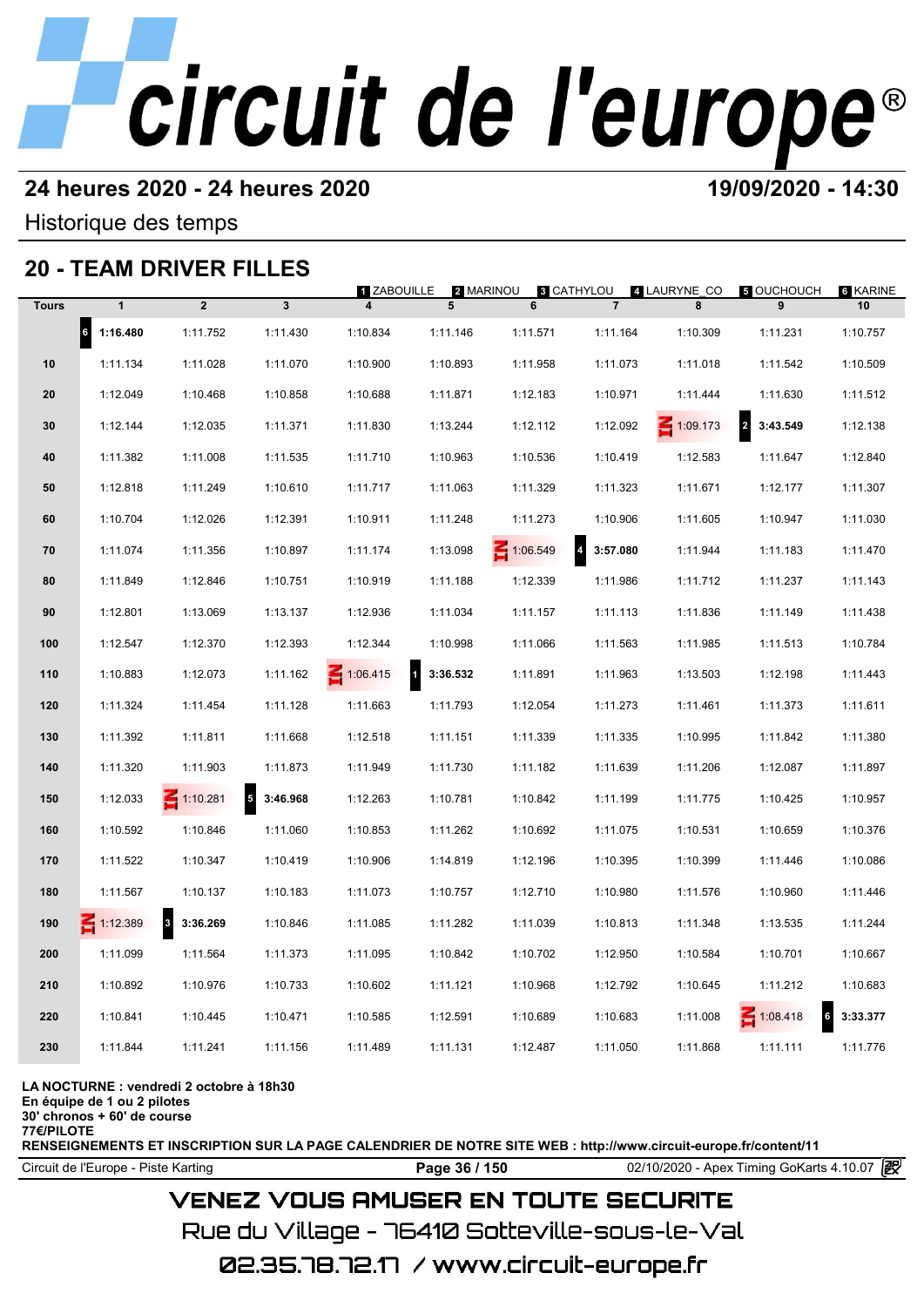# **24 heures 2020 - 24 heures 2020 19/09/2020 - 14:30**

## Historique des temps

|              | Historique des temps |                |                   |                         |                          |          |                 |                 |                   |                        |
|--------------|----------------------|----------------|-------------------|-------------------------|--------------------------|----------|-----------------|-----------------|-------------------|------------------------|
| <b>Tours</b> | $\mathbf{1}$         | $\overline{2}$ | $\mathbf{3}$      | $\overline{\mathbf{4}}$ | 5                        | 6        | $\overline{7}$  | 8               | 9                 | 10                     |
| 240          | 1:11.820             | 1:12.992       | 1:12.051          | 1:11.775                | 1:11.738                 | 1:12.213 | 1:12.524        | 1:11.702        | 1:12.370          | 1:11.252               |
| 250          | 1:10.802             | 1:11.702       | 1:12.503          | 1:12.845                | 1:11.051                 | 1:11.950 | 1:11.566        | 1:11.392        | 1:11.638          | 1:11.637               |
| 260          | 1:11.665             | 1:12.074       | 1:12.316          | 1:13.341                | 1:12.754                 | 1:13.756 | 1:07.874        | 2 3:54.724      | 1:12.632          | 1:12.148               |
| 270          | 1:12.065             | 1:12.186       | 1:11.174          | 1:13.724                | 1:10.881                 | 1:11.903 | 1:11.107        | 1:11.374        | 1:11.363          | 1:11.303               |
| 280          | 1:11.053             | 1:12.334       | 1:11.324          | 1:11.102                | 1:10.611                 | 1:11.411 | 1:12.132        | 1:13.042        | 1:11.425          | 1:11.164               |
| 290          | 1:11.168             | 1:11.325       | 1:11.012          | 1:10.898                | 1:10.828                 | 1:10.764 | 1:12.268        | 1:10.782        | 1:11.238          | 1:11.703               |
| 300          | 1:11.292             | 1:11.751       | 1:11.791          | 1:12.094                | 1:10.842                 | 1:10.995 | 1:10.926        | $\leq 1:06.460$ | $4\quad 3:33.117$ | 1:10.715               |
| 310          | 1:10.731             | 1:11.577       | 1:11.665          | 1:12.477                | 1:10.654                 | 1:10.991 | 1:12.024        | 1:10.531        | 1:10.522          | 1:10.320               |
| 320          | 1:10.204             | 1:12.108       | 1:11.412          | 1:11.004                | 1:10.603                 | 1:10.484 | 1:10.472        | 1:10.803        | 1:10.841          | 1:11.364               |
| 330          | 1:10.895             | 1:12.911       | 1:10.665          | 1:11.033                | 1:10.913                 | 1:11.740 | 1:10.751        | 1:11.240        | 1:10.670          | 1:10.242               |
| 340          | 1:11.363             | 1:10.768       | 1:10.298          | 1:10.372                | 1:10.514                 | 1:10.638 | 1:11.220        | 1:10.535        | 1:11.090          | $\leq 1:04.805$        |
| 350          | 3:39.546             | 1:12.022       | 1:11.751          | 1:12.386                | 1:12.388                 | 1:13.705 | 1:12.881        | 1:13.101        | 1:12.418          | 1:11.967               |
| 360          | 1:12.438             | 1:11.287       | 1:11.490          | 1:11.562                | 1:11.769                 | 1:11.929 | 1:12.206        | 1:11.808        | 1:11.232          | 1:11.420               |
| 370          | 1:14.557             | 1:12.645       | 1:11.194          | 1:11.965                | 1:11.786                 | 1:11.183 | 1:11.276        | 1:11.414        | 1:11.920          | 1:13.676               |
| 380          | 1:11.395             | 1:12.045       | 1:12.120          | 1:11.039                | 1:12.886                 | 1:11.718 | 1:14.027        | 1:10.864        | $\leq 1:10.457$   | $\sqrt{5}$<br>3:58.165 |
| 390          | 1:11.038             | 1:12.674       | 1:11.327          | 1:10.904                | 1:10.400                 | 1:12.953 | 1:12.128        | 1:12.400        | 1:13.482          | 1:13.806               |
| 400          | 1:13.908             | 1:13.883       | 1:14.749          | 1:13.715                | 1:18.726                 | 1:27.818 | 1:28.575        | 1:30.008        | 1:30.038          | 1:27.838               |
| 410          | 1:27.848             | 1:24.996       | 1:23.154          | 1:22.197                | 1:18.109                 | 1:14.906 | 1:11.865        | 1:15.327        | 1:14.062          | 1:12.004               |
| 420          | 1:11.330             | 1:11.614       | 1:11.122          | $\leq 1:05.919$         | 3:39.345<br>$\mathbf{3}$ | 1:12.448 | 1:11.207        | 1:10.929        | 1:11.333          | 1:10.948               |
| 430          | 1:13.743             | 1:10.821       | 1:10.515          | 1:11.068                | 1:10.843                 | 1:11.823 | 1:11.441        | 1:11.167        | 1:10.799          | 1:11.460               |
| 440          | 1:11.013             | 1:11.779       | 1:10.469          | 1:10.641                | 1:11.455                 | 1:13.340 | 1:11.222        | 1:11.310        | 1:10.931          | 1:12.734               |
| 450          | 1:10.291             | 1:10.297       | 1:11.713          | 1:13.535                | 1:10.810                 | 1:10.802 | 1:10.758        | 1:10.770        | 1:11.373          | 1:10.794               |
| 460          | 1:11.200             | 1:11.067       | $6\quad 5:10.884$ | 1:13.126                | 1:13.197                 | 1:13.754 | 1:12.433        | 1:13.081        | 1:13.822          | 1:13.389               |
| 470          | 1:13.311             | 1:12.252       | 1:12.253          | 1:13.646                | 1:13.690                 | 1:11.874 | 1:11.626        | 1:11.933        | 1:12.448          | 1:11.913               |
| 480          | 1:11.886             | 1:11.859       | 1:12.489          | 1:11.685                | 1:12.693                 | 1:11.602 | 1:11.517        | 1:13.072        | 1:11.276          | 1:11.658               |
| 490          | 1:11.240             | 1:11.056       | 1:12.201          | 1:11.040                | 1:11.237                 | 1:11.318 | $\leq 1:09.116$ | 2 3:42.922      | 1:12.031          | 1:12.193               |

### **LA NOCTURNE : vendredi 2 octobre à 18h30**

**En équipe de 1 ou 2 pilotes**

**30' chronos + 60' de course**

**77€/PILOTE**

**RENSEIGNEMENTS ET INSCRIPTION SUR LA PAGE CALENDRIER DE NOTRE SITE WEB : http://www.circuit-europe.fr/content/11**

**Page 37 / 150** 02/10/2020 - Apex Timing GoKarts 4.10.07 **P** 

# **VENEZ VOUS AMUSER EN TOUTE SECURITE**

Rue du Village – 76410 Sotteville-sous-le-Val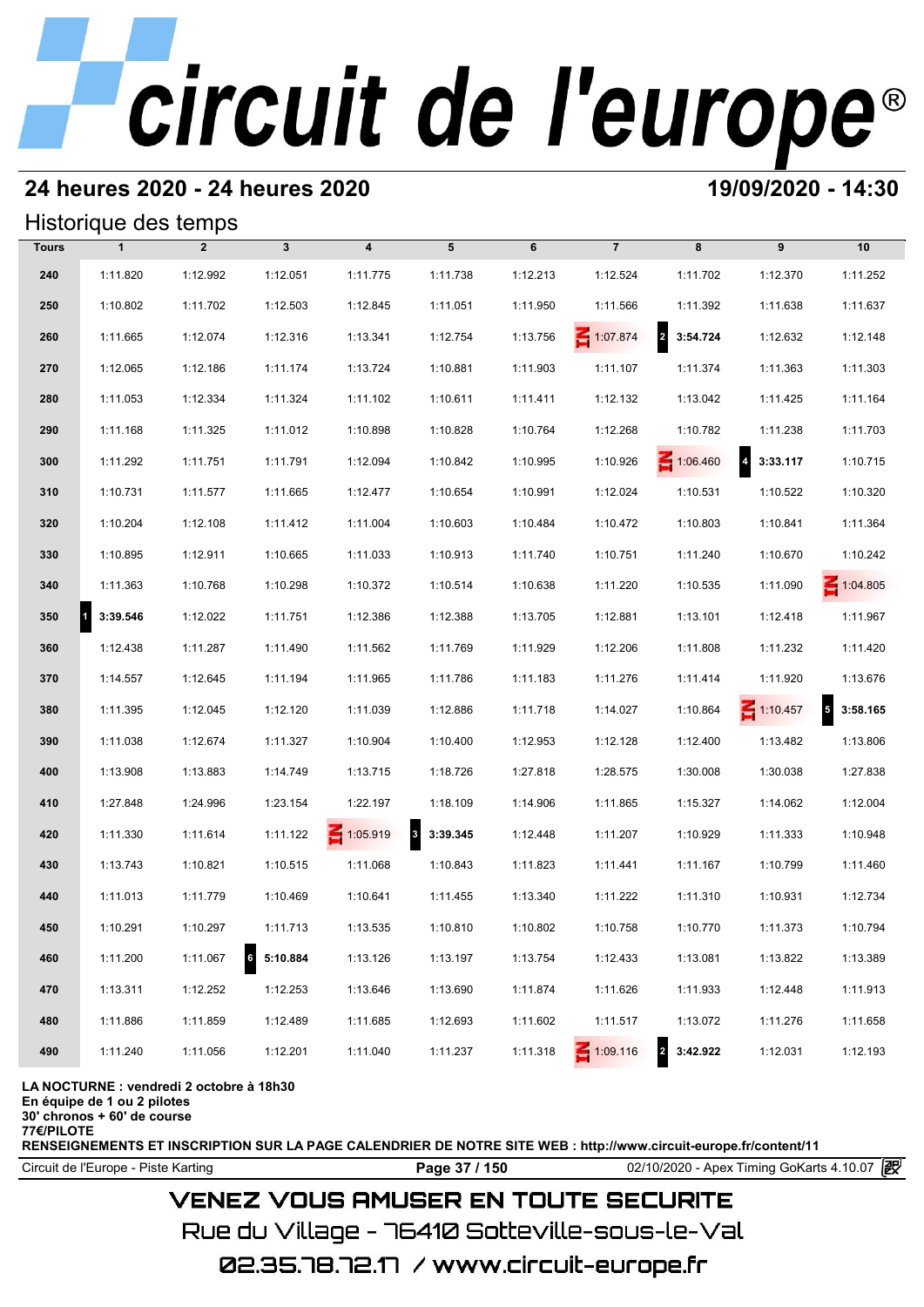# **24 heures 2020 - 24 heures 2020 19/09/2020 - 14:30**

## Historique des temps

|              | Historique des temps |                            |              |                             |                          |                            |                |          |          |          |
|--------------|----------------------|----------------------------|--------------|-----------------------------|--------------------------|----------------------------|----------------|----------|----------|----------|
| <b>Tours</b> | $\mathbf{1}$         | $\overline{2}$             | $\mathbf{3}$ | $\overline{\mathbf{4}}$     | 5                        | 6                          | $\overline{7}$ | 8        | 9        | 10       |
| 500          | 1:12.515             | 1:12.727                   | 1:11.199     | 1:11.480                    | 1:13.026                 | 1:11.471                   | 1:12.193       | 1:10.484 | 1:11.900 | 1:11.414 |
| 510          | 1:11.012             | 1:11.000                   | 1:11.225     | 1:10.813                    | 1:11.097                 | 1:10.702                   | 1:12.222       | 1:11.282 | 1:11.657 | 1:10.802 |
| 520          | 1:10.572             | 1:11.096                   | 1:10.427     | 1:10.749                    | 1:10.579                 | 1:11.254                   | 1:12.060       | 1:10.437 | 1:11.983 | 1:10.193 |
| 530          | 1:11.401             | 1:12.645                   | 1:13.007     | 1:11.289                    | 1:12.240                 | 1:09.467                   | 4 6:32.807     | 1:12.493 | 1:12.484 | 1:11.252 |
| 540          | 1:11.512             | 1:10.790                   | 1:10.653     | 1:11.111                    | 1:10.844                 | 1:10.604                   | 1:11.995       | 1:10.466 | 1:11.010 | 1:13.216 |
| 550          | 1:10.688             | 1:10.654                   | 1:10.733     | 1:10.788                    | 1:10.475                 | 1:10.723                   | 1:10.804       | 1:11.186 | 1:13.016 | 1:12.143 |
| 560          | 1:11.870             | 1:10.716                   | 1:11.483     | 1:10.399                    | 1:10.851                 | 1:11.875                   | 1:10.766       | 1:10.661 | 1:10.718 | 1:10.871 |
| 570          | 1:10.964             | 1:11.585                   | 1:11.200     | 1:11.163                    | 1:10.692                 | 1:06.615                   | 3:45.387       | 1:12.327 | 1:12.775 | 1:13.685 |
| 580          | 1:13.794             | 1:12.700                   | 1:12.099     | 1:12.672                    | 1:11.890                 | 1:12.887                   | 1:11.826       | 1:11.971 | 1:12.215 | 1:12.095 |
| 590          | 1:11.960             | 1:12.164                   | 1:12.158     | 1:12.372                    | 1:12.093                 | 1:12.201                   | 1:11.840       | 1:12.529 | 1:12.007 | 1:11.912 |
| 600          | 1:13.294             | 1:12.280                   | 1:11.945     | 1:11.550                    | 1:12.920                 | 1:13.967                   | 1:11.597       | 1:11.596 | 1:11.714 | 1:12.143 |
| 610          | 1:11.313             | 1:11.528                   | 1:11.340     | 1:11.659                    | $\leq 1:08.313$          | $\overline{5}$<br>3:36.567 | 1:12.716       | 1:11.597 | 1:11.407 | 1:12.008 |
| 620          | 1:10.480             | 1:11.068                   | 1:12.091     | 1:11.283                    | 1:11.521                 | 1:10.470                   | 1:10.796       | 1:10.731 | 1:10.459 | 1:10.209 |
| 630          | 1:11.587             | 1:13.933                   | 1:11.147     | 1:10.705                    | 1:09.989                 | 1:10.413                   | 1:10.323       | 1:10.604 | 1:10.087 | 1:11.231 |
| 640          | 1:11.307             | 1:10.696                   | 1:10.141     | 1:10.425                    | 1:10.608                 | 1:10.165                   | 1:10.975       | 1:10.523 | 1:10.431 | 1:10.550 |
| 650          | 1:10.203             | 1:11.006                   | 1:10.391     | $\leq 1:05.057$             | 3:39.266<br>$\mathbf{3}$ | 1:11.112                   | 1:11.806       | 1:11.089 | 1:10.969 | 1:10.840 |
| 660          | 1:11.354             | 1:12.911                   | 1:10.963     | 1:10.651                    | 1:10.879                 | 1:13.269                   | 1:11.869       | 1:11.144 | 1:11.352 | 1:11.443 |
| 670          | 1:10.850             | 1:11.341                   | 1:11.406     | 1:10.853                    | 1:11.675                 | 1:10.409                   | 1:10.927       | 1:10.698 | 1:10.587 | 1:10.419 |
| 680          | 1:12.867             | 1:11.675                   | 1:10.777     | 1:10.680                    | 1:10.605                 | 1:10.542                   | 1:10.797       | 1:10.662 | 1:10.459 | 1:10.479 |
| 690          | 1:13.127             | 1:11.563                   | 1:06.227     | $6\overline{6}$<br>3:38.633 | 1:11.583                 | 1:12.282                   | 1:11.418       | 1:13.284 | 1:11.546 | 1:10.791 |
| 700          | 1:11.158             | 1:11.101                   | 1:10.936     | 1:10.765                    | 1:11.281                 | 1:13.520                   | 1:12.167       | 1:11.925 | 1:10.697 | 1:11.570 |
| 710          | 1:11.017             | 1:11.978                   | 1:11.408     | 1:11.257                    | 1:12.102                 | 1:11.571                   | 1:12.021       | 1:11.141 | 1:12.734 | 1:11.831 |
| 720          | 1:12.076             | 1:12.860                   | 1:13.474     | 1:12.261                    | 1:10.891                 | 1:11.384                   | 1:11.526       | 1:11.315 | 1:11.389 | 1:12.484 |
| 730          | $-1:07.037$          | $\overline{a}$<br>3:43.850 | 1:12.076     | 1:11.172                    | 1:11.606                 | 1:13.051                   | 1:10.929       | 1:14.045 | 1:12.626 | 1:10.973 |
| 740          | 1:10.731             | 1:10.968                   | 1:11.894     | 1:12.521                    | 1:12.049                 | 1:11.186                   | 1:11.492       | 1:11.434 | 1:10.660 | 1:11.813 |
| 750          | 1:12.863             | 1:12.706                   | 1:10.949     | 1:10.612                    | 1:11.174                 | 1:11.147                   | 1:11.410       | 1:10.994 | 1:10.388 | 1:11.749 |

### **LA NOCTURNE : vendredi 2 octobre à 18h30**

**En équipe de 1 ou 2 pilotes**

**30' chronos + 60' de course**

**77€/PILOTE**

**RENSEIGNEMENTS ET INSCRIPTION SUR LA PAGE CALENDRIER DE NOTRE SITE WEB : http://www.circuit-europe.fr/content/11**

**Page 38 / 150** 02/10/2020 - Apex Timing GoKarts 4.10.07 **P** 

# **VENEZ VOUS AMUSER EN TOUTE SECURITE**

Rue du Village – 76410 Sotteville-sous-le-Val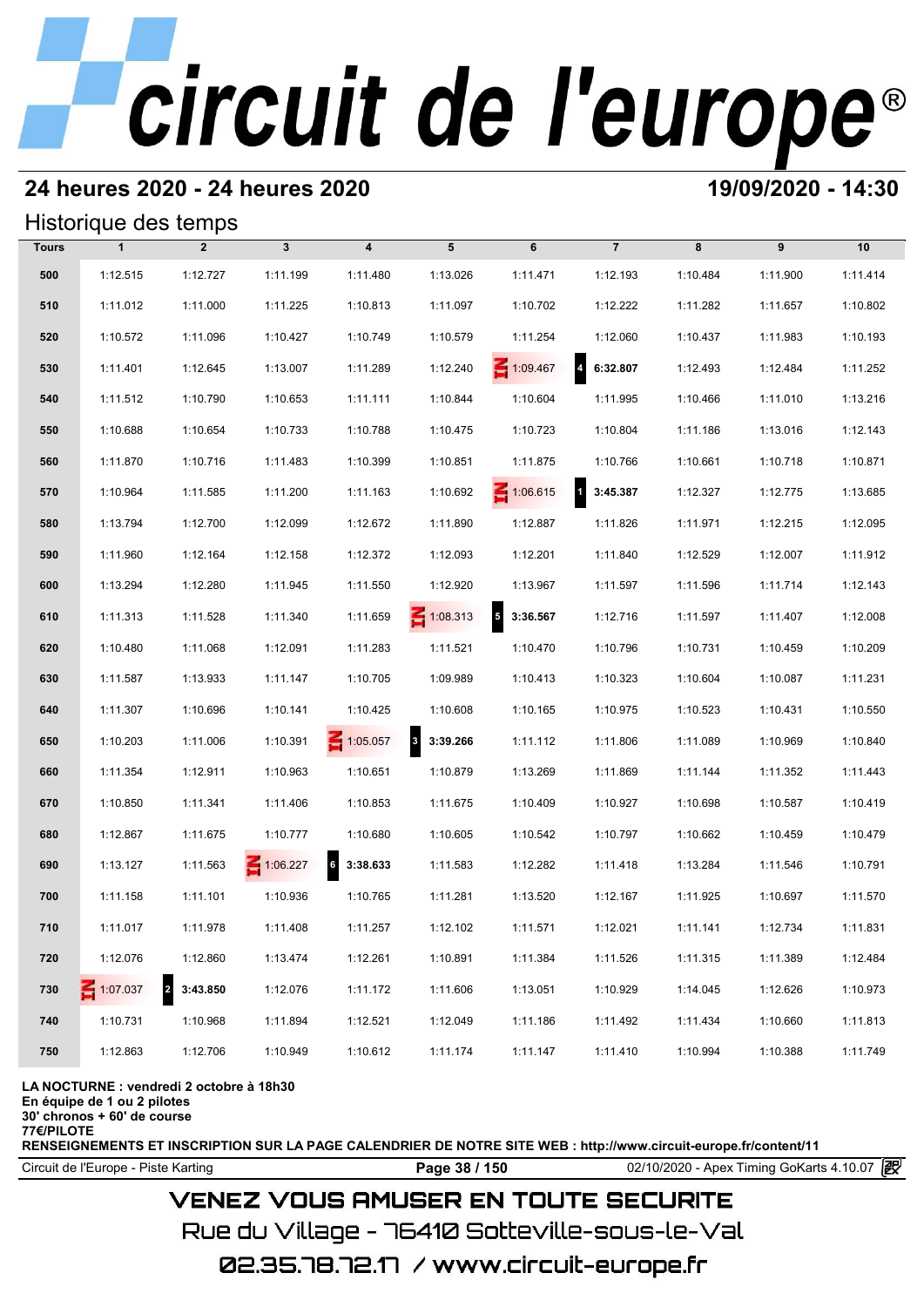# **24 heures 2020 - 24 heures 2020 19/09/2020 - 14:30**

## Historique des temps

|              |              | Historique des temps       |                   |                         |                                     |          |                                     |                 |                    |                 |
|--------------|--------------|----------------------------|-------------------|-------------------------|-------------------------------------|----------|-------------------------------------|-----------------|--------------------|-----------------|
| <b>Tours</b> | $\mathbf{1}$ | $\overline{2}$             | $\mathbf{3}$      | $\overline{\mathbf{4}}$ | 5                                   | 6        | $\overline{7}$                      | 8               | 9                  | 10              |
| 760          | 1:11.291     | $\leq 1:05.777$            | $4\quad 3:39.885$ | 1:11.956                | 1:11.524                            | 1:10.724 | 1:10.879                            | 1:10.705        | 1:10.845           | 1:10.678        |
| 770          | 1:10.707     | 1:10.865                   | 1:15.844          | 1:11.561                | 1:10.865                            | 1:10.798 | 1:11.586                            | 1:11.063        | 1:10.832           | 1:11.222        |
| 780          | 1:11.267     | 1:10.684                   | 1:10.641          | 1:10.473                | 1:10.542                            | 1:10.636 | 1:11.578                            | 1:11.001        | 1:10.546           | 1:10.752        |
| 790          | 1:11.473     | 1:10.829                   | 1:10.642          | 1:11.046                | 1:10.620                            | 1:10.771 | 1:11.064                            | $\leq 1:06.118$ | $1 \quad 3:37.757$ | 1:12.940        |
| 800          | 1:12.219     | 1:12.050                   | 1:12.188          | 1:12.200                | 1:11.720                            | 1:11.722 | 1:12.085                            | 1:12.018        | 1:12.347           | 1:12.478        |
| 810          | 1:12.271     | 1:12.412                   | 1:11.519          | 1:11.934                | 1:12.122                            | 1:11.736 | 1:11.844                            | 1:12.469        | 1:11.272           | 1:12.561        |
| 820          | 1:11.794     | 1:11.171                   | 1:12.174          | 1:11.129                | 1:11.326                            | 1:10.824 | 1:11.153                            | 1:11.299        | 1:10.914           | 1:11.640        |
| 830          | 1:11.123     | 1:11.072                   | 1:11.074          | $\leq 1:07.135$         | $\overline{\mathbf{3}}$<br>3:46.716 | 1:11.203 | 1:11.354                            | 1:10.540        | 1:10.726           | 1:10.582        |
| 840          | 1:10.317     | 1:13.254                   | 1:11.115          | 1:10.705                | 1:10.811                            | 1:10.879 | 1:11.015                            | 1:10.492        | 1:11.177           | 1:10.430        |
| 850          | 1:10.545     | 1:10.633                   | 1:11.183          | 1:10.535                | 1:10.736                            | 1:10.991 | 1:11.536                            | 1:10.562        | 1:10.495           | 1:12.567        |
| 860          | 1:11.751     | 1:10.853                   | 1:11.198          | 1:10.406                | 1:10.621                            | 1:10.814 | 1:10.767                            | 1:10.404        | 1:10.296           | 1:10.825        |
| 870          | 1:05.469     | $\overline{5}$<br>3:37.364 | 1:10.796          | 1:10.345                | 1:10.318                            | 1:10.109 | 1:11.242                            | 1:10.038        | 1:10.030           | 1:10.065        |
| 880          | 1:10.127     | 1:10.113                   | 1:10.312          | 1:10.347                | 1:10.093                            | 1:10.184 | 1:09.865                            | 1:09.857        | 1:10.226           | 1:09.974        |
| 890          | 1:09.984     | 1:10.909                   | 1:10.092          | 1:11.131                | 1:10.797                            | 1:10.048 | 1:11.726                            | 1:10.854        | 1:09.980           | 1:10.092        |
| 900          | 1:10.682     | 1:09.907                   | 1:10.968          | 1:11.442                | 1:10.004                            | 1:09.963 | 1:10.227                            | 1:10.047        | 1:09.839           | $\leq 1:04.202$ |
| 910          | 63:34.476    | 1:11.073                   | 1:11.292          | 1:11.271                | 1:12.238                            | 1:11.635 | 1:11.502                            | 1:11.503        | 1:11.118           | 1:10.524        |
| 920          | 1:11.306     | 1:10.977                   | 1:11.549          | 1:10.602                | 1:12.165                            | 1:11.192 | 1:10.827                            | 1:10.313        | 1:10.872           | 1:10.648        |
| 930          | 1:10.935     | 1:10.690                   | 1:11.923          | 1:10.164                | 1:11.813                            | 1:10.671 | 1:10.263                            | 1:11.265        | 1:11.564           | 1:11.511        |
| 940          | 1:10.501     | 1:10.239                   | 1:10.648          | 1:10.687                | 1:11.034                            | 1:10.404 | 1:11.383                            | 1:10.685        | $\leq 1:05.568$    | 2 3:53.692      |
| 950          | 1:11.881     | 1:11.589                   | 1:11.337          | 1:10.421                | 1:11.940                            | 1:11.989 | 1:10.507                            | 1:10.958        | 1:11.294           | 1:11.971        |
| 960          | 1:10.923     | 1:11.521                   | 1:10.989          | 1:10.968                | 1:11.722                            | 1:11.042 | 1:12.409                            | 1:11.138        | 1:11.336           | 1:10.553        |
| 970          | 1:10.683     | 1:10.545                   | 1:11.078          | 1:11.445                | 1:10.583                            | 1:10.973 | 1:11.630                            | 1:10.581        | 1:10.811           | 1:10.434        |
| 980          | 1:11.021     | 1:11.099                   | 1:11.059          | 1:10.862                | 1:11.013                            | 1:07.971 | $\overline{\mathbf{3}}$<br>3:40.945 | 1:11.426        | 1:11.793           | 1:10.816        |
| 990          | 1:12.046     | 1:10.824                   | 1:10.663          | 1:11.127                | 1:10.857                            | 1:10.563 | 1:10.700                            | 1:11.268        | 1:11.219           | 1:11.522        |
| 1000         | 1:11.808     | 1:11.238                   | 1:11.576          | 1:11.996                | 1:11.715                            | 1:11.915 | 1:10.979                            | 1:25.045        | 1:10.834           | 1:10.689        |
| 1010         | 1:10.255     | 1:11.557                   | 1:10.765          | 1:10.911                | 1:11.079                            | 1:10.574 | 1:10.988                            | 1:11.796        | 1:11.414           | 1:11.246        |

### **LA NOCTURNE : vendredi 2 octobre à 18h30**

**En équipe de 1 ou 2 pilotes**

**30' chronos + 60' de course**

**77€/PILOTE**

**RENSEIGNEMENTS ET INSCRIPTION SUR LA PAGE CALENDRIER DE NOTRE SITE WEB : http://www.circuit-europe.fr/content/11**

Circuit de l'Europe - Piste Karting **Page 39 / 150 Page 39 / 150** 02/10/2020 - Apex Timing GoKarts 4.10.07

# **VENEZ VOUS AMUSER EN TOUTE SECURITE**

Rue du Village – 76410 Sotteville-sous-le-Val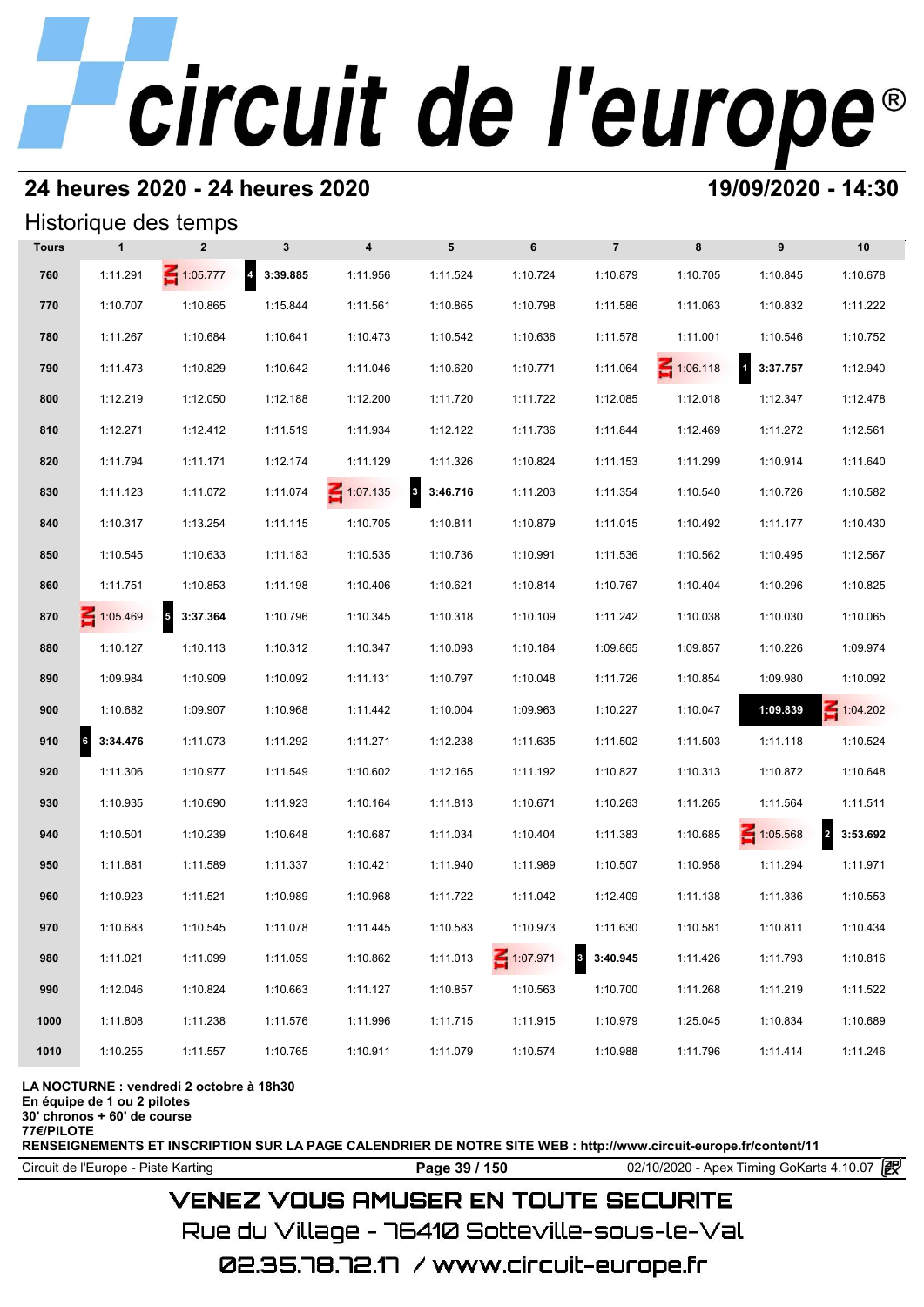# **24 heures 2020 - 24 heures 2020 19/09/2020 - 14:30**

## Historique des temps

| Historique des temps |              |                 |                                      |                |                 |                                     |                |          |          |                 |  |  |  |
|----------------------|--------------|-----------------|--------------------------------------|----------------|-----------------|-------------------------------------|----------------|----------|----------|-----------------|--|--|--|
| <b>Tours</b>         | $\mathbf{1}$ | $\overline{2}$  | $\mathbf{3}$                         | $\overline{4}$ | 5               | 6                                   | $\overline{7}$ | 8        | 9        | 10              |  |  |  |
| 1020                 | 1:11.215     | 1:12.450        | 1:12.052                             | 1:10.907       | $\leq 1:06.405$ | $\overline{\mathbf{1}}$<br>3:48.776 | 1:11.709       | 1:12.472 | 1:12.418 | 1:12.572        |  |  |  |
| 1030                 | 1:13.095     | 1:11.693        | 1:11.867                             | 1:11.946       | 1:11.815        | 1:11.926                            | 1:11.785       | 1:12.025 | 1:11.572 | 1:11.859        |  |  |  |
| 1040                 | 1:11.826     | 1:11.975        | 1:12.968                             | 1:12.159       | 1:11.426        | 1:13.916                            | 1:11.960       | 1:11.384 | 1:14.332 | 1:12.140        |  |  |  |
| 1050                 | 1:11.484     | 1:11.931        | 1:13.034                             | 1:13.166       | 1:11.393        | 1:11.885                            | 1:11.406       | 1:14.147 | 1:12.105 | 1:12.056        |  |  |  |
| 1060                 | 1:12.546     | $\leq 1:05.947$ | $\overline{\phantom{a}}$<br>3:37.887 | 1:11.179       | 1:10.730        | 1:10.411                            | 1:11.097       | 1:11.354 | 1:10.388 | 1:10.492        |  |  |  |
| 1070                 | 1:10.393     | 1:10.379        | 1:11.605                             | 1:11.052       | 1:10.699        | 1:10.199                            | 1:11.029       | 1:10.567 | 1:10.963 | 1:10.253        |  |  |  |
| 1080                 | 1:11.548     | 1:10.472        | 1:10.352                             | 1:10.147       | 1:10.315        | 1:10.909                            | 1:10.893       | 1:10.436 | 1:11.883 | 1:10.342        |  |  |  |
| 1090                 | 1:11.022     | 1:10.313        | 1:10.448                             | 1:10.600       | 1:10.459        | 1:10.366                            | 1:10.476       | 1:10.474 | 1:11.085 | 1:10.765        |  |  |  |
| 1100                 | 1:10.413     | 1:10.730        | 1:10.553                             | 1:10.939       | 1:10.680        | 1:11.452                            | 1:11.244       | 1:10.889 | 1:11.381 | 1:11.115        |  |  |  |
| 1110                 | 1:10.540     | 1:10.379        | 1:11.159                             | 1:03.749       | 3:35.199        | 1:11.870                            | 1:11.248       | 1:11.616 | 1:11.259 | $\leq 1:05.487$ |  |  |  |
| 1120                 | 3:41.317     | 1:11.197        | 1:10.988                             | 1:11.594       | 1:10.837        | 1:13.337                            | 1:12.608       | 1:11.039 | 1:10.947 | 1:11.421        |  |  |  |
| 1130                 | 1:10.946     | 1:10.898        | 1:11.345                             | 1:11.000       | 1:11.317        | 1:13.556                            | 1:12.628       | 1:11.366 | 1:11.616 | 1:10.881        |  |  |  |
| 1140                 | 1:11.300     | 1:11.533        | 1:11.145                             |                |                 |                                     |                |          |          |                 |  |  |  |

**LA NOCTURNE : vendredi 2 octobre à 18h30 En équipe de 1 ou 2 pilotes 30' chronos + 60' de course 77€/PILOTE RENSEIGNEMENTS ET INSCRIPTION SUR LA PAGE CALENDRIER DE NOTRE SITE WEB : http://www.circuit-europe.fr/content/11**

Circuit de l'Europe - Piste Karting **Page 40 / 150 Page 40 / 150** 02/10/2020 - Apex Timing GoKarts 4.10.07

# **VENEZ VOUS AMUSER EN TOUTE SECURITE**

Rue du Village – 76410 Sotteville-sous-le-Val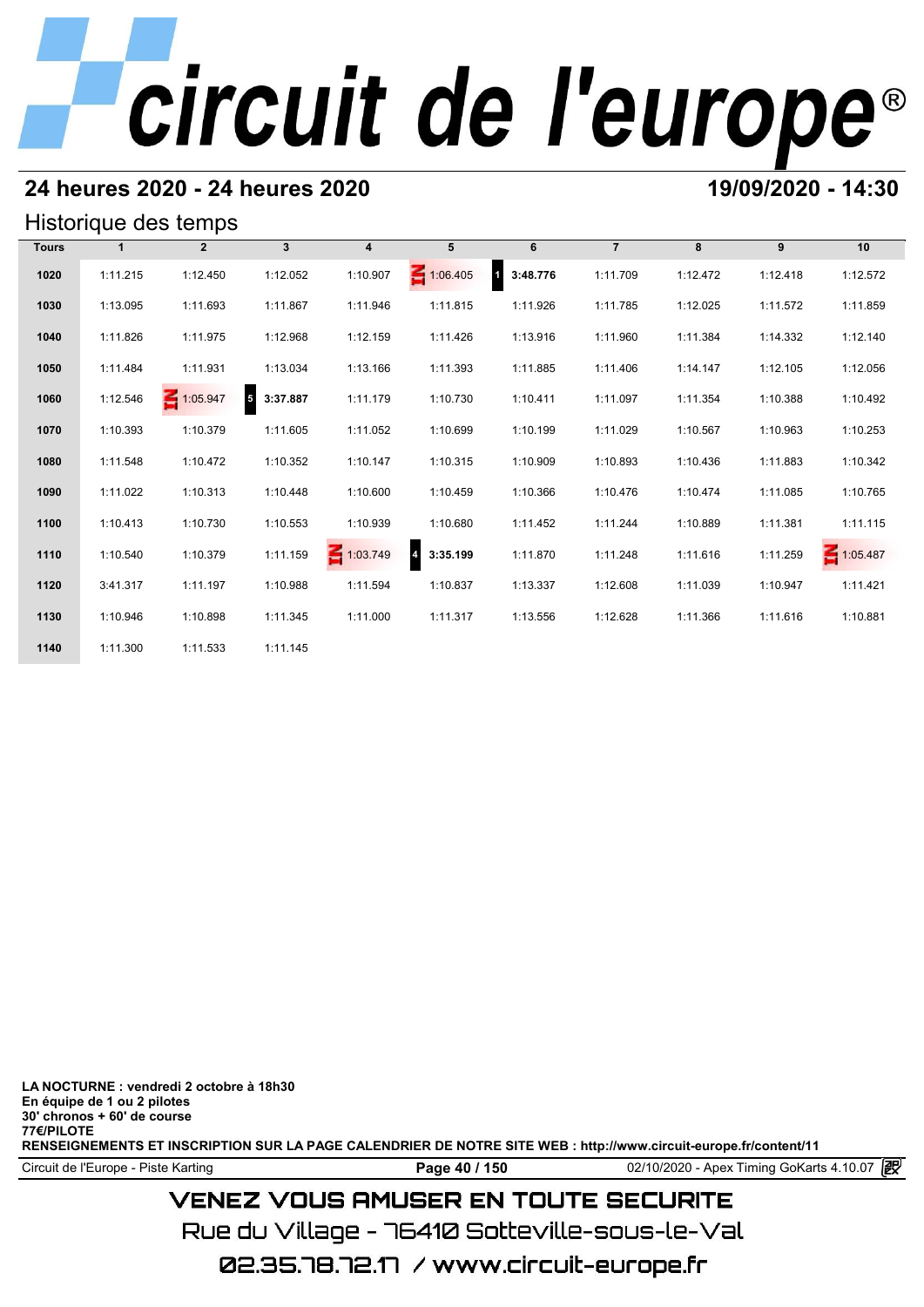# **24 heures 2020 - 24 heures 2020 19/09/2020 - 14:30**

Historique des temps

# **31 - AS FLEXI FRANCE**

|              |                                  | 31 - AS FLEXI FRANCE |                                     | <b>1 DOMINIQUE</b>       | 2 TOF24H        | 3 LUKYLUKE13         |                | 4. MAXIME       | 5 SPITFIRE                           | <b>6 LA GRENOUILLE</b> |
|--------------|----------------------------------|----------------------|-------------------------------------|--------------------------|-----------------|----------------------|----------------|-----------------|--------------------------------------|------------------------|
| <b>Tours</b> | $\mathbf{1}$                     | $\overline{2}$       | $\mathbf{3}$                        | 4                        | 5               | 6                    | $\overline{7}$ | 8               | 9                                    | 10                     |
|              | $\vert$ <sub>2</sub><br>1:18.209 | 1:14.156             | 1:13.631                            | 1:12.669                 | 1:11.864        | 1:12.355             | 1:12.712       | 1:11.833        | 1:12.438                             | 1:11.963               |
| 10           | 1:11.761                         | 1:11.099             | 1:11.011                            | 1:12.155                 | 1:11.161        | 1:11.400             | 1:11.459       | 1:12.122        | 1:11.820                             | 1:12.521               |
| 20           | 1:13.963                         | 1:11.071             | 1:12.199                            | 1:11.456                 | 1:11.330        | 1:11.944             | 1:11.048       | 1:11.764        | 1:11.354                             | 1:11.155               |
| 30           | 1:11.178                         | 1:10.976             | 1:11.038                            | 1:11.959                 | 1:11.466        | 1:12.043             | 1:11.881       | $\leq 1:16.477$ | $6\phantom{a}$<br>3:42.068           | 1:12.326               |
| 40           | 1:12.305                         | 1:11.893             | 1:12.487                            | 1:12.241                 | 1:11.724        | 1:11.584             | 1:11.326       | 1:11.634        | 1:13.705                             | 1:13.793               |
| 50           | 1:12.569                         | 1:12.193             | 1:11.346                            | 1:11.538                 | 1:12.423        | 1:11.323             | 1:11.468       | 1:11.313        | 1:11.192                             | 1:11.286               |
| 60           | 1:11.303                         | 1:11.193             | 1:11.264                            | 1:11.601                 | 1:12.754        | 1:12.619             | 1:11.197       | 1:18.612        | 1:11.564                             | 1:11.188               |
| 70           | 1:11.006                         | 1:11.976             | $\leq 1:09.943$                     | $\mathbf{1}$<br>3:36.953 | 1:11.564        | 1:11.677             | 1:12.642       | 1:11.421        | 1:11.957                             | 1:11.359               |
| 80           | 1:11.249                         | 1:12.174             | 1:11.491                            | 1:11.740                 | 1:12.169        | 1:11.286             | 1:11.557       | 1:11.342        | 1:11.360                             | 1:11.512               |
| 90           | 1:11.662                         | 1:12.724             | 1:12.138                            | 1:11.743                 | 1:11.382        | 1:12.062             | 1:11.516       | 1:11.458        | 1:11.946                             | 1:11.949               |
| 100          | 1:12.211                         | 1:12.228             | 1:11.726                            | 1:11.589                 | 1:11.349        | 1:15.845             | 1:13.671       | $\leq 1:14.497$ | $\overline{\phantom{a}}$<br>4:29.620 | 1:13.384               |
| 110          | 1:12.744                         | 1:12.243             | 1:11.713                            | 1:13.275                 | 1:12.525        | 1:12.315             | 1:11.943       | 1:11.527        | 1:11.581                             | 1:11.640               |
| 120          | 1:11.272                         | 1:11.946             | 1:11.827                            | 1:11.805                 | 1:12.232        | 1:11.447             | 1:11.725       | 1:11.974        | 1:12.331                             | 1:11.433               |
| 130          | 1:11.311                         | 1:11.076             | 1:11.446                            | 1:11.684                 | 1:10.836        | 1:11.128             | 1:12.524       | 1:11.764        | 1:11.573                             | 1:11.197               |
| 140          | 1:11.492                         | $\leq 1:06.109$      | $\overline{\mathbf{4}}$<br>3:43.635 | 1:14.131                 | 1:12.568        | 1:12.582             | 1:12.814       | 1:12.778        | 1:12.925                             | 1:13.187               |
| 150          | 1:13.162                         | $\leq 1:11.050$      | 3:38.598                            | 1:12.960                 | 1:12.840        | 1:12.901             | 1:12.397       | 1:12.588        | 1:12.859                             | 1:12.759               |
| 160          | 1:12.294                         | 1:12.166             | 1:12.796                            | 1:12.062                 | 1:12.268        | 1:12.363             | 1:12.968       | 1:12.442        | 1:13.533                             | 1:11.732               |
| 170          | 1:15.733                         | 1:15.092             | 1:12.382                            | 1:12.200                 | $\leq 1:11.379$ | $\bf{3}$<br>3:37.303 | 1:12.669       | 1:12.646        | 1:12.925                             | 1:12.885               |
| 180          | 1:12.611                         | 1:13.159             | 1:12.360                            | 1:12.515                 | 1:12.567        | 1:12.444             | 1:13.591       | 1:13.345        | 1:13.462                             | 1:14.105               |
| 190          | 1:14.179                         | 1:13.619             | $\leq 1:08.597$                     | 3:38.626                 | 1:13.096        | 1:12.370             | 1:12.497       | 1:12.382        | 1:12.084                             | 1:12.153               |
| 200          | 1:12.142                         | 1:12.007             | 1:12.253                            | 1:11.928                 | 1:11.990        | 1:11.844             | 1:12.296       | $\leq 1:09.062$ | $\overline{a}$<br>3:42.200           | 1:11.480               |
| 210          | 1:11.330                         | 1:12.455             | 1:11.412                            | 1:11.378                 | 1:12.233        | 1:11.767             | 1:11.416       | 1:11.041        | 30.070                               | 41.100                 |
| 220          | 29.406                           | 43.944               | 26.140                              | 45.119                   | 25.122          | 46.104               | 24.331         | 46.853          | 23.321                               | 47.995                 |
| 230          | 22.236                           | 48.772               | 23.050                              | 49.119                   | 48.583          | 52.333               | 1:11.511       | 1:13.042        | 1:11.176                             | 1:11.082               |
|              |                                  |                      |                                     |                          |                 |                      |                |                 |                                      |                        |

**LA NOCTURNE : vendredi 2 octobre à 18h30**

**En équipe de 1 ou 2 pilotes**

**30' chronos + 60' de course 77€/PILOTE**

**RENSEIGNEMENTS ET INSCRIPTION SUR LA PAGE CALENDRIER DE NOTRE SITE WEB : http://www.circuit-europe.fr/content/11**

Circuit de l'Europe - Piste Karting **Page 41 / 150** 02/10/2020 - Apex Timing GoKarts 4.10.07

# **VENEZ VOUS AMUSER EN TOUTE SECURITE**

Rue du Village – 76410 Sotteville-sous-le-Val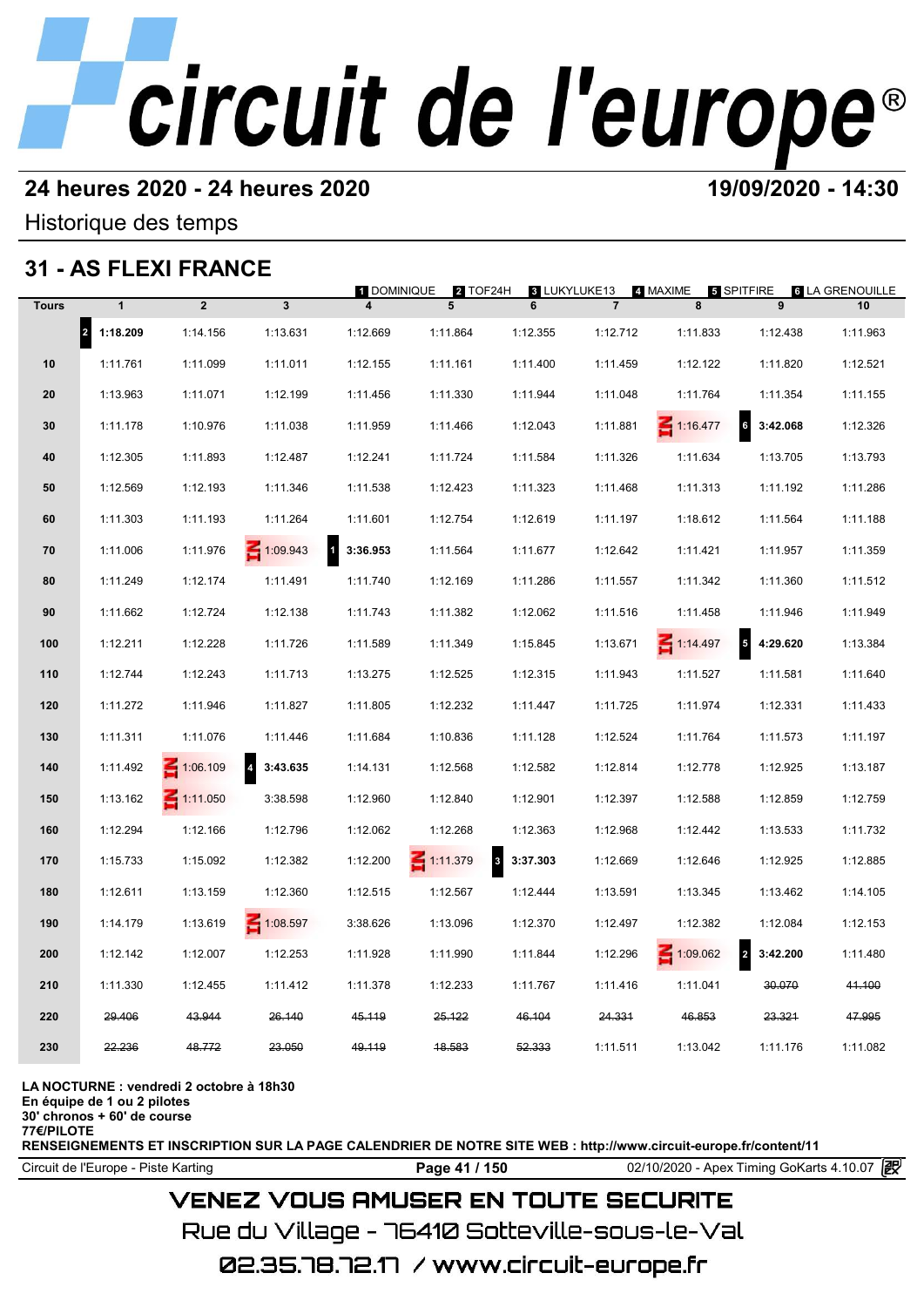# **24 heures 2020 - 24 heures 2020 19/09/2020 - 14:30**

## Historique des temps

|              | Historique des temps |                |                 |                         |          |                                     |                |                 |                                     |          |
|--------------|----------------------|----------------|-----------------|-------------------------|----------|-------------------------------------|----------------|-----------------|-------------------------------------|----------|
| <b>Tours</b> |                      | $\overline{2}$ | $\mathbf{3}$    | $\overline{\mathbf{4}}$ | 5        | 6                                   | $\overline{7}$ | 8               | 9                                   | 10       |
| 240          | $\leq 1:08.237$      | 6 3:50.371     | 1:11.652        | 1:12.397                | 1:11.231 | 1:11.236                            | 1:11.917       | 1:11.270        | 1:12.035                            | 1:12.013 |
| 250          | 1:11.408             | 1:11.622       | 1:11.524        | 1:12.007                | 1:11.130 | 1:11.635                            | 1:11.696       | 1:11.486        | 1:11.380                            | 1:12.852 |
| 260          | 1:13.940             | 1:11.418       | 1:12.776        | 1:12.475                | 1:11.558 | 1:11.191                            | 1:11.975       | $\leq 1:08.175$ | $\overline{\mathbf{a}}$<br>3:36.484 | 1:11.990 |
| 270          | 1:12.089             | 1:12.782       | 1:14.151        | 1:11.718                | 1:12.062 | 1:11.951                            | 1:11.936       | 1:11.801        | 1:11.506                            | 1:11.793 |
| 280          | 1:12.164             | 1:11.698       | 1:13.582        | 1:12.940                | 1:12.113 | 1:12.381                            | 1:14.161       | 1:12.546        | 1:12.940                            | 1:13.643 |
| 290          | 1:12.860             | 1:11.782       | 1:13.049        | 1:12.607                | 1:12.625 | 1:12.339                            | 1:11.727       | $\leq 1:07.817$ | $\overline{\mathbf{4}}$<br>3:40.823 | 1:13.896 |
| 300          | 1:12.663             | 1:12.545       | 1:12.437        | 1:12.355                | 1:12.281 | 1:12.857                            | 1:12.249       | 1:12.405        | 1:13.824                            | 1:12.029 |
| 310          | 1:12.303             | 1:11.775       | 1:12.545        | 1:12.876                | 1:12.690 | 1:12.480                            | 1:12.723       | 1:13.654        | 1:12.863                            | 1:12.840 |
| 320          | 1:13.321             | 1:13.014       | $\leq 1:13.039$ | 5<br>4:00.761           | 1:12.197 | 1:12.119                            | 1:11.324       | 1:11.574        | 1:11.115                            | 1:11.321 |
| 330          | 1:11.060             | 1:11.281       | 1:10.996        | 1:12.437                | 1:11.302 | 1:11.687                            | 1:11.402       | 1:12.053        | 1:11.463                            | 1:11.290 |
| 340          | 1:10.800             | 1:11.786       | 1:12.261        | 1:11.211                | 1:11.039 | 1:11.656                            | 1:11.506       | 1:11.456        | 1:10.956                            | 1:11.468 |
| 350          | 1:11.075             | 1:11.156       | 1:11.734        | 1:10.570                | 1:10.873 | 1:11.405                            | 1:11.512       | 1:11.177        | 1:11.402                            | 1:11.019 |
| 360          | 1:11.545             | 1:12.033       | 1:12.311        | 1:11.744                | 1:11.257 | 1:11.250                            | 1:10.916       | 1:10.893        | 1:10.990                            | 1:11.053 |
| 370          | 1:10.812             | 1:11.388       | 1:11.719        | 1:11.449                | 1:06.604 | $\overline{\mathbf{3}}$<br>3:40.961 | 1:12.597       | 1:12.021        | 1:12.179                            | 1:11.862 |
| 380          | 1:12.787             | 1:11.878       | 1:12.365        | 1:12.132                | 1:11.730 | 1:12.947                            | 1:15.484       | 1:13.807        | 1:12.198                            | 1:12.433 |
| 390          | 1:13.066             | 1:12.569       | 1:11.732        | 1:11.856                | 1:12.255 | 1:13.528                            | 1:13.838       | 1:15.102        | 1:15.080                            | 1:14.280 |
| 400          | 1:14.500             | 1:14.301       | 1:15.159        | 1:22.056                | 1:28.762 | 1:30.925                            | 1:30.756       | 1:30.960        | 1:28.833                            | 1:27.796 |
| 410          | 1:26.792             | 1:21.005       | 1:18.080        | 1:15.258                | 1:14.908 | 1:14.442                            | 1:16.598       | 1:13.000        | 1:12.724                            | 1:12.158 |
| 420          | 1:12.185             | 1:12.078       | 1:11.691        | 1:11.852                | 1:13.165 | 1:11.832                            | 1:12.410       | $\leq 1:11.008$ | 2 4:26.212                          | 1:13.344 |
| 430          | 1:12.627             | 1:12.569       | 1:11.886        | 1:12.348                | 1:12.174 | 1:11.604                            | 1:11.572       | 1:11.926        | 1:11.500                            | 1:11.610 |
| 440          | 1:12.397             | 1:12.933       | 1:11.528        | 1:11.435                | 1:12.392 | 1:11.540                            | 1:11.775       | 1:11.838        | 1:11.577                            | 1:11.642 |
| 450          | 1:11.816             | 1:12.791       | 1:11.744        | 1:11.419                | 1:13.318 | 1:14.502                            | 1:14.027       | 1:11.269        | 1:12.907                            | 1:11.489 |
| 460          | 1:11.599             | 1:11.654       | 1:13.384        | 1:11.193                | 1:11.190 | 1:11.172                            | 1:10.883       | 1:10.993        | 1:11.076                            | 1:11.094 |
| 470          | 1:12.798             | 1:13.023       | 1:10.980        | 1:11.980                | 1:11.360 | 1:11.557                            | 1:11.541       | 1:11.654        | 1:11.721                            | 1:10.958 |
| 480          | $\leq 1:10.896$      | 4:16.399       | 1:12.988        | 1:12.323                | 1:12.005 | 1:12.030                            | 1:12.076       | 1:13.352        | 1:13.532                            | 1:12.242 |
| 490          | 1:12.284             | 1:12.608       | 1:12.520        | 1:12.421                | 1:11.955 | 1:12.773                            | 1:12.260       | 1:12.564        | 1:15.540                            | 1:12.694 |

### **LA NOCTURNE : vendredi 2 octobre à 18h30**

**En équipe de 1 ou 2 pilotes**

**30' chronos + 60' de course**

**77€/PILOTE**

**RENSEIGNEMENTS ET INSCRIPTION SUR LA PAGE CALENDRIER DE NOTRE SITE WEB : http://www.circuit-europe.fr/content/11**

Circuit de l'Europe - Piste Karting **Page 42 / 150 Page 42 / 150** 02/10/2020 - Apex Timing GoKarts 4.10.07

# **VENEZ VOUS AMUSER EN TOUTE SECURITE**

Rue du Village – 76410 Sotteville-sous-le-Val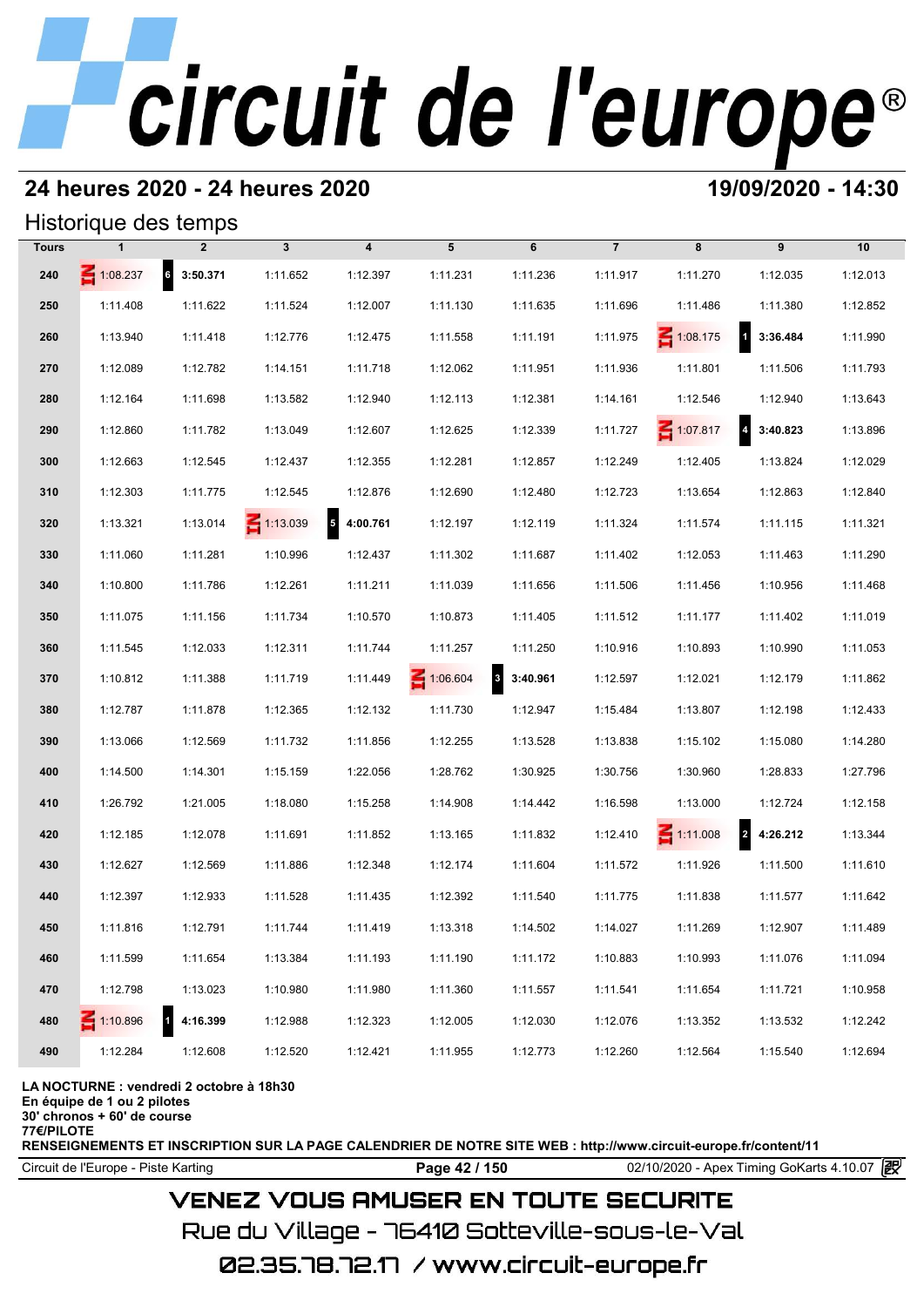# **24 heures 2020 - 24 heures 2020 19/09/2020 - 14:30**

## Historique des temps

|              | Historique des temps |                |              |                         |          |                 |                |                                     |                                     |                            |
|--------------|----------------------|----------------|--------------|-------------------------|----------|-----------------|----------------|-------------------------------------|-------------------------------------|----------------------------|
| <b>Tours</b> | $\mathbf{1}$         | $\overline{2}$ | $\mathbf{3}$ | $\overline{\mathbf{4}}$ | 5        | 6               | $\overline{7}$ | 8                                   | 9                                   | 10                         |
| 500          | 1:12.411             | 1:12.226       | 1:12.488     | 1:14.784                | 1:12.596 | 1:12.266        | 1:12.043       | 1:12.684                            | 1:13.547                            | 1:12.528                   |
| 510          | 1:12.162             | 1:12.248       | 1:12.260     | 1:12.489                | 1:12.318 | 1:12.676        | 1:12.212       | 1:11.979                            | 1:12.255                            | 1:12.603                   |
| 520          | 1:11.548             | 1:12.750       | 1:11.697     | 1:12.288                | 1:12.533 | 1:11.685        | 1:12.328       | 1:12.585                            | 1:12.572                            | 1:12.376                   |
| 530          | 1:12.398             | 1:13.276       | 1:14.025     | 1:13.316                | 1:13.329 | $\leq 1:11.144$ | 6.32.492       | 1:12.516                            | 1:13.072                            | 1:12.416                   |
| 540          | 1:11.711             | 1:11.800       | 1:12.305     | 1:11.792                | 1:12.219 | 1:12.267        | 1:12.015       | 1:11.794                            | 1:12.133                            | 1:12.427                   |
| 550          | 1:11.810             | 1:12.104       | 1:11.747     | 1:12.101                | 1:11.740 | 1:12.731        | 1:12.612       | 1:13.880                            | 1:16.989                            | 1:13.944                   |
| 560          | 1:11.420             | 1:11.500       | 1:11.350     | 1:12.398                | 1:11.594 | 1:11.316        | 1:11.948       | 1:11.957                            | 1:11.157                            | 1:11.228                   |
| 570          | 1:13.421             | 1:11.394       | 1:11.766     | 1:11.584                | 1:11.500 | 1:11.573        | 1:11.855       | 1:11.892                            | 1:12.042                            | 1:11.859                   |
| 580          | 1:11.618             | 1:11.582       | 1:11.298     | 1:11.346                | 1:12.940 | 1:12.127        | 1:12.592       | 1:11.988                            | 1:09.427                            | $\overline{4}$<br>3:43.169 |
| 590          | 1:14.244             | 1:13.714       | 1:12.803     | 1:12.833                | 1:12.353 | 1:11.932        | 1:13.054       | 1:13.250                            | 1:11.845                            | 1:12.016                   |
| 600          | 1:11.986             | 1:12.273       | 1:12.092     | 1:12.604                | 1:12.920 | 1:12.825        | 1:12.437       | 1:13.053                            | 1:12.677                            | 1:11.618                   |
| 610          | 1:12.125             | 1:12.729       | 1:13.945     | 1:12.427                | 1:11.970 | 1:11.845        | 1:12.502       | 1:11.720                            | 1:11.916                            | 1:13.789                   |
| 620          | 1:13.377             | 1:12.098       | 1:11.783     | 1:13.869                | 1:11.569 | 1:12.175        | 1:11.593       | 1:12.646                            | 1:12.464                            | 1:12.746                   |
| 630          | 1:11.675             | 1:12.430       | 1:16.472     | 1:15.365                | 1:12.626 | 1:12.417        | 1:12.747       | 1:12.123                            | 1:12.625                            | $\leq 1:12.973$            |
| 640          | 4:13.510<br>5        | 1:13.652       | 1:12.198     | 1:11.870                | 1:11.453 | 1:12.512        | 1:12.312       | 1:12.198                            | 1:11.586                            | 1:10.984                   |
| 650          | 1:11.084             | 1:11.454       | 1:11.364     | 1:11.232                | 1:11.287 | 1:11.530        | 1:11.210       | 1:11.255                            | 1:12.808                            | 1:11.667                   |
| 660          | 1:11.923             | 1:12.026       | 1:11.013     | 1:11.222                | 1:10.950 | 1:10.901        | 1:11.212       | 1:11.146                            | 1:11.901                            | 1:12.390                   |
| 670          | 1:11.738             | 1:11.265       | 1:11.397     | 1:11.067                | 1:12.477 | 1:11.067        | 1:11.017       | 1:11.442                            | 1:11.746                            | 1:10.563                   |
| 680          | 1:11.076             | 1:12.289       | 1:11.180     | 1:11.292                | 1:10.903 | 1:11.108        | 1:11.075       | 1:11.254                            | 1:11.137                            | 1:11.092                   |
| 690          | 1:11.117             | 1:11.008       | 1:11.601     | 1:11.157                | 1:12.316 | 1:12.117        | 1:04.188       | $\overline{\mathbf{3}}$<br>3:42.931 | 1:12.036                            | 1:12.049                   |
| 700          | 1:16.736             | 1:13.020       | 1:12.513     | 1:11.963                | 1:12.315 | 1:12.489        | 1:11.750       | 1:11.938                            | 1:12.135                            | 1:14.773                   |
| 710          | 1:12.660             | 1:11.939       | 1:12.186     | 1:11.953                | 1:12.180 | 1:14.231        | 1:11.911       | 1:11.953                            | 1:12.263                            | 1:12.047                   |
| 720          | 1:12.155             | 1:11.822       | 1:12.628     | 1:11.568                | 1:12.440 | 1:13.222        | 1:12.687       | 1:15.464                            | 1:12.930                            | 1:11.787                   |
| 730          | 1:11.732             | 1:12.292       | 1:11.691     | 1:11.685                | 1:13.679 | 1:12.170        | 1:11.782       | 1:11.744                            | 1:12.017                            | 1:11.658                   |
| 740          | 1:11.967             | 1:12.161       | 1:11.799     | 1:11.881                | 1:12.388 | 1:12.049        | 1:12.007       | $\leq 1:09.079$                     | $\overline{\mathbf{2}}$<br>4:15.920 | 1:13.829                   |
| 750          | 1:12.968             | 1:11.912       | 1:12.087     | 1:11.543                | 1:13.548 | 1:11.263        | 1:11.215       | 1:11.504                            | 1:11.669                            | 1:11.441                   |

### **LA NOCTURNE : vendredi 2 octobre à 18h30**

**En équipe de 1 ou 2 pilotes**

**30' chronos + 60' de course**

**77€/PILOTE**

**RENSEIGNEMENTS ET INSCRIPTION SUR LA PAGE CALENDRIER DE NOTRE SITE WEB : http://www.circuit-europe.fr/content/11**

Circuit de l'Europe - Piste Karting **Page 43 / 150 Page 43 / 150** 02/10/2020 - Apex Timing GoKarts 4.10.07

# **VENEZ VOUS AMUSER EN TOUTE SECURITE**

Rue du Village – 76410 Sotteville-sous-le-Val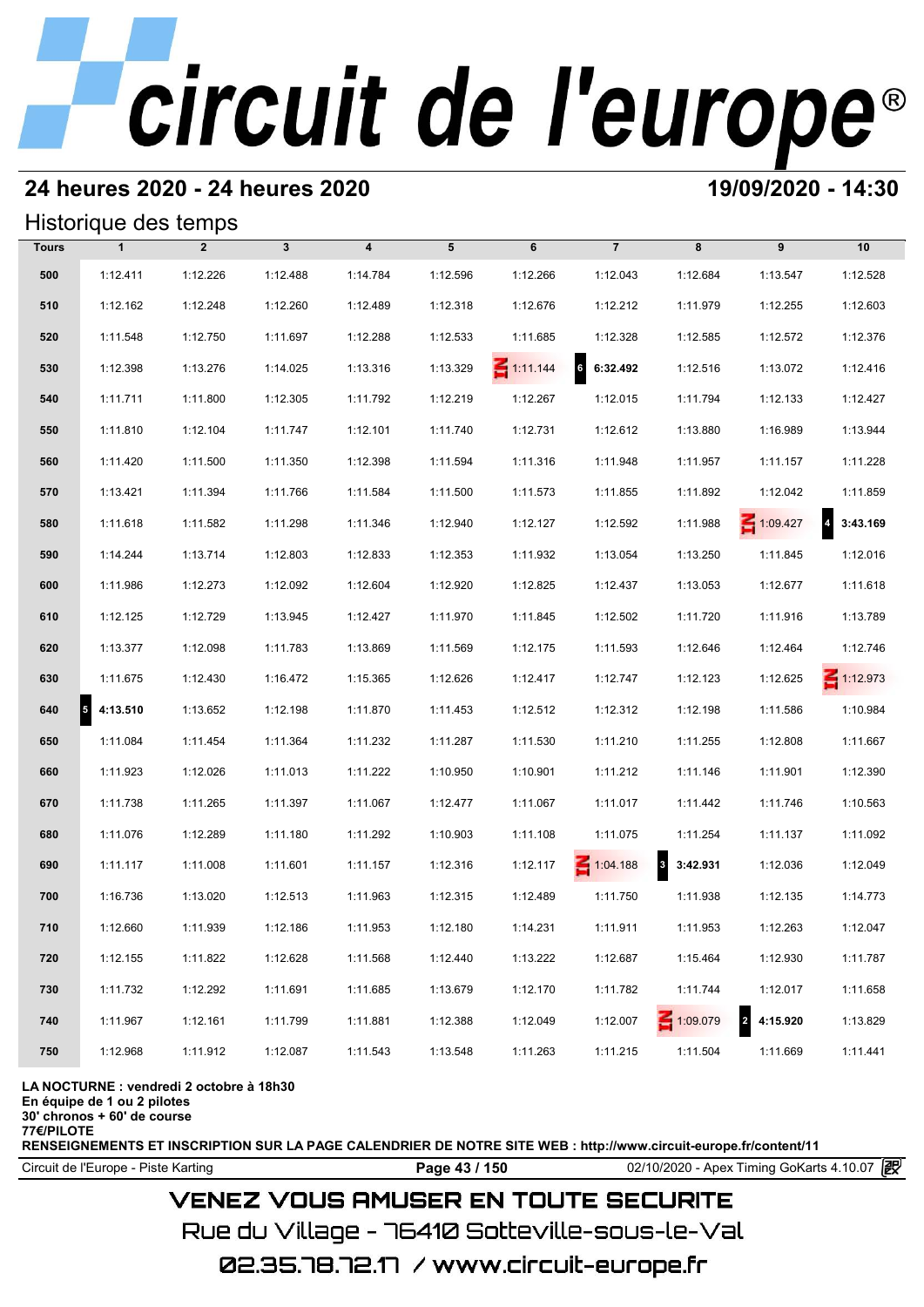# **24 heures 2020 - 24 heures 2020 19/09/2020 - 14:30**

## Historique des temps

|              | Historique des temps<br>$\overline{7}$<br>$\mathbf{1}$<br>$\overline{2}$<br>$\mathbf{3}$<br>$\overline{\mathbf{4}}$<br>5<br>6<br>8<br>9<br>10 |                 |                          |          |                 |                                     |          |          |                 |                            |  |  |  |
|--------------|-----------------------------------------------------------------------------------------------------------------------------------------------|-----------------|--------------------------|----------|-----------------|-------------------------------------|----------|----------|-----------------|----------------------------|--|--|--|
| <b>Tours</b> |                                                                                                                                               |                 |                          |          |                 |                                     |          |          |                 |                            |  |  |  |
| 760          | 1:11.224                                                                                                                                      | 1:13.695        | 1:11.622                 | 1:11.713 | 1:11.502        | 1:11.666                            | 1:11.390 | 1:11.120 | 1:11.887        | 1:12.922                   |  |  |  |
| 770          | 1:12.835                                                                                                                                      | 1:12.332        | 1:11.150                 | 1:11.496 | 1:13.147        | 1:11.743                            | 1:11.724 | 1:12.003 | 1:11.757        | 1:11.551                   |  |  |  |
| 780          | 1:11.324                                                                                                                                      | 1:11.331        | 1:11.707                 | 1:12.613 | 1:12.172        | 1:11.497                            | 1:12.187 | 1:11.809 | 1:12.908        | 1:11.692                   |  |  |  |
| 790          | 1:11.341                                                                                                                                      | 1:11.586        | 1:11.673                 | 1:11.381 | 1:12.440        | 1:11.578                            | 1:12.178 | 1:12.807 | 1:11.421        | 1:11.868                   |  |  |  |
| 800          | 1:11.435                                                                                                                                      | 1:11.379        | 1:11.344                 | 1:11.250 | 1:11.391        | $\leq 1:08.676$                     | 3:38.623 | 1:12.225 | 1:12.055        | 1:12.217                   |  |  |  |
| 810          | 1:11.550                                                                                                                                      | 1:11.914        | 1:11.614                 | 1:11.721 | 1:12.346        | 1:11.376                            | 1:12.536 | 1:11.874 | 1:11.646        | 1:12.153                   |  |  |  |
| 820          | 1:12.923                                                                                                                                      | 1:11.696        | 1:11.664                 | 1:11.551 | 1:11.413        | 1:11.252                            | 1:11.117 | 1:11.126 | 1:11.868        | 1:11.741                   |  |  |  |
| 830          | 1:12.240                                                                                                                                      | 1:11.665        | 1:11.113                 | 1:12.376 | 1:11.462        | 1:11.470                            | 1:12.317 | 1:11.552 | 1:11.766        | 1:11.912                   |  |  |  |
| 840          | 1:12.753                                                                                                                                      | 1:11.396        | 1:10.901                 | 1:11.811 | 1:11.730        | 1:11.162                            | 1:11.059 | 1:11.114 | 1:11.336        | 1:13.820                   |  |  |  |
| 850          | 1:11.008                                                                                                                                      | 1:13.288        | 1:11.728                 | 1:11.201 | 1:11.396        | 1:11.873                            | 1:11.607 | 1:11.233 | $\leq 1:09.132$ | $6\phantom{1}$<br>4:00.748 |  |  |  |
| 860          | 1:11.708                                                                                                                                      | 1:11.663        | 1:11.630                 | 1:12.096 | 1:11.614        | 1:11.116                            | 1:11.351 | 1:11.381 | 1:11.212        | 1:11.752                   |  |  |  |
| 870          | 1:11.098                                                                                                                                      | 1:11.265        | 1:11.693                 | 1:11.599 | 1:11.424        | 1:11.184                            | 1:12.012 | 1:11.693 | 1:11.376        | 1:11.192                   |  |  |  |
| 880          | 1:11.834                                                                                                                                      | 1:12.427        | 1:11.580                 | 1:11.376 | 1:10.858        | 1:12.238                            | 1:11.873 | 1:11.355 | 1:11.257        | 1:10.922                   |  |  |  |
| 890          | 1:11.281                                                                                                                                      | 1:12.140        | 1:11.297                 | 1:11.312 | 1:10.956        | 1:11.509                            | 1:12.271 | 1:11.924 | 1:11.529        | 1:11.512                   |  |  |  |
| 900          | 1:11.327                                                                                                                                      | 1:12.070        | 1:11.996                 | 1:12.389 | $\leq 1:07.140$ | $\overline{a}$<br>3:39.333          | 1:13.023 | 1:12.683 | 1:12.707        | 1:13.319                   |  |  |  |
| 910          | 1:12.563                                                                                                                                      | 1:11.826        | 1:12.460                 | 1:12.230 | 1:12.266        | 1:12.917                            | 1:13.511 | 1:12.382 | 1:13.411        | 1:12.069                   |  |  |  |
| 920          | 1:12.512                                                                                                                                      | 1:12.299        | 1:12.430                 | 1:12.187 | 1:12.822        | 1:11.762                            | 1:13.419 | 1:12.799 | 1:12.567        | 1:12.623                   |  |  |  |
| 930          | 1:12.032                                                                                                                                      | 1:14.017        | 1:16.058                 | 1:13.212 | 1:13.116        | 1:12.355                            | 1:12.091 | 1:14.496 | 1:12.394        | 1:12.176                   |  |  |  |
| 940          | 1:14.113                                                                                                                                      | 1:13.883        | 1:12.092                 | 1:11.967 | 1:11.866        | 1:11.775                            | 1:12.521 | 1:12.114 | 1:14.861        | 1:11.495                   |  |  |  |
| 950          | 1:12.958                                                                                                                                      | 1:15.741        | 1:12.128                 | 1:11.927 | ₹ 1:09.295      | $\overline{\mathbf{5}}$<br>3:35.588 | 1:12.235 | 1:11.934 | 1:11.960        | 1:11.145                   |  |  |  |
| 960          | 1:11.749                                                                                                                                      | 1:11.859        | 1:11.271                 | 1:11.358 | 1:11.491        | 1:11.314                            | 1:12.436 | 1:10.934 | 1:11.776        | 1:11.074                   |  |  |  |
| 970          | 1:10.859                                                                                                                                      | 1:10.885        | 1:10.567                 | 1:11.598 | 1:11.112        | 1:10.378                            | 1:12.973 | 1:11.514 | 1:12.088        | 1:10.768                   |  |  |  |
| 980          | 1:10.867                                                                                                                                      | 1:11.735        | 1:11.157                 | 1:11.097 | 1:10.723        | 1:10.647                            | 1:10.868 | 1:10.918 | 1:11.018        | 1:11.861                   |  |  |  |
| 990          | 1:11.394                                                                                                                                      | $\leq 1:02.534$ | $\mathbf{1}$<br>3:34.643 | 1:11.798 | 1:11.980        | 1:11.740                            | 1:11.575 | 1:11.764 | 1:12.087        | 1:11.694                   |  |  |  |
| 1000         | 1:11.959                                                                                                                                      | 1:12.211        | 1:11.717                 | 1:11.988 | 1:12.216        | 1:12.670                            | 1:12.185 | 1:12.826 | 1:11.328        | 1:12.529                   |  |  |  |
| 1010         | 1:12.258                                                                                                                                      | 1:11.972        | 1:11.547                 | 1:11.620 | 1:11.667        | 1:11.951                            | 1:12.220 | 1:11.974 | 1:11.701        | 1:12.278                   |  |  |  |

### **LA NOCTURNE : vendredi 2 octobre à 18h30**

**En équipe de 1 ou 2 pilotes**

**30' chronos + 60' de course**

**77€/PILOTE**

**RENSEIGNEMENTS ET INSCRIPTION SUR LA PAGE CALENDRIER DE NOTRE SITE WEB : http://www.circuit-europe.fr/content/11**

Circuit de l'Europe - Piste Karting **Page 44 / 150 Page 44 / 150** 02/10/2020 - Apex Timing GoKarts 4.10.07

# **VENEZ VOUS AMUSER EN TOUTE SECURITE**

Rue du Village – 76410 Sotteville-sous-le-Val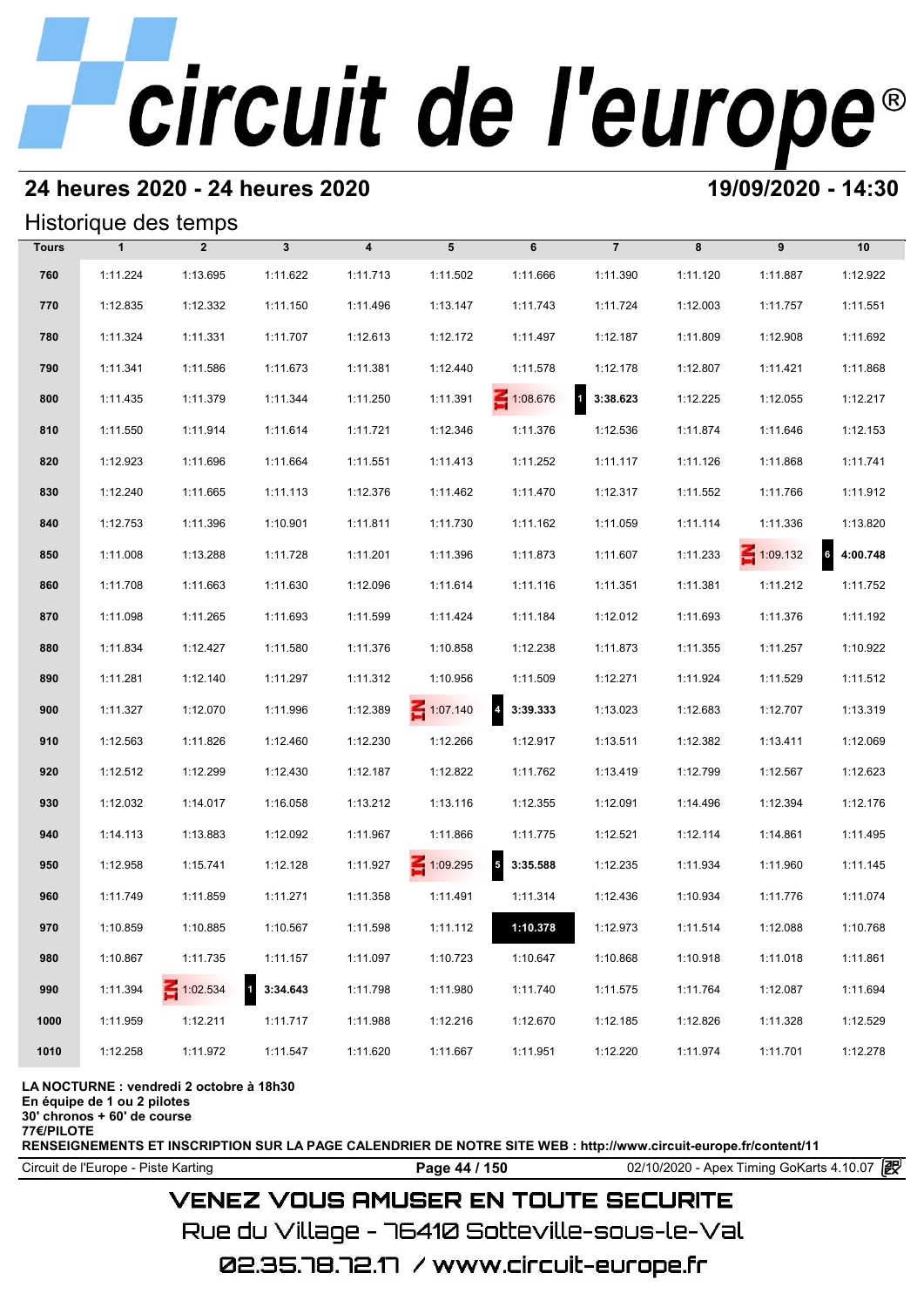# **24 heures 2020 - 24 heures 2020 19/09/2020 - 14:30**

## Historique des temps

| Historique des temps |                 |                                     |              |                         |                 |                            |                 |               |          |                          |  |  |
|----------------------|-----------------|-------------------------------------|--------------|-------------------------|-----------------|----------------------------|-----------------|---------------|----------|--------------------------|--|--|
| <b>Tours</b>         |                 | $\overline{2}$                      | $\mathbf{3}$ | $\overline{\mathbf{4}}$ | 5               | 6                          | $\overline{7}$  | 8             | 9        | 10                       |  |  |
| 1020                 | $\leq 1:08.294$ | $\overline{\mathbf{4}}$<br>3:37.838 | 1:12.238     | 1:12.622                | 1:11.772        | 1:11.984                   | 1:13.211        | 1:14.826      | 1:13.278 | 1:12.675                 |  |  |
| 1030                 | 1:12.912        | 1:11.709                            | 1:13.120     | 1:12.285                | 1:12.838        | 1:12.985                   | 1:12.994        | 1:13.341      | 1:13.199 | 1:12.399                 |  |  |
| 1040                 | 1:12.351        | 1:12.245                            | 1:12.506     | 1:14.477                | $\leq 1:10.375$ | $\overline{2}$<br>3:44.915 | 1:11.527        | 1:11.093      | 1:11.361 | 1:11.939                 |  |  |
| 1050                 | 1:11.926        | 1:11.169                            | 1:11.563     | 1:11.944                | 1:11.309        | 1:11.871                   | 1:13.081        | 1:11.683      | 1:12.680 | 1:15.852                 |  |  |
| 1060                 | 1:13.895        | 1:13.410                            | 1:12.699     | 1:11.792                | 1:12.574        | 1:12.599                   | 1:12.089        | 1:12.290      | 1:11.457 | 1:11.438                 |  |  |
| 1070                 | 1:11.393        | 1:11.202                            | 1:11.407     | 1:11.479                | 1:11.049        | 1:11.830                   | $\leq 1:07.611$ | 6<br>3:35.461 | 1:11.452 | 1:11.575                 |  |  |
| 1080                 | 1:12.341        | 1:11.415                            | 1:11.476     | 1:11.530                | 1:11.661        | 1:12.217                   | 1:11.501        | 1:11.838      | 1:11.642 | 1:11.244                 |  |  |
| 1090                 | 1:11.450        | 1:11.961                            | 1:11.694     | 1:11.703                | 1:11.283        | 1:11.502                   | 1:11.247        | 1:11.546      | 1:11.248 | 1:11.702                 |  |  |
| 1100                 | 1:12.133        | 1:11.029                            | 1:11.264     | 1:11.369                | 1:11.230        | 1:11.239                   | 1:11.022        | 1:11.257      | 1:09.678 | $\mathbf{3}$<br>3:34.947 |  |  |
| 1110                 | 1:12.275        | 1:12.071                            | 1:11.861     | 1:12.183                | 1:11.972        | 1:12.005                   | 1:12.337        | 1:12.245      | 1:11.836 | 1:12.372                 |  |  |
| 1120                 | 1:12.142        | 1:12.284                            | 1:12.604     | 1:11.680                | 1:12.411        | 1:16.638                   | 1:12.363        | 1:11.937      | 1:13.318 | 1:11.886                 |  |  |
| 1130                 | 1:11.833        | 1:11.825                            | 1:11.833     | 1:11.654                | 1:12.271        | 1:12.196                   | 1:12.307        | 1:11.867      | 1:12.237 | 1:12.350                 |  |  |
| 1140                 | 1:11.901        | 1:11.851                            |              |                         |                 |                            |                 |               |          |                          |  |  |

**LA NOCTURNE : vendredi 2 octobre à 18h30 En équipe de 1 ou 2 pilotes 30' chronos + 60' de course 77€/PILOTE RENSEIGNEMENTS ET INSCRIPTION SUR LA PAGE CALENDRIER DE NOTRE SITE WEB : http://www.circuit-europe.fr/content/11**

Circuit de l'Europe - Piste Karting **Page 45 / 150 Page 45 / 150** 02/10/2020 - Apex Timing GoKarts 4.10.07

# **VENEZ VOUS AMUSER EN TOUTE SECURITE**

Rue du Village – 76410 Sotteville-sous-le-Val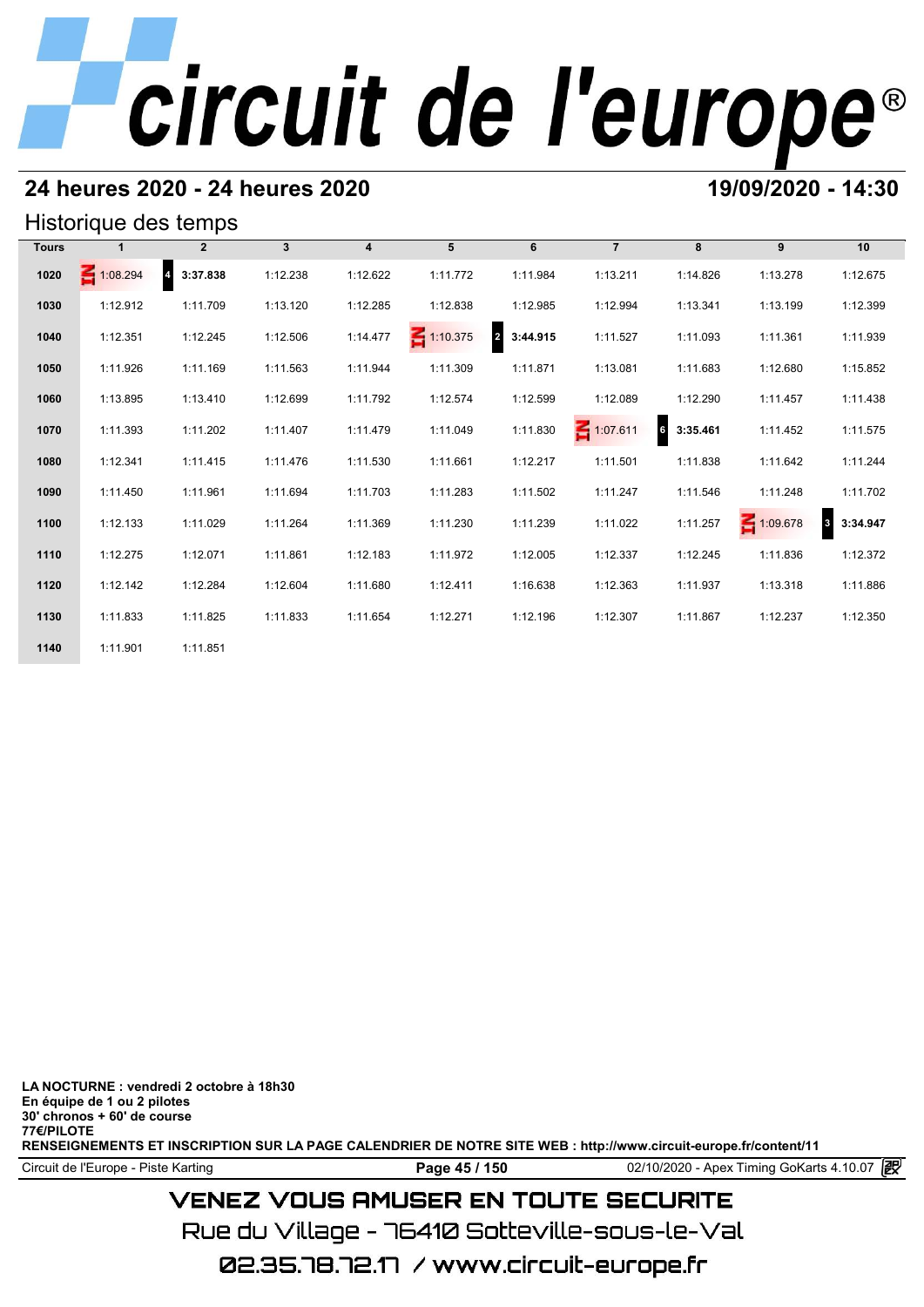# **24 heures 2020 - 24 heures 2020 19/09/2020 - 14:30**

Historique des temps

# **7 - RACING STAGE 1**

|              | 7 - RACING STAGE 1               |                |              |                         |                            |                  |                            |                  |                |                 |
|--------------|----------------------------------|----------------|--------------|-------------------------|----------------------------|------------------|----------------------------|------------------|----------------|-----------------|
| <b>Tours</b> | $\mathbf{1}$                     | $\overline{2}$ | $\mathbf{3}$ | $\overline{\mathbf{4}}$ | $5\phantom{.0}$            | 1 NICOLAS B<br>6 | 2 STEVEN<br>$\overline{7}$ | 8 GUILLAUME<br>8 | 4 VG<br>9      | 5 VINCENT<br>10 |
|              | $\vert$ <sup>1</sup><br>1:18.930 | 1:11.761       | 1:10.698     | 1:10.576                | 1:10.475                   | 1:11.095         | 1:11.075                   | 1:10.201         | 1:10.610       | 1:10.254        |
| 10           | 1:10.384                         | 1:10.137       | 1:10.272     | 1:11.274                | 1:10.984                   | 1:10.560         | 1:10.423                   | 1:10.384         | 1:10.640       | 1:10.091        |
| 20           | 1:10.420                         | 1:10.055       | 1:10.964     | 1:12.119                | 1:10.533                   | 1:10.522         | 1:10.621                   | 1:10.549         | 1:10.330       | 1:10.344        |
| 30           | 1:10.155                         | 1:10.262       | 1:10.164     | 1:10.386                | 1:10.979                   | 1:10.930         | 1:10.480                   | 1:10.857         | 1:10.921       | 1:10.844        |
| 40           | 1:10.673                         | 1:10.435       | 1:10.749     | 1:10.582                | 1:10.497                   | 1:10.425         | 1:10.463                   | 1:10.311         | 1:10.958       | 1:10.806        |
| 50           | 1:10.424                         | 1:10.400       | 1:10.344     | $\leq 1:07.706$         | $\overline{4}$<br>3:41.472 | 1:12.350         | 1:12.405                   | 1:12.315         | 1:11.974       | 1:12.053        |
| 60           | 1:12.448                         | 1:11.853       | 1:12.247     | 1:11.730                | 1:12.248                   | 1:12.280         | 1:12.210                   | 1:11.948         | 1:12.771       | 1:12.206        |
| 70           | 1:12.030                         | 1:12.070       | 1:11.922     | 1:11.747                | 1:11.358                   | 1:12.224         | 1:11.941                   | 1:11.760         | 1:13.240       | 1:13.332        |
| 80           | 1:12.036                         | 1:12.265       | 1:12.132     | 1:12.267                | 1:12.641                   | 1:12.315         | 1:12.033                   | 1:12.823         | 1:12.373       | 1:12.581        |
| 90           | 1:12.090                         | 1:12.447       | 1:12.163     | 1:11.849                | 1:13.575                   | 1:15.584         | 1:11.879                   | 1:13.586         | 1:18.438       | $\leq 1:21.449$ |
| 100          | 4:05.443<br>$\vert$ 3            | 1:12.929       | 1:12.890     | 1:11.949                | 1:11.744                   | 1:12.260         | 1:12.135                   | 1:11.536         | 1:12.027       | 1:11.463        |
| 110          | 1:11.682                         | 1:13.232       | 1:11.481     | 1:11.491                | 1:11.342                   | 1:11.597         | 1:12.319                   | 1:13.189         | 1:12.434       | 1:11.402        |
| 120          | 1:11.246                         | 1:11.218       | 1:11.363     | 1:11.727                | 1:11.470                   | 1:11.254         | 1:12.922                   | 1:10.847         | 1:11.414       | 1:11.296        |
| 130          | 1:11.871                         | 1:11.600       | 1:11.417     | 1:11.369                | 1:11.344                   | 1:11.451         | 1:11.662                   | 1:11.114         | 1:11.901       | 1:11.478        |
| 140          | 1:11.745                         | 1:11.830       | 1:11.253     | 1:11.470                | 1:11.690                   | 1:11.366         | 1:11.408                   | 1:11.246         | 1:11.477       | 1:09.620        |
| 150          | 3:37.404<br> 2                   | 1:11.323       | 1:11.231     | 1:10.394                | 1:10.750                   | 1:10.949         | 1:11.101                   | 1:10.694         | 1:10.628       | 1:10.678        |
| 160          | 1:11.962                         | 1:10.620       | 1:10.471     | 1:10.529                | 1:11.090                   | 1:10.443         | 1:10.572                   | 1:10.755         | 1:11.099       | 1:11.771        |
| 170          | 1:10.435                         | 1:10.645       | 1:10.338     | 1:10.521                | 1:11.224                   | 1:10.726         | 1:10.466                   | 1:11.131         | 1:11.198       | 1:10.242        |
| 180          | 1:10.117                         | 1:10.230       | 1:10.323     | 1:10.521                | 1:10.971                   | 1:10.756         | 1:12.698                   | 1:10.819         | 1:10.017       | 1:12.152        |
| 190          | 1:10.234                         | 1:10.604       | 1:10.818     | 1:11.017                | 1:10.229                   | 1:10.884         | 1:10.578                   | $\leq 1:05.861$  | $5 - 3:39.030$ | 1:14.260        |
| 200          | 1:13.170                         | 1:11.804       | 1:12.134     | 1:12.258                | 1:11.473                   | 1:11.656         | 1:11.465                   | 1:11.637         | 1:11.637       | 1:12.157        |
| 210          | 1:11.738                         | 1:11.747       | 1:11.414     | 1:11.312                | 1:11.267                   | 1:11.752         | 1:12.347                   | 1:12.630         | 1:12.826       | 1:12.399        |
| 220          | 1:11.756                         | 1:11.790       | 1:11.686     | 1:11.685                | 1:11.757                   | 1:11.561         | 1:11.837                   | 1:11.872         | 1:11.747       | 1:11.721        |
| 230          | 1:11.637                         | 1:11.833       | 1:11.856     | 1:12.354                | 1:11.364                   | 1:11.889         | 1:11.919                   | 1:11.742         | 1:12.313       | 1:11.735        |
|              |                                  |                |              |                         |                            |                  |                            |                  |                |                 |

### **LA NOCTURNE : vendredi 2 octobre à 18h30**

**En équipe de 1 ou 2 pilotes**

**30' chronos + 60' de course 77€/PILOTE**

**RENSEIGNEMENTS ET INSCRIPTION SUR LA PAGE CALENDRIER DE NOTRE SITE WEB : http://www.circuit-europe.fr/content/11**

Circuit de l'Europe - Piste Karting **Page 46 / 150 Page 46 / 150** 02/10/2020 - Apex Timing GoKarts 4.10.07

# **VENEZ VOUS AMUSER EN TOUTE SECURITE**

Rue du Village – 76410 Sotteville-sous-le-Val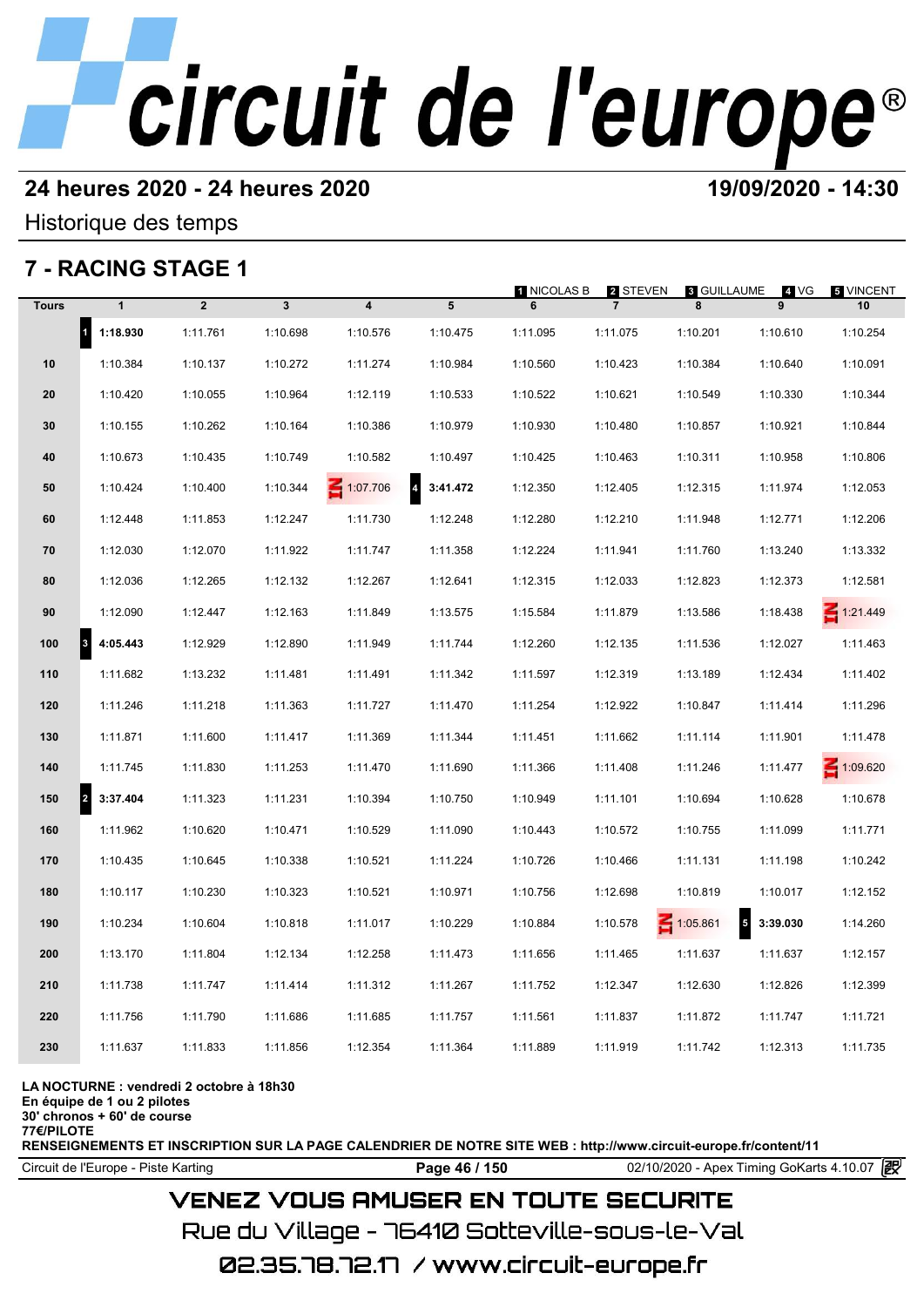# **24 heures 2020 - 24 heures 2020 19/09/2020 - 14:30**

## Historique des temps

|              | Historique des temps |                          |                 |                  |                 |                 |                                     |                 |                 |                                     |
|--------------|----------------------|--------------------------|-----------------|------------------|-----------------|-----------------|-------------------------------------|-----------------|-----------------|-------------------------------------|
| <b>Tours</b> | $\mathbf{1}$         | $\overline{2}$           | $\mathbf{3}$    | $\boldsymbol{4}$ | 5               | 6               | $\overline{7}$                      | 8               | 9               | 10                                  |
| 240          | 1:11.796             | 1:11.797                 | 1:11.636        | 1:11.472         | 1:11.602        | 1:11.503        | 1:11.370                            | 1:11.417        | 1:11.436        | 1:11.520                            |
| 250          | 1:11.546             | 1:11.429                 | 1:11.707        | 1:12.404         | 1:12.341        | 1:11.362        | 1:11.889                            | 1:11.287        | $\leq 1:07.295$ | $\overline{\mathbf{4}}$<br>3:53.226 |
| 260          | 1:12.882             | 1:12.272                 | 1:12.674        | 1:11.979         | 1:12.199        | 1:12.451        | 1:12.154                            | 1:12.504        | 1:12.677        | 1:13.339                            |
| 270          | 1:14.415             | 1:12.793                 | 1:13.591        | 1:12.637         | 1:12.302        | 1:11.993        | 1:11.940                            | 1:12.827        | 1:12.951        | 1:12.727                            |
| 280          | 1:11.756             | 1:11.415                 | 1:12.008        | 1:12.370         | 1:12.149        | 1:12.158        | 1:11.983                            | 1:12.549        | 1:11.768        | 1:13.026                            |
| 290          | 1:11.462             | 1:12.271                 | 1:11.807        | 1:11.863         | 1:11.660        | 1:12.485        | 1:12.296                            | 1:12.121        | 1:11.889        | 1:12.001                            |
| 300          | 1:11.800             | 1:12.186                 | 1:12.264        | 1:12.045         | 1:12.497        | 1:12.215        | 1:12.102                            | 1:12.379        | 1:12.113        | 1:12.429                            |
| 310          | 1:12.109             | 1:12.217                 | 1:12.059        | 1:11.988         | 1:12.659        | 1:11.953        | 1:13.800                            | 1:12.520        | 1:12.071        | 1:11.947                            |
| 320          | 1:07.516             | $\mathbf{1}$<br>3:35.354 | 1:10.951        | 1:10.748         | 1:10.899        | 1:11.547        | 1:10.846                            | 1:11.105        | 1:11.005        | 1:10.525                            |
| 330          | 1:10.814             | 1:10.902                 | 1:10.881        | 1:10.715         | 1:13.441        | 1:10.820        | 1:10.899                            | 1:11.155        | 1:11.676        | 1:10.699                            |
| 340          | 1:11.215             | 1:10.562                 | 1:10.459        | 1:11.165         | 1:11.555        | 1:10.398        | 1:10.682                            | 1:11.131        | 1:10.363        | 1:10.595                            |
| 350          | 1:10.494             | 1:10.916                 | 1:10.843        | 1:10.604         | 1:10.716        | 1:10.482        | 1:10.332                            | 1:10.666        | 1:10.763        | 1:11.115                            |
| 360          | 1:10.624             | 1:10.552                 | 1:10.606        | 1:10.463         | 1:11.138        | 1:10.198        | 1:10.016                            | 1:10.024        | 1:10.019        | 1:10.254                            |
| 370          | 1:13.259             | 1:10.797                 | 1:11.732        | 1:10.246         | 1:10.151        | $\leq 1:05.771$ | $\overline{\mathbf{3}}$<br>3:43.822 | 1:12.185        | 1:12.518        | 1:12.032                            |
| 380          | 1:12.110             | 1:12.057                 | 1:11.560        | 1:13.481         | 1:11.671        | 1:11.524        | 1:12.472                            | 1:11.486        | 1:11.189        | 1:11.378                            |
| 390          | 1:11.187             | 1:11.238                 | 1:12.092        | 1:12.047         | 1:11.386        | 1:11.353        | 1:11.110                            | 1:11.385        | 1:11.594        | 1:11.533                            |
| 400          | 1:14.239             | 1:12.361                 | $\leq 1:10.495$ | 3:39.108         | 1:14.611        | 1:14.741        | 1:17.421                            | 1:16.660        | 1:24.026        | 1:26.556                            |
| 410          | 1:29.495             | 1:29.071                 | 1:30.886        | 1:28.806         | 1:26.813        | 1:26.940        | 1:18.763                            | 1:19.183        | 1:16.114        | 1:13.516                            |
| 420          | 1:15.000             | 1:16.510                 | 1:13.414        | 1:15.204         | $\leq 1:10.571$ | 2 3:54.644      | 1:12.628                            | 1:10.905        | 1:11.127        | 1:10.778                            |
| 430          | 1:11.741             | 1:12.072                 | 1:10.882        | 1:11.056         | 1:11.696        | 1:10.392        | 1:10.698                            | 1:10.176        | 1:10.995        | 1:10.906                            |
| 440          | 1:10.803             | 1:11.777                 | 1:11.355        | 1:10.382         | 1:11.236        | 1:09.944        | 1:11.210                            | 1:12.089        | 1:13.311        | 1:11.001                            |
| 450          | 1:11.575             | 1:11.169                 | 1:10.231        | 1:11.069         | 1:10.436        | 1:11.371        | 1:10.676                            | 1:11.945        | 1:11.039        | 1:10.435                            |
| 460          | 1:10.842             | 1:10.595                 | 1:10.212        | 1:10.207         | 1:10.528        | 1:11.361        | 1:12.111                            | 1:10.234        | 1:11.367        | 1:10.371                            |
| 470          | 1:10.427             | 1:10.235                 | 1:10.547        | 1:10.343         | 1:10.280        | 1:10.632        | 1:05.997                            | 3:34.325        | 1:10.392        | 1:10.783                            |
| 480          | 1:10.548             | 1:10.549                 | 1:11.336        | 1:10.614         | 1:10.893        | 1:11.468        | 1:11.249                            | $\leq 1:10.994$ | 5<br>3:46.759   | 1:12.013                            |
| 490          | 1:12.363             | 1:11.974                 | 1:11.861        | 1:11.927         | $\leq 1:07.657$ | 3:43.905        | 1:11.817                            | 1:11.756        | 1:12.562        | 1:12.555                            |

**LA NOCTURNE : vendredi 2 octobre à 18h30**

**En équipe de 1 ou 2 pilotes**

**30' chronos + 60' de course**

**77€/PILOTE**

**RENSEIGNEMENTS ET INSCRIPTION SUR LA PAGE CALENDRIER DE NOTRE SITE WEB : http://www.circuit-europe.fr/content/11**

Circuit de l'Europe - Piste Karting **Page 47 / 150 Page 47 / 150** 02/10/2020 - Apex Timing GoKarts 4.10.07

# **VENEZ VOUS AMUSER EN TOUTE SECURITE**

Rue du Village – 76410 Sotteville-sous-le-Val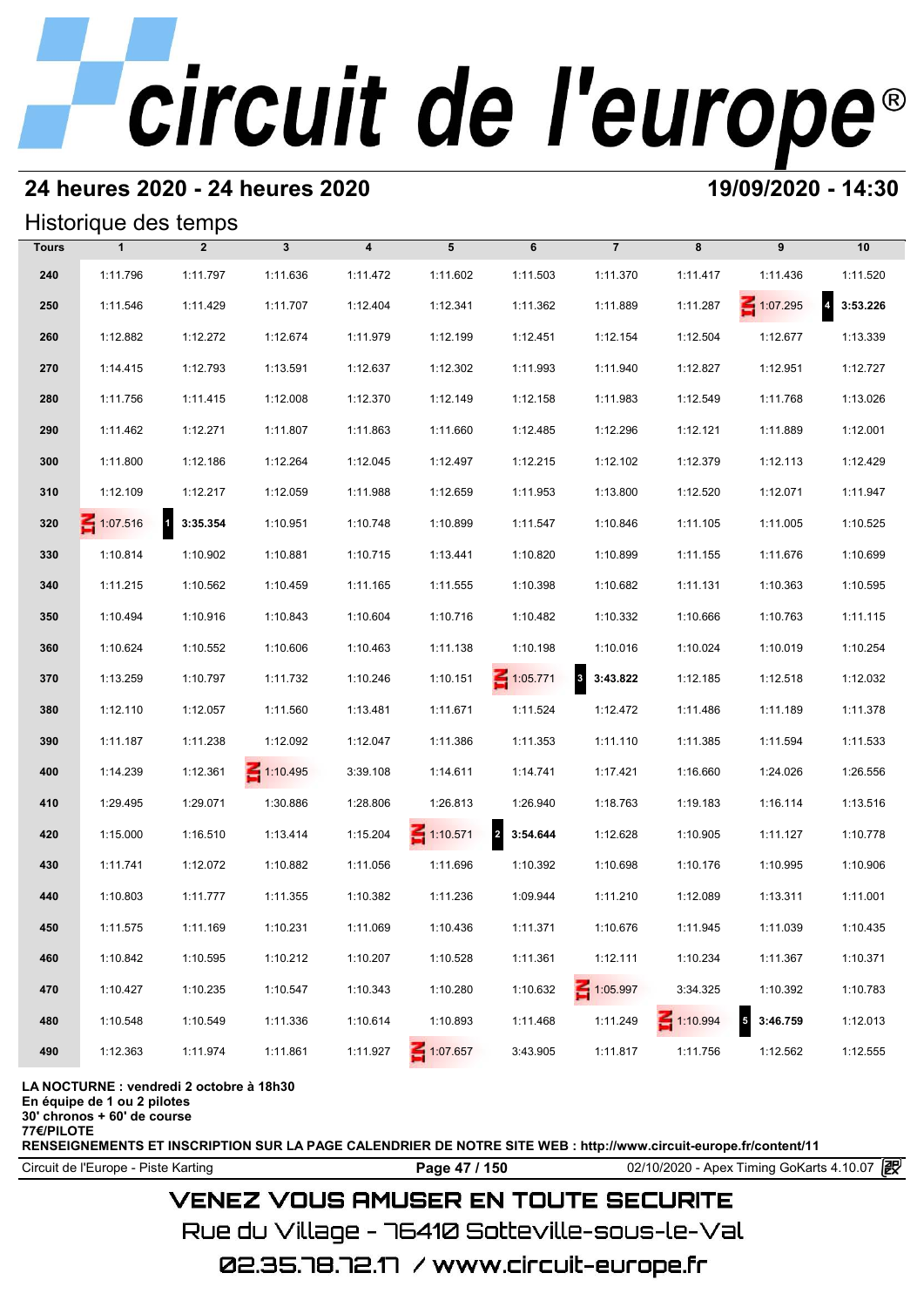# **24 heures 2020 - 24 heures 2020 19/09/2020 - 14:30**

## Historique des temps

|              |              | Historique des temps |                 |                                      |          |                            |                 |                 |               |                 |
|--------------|--------------|----------------------|-----------------|--------------------------------------|----------|----------------------------|-----------------|-----------------|---------------|-----------------|
| <b>Tours</b> | $\mathbf{1}$ | $\overline{2}$       | $3\phantom{a}$  | $\overline{\mathbf{4}}$              | 5        | 6                          | $\overline{7}$  | 8               | 9             | 10              |
| 500          | 1:12.223     | 1:11.273             | 1:13.013        | 1:11.812                             | 1:11.528 | 1:11.832                   | 1:11.520        | 1:11.719        | 1:11.841      | 1:11.461        |
| 510          | 1:11.558     | 1:11.708             | 1:11.373        | 1:11.680                             | 1:11.610 | 1:11.708                   | 1:12.110        | 1:11.983        | 1:13.687      | 1:11.231        |
| 520          | 1:11.488     | 1:11.812             | 1:11.463        | 1:11.670                             | 1:11.692 | 1:11.241                   | 1:11.307        | 1:11.645        | 1:11.946      | 1:11.318        |
| 530          | 1:13.146     | 1:11.830             | 1:11.226        | 1:12.301                             | 1:12.616 | 1:12.564                   | 1:13.252        | $\leq 1:07.916$ | 1 6:23.056    | 1:11.804        |
| 540          | 1:10.805     | 1:07.576             | 3:42.681        | 1:10.994                             | 1:11.167 | 1:10.863                   | 1:10.701        | 1:10.809        | 1:10.643      | 1:10.936        |
| 550          | 1:10.594     | 1:10.652             | 1:10.776        | 1:10.676                             | 1:11.444 | 1:10.835                   | 1:11.410        | 1:10.536        | 1:10.737      | 1:11.122        |
| 560          | 1:19.551     | 1:10.986             | 1:10.402        | 1:09.985                             | 1:09.852 | 1:10.286                   | 1:10.203        | 1:12.095        | 1:10.416      | 1:10.214        |
| 570          | 1:10.442     | 1:10.276             | 1:10.140        | 1:10.537                             | 1:10.312 | 1:10.523                   | 1:10.341        | 1:11.126        | 1:11.113      | 1:10.743        |
| 580          | 1:10.331     | 1:10.247             | 1:10.506        | 1:10.329                             | 1:07.946 | $\overline{4}$<br>3:39.044 | 1:14.241        | 1:12.006        | 1:12.484      | 1:12.292        |
| 590          | 1:12.222     | 1:12.248             | 1:12.224        | 1:12.005                             | 1:12.935 | 1:13.152                   | 1:11.995        | 1:11.937        | 1:13.144      | 1:13.598        |
| 600          | 1:11.777     | 1:07.167             | 3:40.175        | 1:12.877                             | 1:12.250 | 1:11.926                   | 1:11.498        | 1:12.213        | 1:11.805      | 1:12.422        |
| 610          | 1:12.560     | 1:11.854             | 1:11.604        | 1:11.408                             | 1:11.957 | 1:11.847                   | $\leq 1:07.186$ | $\leq 3:31.737$ | 3<br>4:28.172 | 1:12.042        |
| 620          | 1:12.233     | 1:11.609             | 1:11.581        | 1:11.340                             | 1:11.419 | 1:11.440                   | 1:11.490        | 1:11.801        | 1:11.592      | 1:12.324        |
| 630          | 1:14.237     | 1:12.799             | 1:12.075        | 1:12.824                             | 1:11.374 | 1:12.845                   | 1:11.485        | 1:11.515        | 1:10.781      | 1:10.924        |
| 640          | 1:11.182     | 1:11.298             | 1:11.352        | 1:11.410                             | 1:11.292 | 1:11.372                   | 1:11.434        | 1:11.132        | 1:12.004      | 1:11.612        |
| 650          | 1:11.581     | 1:11.411             | 1:11.454        | 1:11.894                             | 1:11.967 | 1:11.348                   | 1:11.352        | 1:11.479        | 1:11.256      | 1:11.165        |
| 660          | 1:11.218     | 1:11.256             | 1:11.758        | 1:11.266                             | 1:11.309 | 1:11.814                   | 1:11.237        | 1:11.314        | 1:11.208      | 1:11.264        |
| 670          | 1:12.724     | 1:12.783             | $\leq 1:08.066$ | $\overline{\phantom{a}}$<br>3:44.908 | 1:12.880 | 1:12.332                   | 1:12.144        | 1:12.122        | 1:12.247      | 1:11.910        |
| 680          | 1:11.594     | 1:11.644             | 1:11.947        | 1:11.625                             | 1:11.543 | 1:11.429                   | 1:11.365        | 1:12.635        | 1:11.707      | 1:12.037        |
| 690          | 1:11.522     | 1:12.456             | 1:11.565        | 1:11.091                             | 1:11.687 | 1:11.493                   | 1:11.753        | 1:11.530        | 1:11.482      | 1:11.224        |
| 700          | 1:11.114     | 1:11.564             | 1:12.399        | 1:11.673                             | 1:12.171 | 1:11.939                   | 1:13.815        | 1:15.030        | 1:12.017      | 1:11.445        |
| 710          | 1:11.636     | 1:11.689             | 1:11.498        | 1:11.669                             | 1:11.496 | 1:12.055                   | 1:11.609        | 1:11.428        | 1:11.762      | 1:11.970        |
| 720          | 1:12.013     | 1:11.558             | 1:11.579        | 1:11.922                             | 1:11.378 | 1:12.784                   | 1:13.413        | 1:11.411        | 1:11.498      | $\leq 1:07.429$ |
| 730          | 3:35.829     | 1:11.227             | 1:10.363        | 1:12.087                             | 1:10.839 | 1:11.188                   | 1:10.860        | 1:10.904        | 1:10.598      | 1:10.945        |
| 740          | 1:10.566     | 1:11.265             | 1:11.501        | 1:10.289                             | 1:10.717 | 1:10.698                   | 1:10.726        | 1:10.111        | 1:10.464      | 1:10.727        |
| 750          | 1:10.894     | 1:12.697             | 1:10.265        | 1:10.272                             | 1:10.545 | 1:10.711                   | 1:10.568        | 1:10.746        | 1:10.449      | 1:10.753        |

**LA NOCTURNE : vendredi 2 octobre à 18h30**

**En équipe de 1 ou 2 pilotes**

**30' chronos + 60' de course 77€/PILOTE**

**RENSEIGNEMENTS ET INSCRIPTION SUR LA PAGE CALENDRIER DE NOTRE SITE WEB : http://www.circuit-europe.fr/content/11**

Circuit de l'Europe - Piste Karting **Page 48 / 150 Page 48 / 150** 02/10/2020 - Apex Timing GoKarts 4.10.07

# **VENEZ VOUS AMUSER EN TOUTE SECURITE**

Rue du Village – 76410 Sotteville-sous-le-Val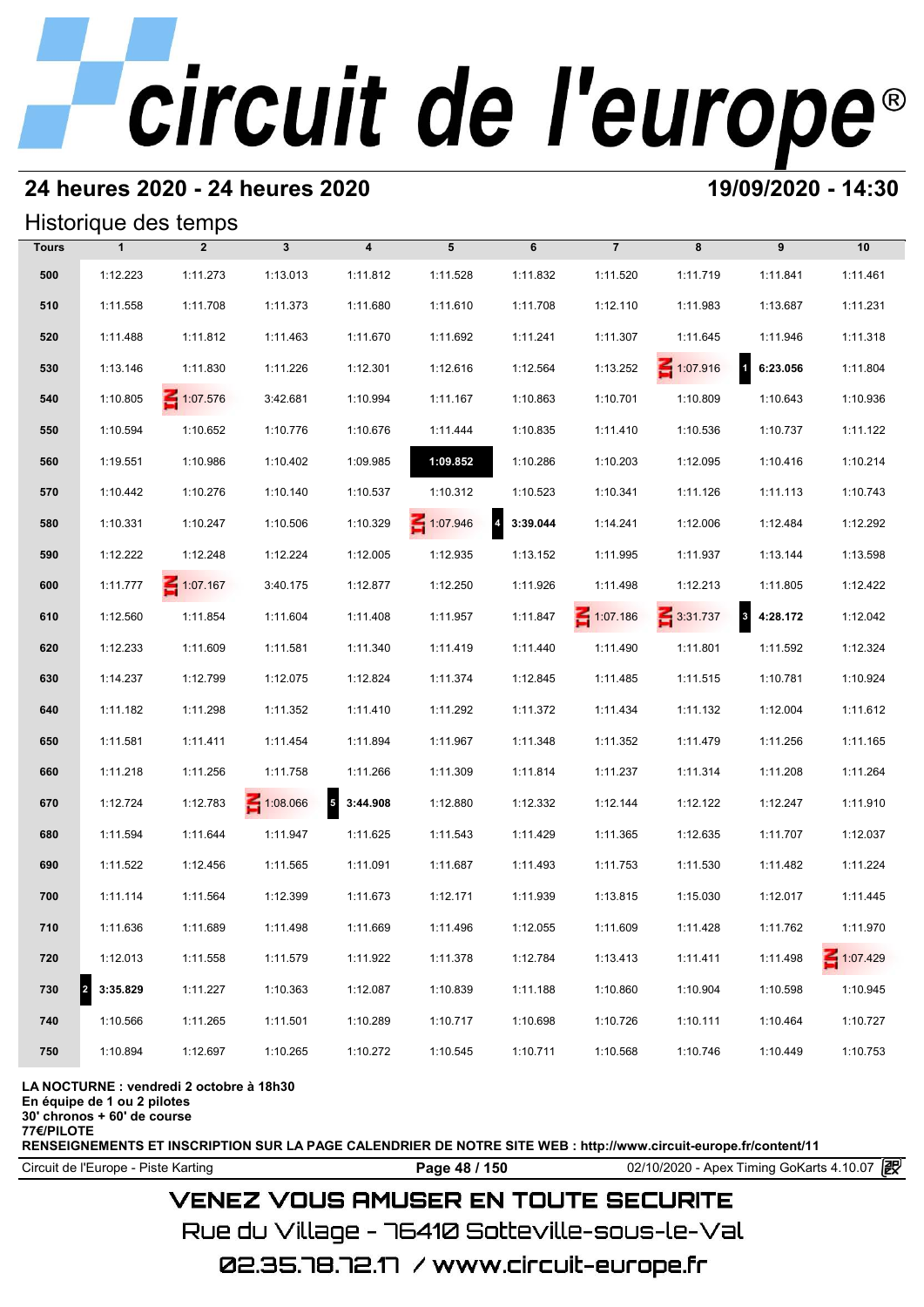# **24 heures 2020 - 24 heures 2020 19/09/2020 - 14:30**

## Historique des temps

|              |                                  | Historique des temps |                            |                         |                 |                                      |                          |                 |          |          |
|--------------|----------------------------------|----------------------|----------------------------|-------------------------|-----------------|--------------------------------------|--------------------------|-----------------|----------|----------|
| <b>Tours</b> | $\mathbf{1}$                     | $\overline{2}$       | $\mathbf{3}$               | $\overline{\mathbf{4}}$ | 5               | 6                                    | $\overline{7}$           | 8               | 9        | 10       |
| 760          | 1:10.724                         | 1:10.397             | 1:10.478                   | 1:11.263                | 1:11.207        | 1:10.868                             | 1:10.948                 | 1:10.247        | 1:10.758 | 1:10.711 |
| 770          | 1:10.260                         | 1:10.351             | 1:10.453                   | 1:10.667                | 1:10.310        | 1:10.091                             | 1:10.728                 | 1:10.327        | 1:10.268 | 1:11.274 |
| 780          | 1:12.166                         | $\leq 1:05.109$      | $\overline{4}$<br>3:36.557 | 1:12.488                | 1:13.146        | 1:12.779                             | 1:12.485                 | 1:12.307        | 1:12.341 | 1:12.026 |
| 790          | 1:11.921                         | 1:11.993             | 1:11.739                   | 1:12.641                | 1:11.804        | 1:12.292                             | 1:11.219                 | 1:12.307        | 1:14.121 | 1:11.631 |
| 800          | 1:11.912                         | 1:12.624             | 1:12.239                   | 1:12.303                | 1:11.950        | 1:12.661                             | 1:11.313                 | 1:11.693        | 1:11.885 | 1:11.890 |
| 810          | 1:12.036                         | 1:11.763             | 1:11.715                   | 1:11.622                | 1:11.864        | 1:12.255                             | 1:11.784                 | 1:11.954        | 1:11.272 | 1:12.559 |
| 820          | 1:12.707                         | 1:11.761             | 1:11.401                   | 1:11.562                | 1:11.894        | 1:11.713                             | 1:11.369                 | 1:11.591        | 1:11.947 | 1:11.284 |
| 830          | 1:11.013                         | 1:12.411             | 1:11.603                   | 1:11.627                | 1:12.453        | 1:07.678                             | $\mathbf{1}$<br>3:36.699 | 1:10.650        | 1:10.512 | 1:10.790 |
| 840          | 1:10.750                         | 1:10.384             | 1:10.884                   | 1:10.227                | 1:10.457        | 1:11.049                             | 1:10.320                 | 1:10.298        | 1:10.371 | 1:11.264 |
| 850          | 1:10.484                         | 1:11.230             | 1:12.652                   | 1:12.263                | 1:10.121        | 1:11.406                             | 1:11.019                 | $\leq 1:06.412$ | 3:35.420 | 1:10.699 |
| 860          | 1:10.674                         | 1:10.637             | 1:10.423                   | 1:11.166                | 1:10.368        | 1:11.387                             | 1:10.718                 | 1:10.572        | 1:10.584 | 1:10.358 |
| 870          | 1:10.661                         | 1:11.533             | 1:11.248                   | 1:10.860                | 1:10.970        | 1:10.974                             | 1:10.868                 | 1:10.883        | 1:10.730 | 1:10.877 |
| 880          | 1:11.363                         | 1:11.173             | 1:10.914                   | 1:10.982                | 1:10.885        | 1:11.072                             | 1:10.729                 | 1:10.774        | 1:10.862 | 1:10.845 |
| 890          | 1:10.949                         | $\leq 1:05.681$      | 3 3:40.642                 | 1:12.177                | 1:13.004        | 1:11.576                             | 1:11.447                 | 1:11.450        | 1:12.801 | 1:11.187 |
| 900          | 1:11.649                         | 1:11.212             | 1:11.676                   | 1:11.370                | 1:11.919        | 1:11.545                             | 1:13.160                 | 1:12.333        | 1:11.310 | 1:11.234 |
| 910          | 1:11.540                         | 1:11.462             | 1:11.242                   | 1:12.028                | 1:11.460        | 1:11.955                             | 1:11.939                 | 1:11.233        | 1:11.024 | 1:11.245 |
| 920          | 1:11.112                         | 1:10.958             | 1:10.950                   | 1:11.546                | 1:11.540        | 1:11.261                             | 1:11.195                 | 1:11.465        | 1:11.024 | 1:10.877 |
| 930          | 1:11.007                         | 1:13.038             | 1:12.682                   | 1:12.019                | 1:11.936        | 1:11.543                             | 1:11.279                 | 1:10.686        | 1:10.744 | 1:07.691 |
| 940          | $\vert$ <sub>2</sub><br>3:34.192 | 1:11.499             | 1:10.919                   | 1:11.026                | 1:10.434        | 1:10.687                             | 1:10.374                 | 1:10.610        | 1:10.454 | 1:10.629 |
| 950          | 1:10.231                         | 1:10.406             | 1:10.268                   | 1:10.728                | 1:10.355        | 1:10.378                             | 1:11.106                 | 1:09.974        | 1:10.587 | 1:10.349 |
| 960          | 1:11.076                         | 1:11.534             | 1:10.636                   | 1:10.968                | 1:10.402        | 1:09.999                             | 1:10.227                 | 1:10.023        | 1:10.679 | 1:10.281 |
| 970          | 1:10.069                         | 1:10.079             | 1:10.065                   | 1:10.356                | 1:11.377        | 1:12.001                             | 1:10.251                 | 1:10.200        | 1:10.899 | 1:10.552 |
| 980          | 1:10.934                         | 1:10.763             | 1:10.430                   | 1:10.342                | 1:10.908        | 1:10.060                             | 1:10.336                 | 1:10.320        | 1:10.252 | 1:10.362 |
| 990          | 1:09.920                         | 1:11.249             | 1:10.910                   | 1:10.378                | $\leq 1:04.945$ | $\overline{\phantom{a}}$<br>3:44.182 | 1:12.398                 | 1:11.900        | 1:11.851 | 1:11.518 |
| 1000         | 1:11.606                         | 1:11.560             | 1:11.526                   | 1:11.784                | 1:11.502        | 1:11.556                             | 1:11.754                 | 1:11.642        | 1:11.840 | 1:12.378 |
| 1010         | 1:11.940                         | 1:11.849             | 1:11.666                   | 1:11.802                | 1:11.845        | 1:11.243                             | 1:11.526                 | 1:11.210        | 1:12.775 | 1:12.612 |

### **LA NOCTURNE : vendredi 2 octobre à 18h30**

**En équipe de 1 ou 2 pilotes**

**30' chronos + 60' de course**

**77€/PILOTE**

**RENSEIGNEMENTS ET INSCRIPTION SUR LA PAGE CALENDRIER DE NOTRE SITE WEB : http://www.circuit-europe.fr/content/11**

Circuit de l'Europe - Piste Karting **Page 49 / 150 Page 49 / 150** 02/10/2020 - Apex Timing GoKarts 4.10.07

# **VENEZ VOUS AMUSER EN TOUTE SECURITE**

Rue du Village – 76410 Sotteville-sous-le-Val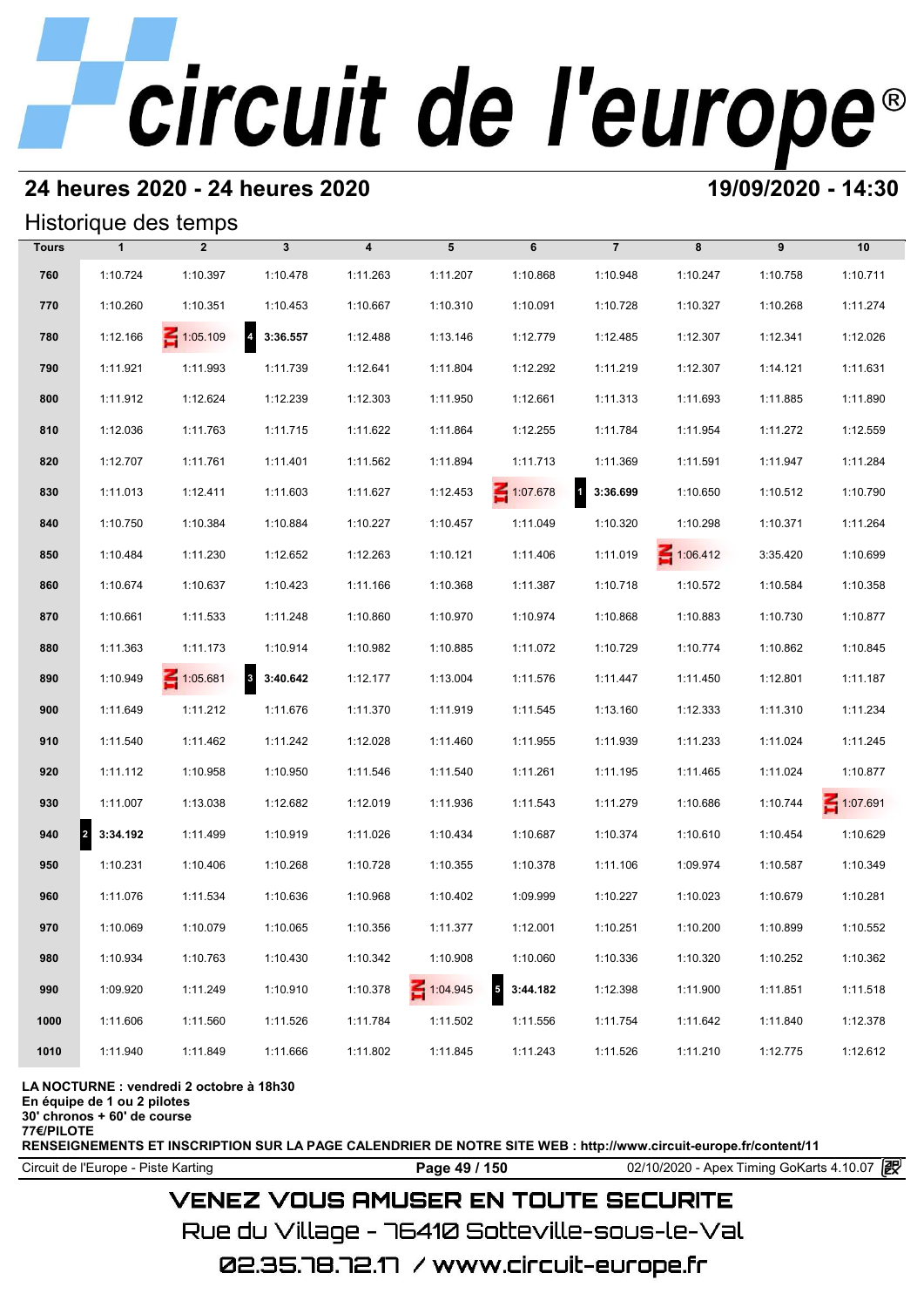# **24 heures 2020 - 24 heures 2020 19/09/2020 - 14:30**

## Historique des temps

| Historique des temps |              |                |                            |                            |                 |            |                |          |                            |          |  |  |  |
|----------------------|--------------|----------------|----------------------------|----------------------------|-----------------|------------|----------------|----------|----------------------------|----------|--|--|--|
| <b>Tours</b>         | $\mathbf{1}$ | $\overline{2}$ | $\mathbf{3}$               | $\overline{4}$             | 5               | 6          | $\overline{7}$ | 8        | 9                          | 10       |  |  |  |
| 1020                 | 1:11.268     | 1:11.586       | 1:11.450                   | 1:11.696                   | 1:11.715        | 1:11.662   | 1:11.253       | 1:11.589 | 1:11.661                   | 1:11.483 |  |  |  |
| 1030                 | 1:11.650     | 1:11.641       | 1:11.673                   | 1:11.132                   | 1:12.033        | 1:11.850   | 1:11.261       | 1:11.956 | 1:11.939                   | 1:11.762 |  |  |  |
| 1040                 | 1:11.396     | 1:11.308       | 1:11.409                   | 1:11.680                   | 1:12.613        | 1:11.544   | 1:11.144       | 1:07.061 | $\blacksquare$<br>3:35.837 | 1:11.061 |  |  |  |
| 1050                 | 1:11.348     | 1:10.427       | 1:10.918                   | 1:11.221                   | 1:10.259        | 1:10.324   | 1:11.251       | 1:10.287 | 1:11.023                   | 1:10.444 |  |  |  |
| 1060                 | 1:11.812     | 1:10.416       | 1:10.799                   | 1:10.490                   | 1:12.317        | 1:11.415   | 1:10.316       | 1:10.340 | 1:11.076                   | 1:10.094 |  |  |  |
| 1070                 | 1:10.598     | 1:05.966       | $\overline{2}$<br>3:34.599 | 1:11.085                   | 1:10.491        | 1:11.482   | 1:10.332       | 1:10.323 | 1:10.222                   | 1:10.805 |  |  |  |
| 1080                 | 1:11.760     | 1:10.954       | 1:10.198                   | 1:10.349                   | 1:10.870        | 1:10.411   | 1:10.280       | 1:10.255 | 1:10.998                   | 1:10.907 |  |  |  |
| 1090                 | 1:10.220     | 1:10.260       | 1:11.443                   | 1:10.396                   | $\leq 1:05.048$ | 3:46.576 3 | 3:35.316       | 1:11.665 | 1:11.887                   | 1:11.835 |  |  |  |
| 1100                 | 1:11.453     | 1:11.975       | 1:11.476                   | 1:11.628                   | 1:11.597        | 1:11.589   | 1:11.893       | 1:11.625 | 1:11.753                   | 1:11.612 |  |  |  |
| 1110                 | 1:12.043     | 1:12.001       | 1:12.135                   | 1:11.731                   | 1:11.780        | 1:11.408   | 1:11.392       | 1:12.968 | 1:11.873                   | 1:11.623 |  |  |  |
| 1120                 | 1:12.676     | 1:12.248       | $\leq 1:06.613$            | $\overline{4}$<br>3:41.877 | 1:12.701        | 1:12.430   | 1:12.069       | 1:12.539 | 1:12.784                   | 1:12.298 |  |  |  |
| 1130                 | 1:12.557     | 1:12.420       | 1:12.077                   | 1:12.645                   | 1:12.617        | 1:12.143   | 1:12.020       | 1:12.452 | 1:12.694                   | 1:12.413 |  |  |  |
| 1140                 | 1:12.427     |                |                            |                            |                 |            |                |          |                            |          |  |  |  |

**LA NOCTURNE : vendredi 2 octobre à 18h30 En équipe de 1 ou 2 pilotes 30' chronos + 60' de course 77€/PILOTE RENSEIGNEMENTS ET INSCRIPTION SUR LA PAGE CALENDRIER DE NOTRE SITE WEB : http://www.circuit-europe.fr/content/11**

Circuit de l'Europe - Piste Karting **Page 50 / 150 Page 50 / 150** 02/10/2020 - Apex Timing GoKarts 4.10.07

# **VENEZ VOUS AMUSER EN TOUTE SECURITE**

Rue du Village – 76410 Sotteville-sous-le-Val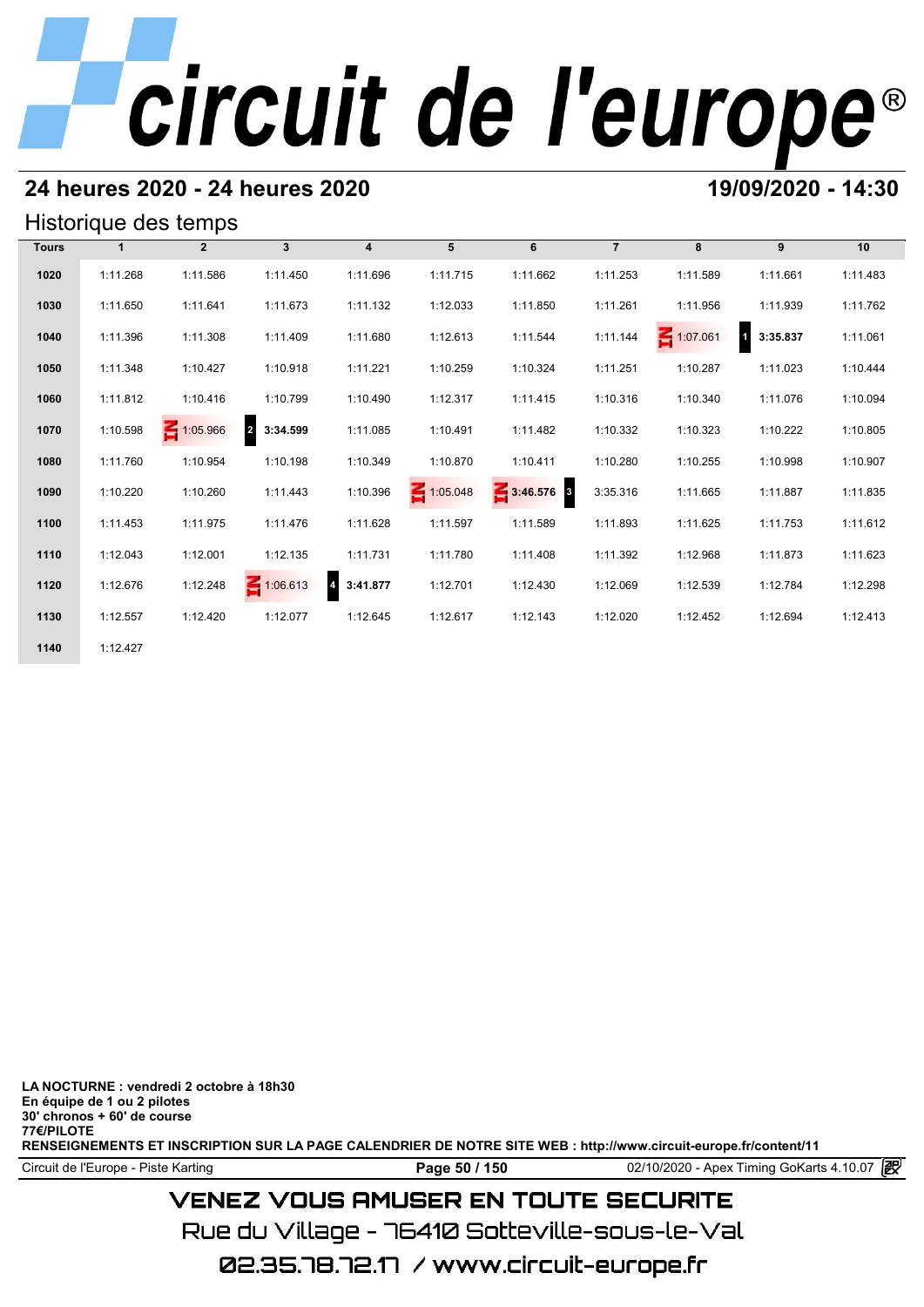# **24 heures 2020 - 24 heures 2020 19/09/2020 - 14:30**

Historique des temps

# **27 - TEAM KART LDI**

|              |                                  | 27 - IEAM KARI LDI |                             |                                     |                          |                 |                            |                 |                                   |               |
|--------------|----------------------------------|--------------------|-----------------------------|-------------------------------------|--------------------------|-----------------|----------------------------|-----------------|-----------------------------------|---------------|
| <b>Tours</b> | $\mathbf{1}$                     | $\overline{2}$     | $\mathbf{3}$                | 4                                   | 1 J76D<br>5              | 2 FLO'RIAN<br>6 | 3 TEEDAV<br>$\overline{7}$ | 4 DAVID<br>8    | <b>5 MAROUANE</b><br>9            | 6 KEVIN<br>10 |
|              | $\vert$ <sub>2</sub><br>1:18.121 | 1:13.135           | 1:13.722                    | 1:11.400                            | 1:11.315                 | 1:11.318        | 1:11.479                   | 1:11.395        | 1:11.477                          | 1:11.222      |
| 10           | 1:12.158                         | 1:11.269           | 1:12.184                    | 1:11.634                            | 1:12.212                 | 1:10.734        | 1:10.987                   | 1:11.475        | 1:11.332                          | 1:10.981      |
| 20           | 1:11.152                         | 1:11.435           | 1:10.976                    | 1:10.862                            | 1:10.963                 | 1:11.121        | 1:11.070                   | 1:12.040        | 1:11.227                          | 1:11.894      |
| 30           | 1:10.818                         | 1:12.160           | 1:11.070                    | 1:10.854                            | 1:10.758                 | 1:12.317        | 1:11.054                   | $\leq 1:12.712$ | 6<br>3:39.304                     | 1:11.301      |
| 40           | 1:11.193                         | 1:11.964           | 1:11.296                    | 1:11.147                            | 1:11.615                 | 1:11.423        | 1:11.120                   | 1:11.284        | 1:11.133                          | 1:12.595      |
| 50           | 1:11.440                         | 1:11.364           | 1:11.029                    | 1:10.977                            | 1:10.695                 | 1:10.938        | 1:10.924                   | 1:10.980        | 1:11.622                          | 1:11.707      |
| 60           | 1:10.621                         | 1:11.529           | 1:11.101                    | 1:11.062                            | 1:11.176                 | 1:11.471        | 1:11.448                   | 1:11.218        | 1:11.410                          | 1:11.476      |
| 70           | 1:11.077                         | 1:11.159           | 1:11.040                    | 1:11.745                            | 1:06.861<br>$\mathbf{1}$ | 3:37.696        | 1:11.884                   | 1:12.345        | 1:12.300                          | 1:11.404      |
| 80           | 1:11.233                         | 1:11.420           | 1:11.683                    | 1:11.974                            | 1:11.437                 | 1:11.457        | 1:11.550                   | 1:11.683        | 1:11.547                          | 1:11.262      |
| 90           | 1:11.466                         | 1:11.322           | 1:11.428                    | 1:11.620                            | 1:11.563                 | 1:12.318        | 1:11.673                   | 1:12.939        | 1:12.241                          | 1:11.692      |
| 100          | 1:11.907                         | 1:11.718           | 1:11.700                    | 1:11.761                            | 1:11.597                 | 1:11.813        | 1:11.705                   | 1:11.643        | 1:11.043                          | 1:11.176      |
| 110          | 1:11.788                         | 1:11.523           | 1:06.861                    | $\overline{\mathbf{3}}$<br>3:36.816 | 1:11.727                 | 1:11.541        | 1:11.426                   | 1:11.635        | 1:11.430                          | 1:11.500      |
| 120          | 1:11.607                         | 1:13.334           | 1:11.150                    | 1:11.606                            | 1:11.307                 | 1:11.167        | 1:11.045                   | 1:10.853        | 1:12.200                          | 1:11.295      |
| 130          | 1:11.181                         | 1:11.157           | 1:11.235                    | 1:11.236                            | 1:11.180                 | 1:11.019        | 1:11.331                   | 1:11.109        | 1:11.089                          | 1:11.595      |
| 140          | 1:11.052                         | 1:11.191           | 1:11.297                    | 1:11.393                            | 1:11.194                 | 1:11.213        | 1:11.009                   | 1:11.414        | 1:10.950                          | 1:10.960      |
| 150          | 1:11.440                         | $\leq 1:07.514$    | $5\phantom{.0}$<br>3:35.921 | 1:12.882                            | 1:12.483                 | 1:12.316        | 1:12.734                   | 1:12.580        | 1:12.358                          | 1:12.380      |
| 160          | 1:12.400                         | 1:12.582           | 1:13.523                    | 1:12.431                            | 1:12.932                 | 1:12.299        | 1:12.335                   | 1:12.960        | 1:13.709                          | 1:13.041      |
| 170          | 1:13.169                         | 1:12.237           | 1:12.323                    | 1:11.809                            | 1:12.279                 | 1:12.156        | 1:11.771                   | 1:11.870        | 1:12.220                          | 1:11.924      |
| 180          | 1:12.046                         | 1:11.596           | 1:12.469                    | 1:12.129                            | 1:12.043                 | 1:13.229        | 1:12.645                   | 1:11.389        | $\leq 1:08.893$<br>$\overline{4}$ | 3:42.188      |
| 190          | 1:11.891                         | 1:12.545           | 1:11.623                    | 1:13.295                            | 1:11.607                 | 1:11.751        | 1:11.567                   | 1:11.590        | 1:11.712                          | 1:11.722      |
| 200          | 1:11.828                         | 1:11.179           | 1:11.883                    | 1:11.387                            | 1:11.368                 | 1:10.680        | 1:10.902                   | 1:11.879        | 1:11.058                          | 1:11.142      |
| 210          | 1:12.183                         | 1:11.127           | 1:10.591                    | 1:11.008                            | 1:11.148                 | 1:10.880        | 1:11.720                   | 1:11.242        | 1:11.560                          | 1:10.757      |
| 220          | 1:10.871                         | 1:10.670           | 1:11.100                    | 1:10.953                            | 1:10.814                 | 1:10.798        | 1:10.831                   | $\leq 1:06.277$ | $\overline{2}$<br>3:38.631        | 1:11.722      |
| 230          | 1:11.946                         | 1:11.221           | 1:11.061                    | 1:10.940                            | 1:12.461                 | 1:11.428        | 1:11.873                   | 1:11.649        | 1:10.854                          | 1:10.774      |
|              |                                  |                    |                             |                                     |                          |                 |                            |                 |                                   |               |

### **LA NOCTURNE : vendredi 2 octobre à 18h30**

**En équipe de 1 ou 2 pilotes**

**30' chronos + 60' de course 77€/PILOTE**

**RENSEIGNEMENTS ET INSCRIPTION SUR LA PAGE CALENDRIER DE NOTRE SITE WEB : http://www.circuit-europe.fr/content/11**

Circuit de l'Europe - Piste Karting **Page 51 / 150 Page 51 / 150** 02/10/2020 - Apex Timing GoKarts 4.10.07

# **VENEZ VOUS AMUSER EN TOUTE SECURITE**

Rue du Village – 76410 Sotteville-sous-le-Val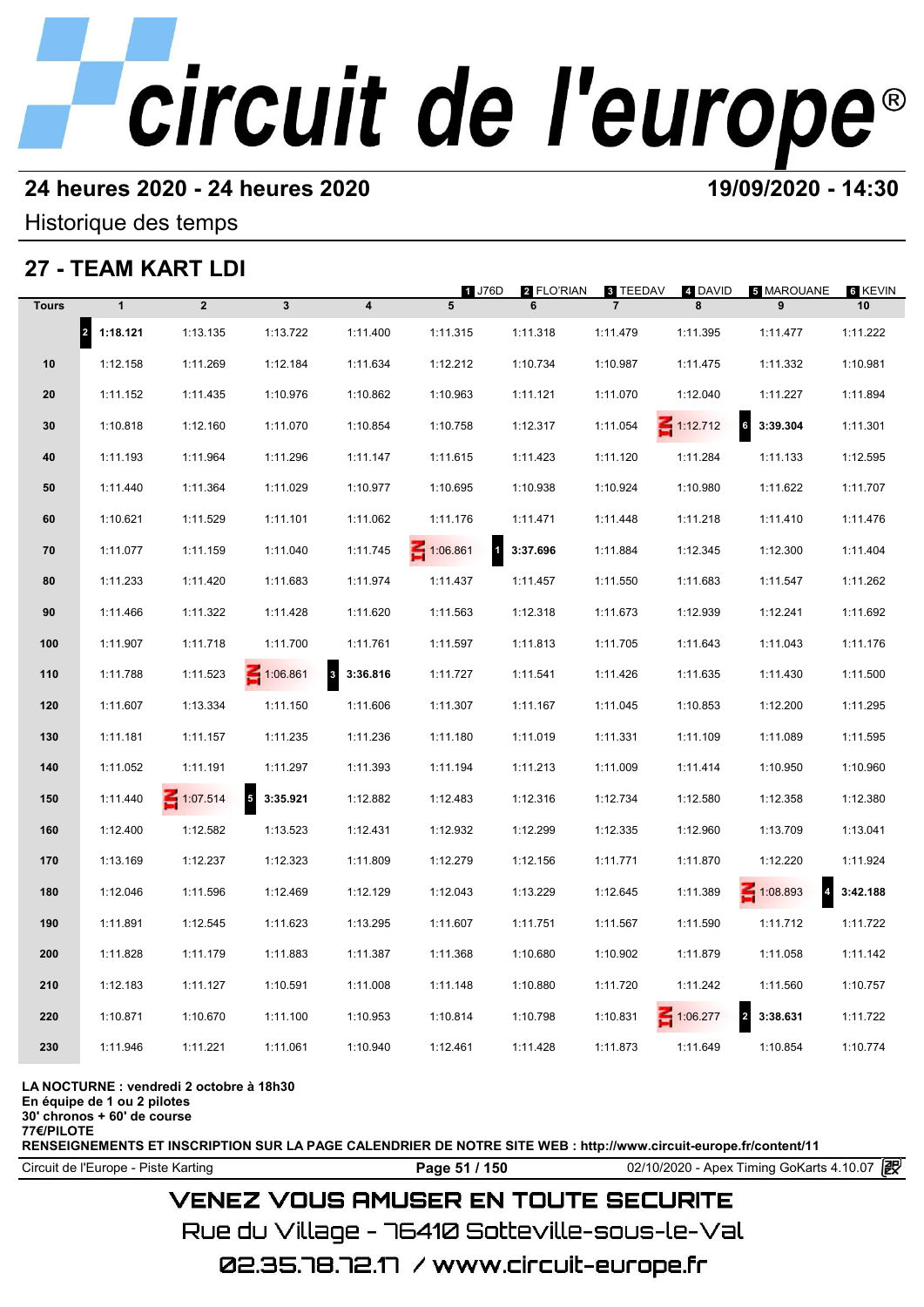# **24 heures 2020 - 24 heures 2020 19/09/2020 - 14:30**

## Historique des temps

|              |               | Historique des temps |            |                 |                 |          |                 |                            |                                     |                          |
|--------------|---------------|----------------------|------------|-----------------|-----------------|----------|-----------------|----------------------------|-------------------------------------|--------------------------|
| <b>Tours</b> | $\mathbf{1}$  | $\overline{2}$       | 3          | 4               | 5               | 6        | $\overline{7}$  | 8                          | 9                                   | 10                       |
| 240          | 1:11.094      | 1:11.024             | 1:11.048   | 1:11.738        | 1:10.999        | 1:11.398 | 1:11.848        | 1:11.014                   | 1:11.816                            | 1:11.067                 |
| 250          | 1:11.457      | 1:11.078             | 1:11.459   | 1:11.331        | 1:11.037        | 1:11.109 | 1:11.640        | 1:11.412                   | 1:11.460                            | 1:12.188                 |
| 260          | 1:11.074      | 1:11.478             | 1:11.452   | $\leq 1:05.694$ | 6<br>3:42.088   | 1:11.810 | 1:11.643        | 1:11.328                   | 1:11.471                            | 1:11.521                 |
| 270          | 1:11.339      | 1:11.256             | 1:11.285   | 1:12.332        | 1:11.806        | 1:11.528 | 1:11.331        | 1:11.312                   | 1:11.409                            | 1:11.377                 |
| 280          | 1:11.423      | 1:11.548             | 1:11.609   | 1:11.991        | 1:10.962        | 1:11.063 | 1:11.058        | 1:11.123                   | 1:11.240                            | 1:12.162                 |
| 290          | 1:11.411      | 1:11.430             | 1:11.540   | 1:11.539        | 1:11.176        | 1:11.516 | 1:11.395        | 1:11.367                   | 1:11.271                            | 1:11.502                 |
| 300          | 1:11.345      | $\leq 1:07.000$      | 1 3:44.676 | 1:11.950        | 1:11.993        | 1:11.662 | 1:12.232        | 1:12.488                   | 1:11.234                            | 1:12.193                 |
| 310          | 1:11.483      | 1:13.394             | 1:12.076   | 1:12.531        | 1:11.805        | 1:12.552 | 1:11.585        | 1:11.544                   | 1:12.429                            | 1:13.663                 |
| 320          | 1:13.261      | 1:11.538             | 1:11.260   | 1:12.722        | 1:11.507        | 1:13.173 | 1:12.124        | 1:11.348                   | 1:11.336                            | 1:11.404                 |
| 330          | 1:11.693      | 1:11.561             | 1:11.541   | 1:11.263        | 1:11.253        | 1:11.460 | 1:13.303        | 1:12.037                   | 1:07.786                            | $\mathbf{3}$<br>3:38.703 |
| 340          | 1:11.577      | 1:11.777             | 1:11.450   | 1:10.925        | 1:10.910        | 1:11.810 | 1:11.004        | 1:11.456                   | 1:11.759                            | 1:11.512                 |
| 350          | 1:11.541      | 1:11.158             | 1:11.181   | 1:11.223        | 1:11.656        | 1:11.147 | 1:10.863        | 1:10.967                   | 1:11.068                            | 1:10.855                 |
| 360          | 1:11.338      | 1:10.970             | 1:11.356   | 1:11.534        | 1:11.549        | 1:11.103 | 1:11.183        | 1:10.820                   | 1:11.292                            | 1:11.169                 |
| 370          | 1:10.891      | 1:10.814             | 1:10.690   | 1:12.887        | 1:10.971        | 1:10.891 | $\leq 1:08.333$ | $\overline{5}$<br>3:41.314 | 1:12.325                            | 1:12.143                 |
| 380          | 1:12.118      | 1:12.759             | 1:11.740   | 1:11.795        | 1:11.457        | 1:12.231 | 1:13.185        | 1:15.246                   | 1:12.680                            | 1:12.300                 |
| 390          | 1:11.845      | 1:12.281             | 1:12.091   | 1:11.572        | 1:12.338        | 1:12.547 | 1:13.450        | 1:13.214                   | 1:15.561                            | 1:14.952                 |
| 400          | 1:14.149      | 1:14.687             | 1:14.843   | 1:14.230        | 1:23.545        | 1:32.186 | 1:33.442        | 1:33.240                   | 1:32.304                            | $\leq 1:27.512$          |
| 410          | 4<br>3:50.723 | 1:24.267             | 1:20.806   | 1:16.593        | 1:16.184        | 1:14.249 | 1:13.355        | 1:13.245                   | 1:13.165                            | 1:13.034                 |
| 420          | 1:12.804      | 1:12.790             | 1:12.840   | 1:12.296        | 1:11.833        | 1:12.332 | 1:12.045        | 1:12.115                   | 1:11.955                            | 1:11.669                 |
| 430          | 1:12.197      | 1:13.412             | 1:11.961   | 1:11.621        | 1:11.814        | 1:11.445 | 1:11.827        | 1:11.567                   | 1:13.228                            | 1:11.718                 |
| 440          | 1:11.727      | 1:12.099             | 1:12.011   | 1:11.432        | 1:11.312        | 1:11.596 | 1:11.991        | 1:08.644                   | $\overline{\mathbf{c}}$<br>3:37.991 | 1:11.685                 |
| 450          | 1:11.830      | 1:11.536             | 1:11.349   | 1:11.669        | 1:11.979        | 1:11.662 | 1:11.482        | 1:11.602                   | 1:11.437                            | 1:12.742                 |
| 460          | 1:11.271      | 1:11.699             | 1:11.806   | 1:12.085        | 1:11.252        | 1:10.929 | 1:10.897        | 1:11.230                   | 1:11.151                            | 1:11.348                 |
| 470          | 1:11.726      | 1:11.471             | 1:11.285   | 1:11.291        | 1:12.252        | 1:10.998 | 1:11.158        | 1:11.186                   | 1:11.422                            | 1:11.241                 |
| 480          | 1:11.489      | 1:11.361             | 1:11.424   | 1:11.336        | $\leq 1:09.322$ | 3:41.539 | 1:12.039        | 1:12.074                   | 1:11.579                            | 1:12.264                 |
| 490          | 1:11.316      | 1:11.255             | 1:11.597   | 1:11.590        | 1:13.049        | 1:11.095 | 1:11.034        | 1:12.179                   | 1:12.126                            | 1:10.752                 |

### **LA NOCTURNE : vendredi 2 octobre à 18h30**

**En équipe de 1 ou 2 pilotes**

**30' chronos + 60' de course**

**77€/PILOTE**

**RENSEIGNEMENTS ET INSCRIPTION SUR LA PAGE CALENDRIER DE NOTRE SITE WEB : http://www.circuit-europe.fr/content/11**

**Page 52 / 150** 02/10/2020 - Apex Timing GoKarts 4.10.07 **P** 

# **VENEZ VOUS AMUSER EN TOUTE SECURITE**

Rue du Village – 76410 Sotteville-sous-le-Val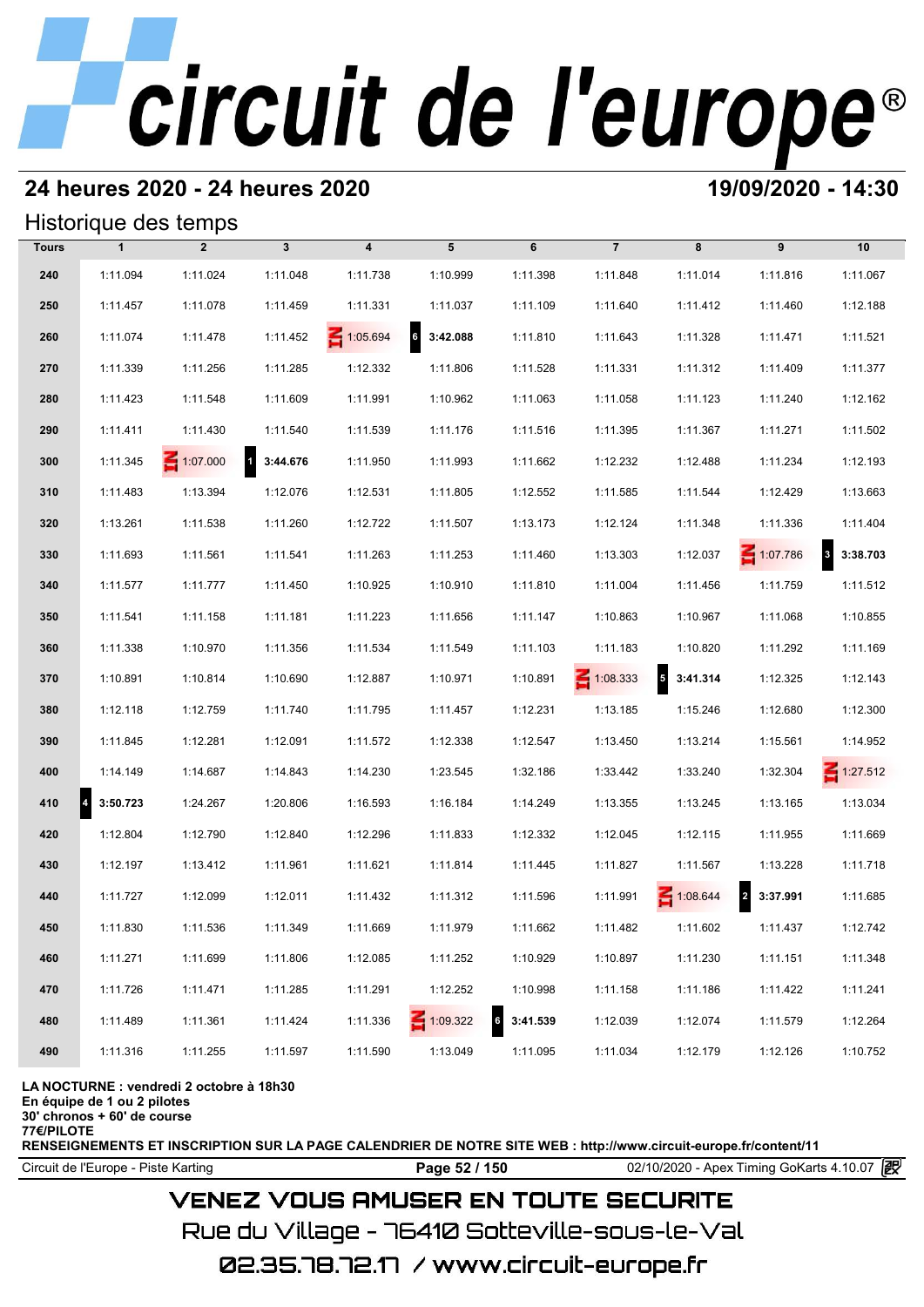# **24 heures 2020 - 24 heures 2020 19/09/2020 - 14:30**

## Historique des temps

|              | Historique des temps |                 |                                     |                         |                 |                          |                |          |                 |                            |
|--------------|----------------------|-----------------|-------------------------------------|-------------------------|-----------------|--------------------------|----------------|----------|-----------------|----------------------------|
| <b>Tours</b> | $\mathbf{1}$         | $\overline{2}$  | $\mathbf{3}$                        | $\overline{\mathbf{4}}$ | 5               | 6                        | $\overline{7}$ | 8        | 9               | 10                         |
| 500          | 1:11.826             | 1:11.637        | 1:11.230                            | 1:11.337                | 1:11.138        | 1:11.264                 | 1:11.066       | 1:11.588 | 1:11.680        | 1:11.060                   |
| 510          | 1:11.032             | 1:11.171        | 1:11.269                            | 1:11.677                | 1:11.655        | 1:11.911                 | 1:11.358       | 1:11.291 | 1:11.099        | 1:11.914                   |
| 520          | 1:10.855             | 1:11.461        | 1:11.385                            | 1:11.226                | 1:06.695        | $\mathbf{1}$<br>3:38.588 | 1:12.473       | 1:12.516 | 1:12.557        | 1:12.045                   |
| 530          | 1:11.838             | 1:11.734        | 1:11.664                            | 1:11.536                | 1:11.537        | 1:12.015                 | 1:12.322       | 1:11.679 | 1:11.572        | 1:11.489                   |
| 540          | 1:11.604             | 1:11.903        | 1:11.666                            | 1:11.917                | 1:11.565        | 1:11.965                 | 1:11.819       | 1:12.071 | 1:13.695        | 1:11.663                   |
| 550          | 1:11.615             | 1:11.803        | 1:11.631                            | 1:11.469                | 1:11.796        | 1:12.190                 | 1:11.430       | 1:12.128 | 1:11.692        | 1:12.034                   |
| 560          | $\leq 4:12.220$      | 6:15.556        | 3 3:38.029                          | 1:11.875                | 1:12.913        | 1:11.224                 | 1:12.658       | 1:10.798 | 1:10.843        | 1:11.429                   |
| 570          | 1:11.603             | 1:11.079        | 1:11.010                            | 1:11.057                | 1:11.414        | 1:11.138                 | 1:11.080       | 1:10.507 | 1:11.225        | 1:10.247                   |
| 580          | 1:10.870             | 1:10.284        | 1:10.797                            | 1:10.454                | 1:11.093        | 1:10.637                 | 1:12.080       | 1:11.875 | 1:10.721        | 1:10.757                   |
| 590          | 1:10.662             | 1:11.152        | 1:10.545                            | 1:10.894                | 1:06.796        | $5$ 3:41.045             | 1:12.626       | 1:11.763 | 1:11.683        | 1:12.135                   |
| 600          | 1:12.313             | 1:11.957        | 1:12.403                            | 1:11.892                | 1:11.920        | 1:12.721                 | 1:12.358       | 1:12.035 | 1:12.372        | 1:12.694                   |
| 610          | 1:13.009             | 1:11.872        | 1:11.791                            | 1:11.948                | 1:11.810        | 1:11.734                 | 1:14.201       | 1:12.118 | 1:11.952        | 1:12.383                   |
| 620          | 1:11.958             | 1:11.868        | 1:11.909                            | 1:11.774                | 1:11.596        | 1:13.340                 | 1:13.067       | 1:11.585 | 1:12.251        | 1:12.115                   |
| 630          | 1:11.960             | $\leq 1:08.807$ | $\overline{\mathbf{4}}$<br>3:36.589 | 1:12.295                | 1:11.780        | 1:11.655                 | 1:11.582       | 1:12.598 | 1:11.556        | 1:11.868                   |
| 640          | 1:11.581             | 1:12.180        | 1:12.930                            | 1:11.395                | 1:11.469        | 1:11.197                 | 1:11.225       | 1:11.018 | 1:11.135        | 1:12.001                   |
| 650          | 1:12.268             | 1:13.699        | 1:11.304                            | 1:11.475                | 1:12.355        | 1:11.007                 | 1:11.306       | 1:11.548 | 1:11.212        | 1:11.418                   |
| 660          | 1:11.698             | 1:11.351        | 1:11.178                            | 1:12.015                | 1:11.436        | 1:11.462                 | 1:11.804       | 1:11.317 | $\leq 1:08.961$ | $\overline{2}$<br>3:36.167 |
| 670          | 1:11.886             | 1:11.534        | 1:11.661                            | 1:11.319                | 1:11.663        | 1:11.396                 | 1:11.195       | 1:11.058 | 1:11.007        | 1:11.773                   |
| 680          | 1:11.498             | 1:11.428        | 1:11.168                            | 1:11.157                | 1:11.839        | 1:11.511                 | 1:11.469       | 1:11.157 | 1:12.073        | 1:12.748                   |
| 690          | 1:11.468             | 1:11.833        | 1:10.908                            | 1:11.434                | 1:12.076        | 1:10.898                 | 1:11.038       | 1:12.536 | 1:12.654        | 1:11.145                   |
| 700          | 1:10.784             | 1:10.880        | 1:11.063                            | 1:11.108                | 1:10.819        | 1:11.716                 | 1:12.116       | 1:11.139 | $\leq 1:05.857$ | 63:42.436                  |
| 710          | 1:11.666             | 1:11.871        | 1:11.709                            | 1:11.688                | 1:11.672        | 1:11.375                 | 1:11.490       | 1:12.134 | 1:11.958        | 1:11.410                   |
| 720          | 1:11.256             | 1:11.170        | 1:10.859                            | 1:11.173                | 1:11.654        | 1:11.898                 | 1:11.341       | 1:11.081 | 1:11.562        | 1:11.300                   |
| 730          | 1:11.400             | 1:11.215        | 1:11.505                            | 1:11.320                | 1:11.141        | 1:11.651                 | 1:11.679       | 1:12.259 | 1:11.174        | 1:11.168                   |
| 740          | 1:10.915             | 1:11.306        | 1:11.182                            | 1:11.899                | $\leq 1:07.251$ | $\mathbf{1}$<br>3:43.856 | 1:12.981       | 1:12.994 | 1:12.988        | 1:12.527                   |
| 750          | 1:12.243             | 1:12.148        | 1:12.241                            | 1:11.995                | 1:11.672        | 1:12.673                 | 1:11.954       | 1:11.983 | 1:12.165        | 1:12.351                   |

### **LA NOCTURNE : vendredi 2 octobre à 18h30**

**En équipe de 1 ou 2 pilotes**

**30' chronos + 60' de course**

**77€/PILOTE**

**RENSEIGNEMENTS ET INSCRIPTION SUR LA PAGE CALENDRIER DE NOTRE SITE WEB : http://www.circuit-europe.fr/content/11**

Circuit de l'Europe - Piste Karting **Page 53 / 150 Page 53 / 150** 02/10/2020 - Apex Timing GoKarts 4.10.07 **段** 

# **VENEZ VOUS AMUSER EN TOUTE SECURITE**

Rue du Village – 76410 Sotteville-sous-le-Val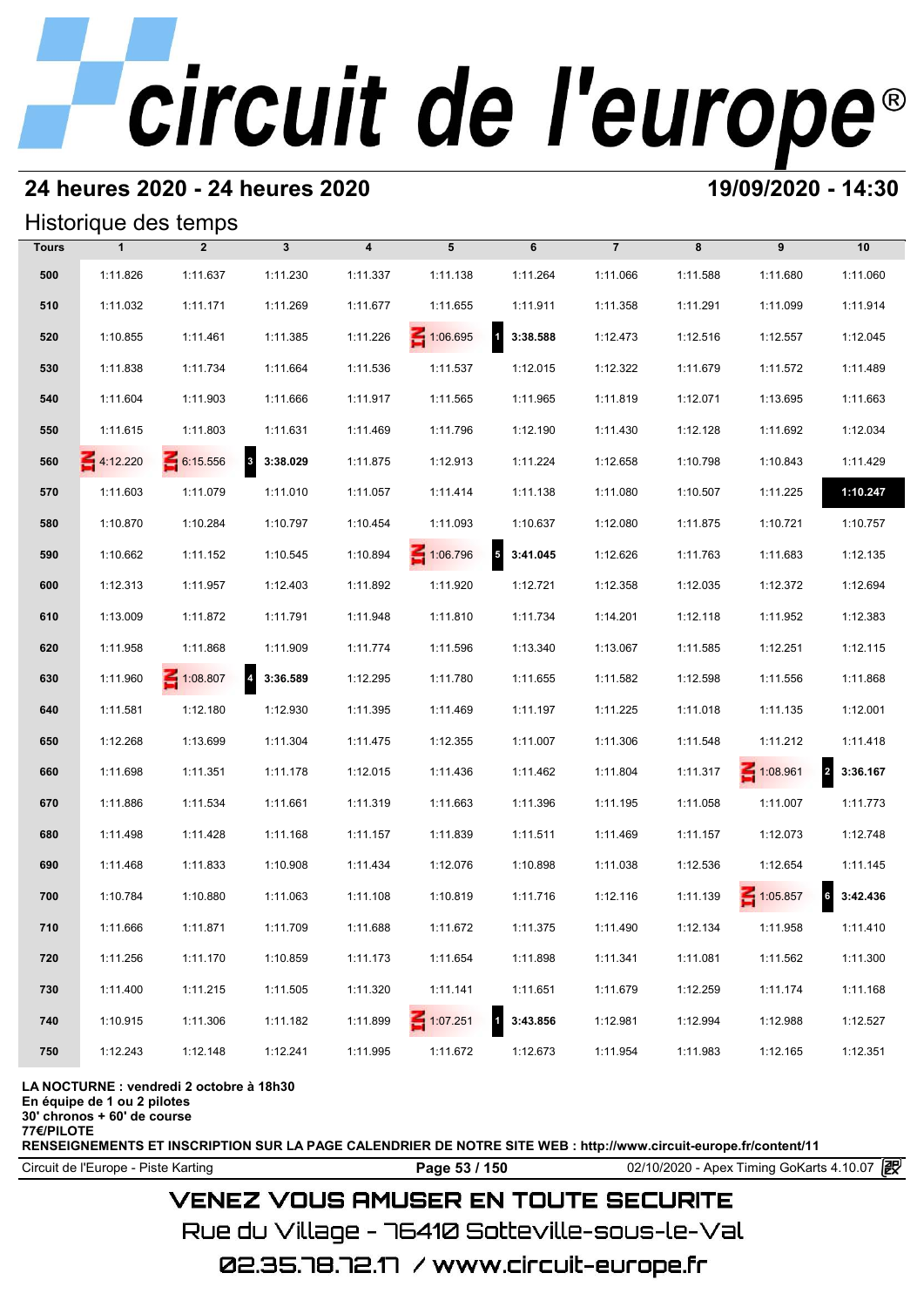# **24 heures 2020 - 24 heures 2020 19/09/2020 - 14:30**

## Historique des temps

| <b>Tours</b> | $\mathbf{1}$ | $\overline{2}$  | $\mathbf{3}$             | $\overline{\mathbf{4}}$     | 5                                    | 6        | $\overline{7}$  | 8               | 9                                   | 10       |
|--------------|--------------|-----------------|--------------------------|-----------------------------|--------------------------------------|----------|-----------------|-----------------|-------------------------------------|----------|
| 760          | 1:12.126     | 1:12.227        | 1:12.372                 | 1:12.083                    | 1:12.586                             | 1:12.931 | 1:11.698        | 1:12.013        | 1:15.092                            | 1:12.200 |
| 770          | 1:11.910     | 1:11.724        | 1:11.524                 | 1:11.616                    | 1:11.603                             | 1:12.202 | 1:12.833        | 1:12.728        | 1:12.536                            | 1:12.362 |
| 780          | 1:12.482     | $\leq 1:08.417$ | 3 3:38.724               | 1:11.448                    | 1:13.723                             | 1:11.461 | 1:10.772        | 1:11.226        | 1:11.280                            | 1:11.084 |
| 790          | 1:11.039     | 1:11.391        | 1:11.213                 | 1:11.342                    | 1:11.240                             | 1:10.939 | 1:11.856        | 1:12.702        | 1:11.086                            | 1:10.987 |
| 800          | 1:10.998     | 1:10.938        | 1:11.267                 | 1:12.207                    | 1:10.751                             | 1:10.686 | 1:10.529        | 1:10.750        | 1:10.862                            | 1:10.935 |
| 810          | 1:11.279     | 1:10.766        | 1:10.835                 | 1:10.812                    | 1:10.469                             | 1:11.845 | 1:10.854        | $\leq 1:05.719$ | $\overline{\mathbf{2}}$<br>3:37.939 | 1:11.285 |
| 820          | 1:10.998     | 1:11.064        | 1:10.702                 | 1:10.805                    | 1:11.718                             | 1:10.809 | 1:11.260        | 1:10.773        | 1:11.119                            | 1:11.096 |
| 830          | 1:11.024     | 1:10.936        | 1:10.885                 | 1:10.815                    | 1:13.169                             | 1:10.727 | 1:11.197        | 1:10.893        | 1:11.047                            | 1:10.801 |
| 840          | 1:10.837     | 1:11.273        | 1:10.591                 | 1:11.044                    | 1:11.101                             | 1:10.418 | 1:10.943        | 1:10.889        | 1:11.511                            | 1:10.681 |
| 850          | 1:10.826     | 1:11.249        | 1:11.215                 | 1:11.106                    | 1:10.786                             | 1:10.843 | $\leq 1:05.149$ | 4 3:35.383      | 1:12.039                            | 1:11.939 |
| 860          | 1:12.346     | 1:11.448        | 1:11.929                 | 1:11.465                    | 1:11.703                             | 1:11.263 | 1:11.386        | 1:10.965        | 1:11.070                            | 1:11.242 |
| 870          | 1:11.130     | 1:11.629        | 1:12.319                 | 1:11.184                    | 1:11.414                             | 1:10.970 | 1:11.131        | 1:10.707        | 1:11.067                            | 1:11.628 |
| 880          | 1:11.194     | 1:11.089        | 1:11.375                 | 1:11.100                    | 1:11.143                             | 1:11.112 | 1:11.426        | 1:11.198        | 1:10.781                            | 1:11.062 |
| 890          | 1:10.958     | 1:10.801        | 1:11.925                 | $\leq 1:08.700$             | $\overline{\phantom{a}}$<br>3:36.001 | 1:12.597 | 1:12.109        | 1:12.485        | 1:12.605                            | 1:12.659 |
| 900          | 1:12.170     | 1:12.595        | 1:13.211                 | 1:11.510                    | 1:12.692                             | 1:12.570 | 1:12.024        | 1:13.615        | 1:12.123                            | 1:12.828 |
| 910          | 1:12.095     | 1:12.039        | 1:12.919                 | 1:12.275                    | 1:12.003                             | 1:12.533 | 1:12.407        | 1:12.018        | 1:11.890                            | 1:12.222 |
| 920          | 1:12.950     | 1:12.205        | 1:12.012                 | 1:12.240                    | 1:12.189                             | 1:12.013 | 1:12.184        | 1:11.577        | 1:12.273                            | 1:11.399 |
| 930          | 1:11.689     | 1:11.613        | 1:06.969                 | $6\overline{6}$<br>3:44.002 | 1:11.466                             | 1:12.180 | 1:11.760        | 1:11.388        | 1:11.247                            | 1:11.269 |
| 940          | 1:11.346     | 1:11.258        | 1:11.243                 | 1:11.130                    | 1:10.988                             | 1:11.031 | 1:11.683        | 1:11.078        | 1:10.798                            | 1:10.790 |
| 950          | 1:11.853     | 1:10.706        | 1:11.398                 | 1:10.854                    | 1:11.603                             | 1:11.343 | 1:12.308        | 1:10.763        | 1:10.703                            | 1:10.888 |
| 960          | 1:10.952     | 1:11.504        | 1:10.854                 | 1:11.083                    | 1:11.414                             | 1:10.967 | 1:10.607        | 1:11.266        | 1:11.884                            | 1:11.014 |
| 970          | 1:10.638     | 1:12.139        | 1:11.054                 | 1:10.711                    | 1:11.063                             | 1:11.389 | 1:10.738        | 1:11.002        | 1:11.060                            | 1:11.491 |
| 980          | 1:10.590     | 1:10.379        | 1:10.516                 | 1:10.818                    | 1:10.764                             | 1:10.589 | 1:10.781        | 1:10.836        | 1:11.920                            | 1:10.837 |
| 990          | 1:10.932     | $\leq 1:06.458$ | $\mathbf{1}$<br>3:40.939 | 1:11.899                    | 1:11.617                             | 1:11.913 | 1:11.645        | 1:11.903        | 1:11.762                            | 1:12.478 |
| 1000         | 1:12.061     | 1:11.621        | 1:12.216                 | 1:11.601                    | 1:14.157                             | 1:12.952 | 1:11.745        | 1:11.403        | 1:11.773                            | 1:11.599 |
| 1010         | 1:11.609     | 1:11.797        | 1:12.180                 | 1:12.137                    | 1:11.728                             | 1:11.714 | 1:12.709        | 1:11.575        | 1:12.444                            | 1:11.852 |

**LA NOCTURNE : vendredi 2 octobre à 18h30**

**En équipe de 1 ou 2 pilotes**

**30' chronos + 60' de course 77€/PILOTE**

**RENSEIGNEMENTS ET INSCRIPTION SUR LA PAGE CALENDRIER DE NOTRE SITE WEB : http://www.circuit-europe.fr/content/11**

Circuit de l'Europe - Piste Karting **Page 54 / 150 Page 54 / 150** 02/10/2020 - Apex Timing GoKarts 4.10.07

# **VENEZ VOUS AMUSER EN TOUTE SECURITE**

Rue du Village – 76410 Sotteville-sous-le-Val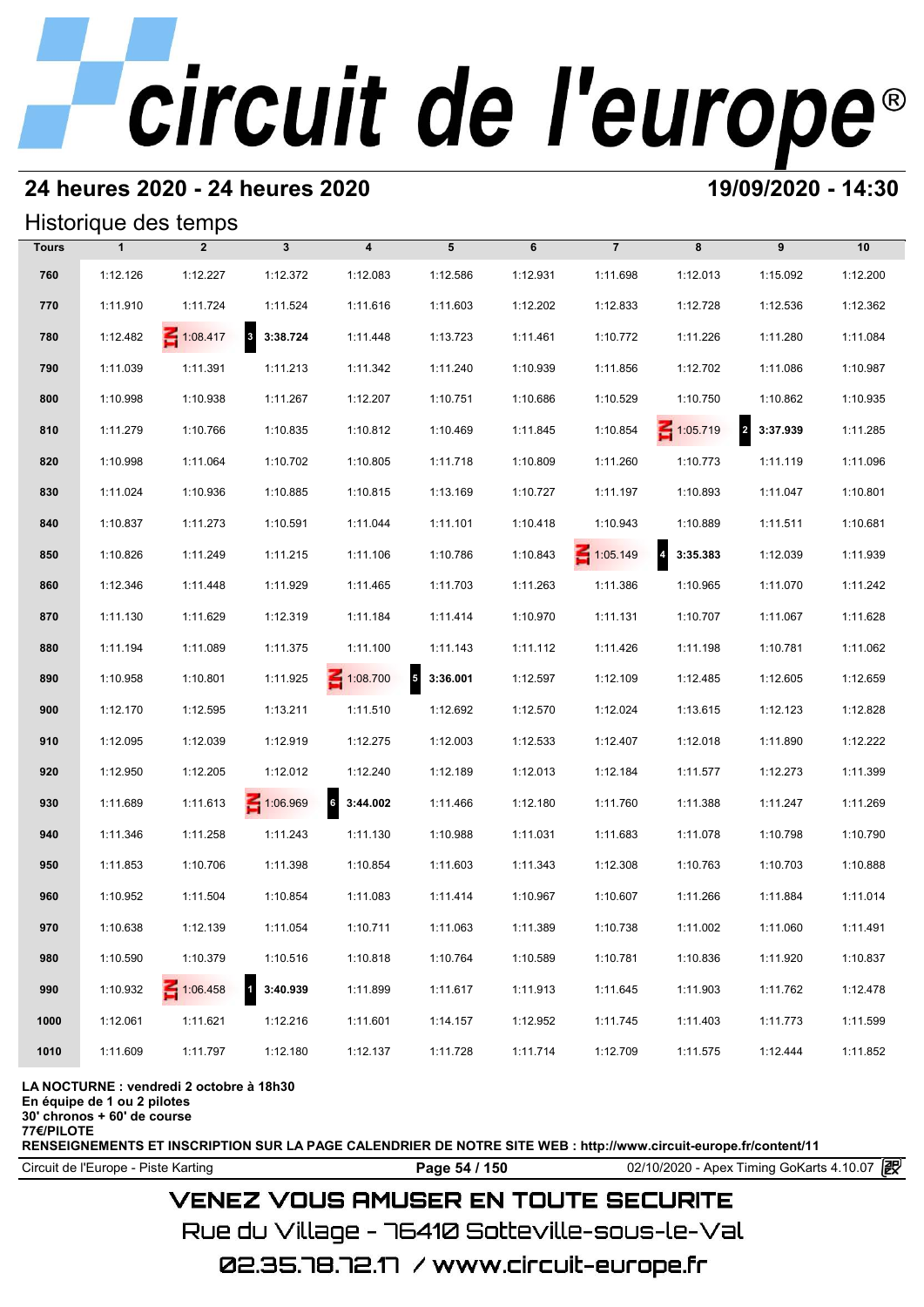# **24 heures 2020 - 24 heures 2020 19/09/2020 - 14:30**

## Historique des temps

| Historique des temps |          |                |                 |                                     |                 |                                     |                |          |                 |          |  |  |  |
|----------------------|----------|----------------|-----------------|-------------------------------------|-----------------|-------------------------------------|----------------|----------|-----------------|----------|--|--|--|
| <b>Tours</b>         |          | $\overline{2}$ | 3 <sup>1</sup>  | $\overline{4}$                      | 5               | 6                                   | $\overline{7}$ | 8        | 9               | 10       |  |  |  |
| 1020                 | 1:11.493 | 1:11.899       | 1:12.123        | 1:12.122                            | 1:14.797        | 1:13.394                            | 1:12.720       | 1:12.552 | 1:11.910        | 1:11.845 |  |  |  |
| 1030                 | 1:12.527 | 1:11.807       | 1:12.652        | 1:11.738                            | $\leq 1:06.079$ | $\overline{\mathbf{5}}$<br>3:37.152 | 1:11.757       | 1:13.001 | 1:13.847        | 1:12.206 |  |  |  |
| 1040                 | 1:12.281 | 1:11.675       | 1:12.012        | 1:12.055                            | 1:11.300        | 1:12.154                            | 1:11.910       | 1:12.035 | 1:11.834        | 1:11.634 |  |  |  |
| 1050                 | 1:12.083 | 1:13.338       | 1:11.527        | 1:11.467                            | 1:12.222        | 1:12.448                            | 1:13.261       | 1:12.455 | 1:11.402        | 1:11.612 |  |  |  |
| 1060                 | 1:11.795 | 1:11.551       | 1:12.653        | 1:11.819                            | 1:11.541        | 1:12.537                            | 1:12.124       | 1:13.092 | 1:12.491        | 1:12.122 |  |  |  |
| 1070                 | 1:11.882 | 1:11.879       | $\leq 1:16.892$ | $\overline{\mathbf{3}}$<br>3:33.762 | 1:12.556        | 1:11.440                            | 1:11.188       | 1:10.759 | 1:11.416        | 1:11.706 |  |  |  |
| 1080                 | 1:11.883 | 1:11.228       | 1:11.185        | 1:12.096                            | 1:11.240        | 1:11.605                            | 1:12.268       | 1:11.334 | 1:10.840        | 1:10.900 |  |  |  |
| 1090                 | 1:10.852 | 1:10.831       | 1:10.715        | 1:10.606                            | 1:11.066        | 1:11.007                            | 1:10.979       | 1:11.186 | $\leq 1:05.715$ | 3:36.315 |  |  |  |
| 1100                 | 1:12.020 | 1:11.725       | 1:11.711        | 1:12.557                            | 1:11.298        | 1:11.672                            | 1:11.629       | 1:11.411 | 1:11.394        | 1:11.190 |  |  |  |
| 1110                 | 1:11.702 | 1:11.413       | 1:11.360        | 1:11.774                            | 1:11.218        | 1:11.268                            | 1:12.340       | 1:12.405 | 1:11.153        | 1:11.485 |  |  |  |
| 1120                 | 1:11.143 | 1:11.175       | 1:11.525        | 1:11.227                            | 1:11.308        | 1:11.055                            | 1:11.286       | 1:11.156 | 1:11.233        | 1:11.566 |  |  |  |
| 1130                 | 1:13.340 | 1:11.283       | 1:11.442        | 1:11.556                            | 1:11.674        | 1:11.472                            | 1:11.935       | 1:11.545 | 1:11.627        | 1:20.018 |  |  |  |

**LA NOCTURNE : vendredi 2 octobre à 18h30 En équipe de 1 ou 2 pilotes 30' chronos + 60' de course 77€/PILOTE RENSEIGNEMENTS ET INSCRIPTION SUR LA PAGE CALENDRIER DE NOTRE SITE WEB : http://www.circuit-europe.fr/content/11**

Circuit de l'Europe - Piste Karting **Page 55 / 150** 02/10/2020 - Apex Timing GoKarts 4.10.07

# **VENEZ VOUS AMUSER EN TOUTE SECURITE**

Rue du Village – 76410 Sotteville-sous-le-Val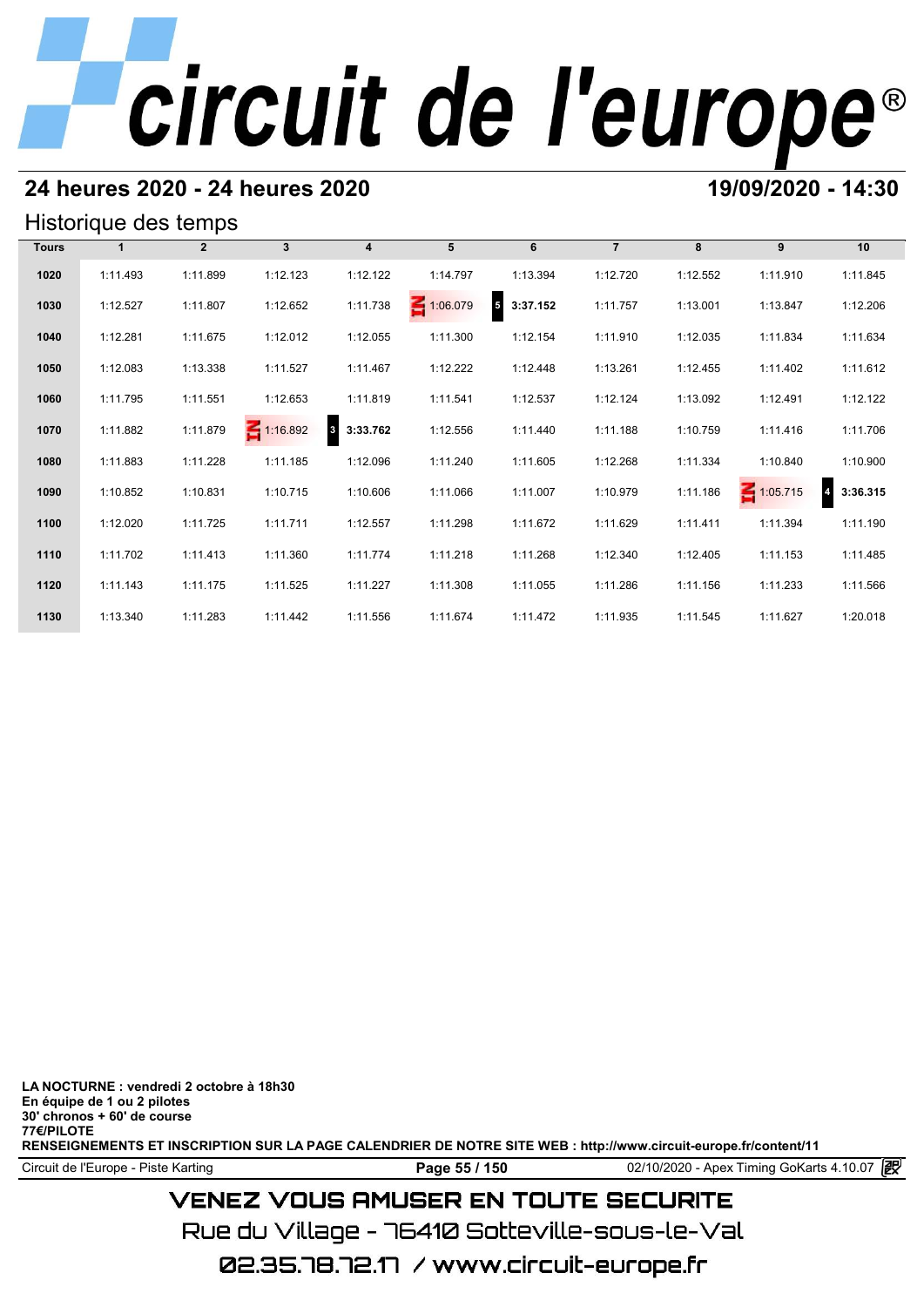# **24 heures 2020 - 24 heures 2020 19/09/2020 - 14:30**

## Historique des temps

# **11 - GET 51**

|              | 11 - GET 51                          | <b>1 ROMAIN-GET 51</b> |                            | 2 BERTRAND - GET51      | <b>8 GUILLAUME - GET 51</b> |          | 4 STEPH - GET51                      | 5 GUILLAUME |          | 6 VINCENT - GET 51 |
|--------------|--------------------------------------|------------------------|----------------------------|-------------------------|-----------------------------|----------|--------------------------------------|-------------|----------|--------------------|
| <b>Tours</b> | $\mathbf{1}$                         | $\overline{2}$         | 3                          | $\overline{\mathbf{4}}$ | 5                           | 6        | $\overline{7}$                       | 8           | 9        | 10                 |
|              | $\overline{\phantom{a}}$<br>1:17.681 | 1:12.262               | 1:10.875                   | 1:11.384                | 1:10.627                    | 1:11.680 | 1:10.715                             | 1:11.817    | 1:11.960 | 1:10.977           |
| 10           | 1:10.637                             | 1:11.203               | 1:10.746                   | 1:11.203                | 1:10.625                    | 1:10.852 | 1:10.764                             | 1:10.301    | 1:10.375 | 1:10.489           |
| 20           | 1:11.891                             | 1:11.146               | 1:11.624                   | 1:10.917                | 1:10.987                    | 1:11.742 | 1:13.643                             | 1:10.874    | 1:10.829 | 1:11.525           |
| 30           | 1:11.114                             | 1:10.964               | 1:10.736                   | 1:10.635                | 1:10.927                    | 1:10.834 | 1:10.831                             | 1:12.426    | 1:10.926 | 1:10.632           |
| 40           | 1:10.805                             | 1:10.977               | 1:11.029                   | 1:10.979                | 1:10.685                    | 1:11.137 | 1:10.973                             | 1:10.827    | 1:10.577 | 1:10.918           |
| 50           | 1:10.998                             | 1:08.941               | $\overline{2}$<br>3:41.626 | 1:12.658                | 1:13.146                    | 1:11.492 | 1:11.465                             | 1:12.027    | 1:11.750 | 1:11.580           |
| 60           | 1:11.319                             | 1:11.331               | 1:11.388                   | 1:11.602                | 1:12.054                    | 1:11.546 | 1:11.498                             | 1:11.248    | 1:11.362 | 1:12.389           |
| 70           | 1:11.859                             | 1:12.323               | 1:11.734                   | 1:11.561                | 1:11.239                    | 1:11.874 | 1:11.701                             | 1:11.545    | 1:11.787 | 1:11.464           |
| 80           | 1:11.908                             | 1:11.780               | 1:11.849                   | 1:12.171                | 1:11.514                    | 1:11.703 | 1:11.561                             | 1:11.531    | 1:13.034 | 1:11.736           |
| 90           | 1:11.514                             | 1:12.442               | 1:12.037                   | 1:11.354                | 1:11.398                    | 1:11.589 | 1:11.447                             | 1:11.527    | 1:13.080 | 1:11.451           |
| 100          | 1:11.417                             | $\leq 1:08.226$        | 8 3:39.424                 | 1:11.459                | 1:11.302                    | 1:11.418 | 1:11.174                             | 1:11.334    | 1:11.442 | 1:11.599           |
| 110          | 1:12.047                             | 1:12.904               | 1:11.485                   | 1:13.008                | 1:11.929                    | 1:11.329 | 1:13.088                             | 1:11.445    | 1:11.009 | 1:11.278           |
| 120          | 1:11.334                             | 1:11.547               | 1:11.548                   | 1:11.757                | 1:11.696                    | 1:11.557 | 1:11.755                             | 1:11.308    | 1:10.977 | 1:10.955           |
| 130          | 1:11.976                             | $\leq 1:08.221$        | $\overline{4}$<br>3:36.614 | 1:12.252                | 1:11.429                    | 1:12.958 | 1:12.437                             | 1:11.509    | 1:12.052 | 1:11.917           |
| 140          | 1:11.864                             | 1:11.395               | 1:12.115                   | 1:11.432                | 1:11.882                    | 1:11.917 | 1:11.820                             | 1:11.345    | 1:12.621 | 1:11.586           |
| 150          | 1:12.339                             | 1:11.430               | 1:12.127                   | 1:11.863                | 1:11.981                    | 1:12.294 | 1:11.798                             | 1:12.163    | 1:11.734 | 1:11.982           |
| 160          | 1:12.394                             | 1:12.211               | 1:11.570                   | 1:06.349                | $6\phantom{a}$<br>3:37.113  | 1:11.956 | 1:11.801                             | 1:11.380    | 1:11.625 | 1:12.034           |
| 170          | 1:11.826                             | 1:11.967               | 1:11.973                   | 1:12.136                | 1:11.832                    | 1:11.755 | 1:12.284                             | 1:11.790    | 1:11.888 | 1:11.852           |
| 180          | 1:12.034                             | 1:11.864               | 1:11.606                   | 1:13.790                | 1:12.880                    | 1:12.299 | 1:12.218                             | 1:12.958    | 1:12.286 | 1:11.596           |
| 190          | 1:12.653                             | 1:12.208               | 1:11.572                   | 1:08.266                | $\mathbf{1}$<br>3:49.649    | 1:11.866 | 1:11.459                             | 1:11.335    | 1:12.390 | 1:12.221           |
| 200          | 1:15.362                             | 1:11.928               | 1:11.295                   | 1:11.047                | 1:10.911                    | 1:12.535 | 1:13.587                             | 1:12.088    | 1:11.133 | 1:10.689           |
| 210          | 1:10.734                             | 1:10.991               | 1:11.598                   | 1:11.149                | 1:11.158                    | 1:12.091 | 1:11.075                             | 1:11.215    | 1:11.156 | 1:11.913           |
| 220          | 1:12.200                             | 1:11.244               | 1:11.541                   | 1:11.432                | 1:11.561                    | 1:08.275 | $\overline{\phantom{a}}$<br>3:39.745 | 1:11.751    | 1:11.427 | 1:11.587           |
| 230          | 1:11.634                             | 1:11.561               | 1:11.583                   | 1:12.109                | 1:12.108                    | 1:11.513 | 1:12.079                             | 1:11.426    | 1:11.363 | 1:11.298           |
|              |                                      |                        |                            |                         |                             |          |                                      |             |          |                    |

### **LA NOCTURNE : vendredi 2 octobre à 18h30**

**En équipe de 1 ou 2 pilotes**

**30' chronos + 60' de course**

**77€/PILOTE**

**RENSEIGNEMENTS ET INSCRIPTION SUR LA PAGE CALENDRIER DE NOTRE SITE WEB : http://www.circuit-europe.fr/content/11**

**Page 56 / 150** 02/10/2020 - Apex Timing GoKarts 4.10.07 **P** 

# **VENEZ VOUS AMUSER EN TOUTE SECURITE**

Rue du Village – 76410 Sotteville-sous-le-Val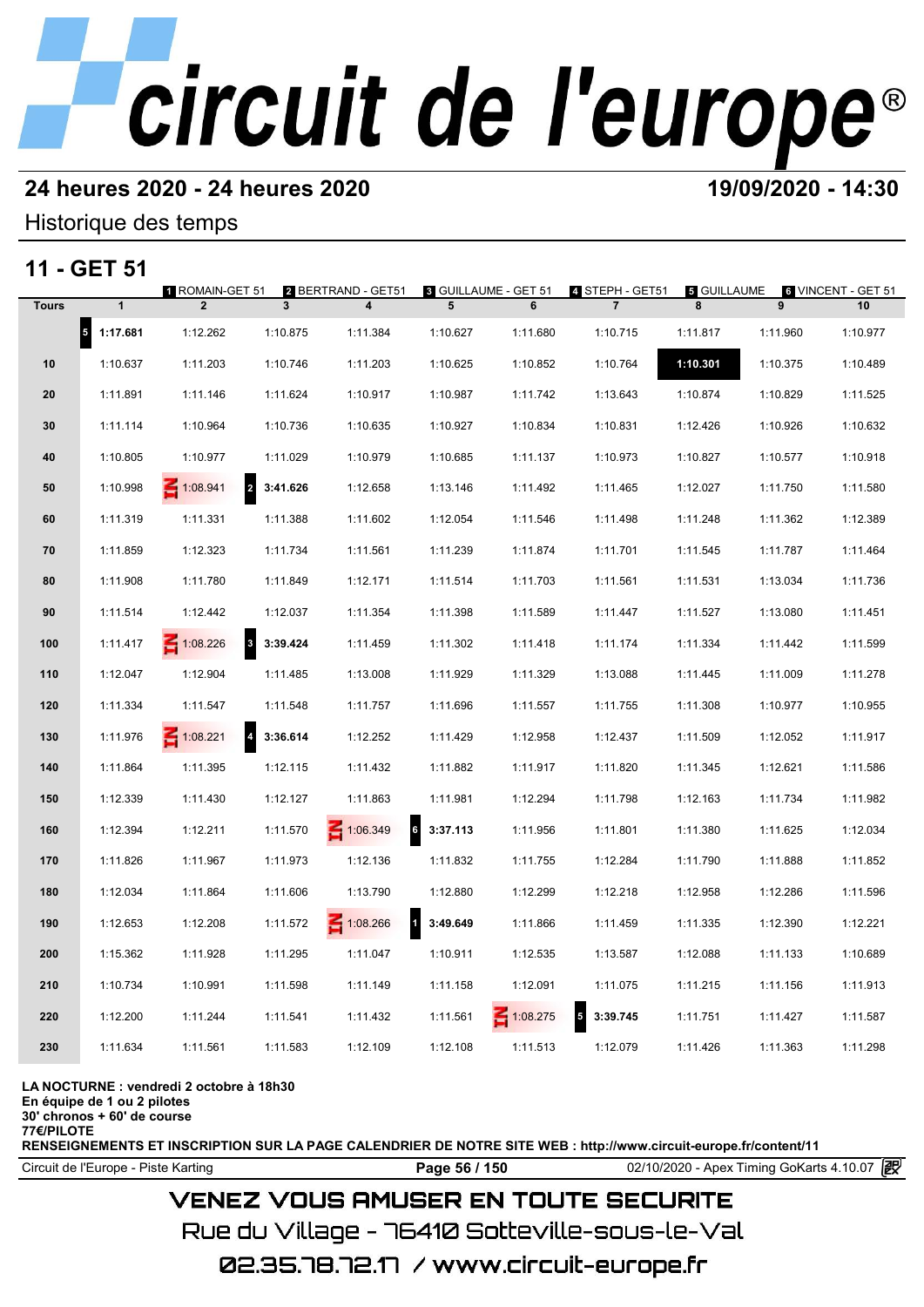# **24 heures 2020 - 24 heures 2020 19/09/2020 - 14:30**

## Historique des temps

|              |              | Historique des temps |                            |                          |                 |                            |                 |                                     |                                      |          |
|--------------|--------------|----------------------|----------------------------|--------------------------|-----------------|----------------------------|-----------------|-------------------------------------|--------------------------------------|----------|
| <b>Tours</b> | $\mathbf{1}$ | $\overline{2}$       | $\mathbf{3}$               | $\overline{\mathbf{4}}$  | 5               | 6                          | $\overline{7}$  | 8                                   | 9                                    | 10       |
| 240          | 1:11.341     | 1:11.509             | 1:11.607                   | 1:11.589                 | 1:11.806        | 1:11.331                   | 1:11.284        | 1:11.442                            | 1:11.294                             | 1:11.818 |
| 250          | 1:11.411     | 1:11.789             | 1:11.335                   | 1:11.693                 | 1:13.473        | 1:11.372                   | $\leq 1:07.236$ | $\overline{\mathbf{2}}$<br>3:50.627 | 1:11.797                             | 1:11.992 |
| 260          | 1:11.942     | 1:11.924             | 1:12.119                   | 1:11.898                 | 1:11.963        | 1:11.601                   | 1:12.665        | 1:12.452                            | 1:13.539                             | 1:11.882 |
| 270          | 1:12.315     | 1:12.264             | 1:12.047                   | 1:13.280                 | 1:12.620        | 1:12.154                   | 1:12.224        | 1:11.864                            | 1:11.927                             | 1:11.962 |
| 280          | 1:12.511     | 1:11.800             | 1:11.803                   | 1:12.171                 | 1:12.068        | 1:12.587                   | 1:11.965        | 1:08.888                            | 3<br>3:36.628                        | 1:12.271 |
| 290          | 1:12.162     | 1:11.904             | 1:11.851                   | 1:11.808                 | 1:11.881        | 1:12.010                   | 1:11.817        | 1:12.706                            | 1:11.572                             | 1:11.755 |
| 300          | 1:12.093     | 1:11.734             | 1:11.928                   | 1:11.637                 | 1:11.231        | 1:11.728                   | 1:12.508        | 1:12.376                            | 1:13.271                             | 1:11.794 |
| 310          | 1:11.855     | 1:11.714             | 1:11.738                   | 1:11.598                 | 1:12.002        | 1:12.150                   | 1:11.834        | 1:12.352                            | 1:11.895                             | 1:12.766 |
| 320          | 1:11.794     | 1:13.474             | 1:12.276                   | 1:12.527                 | 1:11.672        | 1:11.650                   | 1:11.762        | 1:11.800                            | 1:12.752                             | 1:12.117 |
| 330          | 1:11.952     | 1:11.879             | 1:11.626                   | 1:12.247                 | $\leq 1:07.293$ | $\overline{4}$<br>3:41.164 | 1:13.032        | 1:12.602                            | 1:12.009                             | 1:12.169 |
| 340          | 1:12.795     | 1:12.038             | 1:13.126                   | 1:11.795                 | 1:12.328        | 1:12.577                   | 1:11.731        | 1:12.387                            | 1:11.978                             | 1:11.916 |
| 350          | 1:12.107     | 1:12.688             | 1:11.933                   | 1:13.932                 | 1:11.973        | 1:11.981                   | 1:11.835        | 1:13.050                            | 1:11.677                             | 1:12.000 |
| 360          | 1:12.198     | 1:11.990             | 1:12.072                   | 1:12.011                 | 1:11.906        | 1:11.960                   | 1:13.510        | 1:12.260                            | 1:12.143                             | 1:12.483 |
| 370          | 1:12.037     | 1:12.087             | 1:12.114                   | 1:11.992                 | 1:12.388        | 1:12.159                   | 1:12.290        | 1:13.589                            | 1:15.184                             | 1:11.918 |
| 380          | 1:07.401     | 6<br>3:35.748        | 1:12.487                   | 1:12.403                 | 1:12.281        | 1:11.986                   | 1:12.180        | 1:12.415                            | 1:12.363                             | 1:12.234 |
| 390          | 1:12.506     | 1:12.094             | 1:12.440                   | 1:13.102                 | 1:12.280        | 1:16.619                   | 1:14.093        | 1:15.944                            | 1:14.416                             | 1:15.941 |
| 400          | 1:15.238     | 1:14.675             | 1:15.891                   | 1:24.484                 | 1:28.624        | 1:27.098                   | 1:28.390        | 1:27.381                            | 1:25.683                             | 1:24.139 |
| 410          | 1:21.874     | 1:19.177             | $\leq 1:12.672$            | 3:50.459                 | 1:14.800        | 1:14.039                   | 1:16.866        | 1:13.774                            | 1:13.520                             | 1:13.526 |
| 420          | 1:14.171     | 1:12.679             | $\leq 1:07.078$            | $\mathbf{1}$<br>3:40.730 | 1:11.791        | 1:12.359                   | 1:11.884        | 1:12.182                            | 1:11.415                             | 1:11.428 |
| 430          | 1:11.508     | 1:12.063             | 1:11.650                   | 1:12.063                 | 1:11.367        | 1:11.581                   | 1:11.250        | 1:11.597                            | 1:11.534                             | 1:11.246 |
| 440          | 1:11.290     | 1:12.010             | 1:13.283                   | 1:11.619                 | 1:11.389        | 1:11.185                   | 1:11.226        | $\leq 1:08.596$                     | $\overline{\phantom{a}}$<br>3:46.357 | 1:11.724 |
| 450          | 1:11.627     | 1:12.031             | 1:11.520                   | 1:12.562                 | 1:11.573        | 1:12.244                   | 1:11.475        | 1:11.431                            | 1:11.591                             | 1:11.658 |
| 460          | 1:12.670     | 1:11.562             | 1:11.868                   | 1:12.899                 | 1:12.571        | 1:12.248                   | 1:11.698        | 1:11.597                            | 1:11.565                             | 1:11.981 |
| 470          | 1:11.725     | $\leq 1:06.728$      | $\overline{2}$<br>3:52.193 | 1:12.923                 | 1:13.258        | 1:11.845                   | 1:13.186        | 1:12.711                            | 1:12.176                             | 1:12.521 |
| 480          | 1:13.084     | 1:12.488             | 1:12.924                   | 1:13.374                 | 1:15.027        | 1:15.318                   | 1:14.276        | 1:12.973                            | 1:13.884                             | 1:13.290 |
| 490          | 1:13.809     | 1:12.293             | 1:12.134                   | 1:12.605                 | 1:12.696        | 1:14.856                   | 1:12.510        | 1:12.350                            | 1:12.431                             | 1:13.152 |

### **LA NOCTURNE : vendredi 2 octobre à 18h30**

**En équipe de 1 ou 2 pilotes**

**30' chronos + 60' de course**

**77€/PILOTE**

**RENSEIGNEMENTS ET INSCRIPTION SUR LA PAGE CALENDRIER DE NOTRE SITE WEB : http://www.circuit-europe.fr/content/11**

Circuit de l'Europe - Piste Karting **Page 57 / 150 Page 57 / 150** 02/10/2020 - Apex Timing GoKarts 4.10.07

# **VENEZ VOUS AMUSER EN TOUTE SECURITE**

Rue du Village – 76410 Sotteville-sous-le-Val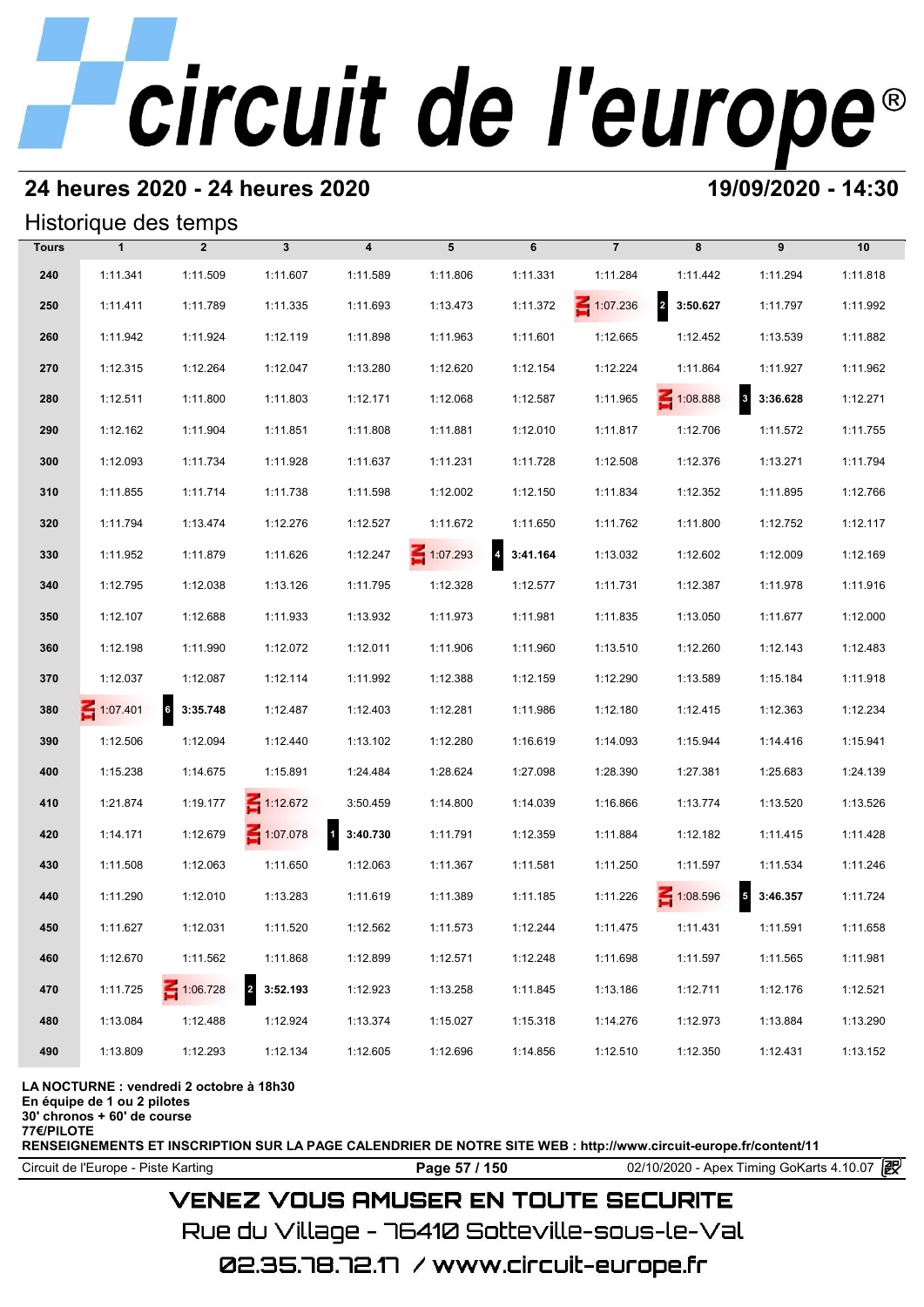# **24 heures 2020 - 24 heures 2020 19/09/2020 - 14:30**

## Historique des temps

|              | Historique des temps |                                     |              |                         |                            |          |                 |                   |                 |                            |
|--------------|----------------------|-------------------------------------|--------------|-------------------------|----------------------------|----------|-----------------|-------------------|-----------------|----------------------------|
| <b>Tours</b> | $\mathbf{1}$         | $\overline{2}$                      | $\mathbf{3}$ | $\overline{\mathbf{4}}$ | 5                          | 6        | $\overline{7}$  | 8                 | 9               | 10                         |
| 500          | 1:13.156             | 1:12.760                            | 1:12.845     | 1:12.659                | 1:12.383                   | 1:13.764 | 1:12.371        | 1:12.719          | 1:12.546        | 1:13.936                   |
| 510          | 1:13.320             | 1:12.601                            | 1:12.415     | 1:12.508                | 1:12.884                   | 1:12.705 | 1:12.515        | 1:12.334          | 1:13.132        | 1:12.510                   |
| 520          | $\leq 1:08.578$      | $\overline{\mathbf{3}}$<br>3:37.387 | 1:12.762     | 1:12.582                | 1:12.161                   | 1:12.877 | 1:12.497        | 1:12.090          | 1:11.827        | 1:12.719                   |
| 530          | 1:13.990             | 1:12.348                            | 1:12.011     | 1:12.397                | 1:12.331                   | 1:13.348 | 1:13.584        | 1:12.448          | 1:12.314        | 1:12.613                   |
| 540          | 1:12.012             | 1:13.058                            | 1:12.094     | 1:12.054                | 1:12.425                   | 1:12.392 | 1:12.190        | 1:11.788          | 1:12.039        | 1:13.015                   |
| 550          | 1:12.629             | 1:12.047                            | 1:12.638     | 1:12.755                | 1:12.165                   | 1:12.376 | 1:22.623        | 1:27.778          | 1:12.016        | 1:12.136                   |
| 560          | 1:12.670             | 1:12.173                            | 1:12.287     | 1:12.522                | 1:12.118                   | 1:11.935 | $\leq 1:10.851$ | 56:18.588         | 1:12.834        | 1:12.559                   |
| 570          | 1:12.035             | 1:12.176                            | 1:12.170     | 1:12.161                | 1:11.870                   | 1:11.998 | 1:11.764        | 1:12.195          | 1:11.854        | 1:12.476                   |
| 580          | 1:12.081             | 1:12.376                            | 1:11.968     | 1:11.825                | 1:11.983                   | 1:13.166 | 1:12.023        | 1:14.222          | 1:13.422        | 1:12.595                   |
| 590          | 1:11.944             | 1:13.522                            | 1:13.288     | 1:13.207                | 1:12.359                   | 1:12.403 | 1:11.866        | 1:11.914          | 1:11.781        | 1:12.376                   |
| 600          | 1:11.729             | 1:12.049                            | 1:11.716     | $\leq 1:12.605$         | $\overline{2}$<br>3:56.117 | 1:13.734 | 1:12.527        | 1:13.459          | 1:12.369        | 1:13.252                   |
| 610          | 1:12.671             | 1:12.098                            | 1:13.124     | 1:12.413                | 1:12.398                   | 1:12.878 | 1:12.568        | 1:12.645          | 1:12.565        | 1:12.236                   |
| 620          | 1:12.524             | 1:12.424                            | 1:13.019     | 1:13.670                | 1:12.257                   | 1:14.036 | 1:13.792        | 1:15.716          | $\leq 1:08.578$ | 3 3:40.546                 |
| 630          | 1:12.227             | 1:12.231                            | 1:12.108     | 1:12.205                | 1:12.225                   | 1:12.155 | 1:12.366        | 1:12.279          | 1:11.900        | 1:11.914                   |
| 640          | 1:12.558             | 1:11.950                            | 1:12.405     | 1:12.590                | 1:11.928                   | 1:11.895 | 1:12.654        | 1:12.825          | 1:12.818        | 1:12.360                   |
| 650          | 1:12.156             | 1:12.254                            | 1:14.144     | 1:11.915                | 1:12.700                   | 1:12.378 | 1:12.182        | 1:12.680          | $\leq 1:08.436$ | $\overline{4}$<br>3:38.742 |
| 660          | 1:14.105             | 1:13.187                            | 1:12.644     | 1:13.104                | 1:13.116                   | 1:12.375 | 1:13.757        | 1:12.658          | 1:13.141        | 1:12.351                   |
| 670          | 1:12.477             | 1:12.766                            | 1:12.405     | 1:13.882                | 1:12.691                   | 1:12.846 | 1:13.144        | 1:12.571          | 1:12.979        | 1:12.605                   |
| 680          | 1:12.865             | 1:12.684                            | 1:12.843     | 1:13.045                | 1:13.257                   | 1:12.900 | 1:13.219        | 1:12.482          | 1:12.941        | 1:13.214                   |
| 690          | 1:13.003             | 1:12.652                            | 1:15.952     | 1:13.068                | 1:12.888                   | 1:13.333 | 1:12.770        | 1:12.578          | 1:12.328        | 1:12.896                   |
| 700          | 1:12.473             | 1:12.515                            | 1:13.646     | 1:12.903                | 1:13.263                   | 1:12.974 | $\leq 1:08.048$ | $6\quad 3:45.964$ | 1:13.427        | 1:13.678                   |
| 710          | 1:12.780             | 1:14.214                            | 1:12.598     | 1:12.585                | 1:12.664                   | 1:12.936 | 1:12.736        | 1:12.812          | 1:13.215        | 1:12.927                   |
| 720          | 1:13.125             | 1:12.649                            | 1:12.376     | 1:13.059                | 1:13.484                   | 1:12.606 | 1:13.107        | 1:12.838          | 1:12.774        | 1:12.834                   |
| 730          | 1:12.584             | 1:13.322                            | 1:12.727     | 1:12.632                | 1:12.602                   | 1:12.472 | 1:12.681        | 1:12.581          | 1:12.967        | 1:13.479                   |
| 740          | 1:12.523             | 1:12.567                            | 1:12.409     | 1:12.430                | 1:12.530                   | 1:12.516 | 1:12.477        | 1:12.594          | 1:13.128        | 1:12.503                   |
| 750          | 1:08.212             | 3:58.680                            | 1:12.293     | 1:11.950                | 1:12.353                   | 1:12.160 | 1:12.514        | 1:11.599          | 1:11.680        | 1:12.243                   |

### **LA NOCTURNE : vendredi 2 octobre à 18h30**

**En équipe de 1 ou 2 pilotes**

**30' chronos + 60' de course 77€/PILOTE**

**RENSEIGNEMENTS ET INSCRIPTION SUR LA PAGE CALENDRIER DE NOTRE SITE WEB : http://www.circuit-europe.fr/content/11**

**Page 58 / 150** 02/10/2020 - Apex Timing GoKarts 4.10.07 **P** 

## **VENEZ VOUS AMUSER EN TOUTE SECURITE**

Rue du Village – 76410 Sotteville-sous-le-Val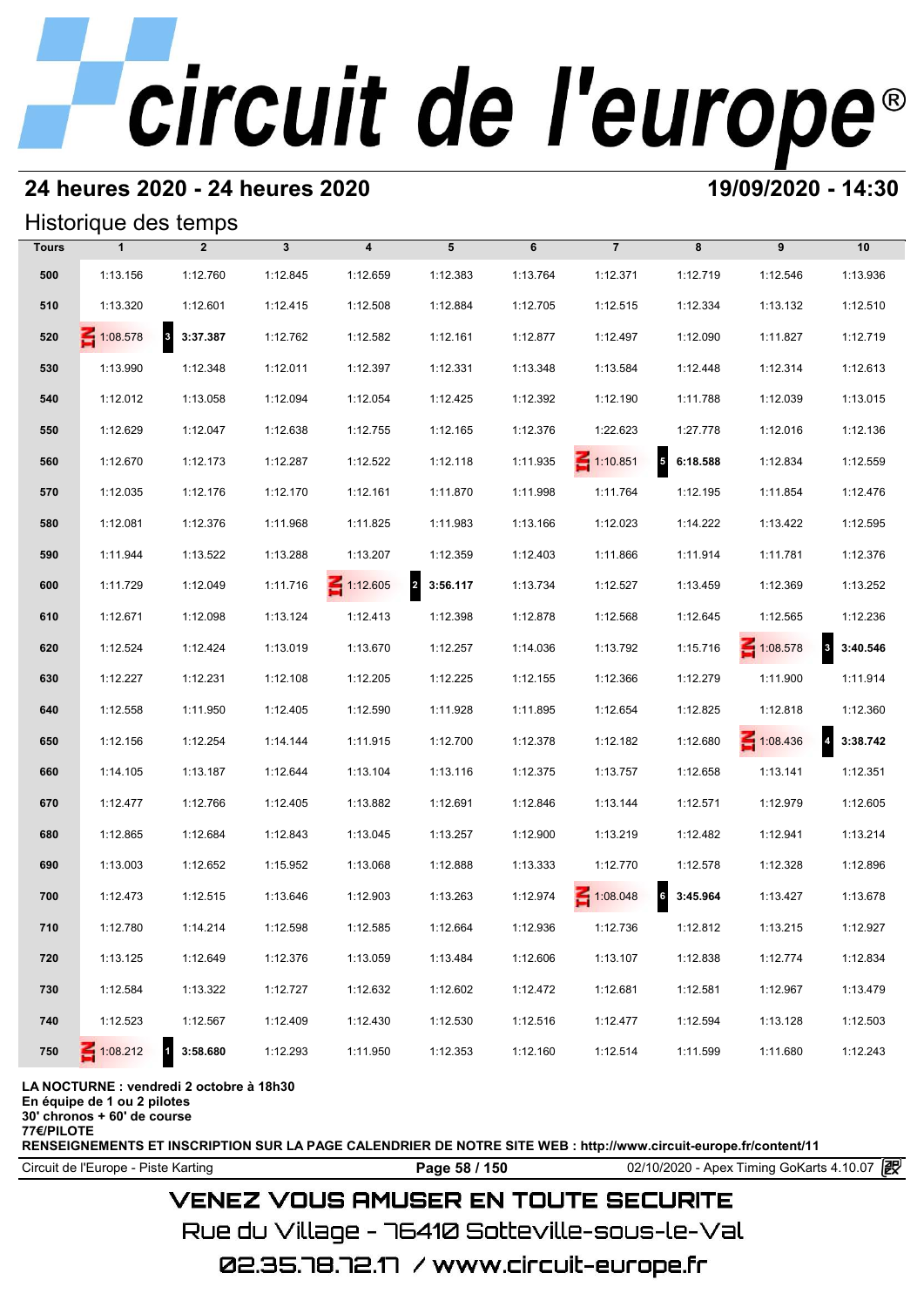# **24 heures 2020 - 24 heures 2020 19/09/2020 - 14:30**

## Historique des temps

|      | Historique des temps<br>$\overline{7}$<br>$\overline{2}$<br>$\mathbf{3}$<br>$\overline{\mathbf{4}}$<br>5<br>6<br>8<br>9<br>10<br><b>Tours</b><br>$\mathbf{1}$ |                 |                 |                                      |          |          |                 |                          |          |          |  |  |  |  |
|------|---------------------------------------------------------------------------------------------------------------------------------------------------------------|-----------------|-----------------|--------------------------------------|----------|----------|-----------------|--------------------------|----------|----------|--|--|--|--|
|      |                                                                                                                                                               |                 |                 |                                      |          |          |                 |                          |          |          |  |  |  |  |
| 760  | 1:11.556                                                                                                                                                      | 1:11.822        | 1:11.525        | 1:11.783                             | 1:10.984 | 1:11.713 | 1:12.297        | 1:11.336                 | 1:11.242 | 1:11.233 |  |  |  |  |
| 770  | 1:11.445                                                                                                                                                      | 1:12.053        | 1:11.040        | 1:11.659                             | 1:11.324 | 1:11.558 | 1:11.411        | 1:11.807                 | 1:11.354 | 1:12.886 |  |  |  |  |
| 780  | 1:11.244                                                                                                                                                      | 1:11.068        | 1:12.067        | 1:11.419                             | 1:11.709 | 1:11.445 | 1:11.326        | 1:10.986                 | 1:13.377 | 1:13.141 |  |  |  |  |
| 790  | 1:12.260                                                                                                                                                      | $\leq 1:08.623$ | 4 3:39.184      | 1:23.428                             | 1:12.677 | 1:12.042 | 1:11.862        | 1:13.595                 | 1:15.143 | 1:11.896 |  |  |  |  |
| 800  | 1:11.730                                                                                                                                                      | 1:12.040        | 1:15.965        | 1:11.985                             | 1:11.853 | 1:11.792 | 1:12.653        | 1:13.163                 | 1:11.592 | 1:12.484 |  |  |  |  |
| 810  | 1:12.377                                                                                                                                                      | 1:12.148        | 1:12.509        | 1:12.253                             | 1:12.778 | 1:12.420 | 1:11.706        | 1:11.627                 | 1:12.538 | 1:12.068 |  |  |  |  |
| 820  | 1:11.760                                                                                                                                                      | 1:12.593        | 1:06.589        | $6\quad 3:35.856$                    | 1:12.112 | 1:12.440 | 1:12.006        | 1:11.531                 | 1:11.554 | 1:11.900 |  |  |  |  |
| 830  | 1:11.764                                                                                                                                                      | 1:11.487        | 1:11.642        | 1:11.984                             | 1:11.404 | 1:12.015 | 1:11.494        | 1:11.853                 | 1:11.832 | 1:11.804 |  |  |  |  |
| 840  | 1:11.686                                                                                                                                                      | 1:11.687        | 1:12.201        | 1:12.863                             | 1:12.734 | 1:12.112 | $\leq 1:08.015$ | $\mathbf{1}$<br>3:40.319 | 1:12.382 | 1:11.683 |  |  |  |  |
| 850  | 1:11.555                                                                                                                                                      | 1:11.643        | 1:12.140        | 1:11.495                             | 1:11.467 | 1:12.902 | 1:11.565        | 1:10.919                 | 1:11.158 | 1:11.119 |  |  |  |  |
| 860  | 1:11.282                                                                                                                                                      | 1:11.152        | 1:11.390        | 1:11.340                             | 1:10.783 | 1:10.668 | 1:11.006        | 1:11.513                 | 1:11.593 | 1:11.060 |  |  |  |  |
| 870  | 1:11.491                                                                                                                                                      | 1:10.909        | 1:11.121        | 1:10.965                             | 1:11.265 | 1:11.842 | 1:12.539        | 1:10.870                 | 1:10.719 | 1:11.256 |  |  |  |  |
| 880  | 1:10.801                                                                                                                                                      | 1:11.160        | 1:11.501        | 1:10.985                             | 1:11.075 | 1:11.191 | 1:11.219        | 1:11.442                 | 1:10.690 | 1:10.979 |  |  |  |  |
| 890  | 1:10.872                                                                                                                                                      | 1:11.921        | 1:06.662        | $\overline{\phantom{a}}$<br>3:36.373 | 1:12.778 | 1:12.066 | 1:11.498        | 1:12.087                 | 1:11.283 | 1:11.303 |  |  |  |  |
| 900  | 1:11.376                                                                                                                                                      | 1:11.555        | 1:11.610        | 1:11.415                             | 1:11.373 | 1:11.345 | 1:13.826        | 1:12.530                 | 1:11.437 | 1:12.181 |  |  |  |  |
| 910  | 1:11.996                                                                                                                                                      | 1:11.921        | 1:11.292        | 1:12.904                             | 1:11.639 | 1:11.538 | 1:11.664        | 1:11.684                 | 1:13.117 | 1:11.631 |  |  |  |  |
| 920  | 1:11.824                                                                                                                                                      | 1:13.240        | 1:11.796        | 1:11.639                             | 1:12.039 | 1:11.831 | 1:12.294        | 1:11.786                 | 1:12.012 | 1:11.819 |  |  |  |  |
| 930  | 1:11.687                                                                                                                                                      | 1:12.069        | 1:12.106        | 1:11.731                             | 1:11.693 | 1:11.599 | 1:12.087        | 1:11.647                 | 1:12.084 | 1:11.449 |  |  |  |  |
| 940  | 1:12.369                                                                                                                                                      | 1:11.611        | 1:06.981        | 2 4:02.476                           | 1:12.513 | 1:12.789 | 1:12.280        | 1:12.021                 | 1:12.179 | 1:13.543 |  |  |  |  |
| 950  | 1:12.718                                                                                                                                                      | 1:12.520        | 1:12.317        | 1:12.612                             | 1:12.869 | 1:12.473 | 1:12.483        | 1:12.354                 | 1:12.237 | 1:12.558 |  |  |  |  |
| 960  | 1:12.601                                                                                                                                                      | 1:12.659        | 1:12.978        | 1:12.451                             | 1:12.421 | 1:12.496 | 1:13.316        | 1:12.216                 | 1:12.358 | 1:12.307 |  |  |  |  |
| 970  | 1:12.748                                                                                                                                                      | 1:11.898        | 1:12.916        | 1:06.959                             | 3:37.431 | 1:12.516 | 1:12.043        | 1:12.307                 | 1:12.078 | 1:12.807 |  |  |  |  |
| 980  | 1:12.018                                                                                                                                                      | 1:12.066        | 1:12.285        | 1:12.247                             | 1:12.239 | 1:12.097 | 1:12.278        | 1:12.428                 | 1:13.695 | 1:13.539 |  |  |  |  |
| 990  | 1:12.217                                                                                                                                                      | 1:11.770        | 1:11.939        | 1:11.912                             | 1:11.736 | 1:12.173 | 1:13.422        | 1:12.020                 | 1:12.488 | 1:12.706 |  |  |  |  |
| 1000 | 1:12.197                                                                                                                                                      | 1:11.805        | $\leq 1:06.493$ | 3:37.933                             | 1:12.487 | 1:12.007 | 1:12.067        | 1:12.377                 | 1:12.941 | 1:12.665 |  |  |  |  |
| 1010 | 1:12.410                                                                                                                                                      | 1:12.311        | 1:12.280        | 1:12.587                             | 1:12.174 | 1:12.864 | 1:13.080        | 1:13.007                 | 1:12.869 | 1:12.950 |  |  |  |  |

### **LA NOCTURNE : vendredi 2 octobre à 18h30**

**En équipe de 1 ou 2 pilotes**

**30' chronos + 60' de course 77€/PILOTE**

**RENSEIGNEMENTS ET INSCRIPTION SUR LA PAGE CALENDRIER DE NOTRE SITE WEB : http://www.circuit-europe.fr/content/11**

Circuit de l'Europe - Piste Karting **Page 59 / 150 Page 59 / 150** 02/10/2020 - Apex Timing GoKarts 4.10.07

# **VENEZ VOUS AMUSER EN TOUTE SECURITE**

Rue du Village – 76410 Sotteville-sous-le-Val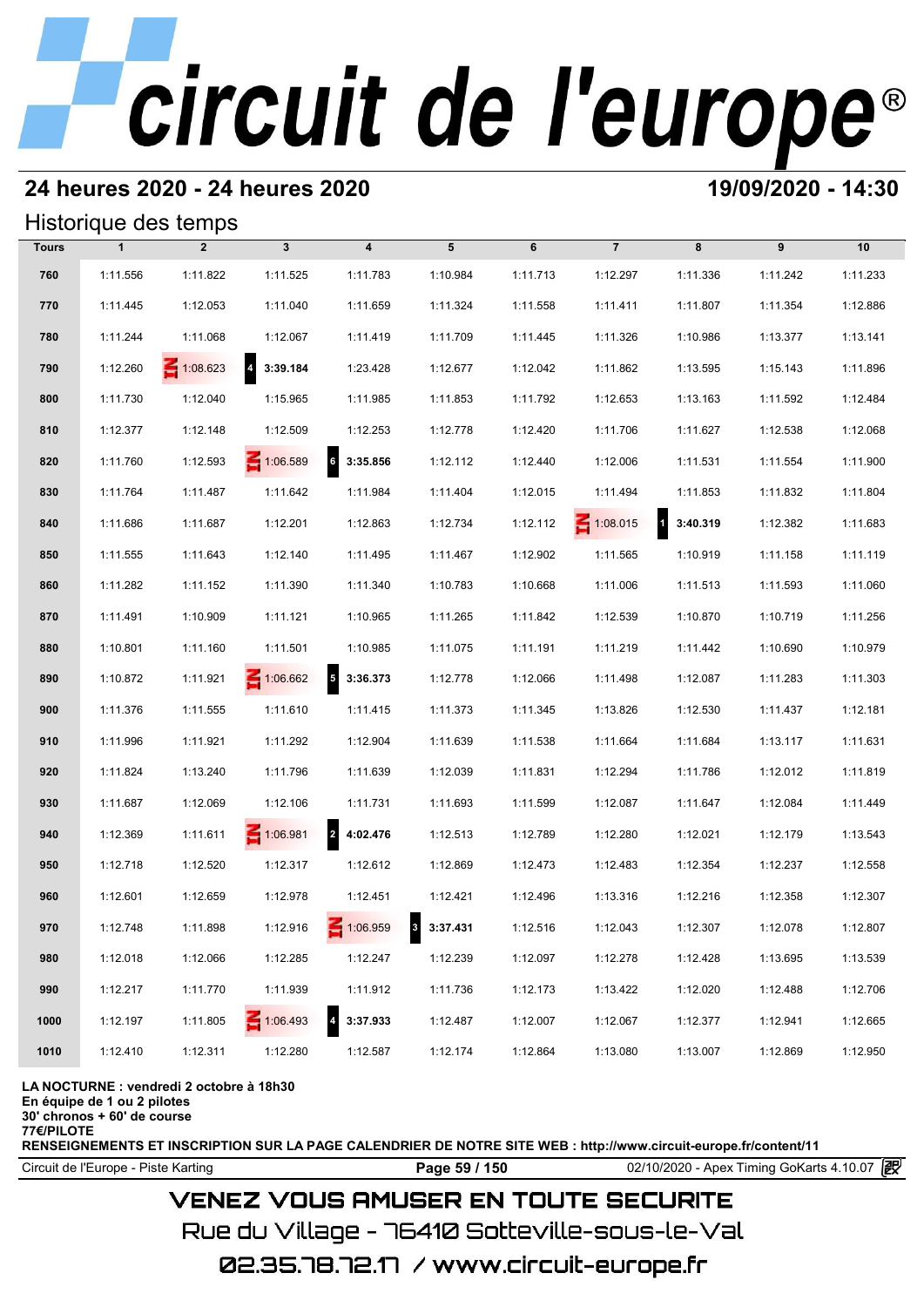# **24 heures 2020 - 24 heures 2020 19/09/2020 - 14:30**

## Historique des temps

| Historique des temps |          |                |              |                         |                                      |          |                |          |          |          |  |  |  |
|----------------------|----------|----------------|--------------|-------------------------|--------------------------------------|----------|----------------|----------|----------|----------|--|--|--|
| <b>Tours</b>         |          | $\overline{2}$ | $\mathbf{3}$ | $\overline{\mathbf{4}}$ | 5                                    | 6        | $\overline{7}$ | 8        | 9        | 10       |  |  |  |
| 1020                 | 1:11.785 | 1:12.673       | 1:12.684     | 1:12.306                | 1:12.304                             | 1:13.706 | 1:12.808       | 1:11.666 | 1:12.123 | 1:12.125 |  |  |  |
| 1030                 | 1:12.226 | 1:12.660       | 1:11.772     | 1:06.267                | $\overline{\phantom{a}}$<br>3:37.729 | 1:12.964 | 1:12.394       | 1:12.174 | 1:12.194 | 1:13.156 |  |  |  |
| 1040                 | 1:13.517 | 1:12.023       | 1:12.661     | 1:12.395                | 1:12.486                             | 1:12.661 | 1:12.480       | 1:12.503 | 1:12.668 | 1:12.303 |  |  |  |
| 1050                 | 1:12.745 | 1:12.570       | 1:12.507     | 1:12.546                | 1:12.598                             | 1:12.569 | 1:12.682       | 1:12.255 | 1:12.497 | 1:12.763 |  |  |  |
| 1060                 | 1:12.529 | 1:12.547       | 1:12.576     | 1:12.585                | 1:12.583                             | 1:12.455 | 1:12.536       | 1:12.518 | 1:12.621 | 1:12.389 |  |  |  |
| 1070                 | 1:12.821 | 1:12.901       | 1:07.696     | 4<br>3:38.462           | 1:12.071                             | 1:11.942 | 1:11.603       | 1:12.265 | 1:11.744 | 1:11.539 |  |  |  |
| 1080                 | 1:11.760 | 1:11.891       | 1:11.769     | 1:11.661                | 1:11.996                             | 1:11.644 | 1:11.505       | 1:11.988 | 1:12.075 | 1:11.900 |  |  |  |
| 1090                 | 1:11.581 | 1:12.650       | 1:11.777     | 1:11.726                | 1:12.215                             | 1:13.142 | 1:11.813       | 1:12.032 | 1:11.878 | 1:11.493 |  |  |  |
| 1100                 | 1:12.512 | 1:12.632       | 1:11.724     | 1:11.646                | 1:11.676                             | 1:11.883 | 1:11.459       | 1:11.595 | 1:12.316 | 1:11.737 |  |  |  |
| 1110                 | 1:11.987 | 1:12.388       | 1:11.746     | 1:11.594                | 1:12.188                             | 1:11.748 | 1:11.764       | 1:11.532 | 1:11.519 | 1:11.973 |  |  |  |
| 1120                 | 1:11.857 | 1:11.734       | 1:11.735     | 1:12.205                | 1:11.659                             | 1:11.790 | 1:12.071       | 1:11.493 | 1:11.709 | 1:11.479 |  |  |  |
| 1130                 | 1:11.862 | 1:13.352       | 1:12.388     |                         |                                      |          |                |          |          |          |  |  |  |

**LA NOCTURNE : vendredi 2 octobre à 18h30 En équipe de 1 ou 2 pilotes 30' chronos + 60' de course 77€/PILOTE RENSEIGNEMENTS ET INSCRIPTION SUR LA PAGE CALENDRIER DE NOTRE SITE WEB : http://www.circuit-europe.fr/content/11**

Circuit de l'Europe - Piste Karting **Page 60 / 150 Page 60 / 150** 02/10/2020 - Apex Timing GoKarts 4.10.07

# **VENEZ VOUS AMUSER EN TOUTE SECURITE**

Rue du Village – 76410 Sotteville-sous-le-Val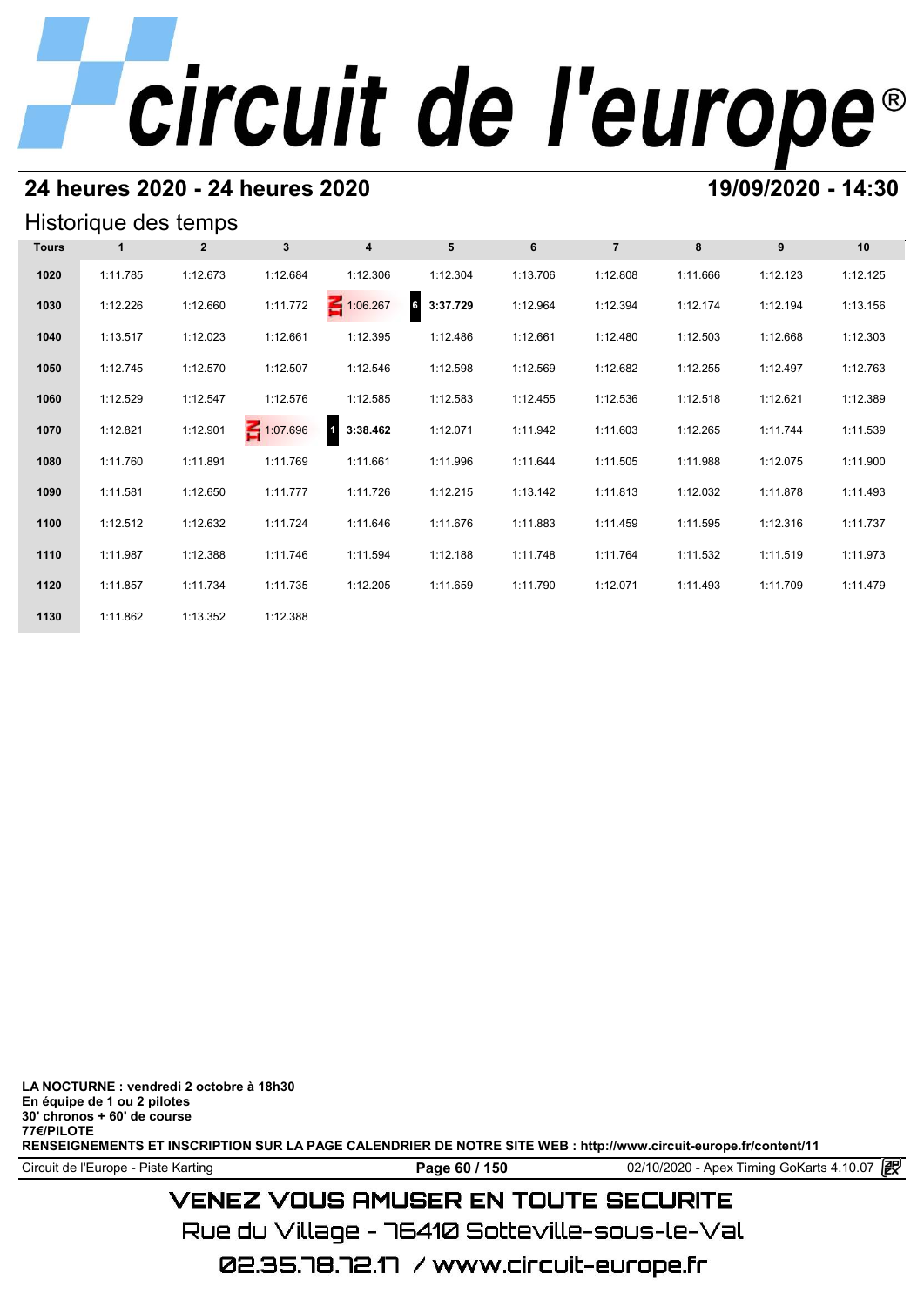# **24 heures 2020 - 24 heures 2020 19/09/2020 - 14:30**

## Historique des temps

# **16 - AS DRESSER**

|              | 16 - AS DRESSER                  |                          |                 |                                     |          | 1 CLUDO                    | 2 TOTOF        | 8 MATT<br>4 BRUNO | 5 NICOLAS | 6 FARID  |
|--------------|----------------------------------|--------------------------|-----------------|-------------------------------------|----------|----------------------------|----------------|-------------------|-----------|----------|
| <b>Tours</b> | $\mathbf{1}$                     | $\overline{2}$           | $\mathbf{3}$    | $\boldsymbol{4}$                    | 5        | 6                          | $\overline{7}$ | 8                 | 9         | 10       |
|              | $\vert$ <sub>3</sub><br>1:15.715 | 1:10.860                 | 1:10.591        | 1:10.262                            | 1:10.015 | 1:10.051                   | 1:09.938       | 1:10.113          | 1:10.066  | 1:09.897 |
| 10           | 1:09.897                         | 1:09.948                 | 1:12.153        | 1:09.801                            | 1:09.943 | 1:10.094                   | 1:10.348       | 1:09.731          | 1:12.335  | 1:10.101 |
| 20           | 1:10.060                         | 1:10.138                 | 1:10.503        | 1:10.590                            | 1:10.396 | 1:10.308                   | 1:10.400       | 1:10.475          | 1:10.534  | 1:10.284 |
| 30           | 1:10.358                         | 1:10.247                 | 1:10.198        | 1:10.582                            | 1:10.347 | 1:10.566                   | 1:10.734       | 1:10.434          | 1:10.445  | 1:10.776 |
| 40           | 1:10.509                         | 1:10.168                 | 1:10.924        | 1:10.256                            | 1:10.202 | 1:10.585                   | 1:10.486       | 1:11.252          | 1:10.462  | 1:10.717 |
| 50           | $\leq 1:12.681$                  | $\mathbf{1}$<br>3:36.336 | 1:10.775        | 1:10.888                            | 1:11.032 | 1:10.464                   | 1:10.750       | 1:10.738          | 1:11.408  | 1:11.144 |
| 60           | 1:11.121                         | 1:10.680                 | 1:10.888        | 1:10.569                            | 1:11.192 | 1:10.410                   | 1:10.115       | 1:12.486          | 1:10.242  | 1:10.174 |
| 70           | 1:10.839                         | 1:10.593                 | 1:10.377        | 1:10.721                            | 1:10.777 | 1:12.447                   | 1:10.664       | 1:10.726          | 1:10.794  | 1:10.532 |
| 80           | 1:12.051                         | 1:10.674                 | 1:10.618        | 1:10.418                            | 1:10.936 | 1:11.463                   | 1:10.445       | 1:10.658          | 1:10.421  | 1:11.331 |
| 90           | 1:10.357                         | 1:10.765                 | 1:10.706        | 1:10.570                            | 1:10.446 | 1:11.407                   | 1:11.100       | 1:11.098          | 1:10.790  | 1:10.921 |
| 100          | 1:10.872                         | 1:10.685                 | 1:09.461        | $\overline{\mathbf{5}}$<br>4:15.102 | 1:12.624 | 1:12.186                   | 1:11.833       | 1:11.691          | 1:13.498  | 1:12.198 |
| 110          | 1:11.529                         | 1:11.570                 | 1:11.765        | 1:11.806                            | 1:11.993 | 1:12.299                   | 1:11.973       | 1:12.332          | 1:13.197  | 1:11.576 |
| 120          | 1:11.616                         | 1:12.628                 | 1:12.208        | 1:12.305                            | 1:21.612 | 1:13.831                   | 1:13.185       | 1:12.282          | 1:11.847  | 1:11.705 |
| 130          | 1:11.462                         | 1:12.536                 | 1:12.470        | 1:12.005                            | 1:11.420 | 1:11.551                   | 1:11.010       | 1:11.924          | 1:11.806  | 1:13.348 |
| 140          | 1:11.939                         | 1:11.692                 | 1:11.677        | 1:11.674                            | 1:12.236 | 1:12.216                   | 1:12.447       | 1:12.042          | 1:12.417  | 1:12.237 |
| 150          | 1:11.898                         | 1:11.909                 | 1:14.258        | 1:11.781                            | 1:09.687 | $\overline{2}$<br>3:42.996 | 1:13.998       | 1:14.270          | 1:14.954  | 1:13.416 |
| 160          | 1:14.487                         | 1:14.702                 | 1:13.807        | 1:14.432                            | 1:14.099 | 1:13.812                   | 1:13.505       | 1:13.195          | 1:14.793  | 1:13.292 |
| 170          | 1:13.619                         | 1:13.795                 | 1:13.673        | 1:13.317                            | 1:14.600 | 1:13.850                   | 1:14.035       | 1:13.860          | 1:13.490  | 1:14.082 |
| 180          | 1:13.589                         | 1:13.778                 | 1:14.691        | 1:13.183                            | 1:13.690 | 1:13.753                   | 1:14.071       | 1:13.607          | 1:15.358  | 1:13.583 |
| 190          | 1:14.889                         | 1:14.141                 | $\leq 1:11.837$ | $4\quad 3:38.197$                   | 1:11.453 | 1:11.353                   | 1:11.397       | 1:11.580          | 1:12.535  | 1:12.098 |
| 200          | 1:11.590                         | 1:11.336                 | 1:12.800        | 1:11.647                            | 1:12.474 | 1:11.273                   | 1:11.083       | 1:11.392          | 1:12.000  | 1:12.397 |
| 210          | 1:11.845                         | 1:11.659                 | 1:11.076        | 1:11.588                            | 1:12.180 | 1:11.651                   | 1:11.206       | 1:10.833          | 1:11.340  | 1:11.982 |
| 220          | 1:10.785                         | 1:10.711                 | 1:11.217        | 1:10.603                            | 1:10.796 | 1:10.881                   | 1:10.922       | 1:12.072          | 1:10.884  | 1:10.927 |
| 230          | 1:10.503                         | 1:11.359                 | 1:11.594        | 1:10.666                            | 1:11.713 | 1:11.019                   | 1:11.076       | 1:10.860          | 1:10.699  | 1:11.586 |
|              |                                  |                          |                 |                                     |          |                            |                |                   |           |          |

### **LA NOCTURNE : vendredi 2 octobre à 18h30**

**En équipe de 1 ou 2 pilotes**

**30' chronos + 60' de course**

**77€/PILOTE**

**RENSEIGNEMENTS ET INSCRIPTION SUR LA PAGE CALENDRIER DE NOTRE SITE WEB : http://www.circuit-europe.fr/content/11**

Circuit de l'Europe - Piste Karting **Page 61 / 150 Page 61 / 150** 02/10/2020 - Apex Timing GoKarts 4.10.07

# **VENEZ VOUS AMUSER EN TOUTE SECURITE**

Rue du Village – 76410 Sotteville-sous-le-Val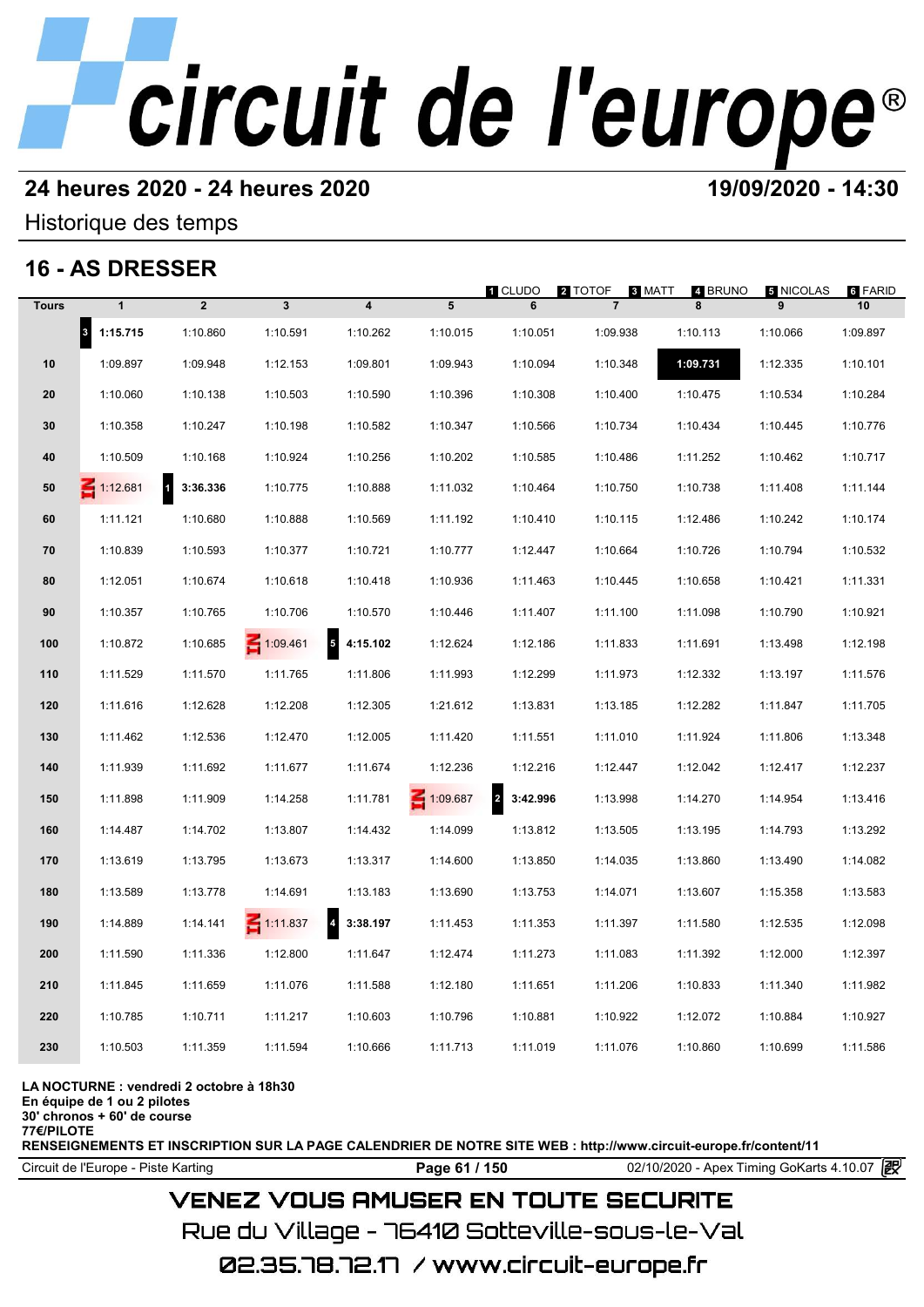# **24 heures 2020 - 24 heures 2020 19/09/2020 - 14:30**

## Historique des temps

| Historique des temps |                 |                |                 |                                     |                 |                          |                |                 |                                      |                                     |  |  |
|----------------------|-----------------|----------------|-----------------|-------------------------------------|-----------------|--------------------------|----------------|-----------------|--------------------------------------|-------------------------------------|--|--|
| <b>Tours</b>         | $\mathbf{1}$    | $\overline{2}$ | $\mathbf{3}$    | 4                                   | 5               | 6                        | $\overline{7}$ | 8               | 9                                    | 10                                  |  |  |
| 240                  | 1:11.247        | 1:11.469       | $\leq 1:10.022$ | $6\quad 3:47.079$                   | 1:13.722        | 1:12.899                 | 1:12.358       | 1:12.493        | 1:12.956                             | 1:14.244                            |  |  |
| 250                  | 1:12.216        | 1:12.887       | 1:12.400        | 1:11.566                            | 1:11.814        | 1:11.968                 | 1:12.022       | 1:14.659        | 1:14.425                             | 1:13.483                            |  |  |
| 260                  | 1:13.909        | 1:12.177       | 1:12.447        | 1:12.020                            | 1:13.394        | 1:12.406                 | 1:12.068       | 1:12.199        | 1:12.309                             | 1:12.037                            |  |  |
| 270                  | 1:11.649        | 1:12.379       | 1:12.676        | 1:12.192                            | 1:12.377        | 1:13.381                 | 1:11.659       | 1:12.021        | 1:12.001                             | 1:12.322                            |  |  |
| 280                  | 1:12.048        | 1:11.847       | 1:12.431        | 1:12.080                            | 1:11.983        | 1:12.151                 | 1:13.157       | 1:11.990        | 1:12.785                             | 1:11.997                            |  |  |
| 290                  | 1:13.177        | 1:12.201       | 1:11.845        | 1:12.149                            | $\leq 1:10.389$ | $\mathbf{1}$<br>3:58.848 | 1:11.883       | 1:11.971        | 1:12.369                             | 1:11.348                            |  |  |
| 300                  | 1:11.510        | 1:11.445       | 1:11.479        | 1:11.603                            | 1:10.942        | 1:10.714                 | 1:11.449       | 1:10.506        | 1:12.123                             | 1:11.066                            |  |  |
| 310                  | 1:10.949        | 1:11.510       | 1:10.629        | 1:12.324                            | 1:10.845        | 1:11.797                 | 1:11.615       | 1:11.464        | 1:11.640                             | 1:10.941                            |  |  |
| 320                  | 1:11.327        | 1:11.238       | 1:11.334        | 1:11.997                            | 1:11.480        | 1:10.656                 | 1:10.989       | 1:11.471        | 1:10.869                             | 1:10.950                            |  |  |
| 330                  | 1:12.517        | 1:11.196       | $\leq 1:08.901$ | $\mathbf{3}$<br>3:40.964            | 1:11.660        | 1:11.322                 | 1:11.427       | 1:11.658        | 1:11.767                             | 1:12.206                            |  |  |
| 340                  | 1:11.241        | 1:11.239       | 1:11.229        | 1:11.976                            | 1:10.948        | 1:11.233                 | 1:11.272       | 1:11.357        | 1:11.555                             | 1:11.488                            |  |  |
| 350                  | 1:11.259        | 1:11.831       | 1:11.683        | 1:11.300                            | 1:11.685        | 1:11.986                 | 1:11.271       | 1:11.201        | 1:10.906                             | 1:11.112                            |  |  |
| 360                  | 1:11.663        | 1:10.724       | 1:10.750        | 1:10.496                            | 1:11.362        | 1:10.489                 | 1:10.914       | 1:10.996        | 1:10.631                             | 1:11.024                            |  |  |
| 370                  | 1:11.646        | 1:11.035       | 1:12.815        | 1:10.600                            | 1:10.708        | 1:11.037                 | 1:10.986       | $\leq 1:12.802$ | $\overline{\phantom{a}}$<br>3:51.255 | 1:13.623                            |  |  |
| 380                  | 1:12.285        | 1:11.578       | 1:11.917        | 1:12.556                            | 1:11.938        | 1:12.426                 | 1:11.944       | 1:12.104        | 1:12.387                             | 1:15.010                            |  |  |
| 390                  | 1:12.770        | 1:12.408       | 1:11.906        | 1:12.663                            | 1:12.357        | 1:12.268                 | 1:11.452       | 1:13.325        | 1:13.578                             | 1:14.647                            |  |  |
| 400                  | 1:15.531        | 1:15.213       | 1:15.179        | 1:14.354                            | 1:14.905        | 1:16.674                 | 1:24.691       | 1:30.670        | 1:32.336                             | 1:33.284                            |  |  |
| 410                  | 1:32.546        | 1:30.810       | $\leq 1:21.240$ | $\overline{\mathbf{r}}$<br>3:48.844 | 1:21.552        | 1:18.113                 | 1:18.657       | 1:18.035        | 1:21.369                             | 1:15.963                            |  |  |
| 420                  | 1:15.452        | 1:16.001       | 1:14.721        | 1:14.735                            | 1:16.177        | 1:13.730                 | 1:13.960       | 1:14.007        | 1:14.077                             | 1:14.290                            |  |  |
| 430                  | 1:15.267        | 1:14.344       | 1:14.767        | 1:14.411                            | 1:14.660        | 1:13.763                 | 1:13.564       | 1:13.731        | 1:14.400                             | 1:15.409                            |  |  |
| 440                  | 1:14.315        | 1:14.763       | 1:14.866        | 1:15.289                            | 1:16.734        | 1:16.413                 | 1:16.274       | 1:15.139        | $\leq 1:13.525$                      | $\overline{\mathbf{4}}$<br>3:48.982 |  |  |
| 450                  | 1:13.341        | 1:12.560       | 1:12.239        | 1:12.911                            | 1:11.600        | 1:11.352                 | 1:12.205       | 1:11.209        | 1:11.582                             | 1:11.827                            |  |  |
| 460                  | 1:12.752        | 1:11.222       | 1:12.135        | 1:13.728                            | 1:10.992        | 1:11.687                 | 1:12.862       | 1:12.340        | 1:11.594                             | 1:11.745                            |  |  |
| 470                  | 1:11.015        | 1:11.350       | 1:11.646        | 1:11.931                            | 1:11.014        | 1:10.850                 | 1:11.310       | 1:11.530        | 1:14.209                             | 1:10.928                            |  |  |
| 480                  | 1:11.910        | 1:11.487       | 1:12.899        | 1:12.309                            | 1:13.019        | 1:11.326                 | 1:11.217       | 1:11.220        | 1:11.447                             | 1:12.624                            |  |  |
| 490                  | $\leq 1:12.369$ | 3:37.263<br>6  | 1:14.209        | 1:13.899                            | 1:12.781        | 1:13.574                 | 1:12.334       | 1:12.619        | 1:12.415                             | 1:13.382                            |  |  |

### **LA NOCTURNE : vendredi 2 octobre à 18h30**

**En équipe de 1 ou 2 pilotes**

**30' chronos + 60' de course**

**77€/PILOTE**

**RENSEIGNEMENTS ET INSCRIPTION SUR LA PAGE CALENDRIER DE NOTRE SITE WEB : http://www.circuit-europe.fr/content/11**

**Page 62 / 150** 02/10/2020 - Apex Timing GoKarts 4.10.07 **P** 

# **VENEZ VOUS AMUSER EN TOUTE SECURITE**

Rue du Village – 76410 Sotteville-sous-le-Val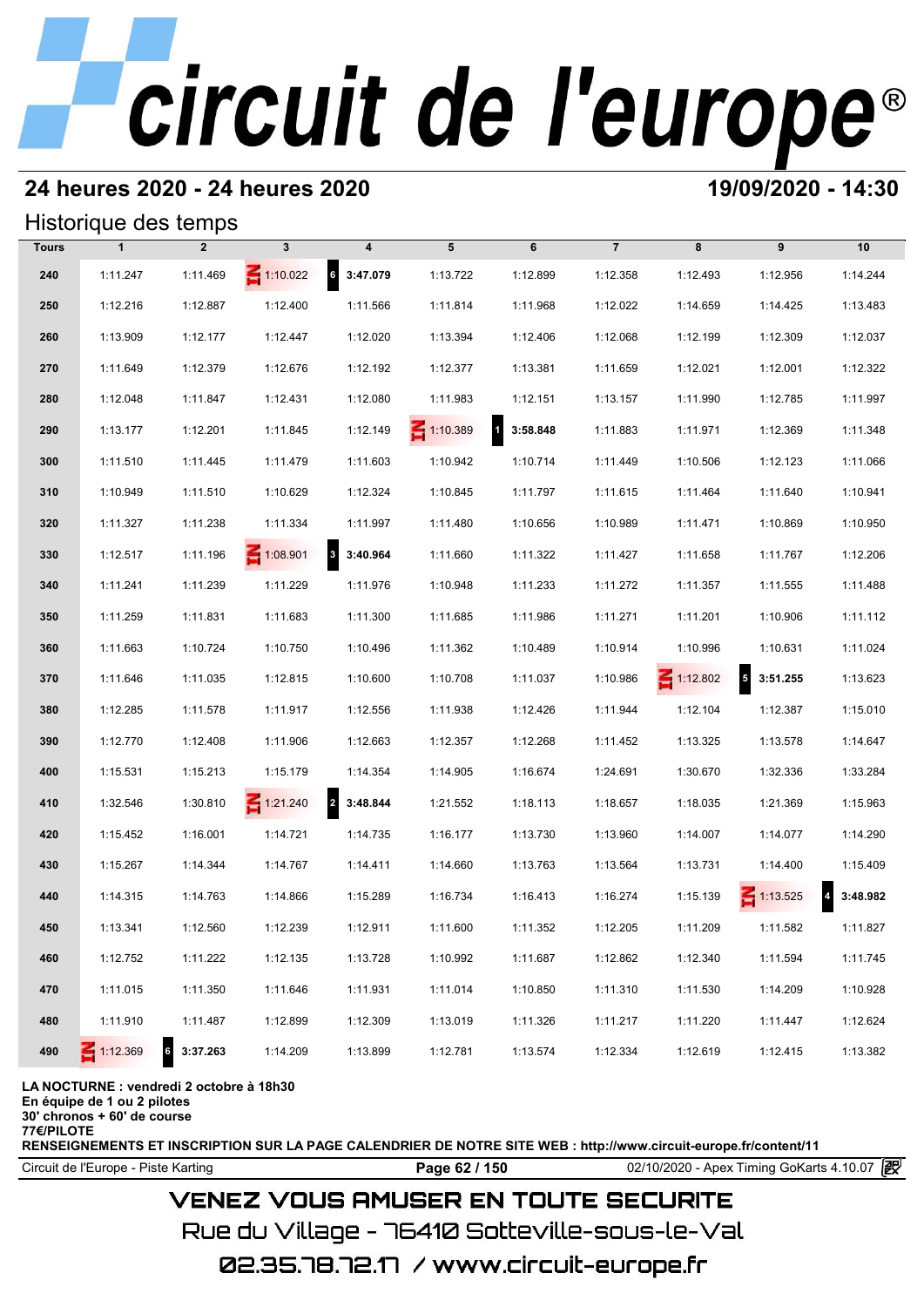# **24 heures 2020 - 24 heures 2020 19/09/2020 - 14:30**

## Historique des temps

|              | Historique des temps |                 |                 |                                     |                          |          |                          |                 |                                     |                 |  |  |  |
|--------------|----------------------|-----------------|-----------------|-------------------------------------|--------------------------|----------|--------------------------|-----------------|-------------------------------------|-----------------|--|--|--|
| <b>Tours</b> | $\mathbf{1}$         | $\overline{2}$  | $\mathbf{3}$    | $\overline{\mathbf{4}}$             | 5                        | 6        | $\overline{7}$           | 8               | 9                                   | 10              |  |  |  |
| 500          | 1:12.111             | 1:12.804        | 1:12.304        | 1:11.749                            | 1:12.737                 | 1:11.985 | 1:11.625                 | 1:11.804        | 1:13.601                            | 1:12.533        |  |  |  |
| 510          | 1:12.510             | 1:13.678        | 1:12.337        | 1:11.680                            | 1:11.933                 | 1:12.474 | 1:12.047                 | 1:13.533        | 1:12.785                            | 1:12.089        |  |  |  |
| 520          | 1:11.910             | 1:12.079        | 1:12.653        | 1:12.656                            | 1:11.866                 | 1:07.897 | 3:38.262<br>$\mathbf{1}$ | 1:11.850        | 1:11.359                            | 1:11.587        |  |  |  |
| 530          | 1:13.182             | 1:10.879        | 1:11.073        | 1:11.513                            | 1:11.862                 | 1:10.472 | 1:12.260                 | 1:11.560        | 1:12.046                            | 1:11.132        |  |  |  |
| 540          | 1:10.549             | 1:12.013        | 1:11.602        | 1:11.133                            | 1:10.852                 | 1:10.684 | 1:11.354                 | 1:10.681        | 1:11.283                            | 1:11.037        |  |  |  |
| 550          | 1:11.480             | 1:11.551        | 1:10.626        | 1:10.290                            | 1:10.918                 | 1:11.364 | 1:10.750                 | 1:11.327        | 1:12.747                            | 1:12.483        |  |  |  |
| 560          | 1:11.596             | 1:12.339        | 1:25.867        | $\leq 1:07.513$                     | $\mathbf{3}$<br>6:20.029 | 1:11.621 | 1:10.931                 | 1:11.444        | 1:10.851                            | 1:11.332        |  |  |  |
| 570          | 1:10.761             | 1:11.103        | 1:11.203        | 1:11.378                            | 1:12.100                 | 1:10.778 | 1:11.031                 | 1:10.962        | 1:10.881                            | 1:10.848        |  |  |  |
| 580          | 1:10.888             | 1:12.558        | 1:11.051        | 1:10.968                            | 1:11.162                 | 1:10.499 | 1:10.534                 | 1:11.495        | 1:11.305                            | $\leq 1:07.110$ |  |  |  |
| 590          | 53:41.700            | 1:12.952        | 1:11.690        | 1:12.777                            | 1:12.333                 | 1:11.679 | 1:11.920                 | 1:12.075        | 1:11.496                            | 1:11.931        |  |  |  |
| 600          | 1:11.988             | 1:11.941        | 1:11.337        | 1:11.493                            | 1:11.450                 | 1:12.146 | 1:11.458                 | 1:12.003        | 1:12.125                            | 1:12.421        |  |  |  |
| 610          | 1:11.488             | 1:11.961        | 1:11.693        | 1:11.619                            | 1:11.498                 | 1:12.469 | 1:11.708                 | 1:11.664        | 1:12.303                            | 1:12.361        |  |  |  |
| 620          | 1:11.160             | 1:11.570        | $\leq 1:07.821$ | $\overline{\mathbf{2}}$<br>3:48.026 | 1:13.175                 | 1:14.121 | 1:13.693                 | 1:13.729        | 1:13.868                            | 1:13.648        |  |  |  |
| 630          | 1:14.465             | 1:13.924        | 1:14.835        | 1:15.075                            | 1:12.853                 | 1:12.998 | 1:13.239                 | 1:12.865        | 1:13.078                            | 1:15.386        |  |  |  |
| 640          | 1:16.041             | 1:14.536        | 1:13.992        | 1:12.925                            | 1:12.881                 | 1:13.588 | 1:13.106                 | $\leq 1:08.169$ | $\overline{\mathbf{4}}$<br>3:55.800 | 1:12.483        |  |  |  |
| 650          | 1:13.229             | 1:11.826        | 1:11.564        | 1:12.264                            | 1:11.491                 | 1:14.109 | 1:12.345                 | 1:11.849        | 1:11.726                            | 1:12.273        |  |  |  |
| 660          | 1:11.941             | 1:12.474        | 1:12.285        | 1:12.070                            | 1:11.492                 | 1:12.463 | 1:12.034                 | 1:13.181        | 1:11.843                            | 1:12.146        |  |  |  |
| 670          | 1:11.705             | 1:12.167        | 1:11.733        | 1:11.765                            | 1:11.926                 | 1:12.214 | 1:11.734                 | 1:11.921        | 1:11.962                            | 1:11.476        |  |  |  |
| 680          | 1:11.370             | $\leq 1:09.849$ | 6 3:41.171      | 1:12.331                            | 1:13.253                 | 1:12.492 | 1:12.151                 | 1:13.012        | 1:12.719                            | 1:12.024        |  |  |  |
| 690          | 1:12.494             | 1:12.721        | 1:12.299        | 1:12.862                            | 1:15.694                 | 1:12.064 | 1:12.812                 | 1:11.698        | 1:12.113                            | 1:12.019        |  |  |  |
| 700          | 1:11.869             | 1:11.824        | 1:12.443        | 1:11.868                            | 1:11.795                 | 1:13.037 | 1:14.369                 | 1:12.277        | 1:12.176                            | 1:13.048        |  |  |  |
| 710          | 1:13.452             | 1:12.508        | 1:13.298        | 1:13.113                            | $\leq 1:18.914$          | 3:46.160 | 1:12.333                 | 1:12.758        | 1:11.721                            | 1:11.865        |  |  |  |
| 720          | 1:11.788             | 1:11.022        | 1:14.209        | 1:14.924                            | 1:10.983                 | 1:11.273 | 1:11.181                 | 1:11.209        | 1:11.126                            | 1:12.057        |  |  |  |
| 730          | 1:11.170             | 1:11.886        | 1:11.460        | 1:11.129                            | 1:11.126                 | 1:11.527 | 1:12.131                 | 1:10.638        | 1:10.944                            | 1:11.103        |  |  |  |
| 740          | 1:11.439             | 1:10.452        | 1:10.542        | 1:12.210                            | 1:10.864                 | 1:11.009 | 1:11.402                 | 1:11.474        | 1:12.130                            | $\leq 1:06.957$ |  |  |  |
| 750          | 4:14.277<br>3        | 1:12.723        | 1:11.545        | 1:11.549                            | 1:11.774                 | 1:11.755 | 1:11.306                 | 1:11.685        | 1:11.672                            | 1:11.240        |  |  |  |

### **LA NOCTURNE : vendredi 2 octobre à 18h30**

**En équipe de 1 ou 2 pilotes**

**30' chronos + 60' de course**

**77€/PILOTE**

**RENSEIGNEMENTS ET INSCRIPTION SUR LA PAGE CALENDRIER DE NOTRE SITE WEB : http://www.circuit-europe.fr/content/11**

**Page 63 / 150** 02/10/2020 - Apex Timing GoKarts 4.10.07 **P** 

# **VENEZ VOUS AMUSER EN TOUTE SECURITE**

Rue du Village – 76410 Sotteville-sous-le-Val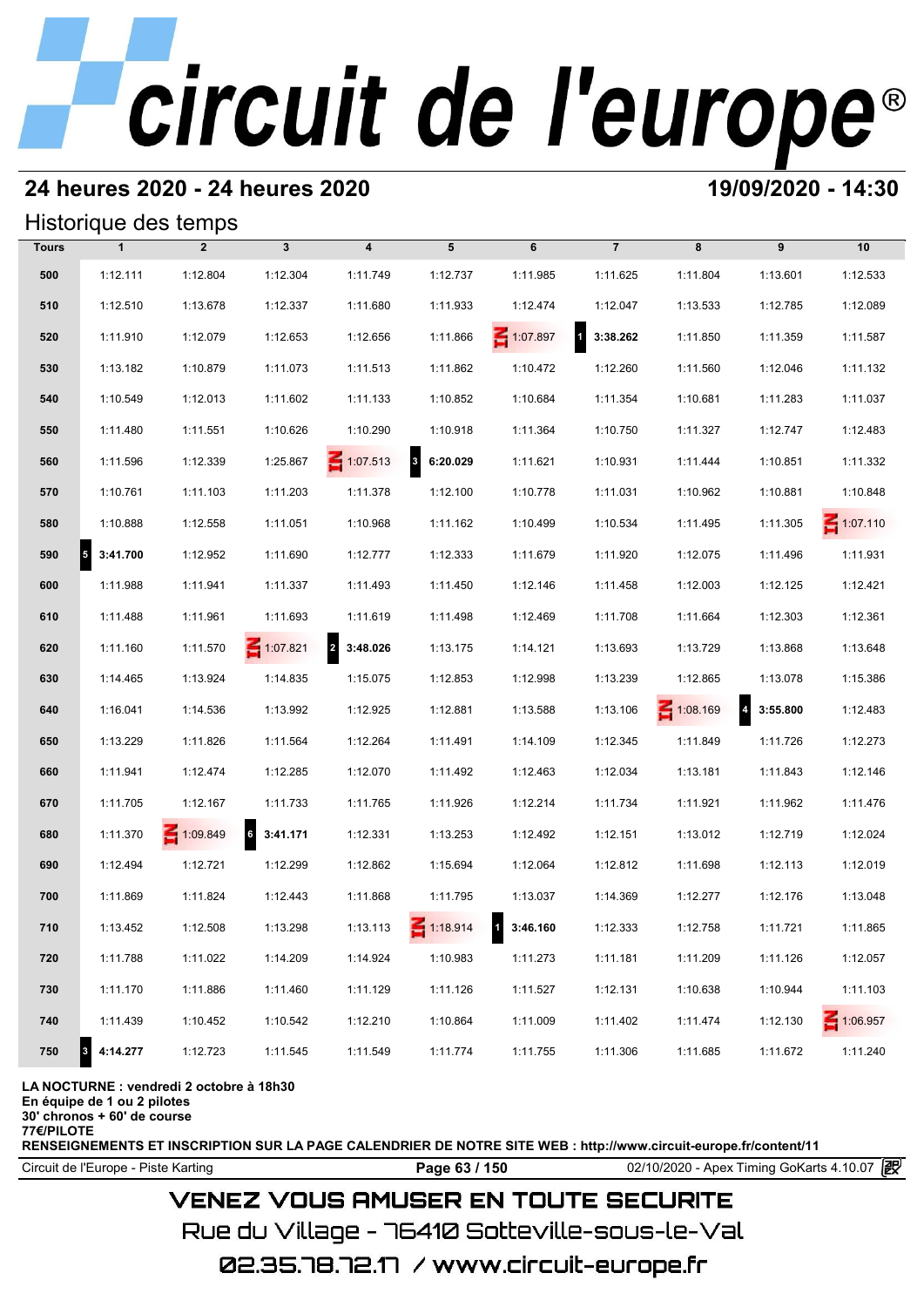# **24 heures 2020 - 24 heures 2020 19/09/2020 - 14:30**

| Historique des temps |  |
|----------------------|--|
|----------------------|--|

|              | Historique des temps |                                      |                 |                            |            |                                     |                 |            |                 |                            |  |  |  |
|--------------|----------------------|--------------------------------------|-----------------|----------------------------|------------|-------------------------------------|-----------------|------------|-----------------|----------------------------|--|--|--|
| <b>Tours</b> | $\mathbf{1}$         | $\overline{2}$                       | $\mathbf{3}$    | 4                          | 5          | 6                                   | $\overline{7}$  | 8          | 9               | 10                         |  |  |  |
| 760          | 1:12.830             | 1:12.056                             | 1:11.170        | 1:10.719                   | 1:10.968   | 1:11.118                            | 1:10.650        | 1:11.851   | 1:11.285        | 1:11.159                   |  |  |  |
| 770          | 1:11.160             | 1:10.856                             | 1:11.014        | 1:11.117                   | 1:11.747   | 1:11.334                            | 1:11.821        | 1:11.801   | 1:11.646        | 1:11.122                   |  |  |  |
| 780          | 1:11.603             | 1:10.384                             | 1:11.351        | 1:10.757                   | 1:06.197   | $\overline{\mathbf{5}}$<br>3:44.064 | 1:12.586        | 1:11.397   | 1:11.961        | 1:11.621                   |  |  |  |
| 790          | 1:11.993             | 1:12.241                             | 1:12.667        | 1:12.296                   | 1:12.664   | 1:11.561                            | 1:12.585        | 1:12.711   | 1:12.036        | 1:11.724                   |  |  |  |
| 800          | 1:12.002             | 1:11.424                             | 1:12.843        | 1:12.401                   | 1:11.644   | 1:11.684                            | 1:12.492        | 1:12.394   | 1:12.436        | 1:12.038                   |  |  |  |
| 810          | 1:11.968             | 1:12.141                             | 1:13.115        | 1:12.742                   | 1:11.978   | 1:11.907                            | 1:12.246        | 1:11.929   | $\leq 1:06.540$ | $\overline{a}$<br>3:38.612 |  |  |  |
| 820          | 1:14.813             | 1:14.065                             | 1:14.542        | 1:14.447                   | 1:14.769   | 1:13.296                            | 1:13.401        | 1:14.141   | 1:12.999        | 1:14.697                   |  |  |  |
| 830          | 1:13.488             | 1:13.396                             | 1:12.843        | 1:13.298                   | 1:13.312   | 1:13.658                            | 1:14.995        | 1:14.366   | 1:13.183        | 1:14.001                   |  |  |  |
| 840          | 1:13.737             | 1:14.065                             | $\leq 1:10.594$ | $\overline{a}$<br>3:42.756 | 1:11.942   | 1:12.047                            | 1:11.436        | 1:12.923   | 1:11.544        | 1:11.703                   |  |  |  |
| 850          | 1:12.714             | 1:11.536                             | 1:11.687        | 1:11.928                   | 1:12.783   | 1:11.751                            | 1:12.150        | 1:11.515   | 1:11.614        | 1:11.586                   |  |  |  |
| 860          | 1:11.667             | 1:11.095                             | 1:11.194        | 1:11.558                   | 1:11.439   | 1:12.236                            | 1:11.077        | 1:12.063   | 1:11.421        | 1:11.780                   |  |  |  |
| 870          | 1:10.968             | 1:11.024                             | 1:13.094        | 1:11.694                   | 1:12.110   | $\leq 1:10.676$                     | 6<br>3:38.680   | 1:12.246   | 1:12.889        | 1:12.563                   |  |  |  |
| 880          | 1:12.044             | 1:12.185                             | 1:11.415        | 1:11.998                   | 1:11.576   | 1:12.151                            | 1:12.011        | 1:12.034   | 1:11.400        | 1:11.297                   |  |  |  |
| 890          | 1:12.708             | 1:11.397                             | 1:11.329        | 1:11.901                   | 1:11.746   | 1:12.307                            | 1:11.965        | 1:11.576   | 1:11.410        | 1:12.593                   |  |  |  |
| 900          | 1:11.616             | 1:11.651                             | 1:12.025        | 1:11.787                   | 1:11.861   | 1:12.218                            | 1:11.639        | 1:12.090   | $\leq 1:07.106$ | $\mathbf{1}$<br>3:38.799   |  |  |  |
| 910          | 1:11.395             | 1:12.172                             | 1:11.014        | 1:11.349                   | 1:11.510   | 1:11.427                            | 1:10.640        | 1:12.056   | 1:10.753        | 1:10.345                   |  |  |  |
| 920          | 1:10.527             | 1:10.445                             | 1:12.005        | 1:12.035                   | 1:10.725   | 1:11.803                            | 1:11.377        | 1:11.926   | 1:11.710        | 1:11.417                   |  |  |  |
| 930          | 1:11.128             | 1:10.917                             | 1:10.532        | 1:11.302                   | 1:10.894   | 1:12.797                            | 1:11.113        | 1:11.392   | 1:11.516        | 1:11.458                   |  |  |  |
| 940          | 1:11.148             | 1:10.633                             | 1:11.117        | 1:06.664                   | 3 4:13.840 | 1:11.509                            | 1:11.463        | 1:11.352   | 1:11.688        | 1:11.428                   |  |  |  |
| 950          | 1:11.163             | 1:11.488                             | 1:11.408        | 1:11.477                   | 1:10.894   | 1:11.039                            | 1:11.354        | 1:11.687   | 1:10.966        | 1:11.913                   |  |  |  |
| 960          | 1:10.901             | 1:11.076                             | 1:11.231        | 1:11.129                   | 1:11.245   | 1:11.116                            | 1:11.645        | 1:11.404   | 1:11.815        | 1:11.449                   |  |  |  |
| 970          | 1:11.958             | 1:11.658                             | 1:11.297        | 1:11.543                   | 1:11.501   | 1:11.164                            | $\leq 1:06.010$ | 4 3:36.678 | 1:11.669        | 1:11.686                   |  |  |  |
| 980          | 1:11.103             | 1:12.956                             | 1:12.402        | 1:11.461                   | 1:11.550   | 1:10.928                            | 1:11.449        | 1:11.356   | 1:12.296        | 1:12.656                   |  |  |  |
| 990          | 1:11.546             | 1:11.518                             | 1:11.634        | 1:11.679                   | 1:11.895   | 1:12.431                            | 1:11.996        | 1:12.517   | 1:12.600        | 1:11.480                   |  |  |  |
| 1000         | 1:12.318             | 1:14.184                             | 1:11.224        | 1:11.603                   | 1:11.494   | 1:11.957                            | 1:12.623        | 1:11.827   | 1:12.904        | 1:10.999                   |  |  |  |
| 1010         | $\leq 1:09.010$      | $\overline{\phantom{a}}$<br>3:49.507 | 1:12.395        | 1:11.923                   | 1:11.859   | 1:12.361                            | 1:13.204        | 1:13.436   | 1:13.197        | 1:11.881                   |  |  |  |

**LA NOCTURNE : vendredi 2 octobre à 18h30**

**En équipe de 1 ou 2 pilotes**

**30' chronos + 60' de course 77€/PILOTE**

**RENSEIGNEMENTS ET INSCRIPTION SUR LA PAGE CALENDRIER DE NOTRE SITE WEB : http://www.circuit-europe.fr/content/11**

Circuit de l'Europe - Piste Karting **Page 64 / 150** 02/10/2020 - Apex Timing GoKarts 4.10.07

# **VENEZ VOUS AMUSER EN TOUTE SECURITE**

Rue du Village – 76410 Sotteville-sous-le-Val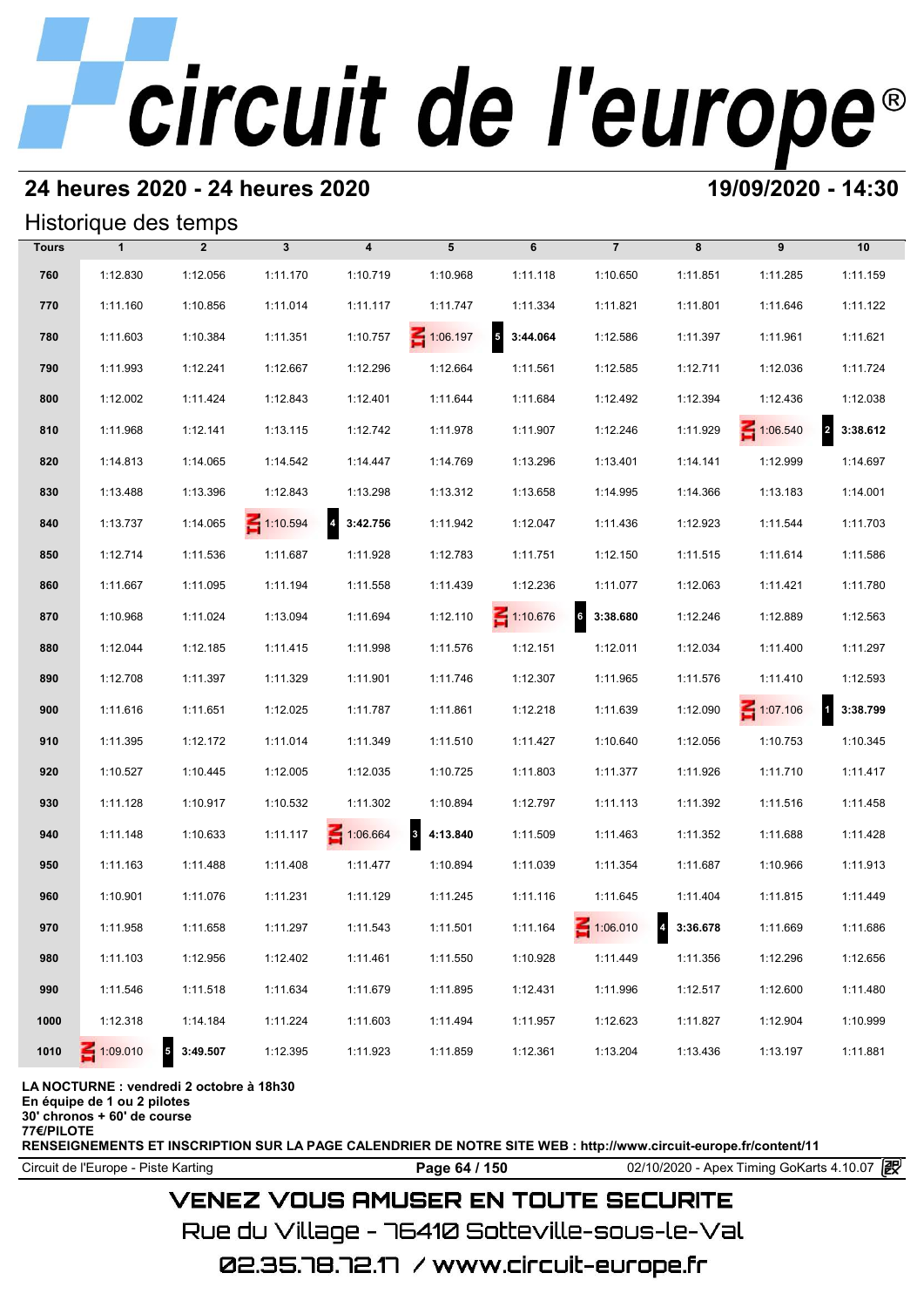# **24 heures 2020 - 24 heures 2020 19/09/2020 - 14:30**

## Historique des temps

| Historique des temps |                 |                            |              |                         |               |          |                |          |          |          |  |  |
|----------------------|-----------------|----------------------------|--------------|-------------------------|---------------|----------|----------------|----------|----------|----------|--|--|
| <b>Tours</b>         |                 | $\overline{2}$             | $\mathbf{3}$ | $\overline{\mathbf{4}}$ | 5             | 6        | $\overline{7}$ | 8        | 9        | 10       |  |  |
| 1020                 | 1:11.618        | 1:12.305                   | 1:11.964     | 1:12.487                | 1:14.061      | 1:12.365 | 1:11.674       | 1:12.301 | 1:12.028 | 1:11.941 |  |  |
| 1030                 | 1:11.559        | 1:12.011                   | 1:11.824     | 1:12.388                | 1:12.180      | 1:12.838 | 1:12.441       | 1:11.728 | 1:11.822 | 1:12.379 |  |  |
| 1040                 | 1:12.584        | 1:11.988                   | 1:12.921     | $\leq 1:05.541$         | 6<br>3:48.083 | 1:12.841 | 1:12.295       | 1:12.952 | 1:13.754 | 1:12.320 |  |  |
| 1050                 | 1:12.197        | 1:12.006                   | 1:12.193     | 1:11.919                | 1:12.674      | 1:14.272 | 1:12.953       | 1:12.244 | 1:12.472 | 1:13.377 |  |  |
| 1060                 | 1:12.672        | 1:12.612                   | 1:12.461     | 1:12.722                | 1:13.434      | 1:12.414 | 1:12.464       | 1:12.108 | 1:12.100 | 1:12.114 |  |  |
| 1070                 | 1:12.170        | 1:12.182                   | 1:12.420     | 1:12.912                | 1:12.888      | 1:12.597 | 1:12.822       | 1:13.523 | 1:12.606 | 1:12.587 |  |  |
| 1080                 | $\leq 1:10.392$ | $\overline{a}$<br>3:36.430 | 1:11.833     | 1:11.756                | 1:11.696      | 1:11.651 | 1:12.560       | 1:11.545 | 1:11.882 | 1:12.120 |  |  |
| 1090                 | 1:11.875        | 1:12.302                   | 1:11.305     | 1:11.181                | 1:11.492      | 1:11.810 | 1:11.193       | 1:12.005 | 1:11.698 | 1:12.664 |  |  |
| 1100                 | 1:12.036        | 1:12.113                   | 1:11.936     | 1:11.175                | 1:11.356      | 1:12.749 | 1:11.489       | 1:13.614 | 1:12.088 | 1:12.444 |  |  |
| 1110                 | 1:08.400        | 2 3:39.090                 | 1:14.076     | 1:13.536                | 1:13.464      | 1:13.983 | 1:14.634       | 1:14.213 | 1:14.259 | 1:13.781 |  |  |
| 1120                 | 1:13.831        | 1:13.720                   | 1:14.354     | 1:13.754                | 1:14.511      | 1:14.019 | 1:14.136       | 1:13.399 | 1:14.869 | 1:19.867 |  |  |
| 1130                 | 1:16.388        | 1:14.826                   |              |                         |               |          |                |          |          |          |  |  |

**LA NOCTURNE : vendredi 2 octobre à 18h30 En équipe de 1 ou 2 pilotes 30' chronos + 60' de course 77€/PILOTE RENSEIGNEMENTS ET INSCRIPTION SUR LA PAGE CALENDRIER DE NOTRE SITE WEB : http://www.circuit-europe.fr/content/11**

Circuit de l'Europe - Piste Karting **Page 65 / 150 Page 65 / 150** 02/10/2020 - Apex Timing GoKarts 4.10.07

# **VENEZ VOUS AMUSER EN TOUTE SECURITE**

Rue du Village – 76410 Sotteville-sous-le-Val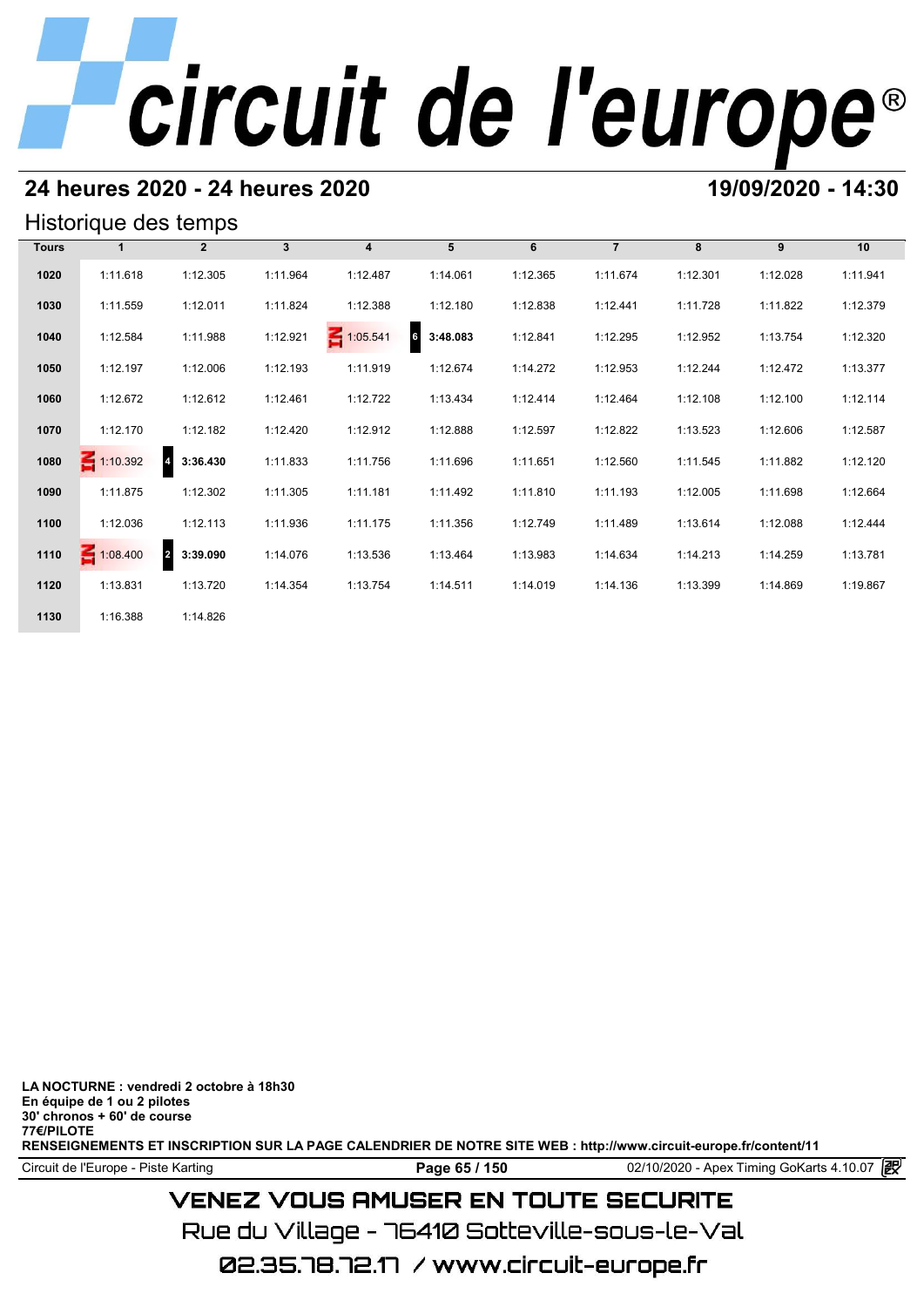# **24 heures 2020 - 24 heures 2020 19/09/2020 - 14:30**

Historique des temps

# **34 - TEAM KART HEROES**

| - 34         |                       | <b>ILAM KARI HEROES</b> |                        |                                     |                |                                     |                            |                          |                            |                |
|--------------|-----------------------|-------------------------|------------------------|-------------------------------------|----------------|-------------------------------------|----------------------------|--------------------------|----------------------------|----------------|
| <b>Tours</b> | $\mathbf{1}$          | $\overline{2}$          | $\mathbf{3}$           | 1 JULES<br>$\overline{\mathbf{4}}$  | 2 LINFORD<br>5 | 8 PBO_TKH<br>6                      | 4 RLG<br>$\overline{7}$    | 5 SQUEVA<br>$6$ DBS<br>8 | <b>7 BIQUETTE</b><br>9     | 8 ALEXIS<br>10 |
|              | $\vert$ 4<br>1:15.525 | 1:11.899                | 1:11.163               | 1:10.768                            | 1:11.133       | 1:10.762                            | 1:11.044                   | 1:10.664                 | 1:10.737                   | 1:10.595       |
| 10           | 1:10.599              | 1:10.494                | 1:10.520               | 1:11.316                            | 1:10.280       | 1:10.478                            | 1:11.176                   | 1:10.393                 | 1:11.261                   | 1:10.211       |
| 20           | 1:10.957              | 1:10.556                | 1:11.938               | 1:11.108                            | 1:10.290       | 1:11.078                            | 1:10.260                   | 1:10.160                 | 1:10.466                   | 1:10.320       |
| 30           | 1:10.157              | 1:10.512                | 1:10.610               | 1:10.536                            | 1:06.698       | $\overline{\mathbf{2}}$<br>3:43.565 | 1:12.146                   | 1:12.233                 | 1:12.119                   | 1:12.046       |
| 40           | 1:11.685              | 1:11.480                | 1:11.919               | 1:11.315                            | 1:11.316       | 1:11.170                            | 1:11.485                   | 1:11.500                 | 1:11.203                   | 1:11.285       |
| 50           | 1:11.423              | 1:12.837                | 1:13.667               | 1:11.865                            | 1:11.773       | 1:11.512                            | 1:12.855                   | 1:11.675                 | 1:11.743                   | 1:11.646       |
| 60           | 1:11.928              | 1:11.945                | 1:11.492               | 1:11.531                            | 1:11.514       | 1:11.689                            | 1:12.592                   | 1:11.786                 | 1:11.884                   | 1:11.784       |
| 70           | 1:11.786              | 1:11.966                | $\leq 1:10.684$        | $\boldsymbol{8}$<br>3:39.683        | 1:13.643       | 1:13.487                            | 1:13.716                   | 1:15.335                 | 1:13.508                   | 1:13.322       |
| 80           | 1:13.214              | 1:13.535                | 1:13.686               | 1:25.127                            | 1:15.054       | 1:12.600                            | 1:13.412                   | 1:13.193                 | 1:13.604                   | 1:12.678       |
| 90           | 1:13.060              | 1:12.716                | 1:12.891               | 1:13.174                            | 1:13.333       | 1:14.478                            | 1:13.354                   | 1:12.713                 | 1:13.059                   | 1:12.794       |
| 100          | 1:12.700              | 1:13.311                | 1:12.294               | 1:12.384                            | 1:13.063       | 1:12.804                            | 1:12.346                   | $\leq 1:10.723$          | $\overline{7}$<br>4:06.266 | 1:13.754       |
| 110          | 1:13.327              | 1:12.836                | 1:13.006               | 1:13.672                            | 1:14.936       | 1:13.370                            | 1:13.296                   | 1:13.885                 | 1:12.835                   | 1:13.082       |
| 120          | 1:13.954              | 1:13.801                | 1:13.975               | 1:15.171                            | 1:12.721       | 1:12.669                            | 1:12.538                   | 1:12.786                 | 1:13.639                   | 1:11.988       |
| 130          | 1:12.318              | 1:12.697                | 1:13.299               | 1:13.157                            | 1:12.292       | 1:12.004                            | 1:12.413                   | 1:13.418                 | 1:12.001                   | 1:12.177       |
| 140          | 1:12.605              | 1:12.584                | 1:12.535               | 1:12.723                            | 1:13.811       | $\leq 1:10.151$                     | $\blacksquare$<br>3:38.291 | 1:12.605                 | 1:12.756                   | 1:12.471       |
| 150          | 1:12.947              | 1:12.643                | 1:11.856               | 1:12.642                            | 1:11.466       | 1:11.915                            | 1:12.405                   | 1:12.329                 | 1:11.917                   | 1:12.330       |
| 160          | 1:11.620              | 1:12.041                | 1:12.786               | 1:11.326                            | 1:11.730       | 1:11.506                            | 1:11.269                   | 1:11.294                 | 1:13.500                   | 1:12.091       |
| 170          | 1:14.150              | 1:11.893                | 1:14.598               | 1:14.321                            | 1:11.265       | 1:11.296                            | 1:11.368                   | 1:11.384                 | 1:11.092                   | 1:11.226       |
| 180          | 1:11.715              | 1:11.634                | $\leq 1:14.326$        | $\overline{\mathbf{3}}$<br>4:32.593 | 1:14.240       | 1:13.216                            | 1:14.509                   | 1:12.605                 | 1:13.265                   | 1:12.805       |
| 190          | 1:12.233              | 1:12.234                | 1:12.334               | 1:11.669                            | 1:11.812       | 1:12.249                            | 1:11.529                   | 1:11.773                 | 1:16.889                   | 1:12.272       |
| 200          | 1:11.677              | 1:11.307                | 1:12.883               | 1:15.361                            | 1:11.738       | 1:11.723                            | 1:11.214                   | 1:11.461                 | 1:11.845                   | 1:11.262       |
| 210          | 1:11.644              | 1:07.876                | $\sqrt{5}$<br>3:36.801 | 1:11.472                            | 1:11.172       | 1:10.795                            | 1:11.149                   | 1:10.777                 | 1:11.986                   | 1:10.646       |
| 220          | 1:11.669              | 1:10.819                | 1:10.520               | 1:10.478                            | 1:10.948       | 1:10.796                            | 1:10.665                   | 1:10.777                 | 1:10.563                   | 1:10.954       |
| 230          | 1:10.418              | 1:10.524                | 1:10.643               | 1:10.546                            | 1:11.095       | 1:10.434                            | 1:10.513                   | 1:10.679                 | 1:10.408                   | 1:10.667       |
|              |                       |                         |                        |                                     |                |                                     |                            |                          |                            |                |

### **LA NOCTURNE : vendredi 2 octobre à 18h30**

**En équipe de 1 ou 2 pilotes**

**30' chronos + 60' de course 77€/PILOTE**

**RENSEIGNEMENTS ET INSCRIPTION SUR LA PAGE CALENDRIER DE NOTRE SITE WEB : http://www.circuit-europe.fr/content/11**

**Page 66 / 150** 02/10/2020 - Apex Timing GoKarts 4.10.07 **P** 

## **VENEZ VOUS AMUSER EN TOUTE SECURITE**

Rue du Village – 76410 Sotteville-sous-le-Val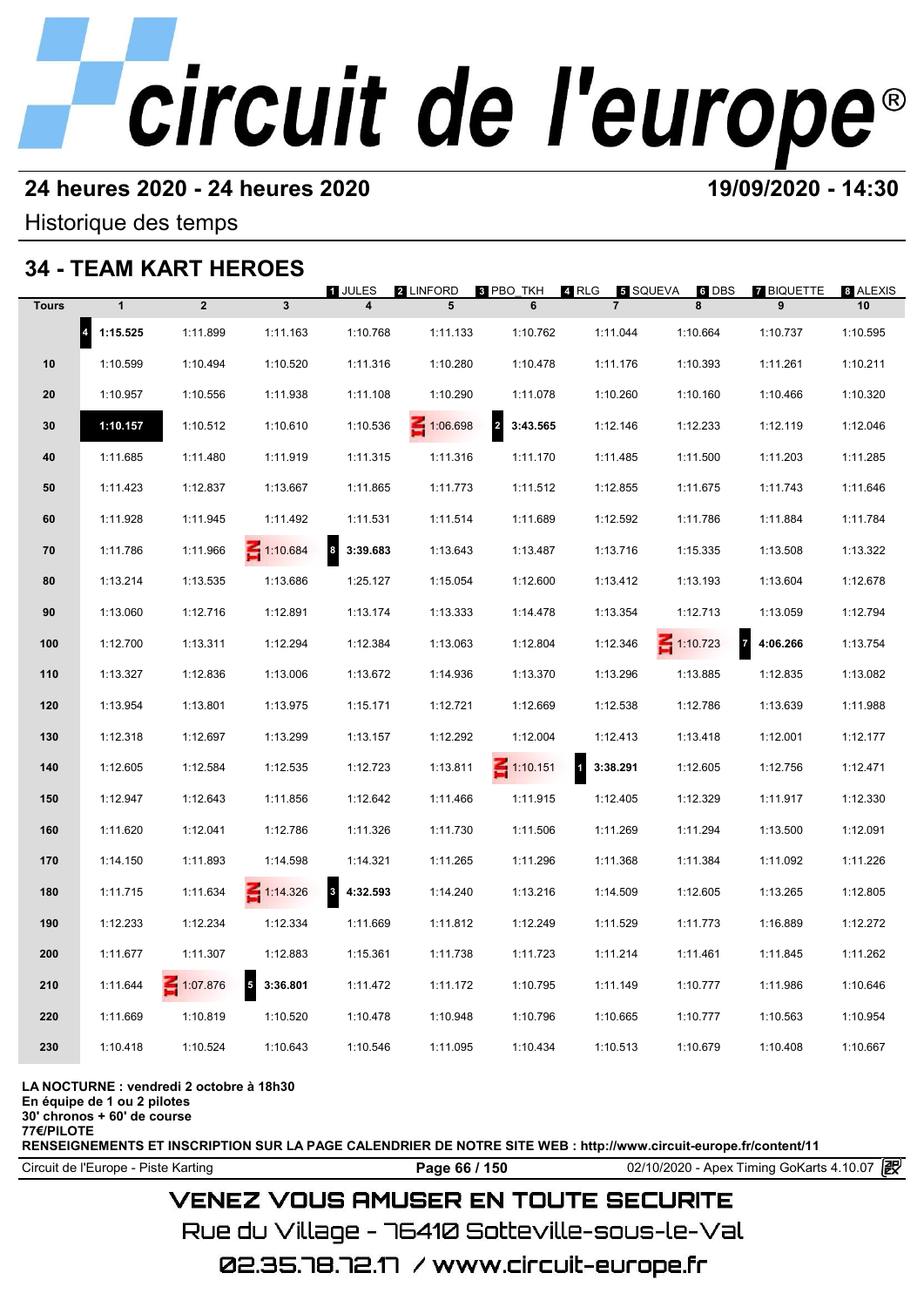# **24 heures 2020 - 24 heures 2020 19/09/2020 - 14:30**

## Historique des temps

| Historique des temps |                 |                                          |                                      |                             |          |                 |                       |          |                 |          |  |  |
|----------------------|-----------------|------------------------------------------|--------------------------------------|-----------------------------|----------|-----------------|-----------------------|----------|-----------------|----------|--|--|
| <b>Tours</b>         | $\mathbf{1}$    | $\overline{2}$                           | $\mathbf{3}$                         | $\overline{\mathbf{4}}$     | 5        | 6               | $\overline{7}$        | 8        | 9               | 10       |  |  |
| 240                  | 1:12.729        | 1:10.605                                 | 1:11.071                             | 1:10.431                    | 1:10.749 | 1:10.807        | 1:10.458              | 1:13.065 | 1:10.583        | 1:10.288 |  |  |
| 250                  | 1:10.866        | 1:10.653                                 | 1:08.346                             | $6\overline{6}$<br>3:43.035 | 1:11.485 | 1:11.652        | 1:11.664              | 1:12.342 | 1:11.299        | 1:11.181 |  |  |
| 260                  | 1:10.877        | 1:11.092                                 | 1:11.276                             | 1:11.092                    | 1:11.414 | 1:11.072        | 1:10.960              | 1:10.842 | 1:11.619        | 1:11.794 |  |  |
| 270                  | 1:11.044        | 1:11.039                                 | 1:11.108                             | 1:11.586                    | 1:11.816 | 1:11.054        | 1:10.993              | 1:10.454 | 1:11.483        | 1:10.927 |  |  |
| 280                  | 1:11.669        | 1:10.828                                 | 1:10.773                             | 1:10.761                    | 1:10.655 | 1:11.956        | 1:12.869              | 1:11.490 | $\leq 1:07.761$ | 3:35.846 |  |  |
| 290                  | 1:11.135        | 1:11.968                                 | 1:11.115                             | 1:11.131                    | 1:11.121 | 1:10.717        | 1:11.115              | 1:10.820 | 1:10.889        | 1:11.044 |  |  |
| 300                  | 1:10.696        | 1:11.470                                 | 1:12.904                             | 1:10.895                    | 1:10.891 | 1:10.964        | 1:10.684              | 1:12.703 | 1:10.550        | 1:12.116 |  |  |
| 310                  | 1:10.920        | 1:10.810                                 | 1:11.575                             | 1:11.382                    | 1:11.625 | 1:10.800        | 1:10.679              | 1:11.409 | 1:10.728        | 1:10.984 |  |  |
| 320                  | 1:10.836        | 1:10.873                                 | 1:13.142                             | 1:10.633                    | 1:07.006 | 2 4:02.287      | 1:13.421              | 1:13.260 | 1:14.404        | 1:11.993 |  |  |
| 330                  | 1:12.969        | 1:12.173                                 | 1:12.125                             | 1:12.487                    | 1:12.199 | 1:12.613        | 1:12.376              | 1:13.184 | 1:12.534        | 1:12.128 |  |  |
| 340                  | 1:12.472        | 1:12.689                                 | 1:12.072                             | 1:12.678                    | 1:12.827 | 1:12.136        | 1:14.172              | 1:12.237 | 1:11.824        | 1:12.122 |  |  |
| 350                  | 1:12.147        | 1:12.290                                 | 1:13.223                             | 1:12.235                    | 1:11.857 | 1:12.324        | 1:12.060              | 1:11.638 | 1:11.681        | 1:11.546 |  |  |
| 360                  | $\leq 1:10.333$ | 8 3:38.219                               | 1:14.351                             | 1:14.568                    | 1:13.459 | 1:13.525        | 1:13.741              | 1:13.481 | 1:13.272        | 1:13.229 |  |  |
| 370                  | 1:12.913        | 1:14.837                                 | 1:12.974                             | 1:13.044                    | 1:13.395 | 1:13.536        | 1:13.097              | 1:13.079 | 1:12.959        | 1:13.454 |  |  |
| 380                  | 1:13.826        | 1:16.193                                 | 1:13.250                             | 1:13.033                    | 1:13.240 | 1:12.810        | 1:13.043              | 1:12.992 | 1:13.724        | 1:12.437 |  |  |
| 390                  | 1:13.152        | 1:15.038                                 | 1:14.862                             | 1:15.551                    | 1:15.974 | $\leq 1:14.009$ | 74:00.110             | 1:21.554 | 1:30.075        | 1:35.272 |  |  |
| 400                  | 1:34.099        | 1:34.461                                 | 1:33.905                             | 1:32.228                    | 1:29.345 | 1:25.918        | 1:21.891              | 1:18.092 | 1:16.723        | 1:15.803 |  |  |
| 410                  | 1:15.857        | 1:15.424                                 | 1:15.304                             | 1:14.595                    | 1:14.544 | 1:14.240        | 1:14.669              | 1:14.621 | 1:15.678        | 1:14.284 |  |  |
| 420                  | 1:14.280        | 1:14.841                                 | $\leq 1:10.543$                      | $1 \quad 3:54.862$          | 1:13.550 | 1:13.005        | 1:12.716              | 1:13.713 | 1:12.194        | 1:12.271 |  |  |
| 430                  | 1:13.969        | 1:12.257                                 | 1:12.100                             | 1:12.131                    | 1:13.034 | 1:12.164        | 1:11.983              | 1:13.634 | 1:12.760        | 1:11.510 |  |  |
| 440                  | 1:11.600        | 1:12.025                                 | 1:13.421                             | 1:12.733                    | 1:12.534 | 1:12.045        | 1:13.010              | 1:12.394 | 1:11.797        | 1:11.770 |  |  |
| 450                  | 1:11.491        | 1:11.555                                 | 1:11.933                             | 1:11.471                    | 1:12.457 | 1:11.563        | 1:12.311              | 1:12.875 | 1:11.105        | 1:12.496 |  |  |
| 460                  | 1:12.179        | $\leq 1:08.361$                          | $\overline{\phantom{a}}$<br>3:38.765 | 1:11.503                    | 1:10.856 | 1:11.077        | 1:11.070              | 1:11.386 | 1:11.235        | 1:12.578 |  |  |
| 470                  | 1:10.746        | 1:10.762                                 | 1:11.871                             | 1:11.196                    | 1:13.351 | 1:10.906        | 1:10.759              | 1:10.749 | 1:11.219        | 1:12.550 |  |  |
| 480                  | 1:10.504        | 1:11.480                                 | 1:10.755                             | 1:10.653                    | 1:11.159 | 1:11.324        | 1:10.886              | 1:11.046 | 1:12.183        | 1:11.440 |  |  |
| 490                  | 1:12.167        | 1:10.879                                 | 1:10.541                             | 1:10.722                    | 1:11.662 | $\leq 1:07.212$ | $\bullet$<br>3:44.764 | 1:11.540 | 1:12.078        | 1:11.254 |  |  |
|                      |                 | LA NOCTURNE : vendredi 2 octobre à 18h30 |                                      |                             |          |                 |                       |          |                 |          |  |  |

**En équipe de 1 ou 2 pilotes**

**30' chronos + 60' de course**

**77€/PILOTE**

**RENSEIGNEMENTS ET INSCRIPTION SUR LA PAGE CALENDRIER DE NOTRE SITE WEB : http://www.circuit-europe.fr/content/11**

Circuit de l'Europe - Piste Karting **Page 67 / 150 Page 67 / 150** 02/10/2020 - Apex Timing GoKarts 4.10.07 **段** 

# **VENEZ VOUS AMUSER EN TOUTE SECURITE**

Rue du Village – 76410 Sotteville-sous-le-Val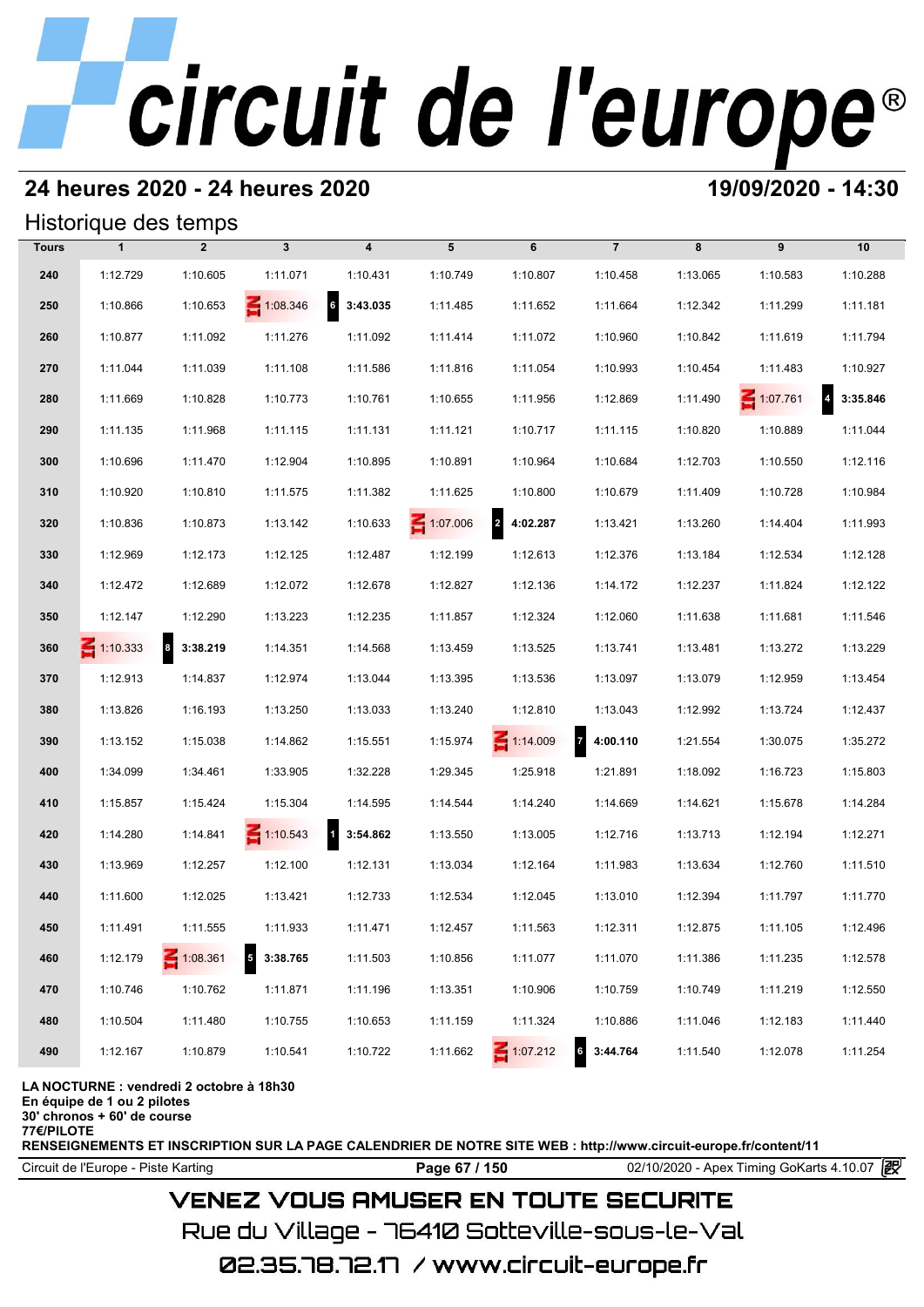# **24 heures 2020 - 24 heures 2020 19/09/2020 - 14:30**

## Historique des temps

|              | Historique des temps |                            |              |                         |                 |               |                |          |          |                            |
|--------------|----------------------|----------------------------|--------------|-------------------------|-----------------|---------------|----------------|----------|----------|----------------------------|
| <b>Tours</b> | $\mathbf{1}$         | $\overline{2}$             | $\mathbf{3}$ | $\overline{\mathbf{4}}$ | 5               | 6             | $\overline{7}$ | 8        | 9        | 10                         |
| 500          | 1:12.069             | 1:11.952                   | 1:12.010     | 1:11.153                | 1:11.619        | 1:11.691      | 1:11.372       | 1:11.249 | 1:11.256 | 1:11.042                   |
| 510          | 1:11.790             | 1:11.805                   | 1:11.330     | 1:11.151                | 1:12.762        | 1:13.732      | 1:11.546       | 1:11.223 | 1:11.246 | 1:11.168                   |
| 520          | 1:11.098             | 1:11.011                   | 1:11.745     | 1:10.985                | 1:11.215        | 1:11.203      | 1:10.901       | 1:11.232 | 1:10.974 | 1:13.426                   |
| 530          | 1:07.581             | $\overline{a}$<br>6:21.028 | 1:11.381     | 1:14.014                | 1:11.642        | 1:11.113      | 1:11.141       | 1:10.565 | 1:11.014 | 1:11.488                   |
| 540          | 1:11.221             | 1:11.004                   | 1:10.948     | 1:10.795                | 1:12.051        | 1:10.935      | 1:10.831       | 1:11.373 | 1:10.770 | 1:10.854                   |
| 550          | 1:11.089             | 1:13.420                   | 1:17.087     | 1:13.436                | 1:10.813        | 1:10.679      | 1:11.114       | 1:10.749 | 1:12.848 | 1:10.739                   |
| 560          | 1:10.761             | 1:11.000                   | 1:11.376     | 1:12.332                | $\leq 1:07.022$ | 2 3:38.298    | 1:12.847       | 1:12.180 | 1:12.193 | 1:12.103                   |
| 570          | 1:12.792             | 1:12.509                   | 1:11.447     | 1:12.476                | 1:11.832        | 1:12.241      | 1:12.386       | 1:12.005 | 1:13.408 | 1:12.141                   |
| 580          | 1:12.664             | 1:11.854                   | 1:12.205     | 1:12.981                | 1:11.615        | 1:12.884      | 1:12.333       | 1:11.905 | 1:12.094 | 1:13.414                   |
| 590          | 1:12.277             | 1:12.674                   | 1:11.973     | 1:12.355                | 1:12.374        | 1:11.813      | 1:11.757       | 1:13.623 | 1:12.270 | 1:11.945                   |
| 600          | 1:12.051             | $\leq 1:10.109$            | 8 3:47.115   | 1:13.818                | 1:14.802        | 1:14.133      | 1:12.592       | 1:13.545 | 1:13.565 | 1:13.522                   |
| 610          | 1:13.981             | 1:13.966                   | 1:13.348     | 1:13.832                | 1:13.555        | 1:14.335      | 1:13.144       | 1:13.584 | 1:12.557 | 1:13.415                   |
| 620          | 1:13.008             | 1:13.392                   | 1:13.330     | 1:13.053                | 1:13.209        | 1:13.817      | 1:13.397       | 1:13.001 | 1:13.148 | 1:13.502                   |
| 630          | 1:12.777             | 1:13.052                   | 1:14.088     | 1:13.308                | 1:12.900        | 1:13.262      | 1:13.303       | 1:12.483 | 1:09.789 | $\overline{z}$<br>3:42.862 |
| 640          | 1:13.698             | 1:13.957                   | 1:13.554     | 1:13.672                | 1:13.402        | 1:13.515      | 1:13.083       | 1:12.887 | 1:12.970 | 1:13.535                   |
| 650          | 1:13.035             | 1:12.960                   | 1:12.885     | 1:12.871                | 1:14.479        | 1:13.408      | 1:13.449       | 1:13.718 | 1:13.640 | 1:12.661                   |
| 660          | 1:14.478             | 1:13.646                   | 1:13.460     | 1:13.280                | 1:13.620        | 1:12.990      | 1:13.383       | 1:13.033 | 1:13.758 | $\leq 1:10.550$            |
| 670          | 3:41.930<br>1        | 1:13.067                   | 1:12.534     | 1:12.740                | 1:11.943        | 1:12.668      | 1:12.194       | 1:12.300 | 1:12.619 | 1:12.430                   |
| 680          | 1:12.092             | 1:12.321                   | 1:11.660     | 1:12.393                | 1:12.099        | 1:11.487      | 1:11.959       | 1:13.387 | 1:11.791 | 1:11.910                   |
| 690          | 1:11.899             | 1:15.994                   | 1:13.214     | 1:12.227                | 1:12.114        | 1:12.232      | 1:13.575       | 1:12.955 | 1:11.823 | 1:11.925                   |
| 700          | 1:12.899             | 1:15.010                   | 1:16.219     | 1:12.002                | 1:08.579        | 3:45.507<br>3 | 1:14.142       | 1:14.390 | 1:14.555 | 1:13.322                   |
| 710          | 1:13.332             | 1:14.277                   | 1:14.382     | 1:14.176                | 1:13.089        | 1:13.219      | 1:12.916       | 1:12.669 | 1:12.796 | 1:14.077                   |
| 720          | 1:12.661             | 1:12.558                   | 1:14.238     | 1:12.195                | 1:12.446        | 1:13.150      | 1:12.356       | 1:13.779 | 1:11.921 | 1:12.704                   |
| 730          | 1:12.554             | 1:12.460                   | 1:12.605     | 1:12.751                | 1:13.341        | 1:13.451      | 1:13.143       | 1:13.253 | 1:13.989 | 1:16.279                   |
| 740          | 4:18.407             | 1:11.669                   | 1:11.906     | 1:11.873                | 1:11.679        | 1:10.996      | 1:11.210       | 1:10.872 | 1:10.981 | 1:11.315                   |
| 750          | 1:10.919             | 1:10.832                   | 1:12.274     | 1:11.927                | 1:10.603        | 1:10.648      | 1:10.984       | 1:10.548 | 1:11.413 | 1:11.838                   |
|              |                      |                            |              |                         |                 |               |                |          |          |                            |

### **LA NOCTURNE : vendredi 2 octobre à 18h30**

**En équipe de 1 ou 2 pilotes**

**30' chronos + 60' de course**

**77€/PILOTE**

**RENSEIGNEMENTS ET INSCRIPTION SUR LA PAGE CALENDRIER DE NOTRE SITE WEB : http://www.circuit-europe.fr/content/11**

**Page 68 / 150** 02/10/2020 - Apex Timing GoKarts 4.10.07 **P** 

# **VENEZ VOUS AMUSER EN TOUTE SECURITE**

Rue du Village – 76410 Sotteville-sous-le-Val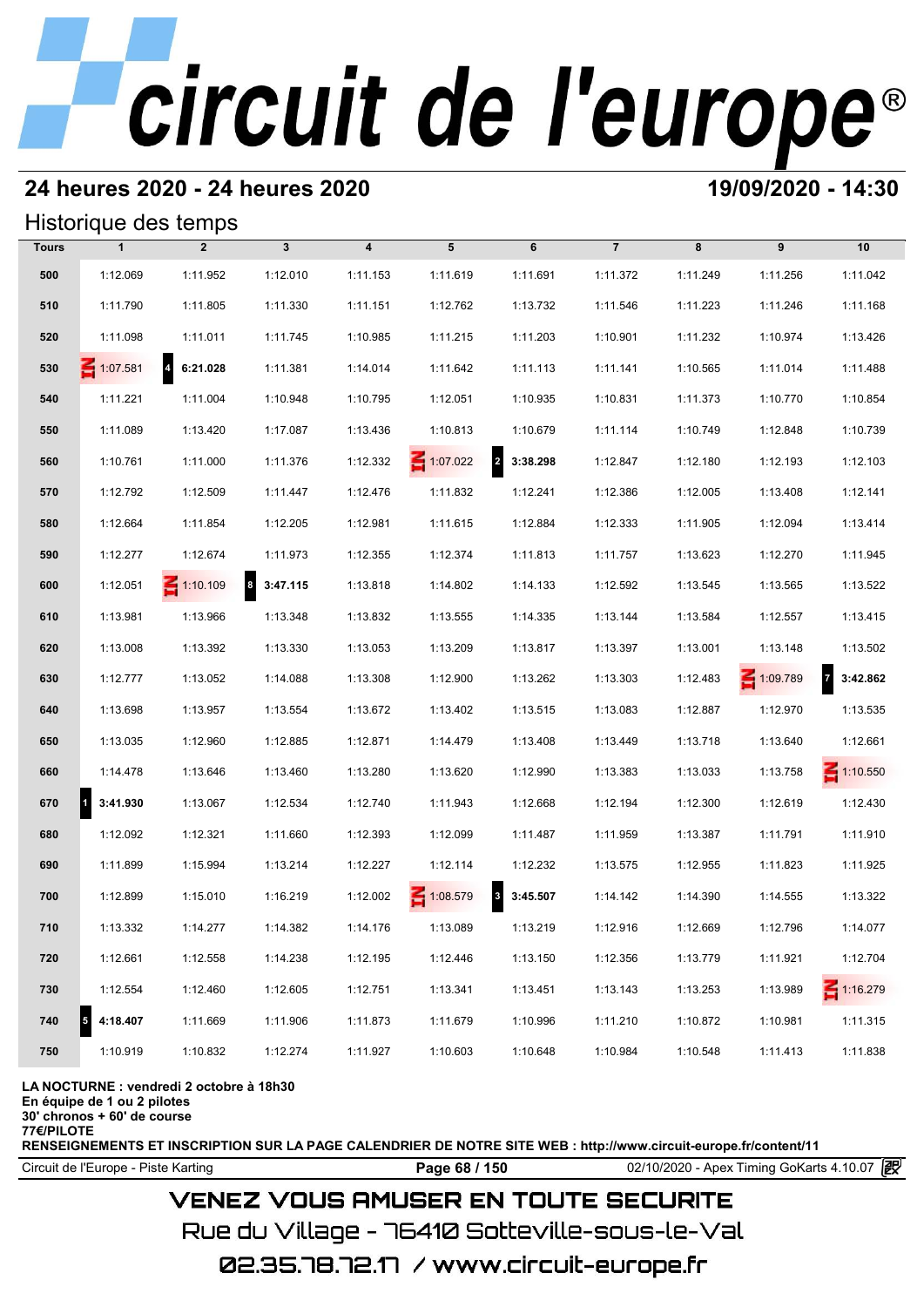# **24 heures 2020 - 24 heures 2020 19/09/2020 - 14:30**

## Historique des temps

|              | Historique des temps |                 |               |                         |                            |          |                 |                                     |          |          |  |  |  |
|--------------|----------------------|-----------------|---------------|-------------------------|----------------------------|----------|-----------------|-------------------------------------|----------|----------|--|--|--|
| <b>Tours</b> | $\mathbf{1}$         | $\overline{2}$  | $\mathbf{3}$  | $\overline{\mathbf{4}}$ | 5                          | 6        | $\overline{7}$  | 8                                   | 9        | 10       |  |  |  |
| 760          | 1:10.632             | 1:11.529        | 1:11.227      | 1:10.663                | 1:10.688                   | 1:11.929 | 1:10.819        | 1:11.131                            | 1:10.713 | 1:10.777 |  |  |  |
| 770          | 1:10.856             | $\leq 1:07.437$ | 6<br>3:36.066 | 1:11.250                | 1:11.691                   | 1:12.354 | 1:11.193        | 1:11.312                            | 1:11.380 | 1:11.468 |  |  |  |
| 780          | 1:11.018             | 1:11.114        | 1:10.978      | 1:11.074                | 1:11.650                   | 1:10.906 | 1:10.756        | 1:11.852                            | 1:11.328 | 1:12.287 |  |  |  |
| 790          | 1:11.018             | 1:11.172        | 1:10.980      | 1:10.737                | 1:11.481                   | 1:10.885 | 1:11.054        | 1:10.868                            | 1:10.803 | 1:11.131 |  |  |  |
| 800          | 1:11.583             | 1:10.738        | 1:11.498      | 1:11.946                | 1:11.082                   | 1:11.707 | 1:06.669        | $\overline{\mathbf{4}}$<br>3:42.733 | 1:12.806 | 1:11.658 |  |  |  |
| 810          | 1:11.231             | 1:11.115        | 1:10.819      | 1:11.072                | 1:10.972                   | 1:10.958 | 1:11.487        | 1:12.088                            | 1:11.039 | 1:11.114 |  |  |  |
| 820          | 1:10.951             | 1:10.441        | 1:12.126      | 1:10.909                | 1:10.837                   | 1:11.447 | 1:10.904        | 1:11.953                            | 1:11.938 | 1:10.464 |  |  |  |
| 830          | 1:11.121             | 1:10.658        | 1:10.937      | 1:11.653                | 1:10.610                   | 1:10.978 | 1:14.120        | 1:11.354                            | 1:10.958 | 1:10.651 |  |  |  |
| 840          | 1:12.533             | 1:12.639        | 1:12.176      | 1:11.679                | 1:10.921                   | 1:10.914 | $\leq 1:09.741$ | 2 3:38.048                          | 1:12.794 | 1:12.755 |  |  |  |
| 850          | 1:12.934             | 1:12.427        | 1:12.308      | 1:12.068                | 1:12.202                   | 1:11.936 | 1:12.335        | 1:12.492                            | 1:12.788 | 1:12.695 |  |  |  |
| 860          | 1:12.561             | 1:12.158        | 1:12.545      | 1:11.928                | 1:11.911                   | 1:12.278 | 1:13.740        | 1:11.899                            | 1:11.823 | 1:13.385 |  |  |  |
| 870          | 1:14.017             | 1:12.755        | 1:12.515      | 1:12.885                | 1:12.125                   | 1:12.413 | 1:12.497        | 1:12.240                            | 1:13.345 | 1:12.668 |  |  |  |
| 880          | $\leq 1:40.920$      | 8 3:46.720      | 1:13.430      | 1:13.349                | 1:14.071                   | 1:14.528 | 1:13.562        | 1:14.094                            | 1:13.150 | 1:13.361 |  |  |  |
| 890          | 1:13.720             | 1:13.043        | 1:13.895      | 1:13.637                | 1:13.648                   | 1:13.874 | 1:13.927        | 1:13.135                            | 1:13.459 | 1:13.465 |  |  |  |
| 900          | 1:14.029             | 1:14.002        | 1:13.209      | 1:14.211                | 1:13.046                   | 1:13.081 | 1:13.495        | 1:13.978                            | 1:13.596 | 1:13.269 |  |  |  |
| 910          | 1:13.728             | 1:13.208        | 1:12.996      | $\leq 1:09.440$         | $\overline{z}$<br>3:41.375 | 1:13.899 | 1:13.603        | 1:13.117                            | 1:13.546 | 1:13.817 |  |  |  |
| 920          | 1:14.443             | 1:13.572        | 1:13.411      | 1:12.923                | 1:14.067                   | 1:13.667 | 1:13.645        | 1:13.270                            | 1:13.008 | 1:13.320 |  |  |  |
| 930          | 1:12.703             | 1:12.686        | 1:12.762      | 1:12.539                | 1:12.639                   | 1:12.276 | 1:12.875        | 1:12.859                            | 1:12.975 | 1:13.227 |  |  |  |
| 940          | 1:12.597             | 1:12.820        | 1:12.731      | 1:16.237                | 1:12.493                   | 1:12.869 | 1:12.660        | 1:12.625                            | 1:13.152 | 1:12.759 |  |  |  |
| 950          | 1:13.680             | 1:12.389        | 1:13.404      | 1:07.818                | 3:41.042                   | 1:11.994 | 1:12.083        | 1:14.159                            | 1:11.503 | 1:12.764 |  |  |  |
| 960          | 1:11.377             | 1:12.513        | 1:11.445      | 1:12.059                | 1:11.653                   | 1:11.995 | 1:11.533        | 1:12.178                            | 1:11.585 | 1:11.651 |  |  |  |
| 970          | 1:11.254             | 1:11.717        | 1:12.987      | 1:11.222                | 1:11.079                   | 1:11.939 | 1:12.762        | 1:13.085                            | 1:13.030 | 1:13.352 |  |  |  |
| 980          | 1:13.482             | 1:12.219        | 1:11.531      | 1:11.472                | 1:12.275                   | 1:13.040 | 1:11.516        | 1:11.646                            | 1:11.241 | 1:11.282 |  |  |  |
| 990          | 1:12.260             | 1:11.248        | 1:12.468      | 1:10.896                | 1:11.638                   | 1:12.028 | 1:06.646        | $\overline{\mathbf{3}}$<br>3:43.989 | 1:12.132 | 1:12.242 |  |  |  |
| 1000         | 1:12.588             | 1:13.138        | 1:12.700      | 1:12.422                | 1:12.716                   | 1:12.197 | 1:12.219        | 1:11.787                            | 1:11.892 | 1:12.071 |  |  |  |
| 1010         | 1:12.887             | 1:12.972        | 1:12.610      | 1:11.946                | 1:11.973                   | 1:12.450 | 1:11.878        | 1:12.060                            | 1:12.755 | 1:12.334 |  |  |  |

### **LA NOCTURNE : vendredi 2 octobre à 18h30**

**En équipe de 1 ou 2 pilotes**

**30' chronos + 60' de course**

**77€/PILOTE**

**RENSEIGNEMENTS ET INSCRIPTION SUR LA PAGE CALENDRIER DE NOTRE SITE WEB : http://www.circuit-europe.fr/content/11**

**Page 69 / 150** 02/10/2020 - Apex Timing GoKarts 4.10.07 **P** 

## **VENEZ VOUS AMUSER EN TOUTE SECURITE**

Rue du Village – 76410 Sotteville-sous-le-Val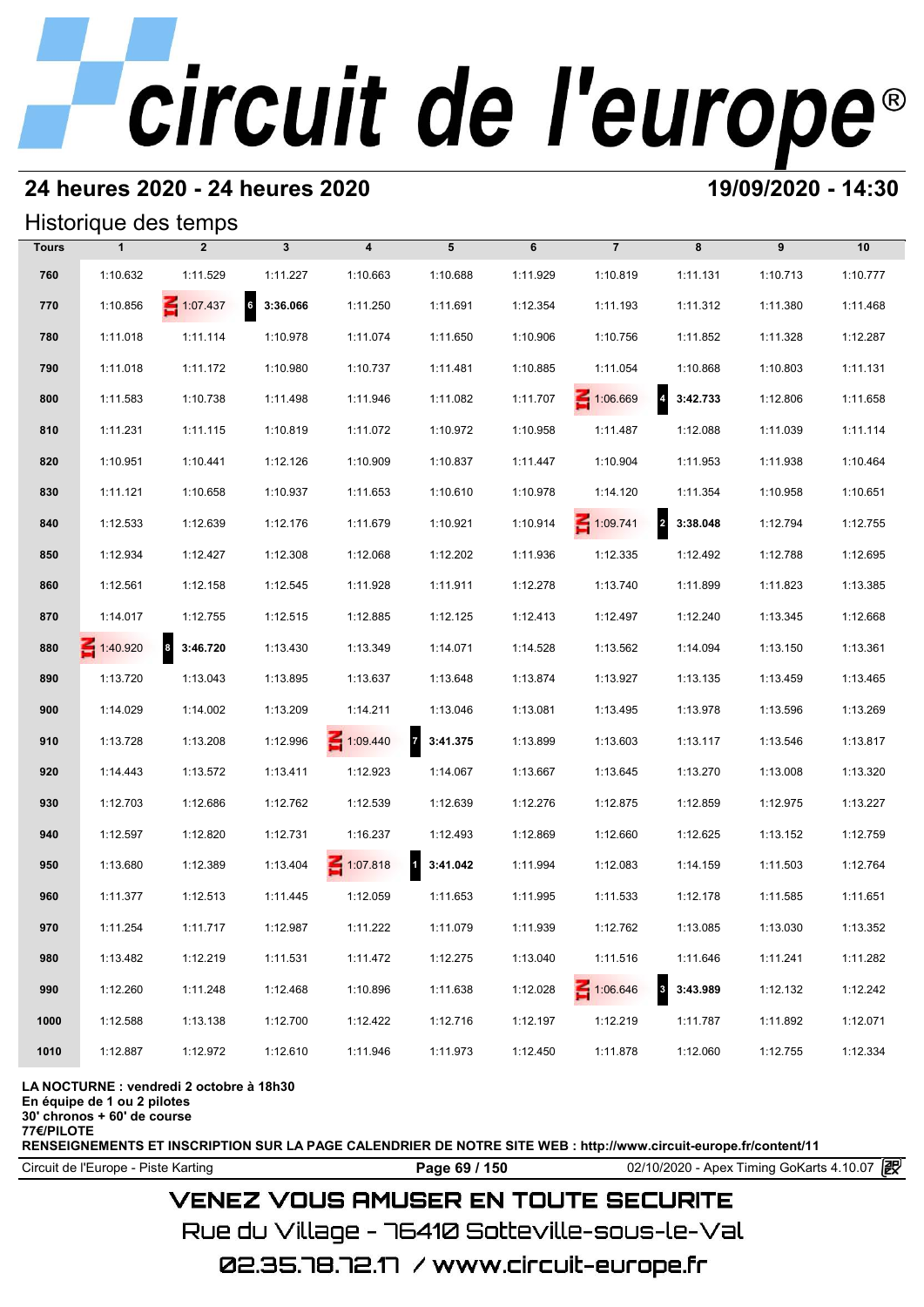# **24 heures 2020 - 24 heures 2020 19/09/2020 - 14:30**

## Historique des temps

| Historique des temps |          |              |              |          |          |          |                             |                                      |          |          |  |  |
|----------------------|----------|--------------|--------------|----------|----------|----------|-----------------------------|--------------------------------------|----------|----------|--|--|
| <b>Tours</b>         |          | $\mathbf{2}$ | $\mathbf{3}$ | 4        | 5        | 6        | $\overline{7}$              | 8                                    | 9        | 10       |  |  |
| 1020                 | 1:11.873 | 1:11.680     | 1:11.663     | 1:12.483 | 1:11.814 | 1:11.828 | 1:11.874                    | 1:12.114                             | 1:12.639 | 1:13.855 |  |  |
| 1030                 | 1:12.654 | 1:12.049     | 1:12.548     | 1:12.294 | 1:12.127 | 1:11.973 | $\leq 1:11.375$             | $\overline{\phantom{a}}$<br>3:36.016 | 1:11.524 | 1:10.994 |  |  |
| 1040                 | 1:10.796 | 1:11.381     | 1:11.197     | 1:11.029 | 1:11.445 | 1:10.920 | 1:10.903                    | 1:11.074                             | 1:10.968 | 1:11.083 |  |  |
| 1050                 | 1:11.206 | 1:11.117     | 1:11.181     | 1:10.892 | 1:11.585 | 1:12.259 | 1:11.255                    | 1:11.006                             | 1:10.748 | 1:10.671 |  |  |
| 1060                 | 1:11.200 | 1:11.963     | 1:12.084     | 1:11.816 | 1:10.880 | 1:10.902 | 1:11.445                    | 1:10.948                             | 1:10.590 | 1:10.776 |  |  |
| 1070                 | 1:10.552 | 1:10.533     | 1:10.826     | 1:11.695 | 1:10.385 | 1:10.603 | 1:10.744                    | 1:10.966                             | 1:11.506 | 1:11.453 |  |  |
| 1080                 | 1:12.797 | 1:11.313     | 1:10.797     | 1:10.692 | 1:10.317 | 1:05.446 | $6\phantom{.0}$<br>3:35.447 | 1:11.299                             | 1:11.316 | 1:11.517 |  |  |
| 1090                 | 1:11.434 | 1:11.722     | 1:11.167     | 1:11.186 | 1:11.163 | 1:11.257 | 1:11.127                    | 1:12.204                             | 1:11.965 | 1:12.234 |  |  |
| 1100                 | 1:11.463 | 1:11.898     | 1:11.830     | 1:11.121 | 1:11.332 | 1:11.068 | 1:11.375                    | 1:11.422                             | 1:12.325 | 1:11.320 |  |  |
| 1110                 | 1:11.643 | 1:11.128     | 1:11.227     | 1:11.848 | 1:11.576 | 1:11.024 | 1:11.114                    | 1:11.276                             | 1:11.119 | 1:10.990 |  |  |
| 1120                 | 1:10.939 | 1:11.461     | 1:11.494     | 1:11.414 | 1:11.891 | 1:11.134 | 1:11.283                    | 1:11.056                             | 1:18.235 | 1:12.628 |  |  |

**LA NOCTURNE : vendredi 2 octobre à 18h30 En équipe de 1 ou 2 pilotes 30' chronos + 60' de course 77€/PILOTE RENSEIGNEMENTS ET INSCRIPTION SUR LA PAGE CALENDRIER DE NOTRE SITE WEB : http://www.circuit-europe.fr/content/11**

Circuit de l'Europe - Piste Karting **Page 70 / 150 Page 70 / 150** 02/10/2020 - Apex Timing GoKarts 4.10.07

# **VENEZ VOUS AMUSER EN TOUTE SECURITE**

Rue du Village – 76410 Sotteville-sous-le-Val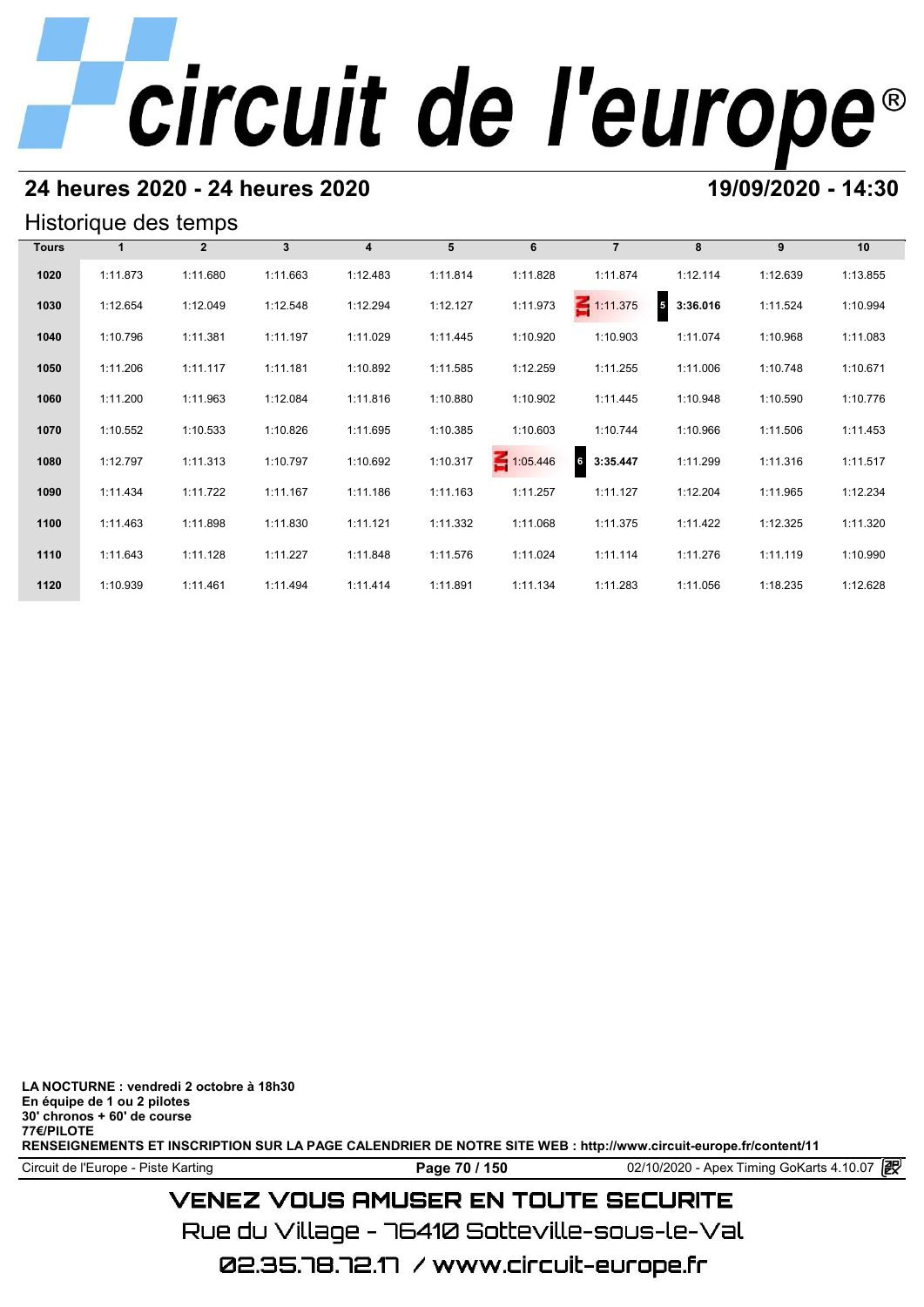# **24 heures 2020 - 24 heures 2020 19/09/2020 - 14:30**

Historique des temps

# **5 - CAPFINANCES 2**

|              | 5 - CAPFINANCES 2                |                          |              | <b>T</b> DENIS          | 2 SEBASTIEN | <b>8 QUENTIN</b> | 4 BAPTISTE                           | <b>5 ETIENNE</b> | 6 VINCENT                            | <b>7 ALEXANDRE</b> |
|--------------|----------------------------------|--------------------------|--------------|-------------------------|-------------|------------------|--------------------------------------|------------------|--------------------------------------|--------------------|
| <b>Tours</b> | $\mathbf{1}$                     | $\overline{2}$           | $\mathbf{3}$ | $\overline{\mathbf{4}}$ | 5           | 6                | $\overline{7}$                       | 8                | 9                                    | 10                 |
|              | $\vert$ <sub>2</sub><br>1:18.316 | 1:13.904                 | 1:13.411     | 1:12.789                | 1:12.271    | 1:12.208         | 1:12.585                             | 1:12.098         | 1:12.067                             | 1:12.328           |
| 10           | 1:12.199                         | 1:11.350                 | 1:11.642     | 1:11.551                | 1:11.425    | 1:11.101         | 1:11.150                             | 1:11.429         | 1:11.959                             | 1:11.706           |
| 20           | 1:12.788                         | 1:11.880                 | 1:12.513     | 1:11.429                | 1:11.553    | 1:11.747         | 1:10.892                             | 1:11.873         | 1:11.180                             | 1:10.891           |
| 30           | 1:11.188                         | 1:11.202                 | 1:11.203     | 1:12.009                | 1:10.888    | 1:11.043         | 1:11.638                             | 1:11.597         | 1:12.489                             | 1:11.349           |
| 40           | 1:11.013                         | 1:11.136                 | 1:13.642     | 1:12.294                | 1:13.332    | 1:11.433         | 1:11.428                             | 1:11.315         | 1:12.682                             | 1:11.261           |
| 50           | $\leq 1:12.959$                  | $\mathbf{d}$<br>3:33.815 | 1:12.244     | 1:12.334                | 1:12.617    | 1:12.208         | 1:13.064                             | 1:12.033         | 1:12.032                             | 1:12.045           |
| 60           | 1:11.655                         | 1:11.961                 | 1:11.700     | 1:11.408                | 1:11.799    | 1:11.478         | 1:11.693                             | 1:11.790         | 1:11.807                             | 1:11.695           |
| 70           | 1:11.718                         | 1:11.225                 | 1:11.683     | 1:11.995                | 1:12.305    | 1:11.554         | 1:11.649                             | 1:12.063         | 1:11.189                             | 1:11.535           |
| 80           | 1:11.666                         | 1:11.871                 | 1:11.482     | 1:11.870                | 1:13.243    | 1:12.486         | 1:11.383                             | 1:11.419         | 1:12.067                             | 1:11.213           |
| 90           | 1:11.700                         | 1:12.748                 | 1:11.491     | 1:11.604                | 1:11.402    | 1:11.978         | 1:11.452                             | $\leq 1:07.108$  | $\overline{\phantom{a}}$<br>4:03.721 | 1:12.513           |
| 100          | 1:12.032                         | 1:12.499                 | 1:11.532     | 1:11.955                | 1:11.730    | 1:12.214         | 1:11.977                             | 1:12.460         | 1:12.750                             | 1:13.600           |
| 110          | 1:12.297                         | 1:11.663                 | 1:13.461     | 1:13.037                | 1:13.246    | 1:11.929         | 1:11.511                             | 1:12.200         | 1:13.303                             | 1:11.991           |
| 120          | 1:12.104                         | 1:11.796                 | 1:12.399     | 1:11.943                | 1:12.048    | 1:11.700         | 1:13.209                             | 1:11.617         | 1:11.976                             | 1:12.048           |
| 130          | 1:12.087                         | 1:12.114                 | 1:11.978     | 1:13.212                | 1:11.722    | 1:11.508         | 1:11.776                             | 1:11.270         | 1:12.164                             | 1:11.595           |
| 140          | 1:12.101                         | 1:12.189                 | 1:16.299     | 1:12.703                | 1:08.898    | 3:45.514<br>3    | 1:12.502                             | 1:12.417         | 1:12.643                             | 1:11.951           |
| 150          | 1:13.794                         | 1:12.428                 | 1:12.795     | 1:12.870                | 1:12.028    | 1:12.092         | 1:12.246                             | 1:12.329         | 1:12.761                             | 1:15.019           |
| 160          | 1:12.380                         | 1:12.264                 | 1:12.375     | 1:12.108                | 1:12.608    | 1:12.191         | 1:12.216                             | 1:11.632         | 1:12.655                             | 1:14.046           |
| 170          | 1:13.912                         | 1:12.608                 | 1:12.986     | 1:12.332                | 1:11.294    | 1:12.085         | 1:12.012                             | 1:12.095         | 1:12.294                             | 1:11.923           |
| 180          | 1:12.170                         | 1:12.542                 | 1:11.805     | 1:12.714                | 1:12.521    | 1:12.119         | 1:11.897                             | 1:11.648         | 1:12.707                             | 1:11.442           |
| 190          | 1:11.959                         | 1:11.658                 | 1:11.906     | 1:12.097                | 1:12.212    | $\leq 1:08.839$  | $\overline{\phantom{a}}$<br>3:49.821 | 1:15.359         | 1:13.281                             | 1:11.771           |
| 200          | 1:13.278                         | 1:12.149                 | 1:12.468     | 1:12.564                | 1:12.744    | 1:12.562         | 1:12.551                             | 1:12.496         | 1:12.227                             | 1:12.680           |
| 210          | 1:12.224                         | 1:13.713                 | 1:12.991     | 1:12.585                | 1:12.039    | 1:11.768         | 1:12.516                             | 1:12.294         | 1:12.085                             | 1:12.044           |
| 220          | 1:12.621                         | 1:12.242                 | 1:12.099     | 1:12.762                | 1:12.989    | 1:12.976         | 1:13.126                             | 1:12.202         | 1:12.063                             | 1:11.996           |
| 230          | 1:13.126                         | 1:11.485                 | 1:12.385     | 1:12.028                | 1:12.391    | 1:11.865         | 1:12.335                             | 1:12.010         | 1:12.184                             | 1:12.532           |
|              |                                  |                          |              |                         |             |                  |                                      |                  |                                      |                    |

**LA NOCTURNE : vendredi 2 octobre à 18h30**

**En équipe de 1 ou 2 pilotes**

**30' chronos + 60' de course 77€/PILOTE**

**RENSEIGNEMENTS ET INSCRIPTION SUR LA PAGE CALENDRIER DE NOTRE SITE WEB : http://www.circuit-europe.fr/content/11**

Circuit de l'Europe - Piste Karting **Page 71 / 150** 02/10/2020 - Apex Timing GoKarts 4.10.07

# **VENEZ VOUS AMUSER EN TOUTE SECURITE**

Rue du Village – 76410 Sotteville-sous-le-Val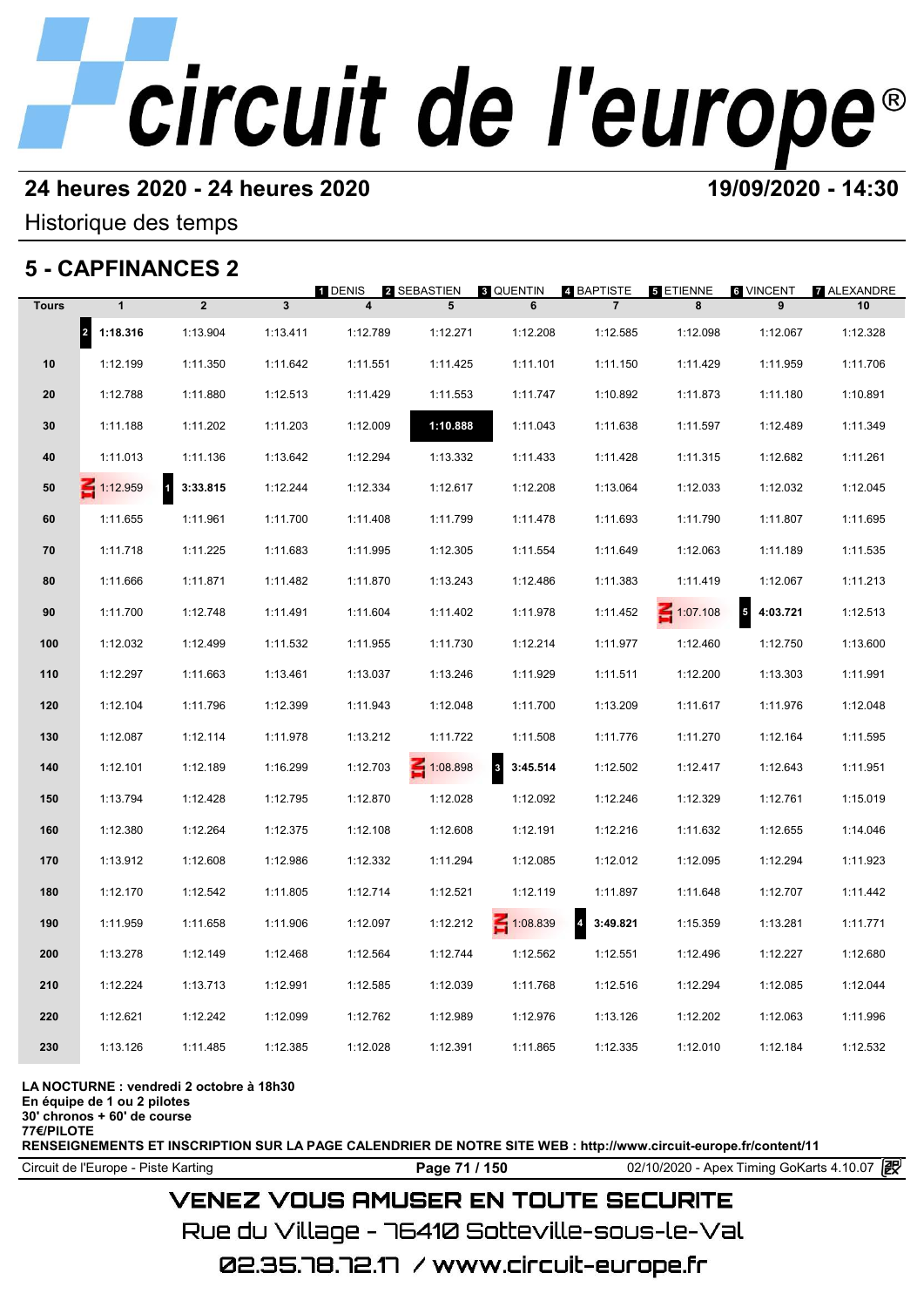# **24 heures 2020 - 24 heures 2020 19/09/2020 - 14:30**

## Historique des temps

| Historique des temps |                                  |                |              |                     |                            |                   |                 |          |                 |                          |
|----------------------|----------------------------------|----------------|--------------|---------------------|----------------------------|-------------------|-----------------|----------|-----------------|--------------------------|
| <b>Tours</b>         | $\mathbf{1}$                     | $\overline{2}$ | $\mathbf{3}$ | 4                   | 5                          | 6                 | $\overline{7}$  | 8        | 9               | 10                       |
| 240                  | 1:12.721                         | 1:12.384       | 1:12.117     | 1:12.187            | $\leq 1:10.344$            | $6\quad 3:44.275$ | 1:13.828        | 1:13.528 | 1:13.377        | 1:13.153                 |
| 250                  | 1:13.369                         | 1:13.535       | 1:12.684     | 1:12.633            | 1:12.412                   | 1:14.310          | 1:12.760        | 1:13.131 | 1:12.616        | 1:12.980                 |
| 260                  | 1:13.172                         | 1:13.213       | 1:14.949     | 1:12.402            | 1:12.787                   | 1:14.423          | 1:12.673        | 1:13.164 | 1:12.605        | 1:12.522                 |
| 270                  | 1:12.296                         | 1:12.766       | 1:12.341     | 1:12.218            | 1:12.922                   | 1:12.534          | 1:12.798        | 1:13.033 | 1:12.569        | 1:13.669                 |
| 280                  | 1:14.762                         | 1:12.597       | 1:12.778     | 1:12.935            | 1:13.581                   | 1:12.696          | 1:12.731        | 1:13.215 | 1:14.337        | 1:12.412                 |
| 290                  | 1:13.254                         | 1:13.980       | 1:14.157     | $\leq 1:09.280$     | $\overline{z}$<br>3:38.198 | 1:12.794          | 1:13.474        | 1:13.106 | 1:14.263        | 1:12.535                 |
| 300                  | 1:12.515                         | 1:12.881       | 1:13.170     | 1:12.923            | 1:13.588                   | 1:12.525          | 1:13.051        | 1:13.377 | 1:13.209        | 1:12.664                 |
| 310                  | 1:12.993                         | 1:14.575       | 1:12.653     | 1:13.064            | 1:12.637                   | 1:12.940          | 1:17.165        | 1:12.809 | 1:13.749        | 1:12.711                 |
| 320                  | 1:12.662                         | 1:13.056       | 1:12.583     | 1:13.139            | 1:13.090                   | 1:14.277          | 1:13.326        | 1:12.582 | 1:12.790        | 1:12.747                 |
| 330                  | 1:12.624                         | 1:12.863       | 1:13.213     | 1:12.686            | 1:12.788                   | 1:12.642          | 1:12.243        | 1:12.694 | 1:13.076        | $\leq 1:10.324$          |
| 340                  | $\vert$ <sub>2</sub><br>3:40.410 | 1:12.751       | 1:11.964     | 1:12.423            | 1:12.614                   | 1:11.558          | 1:13.851        | 1:12.082 | 1:11.180        | 1:11.728                 |
| 350                  | 1:11.700                         | 1:11.754       | 1:12.481     | 1:12.025            | 1:11.904                   | 1:11.653          | 1:12.250        | 1:13.506 | 1:13.473        | 1:12.325                 |
| 360                  | 1:12.274                         | 1:11.852       | 1:11.614     | 1:11.462            | 1:11.445                   | 1:12.293          | 1:11.909        | 1:11.891 | 1:11.863        | 1:12.263                 |
| 370                  | 1:11.647                         | 1:12.623       | 1:11.951     | 1:11.646            | 1:11.625                   | 1:11.492          | 1:11.552        | 1:11.641 | 1:11.395        | 1:11.769                 |
| 380                  | 1:11.996                         | 1:12.863       | 1:12.106     | 1:11.480            | 1:11.720                   | 1:11.952          | 1:13.045        | 1:11.603 | $\leq 1:08.859$ | $\mathbf{1}$<br>3:40.034 |
| 390                  | 1:13.024                         | 1:12.634       | 1:12.141     | 1:12.322            | 1:13.048                   | 1:13.412          | 1:14.395        | 1:15.309 | 1:16.419        | 1:16.150                 |
| 400                  | 1:14.362                         | 1:14.910       | 1:15.709     | 1:21.269            | 1:28.749                   | 1:29.665          | $\leq 1:35.490$ | 3:46.827 | 1:16.544        | 3:52.440                 |
| 410                  | 1:14.970                         | 1:14.549       | 1:09.381     | 3:40.628            | 1:13.057                   | $\leq 1:07.332$   | 3:36.819        | 1:12.391 | 1:12.137        | 1:12.183                 |
| 420                  | 1:13.580                         | 1:12.940       | 1:12.105     | $\leq 1:14.246$     | $\mathbf{3}$<br>3:39.683   | 1:12.312          | 1:12.269        | 1:12.058 | 1:12.606        | 1:12.957                 |
| 430                  | 1:13.168                         | 1:11.648       | 1:11.864     | 1:12.850            | 1:11.601                   | 1:11.977          | 1:13.112        | 1:12.993 | 1:12.621        | 1:12.778                 |
| 440                  | 1:12.864                         | 1:13.587       | 1:12.975     | 1:12.522            | 1:12.304                   | 1:12.454          | 1:12.141        | 1:12.396 | 1:12.184        | 1:12.840                 |
| 450                  | 1:12.027                         | 1:12.448       | 1:14.303     | 1:12.410            | 1:12.673                   | 1:12.949          | 1:13.199        | 1:12.011 | 1:12.124        | 1:12.156                 |
| 460                  | 1:12.595                         | 1:11.924       | 1:12.428     | 1:12.499            | 1:12.514                   | 1:12.746          | 1:13.426        | 1:12.901 | 1:12.094        | 1:12.532                 |
| 470                  | 1:12.092                         | 1:11.874       | 1:08.913     | $\bf 6$<br>3:46.964 | 1:13.811                   | 1:14.472          | 1:12.765        | 1:12.525 | 1:13.867        | 1:13.245                 |
| 480                  | 1:12.441                         | 1:12.491       | 1:12.846     | 1:12.596            | 1:12.919                   | 1:13.118          | 1:13.682        | 1:12.906 | 1:12.482        | 1:13.227                 |
| 490                  | 1:12.319                         | 1:13.145       | 1:12.621     | 1:12.775            | 1:12.803                   | 1:13.779          | 1:13.145        | 1:12.784 | 1:13.695        | 1:12.303                 |

### **LA NOCTURNE : vendredi 2 octobre à 18h30**

**En équipe de 1 ou 2 pilotes**

**30' chronos + 60' de course**

**77€/PILOTE**

**RENSEIGNEMENTS ET INSCRIPTION SUR LA PAGE CALENDRIER DE NOTRE SITE WEB : http://www.circuit-europe.fr/content/11**

Circuit de l'Europe - Piste Karting **Page 72 / 150 Page 72 / 150** 02/10/2020 - Apex Timing GoKarts 4.10.07 **P** 

# **VENEZ VOUS AMUSER EN TOUTE SECURITE**

Rue du Village – 76410 Sotteville-sous-le-Val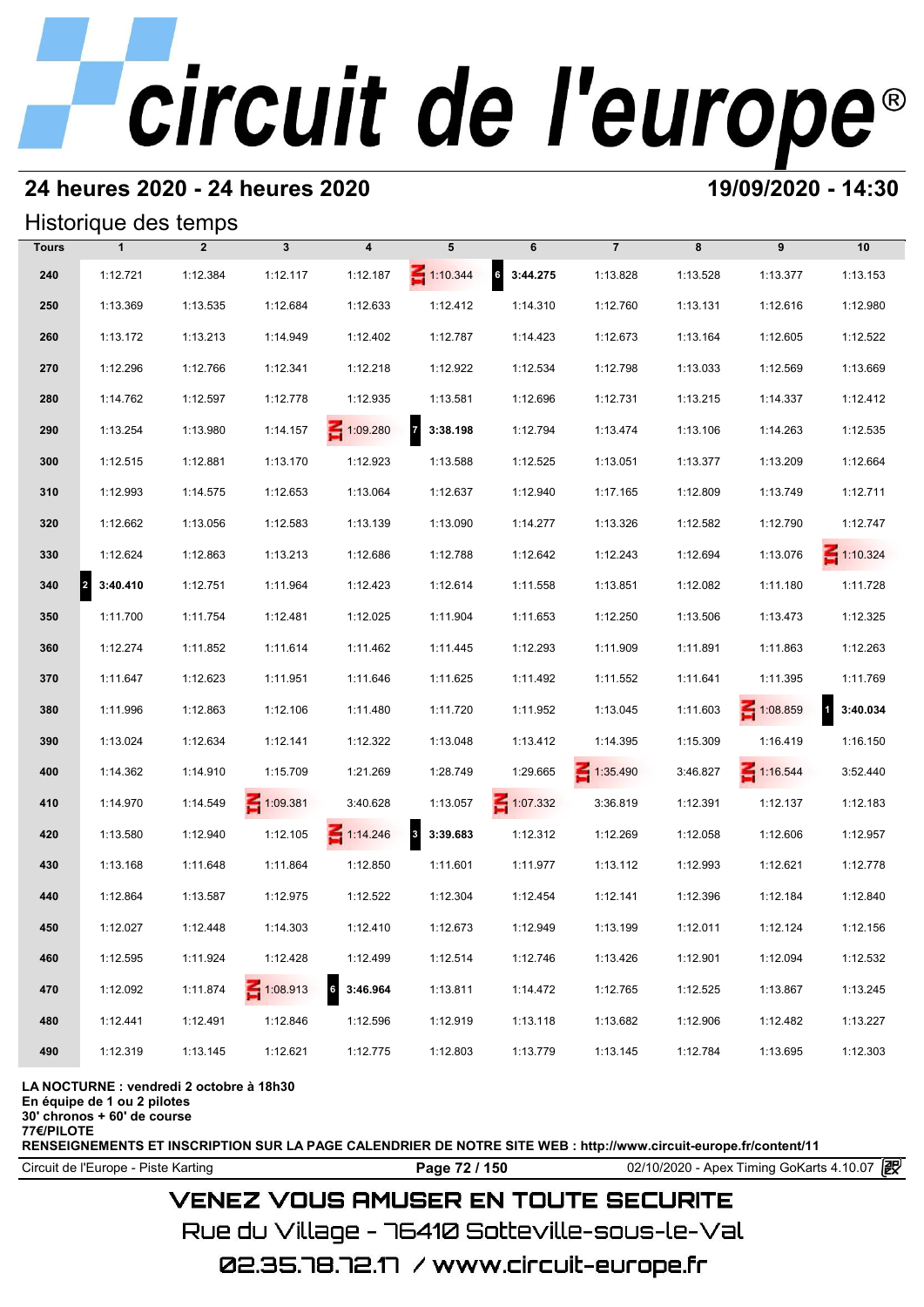#### **24 heures 2020 - 24 heures 2020 19/09/2020 - 14:30**

#### Historique des temps

|              | Historique des temps             |                |              |                         |                 |            |                |                 |                   |                 |
|--------------|----------------------------------|----------------|--------------|-------------------------|-----------------|------------|----------------|-----------------|-------------------|-----------------|
| <b>Tours</b> | $\mathbf{1}$                     | $\overline{2}$ | $\mathbf{3}$ | $\overline{\mathbf{4}}$ | 5               | 6          | $\overline{7}$ | 8               | 9                 | 10              |
| 500          | 1:13.033                         | 1:13.797       | 1:14.422     | 1:13.203                | 1:13.507        | 1:12.992   | 1:12.753       | 1:12.864        | 1:12.021          | 1:12.154        |
| 510          | 1:13.897                         | 1:12.759       | 1:12.065     | 1:12.584                | 1:13.117        | 1:14.182   | 1:12.569       | 1:12.601        | 1:12.636          | $\leq 1:07.537$ |
| 520          | 3:41.986<br>5                    | 1:12.816       | 1:12.626     | 1:12.910                | 1:12.625        | 1:12.276   | 1:12.068       | 1:12.509        | 1:12.948          | 1:12.887        |
| 530          | 1:12.197                         | 1:12.044       | 1:12.347     | 1:12.713                | 1:11.932        | 1:12.031   | 1:12.083       | 1:11.954        | 1:12.842          | 1:12.010        |
| 540          | 1:12.031                         | 1:12.924       | 1:12.245     | 1:12.489                | 1:11.945        | 1:12.740   | 1:12.481       | 1:12.830        | 1:12.723          | 1:12.028        |
| 550          | 1:12.535                         | 1:12.419       | 1:12.660     | 1:14.880                | 1:20.142        | 1:12.759   | 1:11.793       | 1:12.316        | 1:12.697          | 1:12.551        |
| 560          | 1:14.193                         | 1:12.347       | 1:12.715     | 1:12.978                | 1:11.479        | 1:11.976   | 1:11.574       | 1:11.938        | $\leq 1:11.651$   | 2 6:24.166      |
| 570          | 1:13.764                         | 1:12.905       | 1:12.411     | 1:12.334                | 1:12.753        | 1:12.695   | 1:12.519       | 1:14.220        | 1:11.933          | 1:12.436        |
| 580          | 1:12.146                         | 1:12.624       | 1:12.613     | 1:11.791                | 1:13.150        | 1:12.012   | 1:11.111       | 1:11.258        | 1:13.307          | 1:12.481        |
| 590          | 1:12.222                         | 1:11.357       | 1:11.320     | 1:11.231                | 1:12.518        | 1:11.714   | 1:11.487       | 1:11.580        | 1:11.675          | 1:11.442        |
| 600          | 1:12.241                         | 1:13.975       | 1:14.406     | 1:12.487                | 1:12.414        | 1:12.347   | 1:11.754       | 1:12.082        | 1:11.728          | 1:11.367        |
| 610          | 1:11.477                         | 1:11.936       | 1:11.537     | 1:11.399                | 1:11.837        | 1:11.951   | 1:11.382       | 1:12.053        | 1:12.307          | 1:12.265        |
| 620          | 1:11.743                         | 1:11.851       | 1:11.391     | 1:11.666                | 1:11.502        | 1:11.897   | 1:11.646       | $\leq 1:10.614$ | $7\quad 3:46.211$ | 1:15.179        |
| 630          | 1:14.280                         | 1:15.087       | 1:15.050     | 1:13.485                | 1:14.112        | 1:14.211   | 1:13.490       | 1:14.335        | 1:13.319          | 1:13.655        |
| 640          | 1:09.689                         | 3:40.068       | 1:12.923     | 1:14.459                | 1:14.423        | 1:12.817   | 1:14.360       | 1:13.958        | 1:12.882          | 1:13.796        |
| 650          | 1:14.644                         | 1:13.133       | 1:13.849     | 1:13.809                | 1:13.157        | 1:13.391   | 1:13.620       | 1:13.071        | 1:12.747          | 1:14.700        |
| 660          | 1:12.660                         | 1:12.962       | 1:13.564     | 1:13.188                | 1:13.092        | 1:13.000   | 1:13.539       | 1:12.707        | 1:12.626          | 1:13.110        |
| 670          | 1:14.449                         | 1:13.590       | 1:14.566     | 1:13.613                | 1:13.128        | 1:13.111   | 1:13.906       | 1:13.360        | 1:13.517          | $\leq 1:09.741$ |
| 680          | $\vert$ <sup>2</sup><br>3:57.038 | 1:12.450       | 1:13.654     | 1:12.721                | 1:12.718        | 1:11.725   | 1:13.434       | 1:12.541        | 1:12.551          | 1:13.201        |
| 690          | 1:18.491                         | 1:12.032       | 1:11.652     | 1:11.885                | 1:11.726        | 1:11.745   | 1:13.068       | 1:12.617        | 1:12.879          | 1:15.961        |
| 700          | 1:13.464                         | 1:12.121       | 1:12.359     | 1:12.241                | 1:11.636        | 1:13.975   | 1:11.930       | 1:11.935        | 1:12.964          | 1:11.704        |
| 710          | 1:11.944                         | 1:11.837       | 1:14.009     | 1:12.696                | $\leq 1:10.846$ | 1 3:42.413 | 1:13.656       | 1:12.965        | 1:13.234          | 1:12.841        |
| 720          | 1:12.947                         | 1:12.923       | 1:12.108     | 1:12.244                | 1:12.232        | 1:12.933   | 1:12.545       | 1:12.125        | 1:11.944          | 1:11.896        |
| 730          | 1:12.247                         | 1:13.581       | 1:11.825     | 1:12.168                | 1:11.977        | 1:12.645   | 1:11.835       | 1:11.768        | 1:12.097          | 1:12.170        |
| 740          | 1:11.836                         | 1:12.856       | 1:13.750     | 1:12.159                | 1:11.882        | 1:11.628   | 1:12.085       | 1:12.171        | 1:11.869          | 1:11.882        |
| 750          | 1:11.731                         | 1:13.086       | 1:11.909     | 1:12.010                | 1:11.570        | 1:12.944   | 1:11.895       | 1:11.506        | 1:11.835          | 1:11.901        |
|              |                                  |                |              |                         |                 |            |                |                 |                   |                 |

**LA NOCTURNE : vendredi 2 octobre à 18h30**

**En équipe de 1 ou 2 pilotes**

**30' chronos + 60' de course 77€/PILOTE**

**RENSEIGNEMENTS ET INSCRIPTION SUR LA PAGE CALENDRIER DE NOTRE SITE WEB : http://www.circuit-europe.fr/content/11**

Circuit de l'Europe - Piste Karting **Page 73 / 150 Page 73 / 150** 02/10/2020 - Apex Timing GoKarts 4.10.07

### **VENEZ VOUS AMUSER EN TOUTE SECURITE**

Rue du Village – 76410 Sotteville-sous-le-Val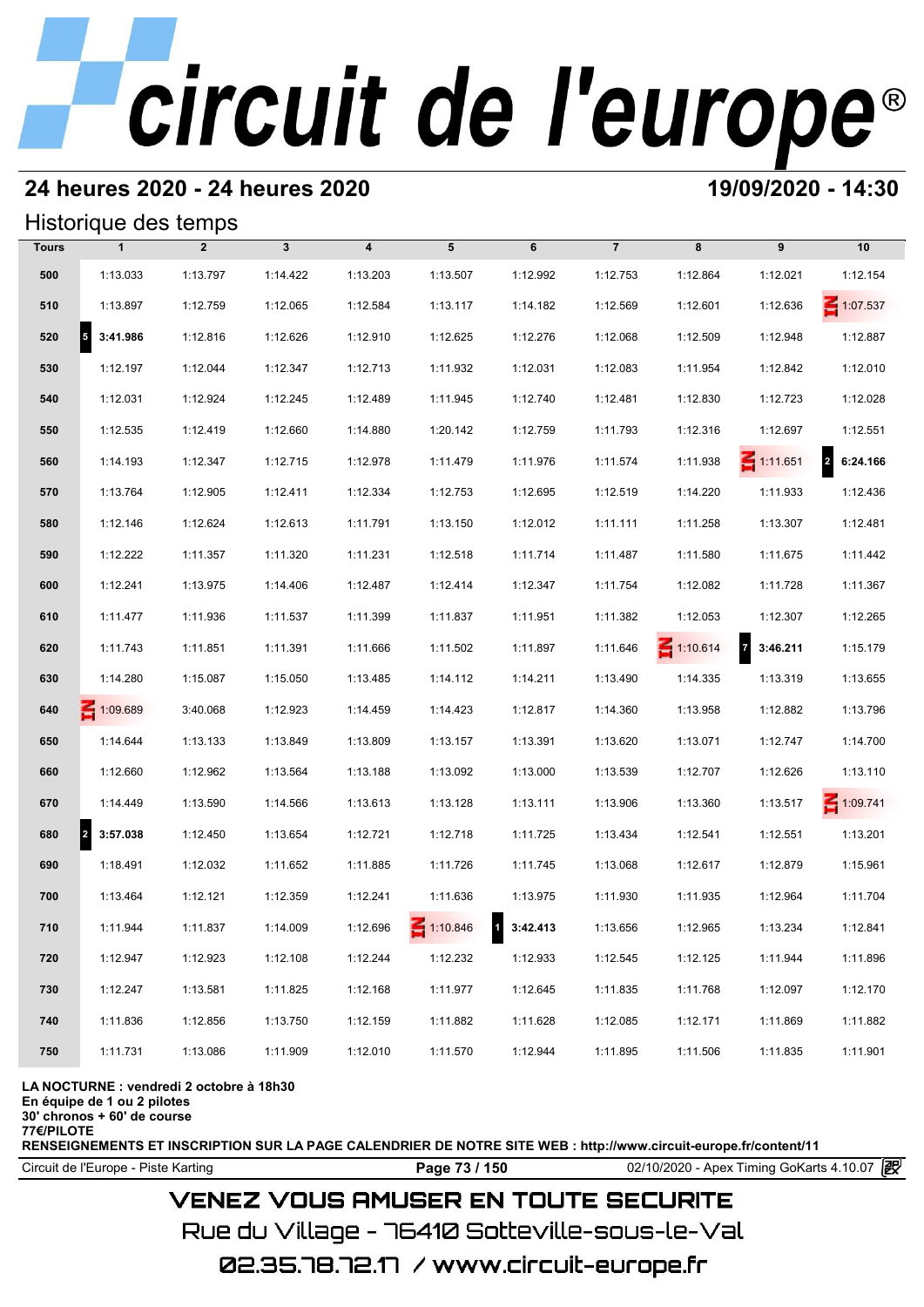## **24 heures 2020 - 24 heures 2020 19/09/2020 - 14:30**

#### Historique des temps

|              | Historique des temps                 |                |              |                                     |          |                                     |                 |            |          |          |
|--------------|--------------------------------------|----------------|--------------|-------------------------------------|----------|-------------------------------------|-----------------|------------|----------|----------|
| <b>Tours</b> | $\mathbf{1}$                         | $\overline{2}$ | $\mathbf{3}$ | $\overline{\mathbf{4}}$             | 5        | 6                                   | $\overline{7}$  | 8          | 9        | 10       |
| 760          | 1:11.836                             | 1:11.893       | 1:11.908     | 1:13.686                            | 1:12.182 | 1:11.603                            | 1:12.665        | 1:11.851   | 1:11.868 | 1:11.530 |
| 770          | 1:12.407                             | 1:12.015       | 1:11.614     | 1:12.084                            | 1:11.856 | 1:12.184                            | 1:12.082        | 1:12.034   | 1:12.370 | 1:12.398 |
| 780          | 1:11.523                             | 1:12.261       | 1:06.832     | $\overline{\mathbf{3}}$<br>3:57.970 | 1:12.781 | 1:13.553                            | 1:13.507        | 1:12.255   | 1:12.191 | 1:12.420 |
| 790          | 1:12.639                             | 1:12.343       | 1:12.356     | 1:11.908                            | 1:12.197 | 1:12.209                            | 1:12.326        | 1:11.677   | 1:12.144 | 1:12.168 |
| 800          | 1:12.616                             | 1:13.695       | 1:12.096     | 1:11.918                            | 1:11.963 | 1:12.081                            | 1:13.410        | 1:12.284   | 1:12.026 | 1:12.620 |
| 810          | 1:12.993                             | 1:12.240       | 1:12.088     | 1:11.909                            | 1:12.876 | 1:12.398                            | 1:11.849        | 1:12.651   | 1:11.901 | 1:12.354 |
| 820          | 1:14.524                             | 1:12.164       | 1:12.058     | 1:13.280                            | 1:12.011 | 1:12.072                            | 1:12.055        | 1:12.127   | 1:11.945 | 1:06.971 |
| 830          | $\overline{\phantom{a}}$<br>3:43.025 | 1:12.298       | 1:15.007     | 1:12.438                            | 1:11.925 | 1:12.526                            | 1:11.926        | 1:11.881   | 1:12.109 | 1:11.879 |
| 840          | 1:12.686                             | 1:12.186       | 1:12.752     | 1:11.877                            | 1:12.345 | 1:12.011                            | 1:12.470        | 1:12.039   | 1:12.016 | 1:12.391 |
| 850          | 1:12.440                             | 1:12.297       | 1:12.778     | 1:12.160                            | 1:11.961 | 1:12.402                            | 1:12.381        | 1:12.208   | 1:12.132 | 1:12.087 |
| 860          | 1:11.903                             | 1:12.287       | 1:12.620     | 1:12.867                            | 1:12.714 | 1:12.124                            | 1:12.231        | 1:07.980   | 3:32.580 | 3:40.578 |
| 870          | 1:13.832                             | 1:13.319       | 1:13.522     | 1:13.475                            | 1:12.453 | 1:13.139                            | 1:12.782        | 1:12.935   | 1:13.418 | 1:12.802 |
| 880          | 1:12.855                             | 1:12.710       | 1:13.194     | 1:12.845                            | 1:12.398 | 1:12.065                            | 1:12.996        | 1:13.876   | 1:12.413 | 1:11.987 |
| 890          | 1:12.071                             | 1:12.370       | 1:11.355     | 1:11.810                            | 1:12.074 | 1:11.951                            | 1:12.013        | 1:11.979   | 1:12.228 | 1:12.065 |
| 900          | 1:11.982                             | 1:12.136       | 1:12.787     | 1:12.335                            | 1:11.585 | 1:11.743                            | 1:11.736        | 1:11.961   | 1:11.786 | 1:11.968 |
| 910          | 1:12.244                             | 1:11.625       | 1:12.359     | 1:11.211                            | 1:11.854 | 1:11.560                            | 1:13.923        | 1:12.060   | 1:11.868 | 1:11.837 |
| 920          | 1:11.802                             | 1:11.986       | 1:11.679     | 1:11.375                            | 1:11.959 | 1:12.889                            | 1:11.401        | 1:12.125   | 1:11.845 | 1:12.015 |
| 930          | 1:12.691                             | 1:11.207       | 1:13.153     | 1:11.928                            | 1:07.642 | $\overline{7}$<br>3:59.568          | 1:13.960        | 1:13.127   | 1:13.010 | 1:13.029 |
| 940          | 1:13.428                             | 1:12.947       | 1:13.984     | 1:13.273                            | 1:16.230 | 1:13.751                            | 1:12.970        | 1:13.233   | 1:12.810 | 1:13.804 |
| 950          | 1:13.273                             | 1:12.618       | $-1:07.286$  | $\overline{\bf{6}}$<br>3:43.394     | 1:13.231 | 1:13.046                            | 1:12.882        | 1:12.741   | 1:13.679 | 1:12.953 |
| 960          | 1:12.796                             | 1:12.393       | 1:12.711     | 1:12.433                            | 1:12.110 | 1:12.718                            | 1:12.901        | 1:13.835   | 1:14.627 | 1:12.485 |
| 970          | 1:13.569                             | 1:12.873       | 1:12.274     | 1:12.458                            | 1:12.109 | 1:12.153                            | 1:12.560        | 1:12.448   | 1:12.331 | 1:12.121 |
| 980          | 1:13.176                             | 1:12.069       | 1:12.407     | 1:13.305                            | 1:12.656 | 1:11.948                            | 1:12.527        | 1:12.043   | 1:12.144 | 1:12.325 |
| 990          | 1:12.347                             | 1:13.049       | 1:12.224     | 1:12.737                            | 1:06.982 | $\overline{\mathbf{3}}$<br>3:38.070 | 1:12.396        | 1:12.471   | 1:13.067 | 1:12.351 |
| 1000         | 1:13.004                             | 1:12.067       | 1:12.280     | 1:11.885                            | 1:11.888 | 1:11.781                            | 1:11.749        | 1:12.010   | 1:11.849 | 1:11.825 |
| 1010         | 1:11.958                             | 1:12.410       | 1:11.745     | 1:11.994                            | 1:12.057 | 1:11.693                            | $\leq 1:05.417$ | 1 3:37.367 | 1:12.094 | 1:12.274 |

**LA NOCTURNE : vendredi 2 octobre à 18h30**

**En équipe de 1 ou 2 pilotes**

**30' chronos + 60' de course 77€/PILOTE**

**RENSEIGNEMENTS ET INSCRIPTION SUR LA PAGE CALENDRIER DE NOTRE SITE WEB : http://www.circuit-europe.fr/content/11**

Circuit de l'Europe - Piste Karting **Page 74 / 150 Page 74 / 150** 02/10/2020 - Apex Timing GoKarts 4.10.07

### **VENEZ VOUS AMUSER EN TOUTE SECURITE**

Rue du Village – 76410 Sotteville-sous-le-Val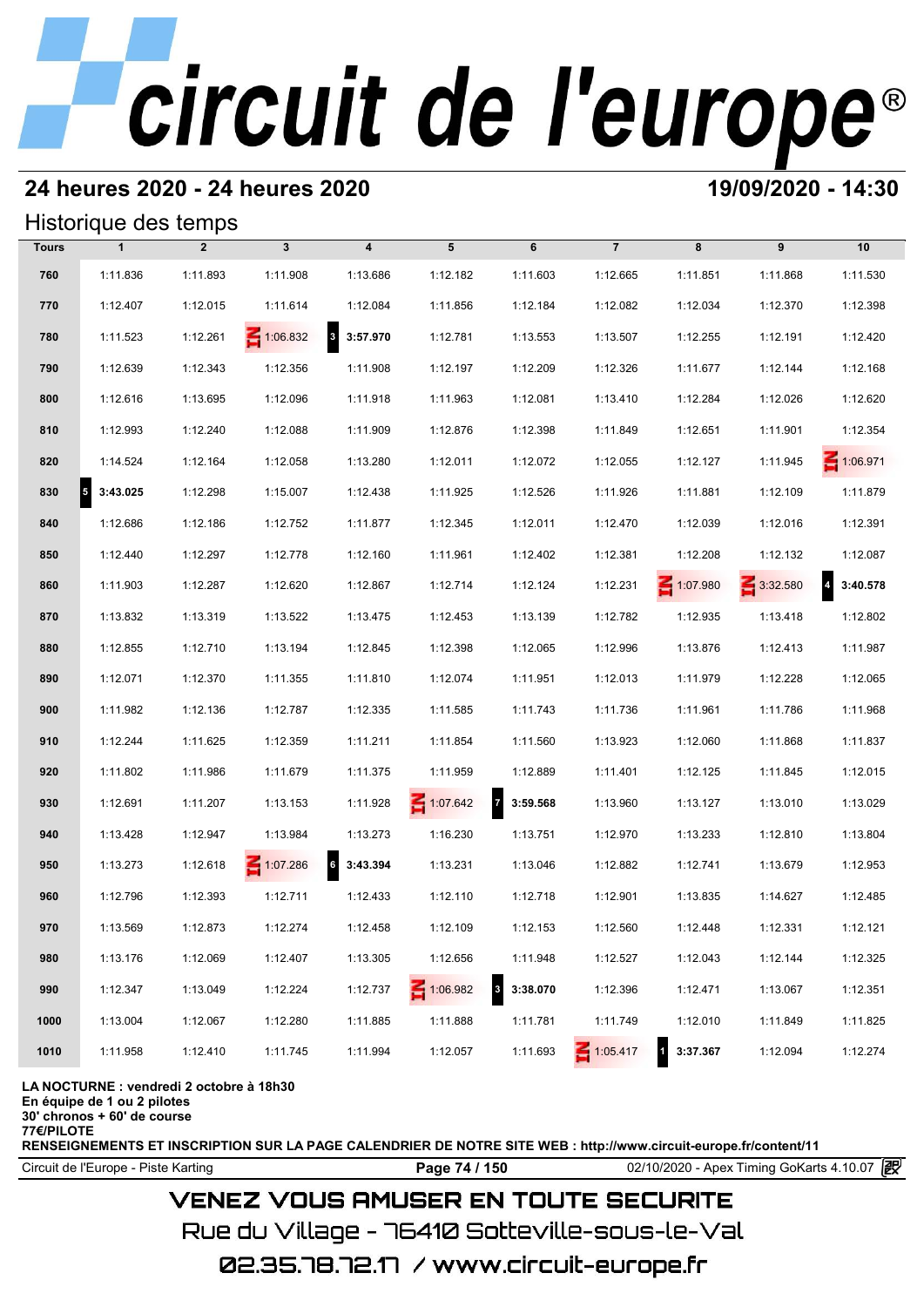### **24 heures 2020 - 24 heures 2020 19/09/2020 - 14:30**

#### Historique des temps

| Historique des temps |          |              |              |          |          |          |                |                            |                 |          |  |  |
|----------------------|----------|--------------|--------------|----------|----------|----------|----------------|----------------------------|-----------------|----------|--|--|
| <b>Tours</b>         |          | $\mathbf{2}$ | $\mathbf{3}$ | 4        | 5        | 6        | $\overline{7}$ | 8                          | 9               | 10       |  |  |
| 1020                 | 1:12.097 | 1:11.916     | 1:14.028     | 1:13.169 | 1:12.687 | 1:12.114 | 1:11.939       | 1:12.115                   | 1:11.931        | 1:11.657 |  |  |
| 1030                 | 1:11.763 | 1:11.924     | 1:11.763     | 1:11.585 | 1:12.328 | 1:11.578 | 1:11.566       | 1:12.749                   | 1:11.648        | 1:11.634 |  |  |
| 1040                 | 1:11.843 | 1:11.775     | 1:11.940     | 1:11.780 | 1:12.804 | 1:11.626 | 1:11.367       | 1:11.483                   | $\leq 1:11.136$ | 3:44.247 |  |  |
| 1050                 | 1:12.872 | 1:12.581     | 1:12.603     | 1:12.286 | 1:12.246 | 1:12.360 | 1:13.007       | 1:11.852                   | 1:12.560        | 1:14.363 |  |  |
| 1060                 | 1:12.012 | 1:12.569     | 1:12.641     | 1:12.967 | 1:13.264 | 1:11.990 | 1:12.667       | 1:12.332                   | 1:12.250        | 1:12.393 |  |  |
| 1070                 | 1:12.389 | 1:11.523     | 1:11.679     | 1:12.033 | 1:12.163 | 1:12.063 | 1:08.279       | $\overline{2}$<br>3:39.577 | 1:12.581        | 1:12.240 |  |  |
| 1080                 | 1:11.673 | 1:12.010     | 1:12.270     | 1:12.164 | 1:11.501 | 1:12.128 | 1:12.199       | 1:11.552                   | 1:11.907        | 1:11.751 |  |  |
| 1090                 | 1:11.240 | 1:11.748     | 1:11.962     | 1:11.896 | 1:12.587 | 1:12.029 | 1:11.959       | 1:12.281                   | 1:11.951        | 1:12.034 |  |  |
| 1100                 | 1:11.907 | 1:11.799     | 1:11.851     | 1:11.754 | 1:11.865 | 1:11.794 | 1:12.383       | 1:11.721                   | 1:11.913        | 1:11.193 |  |  |
| 1110                 | 1:13.812 | 1:12.882     | 1:11.982     | 1:12.270 | 1:12.057 | 1:11.815 | 1:12.157       | 1:11.571                   | 1:11.658        | 1:11.733 |  |  |
| 1120                 | 1:11.437 | 1:11.318     | 1:11.112     | 1:12.405 | 1:11.565 | 1:11.583 | 1:12.165       | 1:11.842                   |                 |          |  |  |

**LA NOCTURNE : vendredi 2 octobre à 18h30 En équipe de 1 ou 2 pilotes 30' chronos + 60' de course 77€/PILOTE RENSEIGNEMENTS ET INSCRIPTION SUR LA PAGE CALENDRIER DE NOTRE SITE WEB : http://www.circuit-europe.fr/content/11**

Circuit de l'Europe - Piste Karting **Page 75 / 150** 02/10/2020 - Apex Timing GoKarts 4.10.07

## **VENEZ VOUS AMUSER EN TOUTE SECURITE**

Rue du Village – 76410 Sotteville-sous-le-Val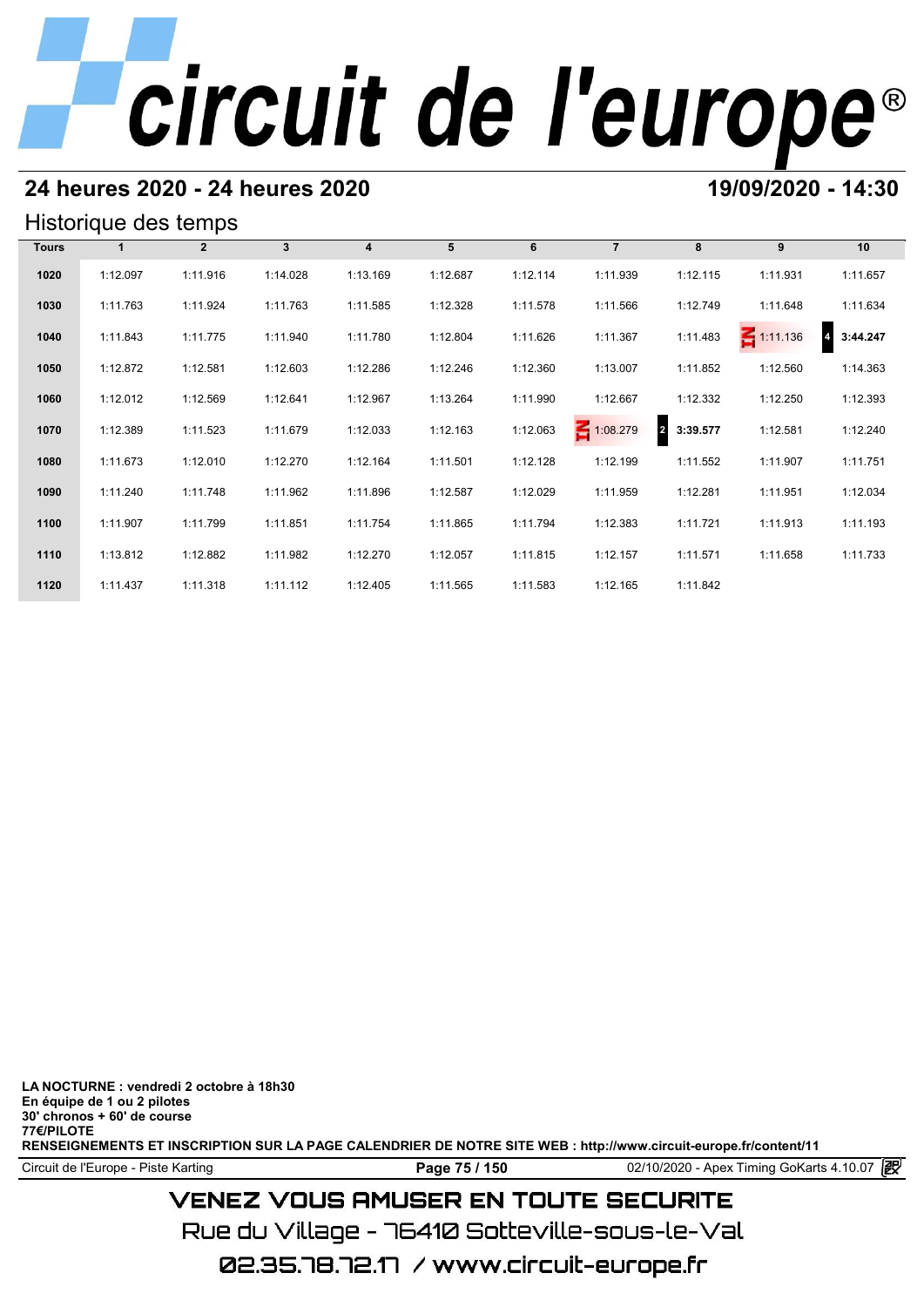### **24 heures 2020 - 24 heures 2020 19/09/2020 - 14:30**

Historique des temps

## **21 - TEAM BOUTIQUE ERIKA**

|              |                          |                              | 21 - IEAM BOUTIQUE ERIKA |                            |                           |                       |                |                              |                                             |                |
|--------------|--------------------------|------------------------------|--------------------------|----------------------------|---------------------------|-----------------------|----------------|------------------------------|---------------------------------------------|----------------|
| <b>Tours</b> | $\mathbf{1}$             | $\overline{2}$               | $\overline{\mathbf{3}}$  | $\overline{\mathbf{4}}$    | <b>1 GUILLAUME.D</b><br>5 | 2 ALEX BUSSEREAU<br>6 | $\overline{7}$ | 8 ALEX WOESSEM<br>8          | 4 FLORENT<br>9                              | 5 THEO B<br>10 |
|              | $\mathbf{I}$<br>1:17.841 | 1:11.520                     | 1:11.041                 | 1:11.016                   | 1:11.003                  | 1:11.797              | 1:10.445       | 1:10.255                     | 1:10.716                                    | 1:10.872       |
| 10           | 1:11.058                 | 1:11.030                     | 1:11.027                 | 1:11.067                   | 1:10.739                  | 1:11.050              | 1:10.484       | 1:10.694                     | 1:10.697                                    | 1:10.957       |
| 20           | 1:11.047                 | 1:10.971                     | 1:10.804                 | 1:10.469                   | 1:12.047                  | 1:10.699              | 1:11.014       | 1:11.924                     | 1:10.875                                    | 1:10.745       |
| 30           | 1:11.005                 | 1:10.864                     | 1:10.940                 | 1:11.444                   | 1:10.917                  | 1:11.557              | 1:11.373       | 1:11.541                     | 1:11.107                                    | 1:11.305       |
| 40           | 1:11.005                 | 1:10.850                     | 1:10.777                 | 1:10.782                   | 1:10.701                  | 1:10.892              | 1:11.035       | 1:10.714                     | 1:10.539                                    | 1:10.471       |
| 50           | $\leq 1:08.517$          | $\overline{a}$<br>3:33.996   | 1:11.154                 | 1:11.270                   | 1:11.110                  | 1:12.039              | 1:11.658       | 1:11.135                     | 1:11.036                                    | 1:11.057       |
| 60           | 1:11.375                 | 1:10.991                     | 1:10.772                 | 1:10.933                   | 1:11.533                  | 1:12.102              | 1:10.988       | 1:11.809                     | 1:12.132                                    | 1:11.156       |
| 70           | 1:11.082                 | 1:11.436                     | 1:12.942                 | 1:11.653                   | 1:11.375                  | 1:11.642              | 1:11.204       | 1:11.375                     | 1:12.205                                    | 1:12.353       |
| 80           | 1:11.303                 | 1:12.145                     | 1:11.183                 | 1:11.172                   | 1:11.240                  | 1:11.737              | 1:11.455       | 1:11.066                     | 1:11.847                                    | 1:11.362       |
| 90           | 1:12.001                 | 1:11.228                     | 1:11.281                 | 1:11.032                   | 1:10.924                  | 1:11.365              | 1:10.981       | 1:10.878                     | $\overline{\phantom{a}}$<br>$\leq 1:11.144$ | 4:24.220       |
| 100          | 1:14.309                 | 1:14.544                     | 1:14.167                 | 1:14.388                   | 1:15.088                  | 1:13.614              | 1:14.421       | 1:13.171                     | 1:13.235                                    | 1:13.047       |
| 110          | 1:12.400                 | 1:12.576                     | 1:12.525                 | 1:12.682                   | 1:13.114                  | 1:12.913              | 1:12.354       | 1:13.458                     | 1:14.427                                    | 1:12.496       |
| 120          | $\leq 1:12.285$          | $\boldsymbol{3}$<br>3:42.078 | 1:13.677                 | 1:13.538                   | 1:12.859                  | 1:12.448              | 1:12.996       | 1:12.840                     | 1:13.217                                    | 1:12.546       |
| 130          | 1:14.828                 | 1:13.569                     | 1:12.366                 | 1:12.190                   | 1:12.280                  | 1:12.135              | 1:12.363       | 1:12.433                     | 1:12.555                                    | 1:12.315       |
| 140          | 1:17.780                 | 1:13.808                     | 1:12.794                 | 1:12.496                   | 1:12.367                  | 1:12.244              | 1:12.111       | 1:12.101                     | 1:11.921                                    | 1:12.437       |
| 150          | 1:11.775                 | 1:12.223                     | 1:12.022                 | 1:12.156                   | 1:12.008                  | 1:12.159              | 1:13.955       | 1:12.652                     | 1:13.362                                    | 1:13.179       |
| 160          | 1:12.634                 | 1:11.947                     | $\leq 1:10.907$          | $\overline{4}$<br>3:41.069 | 1:13.408                  | 1:13.886              | 1:14.121       | 1:14.594                     | 1:13.246                                    | 1:13.515       |
| 170          | 1:14.225                 | 1:14.175                     | 1:14.196                 | 1:13.147                   | 1:13.424                  | 1:14.398              | 1:13.978       | 1:13.451                     | 1:13.314                                    | 1:13.786       |
| 180          | 1:13.461                 | 1:14.299                     | 1:14.149                 | 1:13.280                   | 1:13.731                  | 1:12.422              | 1:12.770       | 1:13.255                     | $\leq 1:16.295$<br>$\overline{1}$           | 3:39.498       |
| 190          | 1:11.200                 | 1:11.446                     | 1:11.850                 | 1:11.551                   | 1:11.915                  | 1:10.928              | 1:12.833       | 1:11.770                     | 1:12.784                                    | 1:11.141       |
| 200          | 1:11.121                 | 1:11.426                     | 1:11.921                 | 1:12.549                   | 1:11.067                  | 1:11.794              | 1:11.261       | 1:12.075                     | 1:11.357                                    | 1:10.675       |
| 210          | 1:11.008                 | 1:10.896                     | 1:11.166                 | 1:10.973                   | 1:11.138                  | 1:10.931              | 1:11.080       | 1:11.287                     | 1:11.098                                    | 1:11.379       |
| 220          | 1:10.660                 | 1:10.868                     | 1:10.697                 | 1:10.864                   | 1:11.715                  | 1:10.920              | $-1:07.282$    | $\boldsymbol{3}$<br>3:44.570 | 1:12.415                                    | 1:12.399       |
| 230          | 1:12.601                 | 1:13.256                     | 1:12.730                 | 1:12.677                   | 1:12.803                  | 1:12.517              | 1:12.188       | 1:12.059                     | 1:12.217                                    | 1:12.268       |
|              |                          |                              |                          |                            |                           |                       |                |                              |                                             |                |

**LA NOCTURNE : vendredi 2 octobre à 18h30**

**En équipe de 1 ou 2 pilotes**

**30' chronos + 60' de course 77€/PILOTE**

**RENSEIGNEMENTS ET INSCRIPTION SUR LA PAGE CALENDRIER DE NOTRE SITE WEB : http://www.circuit-europe.fr/content/11**

Circuit de l'Europe - Piste Karting **Page 76 / 150 Page 76 / 150** 02/10/2020 - Apex Timing GoKarts 4.10.07

### **VENEZ VOUS AMUSER EN TOUTE SECURITE**

Rue du Village – 76410 Sotteville-sous-le-Val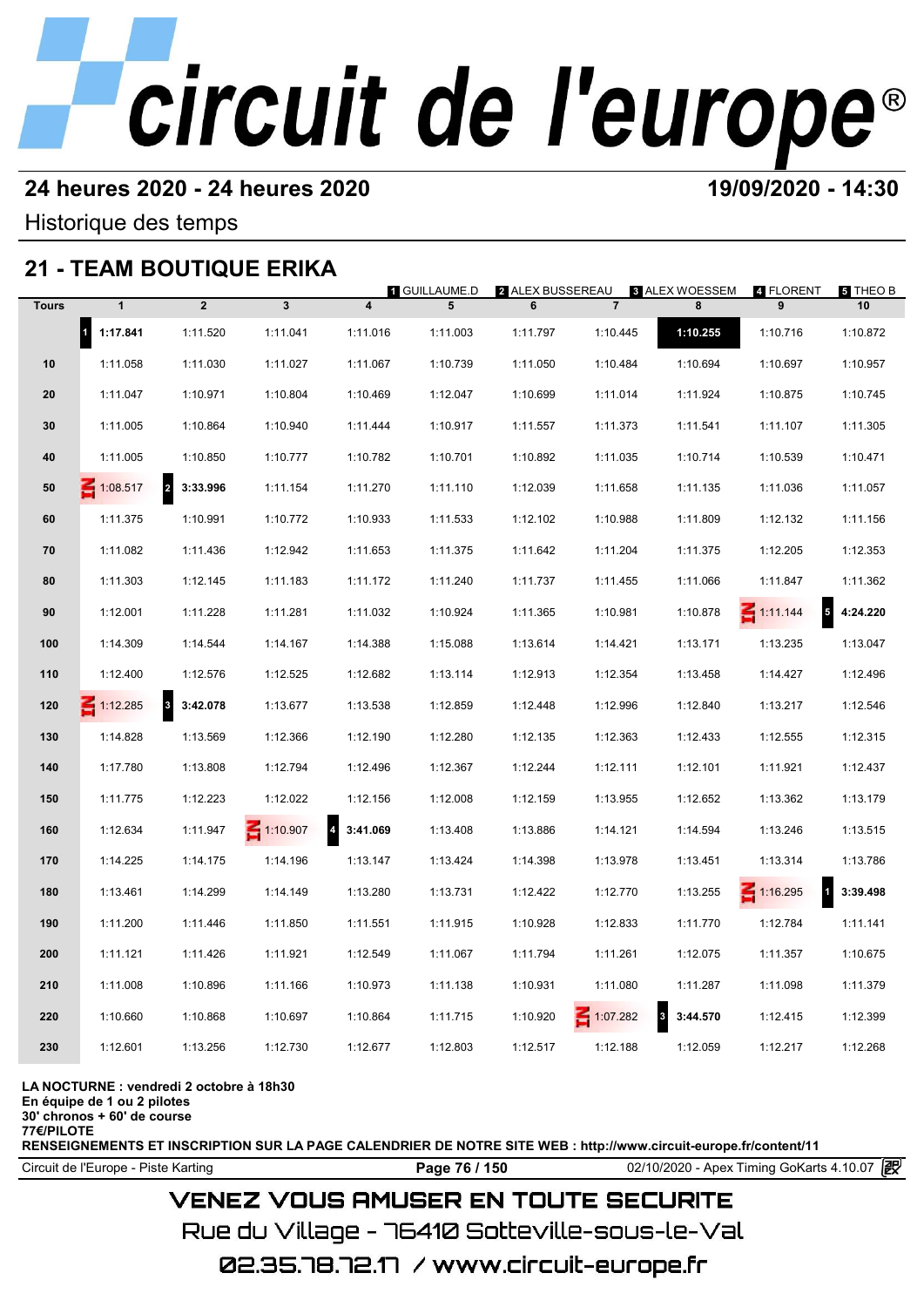### **24 heures 2020 - 24 heures 2020 19/09/2020 - 14:30**

#### Historique des temps

|              | Historique des temps  |                                     |                 |                          |                 |                                     |                 |                                      |                                     |                 |
|--------------|-----------------------|-------------------------------------|-----------------|--------------------------|-----------------|-------------------------------------|-----------------|--------------------------------------|-------------------------------------|-----------------|
| <b>Tours</b> | $\mathbf{1}$          | $\overline{2}$                      | $\mathbf{3}$    | $\overline{\mathbf{4}}$  | 5               | 6                                   | $\overline{7}$  | 8                                    | 9                                   | 10              |
| 240          | 1:12.183              | 1:12.219                            | 1:12.422        | 1:12.545                 | 1:11.977        | 1:12.075                            | 1:12.373        | 1:11.841                             | 1:12.626                            | 1:12.227        |
| 250          | 1:12.039              | 1:12.213                            | 1:11.979        | 1:12.078                 | 1:11.753        | 1:11.878                            | 1:11.678        | 1:12.342                             | 1:11.813                            | 1:12.316        |
| 260          | $\leq 1:10.018$       | $\overline{4}$<br>3:42.745          | 1:14.256        | 1:14.018                 | 1:13.866        | 1:13.889                            | 1:13.542        | 1:13.172                             | 1:12.978                            | 1:13.479        |
| 270          | 1:12.934              | 1:13.220                            | 1:13.004        | 1:13.419                 | 1:12.984        | 1:13.428                            | 1:13.031        | 1:13.672                             | 1:13.116                            | 1:13.209        |
| 280          | 1:13.094              | 1:13.199                            | 1:13.755        | 1:13.560                 | 1:13.657        | 1:14.202                            | $\leq 1:13.231$ | $\overline{\phantom{a}}$<br>3:39.259 | 1:15.109                            | 1:14.995        |
| 290          | 1:13.180              | 1:14.264                            | 1:14.668        | 1:13.707                 | 1:13.456        | 1:13.519                            | 1:13.679        | 1:13.435                             | 1:13.823                            | 1:13.905        |
| 300          | 1:13.423              | 1:13.065                            | 1:12.910        | 1:12.632                 | 1:13.121        | 1:14.249                            | 1:12.740        | 1:12.700                             | 1:13.590                            | 1:12.690        |
| 310          | 1:12.893              | 1:12.795                            | 1:13.587        | 1:12.377                 | 1:13.072        | 1:13.664                            | 1:13.503        | 1:13.236                             | $\leq 1:11.924$                     | 3:45.717        |
| 320          | 1:13.367              | 1:13.630                            | 1:13.592        | 1:13.711                 | 1:13.308        | 1:13.666                            | 1:13.633        | 1:13.052                             | 1:13.939                            | 1:13.279        |
| 330          | 1:13.485              | 1:13.502                            | 1:13.287        | 1:13.466                 | 1:13.733        | 1:13.553                            | 1:13.526        | 1:13.764                             | 1:13.168                            | $\leq 1:10.317$ |
| 340          | $\vert$ 2<br>3:39.023 | 1:11.906                            | 1:11.542        | 1:11.830                 | 1:11.729        | 1:11.568                            | 1:12.180        | 1:11.497                             | 1:14.555                            | 1:11.124        |
| 350          | 1:11.429              | 1:13.303                            | 1:11.910        | 1:11.371                 | 1:11.430        | 1:11.474                            | 1:11.342        | 1:11.287                             | 1:11.070                            | 1:11.503        |
| 360          | 1:11.634              | 1:11.913                            | 1:11.489        | 1:11.556                 | 1:12.060        | 1:11.631                            | 1:11.657        | 1:11.848                             | 1:11.174                            | 1:11.282        |
| 370          | 1:11.220              | 1:11.251                            | 1:11.378        | 1:11.335                 | 1:11.023        | 1:11.641                            | 1:11.651        | $\leq 1:08.311$                      | $\overline{\mathbf{4}}$<br>3:51.081 | 1:16.123        |
| 380          | 1:15.388              | 1:13.708                            | 1:13.720        | 1:13.148                 | 1:13.074        | 1:13.254                            | 1:12.941        | 1:12.882                             | 1:13.317                            | 1:14.294        |
| 390          | 1:15.588              | 1:15.062                            | 1:16.385        | 1:16.030                 | 1:15.104        | 1:17.866                            | 1:16.576        | 1:25.570                             | 1:32.869                            | 1:34.440        |
| 400          | 1:34.060              | 1:32.386                            | 1:29.926        | 1:28.975                 | 1:25.014        | 1:20.196                            | 1:19.470        | 1:18.061                             | 1:15.582                            | 1:14.697        |
| 410          | 1:14.942              | 1:13.701                            | 1:14.078        | 1:14.686                 | 1:13.390        | 1:13.595                            | 1:13.171        | 1:13.280                             | 1:12.869                            | 1:12.843        |
| 420          | 1:13.525              | 1:12.728                            | $\leq 1:14.366$ | $\mathbf{3}$<br>3:45.083 | 1:13.617        | 1:13.152                            | 1:12.488        | 1:12.798                             | 1:13.163                            | 1:15.129        |
| 430          | 1:14.932              | 1:12.562                            | 1:12.712        | 1:12.201                 | 1:12.541        | 1:14.370                            | 1:12.410        | 1:12.076                             | 1:12.519                            | 1:12.866        |
| 440          | 1:12.181              | 1:12.129                            | 1:12.384        | 1:12.887                 | $\leq 1:10.716$ | $\overline{\mathbf{4}}$<br>3:40.799 | 1:14.051        | 1:12.794                             | 1:12.351                            | 1:13.457        |
| 450          | 1:12.163              | 1:12.979                            | 1:12.362        | 1:12.609                 | 1:13.521        | 1:12.917                            | 1:12.166        | 1:12.860                             | 1:12.448                            | 1:13.001        |
| 460          | 1:12.074              | 1:13.598                            | 1:13.416        | 1:13.990                 | 1:14.004        | $\leq 1:09.845$                     | 3:36.927<br>1   | 1:12.993                             | 1:12.962                            | 1:11.816        |
| 470          | 1:11.692              | 1:12.837                            | 1:11.579        | 1:11.470                 | 1:11.286        | 1:11.265                            | 1:13.293        | 1:10.979                             | 1:11.350                            | 1:10.970        |
| 480          | 1:11.152              | 1:12.549                            | 1:11.883        | 1:10.915                 | 1:11.010        | 1:12.964                            | 1:12.015        | 1:10.812                             | 1:10.947                            | 1:11.188        |
| 490          | $\leq 1:08.898$       | $\overline{\mathbf{4}}$<br>3:41.800 | 1:14.157        | 1:15.125                 | 1:14.361        | 1:13.256                            | 1:12.960        | 1:12.753                             | 1:12.775                            | 1:12.901        |

#### **LA NOCTURNE : vendredi 2 octobre à 18h30**

**En équipe de 1 ou 2 pilotes**

**30' chronos + 60' de course**

**77€/PILOTE**

**RENSEIGNEMENTS ET INSCRIPTION SUR LA PAGE CALENDRIER DE NOTRE SITE WEB : http://www.circuit-europe.fr/content/11**

Circuit de l'Europe - Piste Karting **Page 77 / 150** 02/10/2020 - Apex Timing GoKarts 4.10.07

#### **VENEZ VOUS AMUSER EN TOUTE SECURITE**

Rue du Village – 76410 Sotteville-sous-le-Val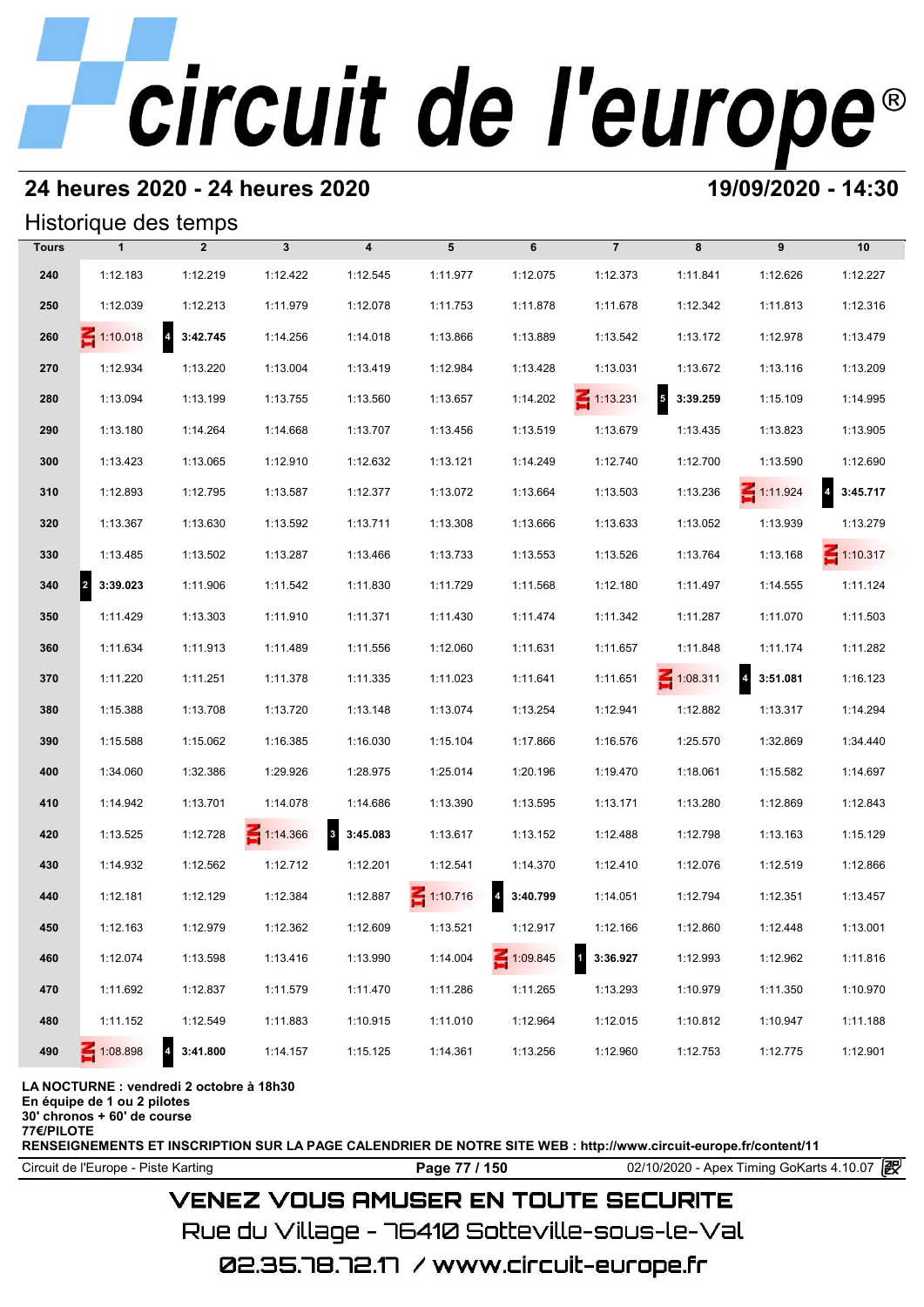### **24 heures 2020 - 24 heures 2020 19/09/2020 - 14:30**

#### Historique des temps

|              |                 | Historique des temps |                                     |                         |          |                 |                                     |                                     |                 |                            |
|--------------|-----------------|----------------------|-------------------------------------|-------------------------|----------|-----------------|-------------------------------------|-------------------------------------|-----------------|----------------------------|
| <b>Tours</b> | 1               | $\overline{2}$       | $\mathbf{3}$                        | $\overline{\mathbf{4}}$ | 5        | 6               | $\overline{7}$                      | 8                                   | 9               | 10                         |
| 500          | $\leq 1:10.099$ | $1 \quad 3:44.810$   | 1:12.376                            | 1:14.909                | 1:12.832 | $\leq 1:07.623$ | 3:39.641                            | 1:11.004                            | 1:10.960        | 1:11.134                   |
| 510          | 1:11.223        | 1:11.614             | 1:11.275                            | 1:11.594                | 1:11.357 | 1:10.948        | 1:11.702                            | 1:12.030                            | 1:11.889        | 1:12.555                   |
| 520          | 1:11.643        | $\leq 1:07.064$      | $\overline{\mathbf{3}}$<br>6:28.614 | 1:13.350                | 1:12.465 | 1:12.344        | 1:12.553                            | 1:12.844                            | 1:11.844        | 1:12.908                   |
| 530          | 1:12.745        | 1:12.132             | 1:12.512                            | 1:12.453                | 1:13.322 | 1:12.636        | 1:12.535                            | 1:12.864                            | 1:12.505        | 1:15.346                   |
| 540          | 1:12.031        | 1:12.533             | 1:12.583                            | 1:13.118                | 1:13.675 | 1:13.398        | 1:12.593                            | 1:12.215                            | 1:12.245        | 1:12.493                   |
| 550          | 1:13.122        | 1:12.383             | 1:12.667                            | 1:12.481                | 1:12.411 | 1:12.014        | 1:12.339                            | 1:13.043                            | $\leq 1:10.421$ | $\overline{5}$<br>4:00.961 |
| 560          | 1:13.905        | 1:13.337             | 1:13.637                            | 1:13.485                | 1:13.747 | 1:15.332        | 1:13.552                            | 1:13.904                            | 1:12.810        | 1:13.130                   |
| 570          | 1:12.678        | 1:13.269             | 1:12.951                            | 1:13.789                | 1:13.053 | 1:13.938        | 1:13.674                            | 1:13.371                            | 1:13.836        | 1:13.527                   |
| 580          | 1:13.356        | 1:12.633             | 1:14.437                            | 1:13.813                | 1:12.644 | 1:13.228        | 1:12.848                            | 1:12.363                            | 1:12.465        | 1:12.675                   |
| 590          | 1:13.192        | 1:13.309             | 1:12.516                            | 1:13.813                | 1:14.411 | 1:12.459        | 1:12.553                            | 1:13.122                            | 1:12.768        | 1:13.124                   |
| 600          | 1:13.749        | 1:13.718             | 1:13.016                            | 1:13.256                | 1:14.032 | $\leq 1:13.152$ | $\overline{\mathbf{2}}$<br>3:45.527 | 1:12.726                            | 1:12.292        | 1:11.857                   |
| 610          | 1:12.166        | 1:11.932             | 1:11.818                            | 1:11.606                | 1:12.642 | 1:13.499        | 1:11.521                            | 1:11.839                            | 1:11.733        | 1:11.607                   |
| 620          | 1:12.185        | 1:11.683             | 1:11.444                            | 1:11.987                | 1:11.153 | 1:11.394        | 1:12.153                            | 1:12.114                            | 1:11.826        | 1:11.900                   |
| 630          | 1:11.806        | 1:11.490             | 1:12.399                            | 1:12.197                | 1:11.558 | 1:13.688        | 1:12.143                            | 1:11.276                            | 1:11.078        | 1:11.594                   |
| 640          | 1:11.529        | 1:11.285             | 1:11.289                            | 1:12.115                | 1:12.251 | 1:12.700        | 1:11.864                            | 1:12.133                            | 1:12.291        | 1:11.597                   |
| 650          | 1:11.388        | 1:11.868             | 1:12.199                            | 1:11.286                | 1:11.538 | $\leq 1:10.181$ | 1 3:47.246                          | 1:12.303                            | 1:12.884        | 1:12.017                   |
| 660          | 1:11.702        | 1:11.357             | 1:11.420                            | 1:11.715                | 1:11.588 | 1:10.886        | 1:11.011                            | 1:11.604                            | 1:11.274        | 1:11.573                   |
| 670          | 1:11.662        | 1:10.942             | 1:11.170                            | 1:11.702                | 1:11.056 | 1:11.614        | 1:10.751                            | 1:12.862                            | 1:13.413        | 1:10.739                   |
| 680          | 1:11.558        | 1:10.827             | 1:11.008                            | 1:12.216                | 1:11.135 | 1:10.685        | 1:12.954                            | 1:12.430                            | 1:11.157        | 1:10.954                   |
| 690          | 1:10.839        | 1:11.011             | 1:11.102                            | 1:10.951                | 1:10.384 | 1:11.533        | 1:11.813                            | 1:11.911                            | 1:10.686        | 1:11.218                   |
| 700          | 1:11.213        | 1:11.367             | 1:11.170                            | 1:11.269                | 1:11.064 | 1:11.682        | 1:07.748                            | 3:42.432                            | 1:13.249        | 1:12.903                   |
| 710          | 1:13.860        | 1:12.494             | 1:12.163                            | 1:13.249                | 1:12.433 | 1:13.034        | 1:12.638                            | 1:12.565                            | 1:12.284        | 1:12.350                   |
| 720          | 1:12.239        | 1:12.413             | 1:12.851                            | 1:14.291                | 1:13.243 | 1:12.091        | 1:12.674                            | 1:12.301                            | 1:12.770        | 1:12.117                   |
| 730          | 1:12.120        | 1:12.095             | 1:12.316                            | 1:12.291                | 1:11.753 | 1:13.001        | 1:15.123                            | 1:12.025                            | 1:12.036        | 1:12.393                   |
| 740          | 1:11.753        | 1:11.712             | 1:12.247                            | 1:11.821                | 1:11.729 | 1:11.824        | 1:12.454                            | 1:11.753                            | 1:12.441        | 1:12.773                   |
| 750          | 1:12.508        | 1:11.935             | 1:11.805                            | 1:12.200                | 1:11.603 | 1:12.011        | 1:08.467                            | $\overline{\mathbf{5}}$<br>3:40.505 | 1:15.313        | 1:14.107                   |

#### **LA NOCTURNE : vendredi 2 octobre à 18h30**

**En équipe de 1 ou 2 pilotes**

**30' chronos + 60' de course**

**77€/PILOTE**

**RENSEIGNEMENTS ET INSCRIPTION SUR LA PAGE CALENDRIER DE NOTRE SITE WEB : http://www.circuit-europe.fr/content/11**

Circuit de l'Europe - Piste Karting **Page 78 / 150 Page 78 / 150** 02/10/2020 - Apex Timing GoKarts 4.10.07 **P** 

#### **VENEZ VOUS AMUSER EN TOUTE SECURITE**

Rue du Village – 76410 Sotteville-sous-le-Val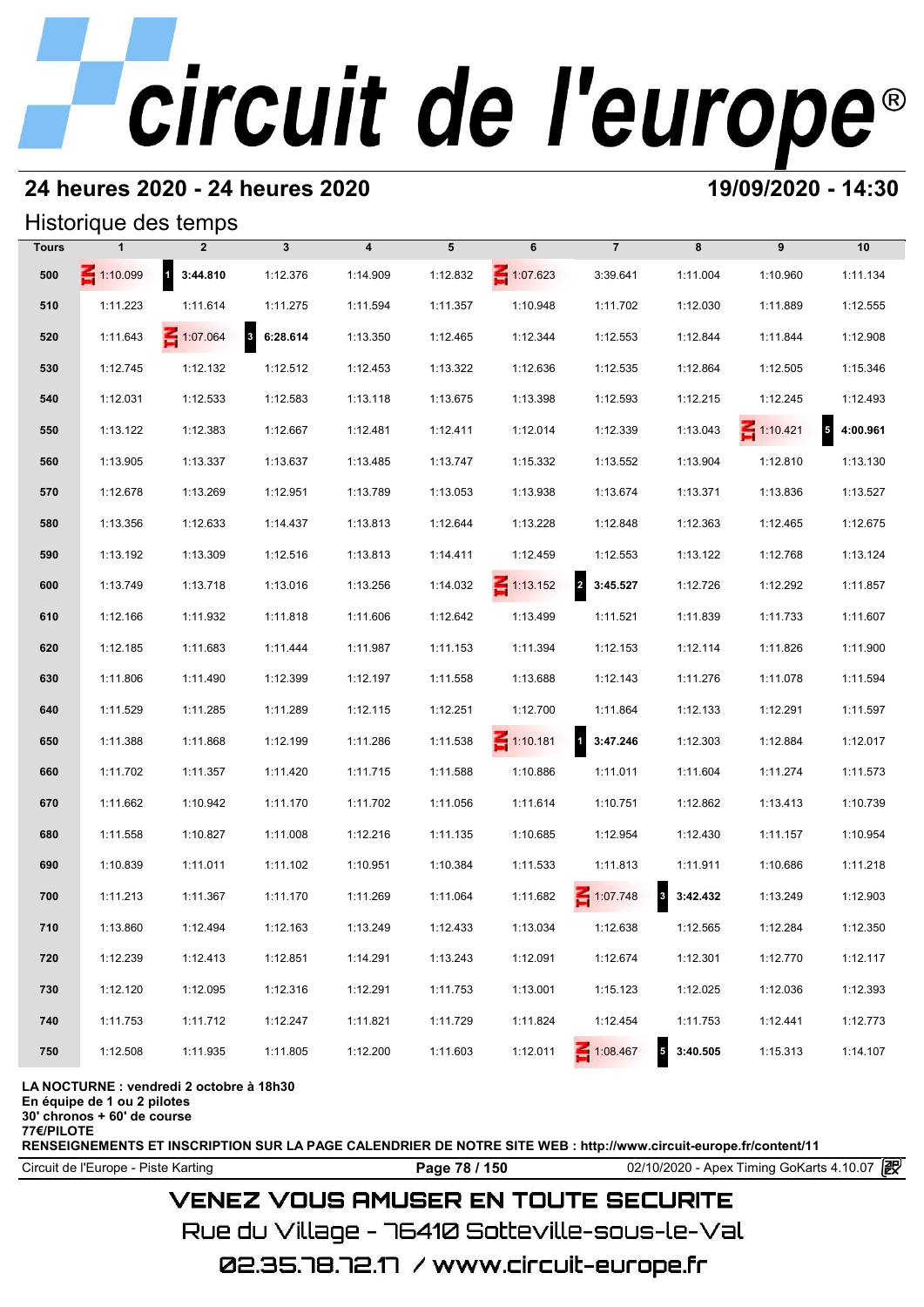#### **24 heures 2020 - 24 heures 2020 19/09/2020 - 14:30**

#### Historique des temps

|              | Historique des temps |                   |                            |                                     |          |          |                |          |                 |                            |
|--------------|----------------------|-------------------|----------------------------|-------------------------------------|----------|----------|----------------|----------|-----------------|----------------------------|
| <b>Tours</b> | $\mathbf{1}$         | $\overline{2}$    | 3                          | 4                                   | 5        | 6        | $\overline{7}$ | 8        | 9               | 10                         |
| 760          | 1:13.959             | 1:13.794          | 1:13.480                   | 1:12.840                            | 1:13.573 | 1:13.132 | 1:12.496       | 1:13.202 | 1:12.223        | 1:12.736                   |
| 770          | 1:25.458             | 1:12.924          | 1:12.855                   | 1:12.786                            | 1:12.617 | 1:12.360 | 1:12.350       | 1:12.616 | 1:12.168        | 1:12.270                   |
| 780          | 1:13.393             | 1:12.737          | 1:12.234                   | 1:13.646                            | 1:12.707 | 1:13.479 | 1:13.571       | 1:14.680 | 1:13.063        | 1:12.333                   |
| 790          | 1:13.357             | 1:12.244          | 1:14.377                   | 1:12.711                            | 1:12.054 | 1:12.237 | 1:13.213       | 1:12.730 | 1:12.414        | 1:12.761                   |
| 800          | 1:11.843             | $\leq 1:07.781$   | $\overline{a}$<br>3:38.193 | 1:12.214                            | 1:11.700 | 1:12.254 | 1:13.440       | 1:11.647 | 1:11.476        | 1:11.308                   |
| 810          | 1:11.857             | 1:11.607          | 1:11.883                   | 1:11.759                            | 1:11.929 | 1:11.730 | 1:12.223       | 1:12.107 | 1:11.794        | 1:11.847                   |
| 820          | 1:11.541             | 1:11.973          | 1:12.012                   | 1:10.743                            | 1:11.659 | 1:11.792 | 1:11.961       | 1:11.761 | 1:11.432        | 1:11.823                   |
| 830          | 1:11.490             | 1:11.927          | 1:11.574                   | 1:11.205                            | 1:11.340 | 1:11.723 | 1:11.293       | 1:11.424 | 1:11.591        | 1:11.452                   |
| 840          | 1:11.647             | 1:11.897          | 1:11.782                   | 1:11.105                            | 1:10.944 | 1:11.036 | 1:11.193       | 1:11.436 | $\leq 1:07.798$ | $\overline{a}$<br>3:48.748 |
| 850          | 1:13.106             | 1:12.943          | 1:12.488                   | 1:13.752                            | 1:13.091 | 1:12.494 | 1:12.797       | 1:12.912 | 1:13.630        | 1:12.831                   |
| 860          | 1:12.504             | 1:12.821          | 1:12.567                   | 1:12.616                            | 1:12.448 | 1:12.551 | 1:14.075       | 1:12.884 | 1:13.812        | 1:12.868                   |
| 870          | 1:12.695             | 1:12.804          | 1:12.771                   | 1:12.270                            | 1:13.552 | 1:13.366 | 1:12.127       | 1:13.248 | 1:12.403        | 1:12.446                   |
| 880          | 1:12.920             | 1:11.935          | 1:08.493                   | $\mathbf{3}$<br>3:35.860            | 1:12.204 | 1:12.026 | 1:12.327       | 1:12.610 | 1:11.986        | 1:11.864                   |
| 890          | 1:11.946             | 1:11.720          | 1:13.184                   | 1:11.779                            | 1:11.289 | 1:11.428 | 1:11.551       | 1:11.474 | 1:12.543        | 1:11.594                   |
| 900          | 1:11.565             | 1:11.515          | 1:13.970                   | 1:11.582                            | 1:12.712 | 1:11.312 | 1:11.396       | 1:11.280 | 1:11.293        | 1:11.652                   |
| 910          | 1:11.264             | 1:11.363          | 1:11.764                   | 1:11.453                            | 1:12.274 | 1:12.676 | 1:12.292       | 1:12.871 | $\leq 1:06.635$ | $\overline{a}$<br>3:47.850 |
| 920          | 1:13.490             | 1:12.384          | 1:13.614                   | 1:12.980                            | 1:12.182 | 1:12.395 | 1:12.741       | 1:12.547 | 1:13.618        | 1:13.382                   |
| 930          | 1:13.077             | 1:12.392          | 1:12.922                   | 1:12.859                            | 1:13.424 | 1:13.786 | 1:12.511       | 1:12.275 | 1:12.553        | 1:12.985                   |
| 940          | $\leq 1:10.129$      | $5\quad 3:36.784$ | 1:14.022                   | 1:12.626                            | 1:13.297 | 1:12.804 | 1:12.844       | 1:13.254 | 1:12.443        | 1:12.885                   |
| 950          | 1:13.195             | 1:12.877          | 1:12.282                   | 1:12.964                            | 1:12.772 | 1:13.203 | 1:12.802       | 1:12.420 | 1:12.984        | 1:12.270                   |
| 960          | 1:12.887             | 1:13.190          | $\leq 1:08.855$            | $\overline{\mathbf{1}}$<br>3:33.059 | 1:11.302 | 1:11.134 | 1:11.393       | 1:11.844 | 1:11.143        | 1:11.561                   |
| 970          | 1:10.910             | 1:11.917          | 1:11.046                   | 1:11.312                            | 1:11.177 | 1:11.016 | 1:11.254       | 1:11.100 | 1:11.260        | 1:11.353                   |
| 980          | 1:11.492             | 1:11.699          | 1:11.336                   | 1:11.111                            | 1:11.019 | 1:11.005 | 1:11.746       | 1:11.171 | 1:11.256        | 1:11.129                   |
| 990          | 1:11.983             | 1:14.005          | 1:11.018                   | 1:12.033                            | 1:10.863 | 1:12.780 | 1:11.222       | 1:11.291 | 1:10.921        | 1:11.085                   |
| 1000         | 1:12.001             | 1:10.804          | 1:11.282                   | 1:11.226                            | 1:10.647 | 1:11.120 | 1:11.032       | 1:11.220 | 1:11.008        | 1:11.657                   |
| 1010         | 1:11.307             | 1:11.841          | 1:11.351                   | 1:10.734                            | 1:11.055 | 1:10.971 | 1:11.309       | 1:11.253 | 1:11.622        | 1:12.248                   |

#### **LA NOCTURNE : vendredi 2 octobre à 18h30**

**En équipe de 1 ou 2 pilotes**

**30' chronos + 60' de course**

**77€/PILOTE**

**RENSEIGNEMENTS ET INSCRIPTION SUR LA PAGE CALENDRIER DE NOTRE SITE WEB : http://www.circuit-europe.fr/content/11**

Circuit de l'Europe - Piste Karting **Page 79 / 150 Page 79 / 150** 02/10/2020 - Apex Timing GoKarts 4.10.07

### **VENEZ VOUS AMUSER EN TOUTE SECURITE**

Rue du Village – 76410 Sotteville-sous-le-Val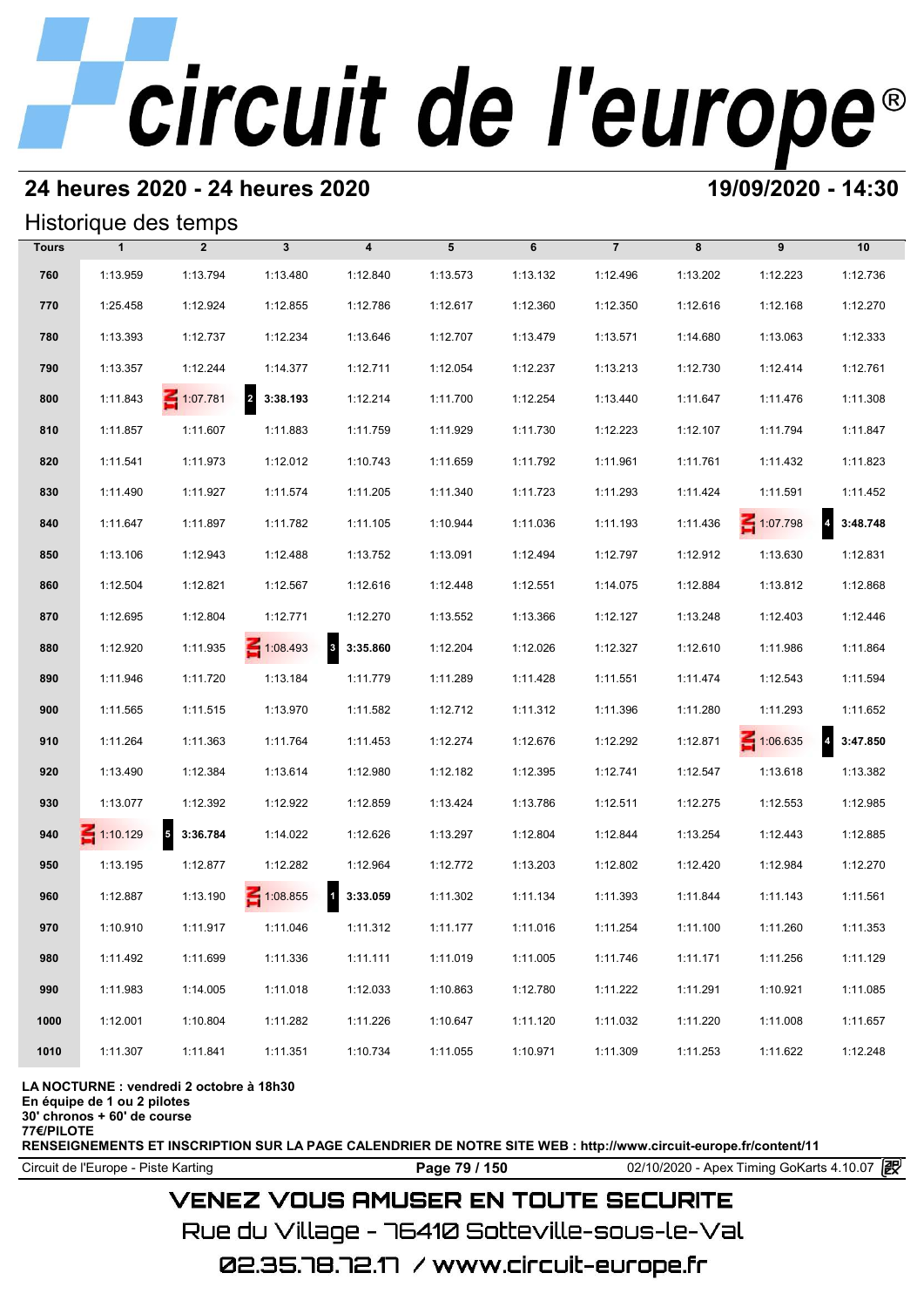### **24 heures 2020 - 24 heures 2020 19/09/2020 - 14:30**

#### Historique des temps

| Historique des temps |          |                            |                 |                       |          |          |                |          |          |          |  |  |
|----------------------|----------|----------------------------|-----------------|-----------------------|----------|----------|----------------|----------|----------|----------|--|--|
| <b>Tours</b>         |          | $\mathbf{2}$               | $3\phantom{a}$  | 4                     | 5        | 6        | $\overline{7}$ | 8        | 9        | 10       |  |  |
| 1020                 | 1:12.263 | 1:10.808                   | $\leq 1:06.765$ | ${\bf 5}$<br>3:38.272 | 1:13.267 | 1:12.765 | 1:13.310       | 1:13.150 | 1:12.359 | 1:12.654 |  |  |
| 1030                 | 1:12.331 | 1:13.183                   | 1:13.083        | 1:12.382              | 1:12.822 | 1:12.624 | 1:13.018       | 1:12.431 | 1:12.537 | 1:13.323 |  |  |
| 1040                 | 1:12.730 | 1:12.289                   | 1:14.926        | 1:14.148              | 1:13.030 | 1:13.160 | 1:11.811       | 1:12.581 | 1:12.517 | 1:12.152 |  |  |
| 1050                 | 1:12.575 | 1:12.395                   | 1:12.616        | 1:12.284              | 1:12.876 | 1:12.455 | 1:12.350       | 1:12.728 | 1:12.861 | 1:12.603 |  |  |
| 1060                 | 1:07.731 | 3:42.668<br>$\overline{2}$ | 1:11.342        | 1:11.628              | 1:11.590 | 1:11.386 | 1:11.793       | 1:11.726 | 1:11.608 | 1:11.617 |  |  |
| 1070                 | 1:11.333 | 1:11.809                   | 1:12.043        | 1:11.525              | 1:11.424 | 1:11.318 | 1:12.029       | 1:11.618 | 1:11.445 | 1:12.001 |  |  |
| 1080                 | 1:11.594 | 1:11.955                   | 1:11.835        | 1:12.050              | 1:11.456 | 1:11.432 | 1:12.108       | 1:11.625 | 1:12.064 | 1:11.436 |  |  |
| 1090                 | 1:11.685 | 1:11.437                   | 1:11.583        | 1:11.375              | 1:11.399 | 1:11.871 | 1:11.727       | 1:11.690 | 1:11.664 | 1:11.575 |  |  |
| 1100                 | 1:11.634 | 1:11.447                   | 1:11.499        | 1:11.422              | 1:11.345 | 1:11.602 | 1:11.593       | 1:11.587 | 1:11.476 | 1:11.594 |  |  |
| 1110                 | 1:11.474 | 1:11.786                   | 1:11.609        | 1:11.367              | 1:11.538 | 1:12.877 | 1:11.817       | 1:11.907 | 1:11.943 | 1:11.425 |  |  |
| 1120                 | 1:11.491 | 1:11.872                   | 1:11.160        | 1:12.131              | 1:11.441 | 1:11.728 | 1:12.234       |          |          |          |  |  |

**LA NOCTURNE : vendredi 2 octobre à 18h30 En équipe de 1 ou 2 pilotes 30' chronos + 60' de course 77€/PILOTE RENSEIGNEMENTS ET INSCRIPTION SUR LA PAGE CALENDRIER DE NOTRE SITE WEB : http://www.circuit-europe.fr/content/11**

Circuit de l'Europe - Piste Karting **Page 80 / 150 Page 80 / 150** 02/10/2020 - Apex Timing GoKarts 4.10.07

## **VENEZ VOUS AMUSER EN TOUTE SECURITE**

Rue du Village – 76410 Sotteville-sous-le-Val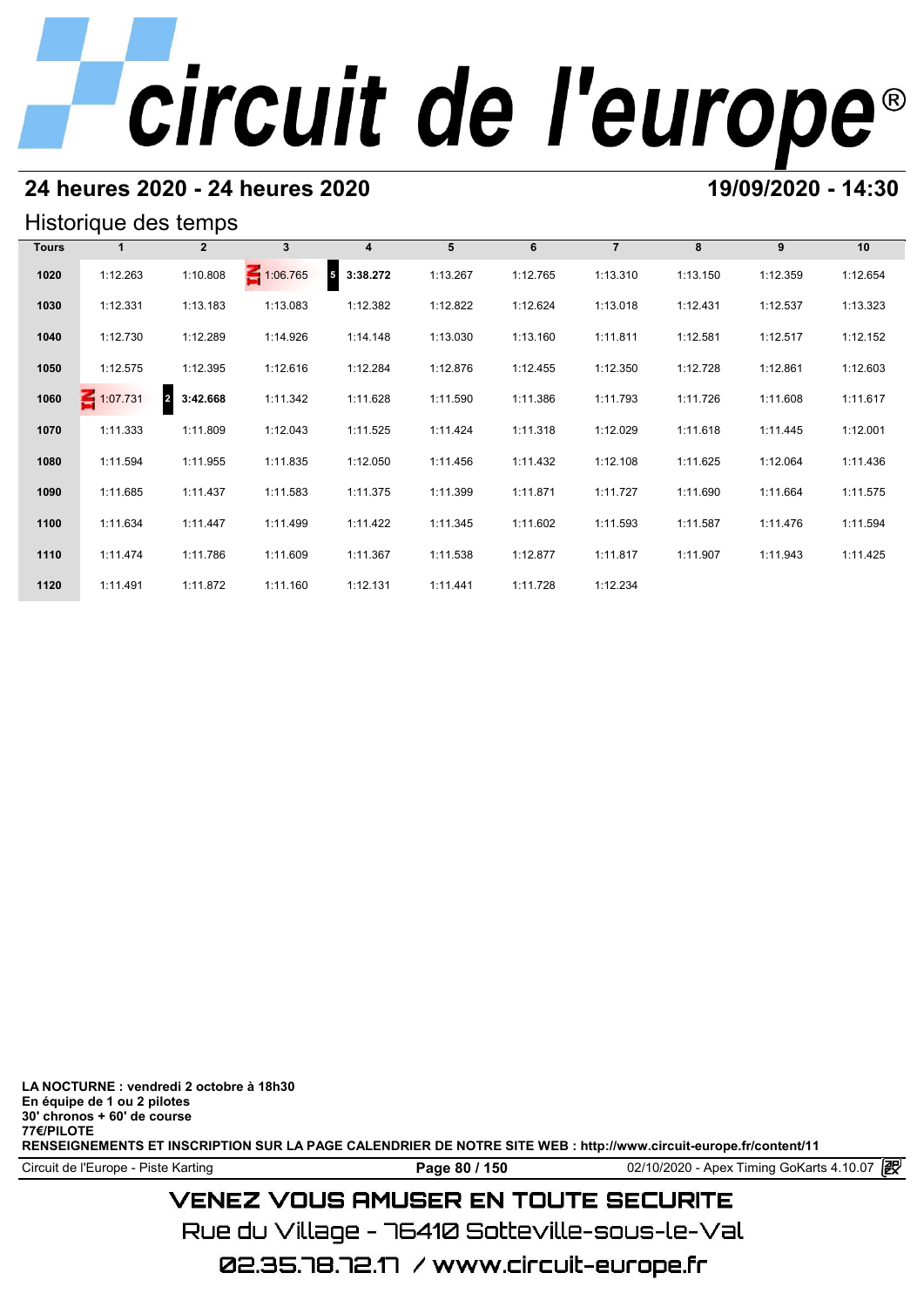### **24 heures 2020 - 24 heures 2020 19/09/2020 - 14:30**

Historique des temps

## **19 - RACING STAGE 2**

|              |              | 19 - RACING STAGE 2 |              |                         |                 |                                     |                                   |               |               |                 |
|--------------|--------------|---------------------|--------------|-------------------------|-----------------|-------------------------------------|-----------------------------------|---------------|---------------|-----------------|
| <b>Tours</b> | $\mathbf{1}$ | $\overline{2}$      | $\mathbf{3}$ | $\overline{\mathbf{4}}$ | 5               | <b>1 FABIEN</b><br>6                | 2 CEDRIC<br>$\overline{7}$        | 3 TITUAN<br>8 | 4 THOMAS<br>9 | 5 VINCENT<br>10 |
| $\vert$ 1    | 1:18.539     | 1:14.495            | 1:12.503     | 1:11.526                | 1:11.897        | 1:11.607                            | 1:12.338                          | 1:11.288      | 1:11.203      | 1:11.190        |
| 10           | 1:10.728     | 1:10.850            | 1:11.068     | 1:11.944                | 1:12.884        | 1:11.058                            | 1:11.205                          | 1:11.112      | 1:10.845      | 1:11.481        |
| 20           | 1:11.068     | 1:11.133            | 1:11.259     | 1:11.131                | 1:10.914        | 1:12.843                            | 1:10.966                          | 1:10.621      | 1:10.723      | 1:10.818        |
| 30           | 1:11.720     | 1:12.584            | 1:11.031     | 1:11.185                | 1:11.090        | 1:11.222                            | 1:11.910                          | 1:10.993      | 1:10.973      | 1:10.958        |
| 40           | 1:12.013     | 1:12.043            | 1:11.372     | 1:10.748                | 1:11.118        | 1:10.994                            | 1:11.385                          | 1:11.408      | 1:10.888      | 1:12.431        |
| 50           | 1:11.934     | 1:11.601            | 1:10.820     | 1:11.006                | $\leq 1:07.008$ | $\overline{\mathbf{4}}$<br>3:38.457 | 1:13.294                          | 1:12.347      | 1:11.685      | 1:12.922        |
| 60           | 1:11.527     | 1:11.842            | 1:13.148     | 1:13.022                | 1:11.727        | 1:12.328                            | 1:12.896                          | 1:12.389      | 1:11.851      | 1:11.762        |
| 70           | 1:11.538     | 1:11.596            | 1:11.671     | 1:11.349                | 1:11.602        | 1:12.044                            | 1:12.119                          | 1:11.776      | 1:12.212      | 1:11.915        |
| 80           | 1:11.989     | 1:11.890            | 1:11.498     | 1:11.477                | 1:12.121        | 1:12.319                            | 1:11.987                          | 1:11.737      | 1:11.669      | 1:11.600        |
| 90           | 1:11.818     | 1:12.221            | 1:13.848     | 1:12.524                | 1:12.476        | 1:11.811                            | 1:11.667                          | 1:11.954      | 1:11.634      | 1:11.797        |
| 100          | 1:11.477     | 1:11.708            | 1:12.473     | 1:12.502                | 1:12.325        | 1:07.784                            | 3:44.704                          | 1:12.624      | 1:11.995      | 1:12.035        |
| 110          | 1:11.762     | 1:12.747            | 1:12.343     | 1:12.540                | 1:12.946        | 1:13.450                            | 1:12.063                          | 1:12.822      | 1:12.555      | 1:14.227        |
| 120          | 1:13.342     | 1:13.156            | 1:12.354     | 1:13.393                | 1:12.088        | 1:12.649                            | 1:12.674                          | 1:12.616      | 1:12.171      | 1:12.473        |
| 130          | 1:13.919     | 1:12.928            | 1:11.830     | 1:12.330                | 1:12.141        | 1:12.571                            | 1:11.995                          | 1:12.523      | 1:12.818      | 1:13.498        |
| 140          | 1:14.319     | 1:12.910            | 1:13.637     | 1:13.720                | 1:13.361        | 1:12.905                            | 1:13.462                          | 1:12.818      | 1:14.124      | 1:13.900        |
| 150          | 1:16.127     | 1:14.724            | 1:13.705     | 1:15.602                | 1:14.409        | 1:14.377                            | $\leq 1:09.773$<br>$\overline{a}$ | 3:36.047      | 1:13.514      | 1:13.188        |
| 160          | 1:13.608     | 1:12.905            | 1:13.390     | 1:13.299                | 1:12.795        | 1:12.453                            | 1:13.697                          | 1:13.460      | 1:12.823      | 1:13.559        |
| 170          | 1:12.907     | 1:12.696            | 1:12.529     | 1:12.460                | 1:12.678        | 1:12.988                            | 1:12.287                          | 1:11.950      | 1:12.976      | 1:12.690        |
| 180          | 1:12.060     | 1:12.519            | 1:11.504     | 1:12.370                | 1:13.584        | 1:12.851                            | 1:13.470                          | 1:13.252      | 1:12.216      | 1:12.334        |
| 190          | 1:11.953     | 1:12.202            | 1:12.869     | 1:13.636                | 1:12.444        | 1:12.810                            | 1:13.094                          | 1:12.397      | 1:12.863      | 1:15.408        |
| 200          | 1:12.966     | 1:13.039            | 1:11.836     | 1:11.777                | 1:13.365        | 1:12.021                            | 1:12.569                          | 1:12.246      | 1:12.585      | $\leq 1:10.143$ |
| 3<br>210     | 3:38.224     | 1:14.214            | 1:14.200     | 1:13.328                | 1:13.059        | 1:13.040                            | 1:13.342                          | 1:12.866      | 1:12.244      | 1:12.452        |
| 220          | 1:12.509     | 1:12.955            | 1:13.047     | 1:12.332                | 1:12.671        | 1:12.339                            | 1:11.938                          | 1:12.291      | 1:12.256      | 1:12.710        |
| 230          | 1:12.236     | 1:12.197            | 1:12.620     | 1:12.344                | 1:12.310        | 1:13.315                            | 1:12.394                          | 1:12.421      | 1:11.989      | 1:13.650        |
|              |              |                     |              |                         |                 |                                     |                                   |               |               |                 |

**LA NOCTURNE : vendredi 2 octobre à 18h30**

**En équipe de 1 ou 2 pilotes**

**30' chronos + 60' de course 77€/PILOTE**

**RENSEIGNEMENTS ET INSCRIPTION SUR LA PAGE CALENDRIER DE NOTRE SITE WEB : http://www.circuit-europe.fr/content/11**

Circuit de l'Europe - Piste Karting **Page 81 / 150 Page 81 / 150** 02/10/2020 - Apex Timing GoKarts 4.10.07

### **VENEZ VOUS AMUSER EN TOUTE SECURITE**

Rue du Village – 76410 Sotteville-sous-le-Val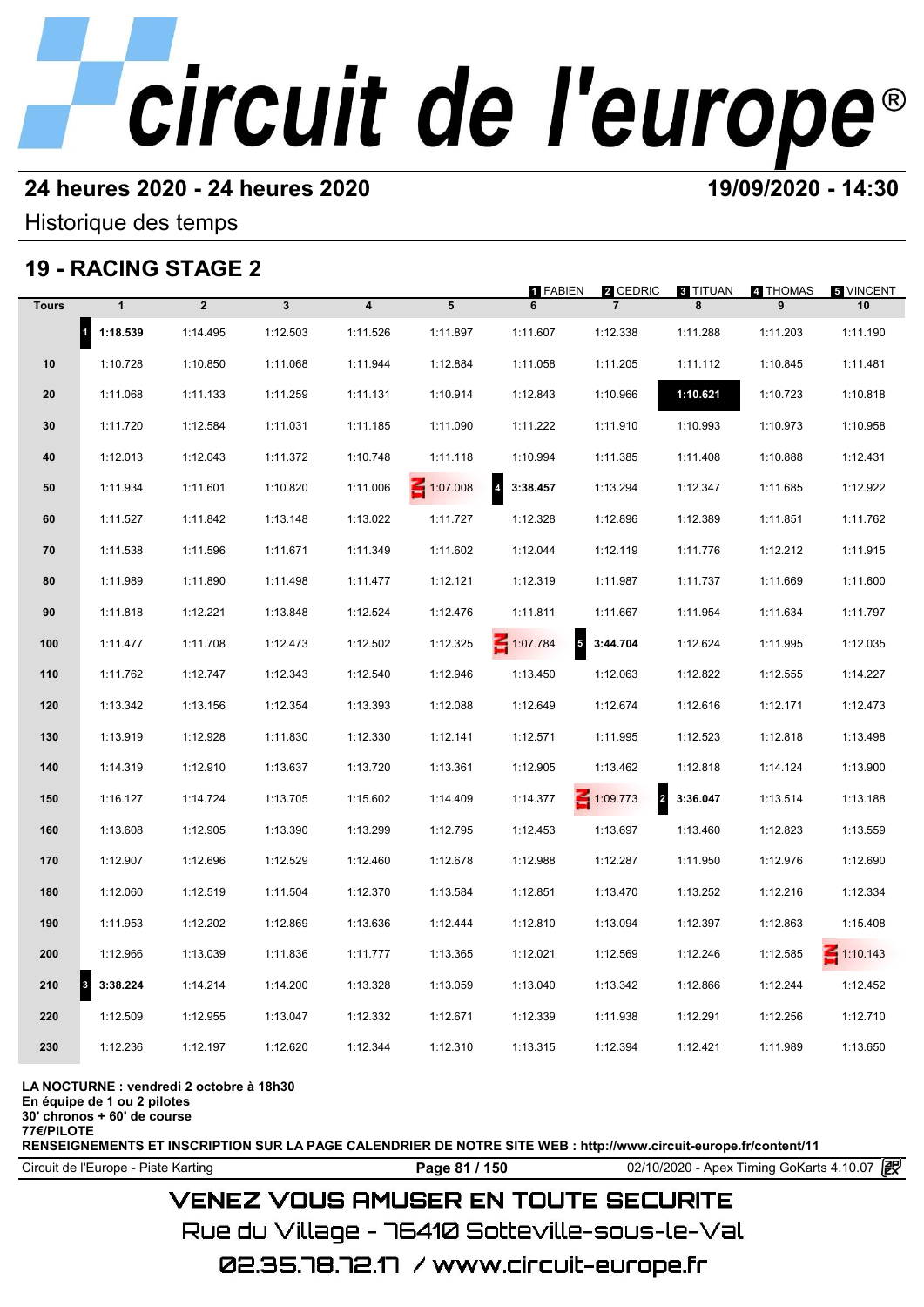## **24 heures 2020 - 24 heures 2020 19/09/2020 - 14:30**

#### Historique des temps

|              | Historique des temps |                 |                            |                 |                          |                 |                                     |          |                                      |          |
|--------------|----------------------|-----------------|----------------------------|-----------------|--------------------------|-----------------|-------------------------------------|----------|--------------------------------------|----------|
| <b>Tours</b> | $\mathbf{1}$         | $\overline{2}$  | $\mathbf{3}$               | 4               | 5                        | 6               | $\overline{7}$                      | 8        | 9                                    | 10       |
| 240          | 1:12.675             | 1:12.371        | 1:12.823                   | 1:12.177        | 1:12.634                 | 1:12.429        | 1:12.615                            | 1:12.733 | 1:12.147                             | 1:12.888 |
| 250          | 1:13.423             | 1:12.382        | 1:13.714                   | 1:12.212        | 1:12.629                 | 1:12.742        | 1:12.490                            | 1:13.962 | 1:12.513                             | 1:12.956 |
| 260          | 1:12.720             | 1:12.398        | 1:13.125                   | $\leq 1:15.693$ | $\mathbf{1}$<br>3:40.446 | 1:12.105        | 1:12.261                            | 1:12.298 | 1:11.412                             | 1:12.845 |
| 270          | 1:11.573             | 1:11.829        | 1:12.026                   | 1:11.653        | 1:12.923                 | 1:11.746        | 1:11.987                            | 1:12.154 | 1:11.205                             | 1:11.047 |
| 280          | 1:11.178             | 1:11.356        | 1:11.953                   | 1:12.217        | 1:10.890                 | 1:10.911        | 1:11.075                            | 1:12.928 | 1:12.133                             | 1:12.831 |
| 290          | 1:11.502             | 1:11.354        | 1:11.203                   | 1:11.100        | 1:11.493                 | 1:11.801        | 1:11.412                            | 1:11.751 | 1:11.489                             | 1:11.199 |
| 300          | $\leq 1:06.129$      | 4 3:35.022      | 1:12.398                   | 1:12.453        | 1:12.075                 | 1:13.390        | 1:12.302                            | 1:12.602 | 1:13.215                             | 1:11.778 |
| 310          | 1:12.357             | 1:12.638        | 1:12.299                   | 1:14.006        | 1:11.942                 | 1:11.960        | 1:11.927                            | 1:12.042 | 1:11.995                             | 1:13.195 |
| 320          | 1:12.205             | 1:12.317        | 1:11.618                   | 1:11.792        | 1:12.574                 | 1:12.382        | 1:11.842                            | 1:12.338 | 1:11.733                             | 1:11.806 |
| 330          | 1:12.378             | 1:12.048        | 1:11.968                   | 1:12.981        | 1:11.806                 | 1:12.297        | 1:12.221                            | 1:07.229 | $\overline{\phantom{a}}$<br>3:42.354 | 1:14.669 |
| 340          | 1:12.867             | 1:13.172        | 1:12.981                   | 1:12.701        | 1:13.059                 | 1:12.492        | 1:13.464                            | 1:15.974 | 1:12.092                             | 1:11.698 |
| 350          | 1:12.633             | 1:13.085        | 1:12.452                   | 1:12.795        | 1:12.273                 | 1:14.153        | 1:11.873                            | 1:11.860 | 1:12.465                             | 1:11.376 |
| 360          | 1:11.702             | 1:13.638        | 1:12.016                   | 1:12.842        | 1:11.963                 | 1:11.824        | 1:11.579                            | 1:11.863 | 1:11.649                             | 1:11.626 |
| 370          | 1:11.456             | $\leq 1:07.114$ | $\overline{a}$<br>3:41.932 | 1:13.089        | 1:14.137                 | 1:13.640        | 1:13.687                            | 1:13.496 | 1:12.918                             | 1:12.523 |
| 380          | 1:12.432             | 1:12.684        | 1:12.944                   | 1:12.565        | 1:13.087                 | 1:12.744        | 1:13.865                            | 1:14.198 | 1:13.455                             | 1:13.358 |
| 390          | 1:13.369             | 1:12.929        | 1:13.076                   | 1:13.950        | 1:14.830                 | 1:15.543        | 1:18.232                            | 1:16.790 | 1:16.360                             | 1:16.830 |
| 400          | 1:16.734             | 1:17.417        | 1:17.136                   | 1:25.145        | 1:31.815                 | $\leq 1:24.712$ | $\overline{\mathbf{3}}$<br>4:02.816 | 1:33.654 | 1:31.120                             | 1:26.531 |
| 410          | 1:23.579             | 1:20.253        | 1:18.903                   | 1:16.328        | 1:14.871                 | 1:15.045        | 1:15.311                            | 1:14.350 | 1:14.892                             | 1:13.510 |
| 420          | 1:15.235             | 1:15.191        | 1:13.385                   | 1:14.416        | 1:14.772                 | 1:13.973        | 1:12.800                            | 1:12.369 | 1:13.090                             | 1:12.801 |
| 430          | 1:13.529             | 1:12.948        | 1:13.261                   | 1:13.837        | 1:13.451                 | 1:13.723        | 1:13.455                            | 1:13.027 | $\leq 1:10.453$                      | 3:36.928 |
| 440          | 1:13.480             | 1:14.996        | 1:12.440                   | 1:11.983        | 1:11.491                 | 1:11.755        | 1:11.886                            | 1:11.984 | 1:12.592                             | 1:11.833 |
| 450          | 1:11.538             | 1:11.784        | 1:11.533                   | 1:12.584        | 1:11.520                 | 1:12.716        | 1:11.093                            | 1:12.533 | 1:11.508                             | 1:11.580 |
| 460          | 1:12.114             | 1:13.253        | 1:11.941                   | 1:11.367        | 1:11.742                 | 1:11.989        | 1:11.971                            | 1:11.259 | 1:12.450                             | 1:11.706 |
| 470          | 1:11.843             | 1:11.656        | 1:12.232                   | 1:06.191        | 3:36.233                 | 1:12.938        | 1:12.032                            | 1:12.665 | 1:12.382                             | 1:11.505 |
| 480          | 1:11.687             | 1:15.375        | 1:11.907                   | 1:11.962        | 1:12.222                 | 1:13.190        | 1:12.181                            | 1:14.149 | 1:11.984                             | 1:11.838 |
| 490          | 1:11.770             | 1:12.229        | 1:12.475                   | 1:11.267        | 1:12.000                 | 1:12.295        | 1:11.445                            | 1:11.763 | 1:12.730                             | 1:12.059 |

#### **LA NOCTURNE : vendredi 2 octobre à 18h30**

**En équipe de 1 ou 2 pilotes**

**30' chronos + 60' de course 77€/PILOTE**

**RENSEIGNEMENTS ET INSCRIPTION SUR LA PAGE CALENDRIER DE NOTRE SITE WEB : http://www.circuit-europe.fr/content/11**

Circuit de l'Europe - Piste Karting **Page 82 / 150 Page 82 / 150** 02/10/2020 - Apex Timing GoKarts 4.10.07 **P** 

### **VENEZ VOUS AMUSER EN TOUTE SECURITE**

Rue du Village – 76410 Sotteville-sous-le-Val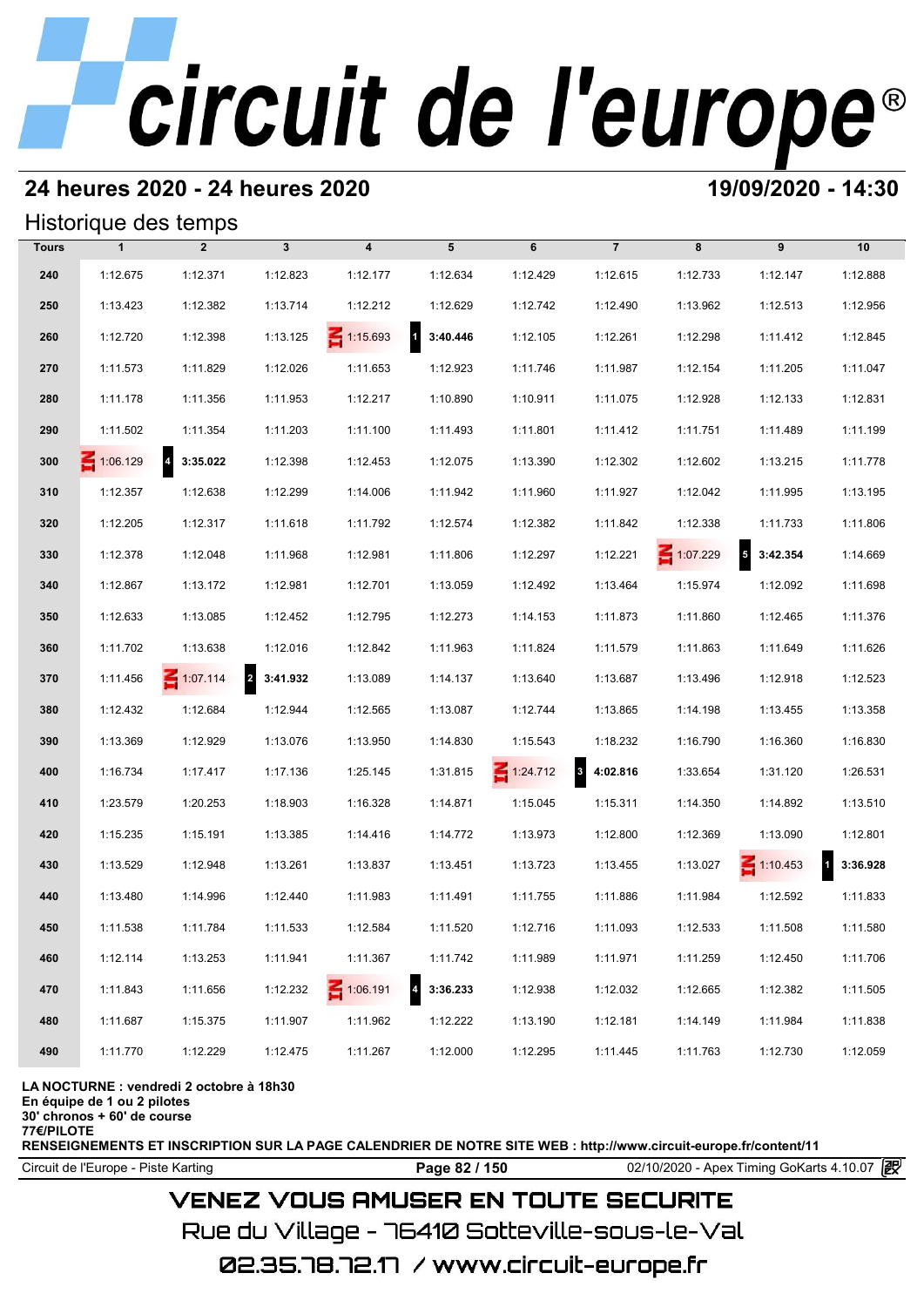### **24 heures 2020 - 24 heures 2020 19/09/2020 - 14:30**

#### Historique des temps

|              | Historique des temps |                                     |              |                         |          |                            |                 |                            |                 |                                     |
|--------------|----------------------|-------------------------------------|--------------|-------------------------|----------|----------------------------|-----------------|----------------------------|-----------------|-------------------------------------|
| <b>Tours</b> | $\mathbf{1}$         | $\overline{2}$                      | $\mathbf{3}$ | $\overline{\mathbf{4}}$ | 5        | 6                          | $\overline{7}$  | 8                          | 9               | 10                                  |
| 500          | 1:11.787             | 1:12.325                            | 1:12.218     | 1:12.873                | 1:12.062 | 1:12.210                   | 1:12.012        | 1:11.995                   | 1:07.999        | $5$ 3:42.874                        |
| 510          | 1:13.671             | 1:13.439                            | 1:13.568     | 1:14.011                | 1:13.161 | 1:12.476                   | 1:13.519        | 1:15.043                   | 1:13.792        | 1:12.924                            |
| 520          | 1:13.177             | 1:13.201                            | 1:12.826     | 1:12.246                | 1:12.995 | 1:12.481                   | 1:12.416        | 1:12.289                   | 1:12.829        | 1:14.132                            |
| 530          | 1:13.590             | 1:13.136                            | 1:12.500     | 1:12.320                | 1:13.119 | 1:13.566                   | 1:14.369        | 1:13.500                   | 1:12.169        | 1:12.916                            |
| 540          | 1:14.442             | 1:12.224                            | 1:12.120     | 1:13.028                | 1:07.749 | $\overline{2}$<br>3:41.181 | 1:13.614        | 1:13.421                   | 1:14.031        | 1:13.954                            |
| 550          | 1:13.820             | 1:12.914                            | 1:13.178     | 1:13.201                | 1:14.730 | 1:13.208                   | 1:14.575        | 1:16.587                   | 1:14.296        | 1:12.679                            |
| 560          | 1:12.691             | 1:13.557                            | 1:13.191     | 1:13.715                | 1:13.309 | 1:13.266                   | 1:14.070        | 1:13.245                   | 1:13.870        | 1:13.515                            |
| 570          | 1:14.871             | 1:13.445                            | 1:14.378     | 1:14.038                | 1:16.023 | 1:13.475                   | 1:13.667        | 1:13.478                   | $\leq 1:11.548$ | $\overline{\mathbf{3}}$<br>6:37.323 |
| 580          | 1:17.450             | 1:16.122                            | 1:14.684     | 1:13.492                | 1:13.183 | 1:13.064                   | 1:13.179        | 1:12.354                   | 1:12.779        | 1:13.107                            |
| 590          | 1:12.561             | 1:13.720                            | 1:12.915     | 1:12.668                | 1:14.389 | 1:13.065                   | 1:13.103        | 1:13.410                   | 1:13.084        | 1:13.519                            |
| 600          | 1:12.727             | 1:13.276                            | 1:13.807     | 1:13.676                | 1:12.786 | 1:13.720                   | 1:12.916        | 1:13.133                   | 1:13.818        | 1:13.172                            |
| 610          | $\leq 1:11.572$      | $\overline{\mathbf{1}}$<br>3:37.806 | 1:12.552     | 1:13.232                | 1:12.042 | 1:13.614                   | 1:13.553        | 1:12.463                   | 1:13.911        | 1:11.568                            |
| 620          | 1:11.692             | 1:11.796                            | 1:11.796     | 1:11.659                | 1:15.053 | 1:11.507                   | 1:12.739        | 1:11.971                   | 1:13.988        | 1:12.297                            |
| 630          | 1:12.315             | 1:12.027                            | 1:11.882     | 1:13.502                | 1:12.991 | 1:11.121                   | 1:11.305        | 1:11.403                   | 1:11.762        | 1:11.176                            |
| 640          | 1:11.921             | 1:11.499                            | 1:12.068     | 1:11.167                | 1:11.892 | 1:11.768                   | $\leq 1:06.670$ | $\overline{a}$<br>3:39.828 | 1:12.788        | 1:12.481                            |
| 650          | 1:13.578             | 1:12.561                            | 1:13.716     | 1:12.589                | 1:12.360 | 1:12.050                   | 1:12.327        | 1:13.070                   | 1:13.301        | 1:13.989                            |
| 660          | 1:13.436             | 1:12.102                            | 1:12.597     | 1:12.963                | 1:14.840 | 1:12.070                   | 1:12.218        | 1:12.798                   | 1:12.109        | 1:12.142                            |
| 670          | 1:12.559             | 1:12.410                            | 1:12.294     | 1:11.853                | 1:11.826 | 1:11.395                   | 1:12.151        | 1:11.916                   | 1:11.630        | 1:12.903                            |
| 680          | 1:12.791             | $\leq 1:07.811$                     | 54:02.332    | 1:15.669                | 1:14.784 | 1:14.981                   | 1:14.389        | 1:14.416                   | 1:12.647        | 1:14.786                            |
| 690          | 1:15.318             | 1:13.707                            | 1:13.652     | 1:14.400                | 1:13.868 | 1:12.370                   | 1:12.150        | 1:12.049                   | 1:12.168        | 1:13.369                            |
| 700          | 1:13.684             | 1:13.181                            | 1:14.298     | 1:12.370                | 1:12.433 | 1:12.108                   | 1:12.305        | 1:12.045                   | 1:15.525        | 1:11.823                            |
| 710          | 1:13.878             | 1:13.593                            | 1:13.436     | 1:13.484                | 1:12.984 | 1:13.553                   | 1:14.780        | $\leq 1:10.109$            | 2 3:41.011      | 1:14.469                            |
| 720          | 1:16.348             | 1:14.328                            | 1:15.135     | 1:13.578                | 1:13.523 | 1:15.003                   | 1:13.700        | 1:13.771                   | 1:13.623        | 1:13.491                            |
| 730          | 1:14.205             | 1:14.414                            | 1:13.980     | 1:14.032                | 1:14.821 | 1:14.465                   | 1:16.147        | 1:15.879                   | 1:16.454        | 1:18.333                            |
| 740          | 1:15.999             | 1:14.748                            | 1:13.400     | 1:13.698                | 1:12.783 | 1:13.339                   | 1:13.634        | 1:13.802                   | 1:13.595        | $\leq 1:10.228$                     |
| 750          | 4:03.163<br>3        | 1:14.757                            | 1:16.165     | 1:14.463                | 1:13.766 | 1:14.193                   | 1:14.276        | 1:12.914                   | 1:13.813        | 1:14.354                            |

#### **LA NOCTURNE : vendredi 2 octobre à 18h30**

**En équipe de 1 ou 2 pilotes**

**30' chronos + 60' de course**

**77€/PILOTE**

**RENSEIGNEMENTS ET INSCRIPTION SUR LA PAGE CALENDRIER DE NOTRE SITE WEB : http://www.circuit-europe.fr/content/11**

**Page 83 / 150** 02/10/2020 - Apex Timing GoKarts 4.10.07 **P** 

## **VENEZ VOUS AMUSER EN TOUTE SECURITE**

Rue du Village – 76410 Sotteville-sous-le-Val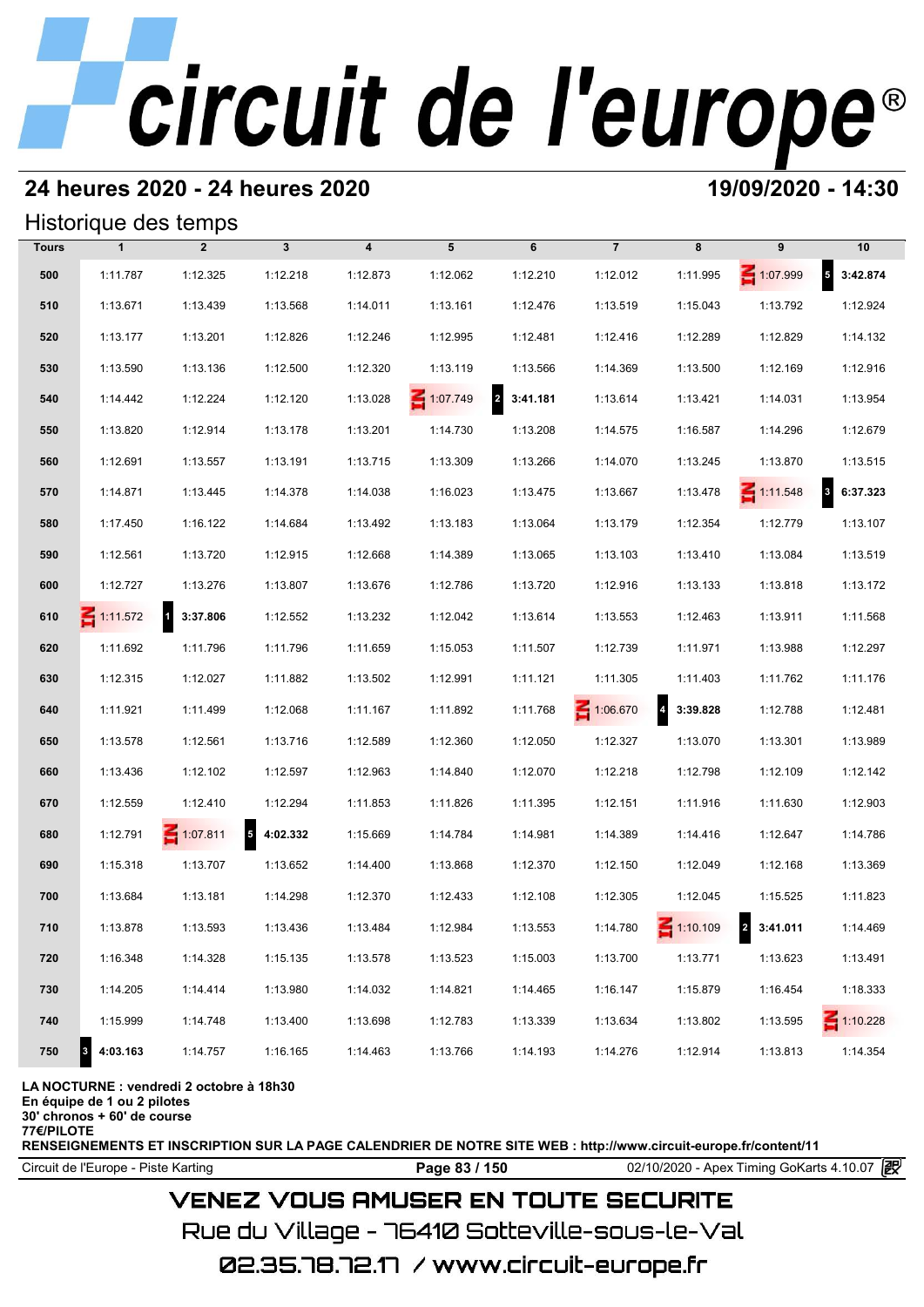### **24 heures 2020 - 24 heures 2020 19/09/2020 - 14:30**

#### Historique des temps

|              | Historique des temps |                            |              |                         |                              |                          |                |                 |                                     |          |
|--------------|----------------------|----------------------------|--------------|-------------------------|------------------------------|--------------------------|----------------|-----------------|-------------------------------------|----------|
| <b>Tours</b> | $\mathbf{1}$         | $\overline{2}$             | $\mathbf{3}$ | $\overline{\mathbf{4}}$ | 5                            | 6                        | $\overline{7}$ | 8               | 9                                   | 10       |
| 760          | 1:13.937             | 1:14.717                   | 1:13.484     | 1:13.558                | 1:14.297                     | 1:13.199                 | 1:17.417       | 1:13.633        | 1:14.443                            | 1:14.023 |
| 770          | 1:13.943             | 1:13.335                   | 1:14.072     | 1:13.056                | 1:14.489                     | 1:12.641                 | 1:13.261       | 1:13.017        | 1:12.744                            | 1:13.073 |
| 780          | 1:13.000             | 1:12.148                   | 1:12.678     | 1:14.020                | 1:09.569                     | $\mathbf{1}$<br>3:36.136 | 1:11.799       | 1:11.690        | 1:12.293                            | 1:11.367 |
| 790          | 1:11.255             | 1:11.406                   | 1:11.457     | 1:11.573                | 1:11.557                     | 1:11.320                 | 1:13.305       | 1:12.145        | 1:11.121                            | 1:11.381 |
| 800          | 1:12.146             | 1:11.228                   | 1:11.595     | 1:13.199                | 1:11.525                     | 1:11.827                 | 1:11.290       | 1:11.934        | 1:11.537                            | 1:12.020 |
| 810          | 1:11.589             | 1:11.676                   | 1:13.133     | 1:11.376                | 1:11.592                     | 1:11.364                 | 1:12.450       | 1:11.712        | 1:12.997                            | 1:11.490 |
| 820          | $\leq 1:06.455$      | 4 3:38.217                 | 1:12.805     | 1:13.111                | 1:12.787                     | 1:12.451                 | 1:12.136       | 1:12.774        | 1:11.955                            | 1:12.095 |
| 830          | 1:12.162             | 1:12.264                   | 1:12.054     | 1:12.826                | 1:11.344                     | 1:11.863                 | 1:14.225       | 1:11.927        | 1:11.423                            | 1:12.087 |
| 840          | 1:11.578             | 1:12.318                   | 1:11.417     | 1:12.312                | 1:12.315                     | 1:11.507                 | 1:12.249       | 1:12.169        | 1:11.649                            | 1:11.816 |
| 850          | 1:11.824             | 1:11.995                   | 1:11.520     | 1:11.398                | 1:11.539                     | 1:12.918                 | 1:12.150       | 1:06.562        | $5\quad 3:45.549$                   | 1:15.992 |
| 860          | 1:13.571             | 1:13.459                   | 1:13.357     | 1:13.579                | 1:13.543                     | 1:13.426                 | 1:12.322       | 1:12.070        | 1:13.296                            | 1:11.975 |
| 870          | 1:12.979             | 1:12.270                   | 1:12.286     | 1:12.013                | 1:12.278                     | 1:12.512                 | 1:11.945       | 1:12.395        | 1:12.708                            | 1:13.558 |
| 880          | 1:15.371             | 1:14.989                   | 1:12.691     | 1:13.480                | 1:12.445                     | 1:12.991                 | 1:12.561       | 1:12.149        | 1:13.433                            | 1:13.420 |
| 890          | $\leq 1:08.310$      | $\overline{a}$<br>3:42.041 | 1:13.500     | 1:12.877                | 1:15.237                     | 1:13.163                 | 1:13.273       | 1:13.186        | 1:15.421                            | 1:13.551 |
| 900          | 1:12.782             | 1:12.692                   | 1:12.529     | 1:12.794                | 1:12.936                     | 1:13.277                 | 1:13.060       | 1:12.836        | 1:13.420                            | 1:13.315 |
| 910          | $\leq 1:06.932$      | 3:48.666                   | 1:13.192     | 1:13.074                | 1:13.322                     | 1:13.927                 | 1:14.140       | 1:14.538        | 1:13.767                            | 1:13.024 |
| 920          | 1:12.387             | 1:12.369                   | 1:12.363     | 1:09.273                | 3:40.386<br>$\boldsymbol{3}$ | 1:13.804                 | 1:14.329       | 1:13.948        | 1:13.501                            | 1:12.957 |
| 930          | 1:14.057             | 1:15.535                   | 1:13.318     | 1:12.672                | 1:13.717                     | 1:13.325                 | 1:14.387       | 1:14.016        | 1:15.173                            | 1:16.104 |
| 940          | 1:14.317             | 1:12.531                   | 1:12.649     | 1:12.429                | 1:12.284                     | 1:13.542                 | 1:12.365       | 1:15.400        | 1:14.376                            | 1:12.899 |
| 950          | 1:13.248             | 1:12.991                   | 1:13.593     | 1:13.179                | 1:12.540                     | 1:12.852                 | 1:12.589       | $\leq 1:10.895$ | $\overline{\mathbf{1}}$<br>3:40.735 | 1:12.437 |
| 960          | 1:12.238             | 1:12.492                   | 1:12.558     | 1:11.720                | 1:13.635                     | 1:11.952                 | 1:11.827       | 1:12.447        | 1:11.344                            | 1:11.422 |
| 970          | 1:11.595             | 1:11.605                   | 1:12.018     | 1:11.515                | 1:12.110                     | 1:11.930                 | 1:12.047       | 1:12.454        | 1:12.141                            | 1:12.133 |
| 980          | 1:12.872             | 1:11.865                   | 1:13.458     | 1:12.947                | 1:12.286                     | 1:11.855                 | 1:11.673       | 1:11.722        | 1:11.903                            | 1:12.280 |
| 990          | 1:12.746             | 1:11.718                   | 1:12.493     | 1:11.854                | 1:12.060                     | 1:12.627                 | 1:11.834       | $\leq 1:09.393$ | $\overline{\mathbf{4}}$<br>3:35.995 | 1:12.360 |
| 1000         | 1:12.235             | 1:12.890                   | 1:12.557     | 1:12.246                | 1:12.871                     | 1:11.836                 | 1:11.761       | 1:12.126        | 1:11.415                            | 1:12.748 |
| 1010         | 1:12.743             | 1:11.656                   | 1:11.618     | 1:11.476                | 1:11.650                     | 1:12.334                 | 1:11.960       | 1:12.232        | 1:12.113                            | 1:12.745 |

#### **LA NOCTURNE : vendredi 2 octobre à 18h30**

**En équipe de 1 ou 2 pilotes**

**30' chronos + 60' de course**

**77€/PILOTE**

**RENSEIGNEMENTS ET INSCRIPTION SUR LA PAGE CALENDRIER DE NOTRE SITE WEB : http://www.circuit-europe.fr/content/11**

Circuit de l'Europe - Piste Karting **Page 84 / 150 Page 84 / 150** 02/10/2020 - Apex Timing GoKarts 4.10.07

### **VENEZ VOUS AMUSER EN TOUTE SECURITE**

Rue du Village – 76410 Sotteville-sous-le-Val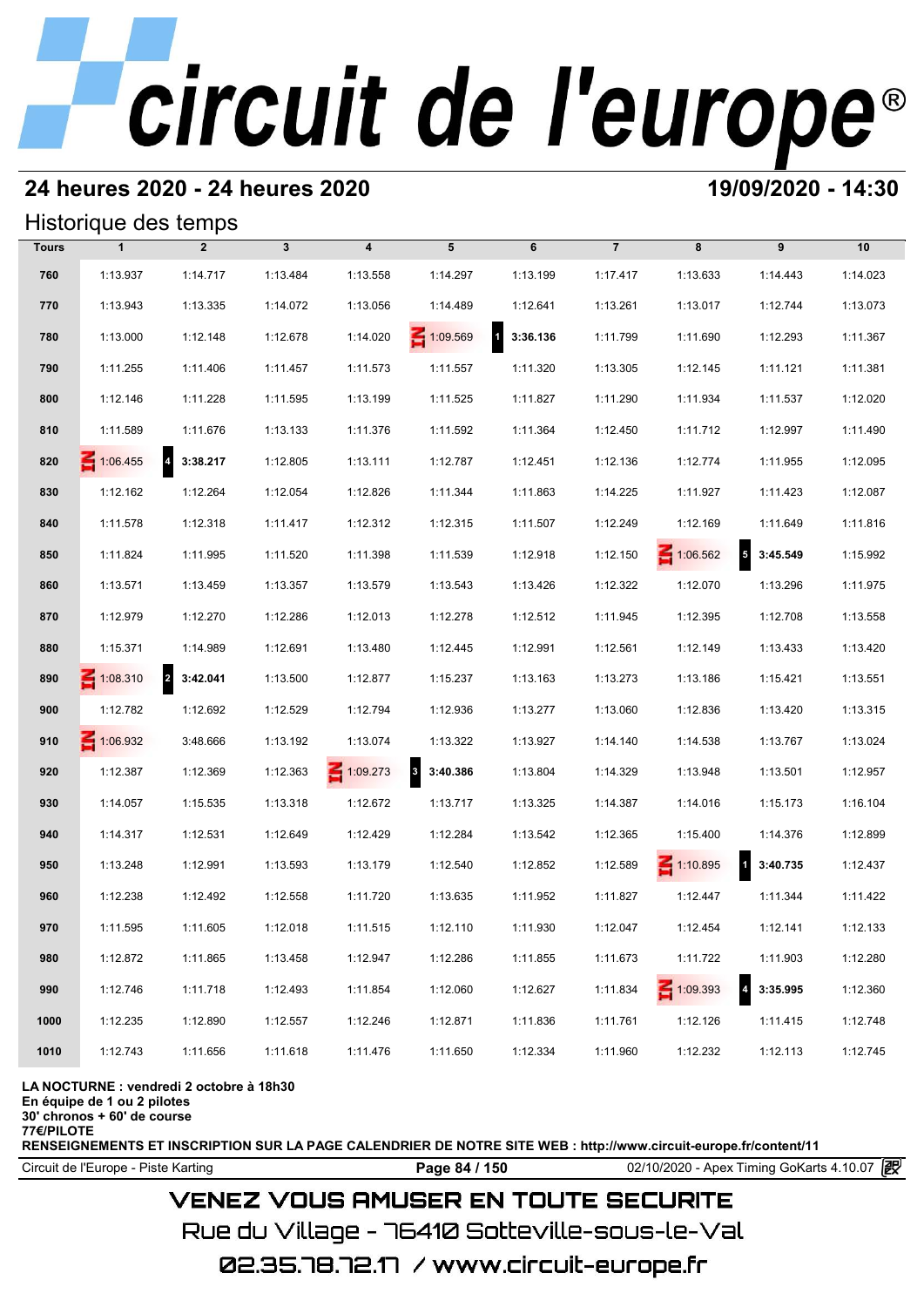### **24 heures 2020 - 24 heures 2020 19/09/2020 - 14:30**

#### Historique des temps

|              | Historique des temps |              |              |          |          |          |                             |          |          |                                     |
|--------------|----------------------|--------------|--------------|----------|----------|----------|-----------------------------|----------|----------|-------------------------------------|
| <b>Tours</b> | 1                    | $\mathbf{2}$ | $\mathbf{3}$ | 4        | 5        | 6        | $\overline{7}$              | 8        | 9        | 10                                  |
| 1020         | 1:12.209             | 1:12.583     | 1:11.807     | 1:12.011 | 1:11.773 | 1:07.417 | $5\phantom{.0}$<br>3:40.221 | 1:13.320 | 1:12.563 | 1:12.482                            |
| 1030         | 1:12.566             | 1:12.636     | 1:12.212     | 1:12.471 | 1:12.342 | 1:12.448 | 1:12.343                    | 1:12.088 | 1:11.818 | 1:11.899                            |
| 1040         | 1:12.179             | 1:11.958     | 1:12.301     | 1:12.686 | 1:12.522 | 1:12.766 | 1:12.713                    | 1:13.073 | 1:11.504 | 1:11.972                            |
| 1050         | 1:11.619             | 1:12.363     | 1:12.129     | 1:12.168 | 1:12.100 | 1:11.957 | 1:12.201                    | 1:12.536 | 1:12.406 | 1:06.601                            |
| 1060         | 3:40.710<br>2        | 1:13.226     | 1:13.276     | 1:13.338 | 1:12.473 | 1:13.413 | 1:13.607                    | 1:12.843 | 1:12.738 | 1:12.283                            |
| 1070         | 1:11.839             | 1:13.147     | 1:13.002     | 1:12.003 | 1:12.305 | 1:12.024 | 1:11.954                    | 1:12.991 | 1:12.631 | 1:11.975                            |
| 1080         | 1:12.331             | 1:12.669     | 1:12.744     | 1:12.799 | 1:11.916 | 1:12.303 | 1:12.242                    | 1:12.362 | 1:08.847 | 3:48.779<br>$\overline{\mathbf{3}}$ |
| 1090         | 1:12.859             | 1:13.422     | 1:13.405     | 1:12.818 | 1:12.620 | 1:13.787 | 1:12.184                    | 1:13.627 | 1:12.530 | 1:12.027                            |
| 1100         | 1:12.000             | 1:13.043     | 1:12.057     | 1:12.910 | 1:12.188 | 1:12.748 | 1:12.374                    | 1:12.209 | 1:12.329 | 1:12.092                            |
| 1110         | 1:12.849             | 1:11.709     | 1:11.941     | 1:11.540 | 1:12.298 | 1:12.607 | 1:11.998                    | 1:12.263 | 1:11.407 | 1:13.283                            |
| 1120         | 1:12.070             | 1:11.787     | 1:20.384     | 1:12.133 |          |          |                             |          |          |                                     |

**LA NOCTURNE : vendredi 2 octobre à 18h30 En équipe de 1 ou 2 pilotes 30' chronos + 60' de course 77€/PILOTE RENSEIGNEMENTS ET INSCRIPTION SUR LA PAGE CALENDRIER DE NOTRE SITE WEB : http://www.circuit-europe.fr/content/11**

Circuit de l'Europe - Piste Karting **Page 85 / 150** 02/10/2020 - Apex Timing GoKarts 4.10.07

## **VENEZ VOUS AMUSER EN TOUTE SECURITE**

Rue du Village – 76410 Sotteville-sous-le-Val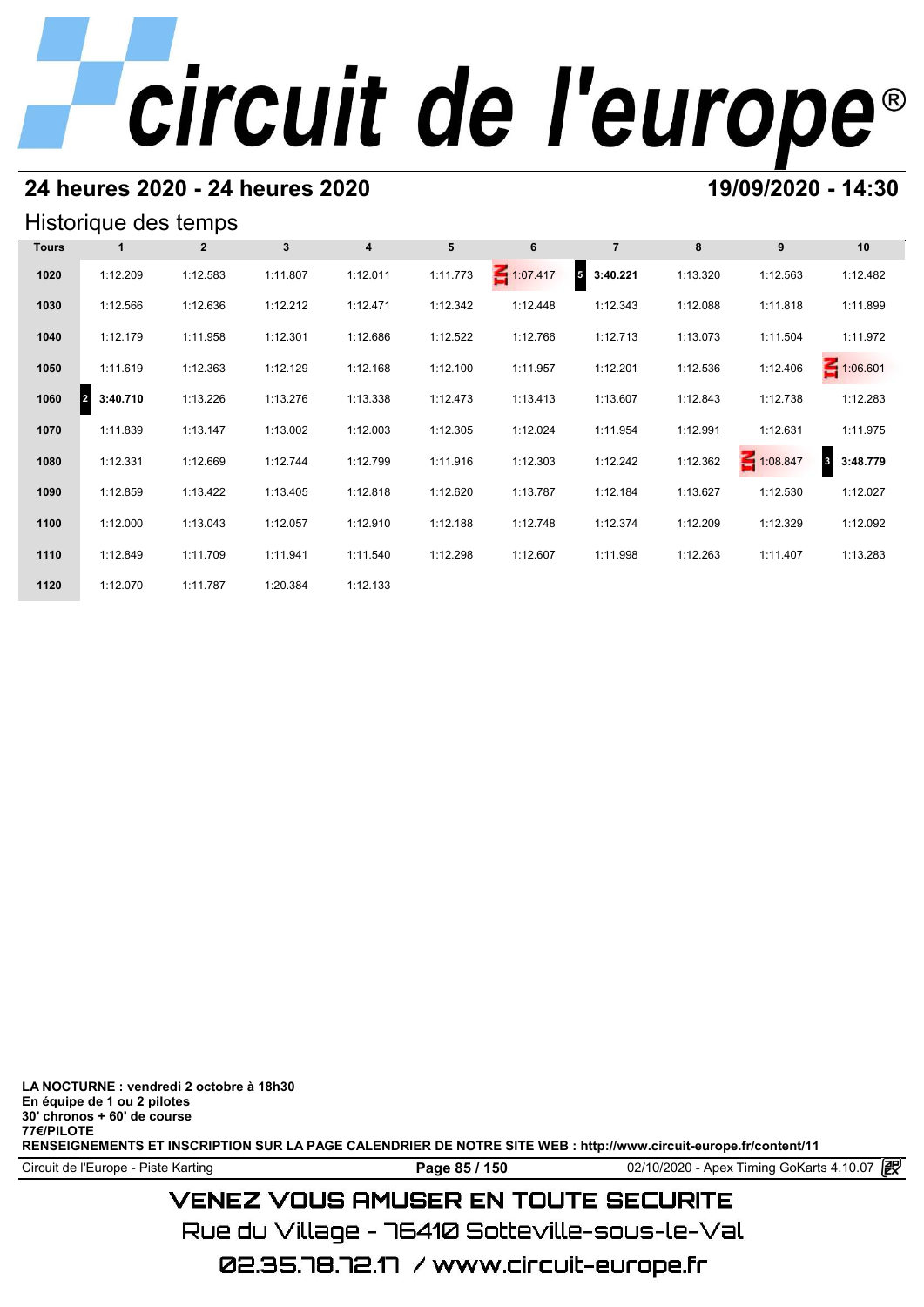### **24 heures 2020 - 24 heures 2020 19/09/2020 - 14:30**

Historique des temps

### **17 - MPI IMPRESSION**

|              |                                  | 17 - MPI IMPRESSION                 |                                     |                          |                                     |               |                                             |                 |                              |                      |
|--------------|----------------------------------|-------------------------------------|-------------------------------------|--------------------------|-------------------------------------|---------------|---------------------------------------------|-----------------|------------------------------|----------------------|
| <b>Tours</b> | $\mathbf{1}$                     | $\overline{2}$                      | $\mathbf{3}$                        | $\overline{\mathbf{4}}$  | <b>1 ANTOINE</b><br>5               | 2 JEROME<br>6 | <b>3 FREDERIC PIGASSA</b><br>$\overline{7}$ | 8               | 4 FREDERIC PETIT<br>9        | <b>5 DYLAN</b><br>10 |
|              | $\vert$ <sub>3</sub><br>1:19.464 | 1:14.375                            | 1:13.218                            | 1:12.146                 | 1:12.041                            | 1:11.873      | 1:11.731                                    | 1:12.201        | 1:12.316                     | 1:12.594             |
| 10           | 1:11.851                         | 1:11.972                            | 1:12.123                            | 1:11.212                 | 1:11.511                            | 1:11.095      | 1:11.056                                    | 1:11.021        | 1:11.513                     | 1:12.083             |
| 20           | 1:12.167                         | 1:12.072                            | 1:12.727                            | 1:12.272                 | 1:11.398                            | 1:11.491      | 1:11.371                                    | 1:12.175        | 1:10.972                     | 1:11.210             |
| 30           | 1:10.885                         | 1:10.947                            | $\leq 1:07.169$                     | $\mathbf{1}$<br>3:44.229 | 1:11.210                            | 1:10.898      | 1:11.295                                    | 1:12.088        | 1:11.292                     | 1:12.361             |
| 40           | 1:11.205                         | 1:10.880                            | 1:11.490                            | 1:12.481                 | 1:11.823                            | 1:14.235      | 1:13.307                                    | 1:12.413        | 1:12.279                     | 1:11.409             |
| 50           | 1:11.181                         | 1:11.894                            | 1:11.556                            | 1:11.958                 | 1:12.341                            | 1:12.436      | 1:12.461                                    | 1:11.748        | 1:12.097                     | 1:11.296             |
| 60           | 1:12.113                         | 1:11.296                            | 1:11.493                            | $\leq 1:08.625$          | $\overline{\mathbf{2}}$<br>3:37.889 | 1:13.932      | 1:12.150                                    | 1:13.031        | 1:12.387                     | 1:13.943             |
| 70           | 1:13.130                         | 1:11.432                            | 1:12.601                            | 1:11.875                 | 1:12.038                            | 1:12.468      | 1:13.245                                    | 1:11.831        | 1:11.630                     | 1:12.082             |
| 80           | 1:11.943                         | 1:12.637                            | 1:12.187                            | 1:12.114                 | 1:13.772                            | 1:12.790      | 1:11.756                                    | 1:12.441        | 1:11.477                     | 1:12.876             |
| 90           | 1:11.340                         | 1:11.812                            | 1:12.017                            | $\leq 1:08.340$          | $\overline{4}$<br>4:20.366          | 1:12.007      | 1:12.082                                    | 1:12.328        | 1:12.199                     | 1:12.152             |
| 100          | 1:12.616                         | 1:12.699                            | 1:12.888                            | 1:12.611                 | 1:13.200                            | 1:12.686      | 1:12.265                                    | 1:11.573        | 1:11.644                     | 1:11.633             |
| 110          | 1:12.202                         | 1:11.625                            | 1:11.655                            | 1:12.116                 | 1:11.950                            | 1:11.789      | 1:12.582                                    | 1:12.007        | 1:11.446                     | 1:12.262             |
| 120          | 1:12.952                         | 1:12.414                            | 1:13.682                            | 1:12.453                 | 1:11.943                            | 1:12.554      | 1:12.803                                    | 1:12.345        | 1:13.343                     | 1:11.311             |
| 130          | $-1:09.714$                      | $\overline{\mathbf{5}}$<br>3:48.335 | 1:14.129                            | 1:13.976                 | 1:14.027                            | 1:13.906      | 1:15.245                                    | 1:14.288        | 1:14.256                     | 1:14.071             |
| 140          | 1:13.849                         | 1:16.074                            | 1:13.696                            | 1:14.538                 | 1:13.909                            | 1:13.674      | 1:14.667                                    | 1:14.176        | 1:13.899                     | 1:13.905             |
| 150          | 1:13.804                         | 1:14.183                            | 1:13.896                            | 1:14.150                 | 1:13.993                            | 1:13.611      | 1:14.122                                    | 1:14.048        | 1:13.709                     | 1:13.468             |
| 160          | 1:13.913                         | 1:13.453                            | 1:13.784                            | 1:13.577                 | 1:14.604                            | 1:14.647      | 1:14.839                                    | $\leq 1:09.960$ | $\mathbf{3}$<br>3:38.831     | 1:12.471             |
| 170          | 1:11.929                         | 1:11.868                            | 1:12.005                            | 1:13.052                 | 1:11.424                            | 1:11.147      | 1:11.122                                    | 1:11.439        | 1:11.759                     | 1:11.435             |
| 180          | 1:12.349                         | 1:11.124                            | 1:12.507                            | 1:12.135                 | 1:11.527                            | 1:12.801      | 1:11.392                                    | 1:12.338        | 1:12.191                     | 1:11.036             |
| 190          | 1:11.368                         | 1:11.369                            | 1:11.486                            | 1:11.123                 | 1:17.299                            | 1:11.143      | 1:11.262                                    | 1:11.096        | 1:11.435                     | 1:11.770             |
| 200          | 1:12.005                         | $\leq 1:05.105$                     | $\overline{\mathbf{1}}$<br>3:56.830 | 1:12.374                 | 1:12.342                            | 1:11.969      | 1:11.417                                    | 1:11.541        | 1:11.834                     | 1:11.634             |
| 210          | 1:11.282                         | 1:11.419                            | 1:11.483                            | 1:11.575                 | 1:11.622                            | 1:12.604      | 1:12.111                                    | 1:12.491        | 1:11.218                     | 1:11.949             |
| 220          | 1:11.389                         | 1:11.717                            | 1:13.400                            | 1:12.732                 | 1:12.717                            | 1:11.866      | 1:11.013                                    | 1:11.119        | 1:12.512                     | 1:12.500             |
| 230          | 1:12.242                         | 1:13.836                            | 1:11.722                            | 1:11.907                 | 1:14.304                            | 1:12.332      | 1:11.380                                    | $\leq 1:05.501$ | $\boldsymbol{2}$<br>3:38.108 | 1:13.232             |
|              |                                  |                                     |                                     |                          |                                     |               |                                             |                 |                              |                      |

**LA NOCTURNE : vendredi 2 octobre à 18h30**

**En équipe de 1 ou 2 pilotes**

**30' chronos + 60' de course 77€/PILOTE**

**RENSEIGNEMENTS ET INSCRIPTION SUR LA PAGE CALENDRIER DE NOTRE SITE WEB : http://www.circuit-europe.fr/content/11**

Circuit de l'Europe - Piste Karting **Page 86 / 150 Page 86 / 150** 02/10/2020 - Apex Timing GoKarts 4.10.07

### **VENEZ VOUS AMUSER EN TOUTE SECURITE**

Rue du Village – 76410 Sotteville-sous-le-Val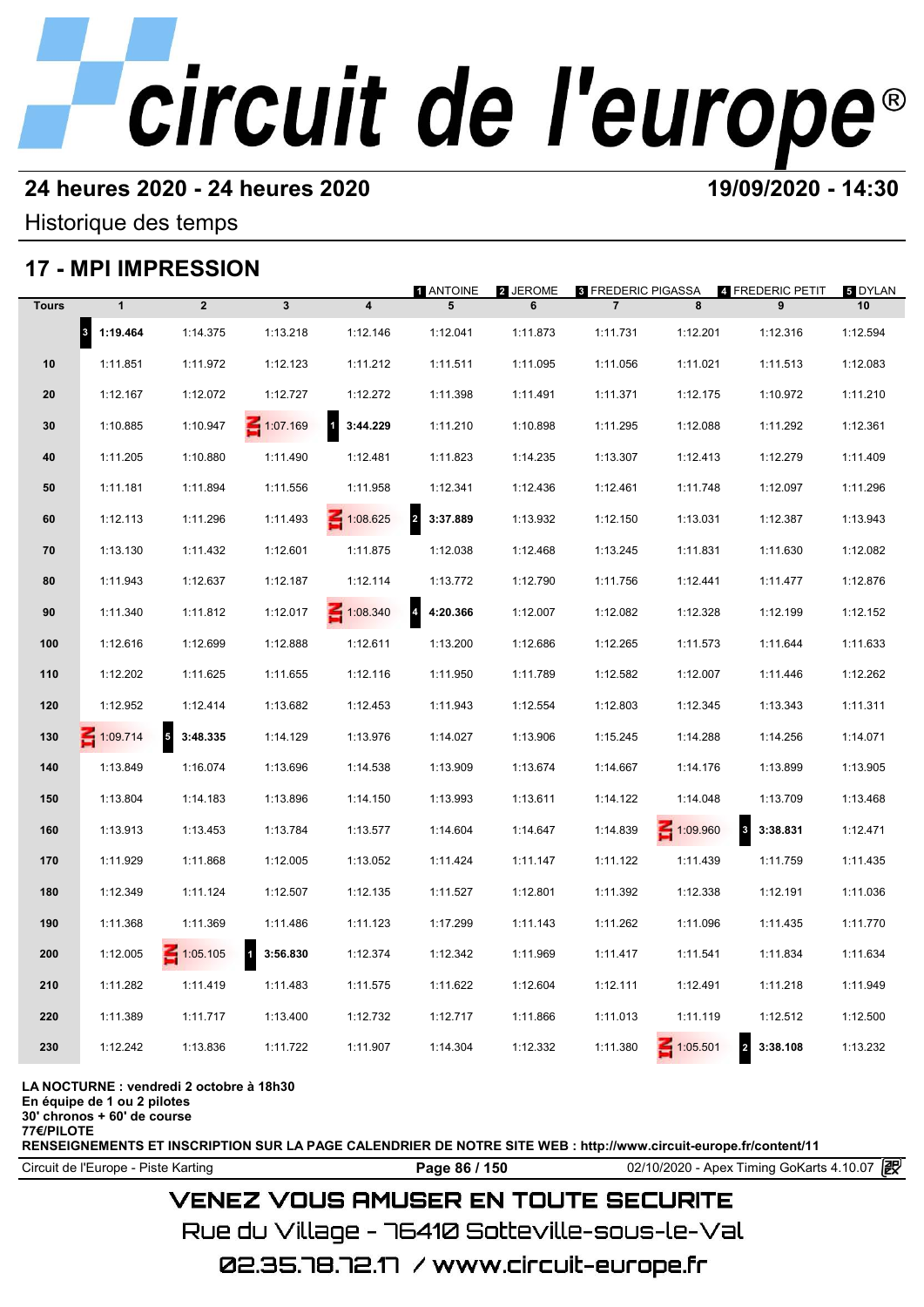## **24 heures 2020 - 24 heures 2020 19/09/2020 - 14:30**

#### Historique des temps

|              | Historique des temps     |                |              |                         |          |            |                            |                 |                 |                 |
|--------------|--------------------------|----------------|--------------|-------------------------|----------|------------|----------------------------|-----------------|-----------------|-----------------|
| <b>Tours</b> | $\mathbf{1}$             | $\overline{2}$ | $\mathbf{3}$ | $\overline{\mathbf{4}}$ | 5        | 6          | $\overline{7}$             | 8               | 9               | 10              |
| 240          | 1:12.528                 | 1:12.480       | 1:12.647     | 1:13.052                | 1:12.867 | 1:12.725   | 1:12.357                   | 1:12.729        | 1:11.737        | 1:12.724        |
| 250          | 1:12.338                 | 1:12.531       | 1:12.479     | 1:12.641                | 1:12.330 | 1:12.191   | 1:12.257                   | 1:12.087        | 1:12.450        | 1:12.013        |
| 260          | 1:13.100                 | 1:11.929       | 1:12.396     | 1:12.312                | 1:12.702 | 1:12.796   | 1:12.437                   | 1:12.040        | 1:12.138        | 1:12.748        |
| 270          | 1:12.297                 | 1:13.766       | 1:12.034     | 1:13.056                | 1:17.089 | 4 3:45.231 | 1:13.735                   | 1:12.891        | 1:12.647        | 1:12.334        |
| 280          | 1:11.878                 | 1:12.704       | 1:12.438     | 1:13.071                | 1:12.447 | 1:12.526   | 1:11.876                   | 1:13.067        | 1:12.685        | 1:11.903        |
| 290          | 1:11.817                 | 1:12.342       | 1:12.101     | 1:13.434                | 1:11.500 | 1:12.650   | 1:12.588                   | 1:11.823        | 1:11.871        | 1:11.734        |
| 300          | 1:11.959                 | 1:12.546       | 1:12.328     | 1:11.619                | 1:12.766 | 1:11.651   | 1:11.466                   | $\leq 1:10.385$ | 54:12.641       | 1:14.050        |
| 310          | 1:14.950                 | 1:14.101       | 1:14.340     | 1:14.466                | 1:13.715 | 1:14.008   | 1:14.330                   | 1:15.984        | 1:14.484        | 1:14.470        |
| 320          | 1:14.128                 | 1:13.691       | 1:13.634     | 1:13.893                | 1:13.513 | 1:14.541   | 1:13.705                   | 1:13.662        | 1:15.529        | 1:14.606        |
| 330          | 1:14.463                 | 1:13.831       | 1:13.972     | 1:14.603                | 1:14.746 | 1:15.057   | 1:14.624                   | 1:17.996        | $\leq 1:10.076$ | 3:40.606        |
| 340          | 1:12.095                 | 1:13.470       | 1:11.912     | 1:11.782                | 1:11.739 | 1:12.702   | 1:12.066                   | 1:11.468        | 1:11.684        | 1:11.581        |
| 350          | 1:11.459                 | 1:11.675       | 1:11.614     | 1:11.621                | 1:15.072 | 1:11.940   | 1:12.869                   | 1:11.439        | 1:14.133        | 1:11.510        |
| 360          | 1:11.727                 | 1:11.814       | 1:11.644     | 1:11.478                | 1:12.119 | 1:12.261   | 1:12.632                   | 1:12.266        | 1:12.088        | 1:12.266        |
| 370          | 1:11.234                 | 1:13.308       | 1:11.866     | 1:11.382                | 1:13.019 | 1:11.540   | 1:11.123                   | 1:11.302        | 1:11.269        | 1:11.022        |
| 380          | 1:11.577                 | 1:12.029       | 1:12.473     | 1:12.065                | 1:12.208 | 1:11.758   | 1:11.539                   | 1:12.128        | 1:11.252        | $\leq 1:05.665$ |
| 390          | $\mathbf{1}$<br>4:28.338 | 1:17.439       | 1:15.732     | 1:15.375                | 1:15.946 | 1:24.437   | 1:35.231                   | 1:36.489        | 1:34.315        | 1:37.743        |
| 400          | 1:32.343                 | 1:30.653       | 1:28.358     | 1:25.684                | 1:22.668 | 1:20.957   | 1:15.493                   | 1:18.265        | 1:15.541        | 1:13.877        |
| 410          | 1:15.094                 | 1:15.209       | 1:12.158     | 1:12.421                | 1:12.222 | 1:12.334   | 1:14.073                   | 1:12.266        | 1:12.634        | 1:12.578        |
| 420          | 1:12.528                 | 1:12.655       | 1:12.290     | 1:11.775                | 1:13.039 | 1:11.666   | 1:12.866                   | 1:11.611        | 1:11.878        | 1:11.742        |
| 430          | 1:11.377                 | 1:11.325       | 1:11.690     | 1:11.800                | 1:11.435 | 1:08.770   | $\overline{a}$<br>3:44.514 | 1:13.808        | 1:14.581        | 1:13.701        |
| 440          | 1:13.526                 | 1:13.048       | 1:13.122     | 1:13.496                | 1:12.875 | 1:13.715   | 1:12.738                   | 1:13.114        | 1:13.113        | 1:12.181        |
| 450          | 1:12.175                 | 1:12.560       | 1:12.956     | 1:13.058                | 1:11.811 | 1:12.021   | 1:12.265                   | 1:12.197        | 1:12.427        | 1:13.621        |
| 460          | 1:14.023                 | 1:16.617       | 1:12.568     | 1:12.126                | 1:12.963 | 1:12.118   | 1:12.169                   | 1:12.396        | 1:12.672        | 1:12.116        |
| 470          | 1:12.257                 | 1:12.156       | 1:13.372     | 1:12.421                | 1:12.414 | 1:11.753   | 1:11.801                   | 1:11.763        | 1:12.265        | 1:11.822        |
| 480          | 1:11.804                 | 1:12.198       | 1:12.529     | 1:12.942                | 1:13.177 | 1:08.726   | 3:52.541                   | 1:15.154        | 1:13.193        | 1:14.945        |
| 490          | 1:13.633                 | 1:12.696       | 1:13.064     | 1:12.660                | 1:12.593 | 1:11.781   | 1:11.450                   | 1:11.231        | 1:12.470        | 1:12.460        |

**LA NOCTURNE : vendredi 2 octobre à 18h30**

**En équipe de 1 ou 2 pilotes**

**30' chronos + 60' de course 77€/PILOTE**

**RENSEIGNEMENTS ET INSCRIPTION SUR LA PAGE CALENDRIER DE NOTRE SITE WEB : http://www.circuit-europe.fr/content/11**

Circuit de l'Europe - Piste Karting **Page 87 / 150 Page 87 / 150** 02/10/2020 - Apex Timing GoKarts 4.10.07

### **VENEZ VOUS AMUSER EN TOUTE SECURITE**

Rue du Village – 76410 Sotteville-sous-le-Val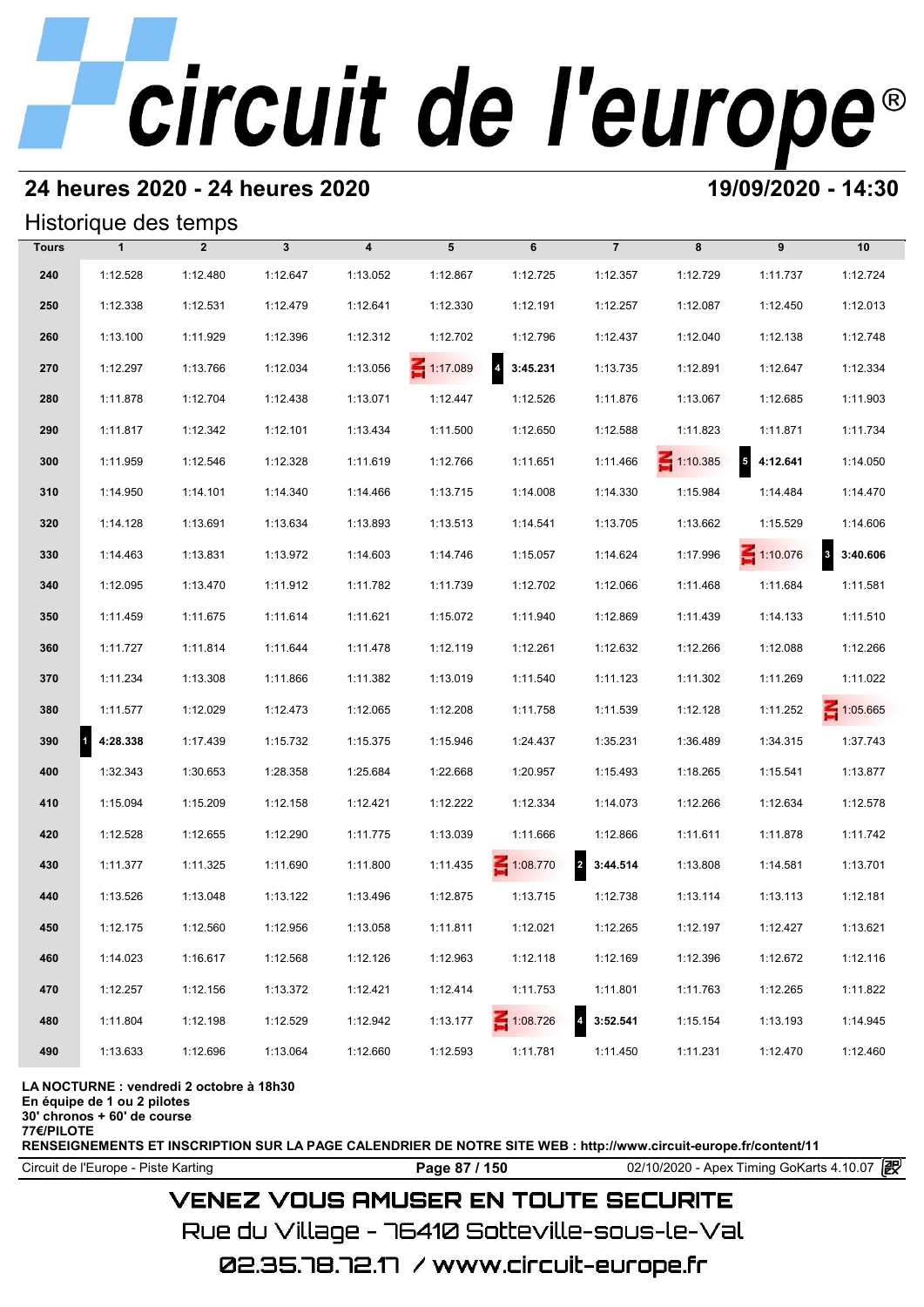#### **24 heures 2020 - 24 heures 2020 19/09/2020 - 14:30**

#### Historique des temps

|              | Historique des temps |                 |                 |                          |          |          |                 |           |          |          |
|--------------|----------------------|-----------------|-----------------|--------------------------|----------|----------|-----------------|-----------|----------|----------|
| <b>Tours</b> | $\mathbf{1}$         | $\overline{2}$  | $\mathbf{3}$    | $\overline{\mathbf{4}}$  | 5        | 6        | $\overline{7}$  | 8         | 9        | 10       |
| 500          | 1:12.247             | 1:11.815        | 1:11.246        | 1:11.234                 | 1:11.714 | 1:11.799 | 1:12.675        | 1:15.224  | 1:13.458 | 1:11.734 |
| 510          | 1:11.493             | 1:11.318        | 1:11.712        | 1:10.713                 | 1:11.072 | 1:11.357 | 1:11.495        | 1:11.655  | 1:13.545 | 1:11.771 |
| 520          | 1:12.462             | 1:11.369        | 1:12.813        | 1:12.276                 | 1:11.145 | 1:12.794 | 1:12.495        | 1:11.122  | 1:11.493 | 1:11.084 |
| 530          | 1:12.355             | 1:12.448        | 1:13.145        | 1:12.687                 | 1:12.837 | 1:13.486 | $\leq 1:09.106$ | 56:37.461 | 1:16.257 | 1:15.154 |
| 540          | 1:16.472             | 1:14.920        | 1:15.808        | 1:14.235                 | 1:16.571 | 1:14.853 | 1:15.454        | 1:15.338  | 1:16.008 | 1:18.894 |
| 550          | 1:19.074             | 1:15.369        | 1:14.889        | 1:15.076                 | 1:14.616 | 1:14.940 | 1:15.065        | 1:15.216  | 1:15.717 | 1:13.702 |
| 560          | $\leq 1:10.641$      | 3:43.203        | 1:12.050        | 1:12.257                 | 1:12.391 | 1:12.996 | 1:12.494        | 1:12.295  | 1:11.400 | 1:11.018 |
| 570          | 1:12.025             | 1:11.970        | 1:11.087        | 1:12.139                 | 1:11.715 | 1:11.452 | 1:11.537        | 1:12.186  | 1:13.204 | 1:11.982 |
| 580          | 1:12.556             | 1:11.879        | 1:14.192        | 1:11.441                 | 1:12.694 | 1:12.536 | 1:15.723        | 1:11.502  | 1:11.889 | 1:11.912 |
| 590          | 1:11.137             | 1:11.346        | 1:11.347        | 1:11.354                 | 1:11.574 | 1:11.434 | 1:11.534        | 1:11.389  | 1:14.937 | 1:11.448 |
| 600          | 1:11.856             | 1:11.231        | 1:12.831        | 1:12.547                 | 1:11.613 | 1:10.901 | 1:11.259        | 1:11.161  | 1:11.771 | 1:11.597 |
| 610          | 1:11.690             | 1:11.017        | $\leq 1:05.051$ | $\mathbf{1}$<br>4:13.659 | 1:12.356 | 1:13.025 | 1:13.152        | 1:12.299  | 1:13.651 | 1:14.269 |
| 620          | 1:12.435             | 1:12.319        | 1:12.724        | 1:14.295                 | 1:13.959 | 1:11.565 | 1:12.855        | 1:12.540  | 1:13.090 | 1:13.401 |
| 630          | 1:12.387             | 1:11.341        | 1:11.866        | 1:11.765                 | 1:12.594 | 1:11.706 | 1:11.581        | 1:11.779  | 1:11.004 | 1:11.967 |
| 640          | 1:11.664             | 1:11.614        | 1:12.185        | 1:11.502                 | 1:11.486 | 1:12.186 | 1:11.643        | 1:11.492  | 1:11.312 | 1:13.749 |
| 650          | 1:18.701             | 1:12.084        | 1:13.490        | 1:11.869                 | 1:12.800 | 1:12.017 | 1:12.184        | 1:11.504  | 1:12.275 | 1:12.253 |
| 660          | 1:12.532             | $\leq 1:09.171$ | 2 3:48.508      | 1:12.176                 | 1:12.008 | 1:12.197 | 1:11.825        | 1:12.411  | 1:12.490 | 1:11.905 |
| 670          | 1:11.709             | 1:12.210        | 1:11.749        | 1:12.163                 | 1:12.259 | 1:12.622 | 1:12.254        | 1:12.352  | 1:12.116 | 1:11.648 |
| 680          | 1:12.049             | 1:11.786        | 1:12.263        | 1:11.964                 | 1:12.550 | 1:12.490 | 1:12.479        | 1:12.228  | 1:11.929 | 1:12.016 |
| 690          | 1:12.579             | 1:12.353        | 1:12.657        | 1:11.988                 | 1:12.349 | 1:12.047 | 1:12.280        | 1:12.288  | 1:12.758 | 1:12.019 |
| 700          | 1:13.300             | 1:12.425        | 1:14.062        | 1:12.987                 | 1:12.006 | 1:12.163 | 1:12.085        | 1:13.617  | 1:13.868 | 1:11.845 |
| 710          | 1:12.748             | $\leq 1:11.056$ | 4 4:16.228      | 1:13.491                 | 1:13.516 | 1:15.729 | 1:17.769        | 1:16.714  | 1:14.191 | 1:12.903 |
| 720          | 1:12.536             | 1:12.950        | 1:12.279        | 1:13.088                 | 1:14.063 | 1:13.283 | 1:12.428        | 1:12.410  | 1:12.384 | 1:14.500 |
| 730          | 1:12.202             | 1:12.110        | 1:13.302        | 1:12.233                 | 1:13.587 | 1:11.745 | 1:11.968        | 1:12.222  | 1:13.960 | 1:14.134 |
| 740          | 1:15.922             | 1:14.310        | 1:12.054        | 1:11.859                 | 1:14.180 | 1:12.713 | 1:12.021        | 1:13.612  | 1:12.409 | 1:12.155 |
| 750          | 1:11.988             | 1:12.221        | 1:12.951        | 1:13.234                 | 1:12.513 | 1:12.002 | 1:11.929        | 1:12.402  | 1:13.066 | 1:12.777 |

#### **LA NOCTURNE : vendredi 2 octobre à 18h30**

**En équipe de 1 ou 2 pilotes**

**30' chronos + 60' de course**

**77€/PILOTE**

**RENSEIGNEMENTS ET INSCRIPTION SUR LA PAGE CALENDRIER DE NOTRE SITE WEB : http://www.circuit-europe.fr/content/11**

Circuit de l'Europe - Piste Karting **Page 88 / 150 Page 88 / 150** 02/10/2020 - Apex Timing GoKarts 4.10.07

## **VENEZ VOUS AMUSER EN TOUTE SECURITE**

Rue du Village – 76410 Sotteville-sous-le-Val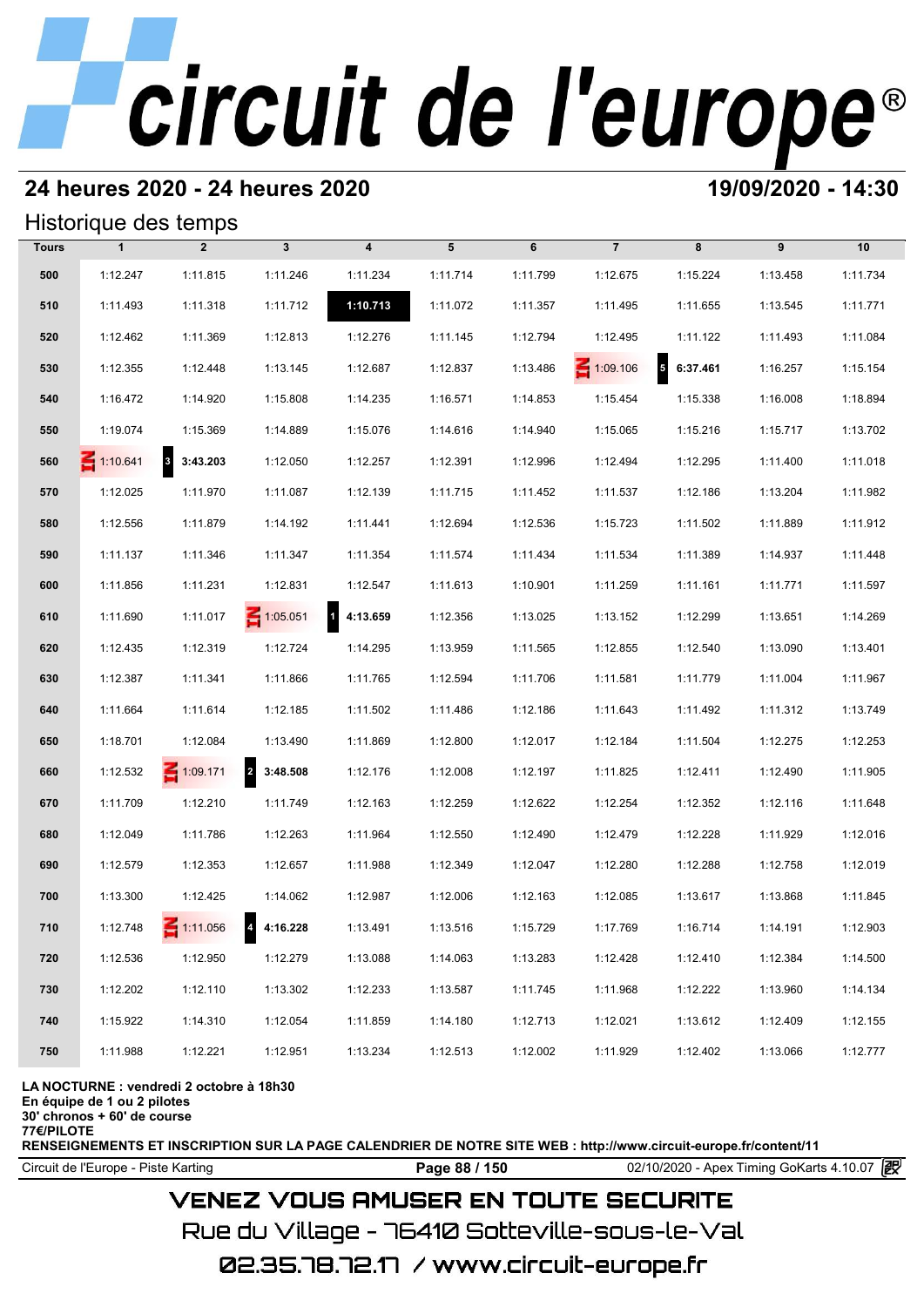### **24 heures 2020 - 24 heures 2020 19/09/2020 - 14:30**

#### Historique des temps

|              |                 | Historique des temps |                 |                            |               |          |                 |            |             |                                     |
|--------------|-----------------|----------------------|-----------------|----------------------------|---------------|----------|-----------------|------------|-------------|-------------------------------------|
| <b>Tours</b> | $\mathbf{1}$    | $\overline{2}$       | $\mathbf{3}$    | $\overline{\mathbf{4}}$    | 5             | 6        | $\overline{7}$  | 8          | 9           | 10                                  |
| 760          | 1:12.358        | 1:09.981             | 8 3:38.168      | 1:11.843                   | 1:11.249      | 1:12.394 | 1:12.000        | 1:13.092   | 1:13.257    | 1:12.954                            |
| 770          | 1:12.581        | 1:12.887             | 1:11.310        | 1:11.726                   | 1:11.729      | 1:12.437 | 1:11.902        | 1:11.789   | 1:12.102    | 1:11.445                            |
| 780          | 1:11.870        | 1:11.184             | 1:11.392        | 1:11.172                   | 1:11.671      | 1:11.691 | 1:11.294        | 1:11.068   | 1:12.908    | 1:11.259                            |
| 790          | 1:11.209        | 1:11.645             | 1:11.456        | 1:11.001                   | 1:11.323      | 1:11.000 | 1:11.131        | 1:11.247   | 1:11.319    | 1:11.322                            |
| 800          | 1:11.935        | 1:11.360             | 1:12.490        | 1:12.570                   | 1:11.272      | 1:11.437 | 1:11.765        | 1:11.154   | 1:11.877    | 1:10.960                            |
| 810          | 1:13.563        | 1:11.127             | $\leq 1:05.326$ | $\overline{1}$<br>3:42.326 | 1:11.512      | 1:11.663 | 1:11.766        | 1:12.752   | 1:13.097    | 1:11.892                            |
| 820          | 1:11.627        | 1:11.709             | 1:11.828        | 1:11.847                   | 1:11.257      | 1:12.267 | 1:11.333        | 1:11.559   | 1:11.325    | 1:11.292                            |
| 830          | 1:13.020        | 1:12.165             | 1:11.658        | 1:12.522                   | 1:11.232      | 1:11.292 | 1:11.078        | 1:13.366   | 1:11.082    | 1:11.693                            |
| 840          | 1:11.799        | 1:11.507             | 1:11.314        | 1:12.748                   | 1:11.057      | 1:11.727 | $\leq 1:06.250$ | 2 3:43.161 | 1:12.526    | 1:11.774                            |
| 850          | 1:12.185        | 1:11.892             | 1:11.597        | 1:12.215                   | 1:11.787      | 1:11.738 | 1:11.804        | 1:11.860   | 1:11.738    | 1:11.490                            |
| 860          | 1:11.677        | 1:12.091             | 1:11.931        | 1:11.784                   | 1:11.699      | 1:11.564 | 1:11.447        | 1:11.579   | 1:10.928    | 1:11.390                            |
| 870          | 1:11.448        | 1:14.138             | 1:11.535        | 1:11.241                   | 1:11.440      | 1:11.411 | 1:10.948        | 1:11.175   | 1:13.884    | 1:11.726                            |
| 880          | $\leq 1:05.797$ | 54:17.671            | 1:14.753        | 1:16.502                   | 1:14.458      | 1:14.055 | 1:13.846        | 1:13.666   | 1:15.609    | 1:15.063                            |
| 890          | 1:14.881        | 1:14.890             | 1:13.953        | 1:14.992                   | 1:13.679      | 1:14.621 | 1:14.891        | 1:14.871   | 1:14.278    | 1:14.307                            |
| 900          | 1:15.578        | 1:15.188             | 1:15.387        | 1:15.006                   | 1:14.737      | 1:15.443 | 1:14.191        | 1:14.741   | 1:14.127    | 1:14.099                            |
| 910          | 1:13.763        | 1:13.896             | 1:13.821        | 1:14.227                   | 1:14.232      | 1:13.713 | 1:14.266        | 1:13.394   | 1:14.601    | 1:13.501                            |
| 920          | 1:13.522        | 1:13.613             | 1:13.904        | 1:13.754                   | 1:14.714      | 1:14.923 | 1:14.672        | 1:14.091   | $-1:07.428$ | $\overline{\mathbf{3}}$<br>3:35.042 |
| 930          | 1:12.192        | 1:11.197             | 1:12.805        | 1:11.708                   | 1:11.230      | 1:11.163 | 1:11.066        | 1:11.426   | 1:11.285    | 1:11.420                            |
| 940          | 1:11.723        | 1:11.144             | 1:11.077        | 1:11.011                   | 1:14.332      | 1:10.966 | 1:10.975        | 1:10.912   | 1:10.885    | 1:11.306                            |
| 950          | 1:11.168        | 1:11.450             | 1:10.786        | 1:04.636                   | 3:52.145<br>5 | 1:14.337 | 1:15.933        | 1:13.948   | 1:15.590    | 1:14.455                            |
| 960          | 1:14.484        | 1:13.738             | 1:14.494        | 1:14.376                   | 1:14.782      | 1:13.839 | 1:14.140        | 1:14.147   | 1:13.475    | 1:13.718                            |
| 970          | 1:15.159        | 1:13.700             | 1:13.918        | 1:13.629                   | 1:15.366      | 1:14.883 | 1:14.468        | 1:13.806   | 1:13.748    | 1:14.713                            |
| 980          | 1:15.035        | $\leq 1:10.851$      | 4 3:42.172      | 1:12.497                   | 1:12.383      | 1:12.353 | 1:11.565        | 1:12.700   | 1:11.728    | 1:11.543                            |
| 990          | 1:11.704        | 1:12.159             | 1:11.448        | 1:12.022                   | 1:11.617      | 1:10.923 | 1:11.762        | 1:12.027   | 1:11.437    | 1:11.854                            |
| 1000         | 1:11.267        | 1:11.579             | 1:12.003        | 1:10.942                   | 1:11.274      | 1:11.280 | 1:11.594        | 1:12.327   | 1:11.514    | 1:11.059                            |
| 1010         | 1:11.300        | 1:11.463             | 1:11.875        | 1:11.699                   | 1:11.376      | 1:11.444 | 1:11.477        | 1:13.100   | 1:11.574    | 1:11.254                            |

#### **LA NOCTURNE : vendredi 2 octobre à 18h30**

**En équipe de 1 ou 2 pilotes**

**30' chronos + 60' de course**

**77€/PILOTE**

**RENSEIGNEMENTS ET INSCRIPTION SUR LA PAGE CALENDRIER DE NOTRE SITE WEB : http://www.circuit-europe.fr/content/11**

Circuit de l'Europe - Piste Karting **Page 89 / 150 Page 89 / 150** 02/10/2020 - Apex Timing GoKarts 4.10.07

### **VENEZ VOUS AMUSER EN TOUTE SECURITE**

Rue du Village – 76410 Sotteville-sous-le-Val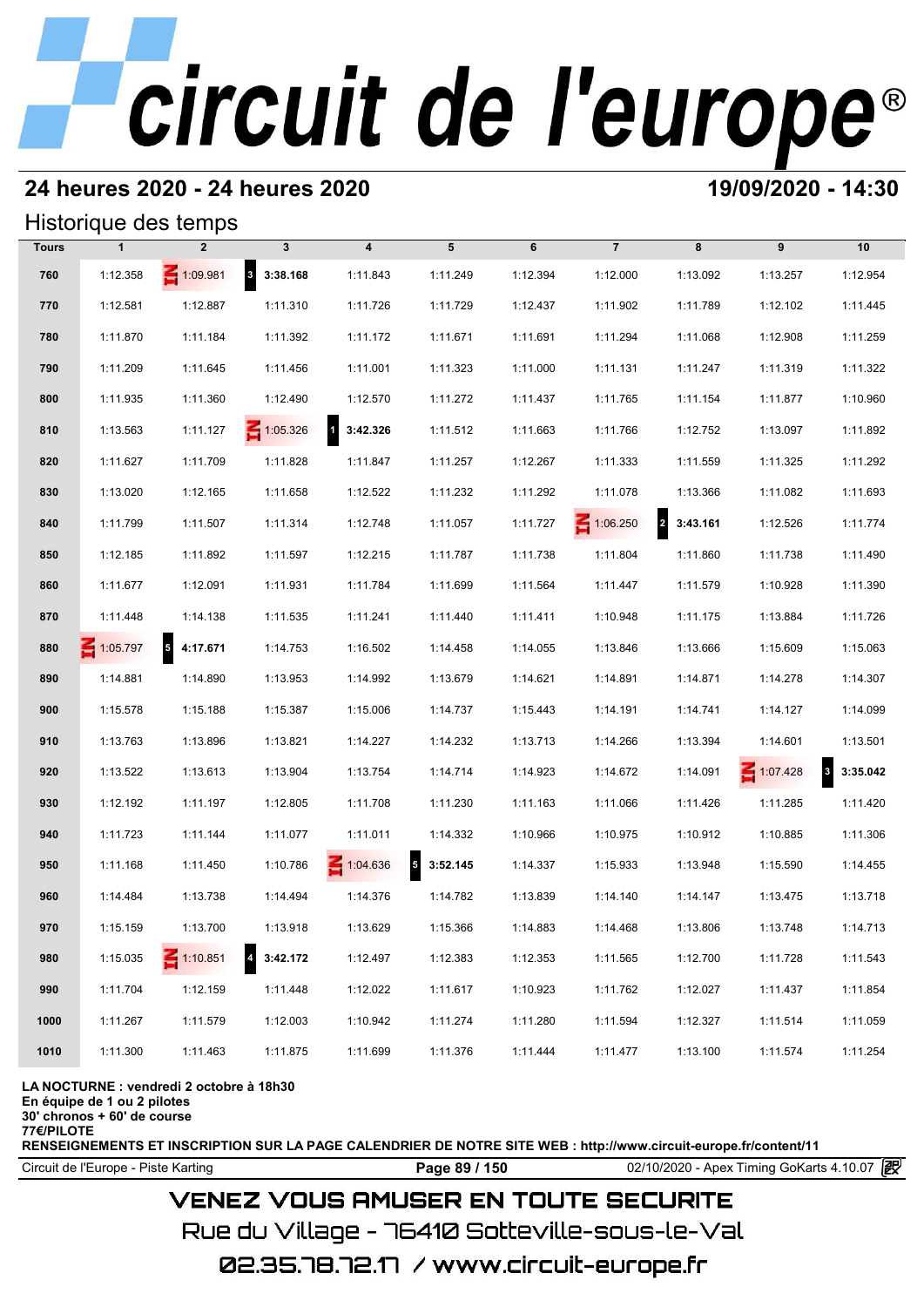### **24 heures 2020 - 24 heures 2020 19/09/2020 - 14:30**

#### Historique des temps

|              |                            | Historique des temps       |                 |          |          |          |                |                            |          |                 |
|--------------|----------------------------|----------------------------|-----------------|----------|----------|----------|----------------|----------------------------|----------|-----------------|
| <b>Tours</b> |                            | $\mathbf{2}$               | $3\phantom{.0}$ | 4        | 5        | 6        | $\overline{7}$ | 8                          | 9        | 10              |
| 1020         | $\leq 1:07.592$            | $\overline{a}$<br>3:37.866 | 1:12.621        | 1:11.948 | 1:12.356 | 1:12.526 | 1:11.796       | 1:11.318                   | 1:11.533 | 1:12.114        |
| 1030         | 1:11.704                   | 1:11.435                   | 1:11.722        | 1:11.713 | 1:11.460 | 1:11.731 | 1:12.120       | 1:12.954                   | 1:11.766 | 1:11.949        |
| 1040         | 1:11.807                   | $-1:06.625$                | 3:37.399        | 1:13.005 | 1:11.841 | 1:11.673 | 1:06.765       | $\overline{4}$<br>3:46.038 | 1:11.956 | 1:11.365        |
| 1050         | 1:12.585                   | 1:12.221                   | 1:11.959        | 1:12.191 | 1:12.721 | 1:11.906 | 1:11.494       | 1:11.854                   | 1:12.367 | 1:12.069        |
| 1060         | 1:12.272                   | 1:11.963                   | 1:11.784        | 1:11.983 | 1:12.966 | 1:12.633 | 1:12.621       | 1:11.818                   | 1:12.290 | 1:12.029        |
| 1070         | 1:11.783                   | 1:11.634                   | 1:11.660        | 1:11.730 | 1:12.203 | 1:11.780 | 1:12.221       | 1:12.110                   | 1:12.055 | $\leq 1:08.835$ |
| 1080         | 3:58.466<br>$\overline{2}$ | 1:11.897                   | 1:12.127        | 1:12.641 | 1:11.832 | 1:11.906 | 1:11.670       | 1:12.158                   | 1:12.090 | $-1:07.608$     |
| 1090         | 3:38.276                   | 1:11.470                   | 1:12.142        | 1:11.999 | 1:11.952 | 1:11.210 | 1:11.326       | 1:11.186                   | 1:11.304 | 1:11.074        |
| 1100         | 1:13.413                   | 1:11.454                   | 1:11.271        | 1:13.398 | 1:11.178 | 1:11.614 | 1:13.193       | 1:11.285                   | 1:12.011 | 1:11.529        |
| 1110         | 1:11.307                   | 1:12.942                   | 1:11.657        | 1:12.362 | 1:12.051 | 1:11.721 | 1:12.212       | 1:15.120                   | 1:11.720 | 1:13.368        |
| 1120         | 1:12.056                   | 1:11.836                   | 1:13.013        |          |          |          |                |                            |          |                 |

**LA NOCTURNE : vendredi 2 octobre à 18h30 En équipe de 1 ou 2 pilotes 30' chronos + 60' de course 77€/PILOTE RENSEIGNEMENTS ET INSCRIPTION SUR LA PAGE CALENDRIER DE NOTRE SITE WEB : http://www.circuit-europe.fr/content/11**

Circuit de l'Europe - Piste Karting **Page 90 / 150 Page 90 / 150** 02/10/2020 - Apex Timing GoKarts 4.10.07

## **VENEZ VOUS AMUSER EN TOUTE SECURITE**

Rue du Village – 76410 Sotteville-sous-le-Val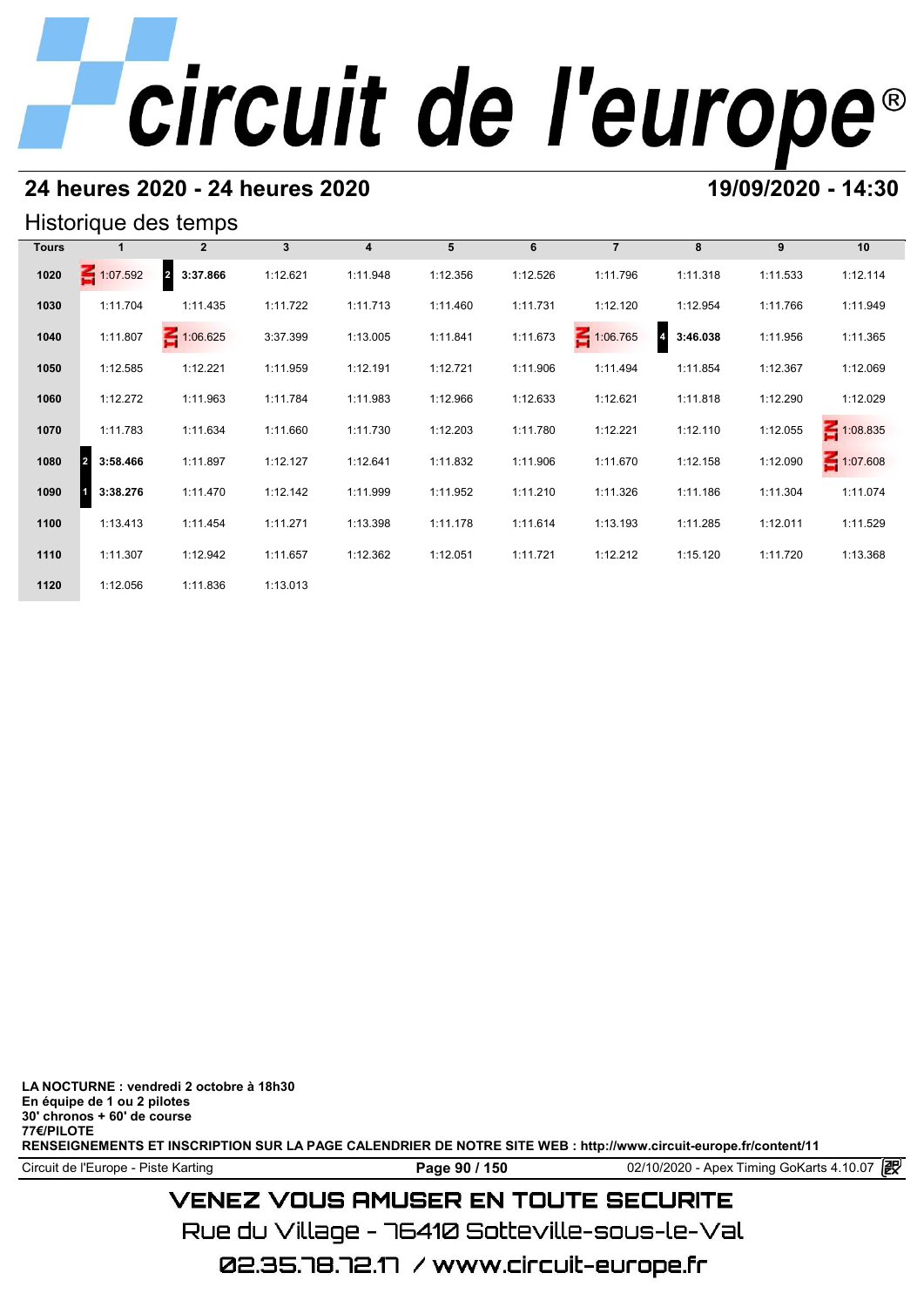## **24 heures 2020 - 24 heures 2020 19/09/2020 - 14:30**

Historique des temps

## **36 - QUINN KART**

|              | 36 - QUINN KART       |             |                         |                                        |                       |                    |                |                     |                              |                            |
|--------------|-----------------------|-------------|-------------------------|----------------------------------------|-----------------------|--------------------|----------------|---------------------|------------------------------|----------------------------|
| <b>Tours</b> | $\mathbf{1}$          | $\mathbf 2$ | $\blacksquare$ ALI<br>3 | 2 CECI76240                            | 8 MILY<br>5           | 4 MARYVORGANE<br>6 | $\overline{7}$ | 5 ALIZEE PETIT<br>8 | 6 YOKO<br><b>7 ISSA</b><br>9 | 8 CARO13<br>10             |
|              | $\vert$ 4<br>1:19.935 | 1:21.346    | 1:13.171                | 1:12.566                               | 1:12.158              | 1:12.217           | 1:11.883       | 1:11.773            | 1:11.123                     | 1:11.156                   |
| 10           | 1:10.862              | 1:11.487    | 1:12.148                | 1:11.326                               | 1:12.269              | 1:10.728           | 1:10.700       | 1:11.066            | 1:11.364                     | 1:12.017                   |
| 20           | 1:14.099              | 1:10.957    | 1:11.607                | 1:11.545                               | 1:11.720              | 1:11.624           | 1:11.021       | 1:11.977            | 1:10.982                     | 1:11.334                   |
| 30           | 1:11.037              | 1:10.974    | 1:11.571                | 1:11.556                               | 1:11.527              | 1:12.085           | 1:11.770       | 1:08.746            | $\overline{a}$<br>3:40.375   | 1:11.655                   |
| 40           | 1:11.673              | 1:11.578    | 1:11.764                | 1:12.116                               | 1:11.370              | 1:13.511           | 1:11.515       | 1:11.643            | 1:11.654                     | 1:11.576                   |
| 50           | 1:11.465              | 1:11.759    | 1:12.257                | 1:11.596                               | 1:11.439              | 1:11.288           | 1:11.963       | 1:11.939            | 1:11.348                     | 1:11.984                   |
| 60           | 1:12.418              | 1:11.752    | 1:12.025                | 1:11.762                               | 1:11.577              | 1:11.486           | 1:11.670       | 1:11.849            | 1:11.881                     | 1:12.495                   |
| 70           | 1:12.141              | 1:11.264    | 1:11.716                | $\overline{\mathbf{3}}$<br>$-1:04.707$ | 3:51.865              | 1:16.926           | 1:15.907       | 1:15.559            | 1:14.632                     | 1:14.804                   |
| 80           | 1:14.913              | 1:14.721    | 1:14.612                | 1:14.744                               | 1:14.478              | 1:13.983           | 1:13.844       | 1:15.580            | 1:13.492                     | 1:13.869                   |
| 90           | 1:16.283              | 1:13.821    | 1:13.712                | 1:15.446                               | 1:13.380              | 1:13.124           | 1:14.731       | 1:13.467            | 1:13.676                     | 1:13.623                   |
| 100          | 1:13.863              | 1:13.617    | 1:13.920                | 1:14.175                               | 1:14.059              | 1:13.224           | 1:13.626       | 1:14.085            | 1:13.522                     | $\leq 1:09.103$            |
| 110          | 3:40.465<br>6         | 1:11.818    | 1:12.276                | 1:11.820                               | 1:11.737              | 1:11.812           | 1:12.045       | 1:12.268            | 1:12.417                     | 1:12.673                   |
| 120          | 1:11.864              | 1:11.811    | 1:11.475                | 1:11.789                               | 1:11.699              | 1:11.965           | 1:11.920       | 1:11.625            | 1:11.252                     | 1:14.262                   |
| 130          | 1:12.219              | 1:11.322    | 1:11.975                | 1:11.389                               | 1:11.522              | 1:11.541           | 1:11.933       | 1:11.529            | 1:14.734                     | 1:11.888                   |
| 140          | 1:11.713              | 1:12.135    | 1:11.783                | 1:11.680                               | 1:11.695              | 1:11.740           | 1:11.824       | 1:11.741            | 1:08.573                     | ${\bf 5}$<br>3:42.205      |
| 150          | 1:14.064              | 1:14.243    | 1:14.691                | 1:13.884                               | 1:14.279              | 1:13.737           | 1:13.272       | 1:13.966            | 1:13.291                     | 1:14.083                   |
| 160          | 1:13.894              | 1:13.842    | 1:13.350                | 1:14.040                               | 1:13.557              | 1:13.804           | 1:13.820       | 1:14.833            | 1:14.076                     | 1:13.468                   |
| 170          | 1:14.107              | 1:12.928    | 1:13.339                | 1:13.073                               | 1:13.803              | 1:13.620           | 1:13.602       | 1:13.661            | 1:14.905                     | 1:13.506                   |
| 180          | 1:21.087              | 1:13.792    | 1:13.589                | $\leq 1:04.867$                        | $\vert$ 8<br>3:47.729 | 1:15.718           | 1:16.285       | 1:14.561            | 1:14.697                     | 1:13.626                   |
| 190          | 1:14.040              | 1:14.119    | 1:13.692                | 1:13.731                               | 1:13.895              | 1:13.878           | 1:14.857       | 1:13.993            | 1:13.866                     | 1:13.690                   |
| 200          | 1:13.168              | 1:13.464    | 1:13.592                | 1:12.819                               | 1:13.347              | 1:13.140           | 1:12.829       | 1:13.261            | 1:14.072                     | 1:13.229                   |
| 210          | 1:13.870              | 1:13.307    | 1:13.678                | 1:13.020                               | 1:12.711              | 1:13.470           | 1:13.409       | 1:13.352            | $\leq 1:05.652$              | $\overline{7}$<br>3:44.402 |
| 220          | 1:12.903              | 1:13.511    | 1:13.486                | 1:12.988                               | 1:12.892              | 1:12.613           | 1:13.530       | 1:12.796            | 1:12.380                     | 1:12.393                   |
| 230          | 1:13.542              | 1:11.997    | 1:11.789                | 1:14.363                               | 1:14.061              | 1:12.279           | 1:11.843       | 1:11.517            | 1:11.805                     | 1:11.977                   |
|              |                       |             |                         |                                        |                       |                    |                |                     |                              |                            |

#### **LA NOCTURNE : vendredi 2 octobre à 18h30**

**En équipe de 1 ou 2 pilotes**

**30' chronos + 60' de course 77€/PILOTE**

**RENSEIGNEMENTS ET INSCRIPTION SUR LA PAGE CALENDRIER DE NOTRE SITE WEB : http://www.circuit-europe.fr/content/11**

Circuit de l'Europe - Piste Karting **Page 91 / 150 Page 91 / 150** 02/10/2020 - Apex Timing GoKarts 4.10.07

### **VENEZ VOUS AMUSER EN TOUTE SECURITE**

Rue du Village – 76410 Sotteville-sous-le-Val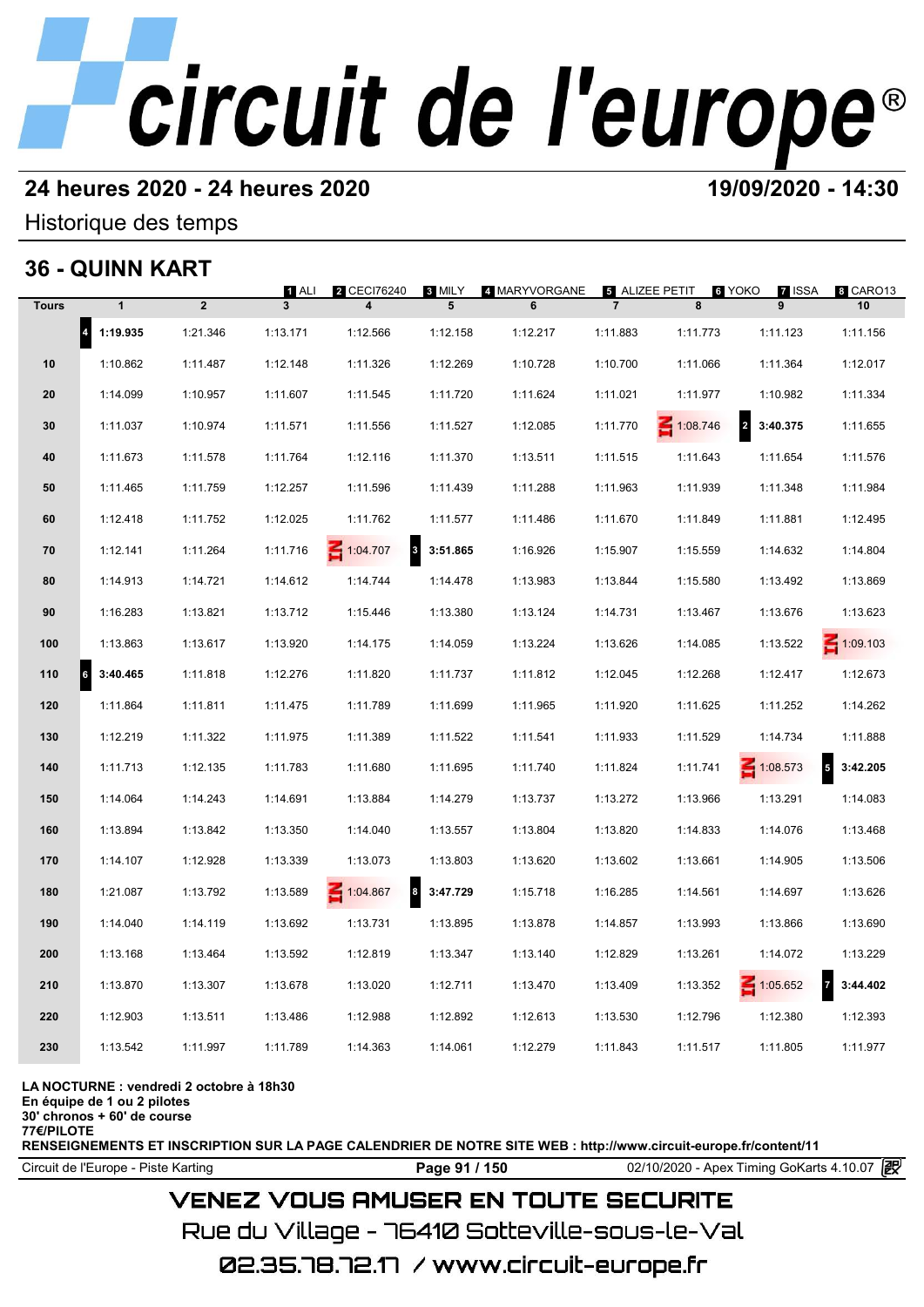### **24 heures 2020 - 24 heures 2020 19/09/2020 - 14:30**

#### Historique des temps

|              | Historique des temps |                          |              |                                      |                 |                          |                |          |                 |                              |
|--------------|----------------------|--------------------------|--------------|--------------------------------------|-----------------|--------------------------|----------------|----------|-----------------|------------------------------|
| <b>Tours</b> | $\mathbf{1}$         | $\overline{2}$           | $\mathbf{3}$ | $\overline{\mathbf{4}}$              | 5               | 6                        | $\overline{7}$ | 8        | 9               | 10                           |
| 240          | 1:13.631             | 1:12.823                 | 1:12.486     | 1:12.210                             | 1:12.337        | 1:12.984                 | 1:12.787       | 1:12.465 | 1:12.033        | 1:12.410                     |
| 250          | $\leq 1:05.199$      | $\mathbf{1}$<br>3:43.510 | 1:12.183     | 1:10.897                             | 1:11.287        | 1:12.024                 | 1:12.168       | 1:11.878 | 1:11.327        | 1:11.246                     |
| 260          | 1:10.495             | 1:10.632                 | 1:11.587     | 1:11.412                             | 1:11.449        | 1:10.998                 | 1:10.640       | 1:10.538 | 1:10.708        | 1:11.113                     |
| 270          | 1:10.882             | 1:10.845                 | 1:11.877     | 1:11.666                             | 1:11.585        | 1:11.387                 | 1:11.963       | 1:11.173 | 1:10.834        | 1:10.974                     |
| 280          | 1:11.200             | 1:11.067                 | 1:10.370     | 1:11.228                             | 1:11.236        | 1:11.266                 | 1:11.297       | 1:11.354 | 1:07.077        | 3:39.327                     |
| 290          | 1:12.627             | 1:11.997                 | 1:11.659     | 1:11.619                             | 1:12.462        | 1:11.269                 | 1:13.660       | 1:13.017 | 1:12.835        | 1:11.514                     |
| 300          | 1:11.333             | 1:12.188                 | 1:11.377     | 1:11.004                             | 1:11.765        | 1:11.845                 | 1:11.504       | 1:12.476 | 1:11.545        | 1:11.771                     |
| 310          | 1:11.506             | 1:11.970                 | 1:12.549     | 1:11.051                             | 1:11.076        | 1:12.707                 | 1:11.603       | 1:13.137 | 1:12.579        | 1:11.692                     |
| 320          | 1:11.858             | 1:11.572                 | 1:12.837     | 1:12.618                             | 1:11.732        | 1:12.585                 | 1:14.342       | 1:11.692 | $\leq 1:07.061$ | $\overline{2}$<br>4:04.964   |
| 330          | 1:14.166             | 1:13.021                 | 1:12.801     | 1:12.289                             | 1:12.068        | 1:13.222                 | 1:12.839       | 1:12.490 | 1:12.852        | 1:12.121                     |
| 340          | 1:12.213             | 1:12.331                 | 1:12.034     | 1:12.453                             | 1:12.512        | 1:12.406                 | 1:12.999       | 1:12.749 | 1:12.094        | 1:12.420                     |
| 350          | 1:12.175             | 1:12.669                 | 1:13.678     | 1:12.628                             | 1:12.551        | 1:12.363                 | 1:12.082       | 1:12.440 | 1:12.315        | 1:12.670                     |
| 360          | 1:12.765             | 1:13.622                 | 1:13.524     | 1:13.547                             | $\leq 1:05.718$ | $\mathbf{3}$<br>4:00.129 | 1:18.449       | 1:17.403 | 1:17.677        | 1:16.960                     |
| 370          | 1:18.303             | 1:17.318                 | 1:16.587     | 1:16.272                             | 1:16.832        | 1:17.047                 | 1:16.408       | 1:15.558 | 1:18.033        | 1:16.184                     |
| 380          | 1:15.170             | 1:18.134                 | 1:15.115     | 1:15.602                             | 1:15.433        | 1:14.521                 | 1:15.373       | 1:14.599 | 1:16.210        | 1:17.176                     |
| 390          | 1:19.803             | 1:19.336                 | 1:20.169     | 1:18.445                             | 1:18.066        | $\leq 1:12.097$          | 64:02.852      | 1:37.391 | 1:37.532        | 1:33.773                     |
| 400          | 1:29.016             | 1:26.116                 | 1:26.646     | 1:23.769                             | 1:18.525        | 1:15.767                 | 1:14.735       | 1:14.371 | 1:14.750        | 1:13.252                     |
| 410          | 1:12.906             | 1:13.738                 | 1:13.376     | 1:13.145                             | 1:12.019        | 1:12.441                 | 1:12.920       | 1:11.890 | 1:13.648        | 1:12.187                     |
| 420          | 1:12.037             | 1:11.829                 | 1:11.971     | 1:11.656                             | 1:11.675        | 1:11.686                 | 1:12.148       | 1:11.801 | 1:12.203        | 1:13.486                     |
| 430          | 1:14.733             | 1:12.060                 | 1:08.342     | $\overline{\phantom{a}}$<br>3:50.733 | 1:15.038        | 1:15.709                 | 1:13.903       | 1:14.173 | 1:13.871        | 1:15.782                     |
| 440          | 1:15.250             | 1:13.960                 | 1:24.479     | 1:13.613                             | 1:15.098        | 1:13.564                 | 1:14.530       | 1:16.015 | 1:14.234        | 1:15.686                     |
| 450          | 1:14.595             | 1:26.069                 | 1:13.907     | 1:14.837                             | 1:14.267        | 1:12.948                 | 1:13.942       | 1:13.240 | 1:14.464        | 1:12.830                     |
| 460          | 1:13.772             | 1:13.371                 | 1:14.008     | 1:13.938                             | 1:13.464        | 1:13.098                 | 1:13.130       | 1:14.520 | $\leq 1:08.314$ | $\boldsymbol{8}$<br>3:58.780 |
| 470          | 1:17.621             | 1:17.722                 | 1:16.517     | 1:15.690                             | 1:16.022        | 1:15.318                 | 1:15.972       | 1:15.236 | 1:15.219        | 1:15.667                     |
| 480          | 1:15.368             | 1:15.026                 | 1:14.934     | 1:20.444                             | 1:15.431        | 1:14.516                 | 1:14.624       | 1:15.252 | 1:15.048        | 1:15.885                     |
| 490          | 1:14.287             | 1:14.233                 | 1:15.111     | 1:13.725                             | 1:14.063        | 1:14.548                 | 1:13.812       | 1:13.809 | 1:14.159        | 1:13.121                     |

**LA NOCTURNE : vendredi 2 octobre à 18h30**

**En équipe de 1 ou 2 pilotes**

**30' chronos + 60' de course**

**77€/PILOTE**

**RENSEIGNEMENTS ET INSCRIPTION SUR LA PAGE CALENDRIER DE NOTRE SITE WEB : http://www.circuit-europe.fr/content/11**

Circuit de l'Europe - Piste Karting **Page 92 / 150 Page 92 / 150** 02/10/2020 - Apex Timing GoKarts 4.10.07 **P** 

### **VENEZ VOUS AMUSER EN TOUTE SECURITE**

Rue du Village – 76410 Sotteville-sous-le-Val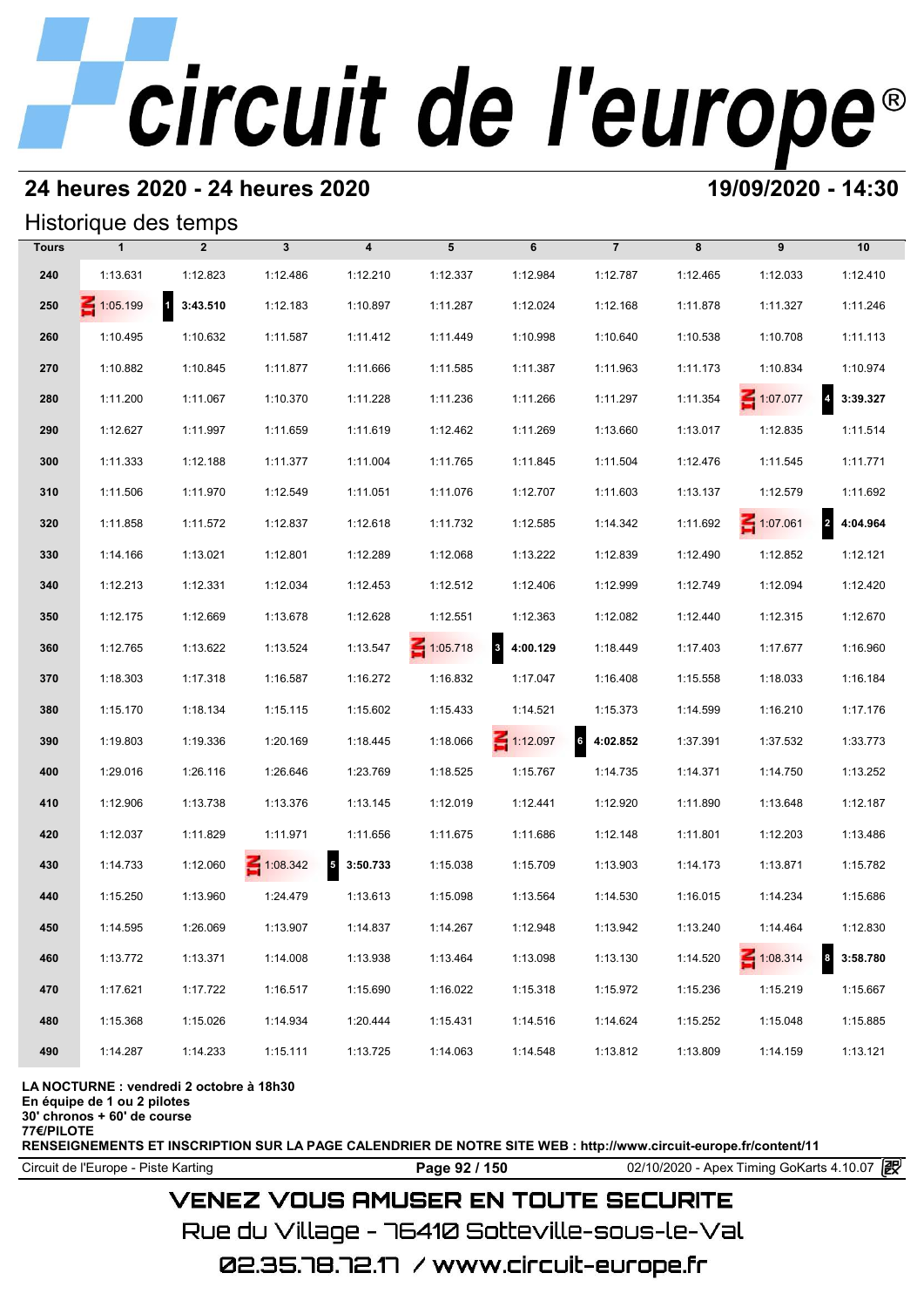## **24 heures 2020 - 24 heures 2020 19/09/2020 - 14:30**

#### Historique des temps

|              |                       | Historique des temps       |                   |                                     |                            |            |                 |            |          |                 |
|--------------|-----------------------|----------------------------|-------------------|-------------------------------------|----------------------------|------------|-----------------|------------|----------|-----------------|
| <b>Tours</b> | $\mathbf{1}$          | $\overline{2}$             | $\mathbf{3}$      | 4                                   | 5                          | 6          | $\overline{7}$  | 8          | 9        | 10              |
| 500          | 1:15.215              | 1:14.017                   | $\leq 1:06.523$   | $\overline{7}$<br>3:49.384          | 1:13.982                   | 1:13.818   | 1:13.414        | 1:14.328   | 1:12.655 | 1:12.952        |
| 510          | 1:12.387              | 1:13.877                   | 1:12.224          | 1:13.468                            | 1:12.156                   | 1:12.687   | 1:13.219        | 1:13.009   | 1:13.383 | 1:12.469        |
| 520          | 1:13.051              | 1:12.638                   | 1:11.952          | 1:13.055                            | 1:12.682                   | 1:12.256   | 1:13.769        | 1:13.202   | 1:12.503 | 1:13.121        |
| 530          | 1:12.569              | 1:11.967                   | 1:12.517          | 1:12.173                            | 1:11.844                   | 1:12.280   | 1:13.706        | 1:12.614   | 1:14.683 | $\leq 1:07.041$ |
| 540          | $\vert$ 1<br>6:30.897 | 1:13.268                   | 1:12.043          | 1:12.277                            | 1:14.529                   | 1:16.693   | 1:15.924        | 1:11.670   | 1:18.386 | 1:11.649        |
| 550          | 1:10.973              | 1:10.849                   | 1:11.370          | 1:11.709                            | 1:12.391                   | 1:11.544   | 1:14.854        | 1:12.343   | 1:10.727 | 1:11.986        |
| 560          | 1:10.802              | 1:12.246                   | 1:12.217          | 1:12.284                            | 1:12.071                   | 1:10.027   | 1:10.434        | 1:10.341   | 1:10.646 | 1:11.882        |
| 570          | 1:10.723              | 1:11.728                   | 1:11.994          | 1:08.996                            | $\overline{a}$<br>3:47.881 | 1:12.065   | 1:12.556        | 1:12.489   | 1:12.994 | 1:11.543        |
| 580          | 1:13.206              | 1:12.589                   | 1:12.130          | 1:11.691                            | 1:11.651                   | 1:12.415   | 1:11.058        | 1:11.853   | 1:11.072 | 1:11.170        |
| 590          | 1:11.435              | 1:12.456                   | 1:12.862          | 1:11.948                            | 1:12.071                   | 1:11.371   | 1:11.277        | 1:13.733   | 1:11.043 | 1:12.376        |
| 600          | 1:11.621              | 1:11.512                   | 1:10.999          | 1:12.052                            | 1:12.037                   | 1:11.744   | 1:11.163        | 1:10.931   | 1:11.878 | 1:10.905        |
| 610          | 1:10.966              | 1:11.246                   | $\leq 1:05.162$   | $\overline{\mathbf{3}}$<br>3:48.044 | 1:16.114                   | 1:16.369   | 1:15.877        | 1:16.896   | 1:15.249 | 1:17.971        |
| 620          | 1:15.291              | 1:15.191                   | 1:15.729          | 1:15.378                            | 1:14.814                   | 1:15.811   | 1:17.047        | 1:16.141   | 1:14.554 | 1:15.569        |
| 630          | 1:14.915              | 1:14.442                   | 1:14.345          | 1:20.252                            | 1:14.774                   | 1:14.204   | 1:15.001        | 1:14.713   | 1:14.289 | 1:14.253        |
| 640          | 1:13.431              | 1:13.619                   | 1:13.822          | 1:14.320                            | $\leq 1:10.581$            | 6 4:00.020 | 1:12.706        | 1:12.283   | 1:12.097 | 1:13.299        |
| 650          | 1:12.713              | 1:12.024                   | 1:12.120          | 1:13.704                            | 1:12.263                   | 1:11.752   | 1:13.133        | 1:14.093   | 1:12.781 | 1:12.264        |
| 660          | 1:11.540              | 1:11.975                   | 1:12.536          | 1:12.559                            | 1:12.117                   | 1:12.243   | 1:11.849        | 1:11.517   | 1:12.048 | 1:11.924        |
| 670          | 1:12.501              | 1:13.616                   | 1:13.556          | 1:11.866                            | 1:12.003                   | 1:12.516   | 1:11.877        | 1:12.079   | 1:12.252 | 1:11.388        |
| 680          | 1:11.811              | $\leq 1:08.121$            | $5\quad 3:50.378$ | 1:13.593                            | 1:15.080                   | 1:15.370   | 1:12.879        | 1:16.383   | 1:14.572 | 1:14.730        |
| 690          | 1:13.700              | 1:13.866                   | 1:13.658          | 1:13.774                            | 1:13.422                   | 1:13.076   | 1:13.342        | 1:12.490   | 1:13.101 | 1:13.098        |
| 700          | 1:13.377              | 1:13.070                   | 1:14.077          | 1:15.030                            | 1:14.543                   | 1:13.383   | 1:12.934        | 1:13.198   | 1:12.924 | 1:13.008        |
| 710          | 1:15.693              | 1:15.300                   | 1:12.884          | 1:13.452                            | 1:12.569                   | 1:13.268   | $\leq 1:05.064$ | 8 3:53.228 | 1:14.873 | 1:14.283        |
| 720          | 1:14.234              | 1:13.767                   | 1:13.482          | 1:13.394                            | 1:13.627                   | 1:13.579   | 1:14.968        | 1:14.025   | 1:13.131 | 1:14.455        |
| 730          | 1:14.636              | 1:14.854                   | 1:14.798          | 1:14.205                            | 1:13.828                   | 1:13.597   | 1:13.750        | 1:13.323   | 1:14.146 | 1:13.769        |
| 740          | 1:12.579              | 1:12.513                   | 1:12.713          | 1:13.355                            | 1:13.271                   | 1:12.497   | 1:13.749        | 1:13.125   | 1:12.711 | 1:13.011        |
| 750          | 1:08.078              | 3:46.665<br>$\overline{7}$ | 1:14.301          | 1:12.513                            | 1:13.718                   | 1:12.580   | 1:12.076        | 1:12.712   | 1:11.785 | 1:11.803        |

#### **LA NOCTURNE : vendredi 2 octobre à 18h30**

**En équipe de 1 ou 2 pilotes**

**30' chronos + 60' de course**

**77€/PILOTE**

**RENSEIGNEMENTS ET INSCRIPTION SUR LA PAGE CALENDRIER DE NOTRE SITE WEB : http://www.circuit-europe.fr/content/11**

Circuit de l'Europe - Piste Karting **Page 93 / 150 Page 93 / 150** 02/10/2020 - Apex Timing GoKarts 4.10.07 **P** 

### **VENEZ VOUS AMUSER EN TOUTE SECURITE**

Rue du Village – 76410 Sotteville-sous-le-Val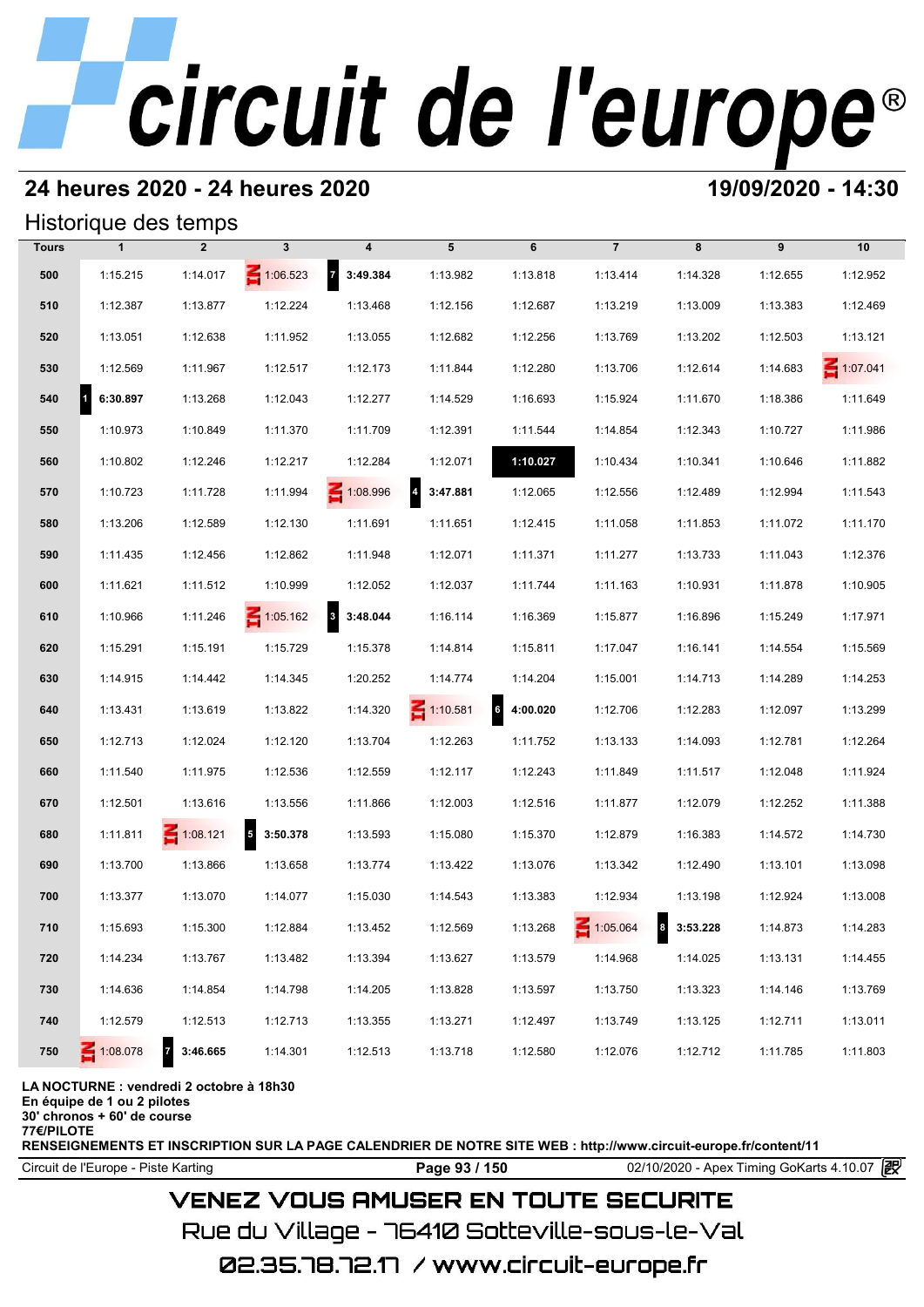### **24 heures 2020 - 24 heures 2020 19/09/2020 - 14:30**

#### Historique des temps

|              |              | Historique des temps |                          |                                     |          |                 |                                     |                 |                                     |          |
|--------------|--------------|----------------------|--------------------------|-------------------------------------|----------|-----------------|-------------------------------------|-----------------|-------------------------------------|----------|
| <b>Tours</b> | $\mathbf{1}$ | $\overline{2}$       | $\mathbf{3}$             | $\overline{\mathbf{4}}$             | 5        | 6               | $\overline{7}$                      | 8               | 9                                   | 10       |
| 760          | 1:12.194     | 1:12.936             | 1:12.731                 | 1:12.336                            | 1:13.112 | 1:12.694        | 1:12.256                            | 1:11.931        | 1:12.263                            | 1:12.572 |
| 770          | 1:11.758     | 1:13.303             | 1:12.930                 | 1:12.279                            | 1:11.751 | 1:11.559        | 1:11.844                            | 1:12.024        | 1:12.343                            | 1:11.729 |
| 780          | 1:12.390     | $\leq 1:04.753$      | $\mathbf{1}$<br>3:40.777 | 1:11.196                            | 1:10.853 | 1:11.499        | 1:12.407                            | 1:12.475        | 1:11.159                            | 1:12.183 |
| 790          | 1:10.920     | 1:10.970             | 1:11.309                 | 1:10.880                            | 1:10.613 | 1:11.014        | 1:10.579                            | 1:11.344        | 1:10.506                            | 1:11.131 |
| 800          | 1:10.673     | 1:10.611             | 1:11.151                 | 1:11.837                            | 1:11.134 | 1:11.673        | 1:10.032                            | 1:10.624        | 1:11.057                            | 1:10.390 |
| 810          | 1:11.280     | 1:10.699             | 1:10.628                 | 1:10.389                            | 1:10.642 | 1:11.365        | 1:10.457                            | $\leq 1:05.948$ | $\overline{a}$<br>3:46.906          | 1:12.406 |
| 820          | 1:11.659     | 1:11.679             | 1:11.291                 | 1:11.358                            | 1:12.409 | 1:11.004        | 1:12.007                            | 1:11.211        | 1:11.139                            | 1:10.939 |
| 830          | 1:11.058     | 1:10.956             | 1:10.930                 | 1:11.674                            | 1:11.613 | 1:11.105        | 1:11.691                            | 1:11.176        | 1:11.551                            | 1:11.448 |
| 840          | 1:11.285     | 1:11.110             | 1:10.904                 | 1:10.749                            | 1:10.719 | 1:11.058        | 1:11.350                            | 1:11.003        | 1:10.974                            | 1:11.294 |
| 850          | 1:11.136     | 1:12.199             | 1:11.230                 | 1:10.941                            | 1:10.876 | 1:11.402        | 1:11.409                            | 1:04.744        | $\overline{\mathbf{2}}$<br>3:38.392 | 1:12.435 |
| 860          | 1:15.302     | 1:11.557             | 1:11.927                 | 1:12.386                            | 1:11.440 | 1:11.801        | 1:11.365                            | 1:11.500        | 1:12.415                            | 1:13.124 |
| 870          | 1:12.561     | 1:13.388             | 1:11.361                 | 1:11.802                            | 1:11.883 | 1:12.550        | 1:11.697                            | 1:12.535        | 1:11.829                            | 1:11.492 |
| 880          | 1:11.231     | 1:12.230             | 1:11.868                 | 1:12.655                            | 1:12.037 | 1:13.012        | 1:11.574                            | 1:12.105        | 1:12.424                            | 1:11.721 |
| 890          | 1:13.889     | 1:12.377             | 1:04.688                 | $\overline{\mathbf{3}}$<br>3:52.590 | 1:14.478 | 1:14.959        | 1:15.083                            | 1:15.005        | 1:15.209                            | 1:15.663 |
| 900          | 1:16.255     | 1:15.114             | 1:15.043                 | 1:14.026                            | 1:14.532 | 1:14.365        | 1:14.540                            | 1:14.211        | 1:16.901                            | 1:14.081 |
| 910          | 1:14.378     | 1:16.183             | 1:15.637                 | 1:14.881                            | 1:17.515 | 1:13.854        | 1:13.662                            | 1:14.783        | 1:14.114                            | 1:14.326 |
| 920          | 1:14.939     | 1:13.594             | 1:15.510                 | 1:13.938                            | 1:13.765 | $\leq 1:09.600$ | 6<br>4:11.152                       | 1:12.333        | 1:12.394                            | 1:12.253 |
| 930          | 1:12.249     | 1:12.049             | 1:12.309                 | 1:12.178                            | 1:11.810 | 1:11.773        | 1:12.160                            | 1:11.701        | 1:12.058                            | 1:11.646 |
| 940          | 1:11.803     | 1:11.778             | 1:12.109                 | 1:11.808                            | 1:11.717 | 1:11.629        | 1:11.508                            | 1:11.802        | 1:11.721                            | 1:11.621 |
| 950          | 1:11.508     | 1:11.781             | 1:11.801                 | 1:11.833                            | 1:12.006 | 1:11.929        | 1:11.429                            | 1:11.138        | 1:11.615                            | 1:11.445 |
| 960          | 1:12.330     | 1:11.997             | 1:11.610                 | 1:12.371                            | 1:11.661 | $-1:05.738$     | $\overline{\mathbf{5}}$<br>3:46.609 | 1:13.661        | 1:13.858                            | 1:12.815 |
| 970          | 1:12.968     | 1:13.546             | 1:13.479                 | 1:13.373                            | 1:12.827 | 1:13.233        | 1:13.136                            | 1:12.475        | 1:14.019                            | 1:13.663 |
| 980          | 1:14.009     | 1:13.079             | 1:12.775                 | 1:13.193                            | 1:13.538 | 1:14.049        | 1:12.405                            | 1:14.127        | 1:13.073                            | 1:12.571 |
| 990          | 1:12.788     | 1:13.465             | 1:12.560                 | 1:12.846                            | 1:12.531 | 1:12.763        | 1:12.305                            | 1:12.427        | 1:13.222                            | 1:12.903 |
| 1000         | 1:12.887     | 1:12.527             | 1:13.019                 | 1:05.242                            | 3:37.075 | 1:14.475        | 1:17.419                            | 1:15.116        | 1:13.877                            | 1:13.731 |
| 1010         | 1:13.574     | 1:13.590             | 1:12.930                 | 1:14.273                            | 1:13.815 | 1:13.496        | 1:12.891                            | 1:13.521        | 1:12.710                            | 1:12.513 |

#### **LA NOCTURNE : vendredi 2 octobre à 18h30**

**En équipe de 1 ou 2 pilotes**

**30' chronos + 60' de course**

**77€/PILOTE**

**RENSEIGNEMENTS ET INSCRIPTION SUR LA PAGE CALENDRIER DE NOTRE SITE WEB : http://www.circuit-europe.fr/content/11**

Circuit de l'Europe - Piste Karting **Page 94 / 150 Page 94 / 150** 02/10/2020 - Apex Timing GoKarts 4.10.07

#### **VENEZ VOUS AMUSER EN TOUTE SECURITE**

Rue du Village – 76410 Sotteville-sous-le-Val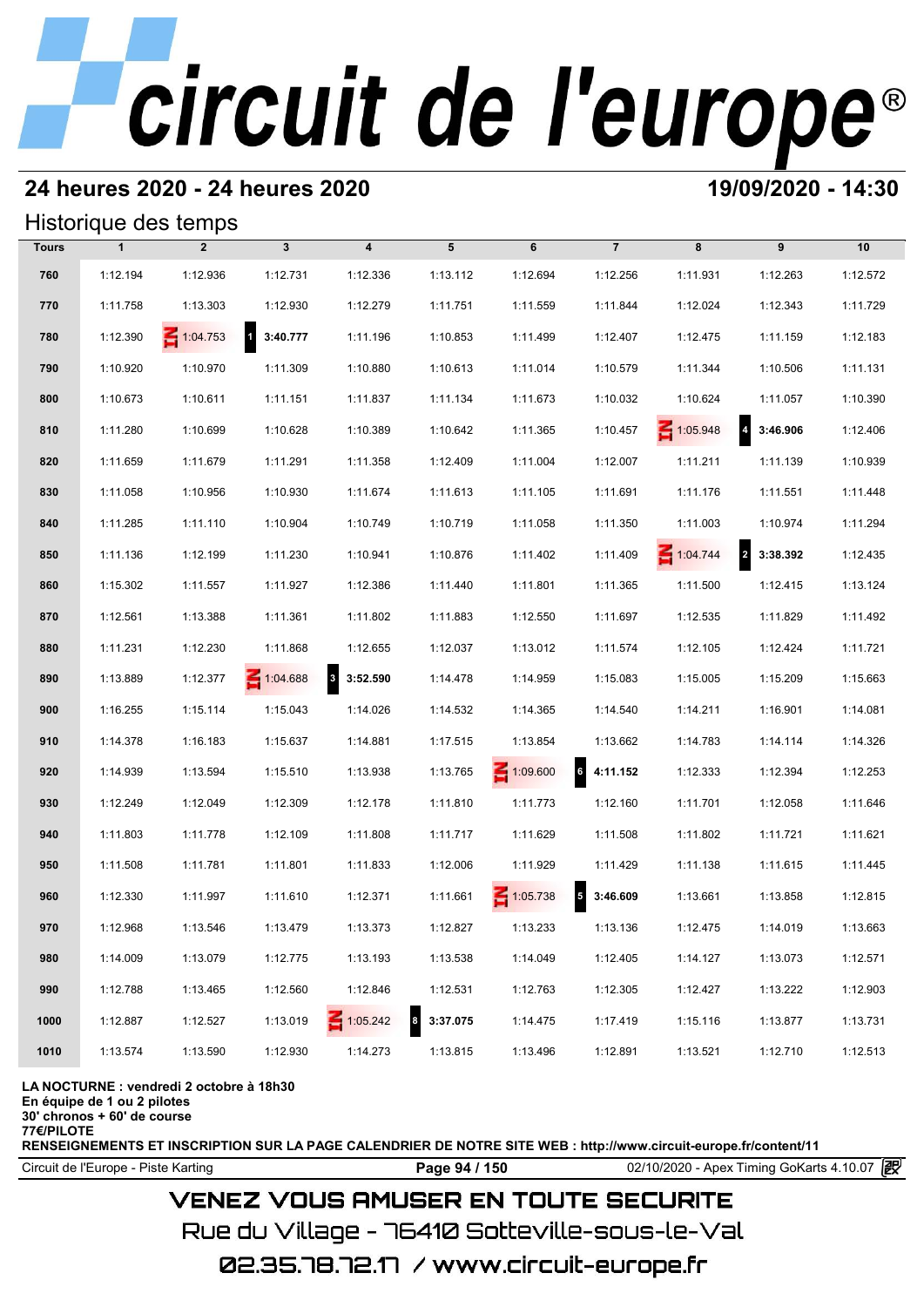### **24 heures 2020 - 24 heures 2020 19/09/2020 - 14:30**

#### Historique des temps

|              | Historique des temps |              |             |                            |          |          |                |          |          |          |
|--------------|----------------------|--------------|-------------|----------------------------|----------|----------|----------------|----------|----------|----------|
| <b>Tours</b> |                      | $\mathbf{2}$ | $3^{\circ}$ | $\overline{4}$             | 5        | 6        | $\overline{7}$ | 8        | 9        | 10       |
| 1020         | 1:12.252             | 1:12.697     | 1:12.929    | 1:12.607                   | 1:12.932 | 1:12.891 | 1:12.843       | 1:12.580 | 1:12.431 | 1:12.781 |
| 1030         | 1:13.045             | 1:13.860     | 1:11.855    | 1:12.995                   | 1:12.351 | 1:12.842 | 1:12.467       | 1:13.241 | 1:13.047 | 1:12.658 |
| 1040         | 1:12.774             | 1:12.502     | 1:05.348    | $\overline{z}$<br>3:38.524 | 1:12.334 | 1:12.146 | 1:13.381       | 1:13.164 | 1:12.565 | 1:12.817 |
| 1050         | 1:13.251             | 1:12.698     | 1:12.473    | 1:12.109                   | 1:12.489 | 1:12.624 | 1:12.626       | 1:12.163 | 1:13.278 | 1:12.365 |
| 1060         | 1:13.395             | 1:12.633     | 1:12.122    | 1:12.764                   | 1:13.158 | 1:11.938 | 1:12.930       | 1:12.422 | 1:13.008 | 1:11.854 |
| 1070         | 1:12.221             | 1:12.132     | 1:13.079    | 1:12.178                   | 1:12.073 | 1:12.262 | 1:12.798       | 1:12.402 | 1:07.259 | 3:52.507 |
| 1080         | 1:11.616             | 1:10.984     | 1:11.564    | 1:11.837                   | 1:11.336 | 1:12.342 | 1:11.150       | 1:11.070 | 1:11.555 | 1:11.092 |
| 1090         | 1:11.732             | 1:11.391     | 1:11.201    | 1:10.678                   | 1:10.973 | 1:10.890 | 1:11.020       | 1:12.007 | 1:12.423 | 1:12.344 |
| 1100         | 1:10.812             | 1:11.903     | 1:11.109    | 1:11.107                   | 1:10.870 | 1:10.933 | 1:11.184       | 1:10.583 | 1:12.788 | 1:11.854 |
| 1110         | 1:12.118             | 1:13.267     | 1:11.389    | 1:10.662                   | 1:11.501 | 1:11.879 | 1:13.467       | 1:14.327 | 1:17.537 | 1:12.612 |

**LA NOCTURNE : vendredi 2 octobre à 18h30 En équipe de 1 ou 2 pilotes 30' chronos + 60' de course 77€/PILOTE RENSEIGNEMENTS ET INSCRIPTION SUR LA PAGE CALENDRIER DE NOTRE SITE WEB : http://www.circuit-europe.fr/content/11**

Circuit de l'Europe - Piste Karting **Page 95 / 150** 02/10/2020 - Apex Timing GoKarts 4.10.07

## **VENEZ VOUS AMUSER EN TOUTE SECURITE**

Rue du Village – 76410 Sotteville-sous-le-Val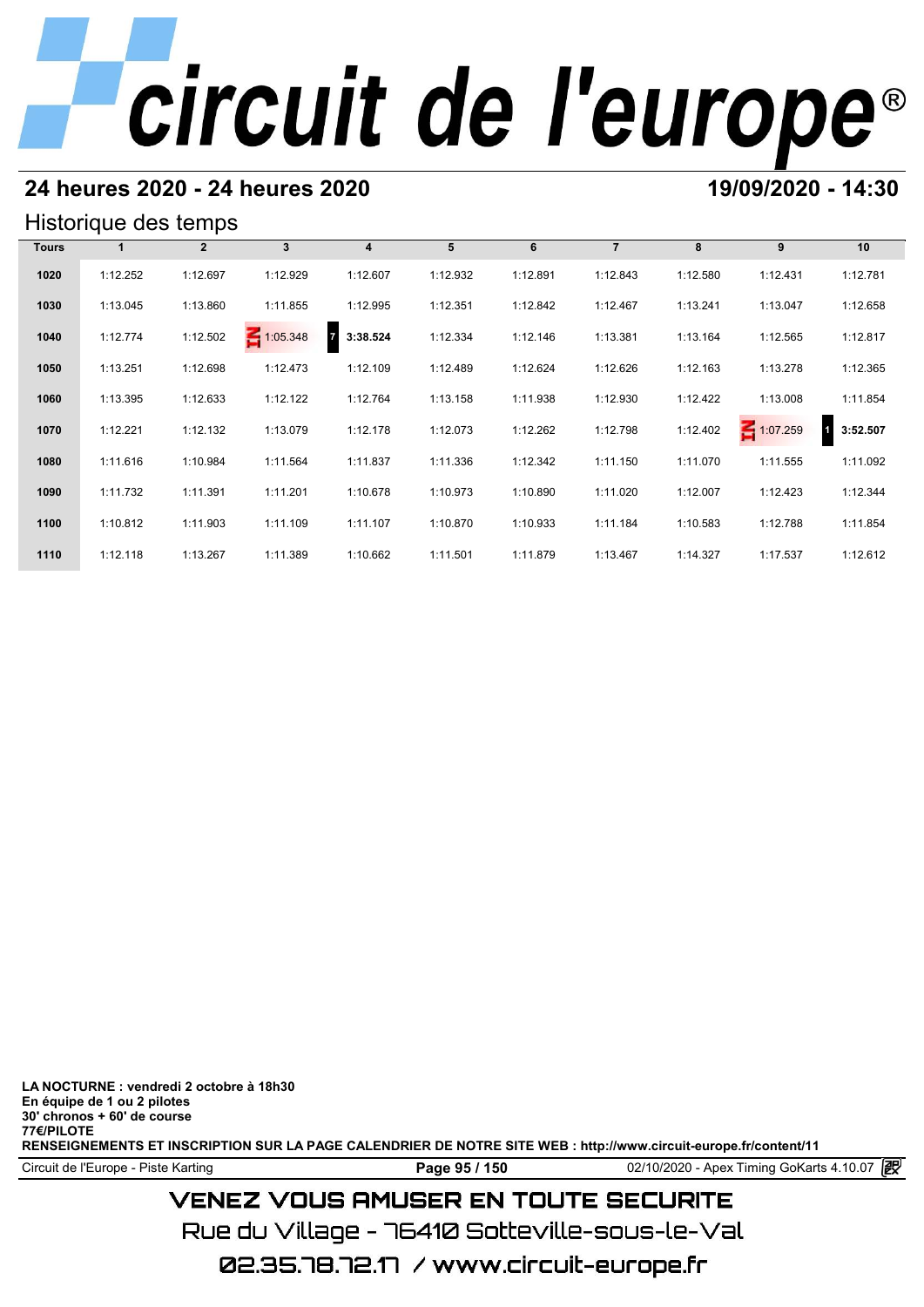### **24 heures 2020 - 24 heures 2020 19/09/2020 - 14:30**

Historique des temps

### **35 - ESME RACING TEAM**

|              |                                      | 35 - ESME RACING TEAM               |                                     |                                              |          |             |                                       |                 |                         |                 |
|--------------|--------------------------------------|-------------------------------------|-------------------------------------|----------------------------------------------|----------|-------------|---------------------------------------|-----------------|-------------------------|-----------------|
| <b>Tours</b> | $\mathbf{1}$                         | $\overline{2}$                      | $\mathbf{3}$                        | 1 BERTRAND ROBERT<br>$\overline{\mathbf{4}}$ | 5        | 2 ERIC<br>6 | <b>8 CORLEONE92</b><br>$\overline{7}$ | 4 IPVPGUN<br>8  | 5 LIONNEL56<br>9        | 6 QUENTIN<br>10 |
|              | $\vert$ <sub>3</sub><br>1:17.208     | 1:11.993                            | 1:11.109                            | 1:11.755                                     | 1:10.874 | 1:11.043    | 1:10.650                              | 1:10.877        | 1:10.441                | 1:10.364        |
| 10           | 1:10.137                             | 1:10.268                            | 1:10.470                            | 1:11.075                                     | 1:10.439 | 1:10.355    | 1:10.450                              | 1:10.459        | 1:10.999                | 1:10.390        |
| 20           | 1:10.555                             | 1:10.219                            | 1:10.862                            | 1:10.555                                     | 1:10.554 | 1:10.503    | 1:10.649                              | 1:10.425        | 1:10.704                | 1:10.470        |
| 30           | 1:10.847                             | 1:10.533                            | 1:10.386                            | 1:10.689                                     | 1:11.266 | 1:11.163    | 1:10.258                              | 1:10.862        | 1:10.968                | 1:10.802        |
| 40           | 1:10.737                             | $\leq 1:06.751$                     | 6<br>3:34.013                       | 1:10.853                                     | 1:10.796 | 1:10.732    | 1:10.839                              | 1:11.376        | 1:10.517                | 1:10.431        |
| 50           | 1:10.430                             | 1:10.486                            | 1:10.912                            | 1:10.395                                     | 1:11.441 | 1:11.146    | 1:10.867                              | 1:11.156        | 1:10.850                | 1:10.993        |
| 60           | 1:11.497                             | 1:11.404                            | 1:11.628                            | 1:11.442                                     | 1:10.949 | 1:10.865    | 1:11.036                              | 1:11.169        | 1:10.834                | 1:10.737        |
| 70           | 1:10.776                             | 1:11.079                            | 1:10.846                            | 1:10.591                                     | 1:10.945 | 1:10.614    | 1:11.449                              | 1:10.519        | 1:10.964                | 1:10.956        |
| 80           | 1:10.954                             | $\leq 1:08.331$                     | $\overline{\mathbf{4}}$<br>3:40.112 | 1:12.566                                     | 1:13.375 | 1:12.349    | 1:11.970                              | 1:12.348        | 1:12.174                | 1:11.382        |
| 90           | 1:11.401                             | 1:12.415                            | 1:13.329                            | 1:12.827                                     | 1:12.996 | 1:11.704    | 1:11.367                              | 1:11.393        | 1:11.876                | 1:12.592        |
| 100          | 1:11.790                             | 1:12.221                            | 1:11.557                            | 1:11.910                                     | 1:12.755 | 1:15.246    | 1:13.539                              | 1:14.257        | 1:12.316                | 1:11.530        |
| 110          | 1:11.461                             | 1:11.872                            | 1:11.306                            | 1:11.245                                     | 1:11.358 | 1:12.780    | 1:12.495                              | 1:11.593        | 1:11.175                | 1:11.516        |
| 120          | $-1:08.881$                          | $\overline{\mathbf{c}}$<br>3:38.569 | 1:12.666                            | 1:11.720                                     | 1:12.119 | 1:11.585    | 1:12.123                              | 1:11.689        | 1:12.418                | 1:12.111        |
| 130          | 1:11.799                             | 1:11.676                            | 1:11.405                            | 1:11.523                                     | 1:11.723 | 1:11.645    | 1:11.618                              | 1:11.530        | 1:11.364                | 1:11.874        |
| 140          | 1:12.054                             | 1:11.730                            | 1:11.629                            | 1:11.721                                     | 1:11.718 | 1:11.839    | 1:11.604                              | 1:11.762        | 1:11.889                | 1:11.850        |
| 150          | 1:11.761                             | 1:11.856                            | 1:11.894                            | 1:11.720                                     | 1:11.957 | 1:12.347    | 1:11.104                              | 1:11.145        | 1:11.475                | 1:12.020        |
| 160          | $\leq 1:06.908$                      | $\overline{1}$<br>4:29.021          | 1:13.802                            | 1:13.370                                     | 1:13.114 | 1:13.867    | 1:14.300                              | 1:15.098        | 1:13.221                | 1:12.932        |
| 170          | 1:13.027                             | 1:12.925                            | 1:13.235                            | 1:13.219                                     | 1:13.084 | 1:12.968    | 1:12.462                              | 1:12.879        | 1:13.641                | 1:13.908        |
| 180          | 1:13.783                             | 1:12.513                            | 1:12.776                            | 1:12.814                                     | 1:12.852 | 1:13.226    | 1:12.707                              | 1:13.227        | 1:12.503                | 1:11.966        |
| 190          | 1:12.474                             | 1:13.103                            | 1:13.467                            | 1:12.835                                     | 1:12.978 | 1:13.091    | 1:13.235                              | 1:14.131        | 1:15.647                | $\leq 1:09.215$ |
| 200          | $\overline{\phantom{a}}$<br>3:47.983 | 1:14.764                            | 1:13.529                            | 1:14.993                                     | 1:13.806 | 1:17.223    | 1:14.026                              | 1:14.033        | 1:13.437                | 1:13.667        |
| 210          | 1:14.607                             | 1:13.940                            | 1:14.597                            | 1:13.402                                     | 1:13.383 | 1:13.587    | 1:13.211                              | 1:13.847        | 1:13.623                | 1:13.817        |
| 220          | 1:13.325                             | 1:14.563                            | 1:13.841                            | 1:12.979                                     | 1:13.804 | 1:13.400    | 1:14.340                              | 1:14.519        | 1:15.584                | 1:14.922        |
| 230          | 1:15.444                             | 1:14.182                            | 1:14.612                            | 1:14.096                                     | 1:13.712 | 1:14.684    | 1:15.082                              | $\leq 1:12.033$ | $\mathbf 3$<br>3:36.926 | 1:11.410        |
|              |                                      |                                     |                                     |                                              |          |             |                                       |                 |                         |                 |

#### **LA NOCTURNE : vendredi 2 octobre à 18h30**

**En équipe de 1 ou 2 pilotes**

**30' chronos + 60' de course**

**77€/PILOTE**

**RENSEIGNEMENTS ET INSCRIPTION SUR LA PAGE CALENDRIER DE NOTRE SITE WEB : http://www.circuit-europe.fr/content/11**

Circuit de l'Europe - Piste Karting **Page 96 / 150 Page 96 / 150** 02/10/2020 - Apex Timing GoKarts 4.10.07

## **VENEZ VOUS AMUSER EN TOUTE SECURITE**

Rue du Village – 76410 Sotteville-sous-le-Val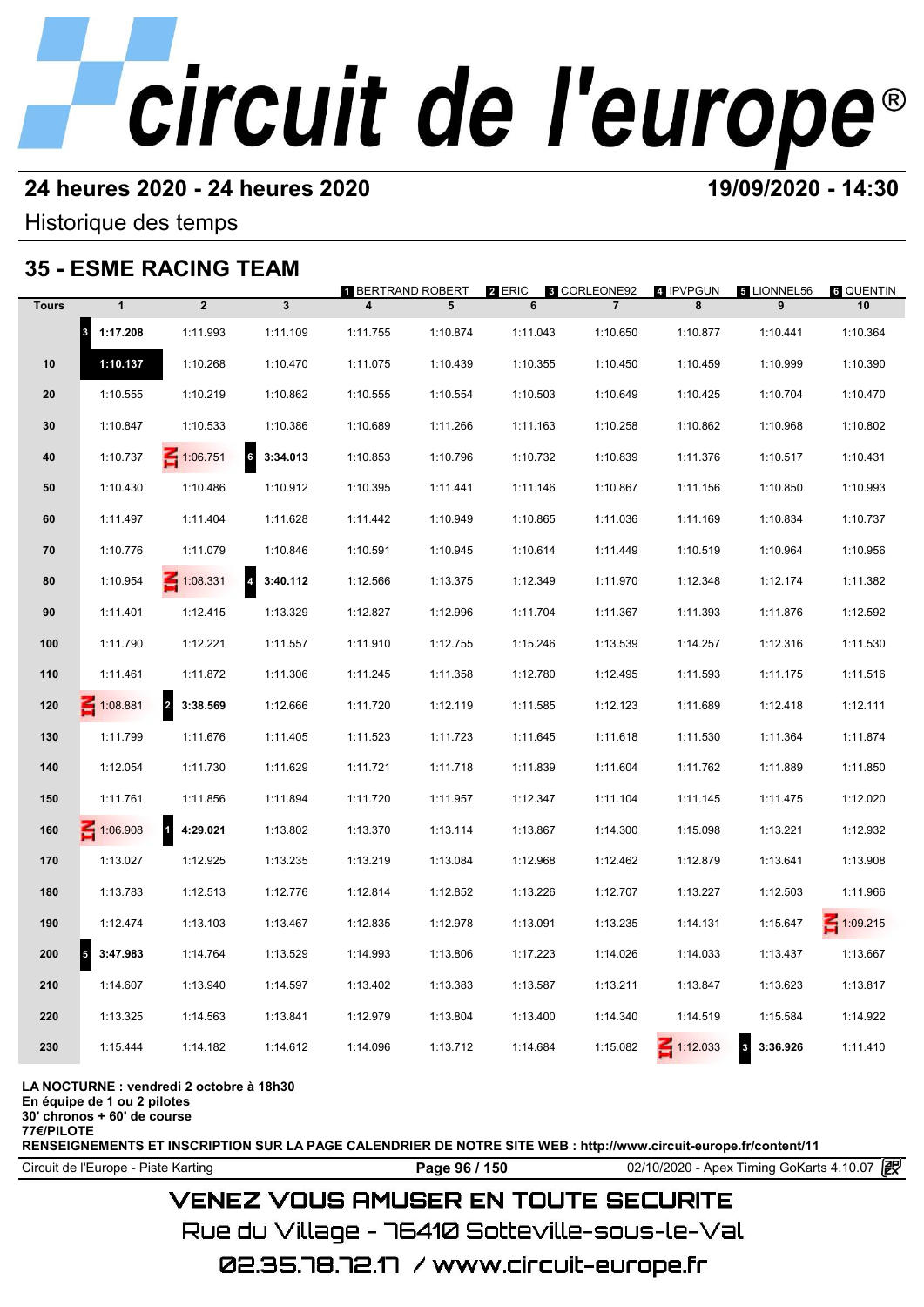## **24 heures 2020 - 24 heures 2020 19/09/2020 - 14:30**

#### Historique des temps

|              | Historique des temps                 |                |                 |                  |          |          |                 |            |                 |                   |
|--------------|--------------------------------------|----------------|-----------------|------------------|----------|----------|-----------------|------------|-----------------|-------------------|
| <b>Tours</b> | $\mathbf{1}$                         | $\overline{2}$ | $\mathbf{3}$    | $\boldsymbol{4}$ | 5        | 6        | $\overline{7}$  | 8          | 9               | 10                |
| 240          | 1:10.803                             | 1:10.962       | 1:11.193        | 1:10.875         | 1:10.884 | 1:10.813 | 1:11.465        | 1:12.041   | 1:11.044        | 1:11.061          |
| 250          | 1:10.587                             | 1:10.616       | 1:10.840        | 1:10.723         | 1:10.883 | 1:10.861 | 1:10.649        | 1:12.065   | 1:11.540        | 1:11.264          |
| 260          | 1:11.053                             | 1:10.636       | 1:10.717        | 1:11.006         | 1:10.776 | 1:11.141 | 1:10.732        | 1:10.784   | 1:10.638        | 1:10.703          |
| 270          | 1:10.624                             | 1:10.589       | 1:10.406        | 1:12.383         | 1:10.652 | 1:11.779 | 1:10.773        | 1:10.833   | $\leq 1:10.879$ | $6\quad 3:34.506$ |
| 280          | 1:10.875                             | 1:11.415       | 1:10.922        | 1:11.883         | 1:12.153 | 1:11.013 | 1:11.138        | 1:10.862   | 1:10.758        | 1:10.781          |
| 290          | 1:10.896                             | 1:11.363       | 1:10.722        | 1:10.966         | 1:10.419 | 1:11.086 | 1:11.532        | 1:11.075   | 1:10.785        | 1:10.738          |
| 300          | 1:10.792                             | 1:10.543       | 1:10.913        | 1:10.631         | 1:11.252 | 1:10.894 | 1:10.885        | 1:11.403   | 1:10.773        | 1:11.025          |
| 310          | 1:11.235                             | 1:10.944       | 1:11.282        | 1:11.120         | 1:10.435 | 1:10.774 | 1:10.869        | 1:10.774   | $\leq 1:07.639$ | 3:52.086          |
| 320          | 1:12.084                             | 1:12.756       | 1:13.419        | 1:15.155         | 1:12.428 | 1:11.833 | 1:11.485        | 1:11.366   | 1:12.301        | 1:12.356          |
| 330          | 1:11.589                             | 1:12.071       | 1:11.748        | 1:11.550         | 1:12.298 | 1:12.052 | 1:13.259        | 1:11.589   | 1:11.730        | 1:11.483          |
| 340          | 1:11.926                             | 1:12.105       | 1:11.692        | 1:11.679         | 1:12.153 | 1:12.162 | 1:11.476        | 1:12.588   | 1:12.107        | 1:12.976          |
| 350          | 1:11.470                             | 1:11.446       | 1:12.748        | 1:13.520         | 1:11.939 | 1:11.559 | 1:11.703        | 1:11.627   | 1:11.205        | 1:11.992          |
| 360          | 1:11.466                             | 1:11.762       | $\leq 1:12.263$ | 2 3:37.734       | 1:15.251 | 1:14.513 | 1:14.503        | 1:13.543   | 1:12.993        | 1:12.514          |
| 370          | 1:11.961                             | 1:13.082       | 1:12.931        | 1:12.651         | 1:11.702 | 1:11.860 | 1:12.690        | 1:11.954   | 1:12.991        | 1:11.961          |
| 380          | 1:15.419                             | 1:16.002       | 1:12.207        | 1:11.740         | 1:13.465 | 1:11.953 | 1:14.844        | 1:12.357   | 1:12.372        | 1:11.804          |
| 390          | 1:11.822                             | 1:11.703       | 1:11.988        | 1:12.514         | 1:12.472 | 1:12.928 | $\leq 1:09.733$ | 4 4:34.596 | 1:24.913        | 1:24.113          |
| 400          | 1:24.136                             | 1:32.729       | 1:33.136        | 1:44.646         | 4:04.261 | 1:29.450 | 1:27.438        | 1:27.365   | 1:23.789        | 1:23.235          |
| 410          | 1:23.502                             | 1:22.141       | 1:19.998        | 1:18.768         | 1:17.185 | 1:20.041 | 1:19.588        | 1:16.537   | 1:16.355        | 1:20.652          |
| 420          | 1:17.751                             | 1:16.045       | 1:16.686        | 1:17.215         | 1:16.175 | 1:18.947 | 1:15.447        | 1:17.067   | 1:20.297        | $\leq 1:15.628$   |
| 430          | $\overline{\phantom{a}}$<br>4:02.555 | 1:20.913       | 1:19.990        | 1:17.924         | 1:18.252 | 1:17.855 | 1:19.596        | 1:17.054   | 1:17.202        | 1:20.831          |
| 440          | 1:20.537                             | 1:21.163       | 1:19.029        | 1:19.418         | 1:18.678 | 1:20.265 | 1:19.117        | 1:15.999   | 1:17.638        | 1:16.374          |
| 450          | 1:16.985                             | 1:20.264       | 1:16.099        | 1:17.184         | 1:18.934 | 1:17.246 | 1:17.881        | 1:21.622   | 1:16.322        | 1:14.994          |
| 460          | 1:14.389                             | 1:14.575       | 1:15.405        | 1:13.975         | 1:14.904 | 1:14.583 | $\leq 1:13.245$ | 3:34.027   | 1:11.309        | 1:11.569          |
| 470          | 1:11.380                             | 1:11.960       | 1:11.366        | 1:11.322         | 1:12.167 | 1:11.090 | 1:12.079        | 1:11.819   | 1:10.872        | 1:11.130          |
| 480          | 1:11.241                             | 1:11.051       | 1:11.014        | 1:11.886         | 1:11.970 | 1:12.332 | 1:11.095        | 1:11.147   | 1:12.898        | 1:11.540          |
| 490          | 1:10.832                             | 1:11.208       | 1:11.208        | 1:11.078         | 1:11.204 | 1:11.020 | 1:11.016        | 1:11.037   | 1:11.981        | 1:11.805          |

#### **LA NOCTURNE : vendredi 2 octobre à 18h30**

**En équipe de 1 ou 2 pilotes**

**30' chronos + 60' de course**

**77€/PILOTE**

**RENSEIGNEMENTS ET INSCRIPTION SUR LA PAGE CALENDRIER DE NOTRE SITE WEB : http://www.circuit-europe.fr/content/11**

Circuit de l'Europe - Piste Karting **Page 97 / 150 Page 97 / 150** 02/10/2020 - Apex Timing GoKarts 4.10.07

### **VENEZ VOUS AMUSER EN TOUTE SECURITE**

Rue du Village – 76410 Sotteville-sous-le-Val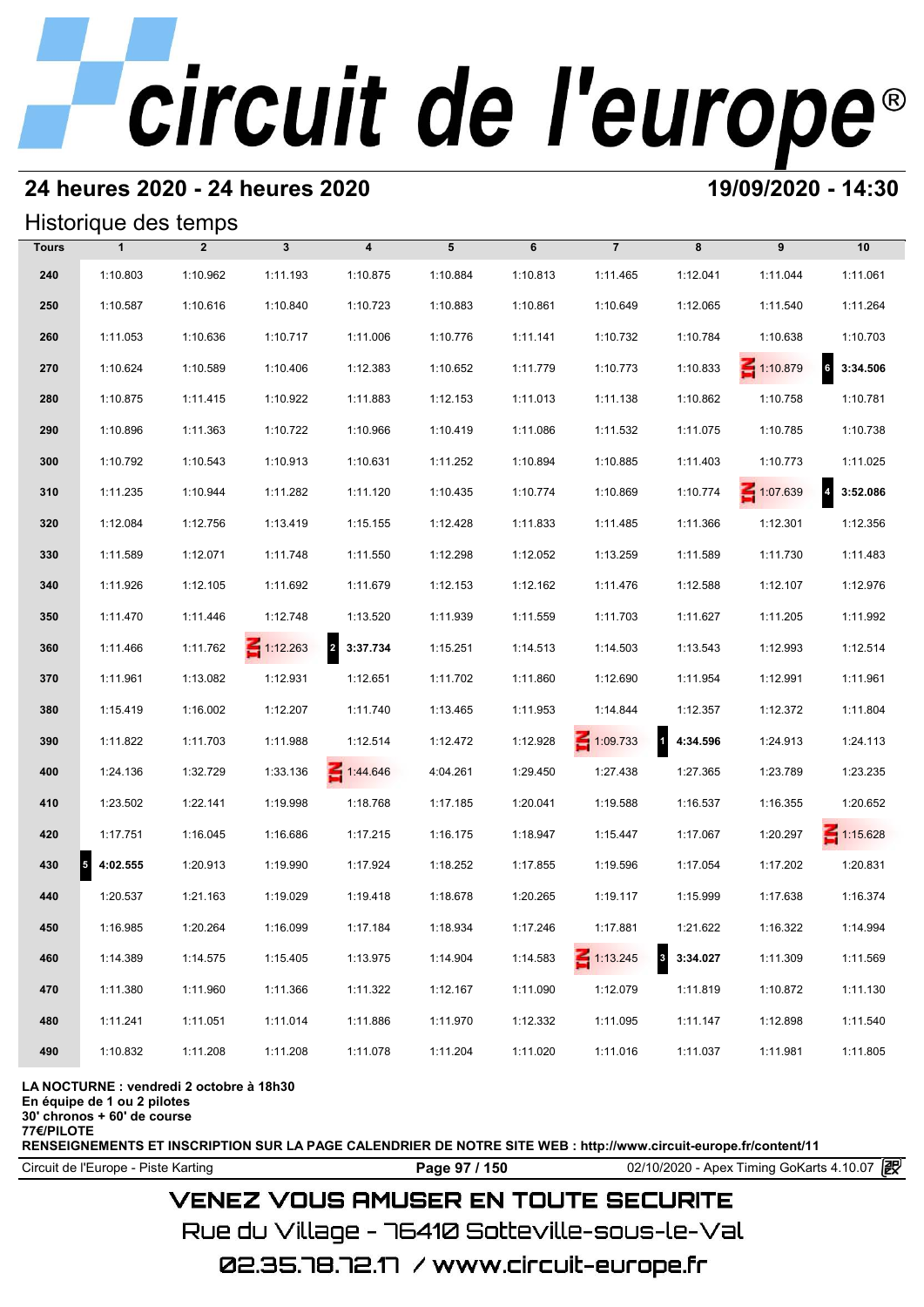## **24 heures 2020 - 24 heures 2020 19/09/2020 - 14:30**

#### Historique des temps

|              |              | Historique des temps |              |                                     |                             |          |                |          |                 |          |
|--------------|--------------|----------------------|--------------|-------------------------------------|-----------------------------|----------|----------------|----------|-----------------|----------|
| <b>Tours</b> | $\mathbf{1}$ | $\overline{2}$       | $\mathbf{3}$ | 4                                   | 5                           | 6        | $\overline{7}$ | 8        | 9               | 10       |
| 500          | 1:11.021     | 1:11.082             | 1:10.862     | 1:10.731                            | 1:10.929                    | 1:11.106 | 1:11.561       | 1:11.022 | 1:10.965        | 1:10.874 |
| 510          | 1:10.692     | 1:07.983             | 6:55.171     | 1:11.335                            | 1:11.102                    | 1:10.892 | 1:10.929       | 1:11.087 | 1:10.841        | 1:11.123 |
| 520          | 1:10.690     | 1:10.324             | 1:10.972     | 1:10.677                            | 1:10.776                    | 1:10.750 | 1:10.660       | 1:10.615 | 1:11.064        | 1:10.313 |
| 530          | 1:10.944     | 1:10.652             | 1:10.465     | 1:10.378                            | 1:11.541                    | 1:11.371 | 1:10.704       | 1:10.330 | 1:11.440        | 1:10.662 |
| 540          | 1:10.384     | 1:10.561             | 1:10.658     | $\leq 1:09.228$                     | $6\overline{6}$<br>3:33.927 | 1:11.556 | 1:10.871       | 1:11.319 | 1:15.486        | 1:19.116 |
| 550          | 1:10.517     | 1:10.566             | 1:10.420     | 1:10.457                            | 1:10.828                    | 1:10.693 | 1:11.603       | 1:10.801 | 1:10.749        | 1:10.668 |
| 560          | 1:10.967     | 1:10.572             | 1:10.724     | 1:10.989                            | 1:11.018                    | 1:10.977 | 1:11.041       | 1:12.203 | 1:11.152        | 1:10.624 |
| 570          | 1:10.792     | 1:10.765             | 1:10.661     | 1:10.546                            | 1:11.297                    | 1:10.804 | 1:10.737       | 1:11.271 | 1:11.040        | 1:10.897 |
| 580          | 1:11.213     | 1:11.142             | 1:11.509     | 1:10.963                            | 1:11.146                    | 1:11.436 | 1:10.572       | 1:11.079 | $\leq 1:12.606$ | 5:26.323 |
| 590          | 1:11.889     | 1:14.048             | 1:11.045     | 1:11.268                            | 1:10.946                    | 1:11.534 | 1:10.663       | 1:11.083 | 1:10.633        | 1:11.024 |
| 600          | 1:11.307     | 1:11.010             | 1:11.254     | 1:11.034                            | 1:11.210                    | 1:11.262 | 1:11.126       | 1:11.211 | 1:11.254        | 1:11.222 |
| 610          | 1:11.611     | 1:11.407             | 1:11.105     | 1:10.880                            | 1:11.353                    | 1:11.793 | 1:10.781       | 1:11.003 | 1:10.614        | 1:11.892 |
| 620          | 1:10.803     | $\leq 1:06.356$      | 4 3:37.616   | 1:11.937                            | 1:11.656                    | 1:12.786 | 1:12.137       | 1:12.215 | 1:12.379        | 1:12.121 |
| 630          | 1:11.964     | 1:13.439             | 1:12.704     | 1:12.398                            | 1:11.798                    | 1:11.894 | 1:11.992       | 1:13.959 | 1:11.952        | 1:12.051 |
| 640          | 1:12.143     | 1:11.418             | 1:11.566     | 1:11.845                            | 1:12.861                    | 1:12.737 | 1:12.481       | 1:13.029 | 1:11.954        | 1:12.910 |
| 650          | 1:12.199     | 1:11.703             | 1:11.724     | 1:12.618                            | 1:11.848                    | 1:12.538 | 1:11.931       | 1:11.358 | 1:12.244        | 1:11.575 |
| 660          | 1:12.025     | 1:12.873             | 1:11.454     | 1:11.498                            | 1:11.952                    | 1:11.744 | 1:12.194       | 1:13.149 | 1:11.522        | 1:11.277 |
| 670          | 1:12.858     | 1:12.636             | 1:11.478     | 1:12.187                            | 1:11.791                    | 1:11.297 | 1:11.352       | 1:13.234 | 1:13.449        | 1:12.160 |
| 680          | 1:13.101     | 1:12.993             | 1:12.025     | 1:11.482                            | 1:12.627                    | 1:11.812 | 1:11.737       | 1:11.695 | 1:12.103        | 1:11.735 |
| 690          | 1:13.231     | 1:11.198             | 1:11.544     | 1:11.809                            | 1:15.219                    | 1:13.219 | 1:15.232       | 1:15.190 | 1:12.235        | 1:12.041 |
| 700          | 1:11.853     | 1:11.606             | 1:08.676     | $\overline{\mathbf{1}}$<br>5:03.729 | 1:15.316                    | 1:14.278 | 1:14.460       | 1:14.053 | 1:14.611        | 1:13.421 |
| 710          | 1:14.087     | 1:13.861             | 1:13.986     | 1:14.094                            | 1:13.750                    | 1:13.088 | 1:13.384       | 1:14.235 | 1:15.816        | 1:13.073 |
| 720          | 1:13.720     | 1:13.533             | 1:13.536     | 1:12.884                            | 1:13.203                    | 1:13.433 | 1:14.882       | 1:13.988 | 1:14.305        | 1:14.194 |
| 730          | 1:14.535     | 1:13.304             | 1:12.965     | 1:14.245                            | 1:14.585                    | 1:13.079 | 1:13.334       | 1:14.043 | 1:15.058        | 1:15.243 |
| 740          | 1:14.220     | 1:14.170             | 1:13.871     | $\leq 1:09.317$                     | $\overline{2}$<br>3:44.670  | 1:13.923 | 1:13.232       | 1:12.350 | 1:12.931        | 1:13.141 |
| 750          | 1:14.007     | 1:12.113             | 1:12.715     | 1:12.450                            | 1:12.408                    | 1:11.890 | 1:11.574       | 1:11.704 | 1:12.469        | 1:12.048 |

#### **LA NOCTURNE : vendredi 2 octobre à 18h30**

**En équipe de 1 ou 2 pilotes**

**30' chronos + 60' de course**

**77€/PILOTE**

**RENSEIGNEMENTS ET INSCRIPTION SUR LA PAGE CALENDRIER DE NOTRE SITE WEB : http://www.circuit-europe.fr/content/11**

Circuit de l'Europe - Piste Karting **Page 98 / 150 Page 98 / 150** 02/10/2020 - Apex Timing GoKarts 4.10.07

### **VENEZ VOUS AMUSER EN TOUTE SECURITE**

Rue du Village – 76410 Sotteville-sous-le-Val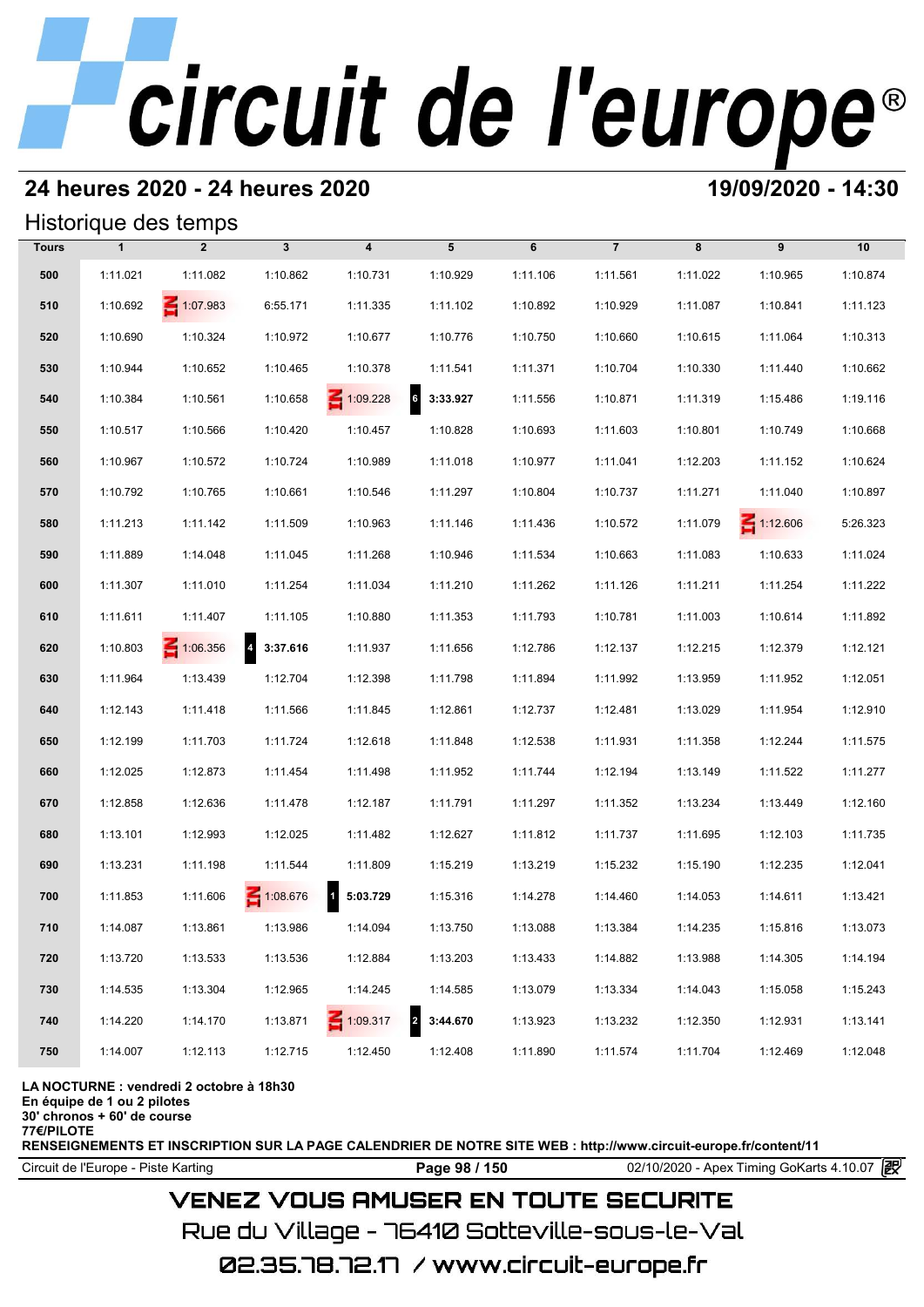### **24 heures 2020 - 24 heures 2020 19/09/2020 - 14:30**

#### Historique des temps

|              | Historique des temps |                   |                |                         |                 |                                     |                |                 |                                     |                 |
|--------------|----------------------|-------------------|----------------|-------------------------|-----------------|-------------------------------------|----------------|-----------------|-------------------------------------|-----------------|
| <b>Tours</b> | $\mathbf{1}$         | $\overline{2}$    | $3\phantom{a}$ | $\overline{\mathbf{4}}$ | 5               | 6                                   | $\overline{7}$ | 8               | 9                                   | 10              |
| 760          | 1:12.124             | 1:11.902          | 1:12.434       | 1:11.726                | 1:12.175        | 1:13.301                            | 1:13.023       | 1:12.302        | 1:11.863                            | 1:11.540        |
| 770          | 1:11.724             | 1:11.656          | 1:13.416       | 1:11.709                | 1:12.408        | 1:12.908                            | 1:12.714       | 1:11.839        | 1:12.198                            | $\leq 1:07.513$ |
| 780          | 3:43.356             | 1:11.292          | 1:11.315       | 1:11.176                | 1:11.023        | 1:11.499                            | 1:11.183       | 1:11.389        | 1:11.249                            | 1:10.737        |
| 790          | 1:10.658             | 1:10.979          | 1:11.691       | 1:11.390                | 1:11.000        | 1:10.986                            | 1:11.026       | 1:10.975        | 1:11.022                            | 1:11.318        |
| 800          | 1:11.132             | 1:11.065          | 1:11.382       | 1:11.041                | 1:11.087        | 1:10.998                            | 1:11.085       | 1:10.926        | 1:11.149                            | 1:11.263        |
| 810          | 1:10.543             | 1:10.501          | 1:11.118       | 1:11.467                | 1:11.195        | 1:10.728                            | 1:10.469       | 1:10.516        | 1:11.024                            | 1:10.540        |
| 820          | $\leq 1:06.870$      | $5\quad 3:46.316$ | 1:14.334       | 1:14.681                | 1:14.877        | 1:14.762                            | 1:15.058       | 1:15.726        | 1:15.701                            | 1:16.053        |
| 830          | 1:15.331             | 1:15.737          | 1:16.077       | 1:17.154                | 1:15.134        | 1:16.050                            | 1:15.059       | 1:15.917        | 1:16.651                            | 1:15.910        |
| 840          | 1:14.215             | 1:13.472          | 1:13.599       | 1:14.525                | 1:13.643        | 1:15.416                            | 1:13.834       | 1:14.427        | 1:15.588                            | 1:15.350        |
| 850          | 1:15.009             | 1:14.347          | 1:13.982       | 1:14.321                | 1:14.584        | 1:14.599                            | 1:14.432       | $\leq 1:10.852$ | 4.4:02.921                          | 1:13.378        |
| 860          | 1:11.959             | 1:12.256          | 1:12.200       | 1:13.028                | 1:11.876        | 1:12.493                            | 1:12.067       | 1:12.247        | 1:11.265                            | 1:12.217        |
| 870          | 1:12.123             | 1:11.870          | 1:12.358       | 1:11.928                | 1:12.010        | 1:11.863                            | 1:12.033       | 1:11.904        | 1:11.922                            | 1:12.237        |
| 880          | 1:11.861             | 1:12.448          | 1:11.911       | 1:11.434                | 1:11.674        | 1:11.517                            | 1:11.480       | 1:12.013        | 1:11.758                            | 1:12.712        |
| 890          | 1:11.902             | 1:12.974          | 1:12.001       | 1:11.716                | 1:11.802        | 1:11.924                            | 1:11.918       | $\leq 1:08.122$ | $6\overline{6}$<br>3:42.928         | 1:12.297        |
| 900          | 1:11.603             | 1:11.843          | 1:11.153       | 1:10.596                | 1:11.704        | 1:11.288                            | 1:11.655       | 1:11.072        | 1:10.688                            | 1:11.295        |
| 910          | 1:10.821             | 1:11.327          | 1:11.158       | 1:11.097                | 1:11.449        | 1:11.287                            | 1:11.675       | 1:11.275        | 1:11.755                            | 1:12.062        |
| 920          | 1:11.378             | 1:11.699          | 1:11.195       | 1:11.309                | 1:11.303        | 1:11.409                            | 1:10.698       | 1:10.890        | 1:12.099                            | 1:12.044        |
| 930          | 1:10.447             | 1:10.937          | 1:11.104       | 1:10.984                | 1:10.960        | 1:11.479                            | 1:11.016       | 1:04.362        | $\overline{\mathbf{r}}$<br>4:00.714 | 1:12.044        |
| 940          | 1:12.116             | 1:11.841          | 1:11.837       | 1:12.445                | 1:12.300        | 1:12.253                            | 1:12.451       | 1:12.348        | 1:12.399                            | 1:12.819        |
| 950          | 1:12.542             | 1:12.246          | 1:12.044       | 1:12.559                | 1:11.911        | 1:12.120                            | 1:13.388       | 1:12.225        | 1:12.299                            | 1:11.772        |
| 960          | 1:12.116             | 1:12.276          | 1:11.884       | 1:12.741                | 1:12.130        | 1:13.055                            | 1:11.889       | 1:11.736        | 1:12.130                            | 1:11.790        |
| 970          | 1:11.819             | 1:12.617          | 1:11.616       | 1:11.739                | 1:11.783        | 1:11.519                            | 1:11.378       | 1:12.151        | 1:11.654                            | 1:11.610        |
| 980          | 1:11.650             | 1:11.811          | 1:12.136       | 1:11.445                | 1:12.510        | 1:13.783                            | 1:12.608       | 1:12.652        | 1:12.536                            | 1:11.797        |
| 990          | 1:11.723             | 1:12.100          | 1:12.029       | 1:11.896                | $\leq 1:07.397$ | $\overline{\mathbf{5}}$<br>3:42.885 | 1:15.018       | 1:14.652        | 1:14.767                            | 1:15.246        |
| 1000         | 1:14.671             | 1:15.402          | 1:14.948       | 1:15.697                | 1:16.620        | 1:15.934                            | 1:16.662       | 1:15.834        | 1:15.567                            | 1:14.289        |
| 1010         | 1:14.133             | 1:13.800          | 1:14.994       | $\leq 1:10.961$         | 3:39.843        | $\overline{\mathbf{1}}$<br>3:42.599 | 1:13.199       | 1:13.545        | 1:13.740                            | 1:14.454        |

**LA NOCTURNE : vendredi 2 octobre à 18h30**

**En équipe de 1 ou 2 pilotes**

**30' chronos + 60' de course**

**77€/PILOTE**

**RENSEIGNEMENTS ET INSCRIPTION SUR LA PAGE CALENDRIER DE NOTRE SITE WEB : http://www.circuit-europe.fr/content/11**

Circuit de l'Europe - Piste Karting **Page 99 / 150 Page 99 / 150** 02/10/2020 - Apex Timing GoKarts 4.10.07 **P** 

### **VENEZ VOUS AMUSER EN TOUTE SECURITE**

Rue du Village – 76410 Sotteville-sous-le-Val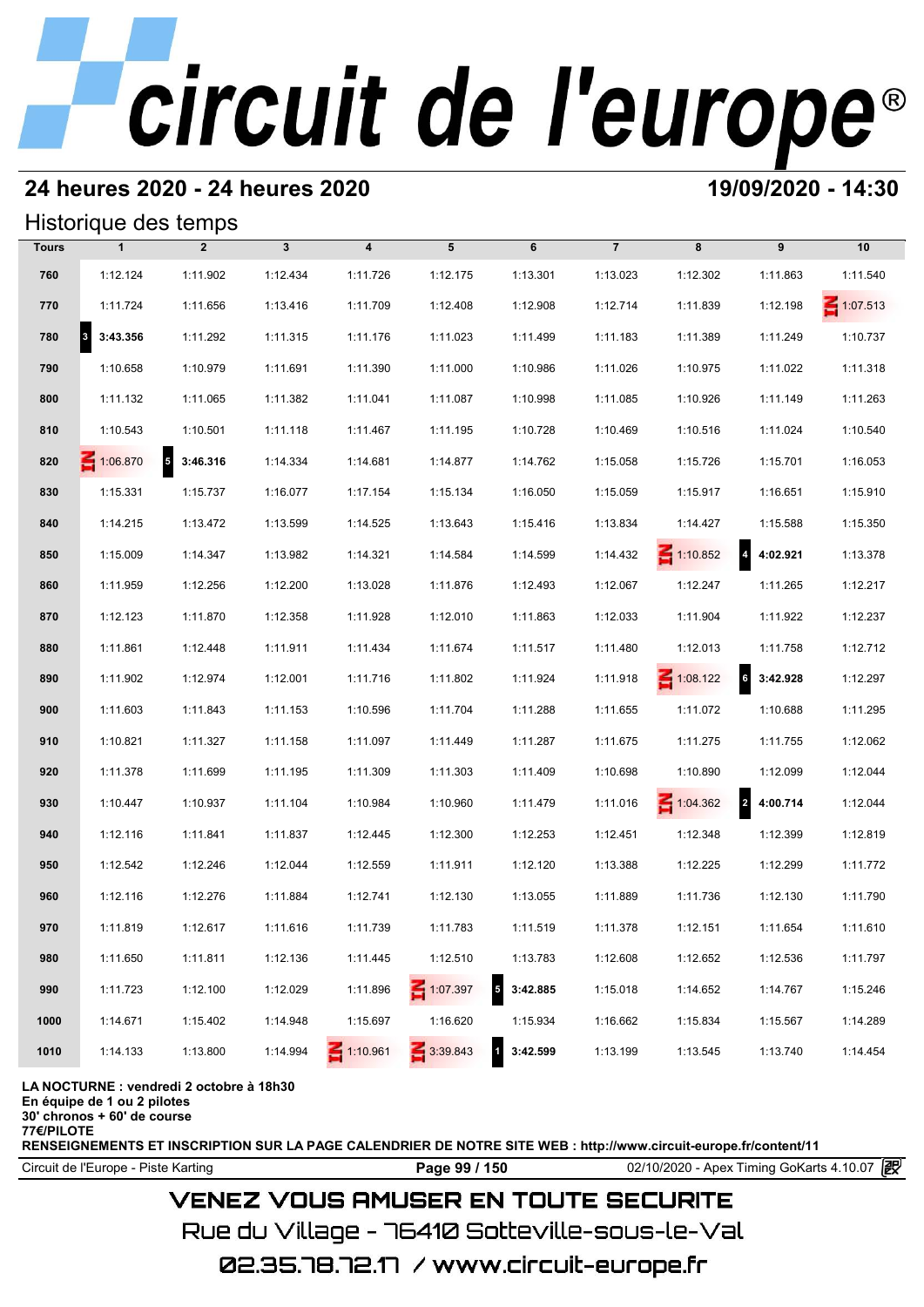### **24 heures 2020 - 24 heures 2020 19/09/2020 - 14:30**

#### Historique des temps

|              | Historique des temps |                            |          |          |          |          |                |          |          |                 |
|--------------|----------------------|----------------------------|----------|----------|----------|----------|----------------|----------|----------|-----------------|
| <b>Tours</b> |                      | $\mathbf{2}$               | 3        | 4        | 5        | 6        | $\overline{7}$ | 8        | 9        | 10              |
| 1020         | 1:14.227             | 1:13.819                   | 1:13.548 | 1:13.194 | 1:13.449 | 1:13.404 | 1:13.816       | 1:14.068 | 1:13.317 | 1:13.895        |
| 1030         | 1:12.841             | 1:13.344                   | 1:14.654 | 1:13.355 | 1:13.127 | 1:12.966 | 1:12.861       | 1:12.852 | 1:14.334 | 1:14.154        |
| 1040         | $\leq 1:08.409$      | 2:38.175<br>$\overline{4}$ | 1:11.801 | 1:12.067 | 1:14.332 | 1:12.711 | 1:12.328       | 1:12.603 | 1:12.538 | 1:12.579        |
| 1050         | 1:12.442             | 1:12.248                   | 1:12.215 | 1:12.162 | 1:12.055 | 1:12.586 | 1:11.610       | 1:12.055 | 1:12.179 | 1:07.643        |
| 1060         | 3:38.247<br>3        | 1:11.193                   | 1:11.551 | 1:11.520 | 1:11.506 | 1:11.455 | 1:11.641       | 1:11.550 | 1:11.439 | 1:11.672        |
| 1070         | 1:11.409             | 1:11.546                   | 1:11.266 | 1:11.312 | 1:11.123 | 1:11.150 | 1:11.401       | 1:11.053 | 1:11.251 | 1:11.088        |
| 1080         | 1:10.864             | 1:11.701                   | 1:10.938 | 1:10.871 | 1:11.069 | 1:10.952 | 1:11.196       | 1:10.957 | 1:12.372 | $\leq 1:07.447$ |
| 1090         | 3:37.143<br>6        | 1:11.128                   | 1:11.940 | 1:11.466 | 1:11.490 | 1:15.900 | 1:11.469       | 1:11.759 | 1:11.502 | 1:11.161        |
| 1100         | 1:11.237             | 1:11.336                   | 1:11.714 | 1:11.495 | 1:11.302 | 1:11.475 | 1:11.299       | 1:11.140 | 1:11.193 | 1:11.272        |
| 1110         | 1:12.234             | 1:11.598                   | 1:11.365 | 1:11.371 | 1:11.156 | 1:10.914 | 1:11.380       | 1:11.800 | 1:11.581 | 1:11.474        |
| 1120         | 1:11.386             | 1:11.590                   | 1:12.716 | 1:12.535 | 1:12.785 |          |                |          |          |                 |

**LA NOCTURNE : vendredi 2 octobre à 18h30 En équipe de 1 ou 2 pilotes 30' chronos + 60' de course 77€/PILOTE RENSEIGNEMENTS ET INSCRIPTION SUR LA PAGE CALENDRIER DE NOTRE SITE WEB : http://www.circuit-europe.fr/content/11**

Circuit de l'Europe - Piste Karting **Page 100 / 150** 02/10/2020 - Apex Timing GoKarts 4.10.07

## **VENEZ VOUS AMUSER EN TOUTE SECURITE**

Rue du Village – 76410 Sotteville-sous-le-Val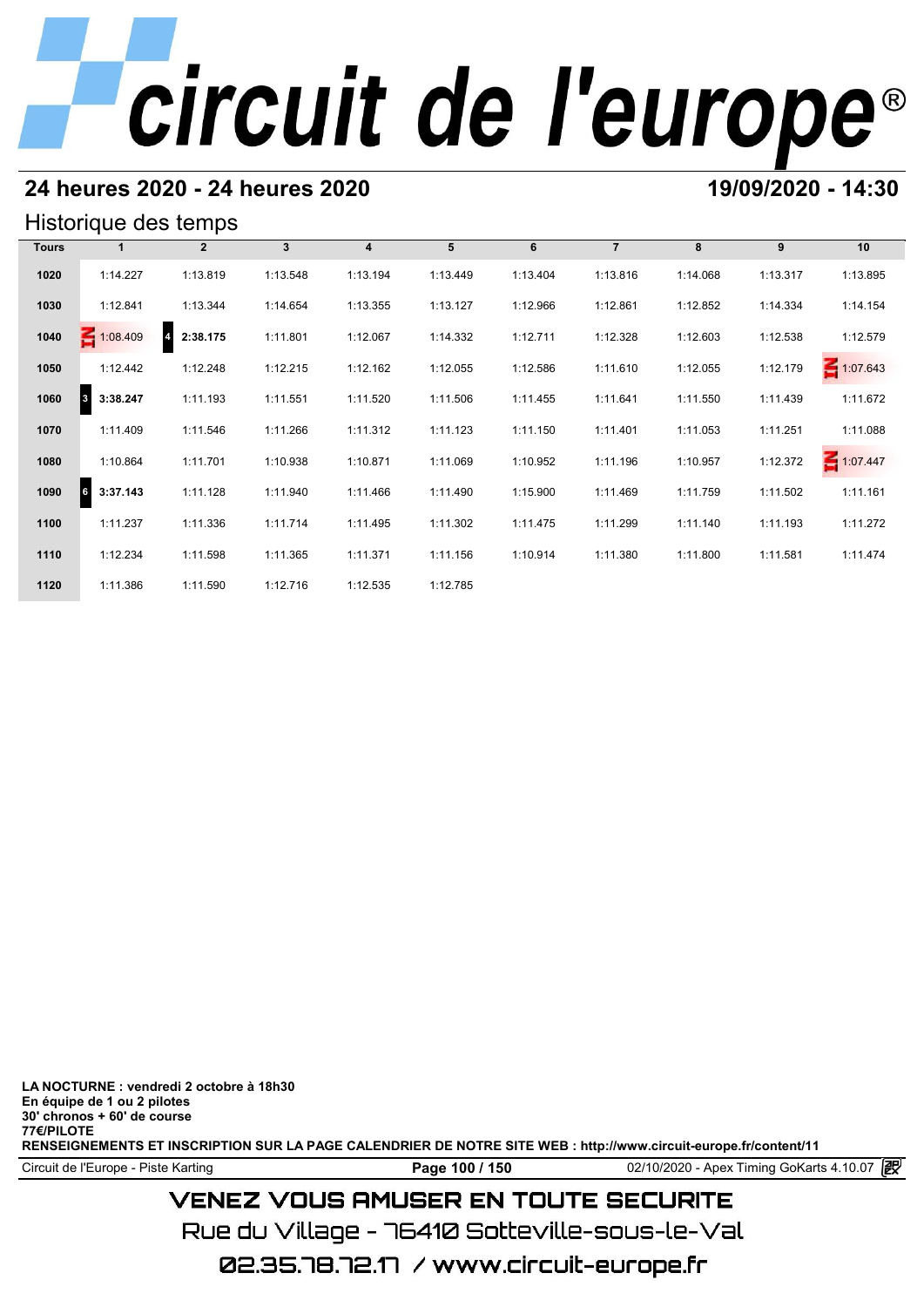#### **24 heures 2020 - 24 heures 2020 19/09/2020 - 14:30**

#### Historique des temps

## **24 - SATANAS**

|              | 24 - SATANAS          |                |                 |                            |               |               |                                    |                                            |                                    |                |
|--------------|-----------------------|----------------|-----------------|----------------------------|---------------|---------------|------------------------------------|--------------------------------------------|------------------------------------|----------------|
| <b>Tours</b> | $\mathbf{1}$          | $\overline{2}$ | $\mathbf{3}$    | $\overline{\mathbf{4}}$    | 1 THEO<br>5   | 2 ROMAIN<br>6 | <b>8 AYMERIC</b><br>$\overline{7}$ | 4 LUDOVIC<br>8                             | 5 ERWAN<br>9                       | 6 ALEXIS<br>10 |
|              | $\vert$ 6<br>1:18.260 | 1:15.105       | 1:13.431        | 1:12.708                   | 1:11.997      | 1:12.009      | 1:11.859                           | 1:11.649                                   | 1:11.794                           | 1:11.966       |
| 10           | 1:11.515              | 1:11.909       | 1:12.002        | 1:11.869                   | 1:11.476      | 1:11.549      | 1:11.735                           | 1:11.862                                   | 1:12.063                           | 1:11.985       |
| 20           | 1:12.836              | 1:11.856       | 1:13.405        | 1:12.732                   | 1:11.486      | 1:11.224      | 1:11.453                           | 1:12.144                                   | 1:11.491                           | 1:11.662       |
| 30           | 1:11.577              | 1:11.760       | 1:12.137        | 1:11.918                   | 1:11.573      | 1:11.624      | 1:11.290                           | 1:11.318                                   | 1:11.460                           | 1:12.443       |
| 40           | 1:11.387              | 1:12.844       | 1:11.256        | 1:11.369                   | 1:11.459      | 1:12.163      | $\mathbf{1}$<br>$\leq 1:11.961$    | 3:51.940                                   | 1:11.121                           | 1:10.933       |
| 50           | 1:11.562              | 1:11.185       | 1:10.844        | 1:11.755                   | 1:11.527      | 1:10.881      | 1:10.890                           | 1:10.751                                   | 1:10.715                           | 1:10.698       |
| 60           | 1:11.074              | 1:12.268       | 1:11.959        | 1:11.024                   | 1:10.645      | 1:11.464      | 1:10.835                           | 1:10.989                                   | 1:11.655                           | 1:10.900       |
| 70           | 1:10.671              | 1:10.628       | 1:10.622        | 1:12.007                   | 1:10.897      | 1:10.602      | 1:11.297                           | 1:11.036                                   | 1:11.289                           | 1:10.868       |
| 80           | 1:11.055              | 1:10.944       | 1:10.764        | 1:11.278                   | 1:11.290      | 1:10.949      | 1:11.208                           | 1:11.051                                   | 1:10.829                           | 1:10.985       |
| 90           | 1:11.868              | 1:10.997       | 1:10.730        | 1:11.299                   | 1:11.960      | 1:12.258      | 1:10.484                           | $\overline{\mathbf{2}}$<br>$\leq 1:11.241$ | 4:14.460                           | 1:13.503       |
| 100          | 1:13.960              | 1:12.841       | 1:12.256        | 1:12.441                   | 1:12.286      | 1:12.431      | 1:13.044                           | 1:12.422                                   | 1:12.257                           | 1:13.321       |
| 110          | 1:13.145              | 1:13.133       | 1:12.481        | 1:12.671                   | 1:12.162      | 1:14.070      | 1:14.663                           | 1:13.166                                   | 1:12.343                           | 1:13.102       |
| 120          | 1:12.208              | 1:12.364       | 1:12.476        | 1:12.082                   | 1:12.274      | 1:13.086      | 1:14.499                           | 1:12.733                                   | 1:13.198                           | 1:12.674       |
| 130          | 1:13.714              | 1:13.298       | 1:12.845        | 1:12.952                   | 1:12.097      | 1:12.769      | 1:13.970                           | 1:12.690                                   | 1:12.800                           | 1:13.093       |
| 140          | 1:12.608              | 1:12.525       | 1:12.685        | 1:13.904                   | 1:08.792<br>3 | 3:40.350      | 1:11.883                           | 1:12.189                                   | 1:11.797                           | 1:11.601       |
| 150          | 1:11.554              | 1:11.374       | 1:11.372        | 1:12.237                   | 1:11.517      | 1:11.797      | 1:11.355                           | 1:11.736                                   | 1:11.172                           | 1:11.429       |
| 160          | 1:12.062              | 1:11.564       | 1:11.400        | 1:10.861                   | 1:11.129      | 1:11.593      | 1:11.504                           | 1:11.309                                   | 1:10.863                           | 1:13.697       |
| 170          | 1:13.353              | 1:13.687       | 1:12.634        | 1:11.412                   | 1:11.367      | 1:11.379      | 1:10.838                           | 1:11.508                                   | 1:12.385                           | 1:11.246       |
| 180          | 1:11.302              | 1:13.132       | 1:11.305        | 1:10.992                   | 1:11.599      | 1:11.211      | 1:11.301                           | 1:11.675                                   | 1:11.171                           | 1:10.581       |
| 190          | 1:10.878              | 1:11.327       | $\leq 1:08.195$ | $\overline{4}$<br>4:17.239 | 1:14.626      | 1:14.102      | 1:13.602                           | 1:14.338                                   | 1:13.548                           | 1:13.608       |
| 200          | 1:14.173              | 1:13.941       | 1:13.712        | 1:13.813                   | 1:13.621      | 1:13.779      | 1:13.861                           | 1:13.768                                   | 1:13.469                           | 1:13.300       |
| 210          | 1:13.418              | 1:14.086       | 1:14.455        | 1:14.895                   | 1:14.346      | 1:13.631      | 1:14.284                           | 1:14.338                                   | 1:13.839                           | 1:13.325       |
| 220          | 1:15.052              | 1:14.403       | 1:13.310        | 1:13.930                   | 1:13.630      | 1:13.878      | 1:13.190                           | 1:13.800                                   | 1:13.765                           | 1:14.331       |
| 230          | 1:13.479              | 1:13.856       | 1:13.920        | 1:13.770                   | 1:14.553      | 1:15.470      | 1:14.077                           | 1:14.394                                   | $\leq 1:12.793$<br>$5\phantom{.0}$ | 3:55.220       |
|              |                       |                |                 |                            |               |               |                                    |                                            |                                    |                |

#### **LA NOCTURNE : vendredi 2 octobre à 18h30**

**En équipe de 1 ou 2 pilotes**

**30' chronos + 60' de course**

**77€/PILOTE**

**RENSEIGNEMENTS ET INSCRIPTION SUR LA PAGE CALENDRIER DE NOTRE SITE WEB : http://www.circuit-europe.fr/content/11**

Circuit de l'Europe - Piste Karting **Page 101 / 150** 02/10/2020 - Apex Timing GoKarts 4.10.07

### **VENEZ VOUS AMUSER EN TOUTE SECURITE**

Rue du Village – 76410 Sotteville-sous-le-Val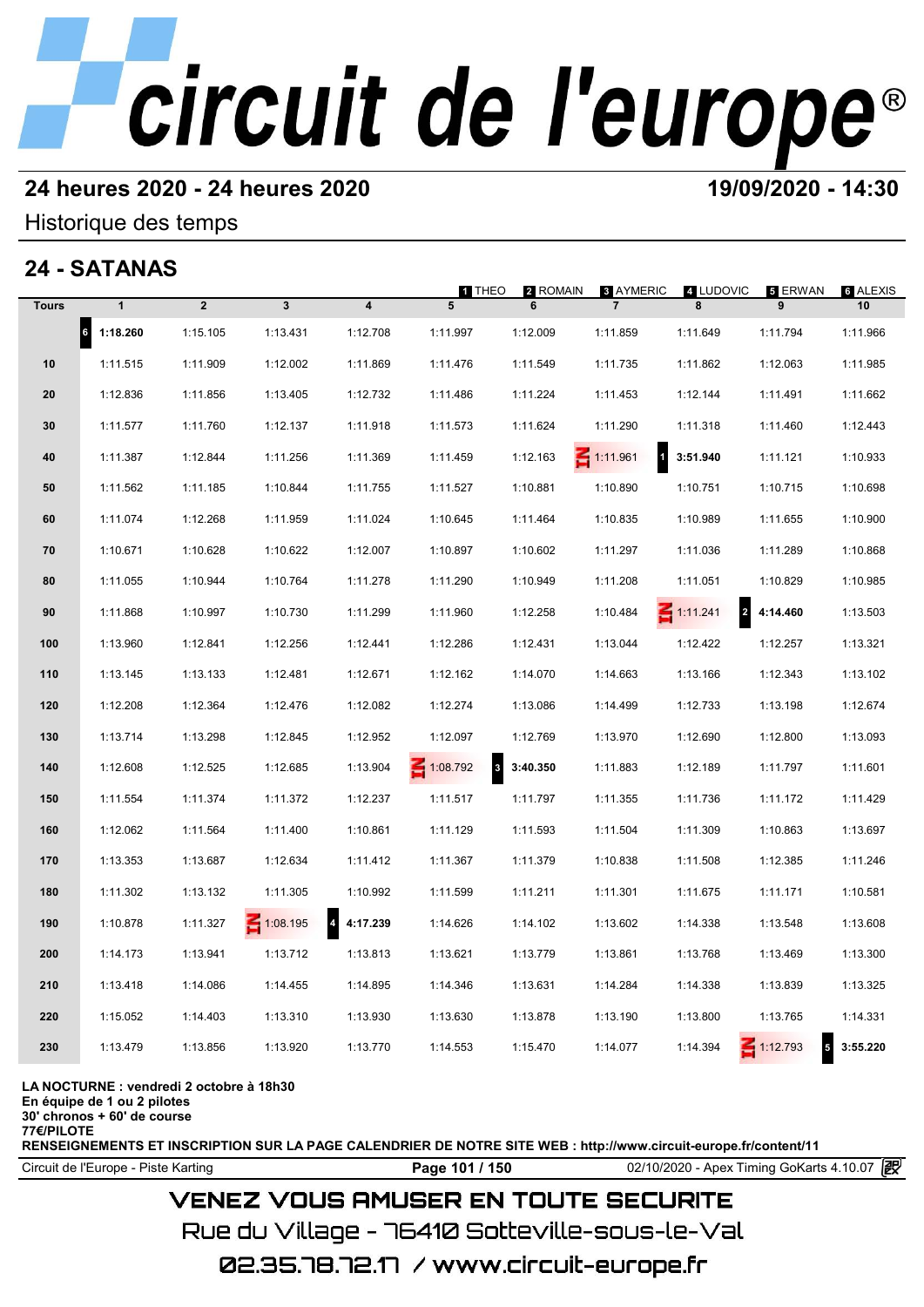### **24 heures 2020 - 24 heures 2020 19/09/2020 - 14:30**

#### Historique des temps

|              | Historique des temps |                |              |                         |                 |                             |                 |                                     |                                     |                 |
|--------------|----------------------|----------------|--------------|-------------------------|-----------------|-----------------------------|-----------------|-------------------------------------|-------------------------------------|-----------------|
| <b>Tours</b> | $\mathbf{1}$         | $\overline{2}$ | $\mathbf{3}$ | $\overline{\mathbf{4}}$ | 5               | 6                           | $\overline{7}$  | 8                                   | 9                                   | 10              |
| 240          | 1:14.318             | 1:14.176       | 1:14.808     | 1:13.923                | 1:13.980        | 1:13.599                    | 1:13.983        | 1:14.529                            | 1:13.152                            | 1:13.992        |
| 250          | 1:13.801             | 1:14.119       | 1:14.366     | 1:13.176                | 1:28.909        | 1:14.160                    | 1:13.545        | 1:14.206                            | 1:13.760                            | 1:14.258        |
| 260          | 1:14.352             | 1:13.445       | 1:12.570     | 1:14.338                | 1:13.884        | 1:14.087                    | 1:13.710        | 1:14.616                            | 1:14.141                            | 1:14.660        |
| 270          | 1:14.600             | 1:13.604       | 1:14.574     | 1:13.961                | 1:13.868        | 1:15.733                    | 1:14.230        | 1:13.849                            | 1:14.830                            | 1:13.932        |
| 280          | 1:14.526             | 1:14.805       | 1:14.302     | 1:14.192                | $\leq 1:15.493$ | $6\overline{6}$<br>3:35.133 | 1:13.432        | 1:12.889                            | 1:12.981                            | 1:12.023        |
| 290          | 1:14.432             | 1:12.015       | 1:12.366     | 1:12.219                | 1:12.961        | 1:12.715                    | 1:12.317        | 1:12.488                            | 1:12.359                            | 1:12.511        |
| 300          | 1:12.268             | 1:13.069       | 1:14.136     | 1:12.545                | 1:12.329        | 1:14.295                    | 1:12.430        | 1:12.364                            | 1:12.275                            | 1:13.048        |
| 310          | 1:12.572             | 1:13.135       | 1:12.862     | 1:11.998                | 1:12.029        | 1:13.080                    | 1:08.436        | $\overline{\mathbf{1}}$<br>3:49.342 | 1:11.833                            | 1:11.524        |
| 320          | 1:12.140             | 1:11.929       | 1:12.045     | 1:11.839                | 1:11.472        | 1:11.398                    | 1:11.209        | 1:12.354                            | 1:11.080                            | 1:11.385        |
| 330          | 1:11.465             | 1:11.332       | 1:11.309     | 1:11.472                | 1:11.096        | 1:10.978                    | 1:10.914        | 1:10.876                            | 1:12.448                            | 1:11.807        |
| 340          | 1:11.239             | 1:10.917       | 1:11.351     | 1:10.987                | 1:11.186        | 1:11.104                    | 1:10.932        | $\leq 1:13.762$                     | $\overline{a}$<br>4:07.891          | 1:14.641        |
| 350          | 1:16.434             | 1:13.473       | 1:13.405     | 1:13.675                | 1:12.656        | 1:12.738                    | 1:13.434        | 1:13.340                            | 1:12.357                            | 1:12.756        |
| 360          | 1:14.482             | 1:12.548       | 1:13.408     | 1:13.813                | 1:13.387        | 1:12.435                    | 1:13.296        | 1:13.043                            | 1:13.067                            | 1:12.324        |
| 370          | 1:12.632             | 1:12.846       | 1:13.647     | 1:15.425                | 1:12.501        | 1:12.836                    | 1:13.893        | 1:14.519                            | 1:13.562                            | $\leq 1:09.403$ |
| 380          | 3:40.290<br>3        | 1:12.497       | 1:13.208     | 1:11.534                | 1:11.993        | 1:13.165                    | 1:11.724        | 1:11.892                            | 1:11.945                            | 1:12.042        |
| 390          | 1:11.905             | 1:13.010       | 1:17.179     | 1:15.338                | 1:16.762        | 1:15.769                    | 1:13.949        | 1:14.274                            | 1:16.442                            | 1:29.193        |
| 400          | 1:29.738             | 1:30.301       | 1:30.374     | 1:28.759                | 1:27.089        | 1:24.442                    | 1:22.848        | $\leq 1:11.655$                     | $\overline{\mathbf{4}}$<br>4:03.300 | 1:20.464        |
| 410          | 1:17.073             | 1:16.233       | 1:16.671     | 1:15.220                | 1:14.608        | 1:15.541                    | 1:14.866        | 1:13.497                            | 1:14.633                            | 1:15.000        |
| 420          | 1:14.931             | 1:14.440       | 1:14.851     | 1:14.595                | 1:14.307        | 1:15.063                    | 1:14.483        | 1:14.006                            | 1:15.069                            | 1:13.872        |
| 430          | 1:13.525             | 1:13.866       | 1:14.017     | 1:13.631                | 1:14.782        | 1:14.227                    | $\leq 1:13.195$ | $\overline{5}$<br>3:56.839          | 1:16.456                            | 1:15.087        |
| 440          | 1:16.171             | 1:14.261       | 1:14.465     | 1:13.376                | 1:14.291        | 1:13.605                    | 1:14.711        | 1:16.584                            | 1:13.144                            | 1:15.481        |
| 450          | 1:19.658             | 1:13.571       | 1:13.165     | 1:13.261                | 1:13.393        | 1:15.418                    | 1:13.742        | 1:13.471                            | 1:13.687                            | 1:14.627        |
| 460          | 1:13.100             | 1:14.617       | 1:14.244     | 1:15.316                | 1:14.050        | 1:14.841                    | $\leq 1:15.430$ | $6\overline{6}$<br>3:41.843         | 1:13.319                            | 1:12.966        |
| 470          | 1:13.195             | 1:13.486       | 1:12.244     | 1:13.003                | 1:12.838        | 1:12.366                    | 1:15.710        | 1:14.828                            | 1:12.521                            | 1:13.455        |
| 480          | 1:15.570             | 1:13.662       | 1:13.687     | 1:14.970                | 1:13.673        | 1:14.493                    | 1:15.239        | 1:14.536                            | 1:14.639                            | 1:15.675        |
| 490          | 1:14.990             | 1:15.727       | 1:17.259     | 1:15.010                | 1:16.475        | 1:16.655                    | 1:15.749        | 1:09.651                            | 3:44.885                            | 1:16.215        |

#### **LA NOCTURNE : vendredi 2 octobre à 18h30**

**En équipe de 1 ou 2 pilotes**

**30' chronos + 60' de course**

**77€/PILOTE**

**RENSEIGNEMENTS ET INSCRIPTION SUR LA PAGE CALENDRIER DE NOTRE SITE WEB : http://www.circuit-europe.fr/content/11**

**Page 102 / 150** 02/10/2020 - Apex Timing GoKarts 4.10.07 **P** 

### **VENEZ VOUS AMUSER EN TOUTE SECURITE**

Rue du Village – 76410 Sotteville-sous-le-Val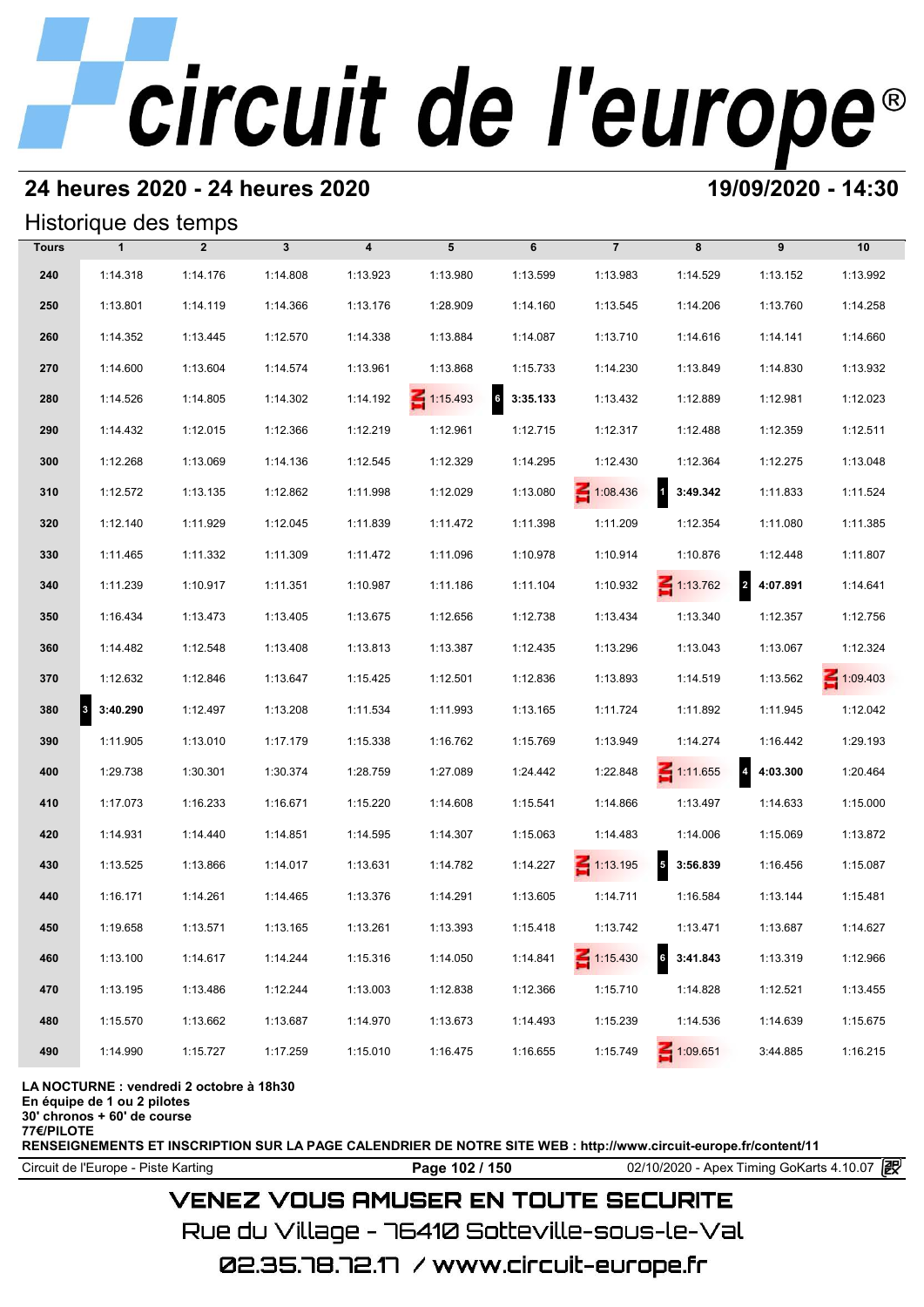## **24 heures 2020 - 24 heures 2020 19/09/2020 - 14:30**

#### Historique des temps

|              |              | Historique des temps |              |                         |                                     |                             |                |                 |                                      |          |
|--------------|--------------|----------------------|--------------|-------------------------|-------------------------------------|-----------------------------|----------------|-----------------|--------------------------------------|----------|
| <b>Tours</b> | $\mathbf{1}$ | $\overline{2}$       | $\mathbf{3}$ | $\overline{\mathbf{4}}$ | 5                                   | 6                           | $\overline{7}$ | 8               | 9                                    | 10       |
| 500          | 1:14.844     | 1:13.508             | 1:13.054     | 1:14.070                | 1:13.104                            | 1:12.743                    | 1:14.915       | 1:12.629        | 1:12.688                             | 1:12.877 |
| 510          | 1:12.677     | 1:14.705             | 1:12.853     | $\leq 1:07.767$         | $\mathbf{1}$<br>6:36.373            | 1:11.862                    | 1:12.679       | 1:11.136        | 1:11.853                             | 1:10.933 |
| 520          | 1:11.432     | 1:10.495             | 1:11.655     | 1:11.959                | 1:11.784                            | 1:11.767                    | 1:10.900       | 1:11.582        | 1:12.201                             | 1:11.505 |
| 530          | 1:10.715     | 1:10.509             | 1:10.554     | 1:10.573                | 1:10.617                            | 1:10.980                    | 1:10.944       | 1:11.037        | 1:11.347                             | 1:10.656 |
| 540          | 1:10.770     | 1:11.181             | 1:11.018     | 1:11.388                | 1:13.319                            | 1:12.173                    | 1:11.305       | 1:12.112        | 1:24.686                             | 1:11.360 |
| 550          | 1:11.157     | 1:11.916             | 1:11.416     | 1:11.056                | 1:10.588                            | 1:11.846                    | 1:10.987       | $\leq 1:10.536$ | $\mathbf{2}$<br>4:09.130             | 1:14.428 |
| 560          | 1:13.661     | 1:13.721             | 1:13.378     | 1:14.068                | 1:13.703                            | 1:12.650                    | 1:13.614       | 1:12.665        | 1:12.868                             | 1:14.036 |
| 570          | 1:14.157     | 1:13.339             | 1:12.517     | 1:13.611                | 1:13.215                            | 1:12.955                    | 1:14.387       | 1:12.289        | 1:13.929                             | 1:12.607 |
| 580          | 1:12.692     | 1:13.107             | 1:13.378     | 1:14.316                | 1:13.661                            | 1:14.078                    | 1:13.690       | 1:13.695        | 1:14.049                             | 1:12.987 |
| 590          | 1:13.069     | 1:13.481             | 1:13.983     | 1:13.366                | 1:14.275                            | 1:14.504                    | 1:14.129       | 1:13.857        | 1:13.663                             | 1:13.742 |
| 600          | 1:13.956     | 1:14.222             | 1:14.659     | $\leq 1:15.339$         | $\overline{\mathbf{3}}$<br>3:39.556 | 1:12.220                    | 1:11.527       | 1:11.728        | 1:11.783                             | 1:14.076 |
| 610          | 1:13.746     | 1:11.268             | 1:11.417     | 1:11.922                | 1:12.575                            | 1:11.513                    | 1:11.616       | 1:11.817        | 1:11.030                             | 1:11.087 |
| 620          | 1:11.237     | 1:11.648             | 1:12.121     | 1:11.485                | 1:12.003                            | 1:11.084                    | 1:11.361       | 1:11.868        | 1:12.527                             | 1:12.387 |
| 630          | 1:11.194     | 1:10.786             | 1:11.209     | 1:11.393                | 1:11.080                            | 1:12.132                    | 1:11.363       | 1:10.885        | 1:11.210                             | 1:12.525 |
| 640          | 1:11.521     | 1:11.403             | 1:11.150     | 1:11.278                | 1:11.792                            | 1:11.141                    | 1:11.490       | 1:11.013        | 1:13.173                             | 1:12.315 |
| 650          | 1:11.304     | $\leq 1:06.580$      | 4 3:41.865   | 1:14.440                | 1:14.813                            | 1:13.968                    | 1:14.021       | 1:14.167        | 1:13.736                             | 1:14.522 |
| 660          | 1:14.797     | 1:14.679             | 1:13.499     | 1:13.569                | 1:13.469                            | 1:14.006                    | 1:13.628       | 1:13.388        | 1:13.273                             | 1:13.873 |
| 670          | 1:13.551     | 1:14.572             | 1:13.242     | 1:13.252                | 1:13.175                            | 1:13.567                    | 1:14.180       | 1:13.821        | 1:13.096                             | 1:13.760 |
| 680          | 1:13.154     | 1:14.818             | 1:13.155     | 1:15.249                | 1:16.327                            | 1:13.475                    | 1:13.372       | 1:13.759        | 1:17.534                             | 1:15.663 |
| 690          | 1:15.262     | 1:13.797             | 1:13.501     | 1:13.443                | 1:14.105                            | 1:14.354                    | 1:13.563       | 1:09.786        | $\overline{\phantom{a}}$<br>3:45.245 | 1:15.552 |
| 700          | 1:14.797     | 1:14.607             | 1:13.697     | 1:15.508                | 1:14.741                            | 1:14.598                    | 1:14.472       | 1:14.733        | 1:13.631                             | 1:14.737 |
| 710          | 1:14.363     | 1:14.082             | 1:13.837     | 1:14.460                | 1:14.542                            | 1:14.050                    | 1:14.083       | 1:14.769        | 1:15.870                             | 1:14.993 |
| 720          | 1:14.478     | 1:14.077             | 1:13.793     | 1:15.774                | 1:14.093                            | 1:15.653                    | 1:16.030       | 1:14.253        | 1:17.427                             | 1:14.396 |
| 730          | 1:13.598     | 1:14.466             | 1:13.881     | 1:14.836                | 1:13.715                            | 1:15.752                    | 1:14.159       | 1:13.630        | 1:14.043                             | 1:13.238 |
| 740          | 1:14.216     | 1:14.174             | 1:16.022     | 1:13.673                | $\leq 1:14.814$                     | $6\overline{6}$<br>3:51.118 | 1:13.252       | 1:13.097        | 1:12.904                             | 1:13.069 |
| 750          | 1:12.814     | 1:12.429             | 1:12.286     | 1:12.326                | 1:11.836                            | 1:12.724                    | 1:12.637       | 1:12.079        | 1:12.309                             | 1:12.138 |

#### **LA NOCTURNE : vendredi 2 octobre à 18h30**

**En équipe de 1 ou 2 pilotes**

**30' chronos + 60' de course**

**77€/PILOTE**

**RENSEIGNEMENTS ET INSCRIPTION SUR LA PAGE CALENDRIER DE NOTRE SITE WEB : http://www.circuit-europe.fr/content/11**

Circuit de l'Europe - Piste Karting **Page 103 / 150** 02/10/2020 - Apex Timing GoKarts 4.10.07

## **VENEZ VOUS AMUSER EN TOUTE SECURITE**

Rue du Village – 76410 Sotteville-sous-le-Val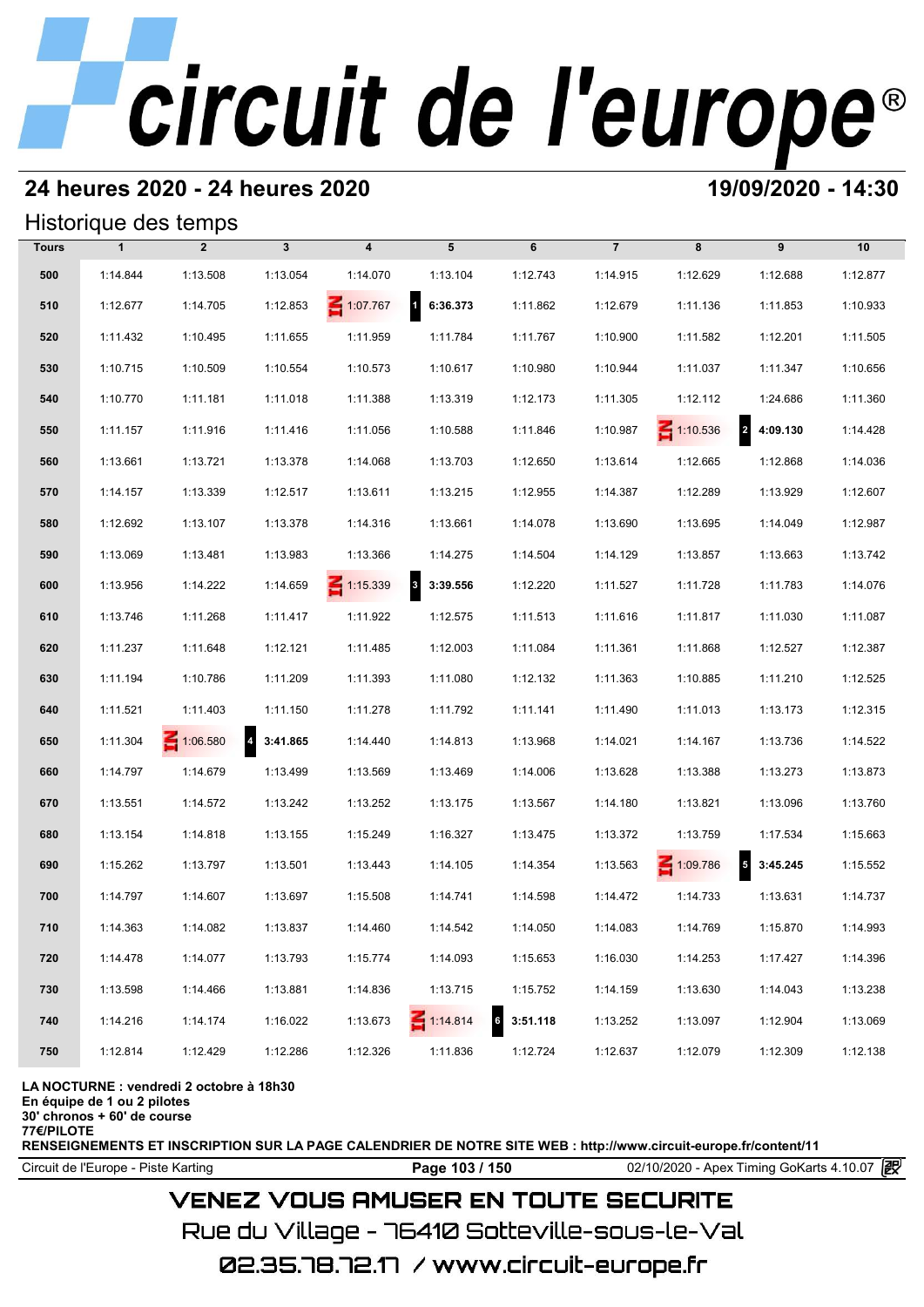### **24 heures 2020 - 24 heures 2020 19/09/2020 - 14:30**

#### Historique des temps

|              |                 | Historique des temps   |              |                  |                            |          |                 |                                     |                            |                                     |
|--------------|-----------------|------------------------|--------------|------------------|----------------------------|----------|-----------------|-------------------------------------|----------------------------|-------------------------------------|
| <b>Tours</b> | $\mathbf{1}$    | $\overline{2}$         | $\mathbf{3}$ | $\boldsymbol{4}$ | 5                          | 6        | $\overline{7}$  | 8                                   | 9                          | 10                                  |
| 760          | 1:12.329        | 1:11.424               | 1:12.987     | 1:11.375         | 1:12.766                   | 1:12.644 | 1:11.645        | 1:11.610                            | 1:11.896                   | 1:11.563                            |
| 770          | 1:11.865        | 1:11.772               | 1:11.606     | 1:12.287         | 1:11.899                   | 1:11.845 | $\leq 1:07.561$ | $\overline{\mathbf{1}}$<br>3:41.731 | 1:11.516                   | 1:11.700                            |
| 780          | 1:11.539        | 1:11.797               | 1:11.100     | 1:11.105         | 1:11.406                   | 1:11.336 | 1:10.838        | 1:10.855                            | 1:10.787                   | 1:11.636                            |
| 790          | 1:10.942        | 1:11.504               | 1:10.871     | 1:10.589         | 1:10.828                   | 1:10.646 | 1:10.736        | 1:10.786                            | 1:10.740                   | 1:10.739                            |
| 800          | 1:11.795        | 1:11.301               | 1:11.898     | 1:10.913         | 1:11.644                   | 1:10.725 | 1:10.429        | $\leq 1:08.118$                     | $\overline{a}$<br>3:49.078 | 1:13.213                            |
| 810          | 1:13.987        | 1:15.354               | 1:13.920     | 1:14.044         | 1:13.286                   | 1:13.403 | 1:13.650        | 1:13.508                            | 1:13.244                   | 1:13.221                            |
| 820          | 1:15.244        | 1:14.144               | 1:15.133     | 1:13.340         | 1:13.248                   | 1:14.142 | 1:13.256        | 1:13.130                            | 1:13.436                   | 1:14.047                            |
| 830          | 1:12.956        | 1:13.109               | 1:14.266     | 1:13.086         | 1:13.114                   | 1:12.809 | 1:13.857        | 1:13.410                            | $\leq 1:07.071$            | $\overline{\mathbf{3}}$<br>3:41.703 |
| 840          | 1:11.812        | 1:12.090               | 1:11.535     | 1:11.388         | 1:11.254                   | 1:11.470 | 1:11.547        | 1:10.932                            | 1:11.196                   | 1:11.095                            |
| 850          | 1:11.881        | 1:11.122               | 1:11.501     | 1:10.964         | 1:11.040                   | 1:11.341 | 1:12.066        | 1:11.006                            | 1:11.798                   | 1:11.013                            |
| 860          | 1:11.393        | 1:10.759               | 1:11.009     | 1:11.052         | 1:11.872                   | 1:13.275 | 1:11.683        | 1:11.277                            | 1:10.715                   | $\leq 1:05.048$                     |
| 870          | 4<br>3:51.494   | 1:14.038               | 1:13.207     | 1:14.120         | 1:13.154                   | 1:12.705 | 1:13.406        | 1:13.897                            | 1:12.931                   | 1:13.778                            |
| 880          | 1:12.269        | 1:12.656               | 1:12.970     | 1:12.460         | 1:13.087                   | 1:13.201 | 1:12.386        | 1:12.798                            | 1:12.297                   | 1:13.254                            |
| 890          | 1:13.106        | 1:13.562               | 1:12.438     | 1:13.280         | 1:12.919                   | 1:12.631 | 1:12.691        | 1:13.000                            | 1:13.271                   | 1:12.676                            |
| 900          | $\leq 1:08.011$ | $\sqrt{5}$<br>3:54.093 | 1:15.320     | 1:13.403         | 1:13.540                   | 1:13.042 | 1:13.088        | 1:12.334                            | 1:12.931                   | 1:16.918                            |
| 910          | 1:14.106        | 1:13.815               | 1:12.417     | 1:13.715         | 1:12.847                   | 1:12.476 | 1:13.171        | 1:13.084                            | 1:13.401                   | 1:13.327                            |
| 920          | 1:12.995        | 1:12.960               | 1:12.480     | 1:12.706         | 1:13.051                   | 1:14.034 | 1:12.582        | 1:12.569                            | 1:12.886                   | 1:12.681                            |
| 930          | $\leq 1:11.037$ | 6<br>3:36.254          | 1:11.684     | 1:12.003         | 1:13.287                   | 1:12.209 | 1:11.937        | 1:11.859                            | 1:12.207                   | 1:12.880                            |
| 940          | 1:11.684        | 1:11.287               | 1:11.563     | 1:11.257         | 1:11.318                   | 1:12.360 | 1:12.230        | 1:12.254                            | 1:11.456                   | 1:10.973                            |
| 950          | 1:11.768        | 1:11.265               | 1:12.618     | 1:13.616         | 1:13.923                   | 1:13.319 | 1:12.396        | 1:13.193                            | 1:12.647                   | 1:12.634                            |
| 960          | 1:12.494        | 1:07.651               | 1 3:38.367   | 1:10.990         | 1:10.939                   | 1:10.914 | 1:10.903        | 1:11.202                            | 1:10.932                   | 1:11.179                            |
| 970          | 1:11.049        | 1:10.925               | 1:11.243     | 1:10.502         | 1:11.309                   | 1:11.624 | 1:12.834        | 1:10.926                            | 1:11.393                   | 1:11.664                            |
| 980          | 1:10.934        | 1:10.908               | 1:11.059     | 1:11.156         | 1:10.946                   | 1:10.823 | 1:11.463        | 1:11.002                            | 1:11.258                   | 1:11.572                            |
| 990          | 1:10.738        | 1:10.626               | 1:10.847     | 1:07.796         | $\overline{a}$<br>3:46.398 | 1:13.017 | 1:13.199        | 1:13.451                            | 1:13.122                   | 1:12.638                            |
| 1000         | 1:13.051        | 1:12.315               | 1:12.785     | 1:12.990         | 1:15.048                   | 1:13.008 | 1:13.972        | 1:12.864                            | 1:14.257                   | 1:13.234                            |
| 1010         | 1:13.280        | 1:13.848               | 1:13.211     | 1:13.374         | 1:13.521                   | 1:13.246 | 1:13.652        | 1:13.085                            | 1:14.938                   | 1:14.064                            |

#### **LA NOCTURNE : vendredi 2 octobre à 18h30**

**En équipe de 1 ou 2 pilotes**

**30' chronos + 60' de course**

**77€/PILOTE**

**RENSEIGNEMENTS ET INSCRIPTION SUR LA PAGE CALENDRIER DE NOTRE SITE WEB : http://www.circuit-europe.fr/content/11**

Circuit de l'Europe - Piste Karting **Page 104 / 150** 02/10/2020 - Apex Timing GoKarts 4.10.07

### **VENEZ VOUS AMUSER EN TOUTE SECURITE**

Rue du Village – 76410 Sotteville-sous-le-Val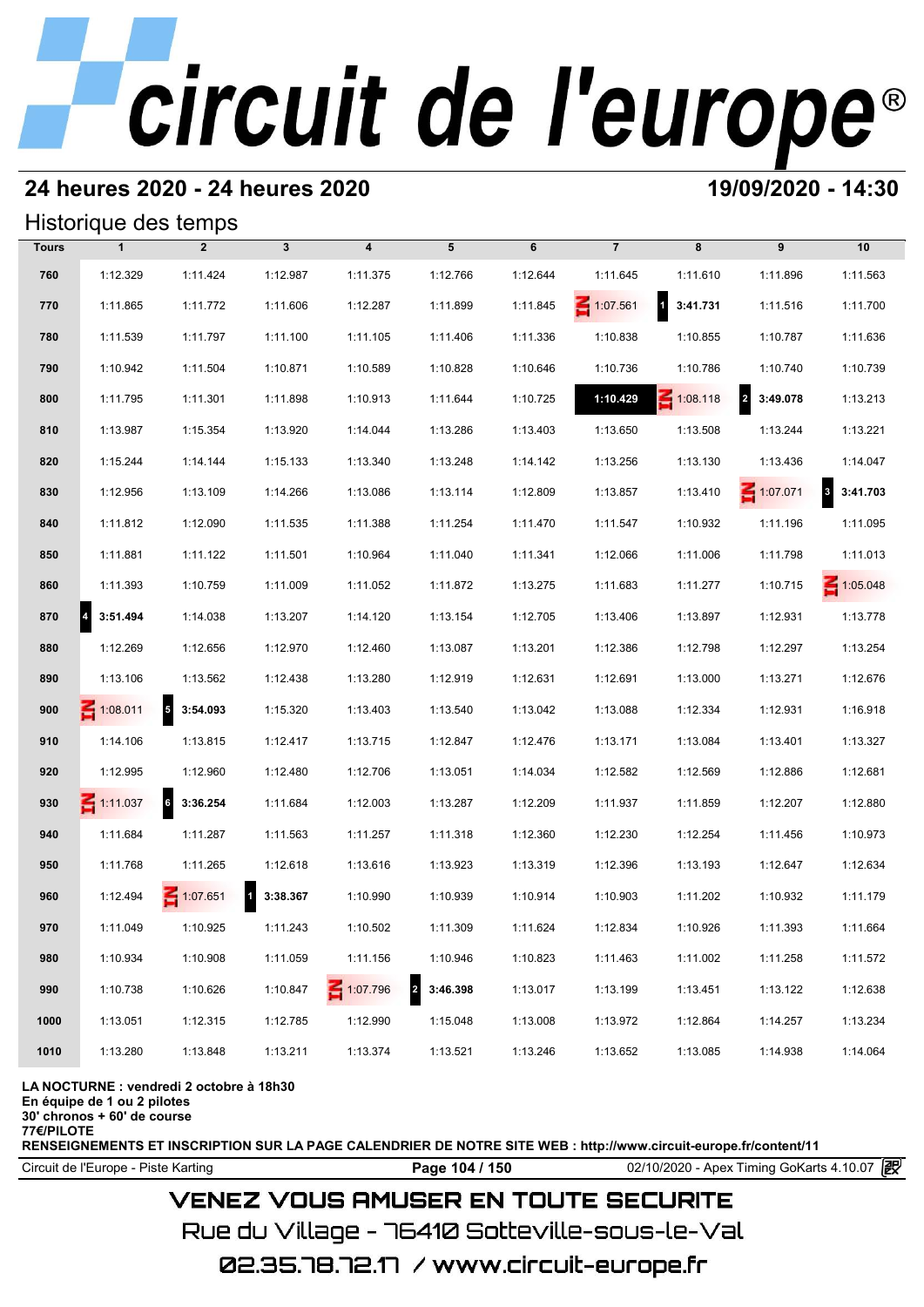## **24 heures 2020 - 24 heures 2020 19/09/2020 - 14:30**

#### Historique des temps

|              | Historique des temps |              |             |                |                 |                          |                            |               |          |          |
|--------------|----------------------|--------------|-------------|----------------|-----------------|--------------------------|----------------------------|---------------|----------|----------|
| <b>Tours</b> |                      | $\mathbf{2}$ | $3^{\circ}$ | $\overline{4}$ | 5               | 6                        | $\overline{7}$             | 8             | 9        | 10       |
| 1020         | 1:14.384             | 1:13.698     | 1:13.523    | 1:14.119       | $\leq 1:09.379$ | $\mathbf{3}$<br>3:36.124 | 1:11.694                   | 1:11.389      | 1:11.637 | 1:11.926 |
| 1030         | 1:11.683             | 1:11.381     | 1:11.707    | 1:11.455       | 1:11.181        | 1:11.278                 | 1:11.291                   | 1:11.288      | 1:11.142 | 1:12.363 |
| 1040         | 1:12.063             | 1:11.136     | 1:11.012    | 1:11.300       | 1:11.626        | 1:10.959                 | 1:11.099                   | 1:11.028      | 1:11.472 | 1:12.186 |
| 1050         | 1:11.636             | 1:11.024     | 1:12.369    | 1:10.951       | 1:11.200        | $\leq 1:12.281$          | $\overline{a}$<br>3:48.115 | 1:13.423      | 1:13.349 | 1:15.333 |
| 1060         | 1:12.399             | 1:12.263     | 1:12.638    | 1:12.894       | 1:13.051        | 1:12.217                 | 1:12.733                   | 1:12.215      | 1:13.369 | 1:12.695 |
| 1070         | 1:13.766             | 1:14.637     | 1:12.574    | 1:12.549       | 1:13.061        | 1:12.617                 | 1:14.153                   | 1:12.892      | 1:12.979 | 1:13.828 |
| 1080         | 1:12.695             | 1:12.903     | 1:13.231    | 1:12.627       | 1:13.722        | 1:13.757                 | $\leq 1:10.598$            | 5<br>3:44.231 | 1:13.706 | 1:13.406 |
| 1090         | 1:13.473             | 1:13.657     | 1:13.433    | 1:13.229       | 1:13.328        | 1:13.125                 | 1:14.186                   | 1:13.287      | 1:12.758 | 1:13.736 |
| 1100         | 1:12.908             | 1:13.138     | 1:13.761    | 1:13.525       | 1:13.345        | 1:13.880                 | 1:12.653                   | 1:12.839      | 1:13.271 | 1:15.985 |
| 1110         | 1:23.879             | 1:20.188     | 1:16.877    | 1:17.425       | 1:16.681        | 1:21.162                 | 1:16.958                   | 1:21.423      | 1:18.062 |          |

**LA NOCTURNE : vendredi 2 octobre à 18h30 En équipe de 1 ou 2 pilotes 30' chronos + 60' de course 77€/PILOTE RENSEIGNEMENTS ET INSCRIPTION SUR LA PAGE CALENDRIER DE NOTRE SITE WEB : http://www.circuit-europe.fr/content/11**

**Page 105 / 150** 02/10/2020 - Apex Timing GoKarts 4.10.07 **P** 

## **VENEZ VOUS AMUSER EN TOUTE SECURITE**

Rue du Village – 76410 Sotteville-sous-le-Val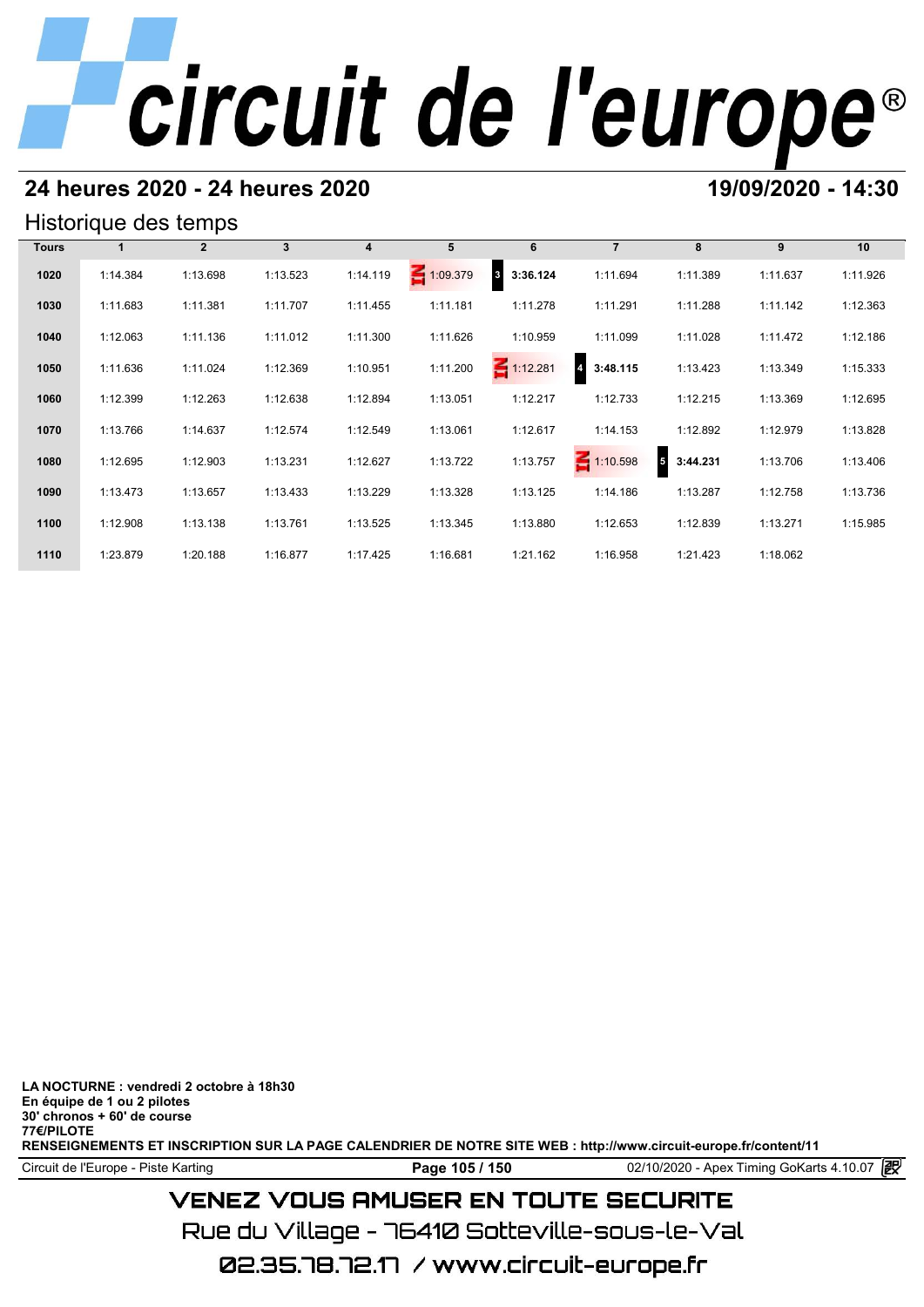### **24 heures 2020 - 24 heures 2020 19/09/2020 - 14:30**

Historique des temps

## **32 - POUET POUET 2.0**

|              |                       | <b>32 - POUET POUET 2.0</b> |                 |                            |                            |              |                                   |                 |                                      |                             |
|--------------|-----------------------|-----------------------------|-----------------|----------------------------|----------------------------|--------------|-----------------------------------|-----------------|--------------------------------------|-----------------------------|
| <b>Tours</b> | $\mathbf{1}$          | $\overline{2}$              | $\mathbf{3}$    | $\overline{\mathbf{4}}$    | 1 YOHANNBRUNY<br>5         | 2 DAVID<br>6 | <b>8 AAROND</b><br>$\overline{7}$ | 4 MAREM<br>8    | 5 FABRICE<br>9                       | 6 MIRAGE<br>10              |
|              | $\vert$ 1<br>1:18.777 | 1:14.257                    | 1:12.522        | 1:11.649                   | 1:11.748                   | 1:11.795     | 1:11.130                          | 1:11.294        | 1:11.225                             | 1:10.809                    |
| 10           | 1:10.628              | 1:11.260                    | 1:11.679        | 1:11.932                   | 1:13.030                   | 1:10.945     | 1:11.230                          | 1:11.048        | 1:10.929                             | 1:11.045                    |
| 20           | 1:10.769              | 1:11.212                    | 1:11.020        | 1:11.781                   | 1:11.002                   | 1:10.765     | 1:10.503                          | 1:11.622        | 1:11.276                             | 1:11.381                    |
| 30           | 1:10.754              | 1:11.369                    | 1:11.491        | 1:11.038                   | 1:11.268                   | 1:10.959     | 1:11.169                          | $\leq 1:10.228$ | $\overline{\phantom{a}}$<br>3:43.849 | 1:12.120                    |
| 40           | 1:12.377              | 1:10.962                    | 1:10.940        | 1:11.291                   | 1:11.589                   | 1:11.038     | 1:10.955                          | 1:11.236        | 1:11.029                             | 1:11.726                    |
| 50           | 1:11.652              | 1:12.127                    | 1:11.244        | 1:11.012                   | 1:11.082                   | 1:10.828     | 1:11.020                          | 1:12.242        | 1:10.974                             | 1:11.492                    |
| 60           | 1:11.494              | 1:11.680                    | 1:12.230        | 1:14.530                   | 1:10.821                   | 1:11.381     | 1:11.169                          | 1:10.964        | 1:11.007                             | 1:12.301                    |
| 70           | 1:10.753              | 1:10.960                    | $\leq 1:09.344$ | $6\phantom{a}$<br>3:38.770 | 1:13.596                   | 1:13.139     | 1:13.006                          | 1:13.023        | 1:12.181                             | 1:12.984                    |
| 80           | 1:13.685              | 1:14.120                    | 1:12.552        | 1:12.486                   | 1:13.463                   | 1:12.635     | 1:12.736                          | 1:13.462        | 1:13.559                             | 1:12.609                    |
| 90           | 1:12.659              | 1:12.750                    | 1:13.061        | 1:13.854                   | 1:12.955                   | 1:11.983     | 1:12.227                          | 1:14.305        | 1:13.280                             | 1:12.744                    |
| 100          | 1:13.859              | 1:13.248                    | 1:12.616        | 1:07.872                   | $\overline{2}$<br>3:42.194 | 1:15.613     | 1:13.034                          | 1:13.153        | 1:12.896                             | 1:13.382                    |
| 110          | 1:15.955              | 1:14.965                    | 1:14.275        | 1:12.648                   | 1:12.839                   | 1:14.070     | 1:13.408                          | 1:13.338        | 1:12.680                             | 1:12.962                    |
| 120          | 1:13.819              | 1:13.688                    | 1:13.193        | 1:13.119                   | 1:13.974                   | 1:13.828     | 1:13.415                          | 1:12.740        | 1:13.907                             | 1:13.181                    |
| 130          | 1:14.681              | 1:12.779                    | 1:13.109        | 1:13.487                   | 1:12.718                   | 1:13.431     | 1:13.001                          | 1:13.731        | 1:09.869                             | $\overline{4}$<br>3:40.199  |
| 140          | 1:16.493              | 1:17.462                    | 1:16.258        | 1:16.651                   | 1:15.882                   | 1:15.519     | 1:17.746                          | 1:16.518        | 1:15.314                             | 1:14.678                    |
| 150          | 1:15.704              | 1:16.488                    | 1:14.245        | 1:16.289                   | 1:16.190                   | 1:15.344     | 1:13.390                          | 1:13.826        | 1:14.098                             | 1:13.282                    |
| 160          | 1:14.689              | 1:14.365                    | 1:15.359        | 1:14.760                   | 1:14.797                   | 1:14.633     | 1:15.280                          | 1:14.426        | 1:14.048                             | 1:16.998                    |
| 170          | 1:14.058              | 1:14.275                    | 1:14.823        | 1:15.487                   | $\leq 1:08.385$            | 3:38.651     | 1:13.004                          | 1:13.621        | 1:12.630                             | 1:13.126                    |
| 180          | 1:12.476              | 1:13.462                    | 1:13.183        | 1:12.818                   | 1:13.057                   | 1:13.451     | 1:12.730                          | 1:13.313        | 1:13.709                             | 1:13.420                    |
| 190          | 1:13.569              | 1:15.900                    | 1:13.228        | 1:12.639                   | 1:12.378                   | 1:12.757     | 1:12.711                          | 1:12.933        | 1:14.625                             | 1:14.201                    |
| 200          | 1:12.531              | 1:12.397                    | 1:12.977        | 1:12.596                   | 1:12.365                   | 1:13.216     | 1:13.705                          | 1:12.905        | 1:06.947                             | $5\phantom{.0}$<br>4:18.621 |
| 210          | 1:11.906              | 1:11.445                    | 1:11.836        | 1:11.583                   | 1:11.157                   | 1:12.130     | 1:11.811                          | 1:11.383        | 1:11.622                             | 1:11.112                    |
| 220          | 1:11.511              | 1:11.947                    | 1:11.567        | 1:11.746                   | 1:11.594                   | 1:11.375     | 1:11.647                          | 1:11.386        | 1:11.259                             | 1:12.398                    |
| 230          | 1:11.788              | 1:11.387                    | 1:11.513        | 1:11.981                   | 1:13.088                   | 1:11.525     | 1:11.219                          | 1:12.154        | 1:12.414                             | 1:11.709                    |
|              |                       |                             |                 |                            |                            |              |                                   |                 |                                      |                             |

#### **LA NOCTURNE : vendredi 2 octobre à 18h30**

**En équipe de 1 ou 2 pilotes**

**30' chronos + 60' de course 77€/PILOTE**

**RENSEIGNEMENTS ET INSCRIPTION SUR LA PAGE CALENDRIER DE NOTRE SITE WEB : http://www.circuit-europe.fr/content/11**

**Page 106 / 150** 02/10/2020 - Apex Timing GoKarts 4.10.07 **P** 

### **VENEZ VOUS AMUSER EN TOUTE SECURITE**

Rue du Village – 76410 Sotteville-sous-le-Val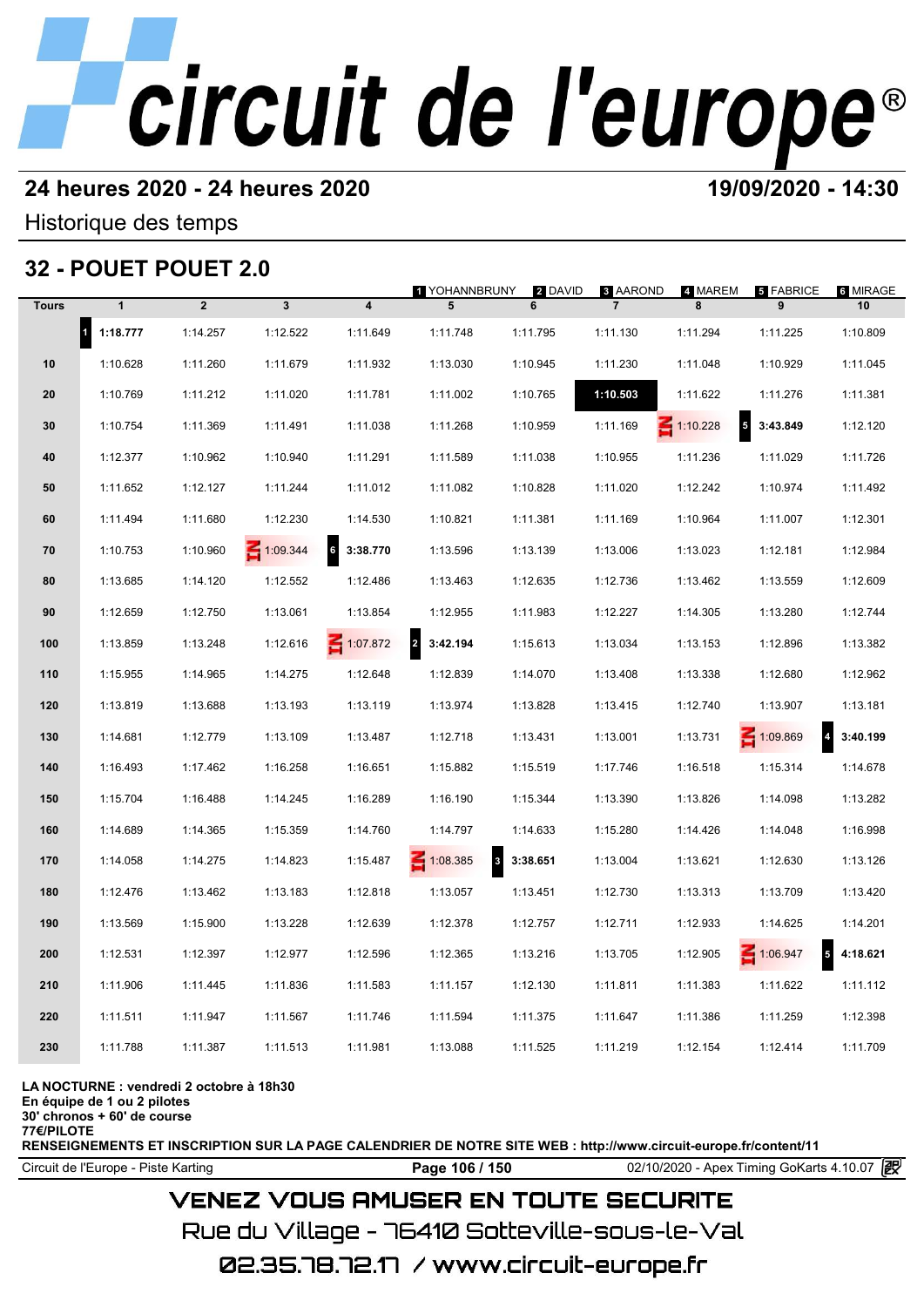### **24 heures 2020 - 24 heures 2020 19/09/2020 - 14:30**

#### Historique des temps

|              |              | Historique des temps |              |                 |                            |                            |                                 |          |                 |                            |
|--------------|--------------|----------------------|--------------|-----------------|----------------------------|----------------------------|---------------------------------|----------|-----------------|----------------------------|
| <b>Tours</b> | $\mathbf{1}$ | $\overline{2}$       | $\mathbf{3}$ | 4               | 5                          | 6                          | $\overline{7}$                  | 8        | 9               | 10                         |
| 240          | 1:13.256     | 1:11.734             | 1:11.413     | $\leq 1:08.140$ | $6\quad 3:38.208$          | 1:13.276                   | 1:14.157                        | 1:12.434 | 1:12.075        | 1:12.680                   |
| 250          | 1:12.462     | 1:12.540             | 1:12.568     | 1:12.417        | 1:11.602                   | 1:14.637                   | 1:12.462                        | 1:12.858 | 1:12.727        | 1:12.160                   |
| 260          | 1:12.059     | 1:12.949             | 1:12.005     | 1:13.169        | 1:12.397                   | 1:12.732                   | 1:13.841                        | 1:12.217 | 1:12.140        | 1:12.275                   |
| 270          | 1:12.147     | 1:12.267             | 1:12.695     | 1:12.183        | 1:12.171                   | 1:12.745                   | 1:12.331                        | 1:13.814 | 1:11.342        | 1:12.327                   |
| 280          | 1:14.244     | 1:12.500             | 1:11.924     | $\leq 1:08.841$ | $\overline{1}$<br>3:35.140 | 1:12.547                   | 1:11.931                        | 1:11.734 | 1:11.640        | 1:11.838                   |
| 290          | 1:11.748     | 1:11.298             | 1:11.241     | 1:12.119        | 1:13.085                   | 1:11.738                   | 1:11.066                        | 1:11.039 | 1:11.118        | 1:11.933                   |
| 300          | 1:11.949     | 1:11.221             | 1:12.000     | 1:10.993        | 1:10.931                   | 1:10.612                   | 1:11.101                        | 1:11.188 | 1:12.367        | 1:11.959                   |
| 310          | 1:11.174     | 1:11.673             | 1:12.027     | 1:12.814        | 1:11.384                   | 1:11.800                   | 1:11.398                        | 1:11.157 | $\leq 1:07.032$ | $\overline{2}$<br>4:25.049 |
| 320          | 1:14.294     | 1:14.819             | 1:14.586     | 1:14.519        | 1:14.535                   | 1:14.263                   | 1:13.477                        | 1:13.807 | 1:16.597        | 1:14.121                   |
| 330          | 1:14.715     | 1:13.066             | 1:12.566     | 1:13.522        | 1:13.249                   | 1:14.033                   | 1:12.998                        | 1:13.505 | 1:14.638        | 1:13.016                   |
| 340          | 1:14.025     | 1:12.535             | 1:13.668     | 1:14.028        | 1:13.308                   | 1:13.170                   | 1:12.728                        | 1:13.912 | 1:13.746        | 1:13.753                   |
| 350          | 1:15.186     | 1:13.405             | 1:15.306     | 1:14.022        | $\leq 1:10.654$            | $\overline{a}$<br>3:48.076 | 1:16.127                        | 1:16.537 | 1:15.057        | 1:15.592                   |
| 360          | 1:14.220     | 1:14.471             | 1:14.247     | 1:14.948        | 1:13.971                   | 1:14.943                   | 1:16.267                        | 1:15.179 | 1:15.016        | 1:13.916                   |
| 370          | 1:14.885     | 1:14.814             | 1:14.292     | 1:19.181        | 1:13.902                   | 1:15.062                   | 1:14.426                        | 1:14.425 | 1:14.874        | 1:13.197                   |
| 380          | 1:13.760     | 1:14.990             | 1:15.144     | 1:15.423        | 1:14.503                   | 1:15.441                   | $\mathbf{3}$<br>$\leq 1:07.742$ | 3:46.942 | 1:19.302        | 1:18.543                   |
| 390          | 1:17.696     | 1:17.046             | 1:17.118     | 1:18.879        | 1:31.183                   | 1:37.324                   | 1:36.275                        | 1:34.437 | 1:30.698        | 1:31.059                   |
| 400          | 1:26.329     | 1:21.718             | 1:23.116     | 1:20.288        | 1:18.005                   | 1:19.409                   | 1:17.304                        | 1:16.231 | 1:15.913        | 1:14.931                   |
| 410          | 1:17.086     | 1:14.182             | 1:12.741     | 1:13.449        | 1:13.427                   | 1:12.848                   | 1:13.922                        | 1:13.088 | 1:13.603        | 1:13.376                   |
| 420          | 1:13.802     | $\leq 1:09.110$      | 5 4:13.956   | 1:12.911        | 1:13.991                   | 1:13.568                   | 1:24.894                        | 1:12.837 | 1:12.225        | 1:12.304                   |
| 430          | 1:11.985     | 1:14.221             | 1:13.345     | 1:12.614        | 1:13.066                   | 1:11.526                   | 1:12.198                        | 1:11.263 | 1:11.722        | 1:12.896                   |
| 440          | 1:11.349     | 1:11.326             | 1:11.481     | 1:12.018        | 1:13.360                   | 1:12.073                   | 1:11.912                        | 1:12.281 | $\leq 1:12.720$ | $6\phantom{a}$<br>3:44.294 |
| 450          | 1:12.757     | 1:12.591             | 1:13.984     | 1:12.345        | 1:12.213                   | 1:12.922                   | 1:13.290                        | 1:13.882 | 1:12.638        | 1:12.844                   |
| 460          | 1:12.149     | 1:12.690             | 1:12.698     | 1:12.783        | 1:12.957                   | 1:14.172                   | 1:12.360                        | 1:12.185 | 1:12.814        | 1:12.202                   |
| 470          | 1:15.419     | 1:13.021             | 1:12.179     | 1:12.012        | 1:12.192                   | 1:11.825                   | 1:12.148                        | 1:12.056 | 1:11.545        | 1:13.999                   |
| 480          | 1:14.655     | 1:13.892             | 1:12.232     | $\leq 1:11.697$ | 3:41.095                   | 1:11.437                   | 1:14.289                        | 1:14.478 | 1:12.365        | 1:12.534                   |
| 490          | 1:11.464     | 1:12.009             | 1:12.251     | 1:12.095        | 1:11.472                   | 1:11.616                   | 1:12.529                        | 1:12.143 | 1:10.795        | 1:11.055                   |

#### **LA NOCTURNE : vendredi 2 octobre à 18h30**

**En équipe de 1 ou 2 pilotes**

**30' chronos + 60' de course**

**77€/PILOTE**

**RENSEIGNEMENTS ET INSCRIPTION SUR LA PAGE CALENDRIER DE NOTRE SITE WEB : http://www.circuit-europe.fr/content/11**

Circuit de l'Europe - Piste Karting **Page 107 / 150** 02/10/2020 - Apex Timing GoKarts 4.10.07

### **VENEZ VOUS AMUSER EN TOUTE SECURITE**

Rue du Village – 76410 Sotteville-sous-le-Val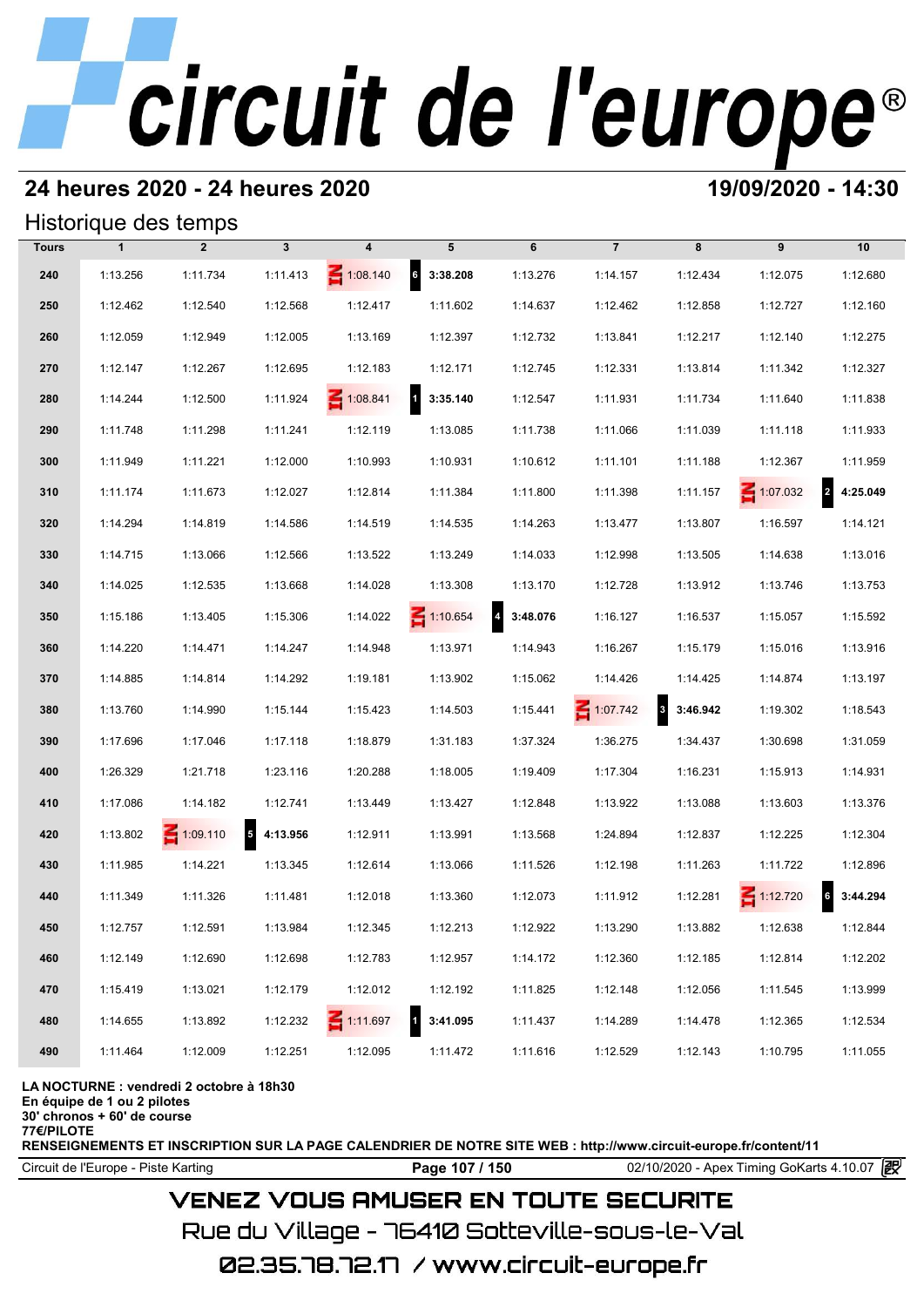## **24 heures 2020 - 24 heures 2020 19/09/2020 - 14:30**

#### Historique des temps

|              | Historique des temps |                            |              |                                      |                            |                          |                |                 |                 |                                     |
|--------------|----------------------|----------------------------|--------------|--------------------------------------|----------------------------|--------------------------|----------------|-----------------|-----------------|-------------------------------------|
| <b>Tours</b> | $\mathbf{1}$         | $\overline{2}$             | $\mathbf{3}$ | $\overline{\mathbf{4}}$              | 5                          | 6                        | $\overline{7}$ | 8               | 9               | 10                                  |
| 500          | 1:11.116             | 1:16.530                   | 1:11.211     | 1:11.327                             | 1:12.026                   | 1:12.653                 | 1:10.765       | 1:11.273        | 1:11.980        | 1:10.995                            |
| 510          | 1:12.536             | 1:10.951                   | 1:10.849     | 1:11.014                             | 1:12.126                   | 1:11.946                 | 1:10.778       | 1:11.409        | 1:11.293        | 1:11.734                            |
| 520          | 1:11.276             | 1:11.628                   | 1:11.902     | $\leq 1:11.578$                      | $\overline{2}$<br>8:56.484 | 1:17.288                 | 1:14.940       | 1:14.764        | 1:15.188        | 1:13.815                            |
| 530          | 1:14.951             | 1:17.321                   | 1:14.754     | 1:14.329                             | 1:12.983                   | 1:14.421                 | 1:14.045       | 1:13.523        | 1:14.132        | 1:14.342                            |
| 540          | 1:12.948             | 1:13.176                   | 1:14.960     | 1:15.687                             | 1:16.313                   | 1:13.263                 | 1:12.448       | 1:12.840        | 1:16.804        | 1:13.403                            |
| 550          | 1:13.261             | 1:13.819                   | 1:12.847     | $\leq 1:11.403$                      | $\overline{4}$<br>3:43.913 | 1:13.856                 | 1:15.247       | 1:14.295        | 1:14.421        | 1:15.366                            |
| 560          | 1:15.326             | 1:14.545                   | 1:14.378     | 1:15.567                             | 1:13.684                   | 1:16.817                 | 1:13.973       | 1:14.467        | 1:13.486        | 1:13.733                            |
| 570          | 1:14.561             | 1:13.608                   | 1:14.333     | 1:13.593                             | 1:16.696                   | 1:14.143                 | 1:14.342       | 1:14.723        | 1:14.592        | 1:12.957                            |
| 580          | 1:14.145             | 1:13.713                   | 1:13.461     | 1:13.571                             | 1:13.462                   | 1:13.394                 | 1:12.996       | 1:14.856        | $\leq 1:07.980$ | $\overline{\mathbf{3}}$<br>3:48.391 |
| 590          | 1:14.994             | 1:15.208                   | 1:14.817     | 1:14.557                             | 1:12.619                   | 1:13.299                 | 1:13.063       | 1:14.073        | 1:13.507        | 1:13.002                            |
| 600          | 1:14.531             | 1:13.490                   | 1:13.852     | 1:12.491                             | 1:13.580                   | 1:12.470                 | 1:12.845       | 1:13.146        | 1:13.137        | 1:13.113                            |
| 610          | 1:12.320             | 1:13.719                   | 1:13.495     | 1:12.907                             | 1:12.638                   | 1:12.604                 | 1:13.182       | 1:12.913        | 1:13.720        | 1:13.055                            |
| 620          | 1:13.100             | 1:13.430                   | 1:08.754     | $\overline{\phantom{a}}$<br>4:00.051 | 1:12.896                   | 1:11.851                 | 1:12.274       | 1:13.797        | 1:16.269        | 1:12.741                            |
| 630          | 1:11.824             | 1:11.548                   | 1:11.766     | 1:11.663                             | 1:11.842                   | 1:12.336                 | 1:13.152       | 1:12.236        | 1:11.568        | 1:12.048                            |
| 640          | 1:11.819             | 1:11.735                   | 1:12.106     | 1:12.679                             | 1:12.852                   | 1:12.070                 | 1:12.050       | 1:13.526        | 1:11.473        | 1:12.060                            |
| 650          | 1:13.683             | 1:12.311                   | 1:11.584     | 1:11.420                             | 1:11.891                   | 1:11.159                 | 1:11.399       | $\leq 1:08.607$ | 3:44.408        | 1:12.934                            |
| 660          | 1:12.568             | 1:12.729                   | 1:12.894     | 1:12.277                             | 1:13.124                   | 1:12.860                 | 1:12.550       | 1:12.117        | 1:13.951        | 1:12.354                            |
| 670          | 1:12.222             | 1:12.894                   | 1:12.646     | 1:11.727                             | 1:12.341                   | 1:13.072                 | 1:12.143       | 1:12.658        | 1:13.207        | 1:12.387                            |
| 680          | 1:12.152             | 1:13.581                   | 1:12.702     | 1:12.922                             | 1:11.998                   | 1:12.075                 | 1:12.420       | 1:13.082        | 1:12.329        | 1:12.365                            |
| 690          | 1:13.416             | 1:13.105                   | 1:12.133     | 1:11.949                             | 1:09.066                   | $\mathbf{d}$<br>3:45.610 | 1:11.838       | 1:11.847        | 1:13.097        | 1:12.425                            |
| 700          | 1:11.645             | 1:11.261                   | 1:12.185     | 1:11.373                             | 1:11.491                   | 1:11.181                 | 1:12.019       | 1:11.557        | 1:12.029        | 1:11.295                            |
| 710          | 1:11.859             | 1:11.757                   | 1:11.391     | 1:11.123                             | 1:11.602                   | 1:12.891                 | 1:10.524       | 1:12.268        | 1:13.302        | 1:12.094                            |
| 720          | 1:11.081             | 1:11.433                   | 1:11.528     | 1:10.880                             | 1:11.475                   | 1:11.601                 | 1:11.810       | 1:11.340        | 1:10.780        | 1:11.007                            |
| 730          | $\leq 1:07.336$      | $\overline{a}$<br>3:48.189 | 1:14.292     | 1:15.914                             | 1:15.413                   | 1:14.431                 | 1:15.794       | 1:13.285        | 1:15.071        | 1:14.841                            |
| 740          | 1:14.623             | 1:13.806                   | 1:15.018     | 1:14.768                             | 1:15.262                   | 1:16.749                 | 1:13.632       | 1:14.412        | 1:14.266        | 1:13.266                            |
| 750          | 1:14.523             | 1:14.753                   | 1:14.319     | 1:14.382                             | 1:14.123                   | 1:13.895                 | 1:14.036       | 1:15.166        | 1:14.328        | 1:14.290                            |

#### **LA NOCTURNE : vendredi 2 octobre à 18h30**

**En équipe de 1 ou 2 pilotes**

**30' chronos + 60' de course**

**77€/PILOTE**

**RENSEIGNEMENTS ET INSCRIPTION SUR LA PAGE CALENDRIER DE NOTRE SITE WEB : http://www.circuit-europe.fr/content/11**

**Page 108 / 150** 02/10/2020 - Apex Timing GoKarts 4.10.07 **P** 

## **VENEZ VOUS AMUSER EN TOUTE SECURITE**

Rue du Village – 76410 Sotteville-sous-le-Val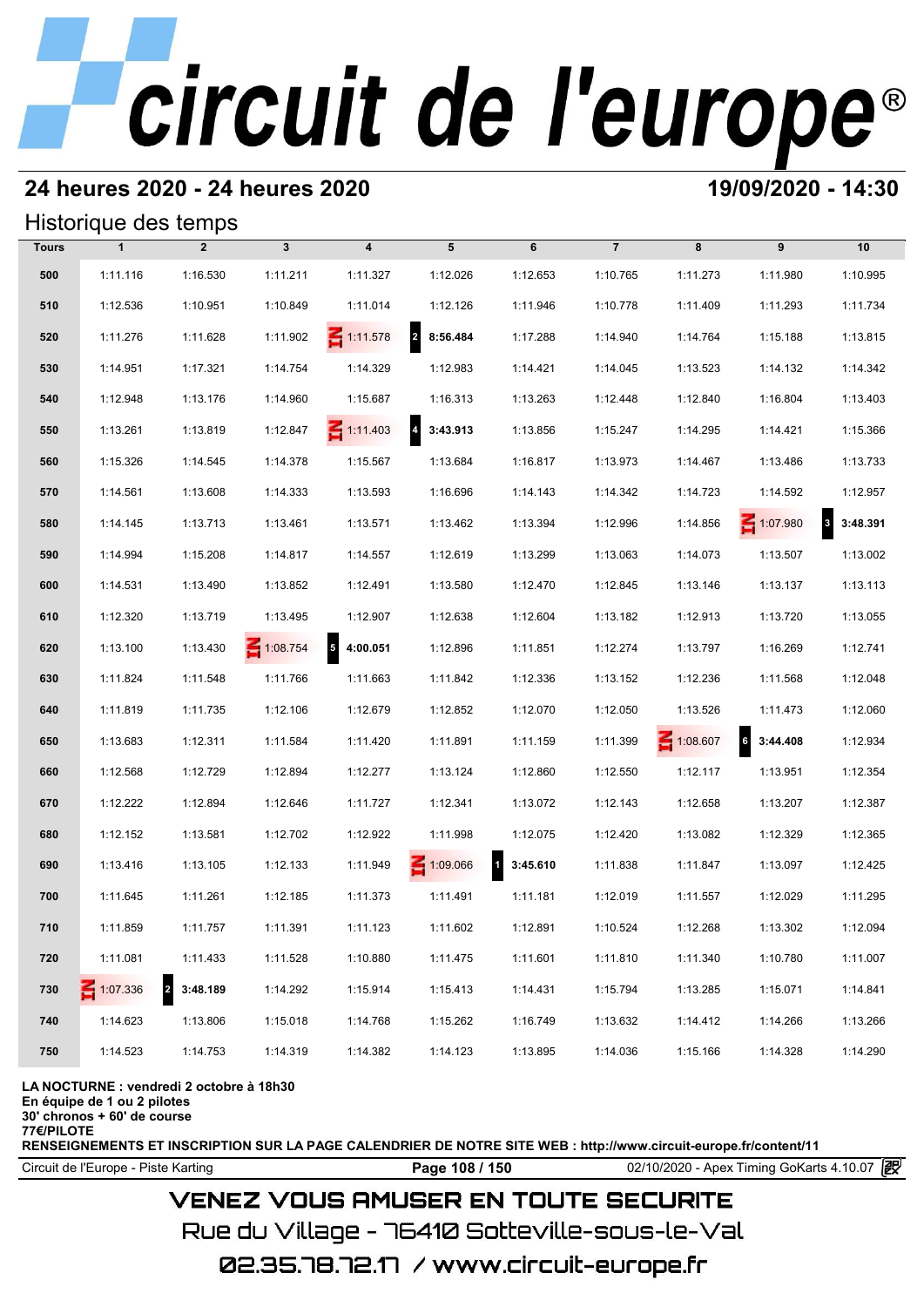# **24 heures 2020 - 24 heures 2020 19/09/2020 - 14:30**

## Historique des temps

|              |                       | Historique des temps |                 |                                      |                                     |          |                |                 |                                      |                 |
|--------------|-----------------------|----------------------|-----------------|--------------------------------------|-------------------------------------|----------|----------------|-----------------|--------------------------------------|-----------------|
| <b>Tours</b> | $\mathbf{1}$          | $\overline{2}$       | $\mathbf{3}$    | 4                                    | 5                                   | 6        | $\overline{7}$ | 8               | 9                                    | 10              |
| 760          | 1:13.478              | 1:13.326             | 1:12.554        | 1:09.437                             | $\overline{\mathbf{4}}$<br>3:40.321 | 1:16.522 | 1:13.342       | 1:14.729        | 1:13.711                             | 1:13.498        |
| 770          | 1:13.163              | 1:13.942             | 1:13.875        | 1:13.469                             | 1:13.501                            | 1:13.938 | 1:13.807       | 1:15.574        | 1:13.928                             | 1:13.096        |
| 780          | 1:14.373              | 1:13.967             | 1:13.461        | 1:14.102                             | 1:13.273                            | 1:14.259 | 1:13.548       | 1:14.941        | 1:13.488                             | 1:13.235        |
| 790          | 1:14.321              | 1:14.117             | 1:13.850        | 1:13.339                             | 1:14.086                            | 1:13.523 | 1:13.390       | $\leq 1:08.004$ | 8 3:40.848                           | 1:15.666        |
| 800          | 1:13.641              | 1:13.830             | 1:14.422        | 1:14.064                             | 1:13.352                            | 1:14.854 | 1:13.488       | 1:14.318        | 1:13.667                             | 1:13.847        |
| 810          | 1:13.932              | 1:14.421             | 1:14.190        | 1:13.467                             | 1:14.438                            | 1:13.344 | 1:15.455       | 1:13.624        | 1:13.987                             | 1:15.082        |
| 820          | 1:14.159              | 1:13.681             | 1:15.548        | 1:13.343                             | 1:14.096                            | 1:15.200 | 1:13.443       | 1:13.525        | 1:13.367                             | 1:13.408        |
| 830          | 1:13.567              | 1:14.402             | $\leq 1:08.224$ | $\overline{\phantom{a}}$<br>3:49.832 | 1:12.215                            | 1:11.681 | 1:11.171       | 1:11.476        | 1:11.361                             | 1:10.846        |
| 840          | 1:11.214              | 1:11.626             | 1:11.254        | 1:11.003                             | 1:11.095                            | 1:10.995 | 1:13.120       | 1:11.561        | 1:11.915                             | 1:11.913        |
| 850          | 1:11.674              | 1:12.863             | 1:11.997        | 1:11.624                             | 1:11.735                            | 1:11.225 | 1:11.247       | 1:11.791        | 1:11.552                             | 1:11.303        |
| 860          | 1:11.764              | 1:11.338             | 1:13.818        | 1:11.583                             | 1:11.348                            | 1:11.635 | 1:12.703       | 1:11.629        | 1:12.274                             | 1:11.248        |
| 870          | 1:11.276              | 1:11.727             | 1:12.377        | 1:11.633                             | 1:11.934                            | 1:11.131 | 1:13.174       | $\leq 1:08.395$ | $\overline{\phantom{a}}$<br>3:43.840 | 1:12.362        |
| 880          | 1:13.431              | 1:13.138             | 1:12.896        | 1:12.274                             | 1:12.353                            | 1:13.079 | 1:12.789       | 1:13.246        | 1:12.401                             | 1:12.536        |
| 890          | 1:13.783              | 1:12.124             | 1:11.884        | 1:13.709                             | 1:14.009                            | 1:13.631 | 1:12.020       | 1:12.478        | 1:11.972                             | 1:12.946        |
| 900          | 1:12.150              | 1:11.876             | 1:11.833        | 1:12.005                             | 1:12.674                            | 1:12.504 | 1:12.845       | 1:11.933        | 1:11.757                             | 1:12.916        |
| 910          | 1:12.123              | 1:12.152             | 1:11.904        | 1:12.233                             | 1:12.468                            | 1:16.131 | 1:12.188       | 1:12.360        | 1:11.885                             | $\leq 1:07.350$ |
| 920          | $\vert$ 2<br>3:53.640 | 1:21.947             | 1:14.653        | 1:13.593                             | 1:13.426                            | 1:12.660 | 1:13.659       | 1:13.445        | 1:12.891                             | 1:12.931        |
| 930          | 1:12.521              | 1:12.818             | 1:13.142        | 1:13.065                             | 1:12.671                            | 1:13.101 | 1:13.094       | 1:12.829        | 1:14.716                             | 1:12.859        |
| 940          | 1:13.094              | 1:14.282             | 1:14.671        | 1:13.884                             | 1:13.516                            | 1:11.759 | 1:13.516       | 1:13.272        | 1:12.958                             | 1:13.386        |
| 950          | 1:12.592              | 1:13.962             | 1:12.942        | 1:13.314                             | 1:12.867                            | 1:13.935 | 1:13.800       | 1:14.540        | 1:13.776                             | 1:14.406        |
| 960          | 1:13.286              | 1:12.720             | $\leq 1:28.650$ | $\overline{1}$<br>3:36.439           | 1:12.073                            | 1:12.181 | 1:12.008       | 1:11.399        | 1:11.318                             | 1:11.294        |
| 970          | 1:11.796              | 1:11.565             | 1:11.051        | 1:11.954                             | 1:11.111                            | 1:11.327 | 1:11.245       | 1:11.218        | 1:11.212                             | 1:11.228        |
| 980          | 1:10.823              | 1:11.107             | 1:10.995        | 1:12.646                             | 1:11.300                            | 1:11.248 | 1:11.326       | 1:11.547        | 1:11.458                             | 1:11.216        |
| 990          | 1:11.584              | 1:06.359             | 4:00.087        | 1:13.434                             | 1:12.048                            | 1:11.467 | 1:11.651       | 1:12.442        | 1:11.503                             | 1:11.711        |
| 1000         | 1:11.473              | 1:12.878             | 1:12.183        | 1:11.996                             | 1:11.970                            | 1:11.755 | 1:12.720       | 1:11.570        | 1:12.122                             | 1:11.261        |
| 1010         | 1:11.580              | 1:11.453             | 1:11.819        | 1:11.101                             | 1:11.013                            | 1:12.929 | 1:13.761       | 1:11.813        | 1:11.564                             | 1:11.564        |

### **LA NOCTURNE : vendredi 2 octobre à 18h30**

**En équipe de 1 ou 2 pilotes**

**30' chronos + 60' de course 77€/PILOTE**

**RENSEIGNEMENTS ET INSCRIPTION SUR LA PAGE CALENDRIER DE NOTRE SITE WEB : http://www.circuit-europe.fr/content/11**

Circuit de l'Europe - Piste Karting **Page 109 / 150** 02/10/2020 - Apex Timing GoKarts 4.10.07

# **VENEZ VOUS AMUSER EN TOUTE SECURITE**

Rue du Village – 76410 Sotteville-sous-le-Val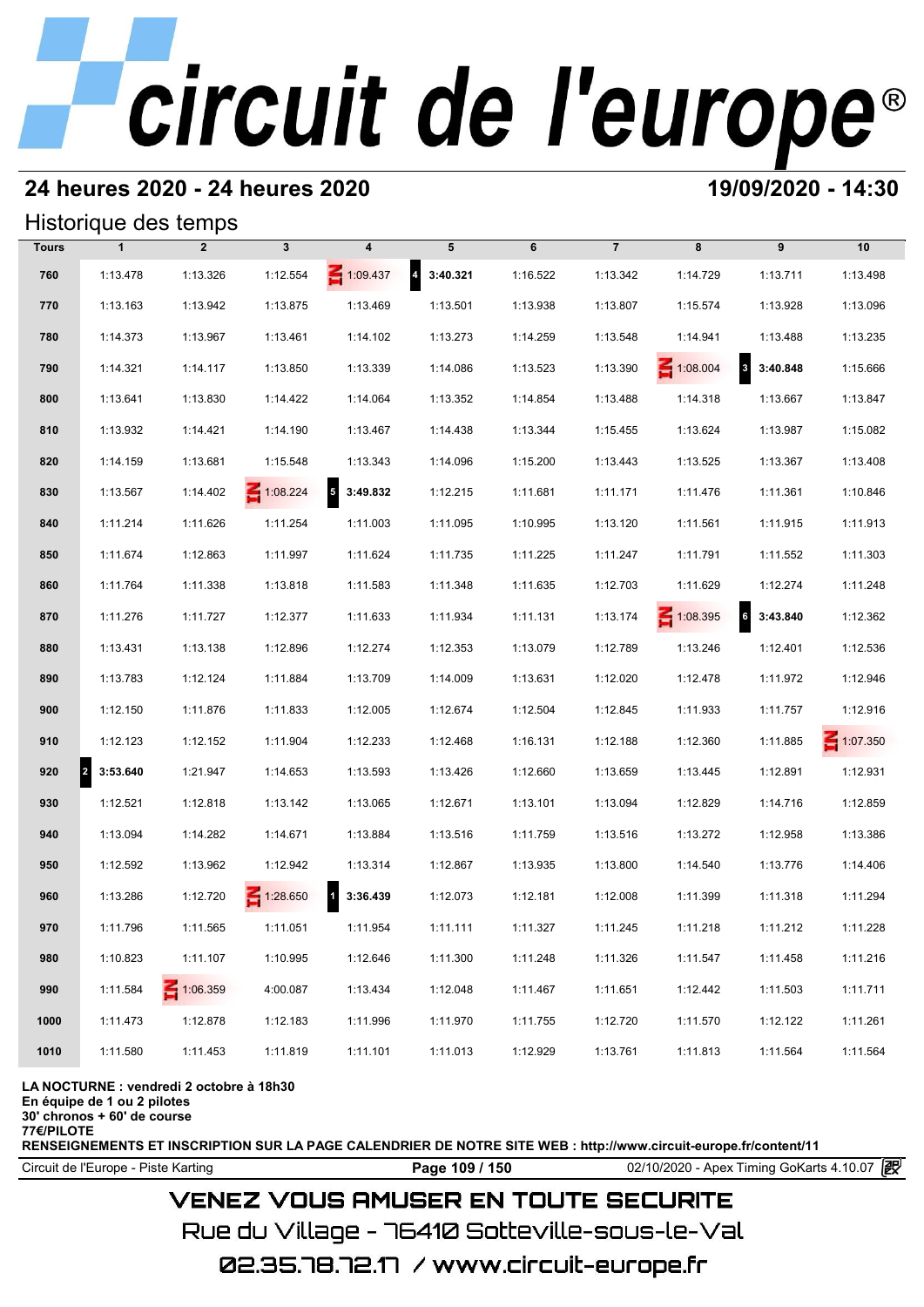# **24 heures 2020 - 24 heures 2020 19/09/2020 - 14:30**

## Historique des temps

|              |          | Historique des temps |               |                |          |                 |                            |          |          |          |
|--------------|----------|----------------------|---------------|----------------|----------|-----------------|----------------------------|----------|----------|----------|
| <b>Tours</b> |          | $\mathbf{2}$         | $\mathbf{3}$  | $\overline{4}$ | 5        | 6               | $\overline{7}$             | 8        | 9        | 10       |
| 1020         | 1:11.293 | 1:11.552             | 1:11.428      | 1:11.281       | 1:11.945 | $\leq 1:05.273$ | 3:48.887<br>$\overline{4}$ | 1:14.081 | 1:15.496 | 1:14.603 |
| 1030         | 1:14.335 | 1:14.326             | 1:25.634      | 1:14.037       | 1:13.627 | 1:12.596        | 1:13.571                   | 1:13.497 | 1:14.247 | 1:13.087 |
| 1040         | 1:12.340 | 1:12.701             | 1:13.554      | 1:12.761       | 1:13.336 | 1:14.123        | 1:12.388                   | 1:13.356 | 1:12.912 | 1:13.443 |
| 1050         | 1:13.168 | 1:14.392             | 1:14.072      | 1:12.875       | 1:13.080 | 1:13.044        | 1:13.070                   | 1:13.008 | 1:13.021 | 1:13.123 |
| 1060         | 1:13.593 | 1:13.523             | 1:13.303      | 1:14.975       | 1:12.851 | 1:13.348        | 1:13.012                   | 1:13.217 | 1:12.949 | 1:13.007 |
| 1070         | 1:14.133 | $-1:11.474$          | 3<br>3:42.548 | 1:13.458       | 1:12.913 | 1:12.867        | 1:12.930                   | 1:13.308 | 1:14.350 | 1:12.095 |
| 1080         | 1:12.240 | 1:12.068             | 1:12.671      | 1:12.238       | 1:13.810 | 1:11.867        | 1:13.132                   | 1:12.264 | 1:12.445 | 1:12.260 |
| 1090         | 1:12.367 | 1:12.871             | 1:13.584      | 1:11.896       | 1:12.307 | 1:12.604        | 1:12.702                   | 1:13.048 | 1:13.386 | 1:12.839 |
| 1100         | 1:12.884 | 1:12.876             | 1:12.504      | 1:12.745       | 1:12.811 | 1:12.424        | 1:13.622                   | 1:13.655 | 1:13.091 | 1:13.465 |
| 1110         | 1:13.583 | 1:13.288             | 1:13.758      | 1:14.002       | 1:15.598 |                 |                            |          |          |          |

**LA NOCTURNE : vendredi 2 octobre à 18h30 En équipe de 1 ou 2 pilotes 30' chronos + 60' de course 77€/PILOTE RENSEIGNEMENTS ET INSCRIPTION SUR LA PAGE CALENDRIER DE NOTRE SITE WEB : http://www.circuit-europe.fr/content/11**

Circuit de l'Europe - Piste Karting **Page 110 / 150** 02/10/2020 - Apex Timing GoKarts 4.10.07

# **VENEZ VOUS AMUSER EN TOUTE SECURITE**

Rue du Village – 76410 Sotteville-sous-le-Val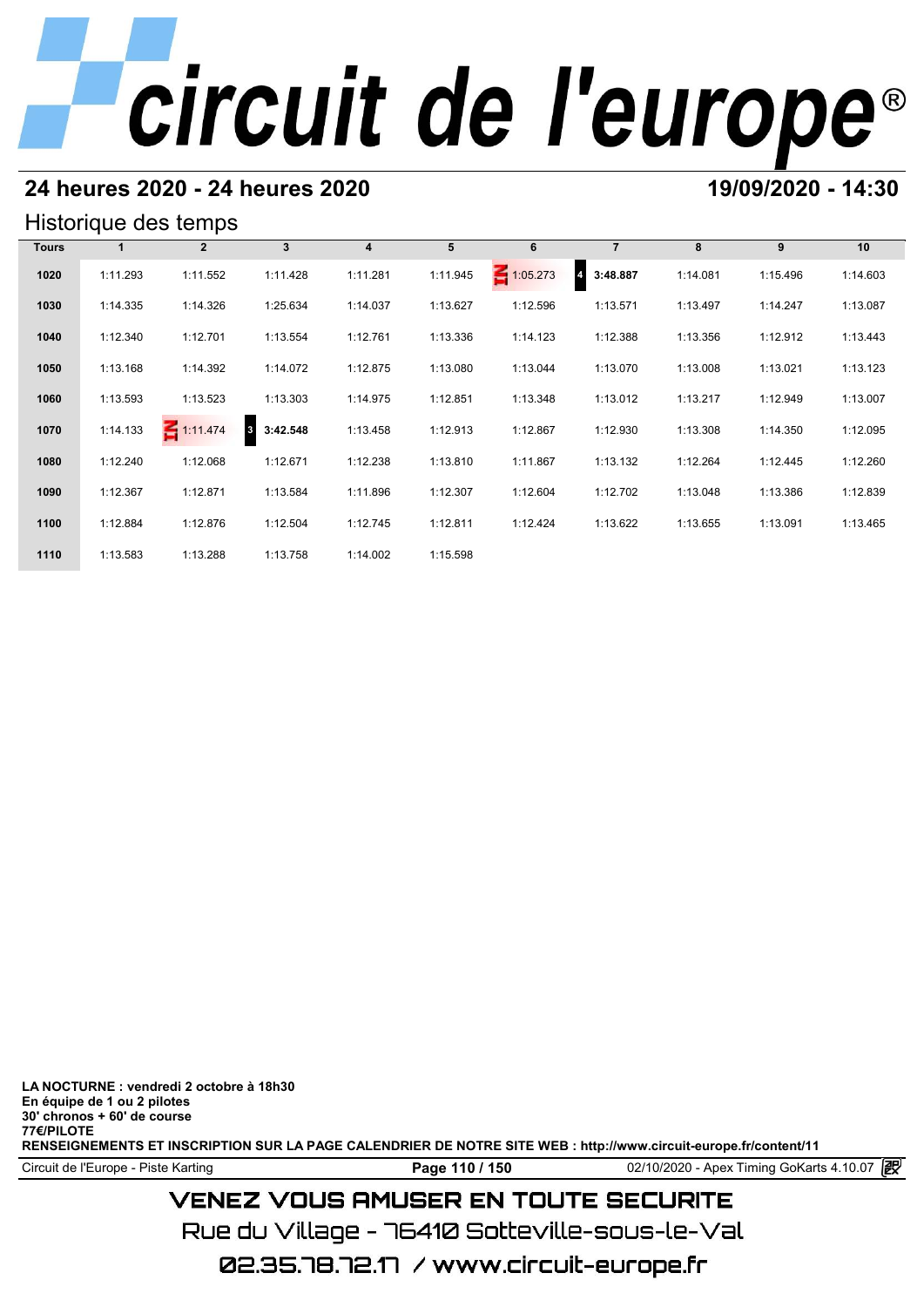# **24 heures 2020 - 24 heures 2020 19/09/2020 - 14:30**

## Historique des temps

## **14 - INAZUMA**

|              | 14 - INAZUMA          |                             |               |                                    |                |                                 |                                |                                     |          |                          |
|--------------|-----------------------|-----------------------------|---------------|------------------------------------|----------------|---------------------------------|--------------------------------|-------------------------------------|----------|--------------------------|
|              | <b>THOMAS</b>         | 2 LAURENT<br>$\overline{2}$ | 8 ERIC<br>3   | 4 LOUIS<br>$\overline{\mathbf{4}}$ | 5 MATHIEU<br>5 | 6 PETER<br><b>7</b> CEDRIC<br>6 | 8 ROMAINCLIO<br>$\overline{7}$ | 9 JULIEN<br>8                       | 9        | 10 PIERRE FRANCOIS<br>10 |
| <b>Tours</b> |                       |                             |               |                                    |                |                                 |                                |                                     |          |                          |
|              | $\vert$ 2<br>1:18.642 | 1:15.123                    | 1:13.158      | 1:12.428                           | 1:12.530       | 1:12.476                        | 1:12.624                       | 1:11.829                            | 1:12.472 | 1:11.989                 |
| 10           | 1:12.796              | 1:12.276                    | 1:11.786      | 1:11.831                           | 1:08.791       | 3:49.905                        | 1:11.300                       | 1:11.345                            | 1:10.899 | 1:10.763                 |
| 20           | 1:10.700              | 1:10.953                    | 1:10.936      | 1:10.900                           | 1:10.642       | 1:10.934                        | 1:11.386                       | 1:10.553                            | 1:12.267 | 1:10.907                 |
| 30           | 1:10.471              | 1:10.860                    | 1:11.179      | 1:11.009                           | 1:10.591       | 1:12.382                        | 1:12.012                       | 1:11.634                            | 1:10.976 | 1:05.897                 |
| 40           | 3:48.134<br>5         | 1:12.413                    | 1:12.647      | 1:12.472                           | 1:12.021       | 1:12.525                        | 1:12.669                       | 1:11.670                            | 1:11.726 | 1:11.753                 |
| 50           | 1:12.130              | 1:11.662                    | 1:11.504      | 1:11.908                           | 1:11.576       | 1:11.590                        | 1:11.386                       | 1:11.632                            | 1:11.868 | 1:11.648                 |
| 60           | 1:13.107              | 1:12.892                    | 1:11.340      | 1:11.462                           | 1:13.389       | 1:12.938                        | 1:12.288                       | 1:11.384                            | 1:11.410 | 1:12.034                 |
| 70           | 1:12.203              | 1:11.392                    | 1:11.820      | 1:11.548                           | 1:11.208       | 1:11.829                        | 1:08.396                       | $\overline{\mathbf{3}}$<br>3:41.189 | 1:12.786 | 1:12.284                 |
| 80           | 1:12.199              | 1:11.783                    | 1:14.053      | 1:12.861                           | 1:11.941       | 1:12.390                        | 1:12.293                       | 1:13.015                            | 1:11.631 | 1:13.320                 |
| 90           | 1:11.868              | 1:11.911                    | 1:13.137      | 1:12.096                           | 1:11.981       | 1:11.638                        | 1:12.116                       | 1:12.550                            | 1:12.178 | 1:11.681                 |
| 100          | 1:11.336              | 1:11.649                    | 1:11.569      | 1:11.973                           | 1:11.301       | 1:12.259                        | 1:12.336                       | 1:13.274                            | 1:11.889 | 1:11.878                 |
| 110          | $-1:08.238$           | 10<br>3:42.477              | 1:12.198      | 1:12.949                           | 1:13.871       | 1:12.880                        | 1:12.532                       | 1:12.316                            | 1:11.816 | 1:13.204                 |
| 120          | 1:12.513              | 1:12.016                    | 1:12.467      | 1:11.961                           | 1:12.231       | 1:11.333                        | 1:11.393                       | 1:11.462                            | 1:11.278 | 1:12.032                 |
| 130          | 1:11.588              | 1:11.587                    | 1:11.349      | 1:11.558                           | 1:12.222       | 1:11.576                        | 1:11.327                       | 1:13.508                            | 1:15.135 | 1:12.117                 |
| 140          | 1:11.305              | 1:11.371                    | 1:12.392      | 1:11.328                           | 1:11.407       | $\leq 1:08.001$                 | И<br>3:54.238                  | 1:13.092                            | 1:13.320 | 1:13.502                 |
| 150          | 1:13.743              | 1:13.673                    | 1:13.555      | 1:12.723                           | 1:13.543       | 1:14.300                        | 1:13.835                       | 1:13.306                            | 1:13.554 | 1:13.412                 |
| 160          | 1:13.666              | 1:14.116                    | 1:14.398      | 1:14.493                           | 1:13.015       | 1:12.973                        | 1:13.373                       | 1:13.316                            | 1:12.888 | 1:13.411                 |
| 170          | 1:12.637              | 1:13.270                    | 1:13.145      | 1:13.579                           | 1:13.821       | 1:13.515                        | 1:13.279                       | 1:13.765                            | 1:14.251 | $\leq 1:11.085$          |
| 180          | 3:39.847              | 1:12.640                    | 1:12.252      | 1:12.221                           | 1:12.368       | 1:11.928                        | 1:12.076                       | 1:11.897                            | 1:12.185 | 1:11.385                 |
| 190          | 1:11.258              | 1:11.254                    | 1:11.907      | 1:11.509                           | 1:11.298       | 1:11.360                        | 1:11.668                       | 1:11.134                            | 1:11.062 | 1:11.211                 |
| 200          | 1:11.767              | 1:12.250                    | 1:11.075      | 1:11.818                           | 1:11.303       | 1:12.065                        | 1:12.012                       | 1:11.118                            | 1:11.299 | 1:10.837                 |
| 210          | 1:11.435              | $\leq 1:07.001$             | 7<br>3:55.192 | 1:13.670                           | 1:13.422       | 1:13.548                        | 1:14.032                       | 1:12.575                            | 1:13.967 | 1:13.231                 |
| 220          | 1:16.541              | 1:16.952                    | 1:13.333      | 1:13.685                           | 1:13.045       | 1:12.912                        | 1:14.635                       | 1:13.681                            | 1:12.724 | 1:12.415                 |
| 230          | 1:12.856              | 1:12.606                    | 1:13.310      | 1:13.429                           | 1:13.242       | 1:13.357                        | 1:12.574                       | 1:12.540                            | 1:12.794 | 1:12.443                 |
|              |                       |                             |               |                                    |                |                                 |                                |                                     |          |                          |

### **LA NOCTURNE : vendredi 2 octobre à 18h30**

**En équipe de 1 ou 2 pilotes**

**30' chronos + 60' de course**

**77€/PILOTE**

**RENSEIGNEMENTS ET INSCRIPTION SUR LA PAGE CALENDRIER DE NOTRE SITE WEB : http://www.circuit-europe.fr/content/11**

Circuit de l'Europe - Piste Karting **Page 111 / 150** 02/10/2020 - Apex Timing GoKarts 4.10.07

# **VENEZ VOUS AMUSER EN TOUTE SECURITE**

Rue du Village – 76410 Sotteville-sous-le-Val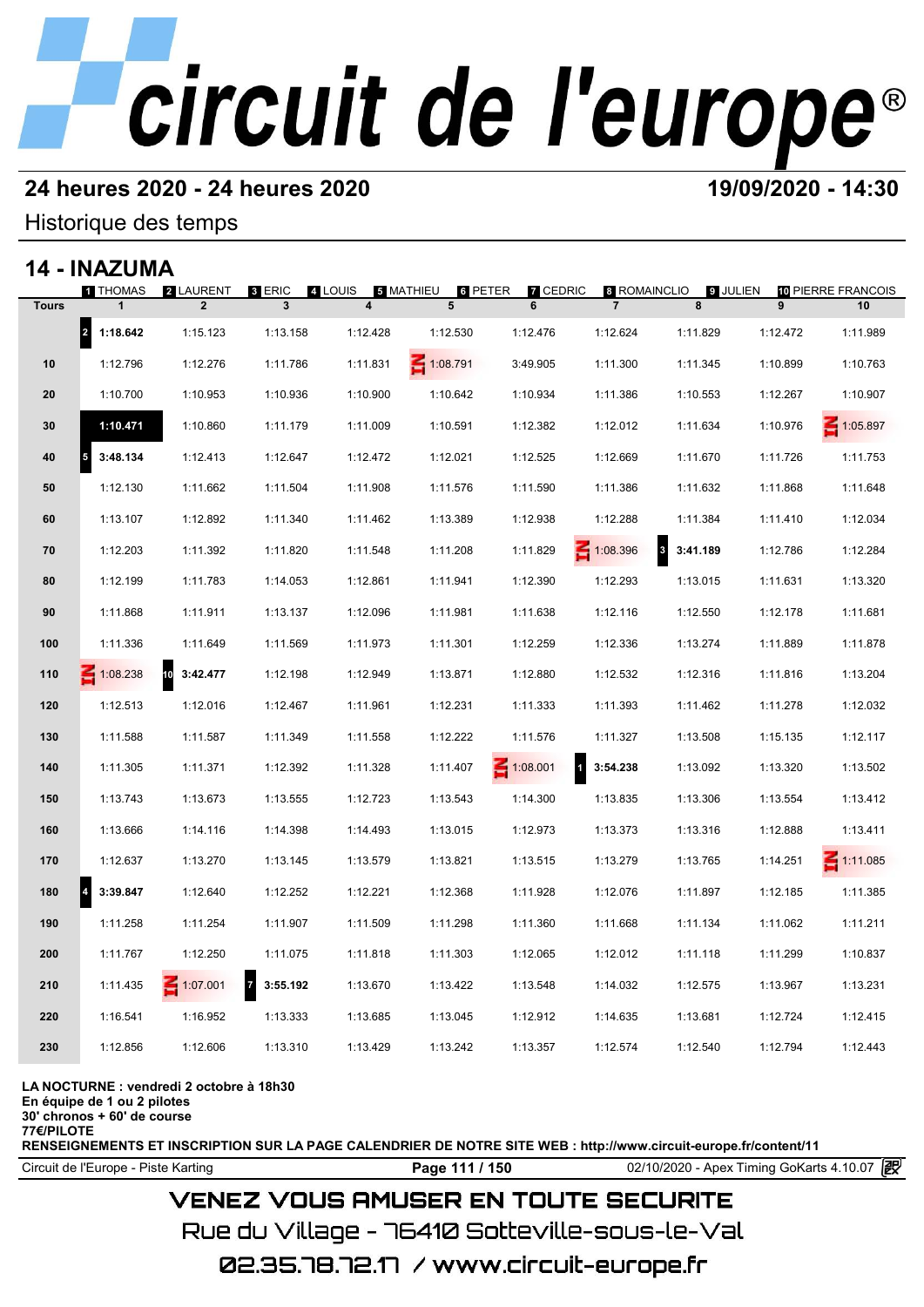# **24 heures 2020 - 24 heures 2020 19/09/2020 - 14:30**

## Historique des temps

|              | Historique des temps |                                     |                       |                 |                   |                 |                       |                                      |          |          |
|--------------|----------------------|-------------------------------------|-----------------------|-----------------|-------------------|-----------------|-----------------------|--------------------------------------|----------|----------|
| <b>Tours</b> | $\mathbf{1}$         | $\overline{2}$                      | $\mathbf{3}$          | 4               | 5                 | 6               | $\overline{7}$        | 8                                    | 9        | 10       |
| 240          | 1:12.862             | 1:13.040                            | 1:12.735              | $\leq 1:12.160$ | $6\quad 3:39.938$ | 1:13.081        | 1:12.731              | 1:12.210                             | 1:12.313 | 1:12.778 |
| 250          | 1:12.472             | 1:12.709                            | 1:12.363              | 1:12.465        | 1:12.614          | 1:12.124        | 1:13.553              | 1:12.640                             | 1:11.750 | 1:12.143 |
| 260          | 1:12.461             | 1:12.466                            | 1:13.110              | 1:12.122        | 1:13.096          | 1:12.121        | 1:12.281              | 1:11.672                             | 1:12.569 | 1:13.323 |
| 270          | 1:13.227             | 1:11.948                            | 1:11.893              | 1:13.192        | 1:12.321          | 1:12.322        | 1:12.687              | 1:11.928                             | 1:12.364 | 1:12.665 |
| 280          | 1:13.204             | $\leq 1:10.085$                     | $\vert$ 8<br>3:38.672 | 1:13.006        | 1:13.550          | 1:13.250        | 1:13.087              | 1:13.094                             | 1:13.119 | 1:13.042 |
| 290          | 1:13.799             | 1:12.804                            | 1:13.007              | 1:12.844        | 1:13.074          | 1:13.421        | 1:13.131              | 1:12.406                             | 1:12.787 | 1:13.295 |
| 300          | 1:12.379             | 1:12.508                            | 1:12.589              | 1:12.330        | 1:12.384          | 1:13.551        | 1:13.976              | 1:12.349                             | 1:11.873 | 1:12.157 |
| 310          | 1:11.856             | 1:12.940                            | 1:13.812              | 1:12.190        | 1:11.686          | $\leq 1:11.216$ | $\bullet$<br>3:55.630 | 1:13.838                             | 1:14.440 | 1:13.653 |
| 320          | 1:13.403             | 1:13.175                            | 1:24.247              | 1:13.099        | 1:15.009          | 1:12.585        | 1:12.975              | 1:14.403                             | 1:13.442 | 1:13.398 |
| 330          | 1:13.697             | 1:13.489                            | 1:13.121              | 1:14.389        | 1:13.677          | 1:12.735        | 1:14.376              | 1:13.649                             | 1:12.661 | 1:13.360 |
| 340          | 1:13.338             | 1:13.071                            | 1:13.348              | 1:12.874        | 1:12.518          | 1:13.742        | 1:12.965              | 1:13.172                             | 1:12.551 | 1:12.764 |
| 350          | $\leq 1:07.718$      | $\overline{\mathbf{r}}$<br>3:37.517 | 1:12.165              | 1:11.817        | 1:11.511          | 1:11.653        | 1:11.632              | 1:12.150                             | 1:13.058 | 1:11.874 |
| 360          | 1:11.813             | 1:12.222                            | 1:11.469              | 1:11.110        | 1:11.619          | 1:11.318        | 1:11.209              | 1:13.354                             | 1:11.460 | 1:11.066 |
| 370          | 1:11.270             | 1:10.897                            | 1:11.458              | 1:15.042        | 1:11.361          | 1:11.177        | 1:11.459              | 1:11.272                             | 1:11.144 | 1:11.431 |
| 380          | 1:11.177             | 1:11.087                            | 1:11.391              | 1:11.100        | 1:11.377          | 1:11.557        | 1:06.766              | $\overline{\phantom{a}}$<br>3:47.276 | 1:16.334 | 1:16.608 |
| 390          | 1:16.501             | 1:15.579                            | 1:14.419              | 1:14.681        | 1:23.111          | 1:30.808        | 1:34.256              | 1:35.210                             | 1:34.616 | 1:32.261 |
| 400          | 1:34.806             | 1:29.497                            | 1:25.537              | 1:20.791        | 1:19.115          | 1:16.205        | 1:19.246              | 1:16.385                             | 1:14.840 | 1:13.657 |
| 410          | 1:13.487             | 1:14.051                            | 1:13.997              | 1:13.656        | 1:13.590          | 1:12.694        | 1:13.809              | 1:12.617                             | 1:13.290 | 1:14.029 |
| 420          | 1:12.883             | 1:09.569                            | 3 3:44.764            | 1:14.731        | 1:15.151          | 1:13.578        | 1:13.048              | 1:13.583                             | 1:12.620 | 1:12.525 |
| 430          | 1:12.350             | 1:13.731                            | 1:13.170              | 1:12.611        | 1:12.306          | 1:13.824        | 1:12.762              | 1:13.165                             | 1:13.110 | 1:12.960 |
| 440          | 1:12.619             | 1:13.186                            | 1:15.575              | 1:12.799        | 1:12.916          | 1:13.826        | 1:12.487              | 1:12.726                             | 1:12.624 | 1:12.024 |
| 450          | 1:13.299             | 1:13.675                            | 1:12.522              | $\leq 1:10.731$ | 10 3:38.589       | 1:15.278        | 1:14.059              | 1:14.119                             | 1:15.457 | 1:12.685 |
| 460          | 1:13.038             | 1:13.871                            | 1:13.349              | 1:11.827        | 1:11.822          | 1:12.403        | 1:12.459              | 1:12.026                             | 1:13.447 | 1:13.349 |
| 470          | 1:12.211             | 1:12.031                            | 1:12.615              | 1:11.760        | 1:11.997          | 1:12.086        | 1:11.565              | 1:11.400                             | 1:11.659 | 1:11.622 |
| 480          | 1:12.407             | 1:11.949                            | 1:11.897              | 1:12.093        | 1:12.477          | 1:12.202        | 1:12.627              | 1:12.263                             | 1:12.186 | 1:14.798 |
| 490          | $\leq 1:08.233$      | 3:41.790                            | 1:14.387              | 1:14.960        | 1:15.307          | 1:17.617        | 1:15.122              | 1:14.199                             | 1:14.942 | 1:14.833 |

### **LA NOCTURNE : vendredi 2 octobre à 18h30**

**En équipe de 1 ou 2 pilotes**

**30' chronos + 60' de course 77€/PILOTE**

**RENSEIGNEMENTS ET INSCRIPTION SUR LA PAGE CALENDRIER DE NOTRE SITE WEB : http://www.circuit-europe.fr/content/11**

Circuit de l'Europe - Piste Karting **Page 112 / 150** 02/10/2020 - Apex Timing GoKarts 4.10.07

# **VENEZ VOUS AMUSER EN TOUTE SECURITE**

Rue du Village – 76410 Sotteville-sous-le-Val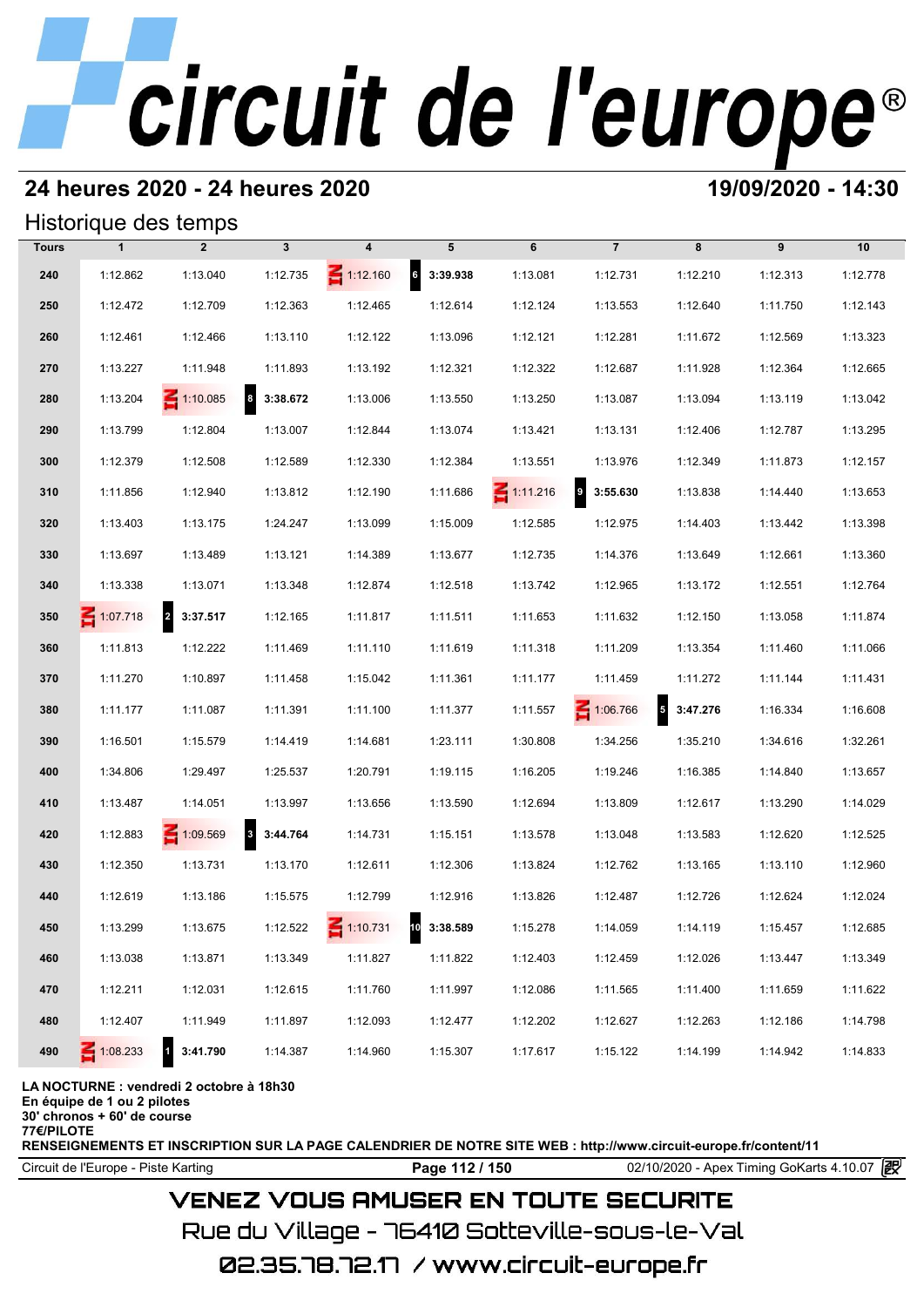# **24 heures 2020 - 24 heures 2020 19/09/2020 - 14:30**

## Historique des temps

|              | Historique des temps             |                 |              |                  |                 |                            |                 |            |          |                 |
|--------------|----------------------------------|-----------------|--------------|------------------|-----------------|----------------------------|-----------------|------------|----------|-----------------|
| <b>Tours</b> | $\mathbf{1}$                     | $\overline{2}$  | $\mathbf{3}$ | $\boldsymbol{4}$ | 5               | 6                          | $\overline{7}$  | 8          | 9        | 10              |
| 500          | 1:13.768                         | 1:15.426        | 1:15.632     | 1:15.342         | 1:13.550        | 1:15.910                   | 1:14.018        | 1:15.745   | 1:15.387 | 1:15.120        |
| 510          | 1:14.926                         | 1:14.570        | 1:14.909     | 1:15.255         | 1:15.660        | 1:14.759                   | 1:16.223        | 1:15.043   | 1:15.068 | 1:13.331        |
| 520          | 1:14.509                         | 1:15.915        | 1:15.363     | 1:15.422         | $\leq 1:14.321$ | $\overline{4}$<br>4:29.420 | 1:14.357        | 1:14.147   | 1:14.467 | 1:12.752        |
| 530          | 1:12.898                         | 1:12.005        | 1:12.918     | 1:13.007         | 1:12.682        | 1:12.671                   | 1:12.598        | 1:12.641   | 1:12.206 | 1:12.993        |
| 540          | 1:12.836                         | 1:12.192        | 1:12.409     | 1:14.061         | 1:12.500        | 1:12.472                   | 1:12.781        | 1:12.626   | 1:12.932 | 1:12.059        |
| 550          | 1:12.834                         | 1:12.387        | 1:12.603     | 1:13.308         | 1:12.347        | 1:11.821                   | 1:12.100        | 1:12.970   | 1:12.445 | 1:12.693        |
| 560          | 1:12.575                         | 1:12.464        | 1:12.766     | 1:12.464         | 1:12.438        | 1:12.870                   | $\leq 1:09.637$ | 7 6:45.249 | 1:18.634 | 1:15.118        |
| 570          | 1:14.297                         | 1:17.092        | 1:14.880     | 1:15.755         | 1:15.438        | 1:16.398                   | 1:15.268        | 1:14.161   | 1:13.789 | 1:16.286        |
| 580          | 1:14.055                         | 1:14.719        | 1:14.760     | 1:14.218         | 1:14.246        | 1:13.837                   | 1:14.517        | 1:13.470   | 1:14.207 | 1:14.423        |
| 590          | 1:14.080                         | 1:13.831        | 1:13.392     | 1:13.234         | 1:13.232        | 1:12.975                   | 1:13.442        | 1:13.662   | 1:13.500 | 1:13.053        |
| 600          | 1:09.781                         | 6<br>3:43.331   | 1:15.246     | 1:13.589         | 1:12.717        | 1:13.324                   | 1:13.230        | 1:12.863   | 1:14.804 | 1:12.607        |
| 610          | 1:12.529                         | 1:13.794        | 1:13.488     | 1:13.305         | 1:13.384        | 1:13.339                   | 1:12.633        | 1:13.213   | 1:13.175 | 1:12.577        |
| 620          | 1:13.736                         | 1:12.681        | 1:12.629     | 1:12.792         | 1:13.862        | 1:13.094                   | 1:12.977        | 1:13.280   | 1:13.299 | 1:12.728        |
| 630          | 1:12.994                         | 1:12.872        | 1:13.503     | 1:13.368         | 1:12.845        | 1:13.559                   | 1:12.970        | 1:13.658   | 1:13.176 | 1:12.405        |
| 640          | 1:13.767                         | $\leq 1:09.098$ | 8 3:51.114   | 1:15.028         | 1:14.592        | 1:14.548                   | 1:14.362        | 1:14.662   | 1:14.156 | 1:15.187        |
| 650          | 1:14.206                         | 1:14.540        | 1:14.034     | 1:14.826         | 1:14.009        | 1:14.316                   | 1:14.374        | 1:15.427   | 1:13.743 | 1:13.878        |
| 660          | 1:14.196                         | 1:13.607        | 1:13.942     | 1:13.553         | 1:14.482        | 1:14.301                   | 1:13.995        | 1:14.115   | 1:15.138 | 1:14.800        |
| 670          | 1:14.207                         | 1:14.328        | 1:14.796     | 1:14.900         | 1:14.712        | 1:14.139                   | 1:15.400        | 1:15.553   | 1:15.572 | 1:14.784        |
| 680          | $\leq 1:11.144$                  | $9$ 3:48.872    | 1:14.562     | 1:14.419         | 1:14.337        | 1:14.331                   | 1:14.175        | 1:14.030   | 1:14.821 | 1:14.953        |
| 690          | 1:13.928                         | 1:13.670        | 1:13.484     | 1:14.173         | 1:13.716        | 1:12.809                   | 1:12.915        | 1:13.577   | 1:13.617 | 1:13.278        |
| 700          | 1:14.155                         | 1:13.140        | 1:13.728     | 1:12.513         | 1:13.908        | 1:13.713                   | 1:12.722        | 1:13.143   | 1:14.477 | 1:14.089        |
| 710          | 1:12.601                         | 1:13.134        | 1:12.545     | 1:12.808         | 1:12.807        | 1:13.988                   | 1:14.259        | 1:15.844   | 1:15.589 | $\leq 1:09.061$ |
| 720          | $\vert$ <sub>2</sub><br>3:39.465 | 1:12.636        | 1:11.538     | 1:12.934         | 1:12.831        | 1:12.498                   | 1:11.995        | 1:11.926   | 1:15.571 | 1:12.547        |
| 730          | 1:11.844                         | 1:12.202        | 1:12.277     | 1:12.590         | 1:11.838        | 1:11.639                   | 1:12.107        | 1:12.005   | 1:13.519 | 1:11.717        |
| 740          | 1:12.040                         | 1:12.161        | 1:11.527     | 1:12.367         | 1:12.134        | 1:12.858                   | 1:11.983        | 1:12.876   | 1:11.650 | 1:11.711        |
| 750          | 1:11.682                         | 1:12.202        | 1:12.261     | 1:13.044         | 1:11.623        | 1:12.477                   | 1:11.909        | 1:12.108   | 1:13.226 | 1:12.728        |

### **LA NOCTURNE : vendredi 2 octobre à 18h30**

**En équipe de 1 ou 2 pilotes**

**30' chronos + 60' de course**

**77€/PILOTE**

**RENSEIGNEMENTS ET INSCRIPTION SUR LA PAGE CALENDRIER DE NOTRE SITE WEB : http://www.circuit-europe.fr/content/11**

Circuit de l'Europe - Piste Karting **Page 113 / 150** 02/10/2020 - Apex Timing GoKarts 4.10.07

# **VENEZ VOUS AMUSER EN TOUTE SECURITE**

Rue du Village – 76410 Sotteville-sous-le-Val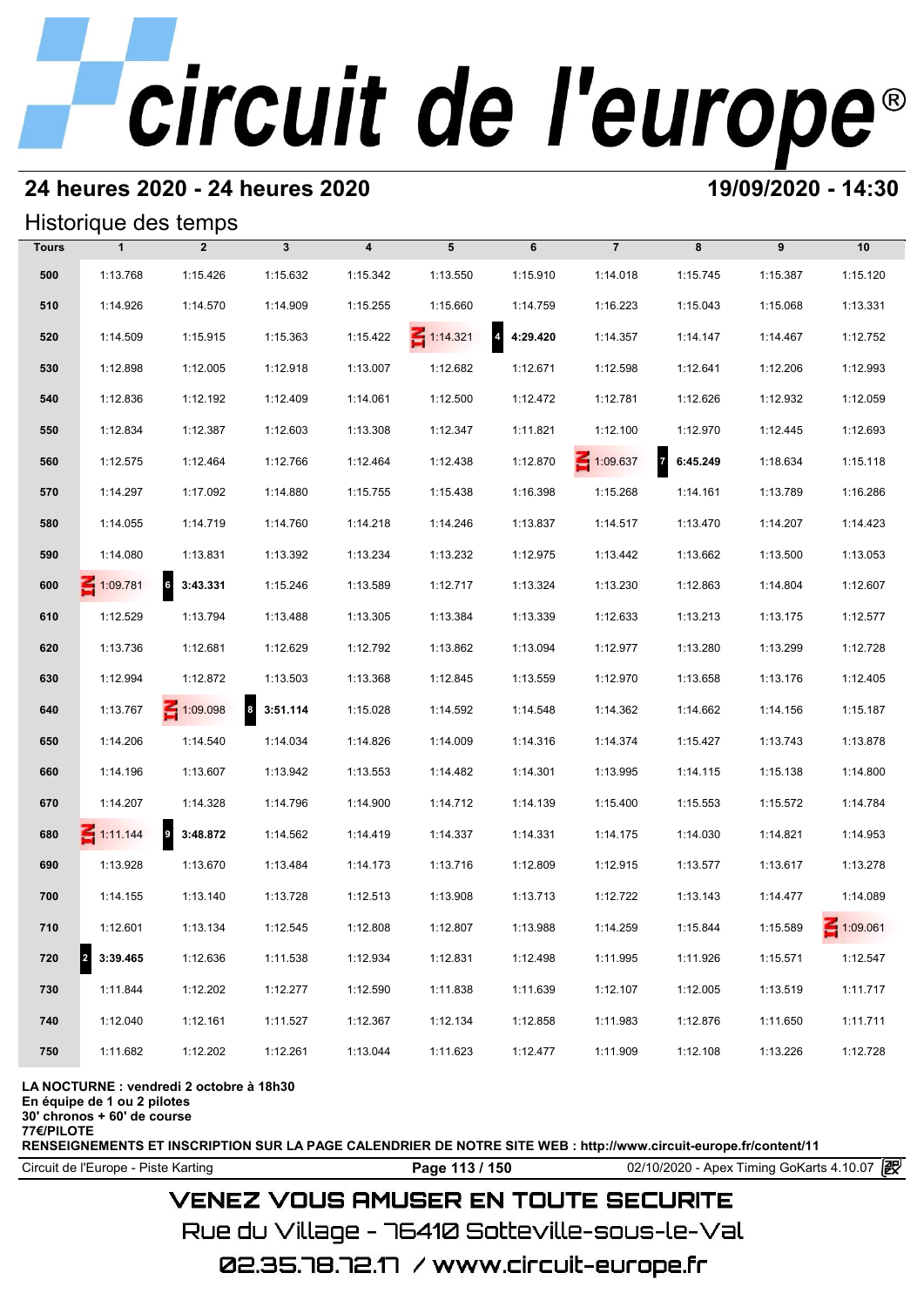## **24 heures 2020 - 24 heures 2020 19/09/2020 - 14:30**

## Historique des temps

|              | Historique des temps |                            |              |                         |          |          |                |                 |                             |                                     |
|--------------|----------------------|----------------------------|--------------|-------------------------|----------|----------|----------------|-----------------|-----------------------------|-------------------------------------|
| <b>Tours</b> | $\mathbf{1}$         | $\overline{2}$             | $\mathbf{3}$ | $\overline{\mathbf{4}}$ | 5        | 6        | $\overline{7}$ | 8               | 9                           | 10                                  |
| 760          | 1:11.979             | 1:11.582                   | 1:11.716     | 1:11.680                | 1:11.770 | 1:13.179 | 1:11.978       | $\leq 1:09.325$ | $5\quad 3:52.748$           | 1:14.216                            |
| 770          | 1:14.137             | 1:14.494                   | 1:14.039     | 1:12.806                | 1:12.678 | 1:13.223 | 1:12.674       | 1:12.936        | 1:12.901                    | 1:12.428                            |
| 780          | 1:13.615             | 1:13.124                   | 1:12.962     | 1:13.859                | 1:13.105 | 1:12.959 | 1:13.154       | 1:13.051        | 1:13.800                    | 1:13.286                            |
| 790          | 1:13.572             | 1:12.622                   | 1:12.361     | 1:12.278                | 1:12.633 | 1:12.000 | 1:12.140       | 1:13.075        | 1:13.188                    | 1:13.177                            |
| 800          | 1:11.867             | 1:11.882                   | 1:12.654     | 1:12.422                | 1:13.164 | 1:12.616 | 1:12.477       | 1:12.621        | $\leq 1:11.817$             | $\overline{\mathbf{3}}$<br>4:07.246 |
| 810          | 1:13.649             | 1:13.841                   | 1:15.538     | 1:13.278                | 1:13.010 | 1:13.569 | 1:12.757       | 1:13.871        | 1:15.170                    | 1:12.603                            |
| 820          | 1:12.752             | 1:12.826                   | 1:13.859     | 1:14.628                | 1:12.692 | 1:13.066 | 1:13.039       | 1:13.132        | 1:13.079                    | 1:12.889                            |
| 830          | 1:12.846             | 1:12.432                   | 1:12.839     | 1:12.857                | 1:13.664 | 1:12.673 | 1:13.486       | 1:13.708        | 1:12.893                    | 1:12.582                            |
| 840          | 1:12.995             | 1:13.486                   | 1:12.764     | 1:13.219                | 1:12.614 | 1:12.801 | 1:12.684       | 1:12.888        | 1:13.325                    | 1:12.973                            |
| 850          | $\leq 1:08.205$      | 10 3:40.530                | 1:13.080     | 1:13.677                | 1:13.177 | 1:13.359 | 1:13.910       | 1:12.900        | 1:13.157                    | 1:12.774                            |
| 860          | 1:13.068             | 1:13.512                   | 1:13.483     | 1:13.598                | 1:12.565 | 1:12.972 | 1:12.947       | 1:12.942        | 1:12.016                    | 1:12.818                            |
| 870          | 1:12.749             | 1:13.529                   | 1:12.985     | 1:13.114                | 1:12.691 | 1:12.931 | 1:12.899       | 1:12.684        | 1:12.710                    | 1:14.199                            |
| 880          | 1:12.613             | 1:12.805                   | 1:12.250     | 1:12.303                | 1:12.492 | 1:12.534 | 1:12.905       | 1:13.069        | 1:13.002                    | 1:13.175                            |
| 890          | 1:09.125             | $\mathbf{1}$<br>4:02.596   | 1:13.995     | 1:15.373                | 1:13.522 | 1:14.341 | 1:14.954       | 1:15.440        | 1:15.547                    | 1:13.277                            |
| 900          | 1:14.243             | 1:13.938                   | 1:14.144     | 1:14.649                | 1:14.420 | 1:14.571 | 1:14.578       | 1:14.720        | 1:14.706                    | 1:13.922                            |
| 910          | 1:15.789             | 1:13.186                   | 1:16.195     | 1:14.431                | 1:14.775 | 1:13.817 | 1:14.672       | 1:13.818        | 1:13.685                    | 1:13.916                            |
| 920          | $\leq 1:10.159$      | $\overline{4}$<br>3:42.548 | 1:15.407     | 1:13.966                | 1:13.400 | 1:14.409 | 1:13.076       | 1:13.339        | 1:12.519                    | 1:13.228                            |
| 930          | 1:13.190             | 1:12.628                   | 1:13.685     | 1:12.638                | 1:11.978 | 1:12.416 | 1:12.096       | 1:12.980        | 1:12.511                    | 1:13.809                            |
| 940          | 1:12.276             | 1:11.969                   | 1:12.838     | 1:13.443                | 1:12.052 | 1:12.376 | 1:13.058       | 1:13.548        | 1:13.606                    | 1:13.218                            |
| 950          | 1:12.409             | 1:12.461                   | 1:12.430     | 1:12.657                | 1:12.190 | 1:12.558 | 1:12.397       | 1:12.234        | 1:12.513                    | 1:12.125                            |
| 960          | 1:12.006             | 1:12.175                   | 1:11.991     | 1:11.989                | 1:11.899 | 1:12.462 | 1:12.079       | 1:14.585        | 1:12.927                    | 1:12.152                            |
| 970          | 1:11.484             | 1:12.654                   | 1:12.049     | 1:12.102                | 1:13.159 | 1:11.707 | 1:21.268       | 1:13.209        | 3:21.084                    | 3:45.816                            |
| 980          | 1:14.064             | 1:12.682                   | 1:13.296     | 1:12.538                | 1:14.492 | 1:13.209 | 1:12.062       | 1:13.181        | 1:12.858                    | 1:12.769                            |
| 990          | 1:13.349             | 1:15.009                   | 1:13.289     | 1:12.488                | 1:12.346 | 1:12.565 | 1:12.603       | 1:13.190        | 1:13.609                    | 1:12.950                            |
| 1000         | 1:12.630             | 1:12.813                   | 1:13.682     | 1:12.441                | 1:13.375 | 1:12.281 | 1:13.029       | 1:12.779        | 1:13.079                    | 1:13.647                            |
| 1010         | 1:12.996             | 1:12.920                   | 1:12.522     | 1:13.090                | 1:12.902 | 1:13.140 | 1:14.075       | 1:08.970        | $6\overline{6}$<br>3:39.635 | 1:12.588                            |

### **LA NOCTURNE : vendredi 2 octobre à 18h30**

**En équipe de 1 ou 2 pilotes**

**30' chronos + 60' de course**

**77€/PILOTE**

**RENSEIGNEMENTS ET INSCRIPTION SUR LA PAGE CALENDRIER DE NOTRE SITE WEB : http://www.circuit-europe.fr/content/11**

Circuit de l'Europe - Piste Karting **Page 114 / 150** 02/10/2020 - Apex Timing GoKarts 4.10.07

# **VENEZ VOUS AMUSER EN TOUTE SECURITE**

Rue du Village – 76410 Sotteville-sous-le-Val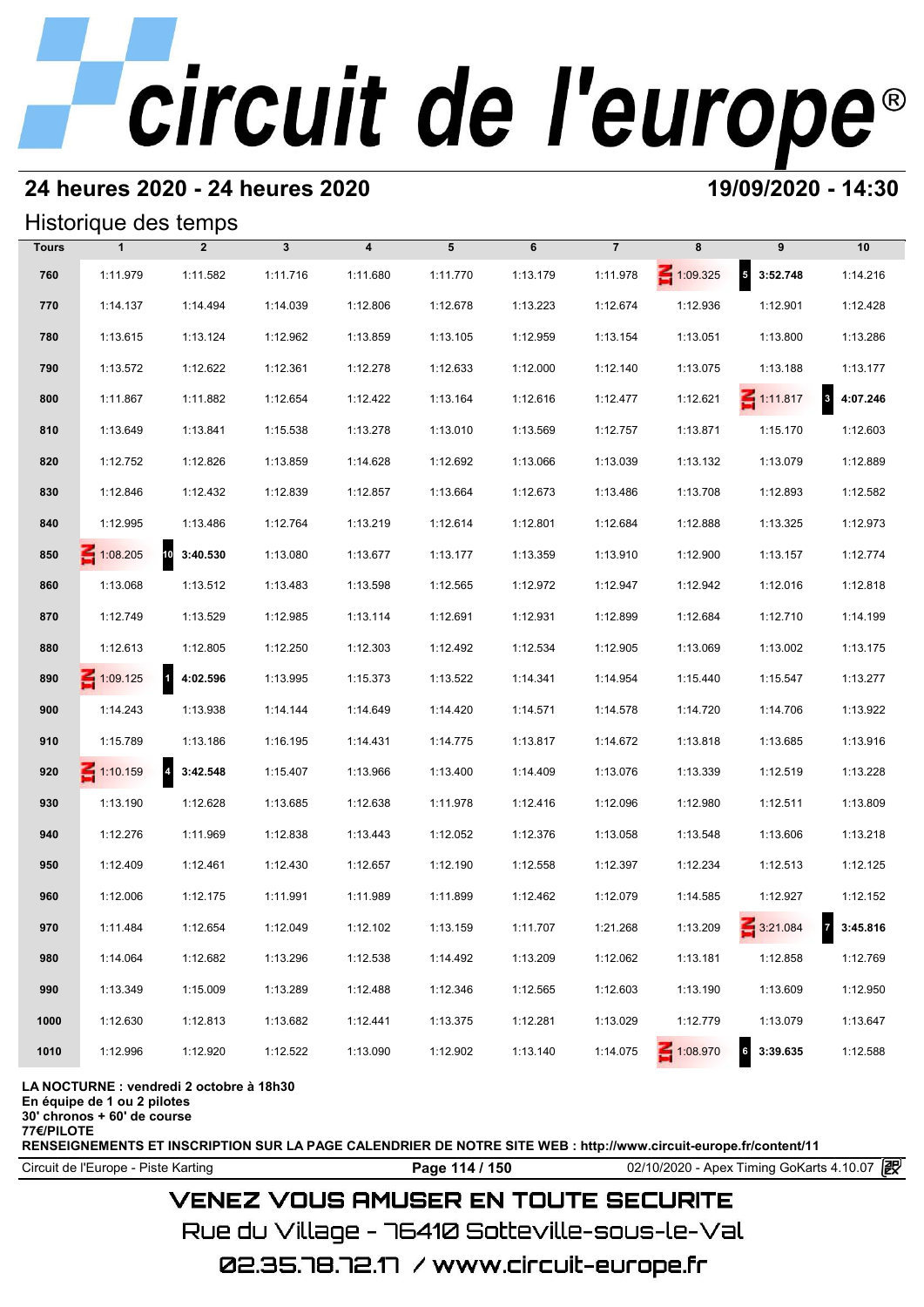# **24 heures 2020 - 24 heures 2020 19/09/2020 - 14:30**

## Historique des temps

|              | Historique des temps |              |              |          |          |                 |                              |                              |          |          |
|--------------|----------------------|--------------|--------------|----------|----------|-----------------|------------------------------|------------------------------|----------|----------|
| <b>Tours</b> |                      | $\mathbf{2}$ | $\mathbf{3}$ | 4        | 5        | 6               | $\overline{7}$               | 8                            | 9        | 10       |
| 1020         | 1:13.593             | 1:12.543     | 1:12.490     | 1:12.841 | 1:13.037 | 1:12.261        | 1:13.080                     | 1:13.356                     | 1:12.675 | 1:12.514 |
| 1030         | 1:12.233             | 1:12.908     | 1:07.357     | 3:39.615 | 1:12.464 | 1:12.275        | 1:12.192                     | 1:12.491                     | 1:12.958 | 1:12.661 |
| 1040         | 1:13.208             | 1:12.781     | 1:13.395     | 1:12.733 | 1:13.238 | 1:12.774        | 1:07.030                     | $\boldsymbol{8}$<br>3:38.640 | 1:13.619 | 1:13.653 |
| 1050         | 1:13.292             | 1:12.710     | 1:13.313     | 1:13.437 | 1:12.964 | 1:12.741        | 1:12.691                     | 1:13.100                     | 1:12.873 | 1:12.973 |
| 1060         | 1:13.181             | 1:15.386     | 1:13.187     | 1:13.689 | 1:13.448 | 1:13.376        | 1:13.357                     | 1:13.106                     | 1:13.304 | 1:13.703 |
| 1070         | 1:13.200             | 1:13.508     | 1:13.821     | 1:13.314 | 1:13.657 | $\leq 1:08.519$ | $\boldsymbol{9}$<br>3:43.418 | 1:14.781                     | 1:13.791 | 1:14.570 |
| 1080         | 1:13.599             | 1:14.262     | 1:13.997     | 1:13.183 | 1:15.679 | 1:13.896        | 1:13.678                     | 1:13.779                     | 1:12.749 | 1:13.755 |
| 1090         | 1:14.871             | 1:12.442     | 1:14.577     | 1:12.974 | 1:13.054 | 1:13.122        | 1:13.414                     | 1:13.378                     | 1:13.387 | 1:13.298 |
| 1100         | 1:14.242             | 1:14.245     | 1:14.540     | 1:14.628 | 1:13.057 | 1:13.769        | 1:14.689                     | 1:13.599                     | 1:13.076 | 1:13.666 |
| 1110         | 1:15.889             | 1:17.068     | 1:13.274     |          |          |                 |                              |                              |          |          |

**LA NOCTURNE : vendredi 2 octobre à 18h30 En équipe de 1 ou 2 pilotes 30' chronos + 60' de course 77€/PILOTE**

**RENSEIGNEMENTS ET INSCRIPTION SUR LA PAGE CALENDRIER DE NOTRE SITE WEB : http://www.circuit-europe.fr/content/11**

Circuit de l'Europe - Piste Karting **Page 115 / 150 Page 115 / 150** 02/10/2020 - Apex Timing GoKarts 4.10.07

# **VENEZ VOUS AMUSER EN TOUTE SECURITE**

Rue du Village – 76410 Sotteville-sous-le-Val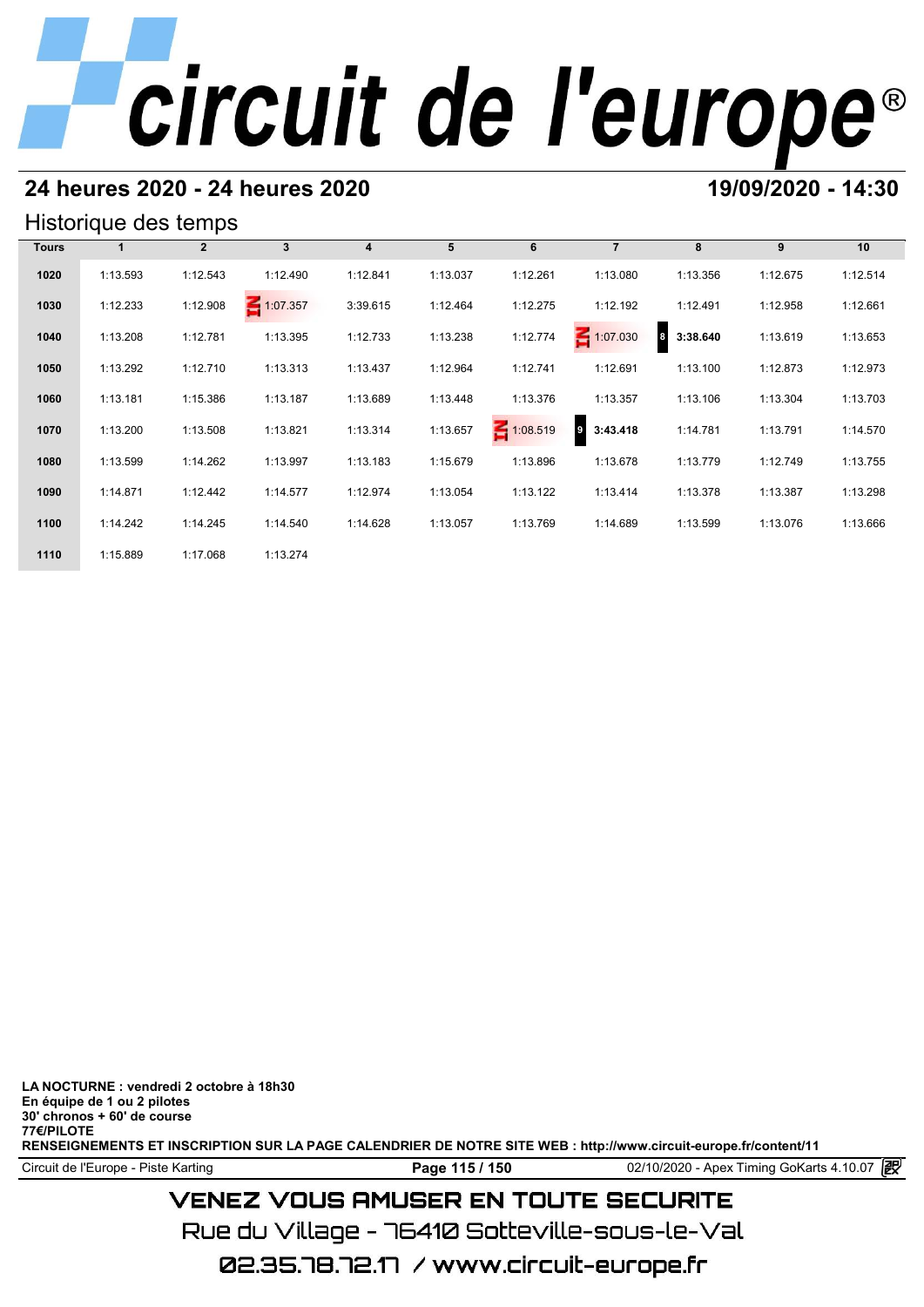# **24 heures 2020 - 24 heures 2020 19/09/2020 - 14:30**

Historique des temps

# **8 - TEAM CASTRES**

|              | 8 - IEAM CASIRES                 |                 |                         |                         |          | <b>1 LUDOVIC</b> | 2 BRUNO                              | 3 JULIO                                    | 4 PASCAL | 5 THOMAS        |
|--------------|----------------------------------|-----------------|-------------------------|-------------------------|----------|------------------|--------------------------------------|--------------------------------------------|----------|-----------------|
| <b>Tours</b> | $\mathbf{1}$                     | $\overline{2}$  | $\mathbf{3}$            | $\overline{\mathbf{4}}$ | 5        | 6                | $\overline{7}$                       | 8                                          | 9        | 10              |
|              | $\blacksquare$<br>1:15.708       | 1:11.917        | 1:11.179                | 1:11.159                | 1:11.128 | 1:10.716         | 1:10.802                             | 1:10.445                                   | 1:10.686 | 1:10.638        |
| 10           | 1:10.601                         | 1:10.327        | 1:10.233                | 1:12.360                | 1:10.990 | 1:10.773         | 1:10.368                             | 1:10.337                                   | 1:11.780 | 1:10.815        |
| 20           | 1:10.460                         | 1:10.139        | 1:10.717                | 1:12.602                | 1:10.513 | 1:10.154         | 1:10.232                             | 1:10.549                                   | 1:10.392 | 1:10.667        |
| 30           | 1:10.624                         | 1:10.418        | 1:10.314                | 1:10.808                | 1:11.062 | 1:10.417         | 1:10.595                             | $\overline{\mathbf{r}}$<br>$\leq 1:08.111$ | 3:41.462 | 1:12.083        |
| 40           | 1:12.047                         | 1:11.962        | 1:11.885                | 1:11.523                | 1:11.892 | 1:11.034         | 1:12.291                             | 1:11.045                                   | 1:11.625 | 1:11.731        |
| 50           | 1:11.667                         | 1:12.704        | 1:12.949                | 1:11.572                | 1:11.750 | 1:11.095         | 1:11.531                             | 1:12.205                                   | 1:11.859 | 1:11.451        |
| 60           | 1:11.107                         | 1:11.713        | 1:11.568                | 1:11.609                | 1:11.346 | 1:11.387         | 1:11.659                             | 1:11.632                                   | 1:11.665 | 1:11.865        |
| 70           | 1:12.633                         | 1:11.290        | 1:11.014                | 1:12.411                | 1:11.692 | $\leq 1:11.168$  | $\overline{\phantom{a}}$<br>3:54.451 | 1:13.438                                   | 1:13.890 | 1:12.806        |
| 80           | 1:12.450                         | 1:12.611        | 1:13.135                | 1:14.182                | 1:14.787 | 1:12.465         | 1:13.179                             | 1:13.178                                   | 1:13.641 | 1:12.126        |
| 90           | 1:12.445                         | 1:12.050        | 1:12.463                | 1:13.360                | 1:13.925 | 1:23.492         | 1:12.420                             | 1:12.579                                   | 1:12.255 | 1:12.195        |
| 100          | 1:12.627                         | 1:12.818        | 1:12.061                | 1:13.064                | 1:13.525 | 1:12.632         | 1:12.437                             | 1:13.335                                   | 1:12.874 | 1:12.586        |
| 110          | 1:12.753                         | 1:13.013        | 1:12.394                | 1:12.184                | 1:12.312 | 1:12.292         | 1:12.071                             | $\overline{\mathbf{4}}$<br>$-1:07.829$     | 3:47.479 | 1:14.232        |
| 120          | 1:14.665                         | 1:14.608        | 1:13.514                | 1:13.911                | 1:13.309 | 1:14.457         | 1:13.865                             | 1:13.004                                   | 1:14.499 | 1:13.104        |
| 130          | 1:13.475                         | 1:13.077        | 1:13.455                | 1:13.972                | 1:13.706 | 1:13.146         | 1:14.038                             | 1:14.918                                   | 1:13.281 | 1:13.060        |
| 140          | 1:13.493                         | 1:13.878        | 1:15.827                | 1:15.303                | 1:12.959 | 1:14.642         | 1:13.828                             | 1:13.882                                   | 1:13.685 | 1:14.567        |
| 150          | 1:13.840                         | 1:13.736        | 1:13.159                | 1:14.547                | 1:13.806 | 1:13.538         | 1:13.156                             | 1:14.260                                   | 1:14.242 | $\leq 1:11.094$ |
| 160          | $\vert$ <sub>3</sub><br>3:41.357 | 1:13.646        | 1:13.322                | 1:12.703                | 1:12.156 | 1:14.089         | 1:12.184                             | 1:12.332                                   | 1:12.414 | 1:12.767        |
| 170          | 1:12.025                         | 1:11.859        | 1:11.889                | 1:12.621                | 1:11.975 | 1:12.260         | 1:12.089                             | 1:12.530                                   | 1:12.284 | 1:12.537        |
| 180          | 1:12.184                         | 1:13.455        | 1:11.784                | 1:13.193                | 1:11.884 | 1:11.900         | 1:12.003                             | 1:12.301                                   | 1:12.942 | 1:12.224        |
| 190          | 1:12.508                         | 1:12.701        | 1:12.405                | 1:13.228                | 1:12.975 | 1:12.679         | 1:13.272                             | 1:11.976                                   | 1:12.009 | 1:11.925        |
| 200          | 1:20.194                         | $\leq 1:10.933$ | $\mathbf 1$<br>3:46.817 | 1:12.785                | 1:12.429 | 1:12.398         | 1:12.106                             | 1:11.378                                   | 1:11.317 | 1:11.366        |
| 210          | 1:12.512                         | 1:12.243        | 1:11.889                | 1:10.879                | 1:11.329 | 1:10.635         | 1:10.153                             | 1:10.735                                   | 1:11.171 | 1:11.004        |
| 220          | 1:10.698                         | 1:11.005        | 1:10.831                | 1:10.529                | 1:10.795 | 1:11.181         | 1:10.767                             | 1:11.586                                   | 1:10.881 | 1:10.944        |
| 230          | 1:10.645                         | 1:11.559        | 1:10.664                | 1:10.628                | 1:11.020 | 1:10.696         | 1:10.846                             | 1:11.094                                   | 1:10.778 | 1:10.785        |
|              |                                  |                 |                         |                         |          |                  |                                      |                                            |          |                 |

### **LA NOCTURNE : vendredi 2 octobre à 18h30**

**En équipe de 1 ou 2 pilotes**

**30' chronos + 60' de course 77€/PILOTE**

**RENSEIGNEMENTS ET INSCRIPTION SUR LA PAGE CALENDRIER DE NOTRE SITE WEB : http://www.circuit-europe.fr/content/11**

Circuit de l'Europe - Piste Karting **Page 116 / 150** 02/10/2020 - Apex Timing GoKarts 4.10.07

# **VENEZ VOUS AMUSER EN TOUTE SECURITE**

Rue du Village – 76410 Sotteville-sous-le-Val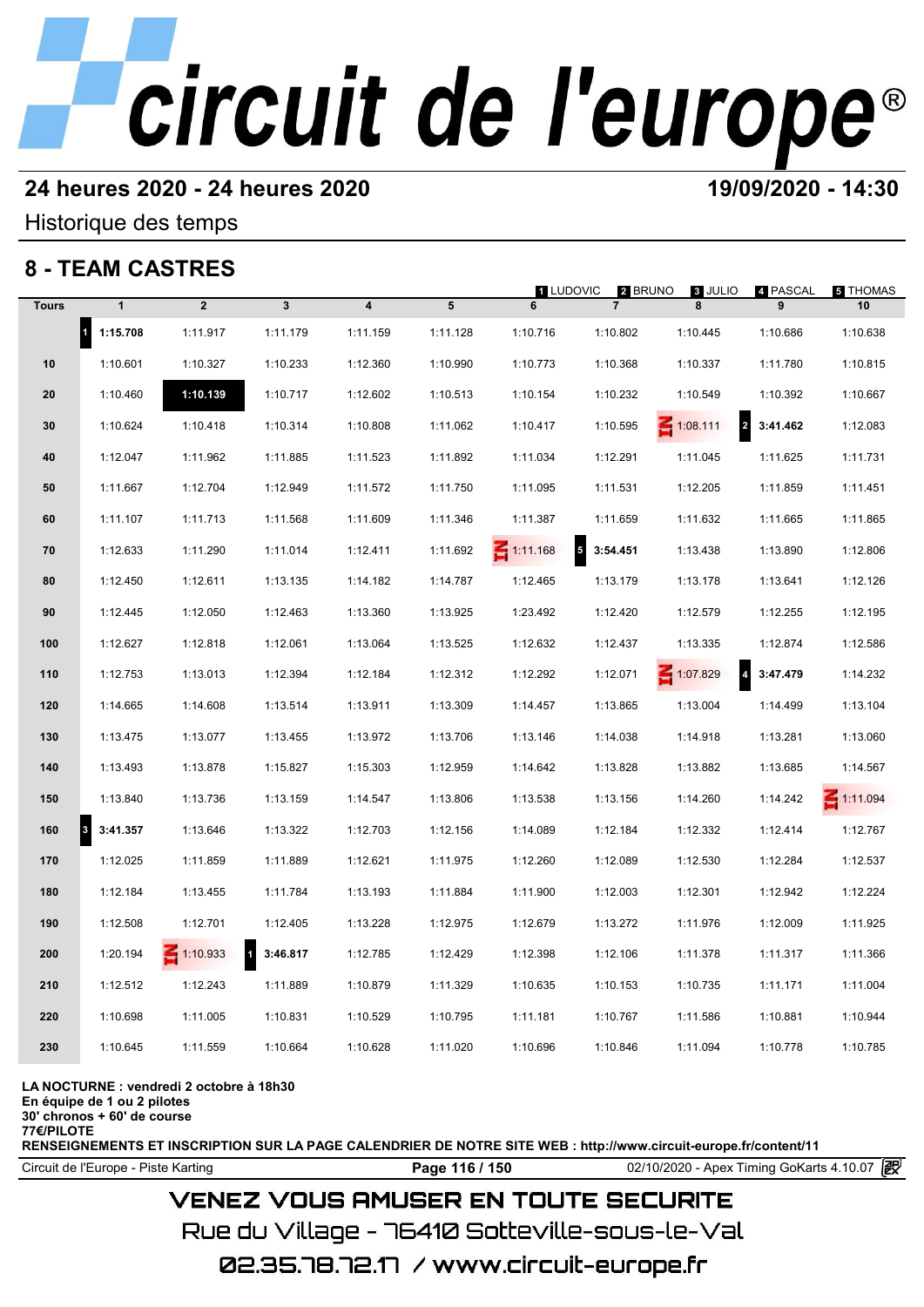# **24 heures 2020 - 24 heures 2020 19/09/2020 - 14:30**

## Historique des temps

|              | Historique des temps             |                                          |                            |          |            |                 |                                      |                 |                          |                 |
|--------------|----------------------------------|------------------------------------------|----------------------------|----------|------------|-----------------|--------------------------------------|-----------------|--------------------------|-----------------|
| <b>Tours</b> | $\mathbf{1}$                     | $\overline{2}$                           | $\mathbf{3}$               | 4        | 5          | 6               | $\overline{7}$                       | 8               | 9                        | 10              |
| 240          | 1:11.382                         | 1:11.410                                 | 1:10.644                   | 1:05.759 | 2 3:43.336 | 1:12.649        | 1:12.034                             | 1:12.315        | 1:11.823                 | 1:11.753        |
| 250          | 1:11.980                         | 1:12.394                                 | 1:11.317                   | 1:14.467 | 1:12.675   | 1:13.213        | 1:13.497                             | 1:14.895        | 1:12.021                 | 1:12.504        |
| 260          | 1:12.467                         | 1:11.359                                 | 1:11.752                   | 1:11.235 | 1:11.501   | 1:12.131        | 1:12.048                             | 1:11.821        | 1:12.544                 | 1:12.561        |
| 270          | 1:11.837                         | 1:11.937                                 | 1:12.100                   | 1:11.950 | 1:11.608   | 1:11.908        | 1:11.911                             | 1:11.738        | 1:11.588                 | 1:11.382        |
| 280          | 1:11.374                         | 1:13.666                                 | 1:12.981                   | 1:12.618 | 1:12.367   | $\leq 1:11.975$ | $\overline{\phantom{a}}$<br>3:47.975 | 1:14.718        | 1:14.030                 | 1:13.505        |
| 290          | 1:13.879                         | 1:13.602                                 | 1:13.818                   | 1:13.269 | 1:12.900   | 1:12.481        | 1:13.659                             | 1:14.017        | 1:12.302                 | 1:11.759        |
| 300          | 1:12.643                         | 1:13.223                                 | 1:12.984                   | 1:13.567 | 1:13.093   | 1:13.857        | 1:12.272                             | 1:13.488        | 1:12.625                 | 1:12.607        |
| 310          | 1:13.819                         | 1:12.869                                 | 1:12.664                   | 1:12.567 | 1:13.500   | 1:12.746        | 1:13.173                             | 1:13.523        | 1:14.024                 | 1:12.261        |
| 320          | 1:13.231                         | 1:13.490                                 | 1:12.210                   | 1:12.620 | 1:12.929   | 1:13.179        | 1:13.296                             | 1:12.439        | $\leq 1:08.871$          | 4:04.763        |
| 330          | 1:15.652                         | 1:18.671                                 | 1:17.125                   | 1:14.391 | 1:14.669   | 1:14.263        | 1:13.987                             | 1:14.055        | 1:14.419                 | 1:14.460        |
| 340          | 1:14.971                         | 1:15.027                                 | 1:15.740                   | 1:14.956 | 1:13.754   | 1:13.813        | 1:14.366                             | 1:15.150        | 1:14.948                 | 1:14.451        |
| 350          | 1:15.352                         | 1:14.033                                 | 1:16.689                   | 1:15.296 | 1:26.295   | 1:14.236        | 1:14.555                             | 1:14.102        | 1:14.136                 | 1:13.850        |
| 360          | 1:14.071                         | 1:14.395                                 | 1:15.248                   | 1:15.150 | 1:14.013   | 1:14.470        | 1:14.964                             | 1:14.897        | 1:15.123                 | $\leq 1:12.360$ |
| 370          | $\vert$ <sub>3</sub><br>3:51.244 | 1:13.629                                 | 1:14.356                   | 1:13.210 | 1:13.272   | 1:16.092        | 1:13.304                             | 1:12.679        | 1:13.915                 | 1:12.711        |
| 380          | 1:12.006                         | 1:13.196                                 | 1:15.051                   | 1:13.142 | 1:13.170   | 1:12.734        | 1:14.197                             | 1:13.199        | 1:12.829                 | 1:12.732        |
| 390          | 1:13.796                         | 1:14.924                                 | 1:15.188                   | 1:16.364 | 1:16.831   | 1:15.495        | 1:15.826                             | 1:17.821        | 1:16.884                 | 1:27.609        |
| 400          | 1:35.880                         | 1:35.557                                 | 1:34.891                   | 1:36.119 | 1:31.702   | 1:26.992        | 1:25.447                             | $\leq 1:19.696$ | $\mathbf{1}$<br>4:29.990 | 1:15.488        |
| 410          | 1:12.814                         | 1:15.375                                 | 1:12.630                   | 1:12.859 | 1:13.064   | 1:12.269        | 1:11.901                             | 1:12.151        | 1:11.824                 | 1:13.286        |
| 420          | 1:12.074                         | 1:11.336                                 | 1:11.743                   | 1:12.556 | 1:11.639   | 1:11.510        | 1:12.091                             | 1:11.647        | 1:11.436                 | 1:11.325        |
| 430          | 1:12.040                         | 1:11.459                                 | 1:11.394                   | 1:12.994 | 1:11.524   | 1:11.016        | 1:11.555                             | 1:11.585        | 1:12.755                 | 1:12.010        |
| 440          | 1:11.742                         | 1:12.426                                 | 1:11.592                   | 1:11.486 | 1:11.501   | 1:11.510        | 1:11.315                             | 1:10.905        | 1:12.399                 | 1:12.858        |
| 450          | $-1:07.143$                      | 2 4:52.716                               | 1:12.319                   | 1:12.954 | 1:12.979   | 1:15.200        | 1:13.057                             | 1:12.954        | 1:12.981                 | 1:13.693        |
| 460          | 1:13.989                         | 1:12.759                                 | 1:13.768                   | 1:13.476 | 1:14.495   | 1:16.718        | 1:12.499                             | 1:11.923        | 1:12.132                 | 1:14.182        |
| 470          | 1:12.379                         | 1:11.610                                 | 1:12.140                   | 1:12.586 | 1:15.185   | 1:12.310        | 1:11.609                             | 1:12.557        | 1:12.932                 | 1:11.850        |
| 480          | 1:11.546                         | 1:11.974                                 | 1:12.963                   | 1:14.085 | 1:15.012   | 1:13.398        | 1:13.856                             | 1:13.274        | 1:12.704                 | 1:12.328        |
| 490          | 1:11.493                         | $\leq 1:09.591$                          | $\overline{5}$<br>4:07.971 | 1:14.567 | 1:13.747   | 1:14.581        | 1:14.716                             | 1:14.836        | 1:12.960                 | 1:14.410        |
|              |                                  | LA NOCTURNE : vendredi 2 octobre à 18h30 |                            |          |            |                 |                                      |                 |                          |                 |

**En équipe de 1 ou 2 pilotes**

**30' chronos + 60' de course**

**77€/PILOTE**

**RENSEIGNEMENTS ET INSCRIPTION SUR LA PAGE CALENDRIER DE NOTRE SITE WEB : http://www.circuit-europe.fr/content/11**

Circuit de l'Europe - Piste Karting **Page 117 / 150** 02/10/2020 - Apex Timing GoKarts 4.10.07

# **VENEZ VOUS AMUSER EN TOUTE SECURITE**

Rue du Village – 76410 Sotteville-sous-le-Val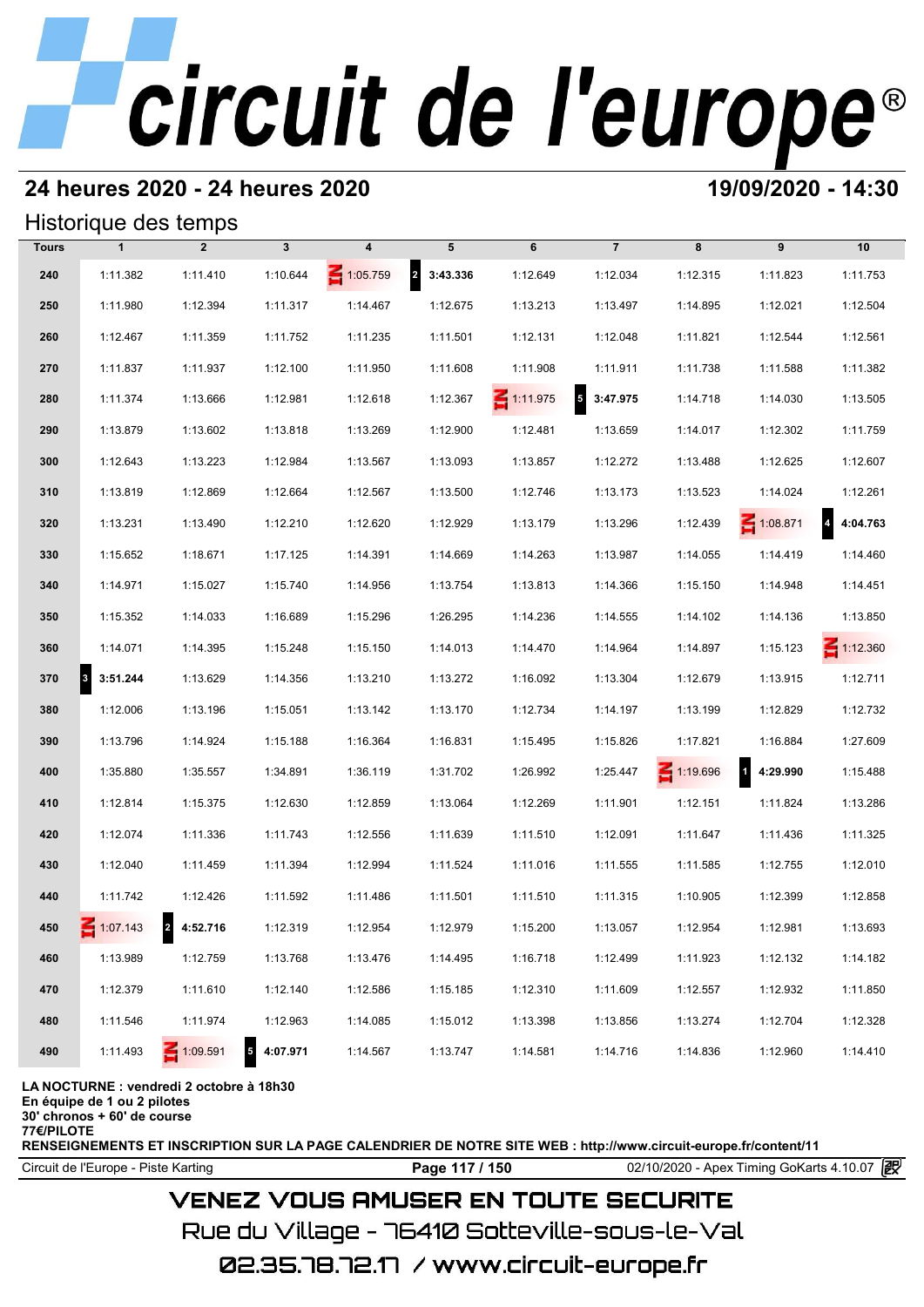# **24 heures 2020 - 24 heures 2020 19/09/2020 - 14:30**

## Historique des temps

|              | Historique des temps             |                          |                 |                                     |                                     |                 |                |          |          |                 |
|--------------|----------------------------------|--------------------------|-----------------|-------------------------------------|-------------------------------------|-----------------|----------------|----------|----------|-----------------|
| <b>Tours</b> | $\mathbf{1}$                     | $\overline{2}$           | $\mathbf{3}$    | 4                                   | 5                                   | 6               | $\overline{7}$ | 8        | 9        | 10              |
| 500          | 1:14.004                         | 1:13.105                 | 1:12.853        | 1:12.746                            | 1:12.763                            | 1:14.120        | 1:13.162       | 1:13.080 | 1:12.742 | 1:12.611        |
| 510          | 1:14.107                         | 1:12.379                 | 1:12.561        | 1:12.307                            | 1:12.066                            | 1:11.929        | 1:12.820       | 1:12.400 | 1:12.283 | 1:14.122        |
| 520          | 1:13.179                         | 1:13.335                 | 1:13.285        | 1:13.705                            | 1:12.773                            | 1:12.276        | 1:12.875       | 1:15.402 | 1:14.567 | 1:12.560        |
| 530          | 1:12.637                         | 3:02.268                 | $\leq 1:13.502$ | $\overline{\mathbf{4}}$<br>5:02.504 | 1:16.635                            | 1:16.103        | 1:15.997       | 1:14.728 | 1:15.153 | 1:14.958        |
| 540          | 1:16.214                         | 1:14.269                 | 1:14.849        | 1:14.875                            | 1:16.164                            | 1:16.076        | 1:15.793       | 1:15.545 | 1:22.819 | 1:29.934        |
| 550          | 1:16.254                         | 1:15.306                 | 1:17.184        | $\leq 1:13.304$                     | $\overline{\mathbf{3}}$<br>3:49.325 | 1:16.016        | 1:14.389       | 1:15.792 | 1:15.973 | 1:15.459        |
| 560          | 1:15.182                         | 1:13.508                 | 1:15.649        | 1:14.311                            | 1:14.186                            | 1:13.603        | 1:14.680       | 1:14.234 | 1:13.910 | 1:14.662        |
| 570          | 1:14.683                         | 1:13.472                 | 1:14.016        | 1:13.602                            | 1:14.586                            | 1:15.106        | 1:13.837       | 1:14.413 | 1:14.358 | 1:13.758        |
| 580          | $\leq 1:14.186$                  | $\mathbf{1}$<br>5:10.390 | 1:12.698        | 1:11.735                            | 1:11.081                            | 1:11.363        | 1:10.383       | 1:11.611 | 1:11.315 | 1:10.914        |
| 590          | 1:10.969                         | 1:11.179                 | 1:10.774        | 1:10.696                            | 1:10.768                            | 1:10.570        | 1:11.320       | 1:10.903 | 1:10.862 | 1:11.142        |
| 600          | 1:11.121                         | 1:10.810                 | 1:11.211        | 1:10.885                            | 1:10.694                            | 1:10.756        | 1:10.999       | 1:10.795 | 1:10.625 | 1:11.016        |
| 610          | 1:10.680                         | 1:12.063                 | 1:11.640        | 1:10.305                            | 1:11.148                            | 1:10.493        | 1:10.844       | 1:10.848 | 1:11.386 | $\leq 1:38.626$ |
| 620          | $\vert$ <sup>2</sup><br>3:56.407 | 1:12.506                 | 1:12.747        | 1:12.224                            | 1:12.539                            | 1:13.782        | 1:11.783       | 1:12.023 | 1:12.103 | 1:12.009        |
| 630          | 1:12.334                         | 1:12.171                 | 1:12.911        | 1:11.748                            | 1:12.858                            | 1:14.112        | 1:11.727       | 1:11.452 | 1:11.457 | 1:12.403        |
| 640          | 1:11.552                         | 1:11.863                 | 1:11.960        | 1:12.102                            | 1:12.565                            | 1:12.444        | 1:12.370       | 1:12.023 | 1:12.860 | 1:12.070        |
| 650          | 1:12.623                         | 1:13.555                 | 1:11.475        | 1:11.655                            | 1:11.898                            | $\leq 1:10.554$ | $5$ 3:51.227   | 1:15.744 | 1:14.561 | 1:14.642        |
| 660          | 1:14.510                         | 1:14.830                 | 1:13.814        | 1:13.360                            | 1:14.204                            | 1:13.668        | 1:14.152       | 1:13.520 | 1:13.574 | 1:12.988        |
| 670          | 1:13.700                         | 1:12.894                 | 1:12.957        | 1:13.786                            | 1:13.804                            | 1:13.321        | 1:12.562       | 1:12.200 | 1:12.813 | 1:15.354        |
| 680          | 1:13.520                         | 1:13.230                 | 1:13.391        | 1:13.386                            | 1:13.342                            | 1:13.565        | 1:15.057       | 1:16.348 | 1:14.878 | 1:13.415        |
| 690          | $\leq 1:12.863$                  | 4:12.433                 | 1:15.285        | 1:14.693                            | 1:14.980                            | 1:15.188        | 1:15.131       | 1:14.912 | 1:14.820 | 1:15.209        |
| 700          | 1:14.483                         | 1:17.129                 | 1:17.345        | 1:14.368                            | 1:14.388                            | 1:14.694        | 1:14.710       | 1:14.759 | 1:14.132 | 1:15.351        |
| 710          | 1:14.852                         | 1:14.194                 | 1:14.230        | 1:14.887                            | 1:14.227                            | 1:13.968        | 1:15.724       | 1:15.620 | 1:15.798 | 1:14.807        |
| 720          | 1:15.159                         | 1:14.728                 | 1:14.596        | $\leq 1:11.904$                     | $\overline{\mathbf{3}}$<br>4:07.297 | 1:15.557        | 1:15.306       | 1:15.070 | 1:16.323 | 1:13.950        |
| 730          | 1:13.605                         | 1:13.594                 | 1:12.668        | 1:13.159                            | 1:12.783                            | 1:13.772        | 1:12.755       | 1:12.259 | 1:12.712 | 1:13.093        |
| 740          | 1:13.428                         | 1:14.574                 | 1:13.159        | 1:13.267                            | 1:13.832                            | 1:12.426        | 1:14.974       | 1:12.998 | 1:12.704 | 1:11.956        |
| 750          | 1:12.797                         | 1:13.360                 | 1:13.555        | 1:12.470                            | 1:12.841                            | 1:13.493        | 1:12.892       | 1:13.481 | 1:14.363 | 1:12.959        |

### **LA NOCTURNE : vendredi 2 octobre à 18h30**

**En équipe de 1 ou 2 pilotes**

**30' chronos + 60' de course**

**77€/PILOTE**

**RENSEIGNEMENTS ET INSCRIPTION SUR LA PAGE CALENDRIER DE NOTRE SITE WEB : http://www.circuit-europe.fr/content/11**

Circuit de l'Europe - Piste Karting **Page 118 / 150** 02/10/2020 - Apex Timing GoKarts 4.10.07

## **VENEZ VOUS AMUSER EN TOUTE SECURITE**

Rue du Village – 76410 Sotteville-sous-le-Val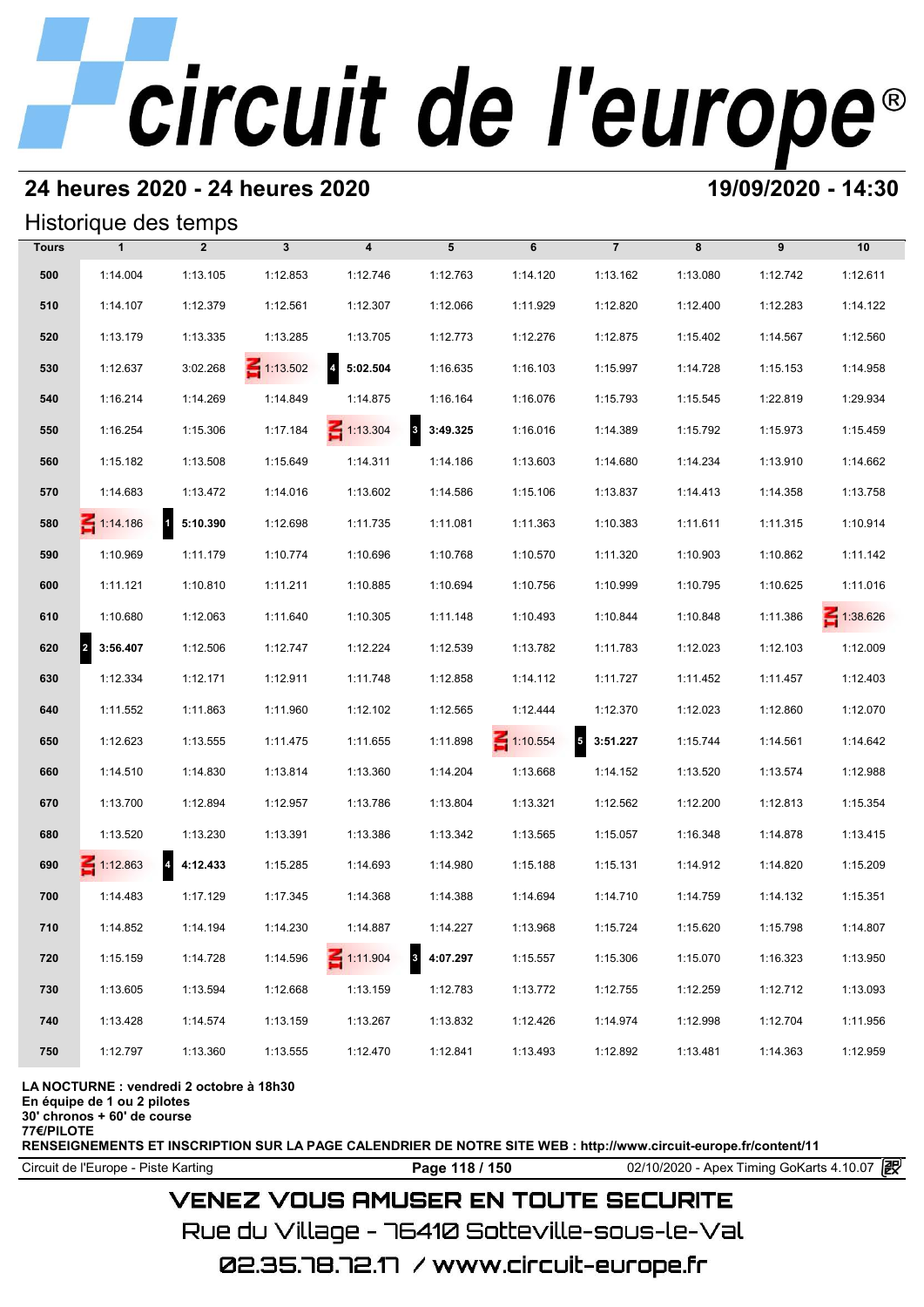# **24 heures 2020 - 24 heures 2020 19/09/2020 - 14:30**

## Historique des temps

|              | Historique des temps                 |                            |                          |                         |          |                 |                            |          |          |                 |
|--------------|--------------------------------------|----------------------------|--------------------------|-------------------------|----------|-----------------|----------------------------|----------|----------|-----------------|
| <b>Tours</b> |                                      | $\overline{2}$             | $\mathbf{3}$             | $\overline{\mathbf{4}}$ | 5        | 6               | $\overline{7}$             | 8        | 9        | 10              |
| 760          | 1:49.584                             | $\mathbf{1}$<br>4:15.676   | 1:12.067                 | 1:11.603                | 1:11.487 | 1:12.060        | 1:12.161                   | 1:12.838 | 1:11.395 | 1:11.404        |
| 770          | 1:11.655                             | 1:11.462                   | 1:11.485                 | 1:11.197                | 1:11.449 | 1:11.813        | 1:10.850                   | 1:11.471 | 1:11.183 | 1:10.840        |
| 780          | 1:11.207                             | 1:10.812                   | 1:11.042                 | 1:10.614                | 1:11.434 | 1:11.706        | 1:10.673                   | 1:11.208 | 1:12.078 | 1:10.557        |
| 790          | 1:10.680                             | 1:12.286                   | 1:10.822                 | 1:11.696                | 1:11.919 | $\leq 1:06.983$ | 2 3:47.715                 | 1:12.491 | 1:12.251 | 1:12.657        |
| 800          | 1:11.744                             | 1:12.163                   | 1:12.316                 | 1:11.628                | 1:12.344 | 1:12.797        | 1:12.087                   | 1:11.802 | 1:11.609 | 1:11.939        |
| 810          | 1:11.441                             | 1:12.293                   | 1:11.560                 | 1:11.149                | 1:12.314 | 1:11.960        | 1:11.392                   | 1:12.339 | 1:11.441 | 1:11.791        |
| 820          | 1:11.046                             | 1:11.279                   | 1:11.633                 | 1:11.283                | 1:12.240 | 1:11.224        | 1:11.104                   | 1:12.327 | 1:12.093 | $\leq 1:10.132$ |
| 830          | $\overline{\phantom{a}}$<br>3:46.473 | 1:15.863                   | 1:15.092                 | 1:13.683                | 1:12.919 | 1:13.180        | 1:13.167                   | 1:13.332 | 1:12.948 | 1:13.058        |
| 840          | 1:13.493                             | 1:13.986                   | 1:13.139                 | 1:13.773                | 1:13.877 | 1:13.627        | 1:13.640                   | 1:13.901 | 1:14.588 | 1:14.076        |
| 850          | 1:13.775                             | 1:15.016                   | 1:13.699                 | 1:14.488                | 1:14.210 | 1:13.669        | 1:13.821                   | 1:14.649 | 1:15.304 | 1:14.177        |
| 860          | 1:13.524                             | 1:15.316                   | 1:13.721                 | 1:13.285                | 1:13.116 | 1:13.406        | 1:14.675                   | 1:14.688 | 1:13.266 | 1:13.668        |
| 870          | 1:13.196                             | 1:12.980                   | 1:12.646                 | 1:13.940                | 1:14.492 | $\leq 1:10.238$ | $\overline{4}$<br>3:43.838 | 1:14.264 | 1:13.745 | 1:13.437        |
| 880          | 1:14.440                             | 1:13.060                   | 1:13.005                 | 1:13.399                | 1:14.095 | 1:13.866        | 1:15.139                   | 1:14.805 | 1:14.138 | 1:14.300        |
| 890          | 1:13.862                             | 1:13.442                   | 1:14.010                 | 1:13.115                | 1:13.288 | 1:13.365        | 1:13.382                   | 1:14.027 | 1:14.415 | 1:13.525        |
| 900          | 1:13.928                             | 1:13.611                   | 1:13.355                 | 1:13.812                | 1:12.963 | 1:13.207        | 1:13.281                   | 1:14.146 | 1:15.105 | $\leq 1:08.115$ |
| 910          | $\vert$ <sup>3</sup><br>3:47.056     | 1:13.125                   | 1:13.070                 | 1:13.130                | 1:12.488 | 1:12.953        | 1:12.270                   | 1:12.957 | 1:12.449 | 1:12.699        |
| 920          | 1:12.875                             | 1:13.554                   | 1:13.420                 | 1:12.431                | 1:16.338 | 1:12.197        | 1:12.225                   | 1:12.297 | 1:13.448 | 1:13.811        |
| 930          | 1:14.599                             | 1:14.352                   | 1:12.583                 | 1:12.731                | 1:13.439 | 1:12.659        | 1:12.917                   | 1:12.214 | 1:13.251 | 1:12.643        |
| 940          | 1:14.515                             | 1:12.782                   | 1:13.662                 | 1:15.026                | 1:12.805 | 1:12.183        | 1:12.662                   | 1:12.535 | 1:12.926 | 1:13.207        |
| 950          | 1:12.266                             | $\leq 1:09.535$            | $\mathbf{1}$<br>3:37.468 | 1:11.300                | 1:11.291 | 1:11.255        | 1:11.465                   | 1:11.397 | 1:10.989 | 1:11.688        |
| 960          | 1:11.602                             | 1:11.162                   | 1:11.369                 | 1:11.209                | 1:11.040 | 1:10.836        | 1:11.420                   | 1:11.112 | 1:10.505 | 1:11.986        |
| 970          | 1:12.525                             | 1:12.015                   | 1:10.991                 | 1:10.891                | 1:10.874 | 1:10.750        | 1:11.239                   | 1:11.151 | 1:11.110 | 1:11.716        |
| 980          | 1:11.046                             | 1:10.835                   | 1:10.945                 | 1:11.248                | 1:12.039 | 1:11.611        | 1:12.021                   | 1:11.078 | 1:10.922 | 1:11.363        |
| 990          | 1:11.180                             | 1:11.092                   | 1:10.976                 | 1:11.131                | 1:11.311 | 1:11.579        | 1:10.923                   | 1:11.962 | 1:11.182 | 1:11.376        |
| 1000         | $\leq 1:04.828$                      | $\overline{2}$<br>3:41.401 | 1:12.246                 | 1:12.944                | 1:12.197 | 1:11.653        | 1:11.897                   | 1:11.989 | 1:13.316 | 1:11.995        |
| 1010         | 1:12.071                             | 1:12.642                   | 1:14.162                 | 1:12.076                | 1:13.206 | 1:11.684        | 1:12.032                   | 1:11.881 | 1:11.849 | 1:12.065        |

### **LA NOCTURNE : vendredi 2 octobre à 18h30**

**En équipe de 1 ou 2 pilotes**

**30' chronos + 60' de course**

**77€/PILOTE**

**RENSEIGNEMENTS ET INSCRIPTION SUR LA PAGE CALENDRIER DE NOTRE SITE WEB : http://www.circuit-europe.fr/content/11**

Circuit de l'Europe - Piste Karting **Page 119 / 150** 02/10/2020 - Apex Timing GoKarts 4.10.07

# **VENEZ VOUS AMUSER EN TOUTE SECURITE**

Rue du Village – 76410 Sotteville-sous-le-Val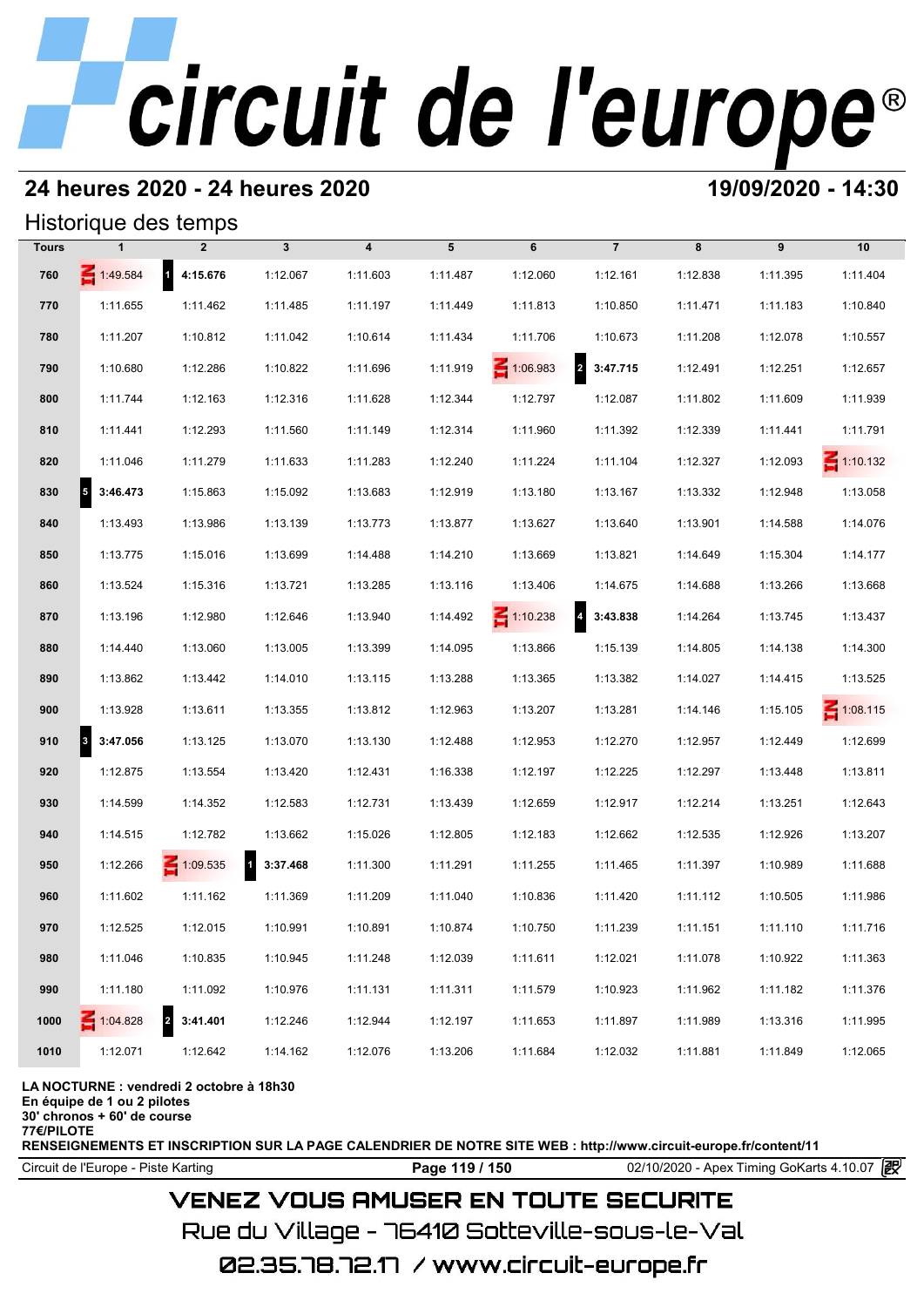# **24 heures 2020 - 24 heures 2020 19/09/2020 - 14:30**

## Historique des temps

|              |                      | Historique des temps |            |                 |               |          |                |          |          |                 |
|--------------|----------------------|----------------------|------------|-----------------|---------------|----------|----------------|----------|----------|-----------------|
| <b>Tours</b> |                      | $\mathbf{2}$         | 3          | 4               | 5             | 6        | $\overline{7}$ | 8        | 9        | 10              |
| 1020         | 1:11.910             | 1:12.213             | 1:11.862   | 1:12.493        | 1:12.634      | 1:12.579 | 1:11.746       | 1:12.356 | 1:12.184 | 1:12.756        |
| 1030         | 1:12.439             | 1:12.179             | 1:12.372   | 1:12.983        | 1:11.814      | 1:11.887 | 1:12.403       | 1:13.347 | 1:12.261 | 1:11.676        |
| 1040         | 1:11.372             | 1:11.880             | 1:12.291   | $\leq 1:08.255$ | 5<br>3:43.399 | 1:13.513 | 1:12.381       | 1:13.072 | 1:12.254 | 1:13.031        |
| 1050         | 1:12.386             | 1:12.477             | 1:12.269   | 1:12.444        | 1:12.275      | 1:12.493 | 1:12.604       | 1:12.178 | 1:12.116 | 1:12.504        |
| 1060         | 1:13.046             | 1:12.468             | 1:12.375   | 1:12.801        | 1:12.267      | 1:12.087 | 1:11.972       | 1:12.190 | 1:12.743 | 1:12.017        |
| 1070         | 1:11.783             | 1:08.485             | 5:07.782 4 | 3:40.208        | 1:14.667      | 1:14.585 | 1:16.431       | 1:14.730 | 1:14.424 | 1:14.083        |
| 1080         | 1:14.109             | 1:14.820             | 1:14.064   | 1:15.830        | 1:15.012      | 1:15.833 | 1:14.928       | 1:14.435 | 1:14.297 | $\leq 1:10.188$ |
| 1090         | 3:47.830<br><b>3</b> | 1:16.814             | 1:15.935   | 1:13.937        | 1:13.521      | 1:13.985 | 1:14.634       | 1:14.239 | 1:13.426 | 1:13.518        |
| 1100         | 1:13.949             | 1:13.546             | 1:14.091   | 1:12.917        | 1:13.508      | 1:14.024 | 1:13.299       | 1:13.023 | 1:13.010 | 1:14.226        |
| 1110         | 1:14.586             | 1:18.191             | 1:13.463   |                 |               |          |                |          |          |                 |

**LA NOCTURNE : vendredi 2 octobre à 18h30 En équipe de 1 ou 2 pilotes 30' chronos + 60' de course 77€/PILOTE RENSEIGNEMENTS ET INSCRIPTION SUR LA PAGE CALENDRIER DE NOTRE SITE WEB : http://www.circuit-europe.fr/content/11**

Circuit de l'Europe - Piste Karting **Page 120 / 150** 02/10/2020 - Apex Timing GoKarts 4.10.07

# **VENEZ VOUS AMUSER EN TOUTE SECURITE**

Rue du Village – 76410 Sotteville-sous-le-Val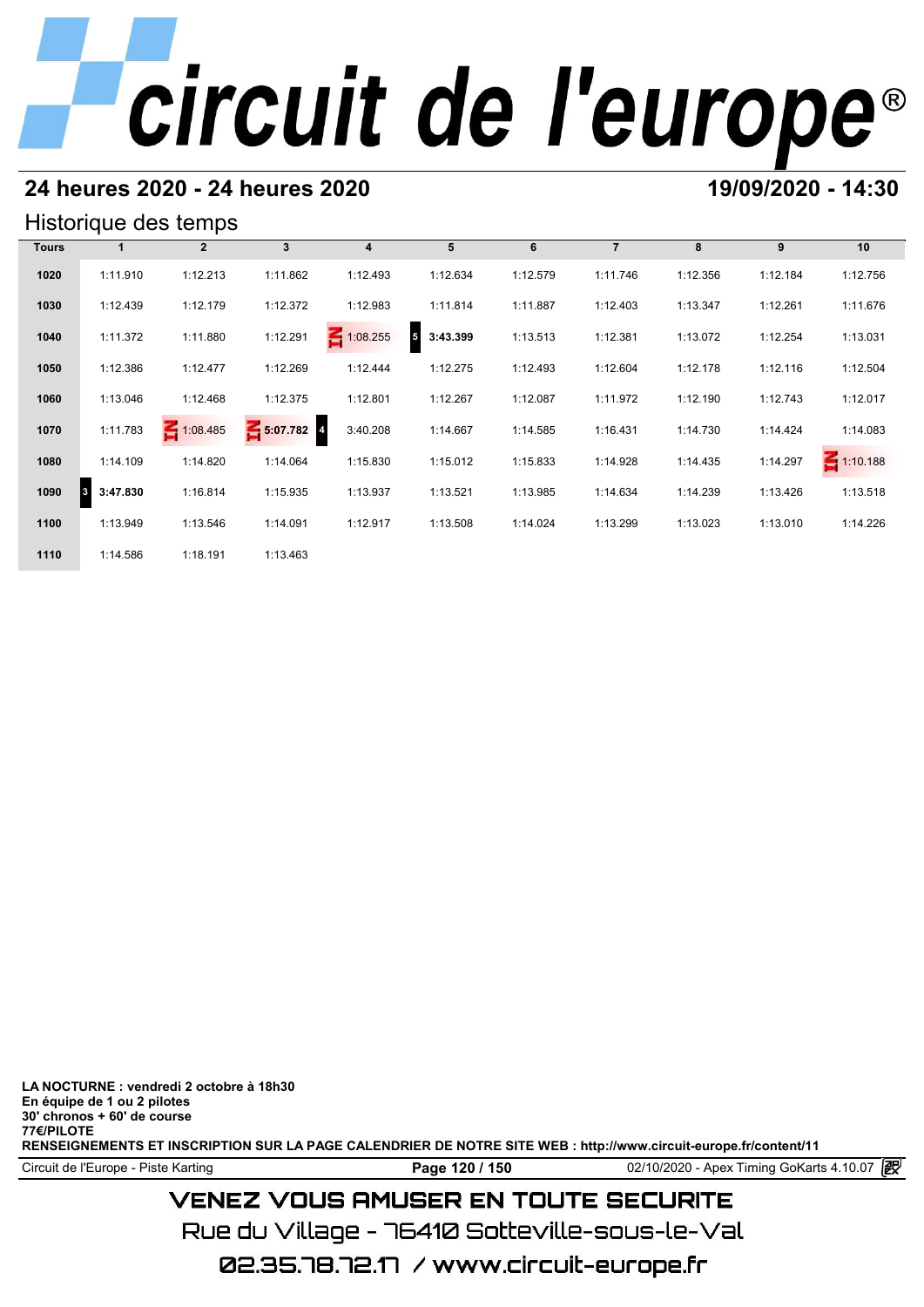# **24 heures 2020 - 24 heures 2020 19/09/2020 - 14:30**

Historique des temps

# **6 - DIABOLO TEAM**

|              | 6 - DIABOLO TEAM      |                              |                                    |                                  |          |               |                           |                                   |                 |              |
|--------------|-----------------------|------------------------------|------------------------------------|----------------------------------|----------|---------------|---------------------------|-----------------------------------|-----------------|--------------|
| <b>Tours</b> | $\mathbf{1}$          | 1 K&C ERIC<br>$\overline{2}$ | 2 KEVIN<br>$\overline{\mathbf{3}}$ | <b>8 PASCAL REFFUVEILLE</b><br>4 | 5        | 4 ROMAIN<br>6 | 5 PHANO<br>$\overline{7}$ | <b>6 PASCAL MARIE</b><br>8        | 7 EMMANUEL<br>9 | 8 NIKO<br>10 |
|              | $\vert$ 1<br>1:17.661 | 1:12.133                     | 1:12.982                           | 1:11.480                         | 1:11.360 | 1:11.351      | 1:11.345                  | 1:11.477                          | 1:11.538        | 1:11.716     |
| 10           | 1:11.485              | 1:12.078                     | 1:11.188                           | 1:11.409                         | 1:11.442 | 1:11.575      | 1:11.228                  | 1:12.409                          | 1:11.232        | 1:11.818     |
| 20           | 1:11.132              | 1:11.071                     | 1:10.813                           | 1:12.419                         | 1:10.844 | 1:11.361      | 1:10.824                  | 1:10.901                          | 1:10.919        | 1:11.273     |
| 30           | 1:11.500              | 1:12.075                     | 1:11.051                           | 1:10.653                         | 1:10.754 | 1:12.446      | 1:11.050                  | 1:11.094                          | 1:11.504        | 1:11.679     |
| 40           | 1:11.855              | 1:12.743                     | 1:09.914                           | 3:45.137<br>$\mathbf{3}$         | 1:13.600 | 1:12.816      | 1:13.106                  | 1:12.736                          | 1:13.244        | 1:12.888     |
| 50           | 1:12.794              | 1:12.440                     | 1:12.468                           | 1:13.598                         | 1:12.350 | 1:13.264      | 1:12.761                  | 1:12.634                          | 1:12.447        | 1:13.020     |
| 60           | 1:13.556              | 1:12.292                     | 1:13.310                           | 1:12.541                         | 1:12.732 | 1:13.513      | 1:12.809                  | 1:12.253                          | 1:11.965        | 1:12.906     |
| 70           | 1:12.909              | 1:12.503                     | 1:12.046                           | 1:13.479                         | 1:12.840 | 1:13.382      | 1:13.201                  | 1:13.358                          | 1:13.362        | 1:16.362     |
| 80           | 1:12.814              | $\leq 1:11.691$<br>${\bf 5}$ | 3:44.643                           | 1:13.425                         | 1:12.787 | 1:12.935      | 1:14.183                  | 1:15.193                          | 1:13.711        | 1:14.267     |
| 90           | 1:14.977              | 1:12.416                     | 1:14.008                           | 1:12.679                         | 1:13.545 | 1:12.702      | 1:12.839                  | 1:12.556                          | 1:12.968        | 1:13.651     |
| 100          | 1:12.860              | 1:13.568                     | 1:13.260                           | 1:13.348                         | 1:13.373 | 1:14.088      | 1:13.768                  | 1:13.069                          | 1:14.290        | 1:13.254     |
| 110          | 1:15.198              | 1:14.400                     | 1:13.563                           | 1:12.421                         | 1:12.879 | 1:12.937      | 1:13.952                  | 1:13.192                          | 1:13.142        | 1:13.697     |
| 120          | 1:08.167              | 4:54.436                     | 1:12.402                           | 1:12.182                         | 1:12.046 | 1:11.694      | 6<br>1:11.809             | 1:12.184                          | 1:12.072        | 1:11.854     |
| 130          | 1:12.003              | 1:11.510                     | 1:11.640                           | 1:11.791                         | 1:14.211 | 1:11.769      | 1:11.850                  | 1:12.092                          | 1:15.431        | 1:12.035     |
| 140          | 1:11.084              | 1:11.335                     | 1:12.412                           | 1:13.246                         | 1:11.344 | 1:12.001      | 1:12.569                  | 1:12.785                          | 1:11.283        | 1:12.227     |
| 150          | 1:11.986              | 1:11.618                     | 1:11.566                           | 1:11.608                         | 1:11.806 | 1:13.649      | 1:11.539                  | 1:11.287                          | 1:11.632        | $-1:07.747$  |
| 160          | 8<br>3:38.000         | 1:13.817                     | 1:13.772                           | 1:14.986                         | 1:15.048 | 1:13.535      | 1:14.598                  | 1:13.401                          | 1:13.226        | 1:13.738     |
| 170          | 1:14.209              | 1:14.058                     | 1:13.853                           | 1:14.168                         | 1:13.541 | 1:13.822      | 1:13.627                  | 1:13.270                          | 1:14.562        | 1:13.320     |
| 180          | 1:13.461              | 1:14.136                     | 1:13.859                           | 1:12.649                         | 1:15.935 | 1:13.878      | 1:12.913                  | 1:13.429                          | 1:13.264        | 1:16.122     |
| 190          | 1:13.235              | 1:13.388                     | 1:13.051                           | 1:13.271                         | 1:14.780 | 1:13.913      | 1:13.909                  | $\overline{a}$<br>$\leq 1:07.364$ | 3:45.105        | 1:12.676     |
| 200          | 1:12.812              | 1:14.008                     | 1:12.451                           | 1:12.532                         | 1:13.528 | 1:12.689      | 1:12.850                  | 1:13.314                          | 1:13.257        | 1:13.066     |
| 210          | 1:13.009              | 1:13.301                     | 1:13.432                           | 1:13.691                         | 1:13.441 | 1:13.910      | 1:12.535                  | 1:12.212                          | 1:12.672        | 1:14.640     |
| 220          | 1:12.874              | 1:12.763                     | 1:13.622                           | 1:12.244                         | 1:11.854 | 1:12.594      | 1:12.556                  | 1:13.261                          | 1:12.456        | 1:11.860     |
| 230          | 1:12.291              | 1:12.468                     | 1:11.637                           | 1:12.070                         | 1:12.435 | 1:12.594      | 1:08.662                  | 3:42.446                          | 1:13.426        | 1:12.931     |
|              |                       |                              |                                    |                                  |          |               |                           |                                   |                 |              |

**LA NOCTURNE : vendredi 2 octobre à 18h30**

**En équipe de 1 ou 2 pilotes**

**30' chronos + 60' de course 77€/PILOTE**

**RENSEIGNEMENTS ET INSCRIPTION SUR LA PAGE CALENDRIER DE NOTRE SITE WEB : http://www.circuit-europe.fr/content/11**

Circuit de l'Europe - Piste Karting **Page 121 / 150** 02/10/2020 - Apex Timing GoKarts 4.10.07

# **VENEZ VOUS AMUSER EN TOUTE SECURITE**

Rue du Village – 76410 Sotteville-sous-le-Val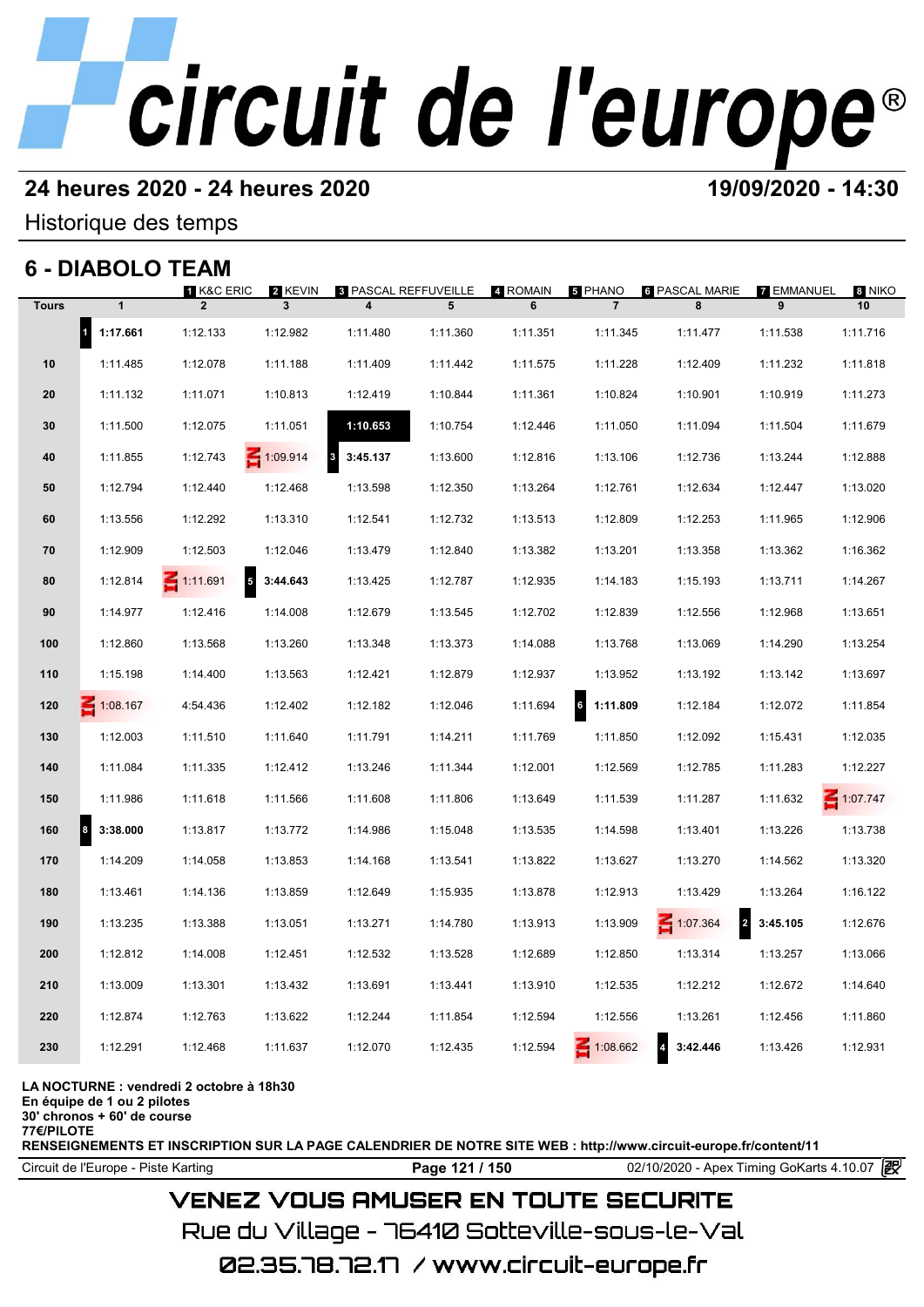# **24 heures 2020 - 24 heures 2020 19/09/2020 - 14:30**

## Historique des temps

|              |              | Historique des temps |                 |                         |                 |                 |                   |          |                             |           |
|--------------|--------------|----------------------|-----------------|-------------------------|-----------------|-----------------|-------------------|----------|-----------------------------|-----------|
| <b>Tours</b> | $\mathbf{1}$ | $\overline{2}$       | $\mathbf{3}$    | $\overline{\mathbf{4}}$ | 5               | 6               | $\overline{7}$    | 8        | 9                           | 10        |
| 240          | 1:12.972     | 1:13.715             | 1:12.662        | 1:14.434                | 1:13.579        | 1:12.689        | 1:12.793          | 1:12.724 | 1:13.223                    | 1:12.807  |
| 250          | 1:12.859     | 1:13.539             | 1:13.038        | 1:13.455                | 1:13.419        | 1:13.059        | 1:12.680          | 1:12.897 | 1:13.303                    | 1:13.573  |
| 260          | 1:13.252     | 1:12.689             | 1:13.046        | 1:13.823                | 1:12.934        | 1:13.707        | 1:13.353          | 1:13.235 | 1:13.145                    | 1:13.312  |
| 270          | 1:13.816     | 1:13.224             | 1:13.338        | 1:13.413                | 1:13.704        | $\leq 1:12.212$ | $7\quad 3:45.296$ | 1:15.059 | 1:14.633                    | 1:18.048  |
| 280          | 1:16.941     | 1:18.459             | 1:16.173        | 1:16.442                | 1:16.145        | 1:18.629        | 1:14.762          | 1:14.951 | 1:14.659                    | 1:14.827  |
| 290          | 1:15.027     | 1:15.829             | 1:16.120        | 1:15.336                | 1:14.253        | 1:15.235        | 1:15.699          | 1:14.898 | 1:16.287                    | 1:14.889  |
| 300          | 1:14.113     | 1:14.000             | 1:13.976        | 1:14.237                | 1:14.483        | 1:14.752        | 1:14.296          | 1:14.079 | 1:14.831                    | 1:15.141  |
| 310          | 1:15.848     | 1:13.569             | 1:14.593        | 1:16.051                | 1:14.853        | 1:14.614        | 1:13.986          | 1:15.560 | 1:14.581                    | 1:14.281  |
| 320          | 1:14.133     | $\leq 1:12.582$      | 1 3:48.981      | 1:13.605                | 1:13.420        | 1:13.092        | 1:13.546          | 1:13.058 | 1:13.002                    | 1:12.829  |
| 330          | 1:13.095     | 1:13.828             | 1:14.850        | 1:13.846                | 1:12.194        | 1:12.736        | 1:12.937          | 1:12.731 | 1:12.434                    | 1:12.324  |
| 340          | 1:12.572     | 1:13.026             | 1:13.267        | 1:12.362                | 1:13.068        | 1:12.377        | 1:13.491          | 1:12.883 | 1:12.115                    | 1:12.903  |
| 350          | 1:12.622     | 1:12.896             | 1:12.263        | 1:12.504                | 1:14.435        | 1:12.576        | 1:12.417          | 1:12.584 | 1:12.234                    | 1:12.803  |
| 360          | 1:12.618     | $\leq 1:08.528$      | $8$ 3:52.777    | 1:14.787                | 1:15.054        | 1:14.662        | 1:14.054          | 1:15.674 | 1:13.871                    | 1:14.050  |
| 370          | 1:14.504     | 1:16.437             | 1:16.430        | 1:14.576                | 1:14.188        | 1:15.733        | 1:14.860          | 1:15.245 | 1:15.279                    | 1:15.185  |
| 380          | 1:14.895     | 1:14.977             | 1:14.969        | 1:15.053                | 1:14.009        | 1:13.612        | 1:14.342          | 1:13.983 | 1:15.517                    | 1:17.675  |
| 390          | 1:17.544     | 1:16.113             | 1:15.952        | 1:16.757                | 1:17.822        | 1:23.143        | 1:31.080          | 1:33.259 | $\leq 1:41.202$             | 54:07.417 |
| 400          | 1:31.556     | 1:29.576             | 1:26.668        | 1:23.361                | 1:18.177        | 1:17.302        | 1:16.594          | 1:17.408 | 1:15.260                    | 1:16.315  |
| 410          | 1:15.157     | 1:16.284             | 1:15.778        | 1:16.159                | 1:13.195        | 1:14.477        | 1:14.299          | 1:14.325 | 1:14.656                    | 1:13.845  |
| 420          | 1:13.885     | 1:13.736             | 1:14.585        | 1:15.578                | 1:13.828        | 1:13.285        | 1:14.361          | 1:15.009 | 1:14.786                    | 1:15.874  |
| 430          | 1:13.833     | 1:13.448             | 1:13.730        | 1:13.737                | $\leq 1:08.721$ | 3:43.935        | 1:12.610          | 1:12.427 | $6\overline{6}$<br>1:12.673 | 1:12.653  |
| 440          | 1:13.099     | 1:12.065             | 1:13.394        | 1:13.461                | 1:12.119        | 1:12.050        | 1:13.746          | 1:12.158 | 1:13.693                    | 1:12.577  |
| 450          | 1:12.486     | 1:11.996             | 1:12.203        | 1:12.763                | 1:12.258        | 1:14.040        | 1:13.289          | 1:14.414 | 1:12.979                    | 1:13.771  |
| 460          | 1:13.569     | 1:13.738             | 1:12.971        | 1:11.879                | 1:12.105        | 1:11.721        | 1:12.208          | 1:12.348 | 1:12.756                    | 1:12.198  |
| 470          | 1:12.625     | 1:12.870             | $\leq 1:10.442$ | 3:38.181                | 1:13.551        | 1:12.971        | 1:14.614          | 1:13.940 | 1:12.536                    | 1:12.369  |
| 480          | 1:12.874     | 1:14.167             | 1:12.349        | 1:12.470                | 1:13.122        | 1:15.504        | 1:14.617          | 1:14.585 | 1:15.527                    | 1:12.732  |
| 490          | 1:12.409     | 1:13.213             | 1:13.056        | 1:12.897                | 1:13.588        | 1:12.296        | 1:12.470          | 1:12.431 | 1:12.785                    | 1:12.387  |

### **LA NOCTURNE : vendredi 2 octobre à 18h30**

**En équipe de 1 ou 2 pilotes**

**30' chronos + 60' de course**

**77€/PILOTE**

**RENSEIGNEMENTS ET INSCRIPTION SUR LA PAGE CALENDRIER DE NOTRE SITE WEB : http://www.circuit-europe.fr/content/11**

Circuit de l'Europe - Piste Karting **Page 122 / 150** 02/10/2020 - Apex Timing GoKarts 4.10.07

# **VENEZ VOUS AMUSER EN TOUTE SECURITE**

Rue du Village – 76410 Sotteville-sous-le-Val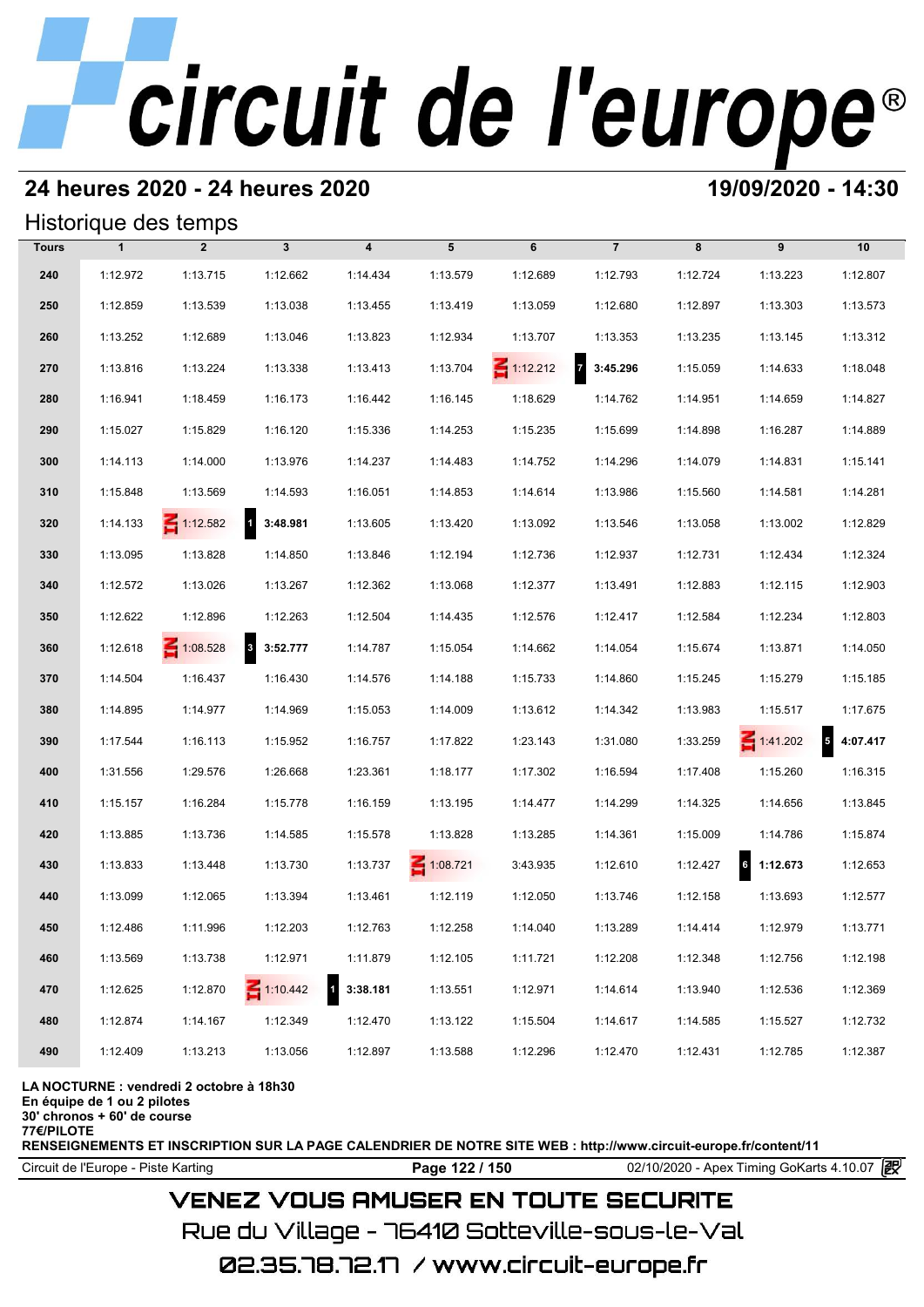# **24 heures 2020 - 24 heures 2020 19/09/2020 - 14:30**

## Historique des temps

|              |               | Historique des temps |              |                         |                                     |                              |                            |                 |                                      |                 |
|--------------|---------------|----------------------|--------------|-------------------------|-------------------------------------|------------------------------|----------------------------|-----------------|--------------------------------------|-----------------|
| <b>Tours</b> | $\mathbf{1}$  | $\overline{2}$       | $\mathbf{3}$ | $\overline{\mathbf{4}}$ | 5                                   | 6                            | $\overline{7}$             | 8               | 9                                    | 10              |
| 500          | 1:12.793      | 1:12.417             | 1:14.549     | 1:13.230                | 1:12.428                            | 1:12.949                     | 1:12.641                   | 1:12.511        | 1:12.587                             | 1:14.893        |
| 510          | 1:12.805      | 1:12.890             | 1:12.828     | $\leq 1:09.719$         | $\overline{\mathbf{3}}$<br>3:37.874 | 1:13.933                     | 1:14.288                   | 1:13.391        | 1:14.317                             | 1:14.577        |
| 520          | 1:14.310      | 1:14.560             | 1:16.366     | 1:15.277                | 1:15.035                            | 1:14.490                     | 1:14.859                   | 1:14.270        | 1:14.914                             | 1:14.821        |
| 530          | 1:15.998      | 1:14.953             | 1:14.301     | 1:15.805                | 1:13.166                            | 1:13.716                     | 1:14.073                   | 1:14.721        | 1:15.171                             | 1:16.651        |
| 540          | 1:15.066      | 1:13.586             | 1:14.803     | 1:14.241                | 1:14.726                            | 1:14.840                     | 1:15.114                   | 1:13.939        | 1:20.416                             | $\leq 1:23.878$ |
| 550          | 6:23.879<br>5 | 1:14.640             | 1:14.624     | 1:14.272                | 1:14.547                            | 1:13.664                     | 1:13.797                   | 1:15.817        | 1:14.851                             | 1:13.921        |
| 560          | 1:15.134      | 1:14.085             | 1:14.425     | 1:14.605                | 1:13.711                            | 1:13.726                     | 1:14.134                   | 1:13.373        | 1:14.430                             | 1:13.734        |
| 570          | 1:14.797      | 1:15.294             | 1:15.033     | 1:14.983                | 1:14.474                            | 1:14.563                     | 1:14.625                   | 1:16.007        | 1:14.764                             | 1:14.165        |
| 580          | 1:16.474      | 1:14.310             | 1:13.903     | 1:13.907                | 1:13.939                            | 1:13.867                     | 1:13.616                   | $\leq 1:09.502$ | $\overline{\phantom{a}}$<br>3:50.735 | 1:12.795        |
| 590          | 1:12.711      | 1:13.101             | 1:12.167     | 1:12.160                | 1:12.904                            | 1:12.802                     | 1:13.377                   | 1:12.306        | 1:12.955                             | 1:12.015        |
| 600          | 1:12.787      | 1:12.226             | 1:11.977     | 1:12.078                | 1:14.172                            | 1:12.881                     | 1:11.986                   | 1:11.802        | 1:13.501                             | 1:12.083        |
| 610          | 1:12.079      | 1:11.741             | 1:12.213     | 1:12.323                | 1:11.837                            | 1:11.861                     | 1:12.837                   | 1:12.375        | 1:12.279                             | 1:11.531        |
| 620          | 1:11.892      | 1:12.025             | 1:12.204     | 1:11.529                | $\leq 1:07.703$                     | $\boldsymbol{8}$<br>3:59.544 | 1:14.767                   | 1:15.374        | 1:13.538                             | 1:14.735        |
| 630          | 1:14.792      | 1:15.414             | 1:14.745     | 1:14.760                | 1:13.353                            | 1:13.841                     | 1:14.253                   | 1:15.829        | 1:14.748                             | 1:13.747        |
| 640          | 1:15.125      | 1:14.769             | 1:14.742     | 1:14.553                | 1:15.635                            | 1:14.372                     | 1:14.832                   | 1:14.904        | 1:14.758                             | 1:14.022        |
| 650          | 1:13.615      | 1:15.922             | 1:14.193     | 1:13.951                | 1:15.123                            | 1:14.169                     | 1:13.816                   | 1:13.763        | 1:14.752                             | 1:13.694        |
| 660          | 1:14.319      | 1:14.376             | 1:14.682     | 1:14.902                | 1:14.902                            | $\leq 1:16.318$              | $\overline{2}$<br>3:42.486 | 1:13.768        | 1:13.960                             | 1:13.597        |
| 670          | 1:14.393      | 1:14.026             | 1:14.062     | 1:15.250                | 1:13.959                            | 1:14.566                     | 1:13.771                   | 1:15.501        | 1:15.973                             | 1:14.438        |
| 680          | 1:13.264      | 1:13.682             | 1:13.977     | 1:13.990                | 1:12.778                            | 1:14.499                     | 1:13.107                   | 1:13.277        | 1:13.686                             | 1:13.110        |
| 690          | 1:13.978      | 1:13.406             | 1:14.150     | 1:14.723                | 1:14.396                            | 1:13.803                     | 1:13.522                   | 1:13.886        | 1:13.470                             | 1:14.847        |
| 700          | 1:13.517      | 1:13.743             | 1:13.350     | $\leq 1:17.587$         | 3:45.614                            | 1:14.179                     | 1:13.773                   | 1:13.994        | 1:13.964                             | 1:13.829        |
| 710          | 1:14.231      | 1:13.673             | 1:14.881     | 1:14.180                | 1:14.371                            | 1:14.597                     | 1:14.608                   | 1:15.033        | 1:14.598                             | 1:13.533        |
| 720          | 1:15.862      | 1:13.658             | 1:13.331     | 1:14.135                | 1:13.763                            | 1:13.476                     | 1:13.857                   | 1:13.663        | 1:13.830                             | 1:13.683        |
| 730          | 1:13.753      | 1:13.969             | 1:13.603     | 1:14.038                | 1:14.475                            | 1:13.798                     | 1:13.281                   | 1:13.817        | 1:14.139                             | 1:13.595        |
| 740          | 1:13.405      | 1:09.666             | 7 3:46.733   | 1:16.414                | 1:17.671                            | 1:16.338                     | 1:16.363                   | 1:15.741        | 1:17.629                             | 1:16.886        |
| 750          | 1:16.521      | 1:16.540             | 1:21.287     | 1:15.671                | 1:15.985                            | 1:17.191                     | 1:16.339                   | 1:15.803        | 1:16.942                             | 1:17.230        |

### **LA NOCTURNE : vendredi 2 octobre à 18h30**

**En équipe de 1 ou 2 pilotes**

**30' chronos + 60' de course 77€/PILOTE**

**RENSEIGNEMENTS ET INSCRIPTION SUR LA PAGE CALENDRIER DE NOTRE SITE WEB : http://www.circuit-europe.fr/content/11**

Circuit de l'Europe - Piste Karting **Page 123 / 150** 02/10/2020 - Apex Timing GoKarts 4.10.07

# **VENEZ VOUS AMUSER EN TOUTE SECURITE**

Rue du Village – 76410 Sotteville-sous-le-Val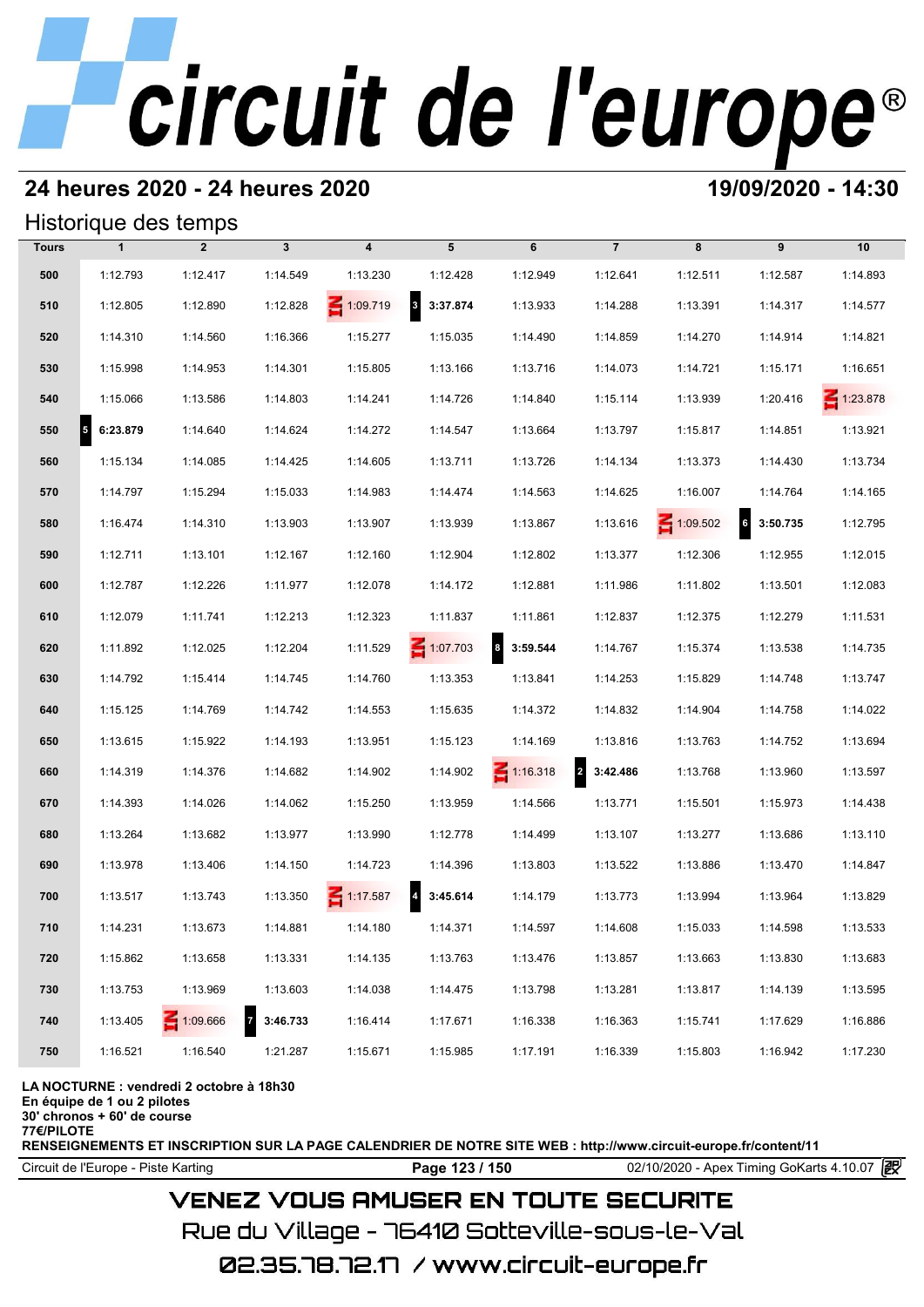# **24 heures 2020 - 24 heures 2020 19/09/2020 - 14:30**

## Historique des temps

|              | Historique des temps                        |                            |              |                                     |                          |                                     |                     |                              |          |                 |
|--------------|---------------------------------------------|----------------------------|--------------|-------------------------------------|--------------------------|-------------------------------------|---------------------|------------------------------|----------|-----------------|
| <b>Tours</b> | $\mathbf{1}$                                | $\overline{2}$             | $\mathbf{3}$ | $\boldsymbol{4}$                    | 5                        | 6                                   | $\overline{7}$      | 8                            | 9        | 10              |
| 760          | 1:14.832                                    | 1:16.652                   | 1:15.630     | 1:15.901                            | 1:15.888                 | 1:17.842                            | 1:16.209            | 1:16.023                     | 1:15.664 | 1:14.984        |
| 770          | 1:15.834                                    | 1:14.506                   | 1:15.783     | 1:15.509                            | 1:15.059                 | 1:16.220                            | 1:14.826            | 1:15.018                     | 1:17.575 | 1:16.446        |
| 780          | 1:18.148                                    | 1:14.840                   | 1:15.764     | 1:18.546                            | 1:15.397                 | 1:17.719                            | $\leq 1:13.419$     | $\boldsymbol{8}$<br>3:56.866 | 1:14.352 | 1:14.321        |
| 790          | 1:15.422                                    | 1:13.958                   | 1:15.065     | 1:14.795                            | 1:13.424                 | 1:13.232                            | 1:14.020            | 1:13.613                     | 1:13.847 | 1:15.092        |
| 800          | 1:13.292                                    | 1:14.035                   | 1:14.655     | 1:14.020                            | 1:13.466                 | 1:13.745                            | 1:14.005            | 1:14.998                     | 1:14.232 | 1:14.660        |
| 810          | 1:13.708                                    | 1:13.888                   | 1:13.221     | 1:15.598                            | 1:13.609                 | 1:15.034                            | 1:13.381            | 1:15.243                     | 1:13.134 | 1:13.376        |
| 820          | 1:14.300                                    | 1:15.228                   | 1:14.532     | 1:14.593                            | 1:14.310                 | 1:14.164                            | $\leq 1:09.247$     | 2 3:40.324                   | 1:14.488 | 1:13.763        |
| 830          | 1:14.763                                    | 1:13.093                   | 1:13.189     | 1:13.765                            | 1:13.698                 | 1:13.695                            | 1:14.335            | 1:12.957                     | 1:12.789 | 1:12.819        |
| 840          | 1:12.951                                    | 1:13.101                   | 1:13.221     | 1:12.375                            | 1:13.389                 | 1:12.861                            | 1:12.991            | 1:13.899                     | 1:12.733 | 1:12.595        |
| 850          | 1:12.640                                    | 1:12.923                   | 1:12.386     | 1:14.101                            | 1:13.286                 | 1:12.672                            | 1:13.412            | 1:14.625                     | 1:13.064 | 1:12.987        |
| 860          | 1:13.085                                    | 1:13.313                   | 1:13.510     | 1:12.334                            | $\leq 1:08.101$          | $\overline{\mathbf{4}}$<br>3:36.897 | 1:14.043            | 1:13.109                     | 1:12.916 | 1:12.799        |
| 870          | 1:13.269                                    | 1:13.571                   | 1:13.634     | 1:13.108                            | 1:13.388                 | 1:12.846                            | 1:13.088            | 1:14.752                     | 1:12.911 | 1:14.700        |
| 880          | 1:12.353                                    | 1:12.657                   | 1:14.077     | 1:14.622                            | 1:13.650                 | 1:12.899                            | 1:13.328            | 1:13.228                     | 1:13.465 | 1:13.484        |
| 890          | 1:13.657                                    | 1:15.343                   | 1:13.500     | 1:14.730                            | 1:14.644                 | 1:15.420                            | 1:15.459            | 1:13.814                     | 1:13.500 | 1:14.203        |
| 900          | 1:14.040                                    | 1:13.253                   | 1:13.700     | $\leq 1:08.534$                     | $\mathbf{1}$<br>3:40.505 | 1:12.473                            | 1:12.187            | 1:12.174                     | 1:12.149 | 1:12.161        |
| 910          | 1:12.095                                    | 1:12.221                   | 1:13.135     | 1:11.905                            | 1:12.010                 | 1:12.873                            | 1:11.986            | 1:12.087                     | 1:12.573 | 1:11.924        |
| 920          | 1:12.493                                    | 1:11.918                   | 1:12.744     | 1:12.160                            | 1:12.011                 | 1:12.148                            | 1:12.387            | 1:11.841                     | 1:12.103 | 1:12.011        |
| 930          | 1:11.801                                    | 1:12.381                   | 1:14.638     | 1:12.385                            | 1:11.991                 | 1:12.039                            | 1:12.086            | 1:12.049                     | 1:12.273 | 1:12.403        |
| 940          | 1:12.151                                    | 1:12.146                   | 1:12.620     | 1:12.835                            | 1:12.508                 | 1:12.184                            | 1:11.960            | 1:12.243                     | 1:13.877 | 1:12.832        |
| 950          | $\leq 1:09.203$                             | $\overline{7}$<br>3:43.225 | 1:15.815     | 1:16.258                            | 1:17.208                 | 1:15.166                            | 1:16.197            | 1:16.465                     | 1:16.476 | 1:15.235        |
| 960          | 1:15.011                                    | 1:14.787                   | 1:14.613     | 1:16.194                            | 1:16.288                 | 1:14.246                            | 1:14.827            | 1:14.478                     | 1:15.213 | 1:16.759        |
| 970          | 1:16.186                                    | 1:15.871                   | 1:16.387     | $\leq 1:12.319$                     | 3:38.580<br>5            | 1:13.792                            | 1:13.511            | 1:14.915                     | 1:15.483 | $\leq 1:08.961$ |
| 980          | 3:38.452                                    | 1:13.469                   | 1:13.021     | 1:13.330                            | 1:13.747                 | 1:12.739                            | 1:12.707            | 1:12.681                     | 1:12.835 | 1:12.738        |
| 990          | 1:12.875                                    | 1:12.999                   | 1:06.563     | $\overline{\mathbf{3}}$<br>3:40.641 | 1:14.444                 | 1:13.559                            | 1:13.469            | 1:14.203                     | 1:14.295 | 1:15.108        |
| 1000         | 1:13.625                                    | 1:14.091                   | 1:13.197     | 1:14.019                            | 1:12.729                 | 1:13.236                            | 1:15.538            | 1:13.082                     | 1:12.546 | 1:13.758        |
| 1010         | 1:12.784                                    | 1:12.781                   | 1:13.073     | 1:13.335                            | 1:13.559                 | $\leq 1:09.310$                     | 3:36.761<br>$\bf 6$ | 1:12.593                     | 1:12.478 | 1:12.964        |
|              | I A NOCTURNE : vendredi 2 octobre à 18b30 . |                            |              |                                     |                          |                                     |                     |                              |          |                 |

**L**ore a 18h30

**En équipe de 1 ou 2 pilotes**

**30' chronos + 60' de course 77€/PILOTE**

**RENSEIGNEMENTS ET INSCRIPTION SUR LA PAGE CALENDRIER DE NOTRE SITE WEB : http://www.circuit-europe.fr/content/11**

Circuit de l'Europe - Piste Karting **Page 124 / 150** 02/10/2020 - Apex Timing GoKarts 4.10.07 **段** 

# **VENEZ VOUS AMUSER EN TOUTE SECURITE**

Rue du Village – 76410 Sotteville-sous-le-Val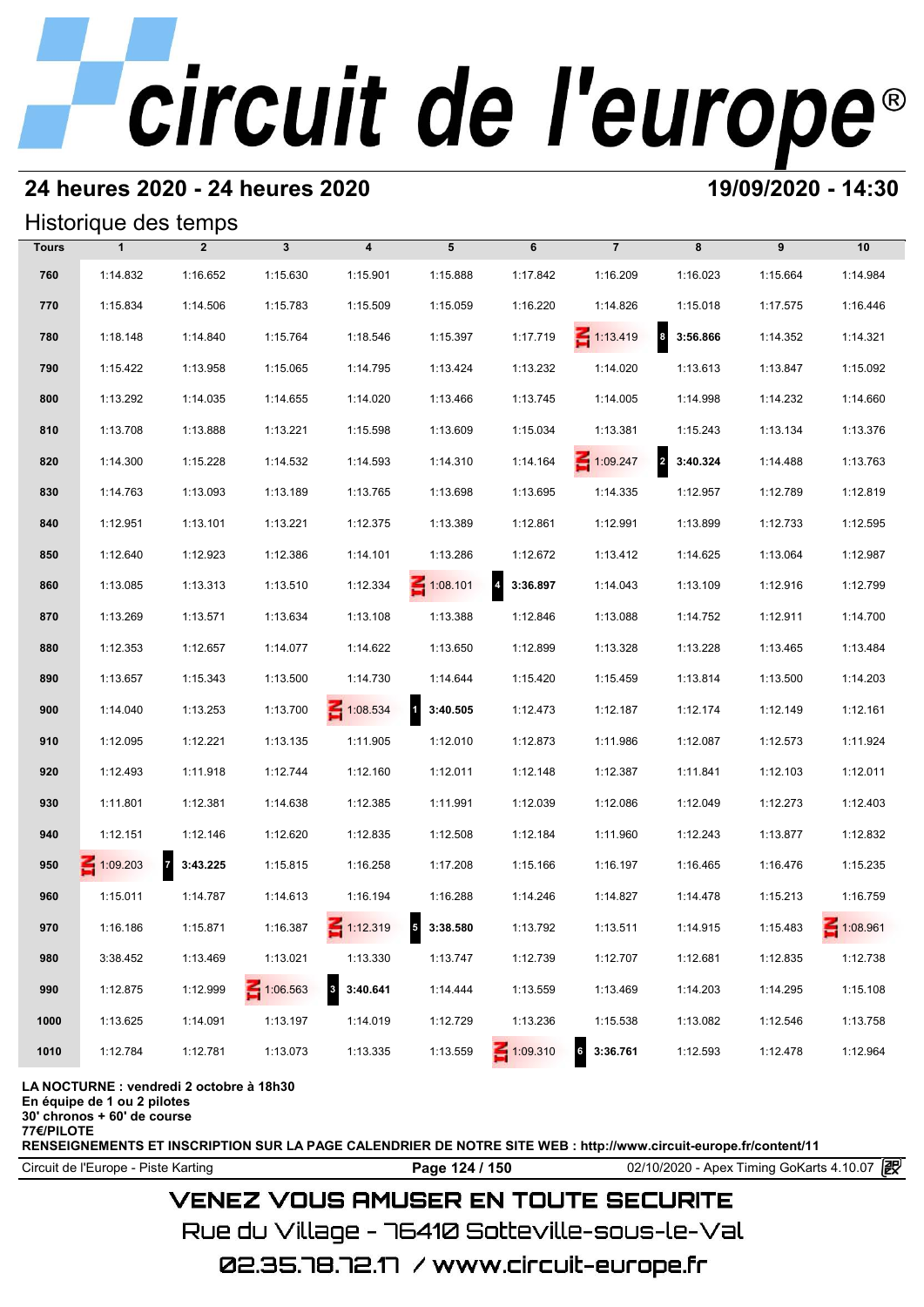# **24 heures 2020 - 24 heures 2020 19/09/2020 - 14:30**

## Historique des temps

|              | Historique des temps |                |                 |                 |                            |          |                |          |          |          |  |  |  |  |
|--------------|----------------------|----------------|-----------------|-----------------|----------------------------|----------|----------------|----------|----------|----------|--|--|--|--|
| <b>Tours</b> |                      | $\overline{2}$ | 3               | 4               | 5                          | 6        | $\overline{7}$ | 8        | 9        | 10       |  |  |  |  |
| 1020         | 1:12.403             | 1:12.611       | 1:12.333        | 1:11.842        | 1:11.842                   | 1:11.844 | 1:11.642       | 1:11.509 | 1:12.035 | 1:11.671 |  |  |  |  |
| 1030         | 1:12.912             | 1:12.024       | 1:12.446        | 1:12.232        | 1:11.747                   | 1:11.711 | 1:11.849       | 1:12.157 | 1:12.299 | 1:05.743 |  |  |  |  |
| 1040         | 3:41.940<br>8        | 1:14.691       | 1:12.595        | 1:12.180        | 1:12.739                   | 1:12.639 | 1:13.444       | 1:12.918 | 1:12.607 | 1:12.320 |  |  |  |  |
| 1050         | 1:12.421             | 1:12.722       | 1:11.990        | 1:13.221        | 1:13.215                   | 1:12.510 | 1:12.610       | 1:12.588 | 1:13.561 | 1:14.339 |  |  |  |  |
| 1060         | 1:12.885             | 1:11.817       | $\leq 1:06.114$ | 3:44.695        | 1:13.668                   | 1:13.290 | 1:12.927       | 1:13.084 | 1:13.232 | 1:13.080 |  |  |  |  |
| 1070         | 1:14.085             | 1:12.919       | 1:12.889        | 1:12.653        | 1:13.414                   | 1:14.019 | 1:13.157       | 1:13.105 | 1:13.134 | 1:13.719 |  |  |  |  |
| 1080         | 1:14.406             | 1:14.011       | 1:14.147        | $\leq 1:15.009$ | $\overline{2}$<br>3:37.252 | 1:12.669 | 1:12.057       | 1:12.134 | 1:12.355 | 1:12.132 |  |  |  |  |
| 1090         | 1:13.706             | 1:13.430       | 1:12.094        | 1:12.539        | 1:12.256                   | 1:12.451 | 1:12.196       | 1:11.850 | 1:12.284 | 1:16.902 |  |  |  |  |
| 1100         | 1:16.669             | 1:17.835       | 1:16.023        | 1:21.591        | 1:16.957                   | 1:21.408 | 1:18.124       |          |          |          |  |  |  |  |

**LA NOCTURNE : vendredi 2 octobre à 18h30 En équipe de 1 ou 2 pilotes 30' chronos + 60' de course 77€/PILOTE RENSEIGNEMENTS ET INSCRIPTION SUR LA PAGE CALENDRIER DE NOTRE SITE WEB : http://www.circuit-europe.fr/content/11**

Circuit de l'Europe - Piste Karting **Page 125 / 150 Page 125 / 150** 02/10/2020 - Apex Timing GoKarts 4.10.07

# **VENEZ VOUS AMUSER EN TOUTE SECURITE**

Rue du Village – 76410 Sotteville-sous-le-Val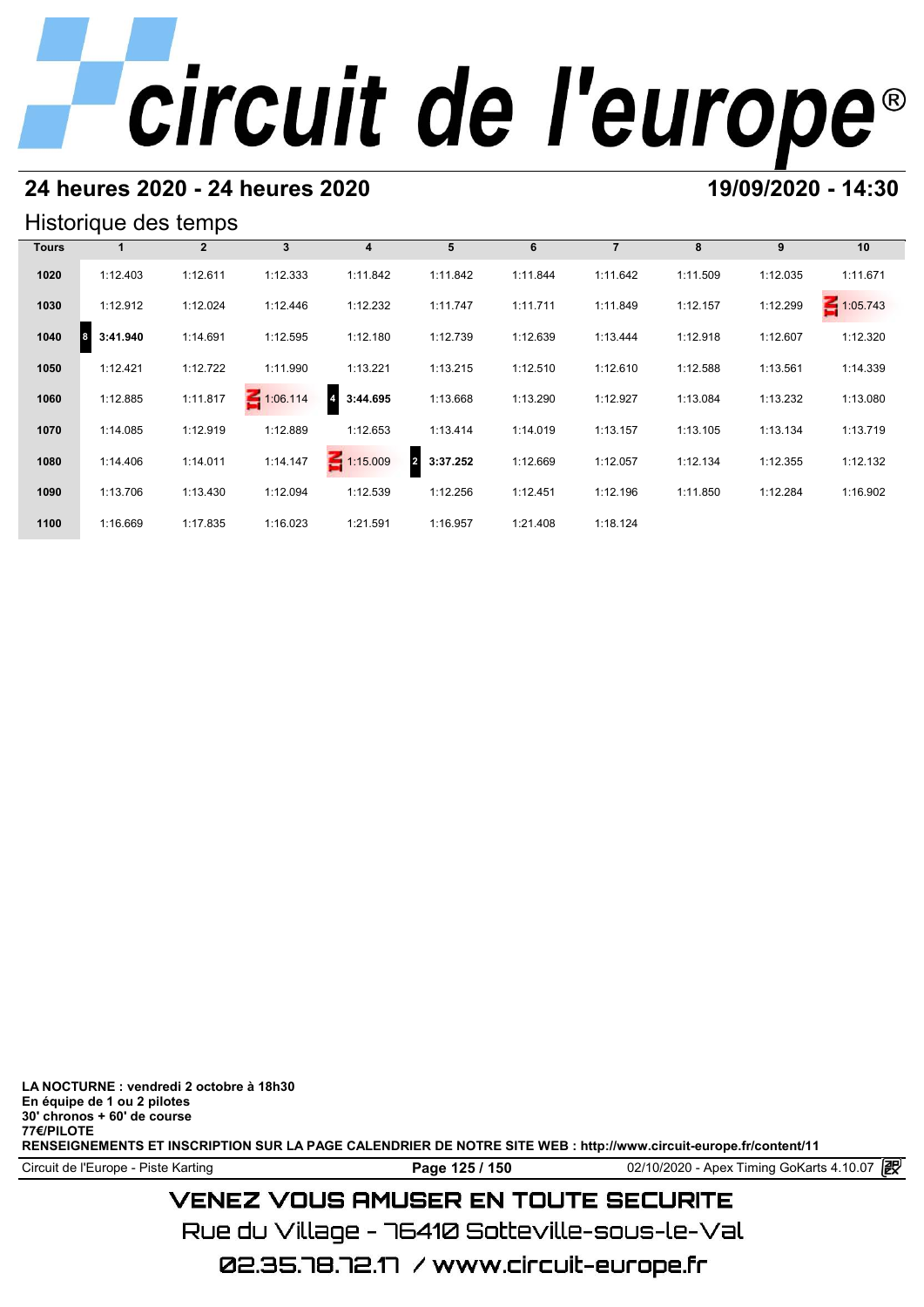# **24 heures 2020 - 24 heures 2020 19/09/2020 - 14:30**

Historique des temps

# **9 - MPI CONCEPTION**

|              |                       | 9 - MPI CONCEPTION                  |                            |                                        |                          |                      |                              |                        |                 |                            |
|--------------|-----------------------|-------------------------------------|----------------------------|----------------------------------------|--------------------------|----------------------|------------------------------|------------------------|-----------------|----------------------------|
| <b>Tours</b> | $\mathbf{1}$          | $\overline{2}$                      | $\overline{\mathbf{3}}$    | 1 AURELIE                              | 2 MAXIME<br>5            | <b>8 ROMAIN</b><br>6 | 4 MATTHIEU<br>$\overline{7}$ | <b>5 PHILIPPE</b><br>8 | ទ ALEXI<br>9    | <b>7 GREGORY</b><br>10     |
|              | $\vert$ 7<br>1:18.358 | 1:23.279                            | 1:13.729                   | 1:15.902                               | 1:13.833                 | 1:12.825             | 1:12.982                     | 1:14.432               | 1:14.106        | 1:12.918                   |
| 10           | 1:12.992              | 1:13.026                            | 1:12.410                   | 1:13.101                               | 1:12.975                 | 1:13.315             | 1:13.866                     | 1:14.846               | 1:13.027        | 1:12.826                   |
| 20           | 1:12.464              | 1:12.664                            | 1:17.941                   | 1:13.741                               | 1:14.112                 | 1:12.236             | 1:12.291                     | 1:12.239               | 1:12.657        | 1:12.570                   |
| 30           | 1:13.065              | $\leq 1:18.106$                     | 3:43.630<br>$\overline{4}$ | 1:13.876                               | 1:14.518                 | 1:14.271             | 1:13.387                     | 1:12.949               | 1:13.019        | 1:18.867                   |
| 40           | 1:12.988              | 1:13.276                            | 1:12.743                   | 1:13.138                               | 1:12.995                 | 1:12.979             | 1:13.020                     | 1:12.842               | 1:12.441        | 1:14.260                   |
| 50           | 1:15.264              | 1:12.832                            | 1:14.883                   | 1:12.824                               | 1:13.785                 | 1:12.289             | 1:12.353                     | 1:12.378               | 1:12.521        | 1:12.476                   |
| 60           | 1:12.638              | 1:12.449                            | 1:12.663                   | 1:12.441                               | 1:10.477<br>$\mathbf{1}$ | 4:00.161             | 1:25.403                     | 1:26.163               | 1:24.775        | 1:24.230                   |
| 70           | 1:23.033              | 1:22.192                            | 1:22.838                   | 1:23.667                               | 1:23.073                 | 1:21.263             | 1:21.831                     | 1:23.832               | 1:20.522        | 1:21.342                   |
| 80           | 1:23.122              | 1:22.237                            | 1:23.035                   | $\overline{\mathbf{c}}$<br>1:17.999    | 4:13.132                 | 1:15.349             | 1:16.366                     | 1:16.331               | 1:17.231        | 1:16.977                   |
| 90           | 1:14.085              | 1:14.112                            | 1:14.794                   | 1:14.178                               | 1:13.281                 | 1:13.827             | 1:13.398                     | 1:13.090               | 1:12.879        | 1:14.563                   |
| 100          | 1:12.870              | 1:12.885                            | 1:12.737                   | 1:12.876                               | 1:13.153                 | 1:12.839             | 1:13.435                     | 1:14.221               | $\leq 1:08.853$ | $6\phantom{a}$<br>3:41.971 |
| 110          | 1:12.394              | 1:12.826                            | 1:12.387                   | 1:12.534                               | 1:12.114                 | 1:12.055             | 1:13.982                     | 1:11.251               | 1:11.443        | 1:12.162                   |
| 120          | 1:12.345              | 1:11.964                            | 1:11.913                   | 1:11.673                               | 1:12.095                 | 1:11.904             | 1:11.687                     | 1:12.742               | 1:12.080        | 1:13.172                   |
| 130          | 1:11.896              | 1:11.818                            | 1:11.672                   | 1:11.887                               | 1:12.020                 | 1:11.796             | 1:12.566                     | 1:12.201               | 1:13.426        | 1:11.882                   |
| 140          | 1:11.752              | 1:12.658                            | 1:11.989                   | $\ddot{\mathbf{3}}$<br>$\leq 1:12.802$ | 3:40.891                 | 1:14.940             | 1:15.137                     | 1:14.128               | 1:14.448        | 1:15.428                   |
| 150          | 1:14.096              | 1:14.133                            | 1:13.578                   | 1:13.306                               | 1:13.857                 | 1:14.242             | 1:13.654                     | 1:13.959               | 1:13.866        | 1:13.300                   |
| 160          | 1:13.644              | 1:13.424                            | 1:13.566                   | 1:14.149                               | 1:13.122                 | 1:13.242             | 1:13.009                     | 1:13.301               | 1:13.378        | 1:13.378                   |
| 170          | 1:13.457              | 1:13.990                            | 1:13.120                   | 1:14.182                               | 1:13.662                 | 1:13.503             | 1:13.850                     | 1:13.754               | 1:20.291        | 1:14.589                   |
| 180          | $\leq 1:10.432$       | $\overline{\mathbf{5}}$<br>3:45.479 | 1:12.340                   | 1:13.670                               | 1:12.214                 | 1:12.465             | 1:12.694                     | 1:12.659               | 1:12.398        | 1:14.263                   |
| 190          | 1:14.702              | 1:13.497                            | 1:12.086                   | 1:12.838                               | 1:12.390                 | 1:12.660             | 1:12.412                     | 1:12.880               | 1:12.569        | 1:12.155                   |
| 200          | 1:12.170              | 1:12.862                            | 1:13.178                   | 1:11.775                               | 1:11.700                 | 1:11.818             | 1:12.807                     | 1:12.857               | 1:12.755        | 1:13.324                   |
| 210          | 1:12.395              | 1:12.804                            | 1:12.156                   | 1:12.564                               | 1:12.448                 | 1:12.712             | 1:12.477                     | 1:12.592               | $\leq 1:09.018$ | $\overline{7}$<br>3:37.548 |
| 220          | 1:12.449              | 1:12.735                            | 1:13.007                   | 1:12.832                               | 1:13.463                 | 1:13.121             | 1:12.564                     | 1:12.754               | 1:12.395        | 1:12.632                   |
| 230          | 1:13.557              | 1:12.620                            | 1:14.069                   | 1:11.764                               | 1:12.843                 | 1:13.221             | 1:12.437                     | 1:12.952               | 1:12.136        | 1:12.148                   |
|              |                       |                                     |                            |                                        |                          |                      |                              |                        |                 |                            |

**LA NOCTURNE : vendredi 2 octobre à 18h30**

**En équipe de 1 ou 2 pilotes**

**30' chronos + 60' de course 77€/PILOTE**

**RENSEIGNEMENTS ET INSCRIPTION SUR LA PAGE CALENDRIER DE NOTRE SITE WEB : http://www.circuit-europe.fr/content/11**

**Page 126 / 150** 02/10/2020 - Apex Timing GoKarts 4.10.07 **P** 

# **VENEZ VOUS AMUSER EN TOUTE SECURITE**

Rue du Village – 76410 Sotteville-sous-le-Val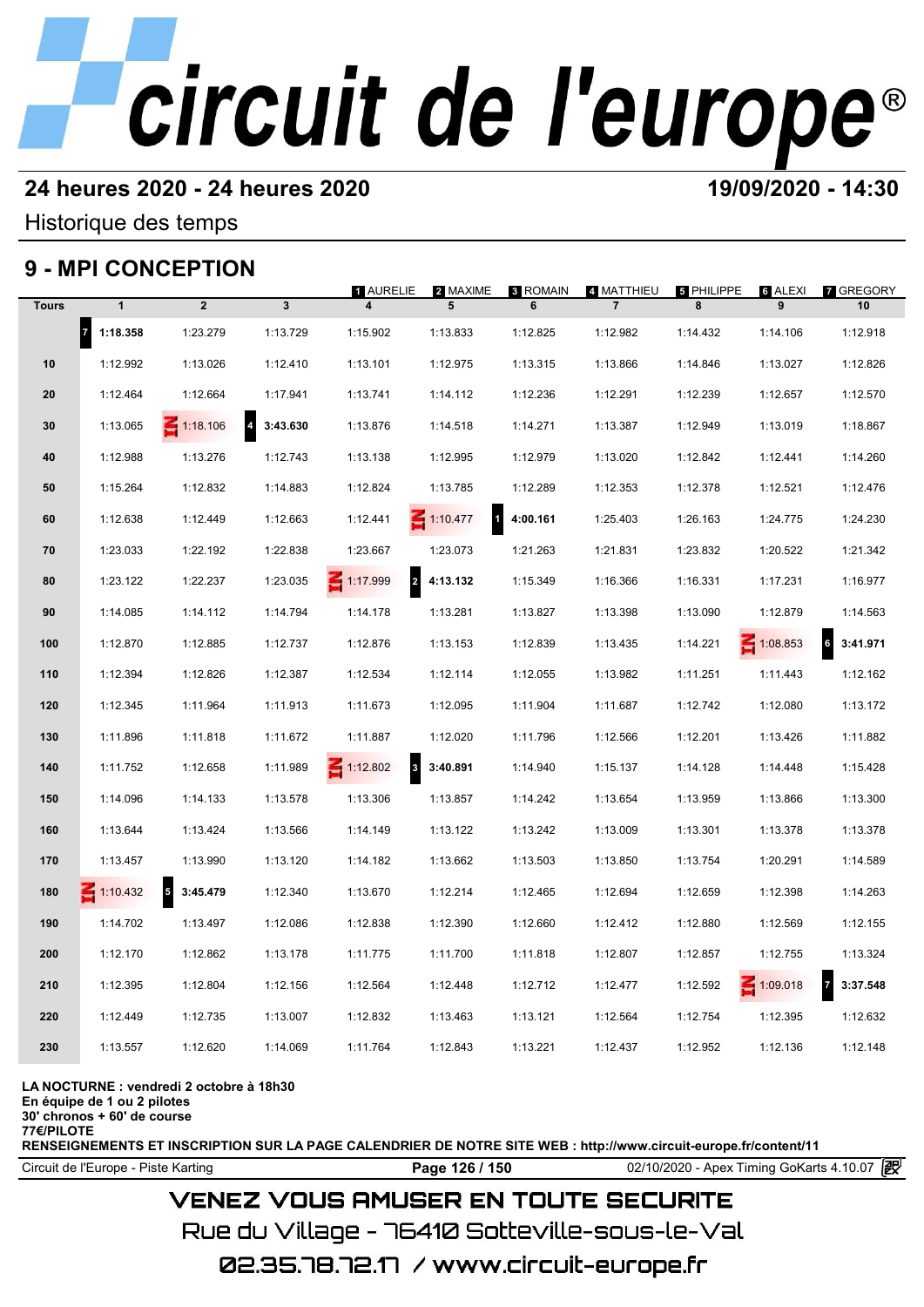# **24 heures 2020 - 24 heures 2020 19/09/2020 - 14:30**

## Historique des temps

|              |              | Historique des temps |                          |                         |                                      |                                     |                 |                          |                            |                             |
|--------------|--------------|----------------------|--------------------------|-------------------------|--------------------------------------|-------------------------------------|-----------------|--------------------------|----------------------------|-----------------------------|
| <b>Tours</b> | $\mathbf{1}$ | $\overline{2}$       | $\mathbf{3}$             | $\overline{\mathbf{4}}$ | 5                                    | 6                                   | $\overline{7}$  | 8                        | 9                          | 10                          |
| 240          | 1:13.431     | 1:13.585             | 1:14.784                 | 1:15.358                | 1:14.342                             | 1:15.084                            | 1:14.909        | 1:13.234                 | 1:14.171                   | 1:13.021                    |
| 250          | 1:12.737     | 1:13.330             | 1:13.957                 | 1:12.561                | $\leq 1:13.962$                      | $\overline{\mathbf{4}}$<br>3:43.325 | 1:13.014        | 1:13.639                 | 1:13.065                   | 1:12.703                    |
| 260          | 1:12.983     | 1:13.217             | 1:13.115                 | 1:13.334                | 1:12.695                             | 1:12.960                            | 1:13.545        | 1:12.804                 | 1:13.050                   | 1:13.504                    |
| 270          | 1:12.320     | 1:12.471             | 1:12.441                 | 1:12.756                | 1:12.342                             | 1:12.563                            | 1:13.194        | 1:12.568                 | 1:12.307                   | 1:12.208                    |
| 280          | 1:12.350     | 1:14.294             | 1:12.992                 | 1:12.971                | 1:13.386                             | 1:12.788                            | 1:12.149        | 1:12.093                 | 1:12.063                   | 1:11.907                    |
| 290          | 1:11.871     | $\leq 1:12.902$      | $\mathbf{1}$<br>5:41.051 | 1:34.817                | 1:33.740                             | 1:32.189                            | 1:30.665        | 1:27.460                 | 1:26.685                   | 1:27.305                    |
| 300          | 1:26.809     | 1:29.121             | 1:24.096                 | 1:23.987                | 1:23.650                             | 1:24.100                            | 1:28.377        | 1:27.908                 | 1:23.703                   | 1:23.760                    |
| 310          | 1:23.821     | 1:24.923             | 1:23.482                 | $\leq 1:14.441$         | $\overline{2}$<br>3:48.624           | 1:15.724                            | 1:15.110        | 1:14.254                 | 1:14.396                   | 1:14.260                    |
| 320          | 1:14.977     | 1:13.992             | 1:14.095                 | 1:13.568                | 1:14.522                             | 1:13.166                            | 1:13.019        | 1:13.381                 | 1:13.830                   | 1:13.551                    |
| 330          | 1:13.152     | 1:14.127             | 1:12.310                 | 1:12.743                | 1:13.726                             | 1:12.529                            | 1:12.210        | 1:12.610                 | 1:12.348                   | 1:13.852                    |
| 340          | 1:13.512     | 1:12.246             | 1:13.089                 | 1:16.293                | 1:13.004                             | 1:16.085                            | 1:12.857        | 1:12.434                 | $\leq 1:08.891$            | $6\overline{6}$<br>3:40.373 |
| 350          | 1:13.501     | 1:12.697             | 1:13.365                 | 1:13.139                | 1:12.926                             | 1:13.704                            | 1:12.613        | 1:12.234                 | 1:12.525                   | 1:13.057                    |
| 360          | 1:12.185     | 1:13.312             | 1:15.261                 | 1:12.100                | 1:12.362                             | 1:12.372                            | 1:12.006        | 1:14.852                 | 1:13.926                   | 1:12.365                    |
| 370          | 1:14.412     | 1:13.473             | 1:13.019                 | 1:13.280                | 1:12.944                             | 1:12.934                            | 1:13.130        | 1:14.684                 | 1:16.150                   | 1:16.038                    |
| 380          | 1:14.732     | 1:15.719             | 1:15.453                 | $\leq 1:11.384$         | $\overline{\phantom{a}}$<br>3:55.369 | 1:33.475                            | 1:32.896        | 1:31.529                 | 1:30.116                   | 1:27.348                    |
| 390          | 1:26.807     | 1:24.046             | 1:21.881                 | 1:18.411                | 1:19.808                             | 1:17.173                            | 1:15.877        | 1:16.504                 | 1:15.486                   | 1:16.022                    |
| 400          | 1:16.053     | 1:16.186             | 1:13.627                 | 1:12.686                | 1:14.702                             | 1:12.924                            | 1:13.505        | 1:14.126                 | 1:12.929                   | 1:13.535                    |
| 410          | 1:13.677     | 1:12.790             | 1:13.643                 | 1:13.534                | 1:14.455                             | 1:13.169                            | $\leq 1:09.303$ | $\mathbf{3}$<br>3:57.875 | 1:14.588                   | 1:14.268                    |
| 420          | 1:14.549     | 1:14.369             | 1:14.269                 | 1:14.792                | 1:14.017                             | 1:13.836                            | 1:14.072        | 1:13.909                 | 1:14.688                   | 1:13.094                    |
| 430          | 1:13.352     | 1:13.195             | 1:13.961                 | 1:12.936                | 1:13.445                             | 1:13.673                            | 1:14.705        | 1:13.714                 | 1:13.386                   | 1:13.225                    |
| 440          | 1:13.448     | 1:15.218             | 1:14.133                 | 1:13.362                | 1:13.930                             | 1:14.008                            | 1:13.003        | 1:13.901                 | 1:14.536                   | 1:14.058                    |
| 450          | 1:13.057     | 1:13.460             | 1:15.777                 | 1:13.408                | 1:13.698                             | 1:14.243                            | 1:13.712        | 1:13.415                 | 1:14.005                   | 1:13.715                    |
| 460          | 1:13.761     | 1:13.297             | 1:13.864                 | 1:13.128                | 1:14.452                             | 1:15.300                            | 1:15.670        | $\leq 1:14.572$          | $\overline{7}$<br>3:57.291 | 1:14.479                    |
| 470          | 1:14.321     | 1:13.210             | 1:13.430                 | 1:15.657                | 1:14.102                             | 1:14.836                            | 1:16.320        | 1:13.774                 | 1:13.360                   | 1:15.357                    |
| 480          | 1:14.148     | 1:12.787             | 1:13.052                 | 1:12.453                | 1:12.992                             | 1:12.755                            | 1:13.589        | 1:16.082                 | 1:13.610                   | 1:13.828                    |
| 490          | 1:12.758     | 1:12.868             | 1:13.669                 | 1:13.178                | 1:12.691                             | 1:13.685                            | 1:13.161        | 1:13.148                 | 1:13.694                   | 1:14.971                    |

### **LA NOCTURNE : vendredi 2 octobre à 18h30**

**En équipe de 1 ou 2 pilotes**

**30' chronos + 60' de course 77€/PILOTE**

**RENSEIGNEMENTS ET INSCRIPTION SUR LA PAGE CALENDRIER DE NOTRE SITE WEB : http://www.circuit-europe.fr/content/11**

Circuit de l'Europe - Piste Karting **Page 127 / 150** 02/10/2020 - Apex Timing GoKarts 4.10.07

# **VENEZ VOUS AMUSER EN TOUTE SECURITE**

Rue du Village – 76410 Sotteville-sous-le-Val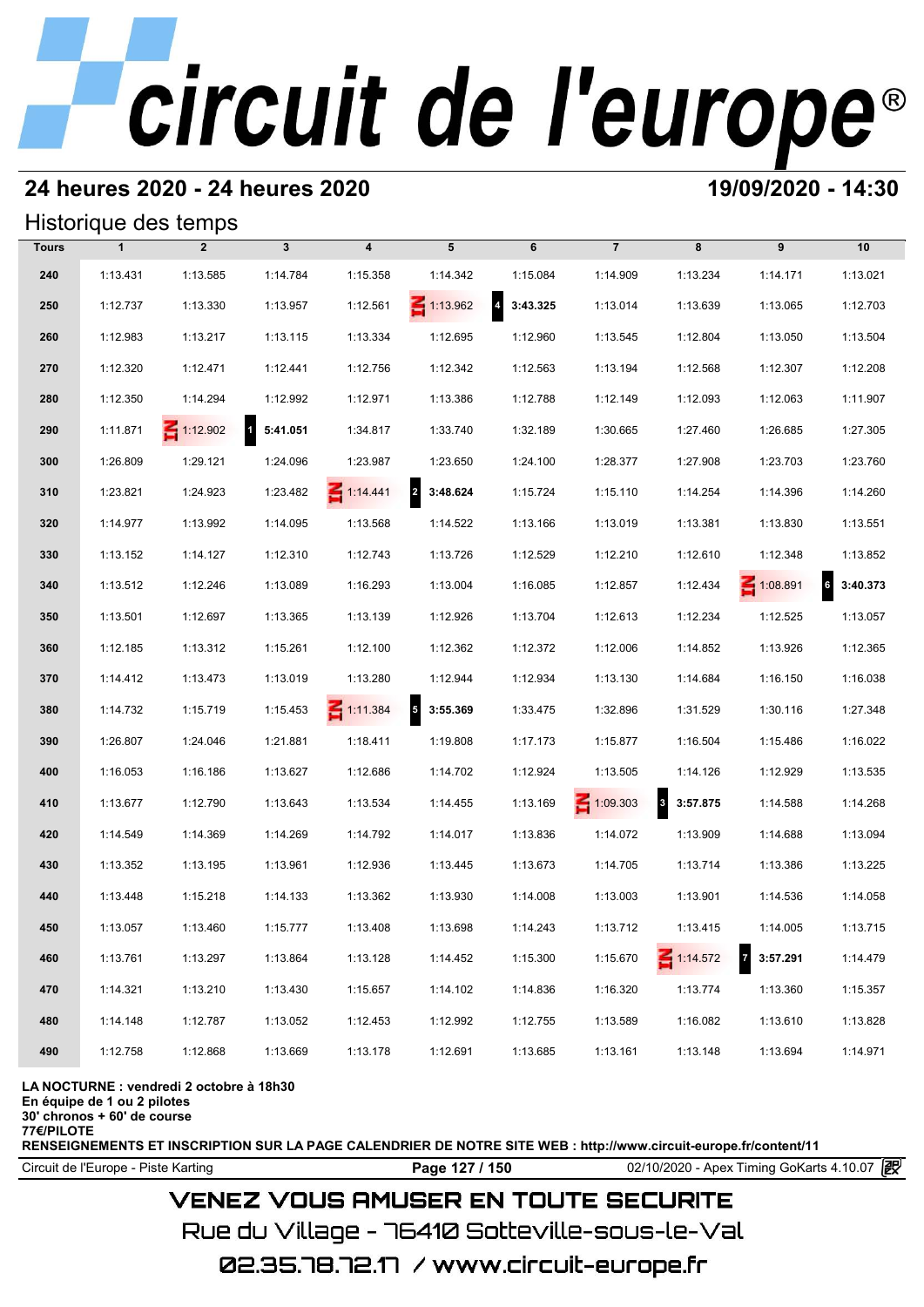# **24 heures 2020 - 24 heures 2020 19/09/2020 - 14:30**

## Historique des temps

|              | Historique des temps                     |                |                 |                            |                 |                          |                 |                            |          |          |  |  |  |  |
|--------------|------------------------------------------|----------------|-----------------|----------------------------|-----------------|--------------------------|-----------------|----------------------------|----------|----------|--|--|--|--|
| <b>Tours</b> | $\mathbf{1}$                             | $\overline{2}$ | $\mathbf{3}$    | $\overline{\mathbf{4}}$    | 5               | 6                        | $\overline{7}$  | 8                          | 9        | 10       |  |  |  |  |
| 500          | 1:13.026                                 | 1:14.802       | 1:12.956        | 1:13.205                   | 1:13.344        | 1:14.554                 | 1:14.004        | 1:13.269                   | 1:13.687 | 1:13.578 |  |  |  |  |
| 510          | 1:13.198                                 | 1:13.967       | 1:12.625        | 1:13.735                   | 1:12.828        | 1:13.298                 | $\leq 1:08.560$ | $\overline{4}$<br>3:54.298 | 1:13.665 | 1:12.881 |  |  |  |  |
| 520          | 1:14.955                                 | 1:13.008       | 1:13.672        | 1:13.641                   | 1:12.566        | 1:12.189                 | 1:12.285        | 1:13.587                   | 1:12.482 | 1:12.266 |  |  |  |  |
| 530          | 1:12.568                                 | 1:12.718       | 1:15.469        | 1:12.254                   | 1:13.189        | 1:12.549                 | 1:14.181        | 1:17.256                   | 1:16.794 | 1:12.180 |  |  |  |  |
| 540          | 1:12.266                                 | 1:12.898       | 1:13.095        | 1:12.559                   | 1:12.468        | 1:13.181                 | 1:12.510        | 1:12.643                   | 1:12.948 | 1:12.574 |  |  |  |  |
| 550          | 1:13.749                                 | 1:12.703       | 1:13.321        | 1:12.274                   | 1:12.516        | 1:12.702                 | 1:12.765        | 1:13.087                   | 1:12.913 | 1:13.549 |  |  |  |  |
| 560          | 1:12.467                                 | 1:12.801       | 1:13.833        | $\leq 1:08.000$            | 2 6:28.487      | 1:15.715                 | 1:14.186        | 1:13.583                   | 1:13.589 | 1:13.965 |  |  |  |  |
| 570          | 1:13.077                                 | 1:14.142       | 1:14.097        | 1:13.673                   | 1:12.773        | 1:12.522                 | 1:13.545        | 1:13.570                   | 1:12.868 | 1:14.587 |  |  |  |  |
| 580          | 1:13.778                                 | 1:12.678       | 1:12.927        | 1:13.250                   | 1:12.448        | 1:14.324                 | 1:14.466        | 1:13.622                   | 1:14.582 | 1:14.091 |  |  |  |  |
| 590          | 1:13.455                                 | 1:12.593       | 1:13.594        | 1:13.330                   | 1:14.855        | 1:13.219                 | 1:13.458        | 1:13.803                   | 1:14.044 | 1:24.788 |  |  |  |  |
| 600          | 1:13.208                                 | 1:12.541       | 1:12.780        | 1:12.737                   | 1:12.986        | 1:12.422                 | 1:12.682        | 1:12.146                   | 1:14.407 | 1:12.703 |  |  |  |  |
| 610          | 1:12.522                                 | 1:12.755       | $\leq 1:08.819$ | $6\phantom{a}$<br>3:51.562 | 1:12.783        | 1:12.255                 | 1:13.053        | 1:14.476                   | 1:12.947 | 1:12.340 |  |  |  |  |
| 620          | 1:14.789                                 | 1:14.281       | 1:15.169        | 1:11.780                   | 1:12.280        | 1:12.057                 | 1:11.384        | 1:11.539                   | 1:11.685 | 1:13.198 |  |  |  |  |
| 630          | 1:15.170                                 | 1:13.033       | 1:11.768        | 1:11.744                   | 1:11.789        | 1:11.688                 | 1:11.640        | 1:11.510                   | 1:12.977 | 1:11.937 |  |  |  |  |
| 640          | 1:12.084                                 | 1:12.035       | 1:11.513        | 1:12.316                   | 1:11.501        | 1:12.010                 | 1:12.276        | 1:12.023                   | 1:11.723 | 1:11.577 |  |  |  |  |
| 650          | 1:11.596                                 | 1:12.568       | 1:11.514        | 1:11.677                   | 1:12.659        | $\leq 1:10.061$          | 8 4:18.668      | 1:16.369                   | 1:14.167 | 1:14.670 |  |  |  |  |
| 660          | 1:14.038                                 | 1:14.202       | 1:13.566        | 1:13.659                   | 1:15.977        | 1:14.318                 | 1:13.968        | 1:13.879                   | 1:13.788 | 1:14.434 |  |  |  |  |
| 670          | 1:14.031                                 | 1:14.206       | 1:14.937        | 1:13.551                   | 1:14.333        | 1:13.940                 | 1:13.688        | 1:14.346                   | 1:15.346 | 1:15.816 |  |  |  |  |
| 680          | 1:16.648                                 | 1:15.857       | 1:15.084        | 1:13.958                   | 1:13.615        | 1:13.614                 | 1:13.980        | 1:13.653                   | 1:13.420 | 1:13.674 |  |  |  |  |
| 690          | 1:13.668                                 | 1:14.728       | 1:15.377        | 1:14.350                   | 1:13.710        | 1:13.575                 | 1:14.210        | 1:14.406                   | 1:13.933 | 1:14.249 |  |  |  |  |
| 700          | 1:13.996                                 | 1:13.891       | 1:13.623        | 1:13.454                   | $\leq 1:13.003$ | $\mathbf{z}$<br>3:40.664 | 1:12.550        | 1:12.813                   | 1:14.225 | 1:15.119 |  |  |  |  |
| 710          | 1:13.422                                 | 1:12.413       | 1:13.521        | 1:13.299                   | 1:12.283        | 1:13.990                 | 1:13.249        | 1:13.071                   | 1:12.945 | 1:15.352 |  |  |  |  |
| 720          | 1:12.336                                 | 1:13.496       | 1:13.489        | 1:12.574                   | 1:13.875        | 1:12.668                 | 1:13.053        | 1:12.783                   | 1:20.038 | 1:13.390 |  |  |  |  |
| 730          | 1:13.580                                 | 1:12.621       | 1:13.129        | 1:13.106                   | 1:13.216        | 1:13.226                 | 1:12.832        | 1:12.781                   | 1:12.889 | 1:12.486 |  |  |  |  |
| 740          | 1:12.377                                 | 1:12.380       | 1:13.256        | 1:13.657                   | 1:13.328        | 1:13.197                 | 1:15.367        | 1:13.087                   | 1:13.073 | 1:12.935 |  |  |  |  |
| 750          | 1:13.892                                 | 1:13.505       | $\leq 1:50.193$ | $\overline{4}$<br>4:42.401 | 1:13.204        | 1:13.082                 | 1:13.310        | 1:12.290                   | 1:13.011 | 1:11.883 |  |  |  |  |
|              | LA NOCTURNE : vendredi 2 octobre à 18h30 |                |                 |                            |                 |                          |                 |                            |          |          |  |  |  |  |

**En équipe de 1 ou 2 pilotes 30' chronos + 60' de course**

**77€/PILOTE**

**RENSEIGNEMENTS ET INSCRIPTION SUR LA PAGE CALENDRIER DE NOTRE SITE WEB : http://www.circuit-europe.fr/content/11**

Circuit de l'Europe - Piste Karting **Page 128 / 150** 02/10/2020 - Apex Timing GoKarts 4.10.07

# **VENEZ VOUS AMUSER EN TOUTE SECURITE**

Rue du Village – 76410 Sotteville-sous-le-Val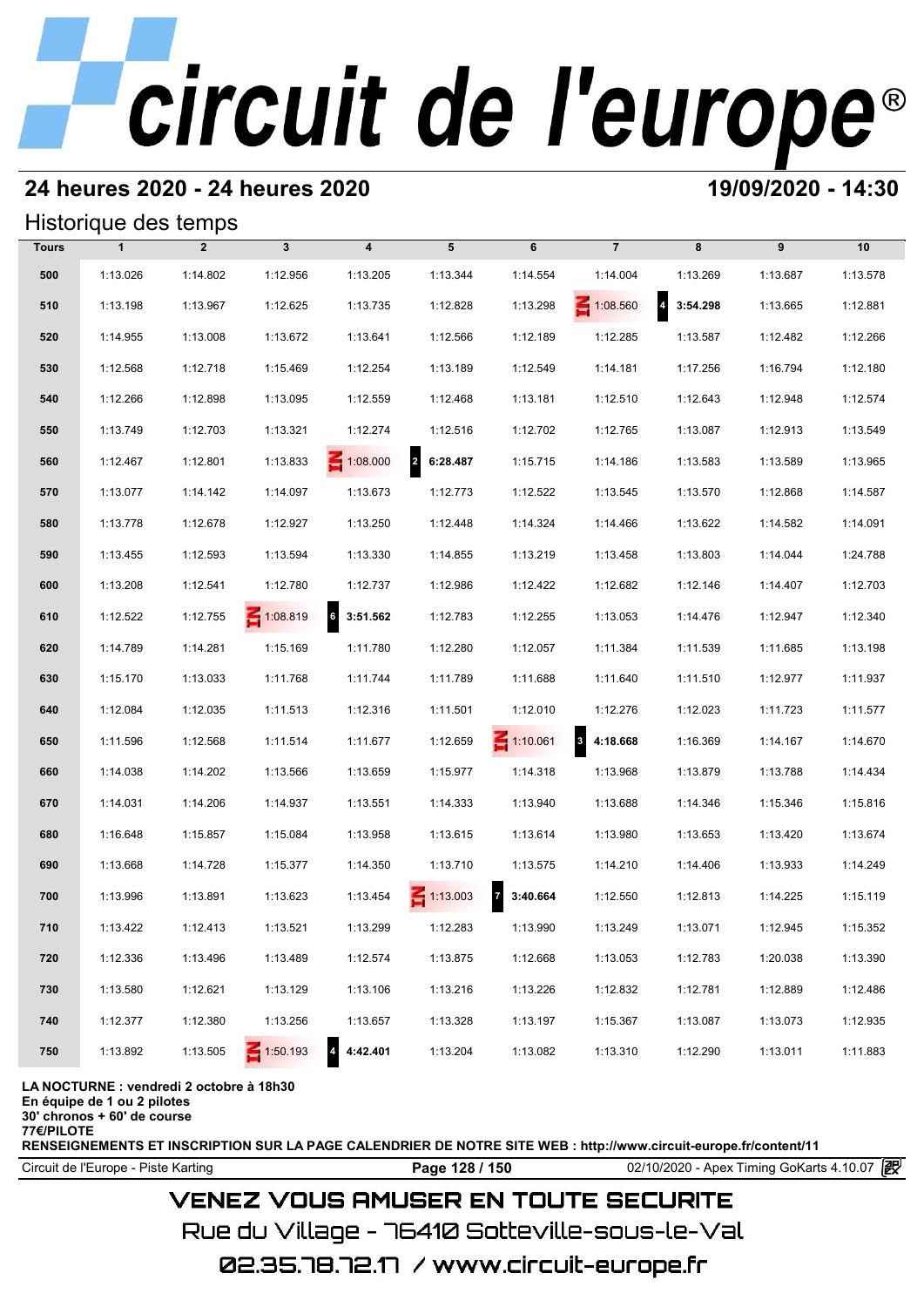# **24 heures 2020 - 24 heures 2020 19/09/2020 - 14:30**

## Historique des temps

|              | Historique des temps     |                 |                    |                         |          |          |                |            |                 |                            |
|--------------|--------------------------|-----------------|--------------------|-------------------------|----------|----------|----------------|------------|-----------------|----------------------------|
| <b>Tours</b> | $\mathbf{1}$             | $\overline{2}$  | $\mathbf{3}$       | $\overline{\mathbf{4}}$ | 5        | 6        | $\overline{7}$ | 8          | 9               | 10                         |
| 760          | 1:12.630                 | 1:12.363        | 1:11.801           | 1:12.428                | 1:12.355 | 1:12.074 | 1:12.273       | 1:13.113   | 1:12.551        | 1:12.304                   |
| 770          | 1:11.994                 | 1:11.911        | 1:12.045           | 1:12.320                | 1:14.104 | 1:12.884 | 1:12.286       | 1:13.987   | 1:34.192        | 1:14.270                   |
| 780          | 1:13.867                 | 1:13.195        | 1:12.668           | 1:12.155                | 1:14.145 | 1:12.789 | 1:12.234       | 1:12.531   | 1:12.822        | 1:12.455                   |
| 790          | 1:11.909                 | 1:13.269        | 1:11.461           | 1:11.648                | 1:11.585 | 1:11.827 | 1:11.726       | 1:12.079   | 1:12.227        | $\leq 1:06.714$            |
| 800          | $\mathbf{z}$<br>3:42.537 | 1:13.958        | 1:15.088           | 1:13.410                | 1:13.172 | 1:13.340 | 1:12.833       | 1:13.284   | 1:13.763        | 1:13.341                   |
| 810          | 1:12.954                 | 1:13.255        | 1:15.300           | 1:16.272                | 1:12.692 | 1:12.888 | 1:13.962       | 1:12.733   | 1:12.365        | 1:12.789                   |
| 820          | 1:12.423                 | 1:12.856        | 1:12.817           | 1:12.547                | 1:12.867 | 1:12.857 | 1:12.568       | 1:13.071   | 1:12.795        | 1:12.193                   |
| 830          | 1:12.687                 | 1:12.284        | 1:12.409           | 1:12.572                | 1:12.504 | 1:12.474 | 1:12.463       | 1:14.007   | 1:13.407        | 1:12.868                   |
| 840          | 1:12.310                 | 1:12.282        | 1:12.456           | 1:12.021                | 1:12.124 | 1:12.029 | 1:12.173       | 1:12.853   | $\leq 1:07.322$ | $\overline{5}$<br>4:07.972 |
| 850          | 1:14.181                 | 1:14.629        | 1:13.332           | 1:12.991                | 1:13.081 | 1:15.842 | 1:13.702       | 1:12.752   | 1:13.000        | 1:12.733                   |
| 860          | 1:13.840                 | 1:13.164        | 1:13.096           | 1:12.906                | 1:13.744 | 1:13.150 | 1:13.122       | 1:12.932   | 1:13.150        | 1:13.172                   |
| 870          | 1:13.626                 | 1:13.248        | 1:13.268           | 1:13.664                | 1:13.498 | 1:13.633 | 1:13.812       | 1:13.212   | 1:13.619        | 1:13.295                   |
| 880          | 1:14.034                 | $\leq 1:09.025$ | $1 \quad 3:51.552$ | 1:24.334                | 1:23.306 | 1:21.360 | 1:19.840       | 1:20.999   | 1:19.430        | 1:19.706                   |
| 890          | 1:20.457                 | 1:21.615        | 1:22.010           | 1:20.249                | 1:19.509 | 1:19.999 | 1:20.310       | 1:20.265   | 1:20.983        | 1:19.906                   |
| 900          | 1:20.054                 | 1:19.971        | 1:19.600           | 1:19.309                | 1:19.948 | 1:19.555 | 1:19.197       | 1:20.655   | 1:22.374        | 1:19.442                   |
| 910          | $\leq$ 1:11.323          | 6 3:40.799      | 1:12.031           | 1:13.377                | 1:12.005 | 1:12.033 | 1:12.515       | 1:11.696   | 1:11.744        | 1:13.697                   |
| 920          | 1:12.245                 | 1:14.302        | 1:11.976           | 1:11.508                | 1:11.881 | 1:11.615 | 1:11.918       | 1:11.924   | 1:11.631        | 1:11.749                   |
| 930          | 1:11.730                 | 1:11.290        | 1:11.986           | 1:11.288                | 1:11.216 | 1:11.297 | 1:11.583       | 1:12.085   | 1:15.480        | 1:12.286                   |
| 940          | 1:13.221                 | $\leq 1:07.572$ | $8\quad 3:50.104$  | 1:13.622                | 1:13.814 | 1:13.986 | 1:13.509       | 1:13.977   | 1:13.524        | 1:13.304                   |
| 950          | 1:14.172                 | 1:13.354        | 1:13.752           | 1:13.727                | 1:13.387 | 1:13.377 | 1:13.491       | 1:14.044   | $\leq 1:10.771$ | 3:38.348                   |
| 960          | 1:13.270                 | 1:13.214        | 1:13.196           | 1:12.700                | 1:13.138 | 1:13.785 | 1:12.686       | 1:13.819   | 1:13.060        | 1:13.290                   |
| 970          | 1:14.597                 | 1:14.317        | 1:14.125           | 1:14.140                | 1:13.322 | 1:13.587 | 1:06.984       | 1 3:51.544 | 1:20.510        | 1:18.727                   |
| 980          | 1:20.049                 | 1:20.137        | 1:21.827           | 1:20.704                | 1:20.020 | 1:20.263 | 1:19.309       | 1:19.288   | 1:18.289        | 1:19.248                   |
| 990          | 1:20.056                 | 1:19.761        | 1:18.650           | 1:18.553                | 1:20.243 | 1:20.321 | 1:19.016       | 1:20.559   | 1:19.036        | 1:17.938                   |
| 1000         | 1:19.553                 | $\leq 1:12.944$ | 4 3:36.562         | 1:12.811                | 1:12.826 | 1:13.364 | 1:12.791       | 1:12.493   | 1:12.333        | 1:12.773                   |
| 1010         | 1:12.487                 | 1:12.155        | 1:12.332           | 1:12.148                | 1:12.076 | 1:12.584 | 1:12.016       | 1:13.105   | 1:12.240        | 1:13.573                   |

### **LA NOCTURNE : vendredi 2 octobre à 18h30**

**En équipe de 1 ou 2 pilotes**

**30' chronos + 60' de course 77€/PILOTE**

**RENSEIGNEMENTS ET INSCRIPTION SUR LA PAGE CALENDRIER DE NOTRE SITE WEB : http://www.circuit-europe.fr/content/11**

Circuit de l'Europe - Piste Karting **Page 129 / 150** 02/10/2020 - Apex Timing GoKarts 4.10.07

# **VENEZ VOUS AMUSER EN TOUTE SECURITE**

Rue du Village – 76410 Sotteville-sous-le-Val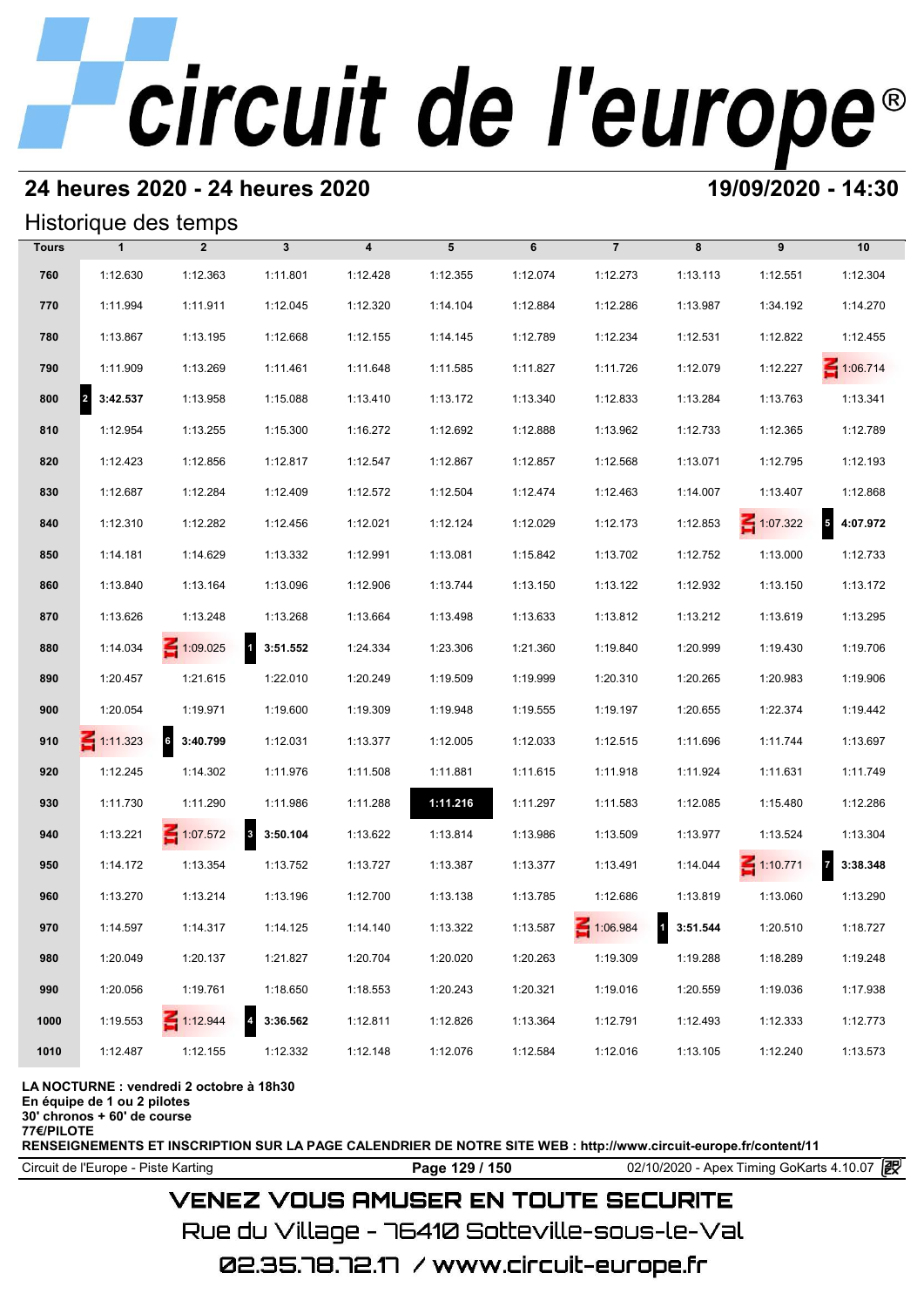# **24 heures 2020 - 24 heures 2020 19/09/2020 - 14:30**

## Historique des temps

|              | Historique des temps |              |          |          |                 |                            |          |                 |               |          |  |  |  |
|--------------|----------------------|--------------|----------|----------|-----------------|----------------------------|----------|-----------------|---------------|----------|--|--|--|
| <b>Tours</b> |                      | $\mathbf{2}$ | 3        | 4        | 5               | 6                          |          | 8               | 9             | 10       |  |  |  |
| 1020         | 1:12.594             | 1:12.155     | 1:12.187 | 1:12.657 | 1:12.725        | 1:13.099                   | 1:12.368 | 1:12.214        | 1:12.616      | 1:12.022 |  |  |  |
| 1030         | 1:13.205             | 1:11.684     | 1:12.460 | 1:13.343 | $\leq 1:06.832$ | $\overline{2}$<br>3:40.775 | 1:14.457 | 1:13.851        | 1:14.364      | 1:13.260 |  |  |  |
| 1040         | 1:12.704             | 1:12.795     | 1:13.060 | 1:12.788 | 1:12.754        | 1:12.570                   | 1:12.735 | 1:13.085        | 1:12.542      | 1:14.356 |  |  |  |
| 1050         | 1:13.688             | 1:13.010     | 1:12.672 | 1:12.652 | 1:12.613        | 1:13.422                   | 1:14.160 | 1:13.042        | 1:12.644      | 1:13.121 |  |  |  |
| 1060         | 1:12.608             | 1:13.207     | 1:12.614 | 1:12.292 | 1:12.324        | 1:12.259                   | 1:13.245 | $\leq 1:09.139$ | 6<br>3:37.988 | 1:12.641 |  |  |  |
| 1070         | 1:12.685             | 1:12.570     | 1:12.189 | 1:11.743 | 1:12.163        | 1:11.942                   | 1:11.764 | 1:11.851        | 1:12.680      | 1:12.668 |  |  |  |
| 1080         | 1:12.173             | 1:12.064     | 1:11.421 | 1:12.006 | 1:12.535        | 1:12.235                   | 1:12.535 | 1:11.466        | 1:12.079      | 1:11.988 |  |  |  |
| 1090         | 1:11.889             | 1:12.171     | 1:12.042 | 1:11.891 | 1:12.086        | 1:11.769                   | 1:12.027 | 1:12.973        | 1:12.865      | 1:13.479 |  |  |  |

**LA NOCTURNE : vendredi 2 octobre à 18h30 En équipe de 1 ou 2 pilotes 30' chronos + 60' de course 77€/PILOTE RENSEIGNEMENTS ET INSCRIPTION SUR LA PAGE CALENDRIER DE NOTRE SITE WEB : http://www.circuit-europe.fr/content/11**

Circuit de l'Europe - Piste Karting **Page 130 / 150** 02/10/2020 - Apex Timing GoKarts 4.10.07

# **VENEZ VOUS AMUSER EN TOUTE SECURITE**

Rue du Village – 76410 Sotteville-sous-le-Val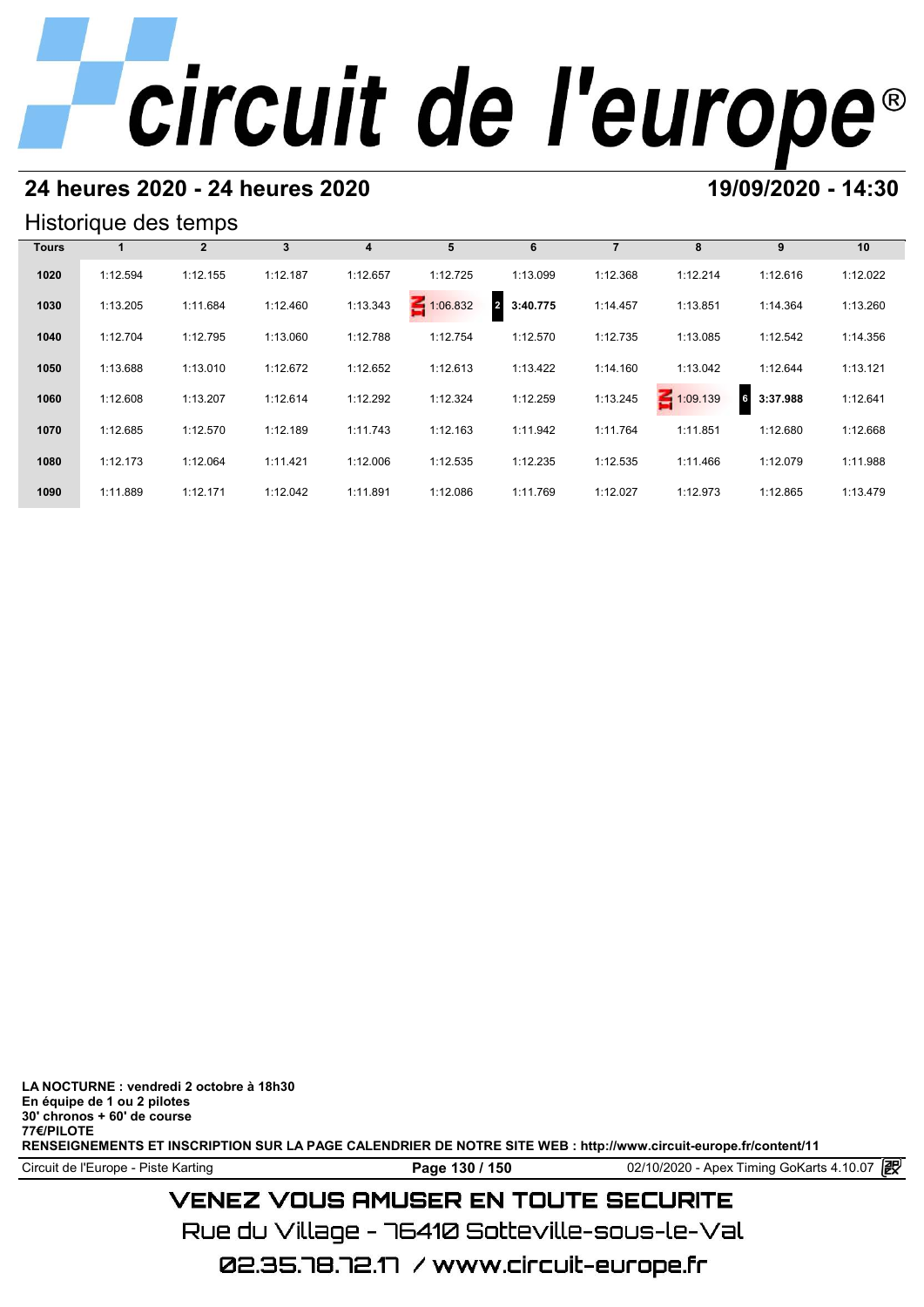# **24 heures 2020 - 24 heures 2020 19/09/2020 - 14:30**

Historique des temps

# **30 - DIX DE DER**

|              | 30 - DIX DE DER       |                |                 |                                             |                 |                            |                |                   |                        |                         |
|--------------|-----------------------|----------------|-----------------|---------------------------------------------|-----------------|----------------------------|----------------|-------------------|------------------------|-------------------------|
| <b>Tours</b> | $\mathbf{1}$          | $\overline{2}$ | $\mathbf{3}$    | 1 FREDERIC                                  | 2 LAURENT<br>5  | <b>8 SITTINGBULLE</b><br>6 | $\overline{7}$ | 4 CLEMETTAIS<br>8 | <b>5 DIXDEDER</b><br>9 | <b>6 STEPHANE</b><br>10 |
|              | $\vert$ 4<br>1:19.062 | 1:15.020       | 1:14.382        | 1:13.676                                    | 1:14.630        | 1:13.748                   | 1:13.948       | 1:13.759          | 1:13.887               | 1:14.044                |
| 10           | 1:14.201              | 1:13.575       | 1:13.658        | 1:13.661                                    | 1:13.790        | 1:13.395                   | 1:14.054       | 1:14.175          | 1:14.089               | 1:13.652                |
| 20           | 1:12.912              | 1:14.966       | 1:12.756        | 1:13.212                                    | 1:13.782        | 1:14.225                   | 1:13.328       | 1:12.095          | 1:13.330               | 1:13.029                |
| 30           | 1:15.548              | 1:13.187       | $\leq 1:15.018$ | $\mathbf{3}$<br>3:55.723                    | 1:12.924        | 1:12.504                   | 1:14.221       | 1:12.873          | 1:12.962               | 1:13.079                |
| 40           | 1:12.495              | 1:12.513       | 1:12.737        | 1:12.731                                    | 1:12.399        | 1:12.871                   | 1:12.607       | 1:13.010          | 1:12.936               | 1:13.614                |
| 50           | 1:13.283              | 1:13.116       | 1:14.566        | 1:12.988                                    | 1:14.249        | 1:13.692                   | 1:13.073       | 1:13.583          | 1:13.397               | 1:13.856                |
| 60           | 1:14.664              | 1:18.223       | 1:14.459        | $\overline{\phantom{a}}$<br>$\leq 1:12.176$ | 3:38.540        | 1:14.042                   | 1:12.251       | 1:12.436          | 1:12.607               | 1:12.816                |
| 70           | 1:13.162              | 1:13.967       | 1:13.099        | 1:12.865                                    | 1:11.879        | 1:12.265                   | 1:12.250       | 1:12.319          | 1:12.596               | 1:12.065                |
| 80           | 1:12.360              | 1:13.266       | 1:12.597        | 1:11.977                                    | 1:11.794        | 1:12.352                   | 1:11.955       | 1:11.822          | 1:11.913               | 1:12.134                |
| 90           | 1:11.540              | 1:12.028       | 1:12.577        | 1:13.925                                    | $\leq 1:09.223$ | 4:11.441                   | 1:18.050       | 1:17.821          | 1:15.823               | 1:15.346                |
| 100          | 1:16.397              | 1:14.951       | 1:15.261        | 1:16.098                                    | 1:14.648        | 1:15.587                   | 1:15.301       | 1:23.524          | 1:17.184               | 1:15.217                |
| 110          | 1:15.459              | 1:15.382       | 1:14.583        | 1:15.598                                    | 1:14.719        | 1:14.033                   | 1:14.350       | 1:15.057          | 1:14.253               | 1:15.478                |
| 120          | 1:14.913              | 1:14.537       | 1:14.560        | 1:14.766                                    | $-1:12.874$     | 3:46.862                   | 1:15.609       | 1:14.435          | 1:13.626               | 1:13.797                |
| 130          | 1:13.583              | 1:13.749       | 1:14.238        | 1:13.728                                    | 1:16.740        | 1:16.194                   | 1:14.402       | 1:13.386          | 1:14.251               | 1:13.957                |
| 140          | 1:14.024              | 1:14.429       | 1:14.051        | 1:14.382                                    | 1:14.554        | 1:14.456                   | 1:13.277       | 1:15.272          | 1:14.294               | 1:13.472                |
| 150          | 1:14.705              | 1:14.014       | 1:13.047        | $\overline{\mathbf{2}}$<br>$-1:11.459$      | 3:43.453        | 1:15.357                   | 1:14.415       | 1:14.599          | 1:13.543               | 1:13.968                |
| 160          | 1:13.500              | 1:14.054       | 1:14.151        | 1:14.306                                    | 1:14.974        | 1:14.197                   | 1:14.598       | 1:14.722          | 1:13.256               | 1:14.091                |
| 170          | 1:14.533              | 1:14.144       | 1:14.127        | 1:13.849                                    | 1:13.967        | 1:14.251                   | 1:14.066       | 1:15.282          | 1:14.503               | 1:13.745                |
| 180          | 1:14.555              | 1:14.581       | 1:14.402        | $\overline{\mathbf{4}}$<br>$\leq$ 1:11.113  | 4:12.944        | 1:14.629                   | 1:14.111       | 1:14.020          | 1:13.622               | 1:16.112                |
| 190          | 1:14.055              | 1:13.299       | 1:13.022        | 1:12.945                                    | 1:14.128        | 1:13.903                   | 1:12.936       | 1:13.208          | 1:13.089               | 1:13.178                |
| 200          | 1:13.588              | 1:13.931       | 1:12.791        | 1:13.332                                    | 1:13.699        | 1:13.687                   | 1:14.764       | 1:14.185          | 1:12.907               | 1:14.505                |
| 210          | 1:13.171              | 1:13.568       | 1:13.785        | 1:14.320                                    | 1:12.915        | 1:12.938                   | 1:13.913       | 1:12.794          | 1:13.198               | 1:12.701                |
| 220          | 1:13.801              | 1:13.226       | $\leq 1:13.823$ | $\overline{\mathbf{3}}$<br>3:44.452         | 1:13.005        | 1:12.907                   | 1:13.526       | 1:12.557          | 1:12.971               | 1:12.842                |
| 230          | 1:12.720              | 1:13.496       | 1:13.355        | 1:12.983                                    | 1:13.271        | 1:12.569                   | 1:12.977       | 1:12.837          | 1:12.747               | 1:14.710                |
|              |                       |                |                 |                                             |                 |                            |                |                   |                        |                         |

**LA NOCTURNE : vendredi 2 octobre à 18h30**

**En équipe de 1 ou 2 pilotes**

**30' chronos + 60' de course 77€/PILOTE**

**RENSEIGNEMENTS ET INSCRIPTION SUR LA PAGE CALENDRIER DE NOTRE SITE WEB : http://www.circuit-europe.fr/content/11**

Circuit de l'Europe - Piste Karting **Page 131 / 150** 02/10/2020 - Apex Timing GoKarts 4.10.07

# **VENEZ VOUS AMUSER EN TOUTE SECURITE**

Rue du Village – 76410 Sotteville-sous-le-Val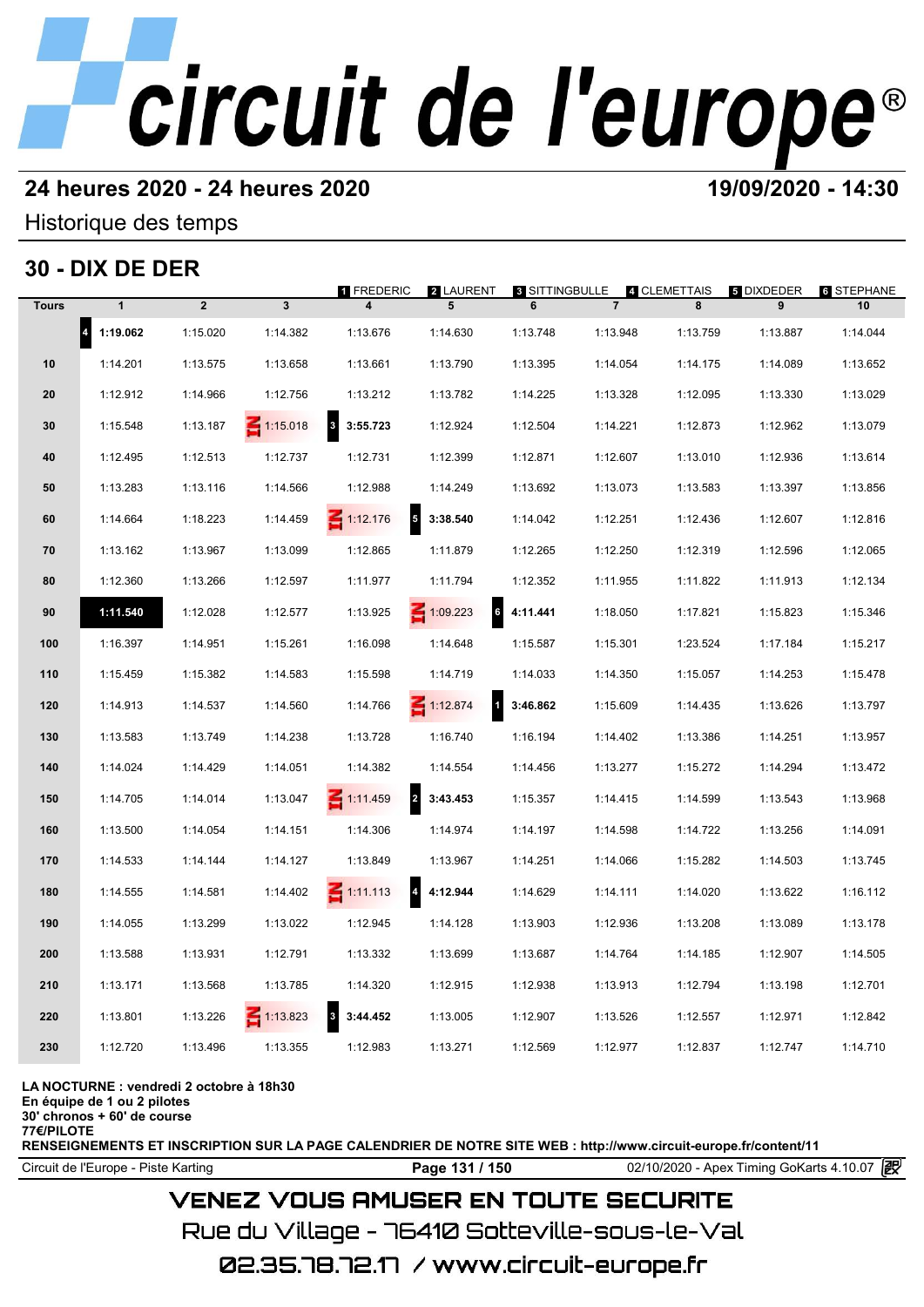## **24 heures 2020 - 24 heures 2020 19/09/2020 - 14:30**

## Historique des temps

|              |                       | Historique des temps |                            |          |                 |                            |                 |                                      |                 |                    |
|--------------|-----------------------|----------------------|----------------------------|----------|-----------------|----------------------------|-----------------|--------------------------------------|-----------------|--------------------|
| <b>Tours</b> | $\mathbf{1}$          | $\overline{2}$       | $\mathbf{3}$               | 4        | 5               | 6                          | $\overline{7}$  | 8                                    | 9               | 10                 |
| 240          | 1:13.271              | 1:13.587             | 1:14.822                   | 1:13.410 | 1:13.475        | 1:12.915                   | 1:14.882        | 1:13.329                             | 1:13.902        | 1:13.415           |
| 250          | 1:13.363              | 1:14.516             | 1:13.780                   | 1:12.664 | 1:13.204        | 1:13.312                   | 1:13.988        | 1:14.661                             | 1:14.981        | 1:14.351           |
| 260          | 1:13.198              | $\leq 1:15.113$      | $\overline{5}$<br>3:50.609 | 1:12.978 | 1:12.822        | 1:13.004                   | 1:13.240        | 1:14.566                             | 1:13.074        | 1:12.747           |
| 270          | 1:12.677              | 1:12.389             | 1:12.544                   | 1:14.944 | 1:13.200        | 1:13.864                   | 1:13.270        | 1:13.553                             | 1:14.149        | 1:12.251           |
| 280          | 1:12.599              | 1:15.820             | 1:14.244                   | 1:12.979 | 1:14.543        | 1:13.221                   | 1:12.405        | 1:12.650                             | 1:12.306        | 1:12.626           |
| 290          | 1:12.553              | 1:12.109             | 1:12.340                   | 1:13.345 | 1:13.037        | 1:14.126                   | 1:12.860        | 1:12.452                             | 1:13.141        | $\leq 1:13.725$    |
| 300          | $\vert$ 6<br>4:33.099 | 1:17.333             | 1:16.258                   | 1:15.612 | 1:15.018        | 1:14.710                   | 1:14.823        | 1:14.768                             | 1:13.833        | 1:15.404           |
| 310          | 1:15.225              | 1:15.094             | 1:14.659                   | 1:14.989 | 1:15.144        | 1:14.983                   | 1:14.625        | 1:16.331                             | 1:14.914        | 1:14.237           |
| 320          | 1:14.644              | 1:15.627             | 1:14.577                   | 1:14.474 | 1:14.721        | 1:15.740                   | 1:15.026        | 1:15.797                             | 1:14.808        | 1:16.145           |
| 330          | 1:14.957              | 1:14.448             | 1:14.865                   | 1:14.382 | 1:14.245        | 1:14.890                   | 1:15.422        | 1:15.522                             | $\leq 1:12.238$ | $1 \quad 3:53.072$ |
| 340          | 1:15.756              | 1:14.918             | 1:15.787                   | 1:14.880 | 1:14.738        | 1:17.601                   | 1:14.168        | 1:15.237                             | 1:14.938        | 1:13.991           |
| 350          | 1:15.304              | 1:14.007             | 1:13.752                   | 1:13.505 | 1:13.259        | 1:13.664                   | 1:13.959        | 1:14.327                             | 1:13.982        | 1:13.712           |
| 360          | 1:14.296              | 1:13.743             | 1:12.868                   | 1:13.516 | 1:13.590        | 1:15.402                   | 1:17.386        | 1:16.881                             | 1:16.315        | 1:15.306           |
| 370          | 1:16.774              | 1:14.220             | 1:13.650                   | 1:13.171 | $\leq 1:24.333$ | $\overline{a}$<br>3:54.845 | 1:15.527        | 1:18.291                             | 1:16.734        | 1:17.438           |
| 380          | 1:17.970              | 1:17.259             | 1:15.990                   | 1:15.915 | 1:16.181        | 1:17.713                   | 1:21.236        | 1:28.162                             | 1:31.063        | 1:31.980           |
| 390          | 1:30.255              | 1:29.333             | 1:30.125                   | 1:25.617 | 1:21.326        | 1:24.115                   | 1:21.470        | 1:18.391                             | 1:19.450        | 1:16.367           |
| 400          | 1:17.193              | 1:15.514             | 1:16.551                   | 1:15.333 | 1:17.315        | 1:14.772                   | 1:13.805        | 1:13.679                             | 1:13.374        | 1:14.202           |
| 410          | 1:14.695              | $\leq 1:10.931$      | $\overline{4}$<br>4:11.148 | 1:16.669 | 1:16.482        | 1:15.648                   | 1:15.804        | 1:15.207                             | 1:15.959        | 1:15.257           |
| 420          | 1:14.997              | 1:14.675             | 1:14.273                   | 1:13.834 | 1:15.217        | 1:16.309                   | 1:14.658        | 1:15.228                             | 1:14.644        | 1:15.386           |
| 430          | 1:15.025              | 1:14.623             | 1:15.020                   | 1:17.719 | 1:15.434        | 1:15.978                   | 1:16.552        | 1:15.668                             | 1:16.234        | 1:15.767           |
| 440          | 1:15.704              | 1:15.705             | 1:16.095                   | 1:15.714 | 1:15.077        | 1:15.951                   | 1:16.837        | 1:14.530                             | $\leq 1:15.985$ | 3:51.717           |
| 450          | 1:13.809              | 1:15.073             | 1:13.452                   | 1:14.029 | 1:14.109        | 1:14.409                   | 1:13.683        | 1:14.207                             | 1:14.604        | 1:13.726           |
| 460          | 1:14.282              | 1:14.155             | 1:14.791                   | 1:14.451 | 1:14.418        | 1:15.172                   | 1:15.256        | 1:14.305                             | 1:15.267        | 1:15.041           |
| 470          | 1:14.935              | 1:15.268             | 1:15.938                   | 1:14.227 | 1:13.920        | 1:15.000                   | 1:14.509        | 1:14.003                             | 1:14.934        | 1:14.375           |
| 480          | 1:14.371              | 1:15.074             | 1:14.873                   | 1:16.420 | 1:14.681        | 1:15.449                   | $\leq 1:13.885$ | $\overline{\phantom{a}}$<br>3:42.031 | 1:12.925        | 1:13.620           |
| 490          | 1:13.906              | 1:13.049             | 1:14.243                   | 1:12.299 | 1:12.952        | 1:12.260                   | 1:12.497        | 1:12.173                             | 1:12.600        | 1:12.703           |

### **LA NOCTURNE : vendredi 2 octobre à 18h30**

**En équipe de 1 ou 2 pilotes**

**30' chronos + 60' de course**

**77€/PILOTE**

**RENSEIGNEMENTS ET INSCRIPTION SUR LA PAGE CALENDRIER DE NOTRE SITE WEB : http://www.circuit-europe.fr/content/11**

Circuit de l'Europe - Piste Karting **Page 132 / 150** 02/10/2020 - Apex Timing GoKarts 4.10.07

# **VENEZ VOUS AMUSER EN TOUTE SECURITE**

Rue du Village – 76410 Sotteville-sous-le-Val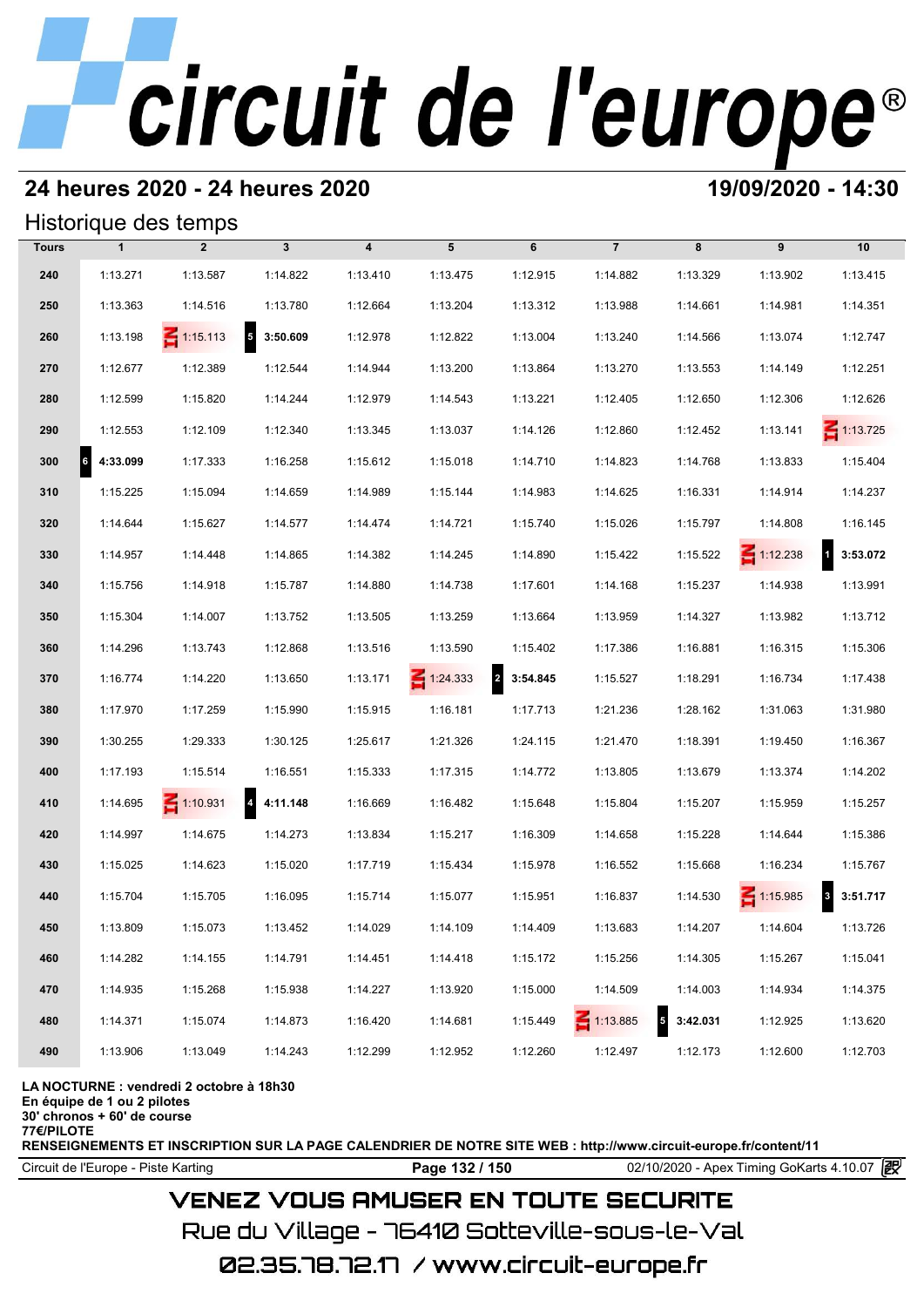# **24 heures 2020 - 24 heures 2020 19/09/2020 - 14:30**

## Historique des temps

|              |               | Historique des temps |                   |                  |               |          |                 |                             |                                     |                 |
|--------------|---------------|----------------------|-------------------|------------------|---------------|----------|-----------------|-----------------------------|-------------------------------------|-----------------|
| <b>Tours</b> | $\mathbf{1}$  | $\overline{2}$       | $\mathbf{3}$      | $\boldsymbol{4}$ | 5             | 6        | $\overline{7}$  | 8                           | 9                                   | 10              |
| 500          | 1:12.168      | 1:12.540             | 1:13.463          | 1:12.112         | 1:12.232      | 1:12.591 | 1:12.909        | 1:12.276                    | 1:11.907                            | 1:13.368        |
| 510          | 1:13.982      | 1:14.847             | 1:13.376          | 1:12.330         | 1:13.180      | 1:13.078 | 1:13.515        | 1:12.547                    | 1:12.680                            | 1:12.468        |
| 520          | 1:12.140      | 1:13.645             | 1:12.385          | 1:12.062         | 1:12.029      | 1:14.079 | $\leq 1:08.844$ | $6\overline{6}$<br>6:29.592 | 1:19.103                            | 1:15.461        |
| 530          | 1:14.810      | 1:15.634             | 1:15.466          | 1:15.075         | 1:14.848      | 1:17.157 | 1:20.917        | 1:16.127                    | 1:14.697                            | 1:15.582        |
| 540          | 1:15.235      | 1:15.055             | 1:14.800          | 1:15.292         | 1:14.598      | 1:14.402 | 1:15.648        | 1:14.763                    | 1:14.409                            | 1:14.302        |
| 550          | 1:14.360      | 1:14.207             | 1:14.014          | 1:16.159         | 1:14.087      | 1:13.988 | 1:14.844        | 1:13.924                    | 1:14.947                            | 1:26.172        |
| 560          | 1:15.620      | $\leq 1:10.911$      | 1 3:47.392        | 1:15.596         | 1:15.415      | 1:15.523 | 1:15.669        | 1:15.731                    | 1:15.601                            | 1:16.711        |
| 570          | 1:14.905      | 1:14.562             | 1:15.211          | 1:15.150         | 1:14.790      | 1:14.728 | 1:14.597        | 1:15.530                    | 1:16.296                            | 1:14.840        |
| 580          | 1:15.143      | 1:15.110             | 1:13.885          | 1:14.709         | 1:15.287      | 1:14.671 | 1:14.802        | 1:14.647                    | 1:14.338                            | 1:14.686        |
| 590          | 1:15.012      | 1:14.013             | 1:14.558          | 1:14.901         | 1:15.654      | 1:15.437 | 1:14.230        | 1:15.195                    | 1:15.336                            | 1:15.105        |
| 600          | 1:15.290      | $\leq 1:14.087$      | 2 3:50.314        | 1:15.940         | 1:15.255      | 1:16.729 | 1:15.227        | 1:15.586                    | 1:14.336                            | 1:16.034        |
| 610          | 1:15.323      | 1:14.468             | 1:16.576          | 1:15.170         | 1:15.329      | 1:14.420 | 1:16.264        | 1:15.681                    | 1:15.799                            | 1:15.694        |
| 620          | 1:17.672      | 1:16.247             | 1:17.339          | 1:15.592         | 1:16.432      | 1:17.148 | 1:16.054        | 1:16.267                    | 1:15.790                            | 1:15.511        |
| 630          | 1:15.318      | 1:15.577             | 1:16.135          | 1:15.328         | 1:14.940      | 1:15.644 | 1:16.326        | $\leq 1:11.917$             | $\overline{\mathbf{4}}$<br>5:41.153 | 1:14.637        |
| 640          | 1:16.225      | 1:14.302             | 1:14.843          | 1:15.765         | 1:15.024      | 1:15.890 | 1:15.159        | 1:15.253                    | 1:15.134                            | 1:15.739        |
| 650          | 1:15.479      | 1:15.044             | 1:14.524          | 1:15.744         | 1:15.797      | 1:16.056 | 1:15.548        | 1:15.355                    | 1:15.474                            | 1:15.815        |
| 660          | 1:15.719      | 1:14.859             | 1:15.711          | 1:15.669         | 1:14.760      | 1:13.959 | 1:15.086        | 1:16.159                    | 1:14.884                            | 1:15.460        |
| 670          | 1:20.014      | 1:15.778             | 1:15.964          | $\leq 1:12.882$  | 3<br>3:46.248 | 1:14.753 | 1:15.322        | 1:15.123                    | 1:14.865                            | 1:16.320        |
| 680          | 1:14.553      | 1:14.665             | 1:15.507          | 1:15.086         | 1:15.532      | 1:15.343 | 1:15.595        | 1:15.189                    | 1:15.272                            | 1:15.429        |
| 690          | 1:16.516      | 1:15.721             | 1:14.865          | 1:15.121         | 1:15.225      | 1:18.009 | 1:16.989        | 1:15.752                    | 1:15.801                            | 1:15.513        |
| 700          | 1:15.494      | 1:14.898             | 1:15.371          | 1:16.719         | 1:15.085      | 1:15.710 | 1:15.461        | 1:16.673                    | 1:16.298                            | 1:15.761        |
| 710          | 1:17.749      | $\leq 1:14.050$      | $5\quad 3:44.217$ | 1:13.983         | 1:13.757      | 1:13.932 | 1:15.675        | 1:13.885                    | 1:14.371                            | 1:14.342        |
| 720          | 1:13.463      | 1:13.864             | 1:13.031          | 1:13.029         | 1:13.408      | 1:12.441 | 1:13.059        | 1:13.681                    | 1:13.383                            | 1:12.961        |
| 730          | 1:13.360      | 1:13.348             | 1:13.685          | 1:13.217         | 1:12.568      | 1:13.127 | 1:12.803        | 1:12.868                    | 1:13.426                            | 1:13.030        |
| 740          | 1:12.934      | 1:13.493             | 1:13.308          | 1:14.423         | 1:13.542      | 1:13.842 | 1:13.240        | 1:13.274                    | 1:13.398                            | $\leq 1:09.021$ |
| 750          | 3:56.624<br>6 | 1:15.107             | 1:17.001          | 1:15.021         | 1:16.370      | 1:14.690 | 1:15.400        | 1:15.294                    | 1:16.172                            | 1:14.674        |

### **LA NOCTURNE : vendredi 2 octobre à 18h30**

**En équipe de 1 ou 2 pilotes**

**30' chronos + 60' de course**

**77€/PILOTE**

**RENSEIGNEMENTS ET INSCRIPTION SUR LA PAGE CALENDRIER DE NOTRE SITE WEB : http://www.circuit-europe.fr/content/11**

Circuit de l'Europe - Piste Karting **Page 133 / 150** 02/10/2020 - Apex Timing GoKarts 4.10.07

# **VENEZ VOUS AMUSER EN TOUTE SECURITE**

Rue du Village – 76410 Sotteville-sous-le-Val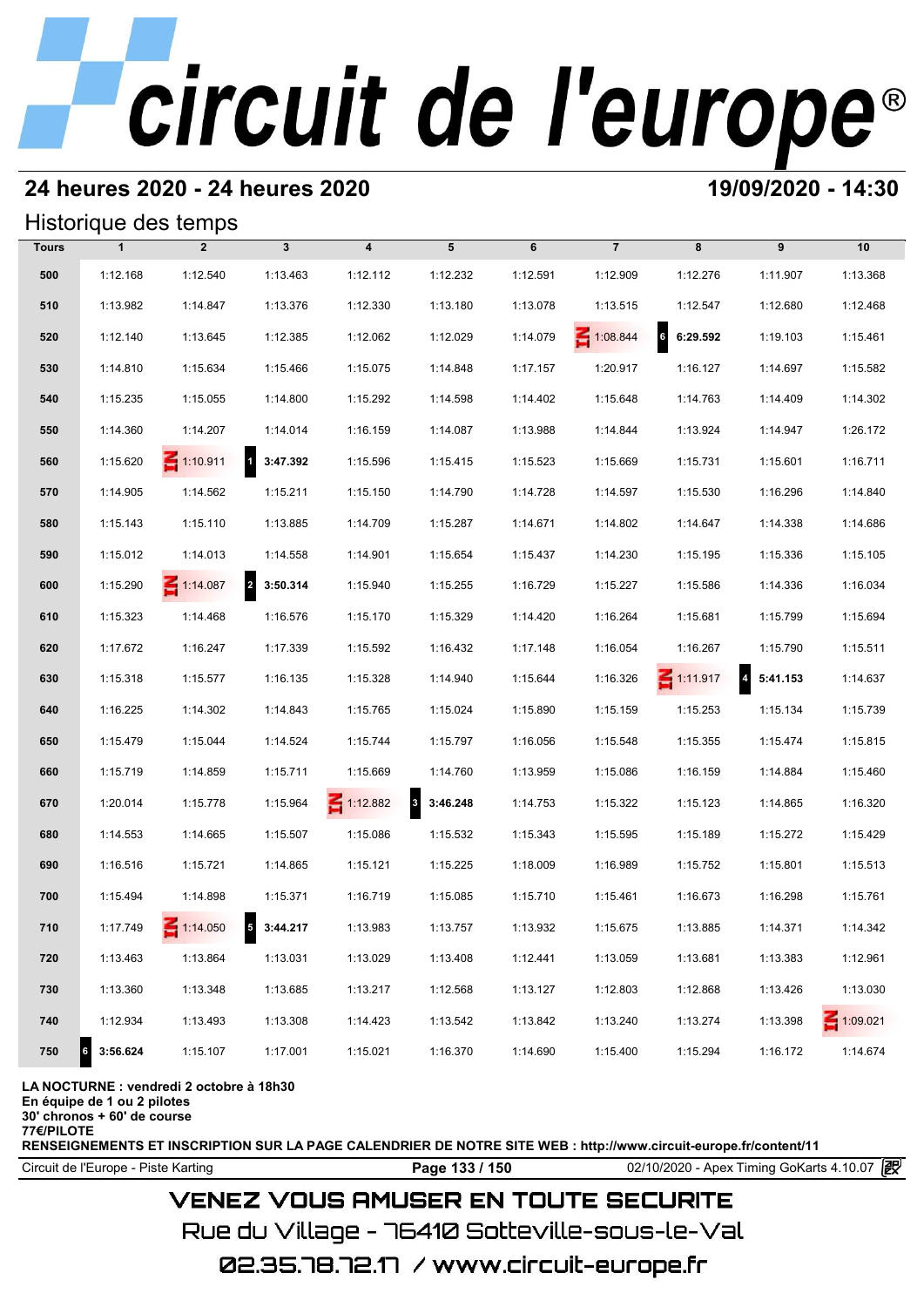# **24 heures 2020 - 24 heures 2020 19/09/2020 - 14:30**

## Historique des temps

|              | Historique des temps                 |                                     |                 |                                     |          |                 |                 |          |                 |                          |
|--------------|--------------------------------------|-------------------------------------|-----------------|-------------------------------------|----------|-----------------|-----------------|----------|-----------------|--------------------------|
| <b>Tours</b> | $\mathbf{1}$                         | $\overline{2}$                      | $\mathbf{3}$    | $\boldsymbol{4}$                    | 5        | 6               | $\overline{7}$  | 8        | 9               | 10                       |
| 760          | 1:15.720                             | 1:17.422                            | 1:14.713        | 1:16.480                            | 1:15.147 | 1:14.585        | 1:15.361        | 1:16.354 | 1:14.910        | 1:14.963                 |
| 770          | 1:15.915                             | 1:14.303                            | 1:14.571        | 1:14.381                            | 1:13.862 | 1:14.798        | 1:14.514        | 1:14.522 | 1:14.666        | 1:13.936                 |
| 780          | 1:14.608                             | 1:14.583                            | 1:14.838        | 1:15.599                            | 1:17.405 | 1:14.190        | 1:14.672        | 1:14.336 | $\leq 1:20.309$ | $\mathbf{1}$<br>3:49.202 |
| 790          | 1:14.810                             | 1:16.902                            | 1:15.757        | 1:15.296                            | 1:15.700 | 1:16.449        | 1:15.273        | 1:15.532 | 1:16.567        | 1:15.056                 |
| 800          | 1:14.945                             | 1:15.745                            | 1:15.749        | 1:15.570                            | 1:17.255 | 1:18.684        | 1:16.979        | 1:15.144 | 1:14.913        | 1:16.373                 |
| 810          | 1:15.863                             | 1:14.832                            | 1:15.706        | 1:15.540                            | 1:16.850 | 1:15.788        | 1:15.643        | 1:16.581 | 1:14.726        | 1:15.413                 |
| 820          | 1:14.958                             | 1:15.856                            | 1:15.964        | 1:15.455                            | 1:15.492 | $\leq 1:10.564$ | 2 3:46.753      | 1:15.102 | 1:14.916        | 1:15.732                 |
| 830          | 1:15.327                             | 1:15.499                            | 1:15.580        | 1:15.245                            | 1:15.568 | 1:16.552        | 1:15.318        | 1:15.337 | 1:16.034        | 1:15.315                 |
| 840          | 1:15.608                             | 1:15.479                            | 1:14.915        | 1:16.030                            | 1:15.903 | 1:16.024        | 1:15.507        | 1:16.025 | 1:15.121        | 1:14.294                 |
| 850          | 1:15.362                             | 1:16.187                            | 1:14.571        | 1:15.820                            | 1:16.320 | 1:14.983        | 1:14.661        | 1:14.421 | 1:14.336        | 1:14.337                 |
| 860          | 1:15.736                             | 1:14.593                            | $\leq 1:14.037$ | $\overline{\mathbf{4}}$<br>4:11.503 | 1:15.544 | 1:14.087        | 1:15.123        | 1:14.291 | 1:14.051        | 1:14.563                 |
| 870          | 1:14.005                             | 1:14.158                            | 1:15.003        | 1:13.962                            | 1:14.145 | 1:14.160        | 1:14.371        | 1:16.276 | 1:14.111        | 1:14.743                 |
| 880          | 1:14.540                             | 1:14.407                            | 1:14.349        | 1:14.875                            | 1:14.301 | 1:14.049        | 1:14.864        | 1:13.724 | 1:14.350        | 1:14.867                 |
| 890          | 1:14.778                             | 1:14.577                            | 1:15.698        | 1:14.085                            | 1:14.308 | 1:13.896        | 1:13.796        | 1:13.663 | 1:13.301        | 1:14.873                 |
| 900          | $\leq 1:12.010$                      | $\overline{\mathbf{3}}$<br>3:46.688 | 1:14.102        | 1:14.179                            | 1:13.297 | 1:14.542        | 1:14.790        | 1:14.130 | 1:14.813        | 1:14.100                 |
| 910          | 1:14.365                             | 1:13.938                            | 1:14.449        | 1:15.265                            | 1:14.060 | 1:13.994        | 1:13.958        | 1:14.007 | 1:13.936        | 1:15.398                 |
| 920          | 1:15.152                             | 1:13.696                            | 1:15.279        | 1:14.085                            | 1:14.268 | 1:14.508        | 1:14.453        | 1:14.217 | 1:14.637        | 1:14.096                 |
| 930          | 1:14.515                             | 1:14.775                            | 1:14.337        | 1:15.034                            | 1:13.919 | 1:14.107        | 1:13.965        | 1:13.770 | 1:13.271        | $\leq 1:10.469$          |
| 940          | $\overline{\phantom{a}}$<br>3:40.965 | 1:12.635                            | 1:12.806        | 1:12.570                            | 1:12.562 | 1:13.009        | 1:12.497        | 1:12.583 | 1:12.620        | 1:12.265                 |
| 950          | 1:12.605                             | 1:12.617                            | 1:12.735        | 1:12.897                            | 1:12.085 | 1:12.020        | 1:13.048        | 1:13.133 | 1:13.973        | 1:12.802                 |
| 960          | 1:12.684                             | 1:12.629                            | 1:12.820        | 1:12.139                            | 1:12.389 | 1:13.930        | 1:12.558        | 1:12.479 | 1:12.265        | 1:12.150                 |
| 970          | 1:12.913                             | 1:12.789                            | 1:12.428        | 1:12.270                            | 1:12.155 | 1:12.628        | 1:12.227        | 1:14.742 | 1:10.279        | 3:51.279                 |
| 980          | 1:16.641                             | 1:15.625                            | 1:15.237        | 1:15.124                            | 1:14.392 | 1:14.212        | 1:14.159        | 1:15.871 | 1:14.554        | 1:14.535                 |
| 990          | 1:15.690                             | 1:14.524                            | 1:14.901        | 1:14.643                            | 1:14.262 | 1:13.954        | 1:14.252        | 1:15.618 | 1:14.612        | 1:14.500                 |
| 1000         | 1:14.653                             | 1:13.756                            | 1:14.967        | 1:14.727                            | 1:14.376 | 1:14.756        | 1:14.655        | 1:14.250 | 1:15.465        | 1:18.252                 |
| 1010         | 1:15.789                             | 1:14.267                            | 1:14.331        | 1:14.615                            | 1:15.041 | 1:16.225        | $\leq 1:09.665$ | 3:43.542 | 3:43.842        | 1:14.538                 |

**LA NOCTURNE : vendredi 2 octobre à 18h30**

**En équipe de 1 ou 2 pilotes**

**30' chronos + 60' de course**

**77€/PILOTE**

**RENSEIGNEMENTS ET INSCRIPTION SUR LA PAGE CALENDRIER DE NOTRE SITE WEB : http://www.circuit-europe.fr/content/11**

Circuit de l'Europe - Piste Karting **Page 134 / 150** 02/10/2020 - Apex Timing GoKarts 4.10.07

# **VENEZ VOUS AMUSER EN TOUTE SECURITE**

Rue du Village – 76410 Sotteville-sous-le-Val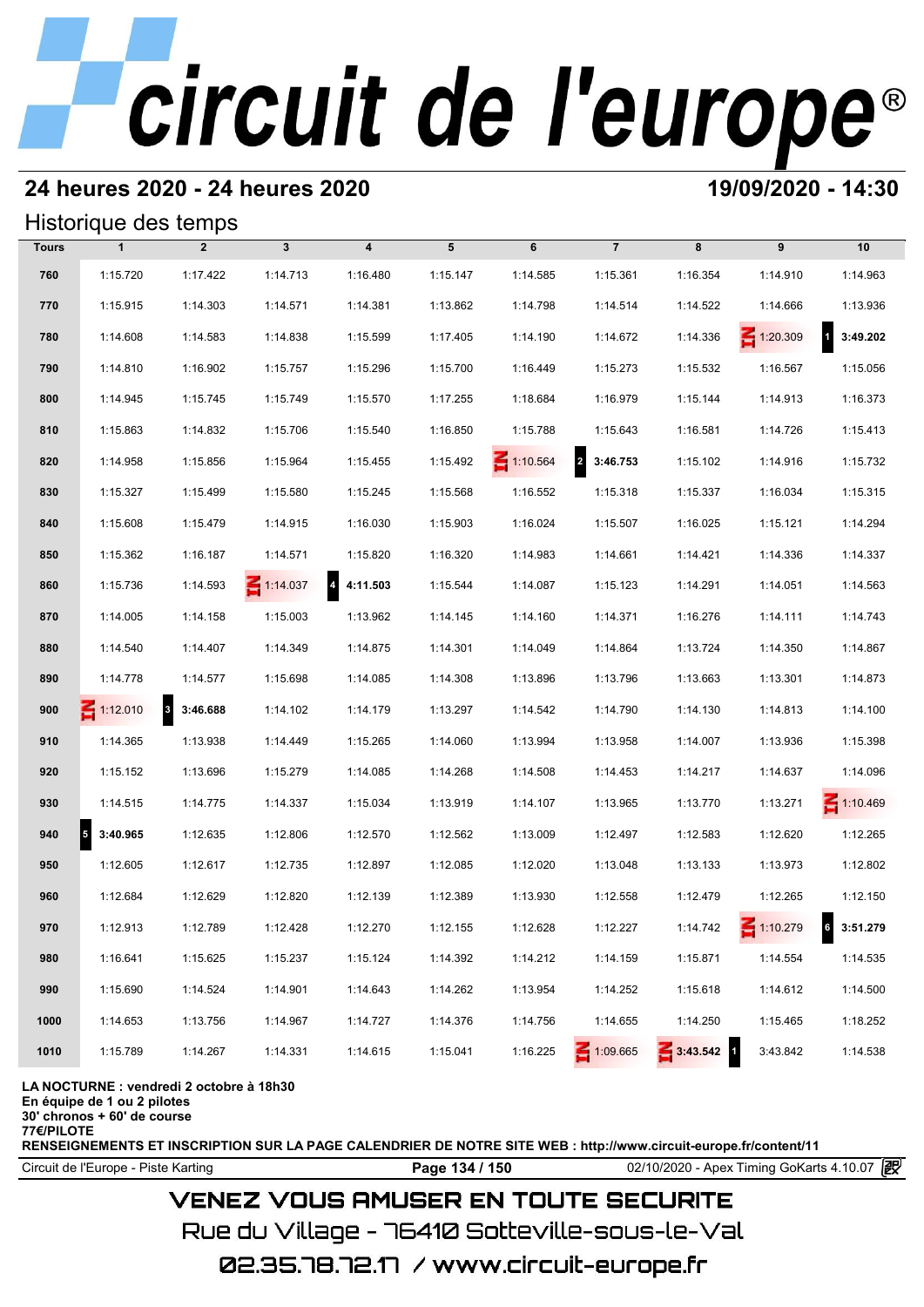# **24 heures 2020 - 24 heures 2020 19/09/2020 - 14:30**

## Historique des temps

|              | Historique des temps |              |              |          |                 |                            |                |          |          |          |  |  |  |
|--------------|----------------------|--------------|--------------|----------|-----------------|----------------------------|----------------|----------|----------|----------|--|--|--|
| <b>Tours</b> |                      | $\mathbf{2}$ | $\mathbf{3}$ | 4        | 5               | 6                          | $\overline{7}$ | 8        | 9        | 10       |  |  |  |
| 1020         | 1:14.031             | 1:14.116     | 1:14.313     | 1:14.730 | 1:13.881        | 1:14.486                   | 1:14.118       | 1:13.366 | 1:15.102 | 1:13.947 |  |  |  |
| 1030         | 1:13.043             | 1:13.062     | 1:13.298     | 1:13.771 | 1:12.800        | 1:13.159                   | 1:13.126       | 1:13.243 | 1:14.125 | 1:13.899 |  |  |  |
| 1040         | 1:14.021             | 1:13.193     | 1:13.939     | 1:16.315 | 1:15.375        | 1:13.264                   | 1:14.661       | 1:14.153 | 1:13.750 | 1:13.184 |  |  |  |
| 1050         | 1:13.563             | 1:13.869     | 1:13.828     | 1:13.335 | $\leq 1:10.291$ | 3:56.085<br>$\overline{2}$ | 1:13.874       | 1:15.106 | 1:13.998 | 1:14.083 |  |  |  |
| 1060         | 1:13.999             | 1:13.516     | 1:14.130     | 1:13.529 | 1:13.925        | 1:13.917                   | 1:13.879       | 1:15.357 | 1:14.315 | 1:14.186 |  |  |  |
| 1070         | 1:14.044             | 1:13.891     | 1:14.242     | 1:14.608 | 1:14.482        | 1:14.890                   | 1:14.470       | 1:14.967 | 1:13.690 | 1:15.368 |  |  |  |
| 1080         | 1:14.618             | 1:14.143     | 1:14.201     | 1:14.567 | 1:13.196        | 1:13.507                   | 1:13.679       | 1:13.827 | 1:13.705 | 1:15.148 |  |  |  |
| 1090         | 1:14.324             | 1:14.707     |              |          |                 |                            |                |          |          |          |  |  |  |

**LA NOCTURNE : vendredi 2 octobre à 18h30 En équipe de 1 ou 2 pilotes 30' chronos + 60' de course 77€/PILOTE RENSEIGNEMENTS ET INSCRIPTION SUR LA PAGE CALENDRIER DE NOTRE SITE WEB : http://www.circuit-europe.fr/content/11**

02.35.78.72.17 / www.circuit-europe.fr

Circuit de l'Europe - Piste Karting **Page 135 / 150 Page 135 / 150** 02/10/2020 - Apex Timing GoKarts 4.10.07

# **VENEZ VOUS AMUSER EN TOUTE SECURITE** Rue du Village – 76410 Sotteville-sous-le-Val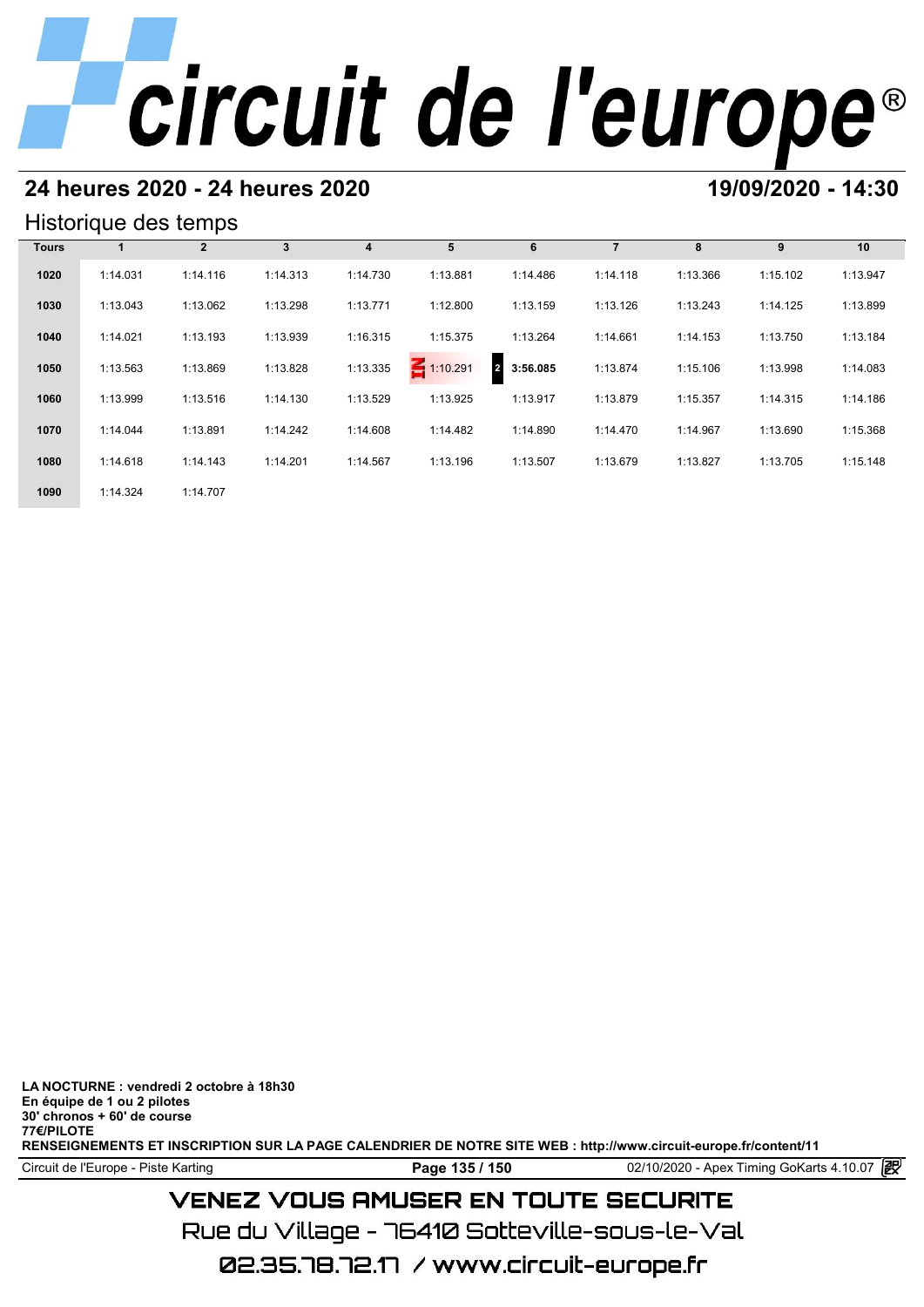## **24 heures 2020 - 24 heures 2020 19/09/2020 - 14:30**

Historique des temps

# **2 - KAPITAL CONSEIL 2**

|              |                                  | 2 - KAPITAL CONSEIL 2 |                                     |                        |              |                      |                             |                 |                                      |                  |
|--------------|----------------------------------|-----------------------|-------------------------------------|------------------------|--------------|----------------------|-----------------------------|-----------------|--------------------------------------|------------------|
| <b>Tours</b> | $\mathbf{1}$                     | $\overline{2}$        | $\mathbf{3}$                        | <b>1 BAPTISTE</b><br>4 | 2 ALICE<br>5 | 3 EMILIEN<br>6       | 4 OLIVIER<br>$\overline{7}$ | 5 JULIEN<br>8   | <b>6 JEROME</b><br>9                 | 7 JONATHAN<br>10 |
|              | $\vert$ <sub>3</sub><br>1:19.225 | 1:13.921              | 1:13.396                            | 1:13.347               | 1:14.178     | 1:13.113             | 1:13.375                    | 1:13.883        | 1:13.732                             | 1:13.876         |
| 10           | 1:13.945                         | 1:13.760              | 1:13.277                            | 1:13.035               | 1:13.065     | 1:13.712             | 1:13.662                    | 1:13.263        | 1:13.734                             | 1:13.090         |
| 20           | 1:13.463                         | 1:13.731              | 1:13.455                            | 1:14.069               | 1:13.642     | 1:14.023             | 1:13.454                    | 1:13.797        | 1:13.714                             | 1:13.305         |
| 30           | 1:14.363                         | $\leq 1:11.366$       | $\overline{\mathbf{4}}$<br>3:39.110 | 1:14.409               | 1:13.713     | 1:13.572             | 1:13.093                    | 1:13.759        | 1:13.701                             | 1:14.168         |
| 40           | 1:12.529                         | 1:13.737              | 1:13.713                            | 1:12.722               | 1:14.054     | 1:14.240             | 1:13.497                    | 1:13.403        | 1:13.254                             | 1:12.799         |
| 50           | 1:12.799                         | 1:12.823              | 1:12.378                            | 1:14.519               | 1:12.893     | 1:12.651             | 1:12.465                    | 1:12.312        | 1:12.429                             | 1:13.042         |
| 60           | 1:12.355                         | 1:12.864              | 1:12.849                            | 1:13.006               | 1:12.888     | 6<br>$\leq 1:09.111$ | 3:40.073                    | 1:17.428        | 1:15.898                             | 1:15.528         |
| 70           | 1:15.348                         | 1:14.446              | 1:14.585                            | 1:15.143               | 1:15.691     | 1:17.312             | 1:15.487                    | 1:15.043        | 1:16.784                             | 1:15.362         |
| 80           | 1:14.560                         | 1:14.927              | 1:15.165                            | 1:16.514               | 1:16.796     | 1:15.157             | 1:15.574                    | $\leq 1:10.795$ | $\overline{\mathbf{r}}$<br>3:43.820  | 1:16.043         |
| 90           | 1:15.865                         | 1:15.756              | 1:15.839                            | 1:15.418               | 1:16.242     | 1:16.006             | 1:15.032                    | 1:16.213        | 1:15.839                             | 1:14.981         |
| 100          | 1:19.680                         | 1:14.709              | 1:15.869                            | 1:15.147               | 1:14.915     | 1:14.085             | 1:14.065                    | 1:15.663        | 1:15.468                             | 1:09.862         |
| 110          | и<br>2:42.826                    | 1:13.591              | 1:12.986                            | 1:12.627               | 1:13.323     | 1:12.911             | 1:22.444                    | 1:12.935        | 1:13.756                             | 1:12.846         |
| 120          | 1:12.918                         | 1:12.767              | 1:12.796                            | 1:12.900               | 1:13.425     | 1:12.835             | 1:13.047                    | 1:13.232        | 1:12.759                             | 1:13.045         |
| 130          | 1:13.030                         | 1:12.211              | 1:12.698                            | 1:12.578               | 1:13.215     | 1:13.590             | 1:12.789                    | 1:12.981        | 1:12.374                             | 1:12.258         |
| 140          | 1:13.414                         | 1:13.200              | 1:13.048                            | 1:12.823               | 1:13.668     | 1:12.955             | 1:12.933                    | 1:07.739        | $\overline{7}$<br>3:45.689           | 1:16.325         |
| 150          | 1:15.625                         | 1:15.121              | 1:16.201                            | 1:15.519               | 1:14.664     | 1:15.229             | 1:16.095                    | 1:15.501        | 1:14.726                             | 1:14.578         |
| 160          | 1:14.423                         | 1:14.060              | 1:14.664                            | 1:13.686               | 1:13.640     | 1:14.822             | 1:14.944                    | 1:15.477        | 1:15.690                             | 1:13.273         |
| 170          | 1:13.228                         | 1:14.351              | 1:14.461                            | 1:14.325               | 1:13.763     | 1:14.277             | 1:13.188                    | $\leq 1:08.943$ | $\overline{\phantom{a}}$<br>4:13.331 | 1:18.527         |
| 180          | 1:22.105                         | 1:18.090              | 1:17.054                            | 1:18.471               | 1:17.024     | 1:16.976             | 1:18.225                    | 1:16.559        | 1:15.968                             | 1:15.522         |
| 190          | 1:14.801                         | 1:15.209              | 1:16.241                            | 1:16.715               | 1:17.549     | 1:15.060             | 1:15.287                    | 1:21.386        | 1:16.852                             | 1:15.159         |
| 200          | 1:14.325                         | 1:14.368              | 1:14.701                            | 1:14.987               | 1:15.016     | 1:18.908             | 1:18.090                    | 1:17.346        | 1:15.082                             | 1:15.106         |
| 210          | 1:14.719                         | 1:15.748              | 1:15.397                            | 1:16.043               | 1:14.628     | 1:15.092             | 1:14.241                    | 1:14.011        | 1:15.434                             | 1:14.577         |
| 220          | 1:14.969                         | 1:15.612              | 1:17.022                            | 3<br>$\leq 1:11.267$   | 3:40.506     | 1:13.585             | 1:14.270                    | 1:13.911        | 1:13.588                             | 1:13.425         |
| 230          | 1:13.395                         | 1:13.830              | 1:13.412                            | 1:13.208               | 1:13.923     | 1:13.249             | 1:14.675                    | 1:13.307        | 1:13.566                             | 1:13.855         |
|              |                                  |                       |                                     |                        |              |                      |                             |                 |                                      |                  |

### **LA NOCTURNE : vendredi 2 octobre à 18h30**

**En équipe de 1 ou 2 pilotes**

**30' chronos + 60' de course**

**77€/PILOTE**

**RENSEIGNEMENTS ET INSCRIPTION SUR LA PAGE CALENDRIER DE NOTRE SITE WEB : http://www.circuit-europe.fr/content/11**

Circuit de l'Europe - Piste Karting **Page 136 / 150** 02/10/2020 - Apex Timing GoKarts 4.10.07

# **VENEZ VOUS AMUSER EN TOUTE SECURITE**

Rue du Village – 76410 Sotteville-sous-le-Val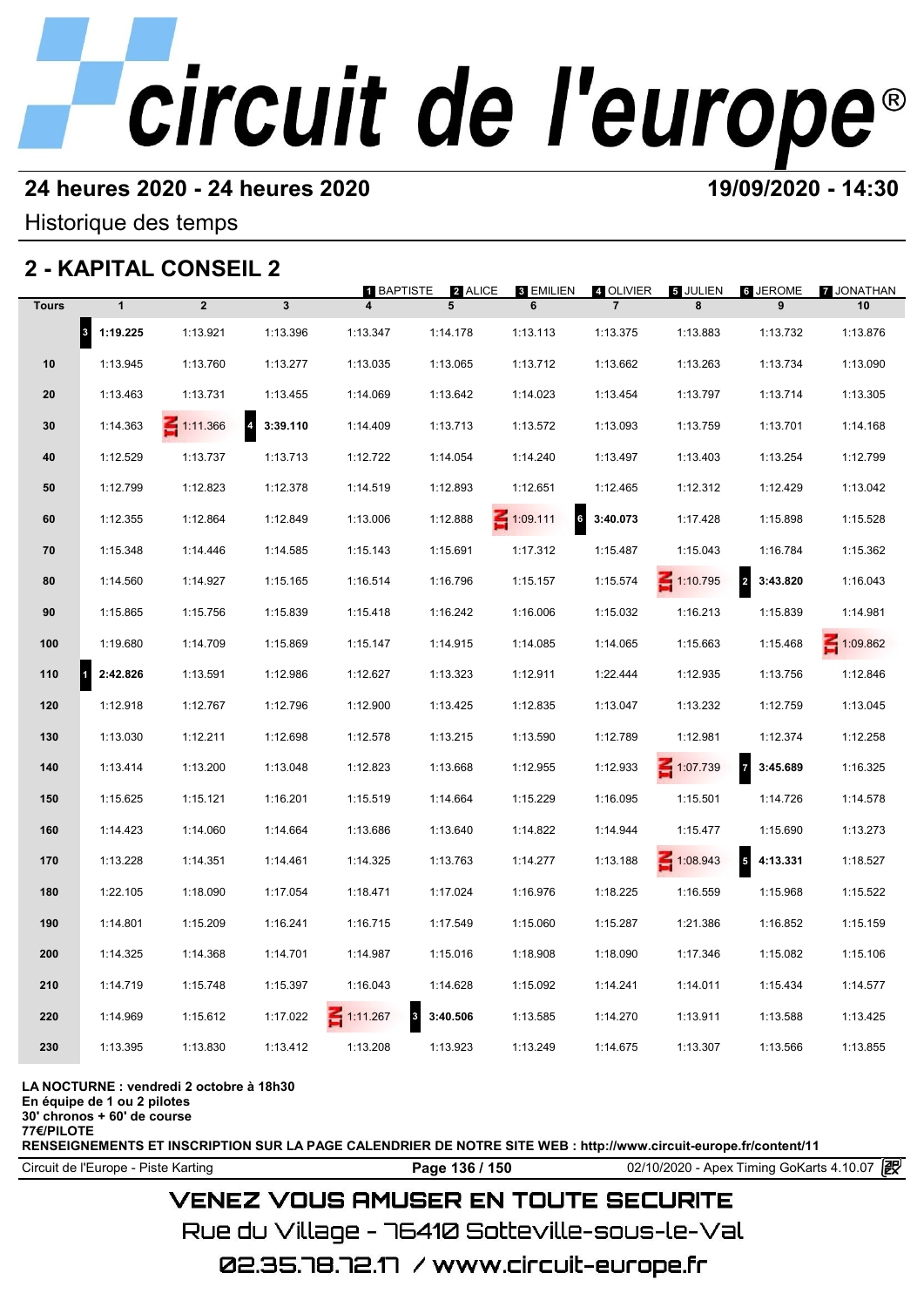# **24 heures 2020 - 24 heures 2020 19/09/2020 - 14:30**

## Historique des temps

|              | Historique des temps |                             |              |                         |            |                 |                            |                                      |                 |                          |
|--------------|----------------------|-----------------------------|--------------|-------------------------|------------|-----------------|----------------------------|--------------------------------------|-----------------|--------------------------|
| <b>Tours</b> | $\mathbf{1}$         | $\overline{2}$              | $\mathbf{3}$ | $\overline{\mathbf{4}}$ | 5          | 6               | $\overline{7}$             | 8                                    | 9               | 10                       |
| 240          | 1:12.875             | 1:12.986                    | 1:13.071     | 1:13.000                | 1:13.455   | 1:13.539        | 1:13.133                   | 1:13.369                             | 1:13.270        | 1:12.936                 |
| 250          | 1:13.070             | 1:13.027                    | 1:13.345     | 1:13.710                | 1:14.404   | 1:12.741        | 1:13.274                   | 1:13.109                             | 1:14.189        | 1:13.150                 |
| 260          | 1:12.895             | 1:12.993                    | 1:13.219     | 1:13.310                | 1:13.672   | 1:13.411        | 1:13.456                   | 1:13.036                             | 1:14.010        | 1:14.487                 |
| 270          | 1:13.673             | 1:13.200                    | 1:13.222     | $\leq 1:10.392$         | 4 3:38.320 | 1:14.469        | 1:14.371                   | 1:13.725                             | 1:15.277        | 1:14.953                 |
| 280          | 1:14.160             | 1:13.803                    | 1:13.485     | 1:13.583                | 1:13.862   | 1:13.113        | 1:13.457                   | 1:13.115                             | 1:13.400        | 1:13.753                 |
| 290          | 1:13.799             | 1:13.835                    | 1:14.473     | 1:12.867                | 1:13.331   | 1:13.082        | 1:14.439                   | 1:12.985                             | 1:13.789        | 1:14.148                 |
| 300          | 1:13.446             | 1:13.137                    | 1:14.527     | 1:14.117                | 1:13.636   | 1:13.481        | 1:14.125                   | 1:13.478                             | 1:13.514        | 1:13.340                 |
| 310          | 1:13.677             | 1:14.330                    | 1:13.523     | 1:13.622                | 1:14.682   | 1:13.100        | 1:13.993                   | 1:14.375                             | 1:13.037        | 1:13.624                 |
| 320          | $\leq 1:13.789$      | $6\overline{6}$<br>3:43.911 | 1:19.033     | 1:18.176                | 1:15.038   | 1:16.513        | 1:16.217                   | 1:16.729                             | 1:17.411        | 1:16.342                 |
| 330          | 1:15.277             | 1:14.960                    | 1:16.922     | 1:15.789                | 1:15.616   | 1:15.855        | 1:16.387                   | 1:15.416                             | 1:16.855        | 1:15.606                 |
| 340          | 1:16.855             | 1:16.011                    | 1:16.487     | 1:17.292                | 1:15.393   | $\leq 1:11.050$ | $\overline{a}$<br>3:41.218 | 1:16.025                             | 1:17.168        | 1:15.737                 |
| 350          | 1:16.679             | 1:15.537                    | 1:15.868     | 1:16.287                | 1:16.792   | 1:15.559        | 1:15.144                   | 1:16.931                             | 1:15.575        | 1:15.821                 |
| 360          | 1:16.358             | 1:15.733                    | 1:15.636     | 1:15.614                | 1:16.160   | 1:15.672        | 1:16.538                   | 1:16.645                             | $\leq 1:11.808$ | $\mathbf{1}$<br>3:49.392 |
| 370          | 1:14.050             | 1:13.942                    | 1:14.018     | 1:14.446                | 1:13.385   | 1:13.268        | 1:13.103                   | 1:13.192                             | 1:12.698        | 1:13.376                 |
| 380          | 1:14.510             | 1:15.700                    | 1:16.004     | 1:14.854                | 1:15.160   | 1:15.760        | 1:16.876                   | 1:21.573                             | 1:29.273        | 1:32.336                 |
| 390          | 1:32.605             | 1:31.331                    | 1:30.052     | 1:28.803                | 1:25.790   | 1:22.115        | 1:20.131                   | 1:17.896                             | 1:15.932        | 1:16.960                 |
| 400          | 1:16.238             | 1:15.912                    | 1:16.962     | 1:13.944                | 1:14.679   | 1:13.414        | 1:13.868                   | 1:13.267                             | 1:13.253        | 1:13.394                 |
| 410          | 1:12.999             | 1:14.788                    | 1:14.930     | 1:12.755                | 1:12.993   | 1:12.785        | $\leq 1:07.605$            | $\overline{z}$<br>3:51.229           | 1:18.631        | 1:17.017                 |
| 420          | 1:15.304             | 1:15.971                    | 1:15.431     | 1:15.571                | 1:14.483   | 1:16.223        | 1:15.392                   | 1:15.320                             | 1:15.532        | 1:14.166                 |
| 430          | 1:16.304             | 1:17.707                    | 1:15.910     | 1:14.807                | 1:15.801   | 1:14.349        | 1:15.716                   | 1:14.890                             | 1:14.182        | 1:14.442                 |
| 440          | 1:14.148             | 1:15.042                    | 1:14.496     | 1:14.379                | 1:14.854   | 1:13.888        | 1:15.064                   | 1:14.955                             | 1:13.967        | 1:13.911                 |
| 450          | 1:14.004             | 1:14.380                    | 1:16.125     | 1:14.526                | 1:13.813   | 1:14.415        | 1:14.152                   | 1:13.855                             | 1:13.465        | 1:13.235                 |
| 460          | 1:13.268             | 1:14.277                    | 1:14.223     | 1:14.797                | 1:16.094   | 1:16.185        | $\leq 1:12.885$            | $\overline{\phantom{a}}$<br>3:49.955 | 1:18.738        | 1:15.926                 |
| 470          | 1:16.471             | 1:15.656                    | 1:16.356     | 1:16.759                | 1:17.016   | 1:16.161        | 1:16.416                   | 1:17.489                             | 1:17.016        | 1:16.259                 |
| 480          | 1:17.066             | 1:17.041                    | 1:16.519     | 1:18.684                | 1:16.582   | 1:14.842        | 1:16.186                   | 1:15.550                             | 1:16.740        | 1:16.408                 |
| 490          | 1:15.166             | 1:16.674                    | 1:15.205     | 1:17.412                | 1:16.200   | 1:15.355        | 1:20.270                   | 1:28.370                             | 1:18.277        | 1:15.894                 |

### **LA NOCTURNE : vendredi 2 octobre à 18h30**

**En équipe de 1 ou 2 pilotes**

**30' chronos + 60' de course**

**77€/PILOTE**

**RENSEIGNEMENTS ET INSCRIPTION SUR LA PAGE CALENDRIER DE NOTRE SITE WEB : http://www.circuit-europe.fr/content/11**

Circuit de l'Europe - Piste Karting **Page 137 / 150** 02/10/2020 - Apex Timing GoKarts 4.10.07

# **VENEZ VOUS AMUSER EN TOUTE SECURITE**

Rue du Village – 76410 Sotteville-sous-le-Val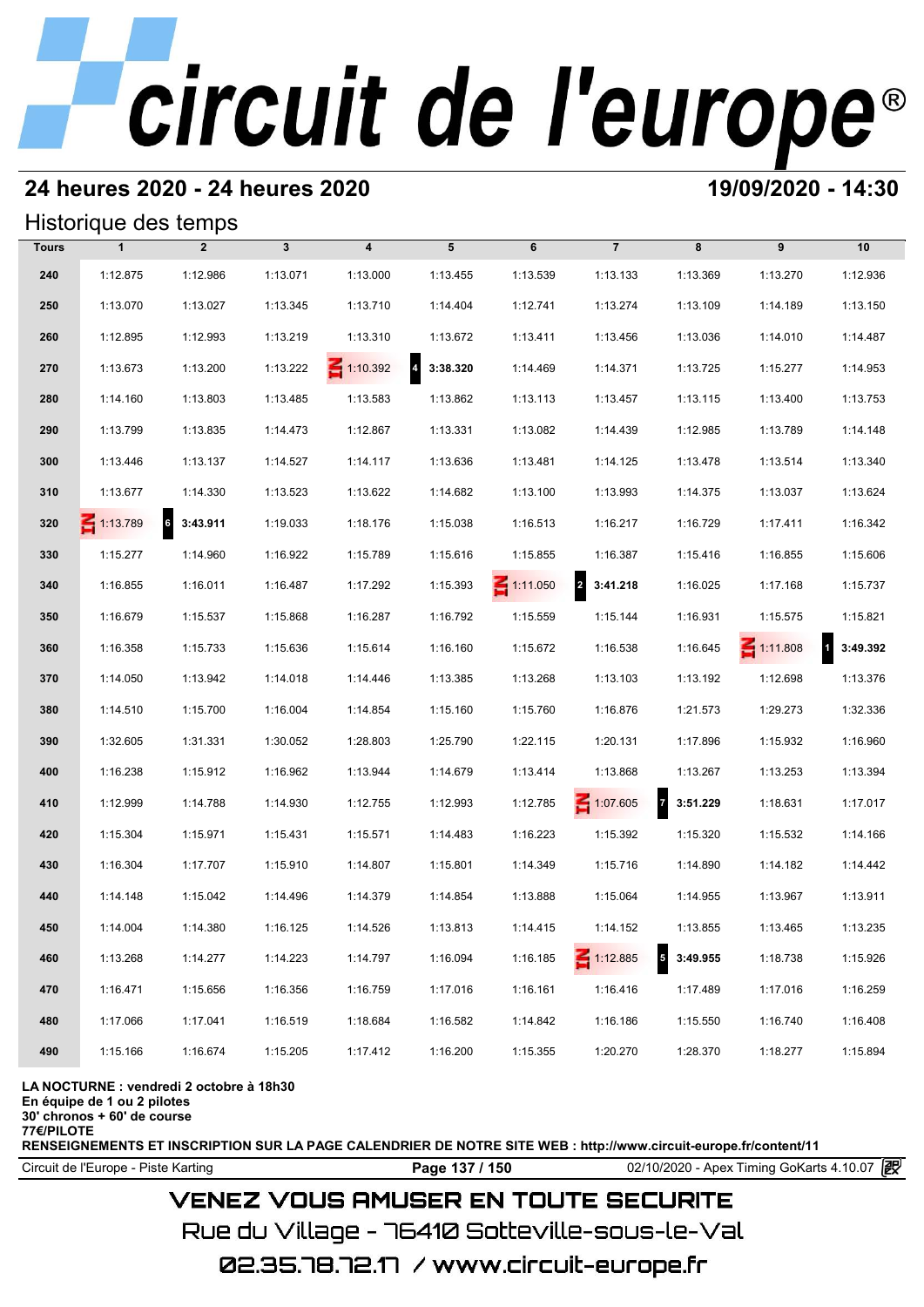# **24 heures 2020 - 24 heures 2020 19/09/2020 - 14:30**

## Historique des temps

|              |                | Historique des temps              |              |                         |                            |                                     |                          |          |                 |                 |
|--------------|----------------|-----------------------------------|--------------|-------------------------|----------------------------|-------------------------------------|--------------------------|----------|-----------------|-----------------|
| <b>Tours</b> | $\mathbf{1}$   | $\overline{2}$                    | $\mathbf{3}$ | $\overline{\mathbf{4}}$ | 5                          | 6                                   | $\overline{7}$           | 8        | 9               | 10              |
| 500          | 1:16.602       | 1:17.778                          | 1:21.211     | 1:16.179                | 1:15.208                   | 1:15.147                            | 1:14.807                 | 1:14.152 | $\leq 1:12.601$ | 8 3:46.893      |
| 510          | 1:14.291       | 1:14.947                          | 1:14.376     | 1:15.016                | 1:15.038                   | 1:14.564                            | 1:13.845                 | 1:14.540 | 1:14.769        | 1:14.410        |
| 520          | 1:14.123       | 1:14.495                          | 1:13.407     | 1:13.963                | 1:13.895                   | 1:13.497                            | 1:14.182                 | 1:13.352 | 1:14.411        | 1:13.830        |
| 530          | 1:13.539       | 1:13.308                          | 1:13.657     | 1:14.009                | 1:13.092                   | 1:13.624                            | 1:13.542                 | 1:14.813 | 1:14.725        | 1:15.274        |
| 540          | 1:20.325       | 1:13.780                          | 1:13.310     | 1:13.275                | 1:12.912                   | 1:12.516                            | 1:14.014                 | 1:13.070 | 1:13.357        | 1:13.271        |
| 550          | 1:12.751       | 1:14.742                          | 1:13.115     | 1:13.039                | 1:12.904                   | 1:13.518                            | 1:13.462                 | 1:13.721 | $\leq 1:10.257$ | 6<br>6:55.007   |
| 560          | 1:22.102       | 1:18.883                          | 1:17.778     | 1:16.697                | 1:17.820                   | 1:16.699                            | 1:15.561                 | 1:17.339 | 1:16.649        | 1:15.836        |
| 570          | 1:16.570       | 1:14.856                          | 1:15.545     | 1:15.191                | 1:16.259                   | 1:16.120                            | 1:15.489                 | 1:15.313 | 1:15.690        | 1:16.401        |
| 580          | 1:15.257       | 1:14.924                          | 1:16.313     | $-1:09.767$             | $\overline{4}$<br>3:43.988 | 1:15.170                            | 1:15.573                 | 1:17.136 | 1:15.344        | 1:13.523        |
| 590          | 1:14.093       | 1:15.049                          | 1:15.121     | 1:16.296                | 4:01.731                   | 1:16.003                            | 1:16.052                 | 1:15.565 | 1:16.143        | 1:16.423        |
| 600          | 1:15.744       | 1:16.169                          | 1:15.836     | 1:15.617                | 1:17.435                   | 1:15.542                            | 1:17.002                 | 1:15.738 | 1:15.476        | 1:16.289        |
| 610          | 1:16.183       | 1:16.868                          | 1:16.817     | 1:15.474                | 1:16.254                   | $\leq 1:10.760$                     | $\mathbf{1}$<br>3:56.641 | 1:14.668 | 1:14.407        | 1:14.268        |
| 620          | 1:14.112       | 1:14.229                          | 1:14.517     | 1:14.324                | 1:14.723                   | 1:14.454                            | 1:14.281                 | 1:13.794 | 1:13.317        | 1:13.758        |
| 630          | 1:13.844       | 1:13.979                          | 1:13.793     | 1:13.530                | 1:13.493                   | 1:13.246                            | 1:14.283                 | 1:13.829 | 1:13.610        | 1:14.243        |
| 640          | 1:14.104       | 1:14.515                          | 1:14.353     | 1:13.830                | 1:13.684                   | 1:14.187                            | 1:14.547                 | 1:14.185 | 1:14.174        | 1:13.624        |
| 650          | 1:13.044       | 1:13.589                          | 1:14.456     | 1:14.494                | 1:14.001                   | 1:14.605                            | 1:14.043                 | 1:13.930 | 1:14.276        | 1:13.931        |
| 660          | 1:14.706       | 1:14.918                          | 1:14.454     | 1:13.449                | $\leq 1:09.452$            | $\overline{\mathbf{2}}$<br>3:51.026 | 1:18.438                 | 1:19.031 | 1:18.772        | 1:18.935        |
| 670          | 1:17.576       | 1:18.471                          | 1:17.369     | 1:16.779                | 1:16.072                   | 1:16.706                            | 1:15.896                 | 1:16.104 | 1:15.764        | 1:16.181        |
| 680          | 1:16.334       | 1:16.825                          | 1:15.920     | 1:16.507                | 1:16.076                   | 1:16.566                            | 1:17.247                 | 1:17.782 | 1:18.704        | $\leq 1:09.840$ |
| 690          | 4:21.228<br>17 | 1:15.554                          | 1:15.902     | 1:15.475                | 1:14.724                   | 1:14.372                            | 1:14.391                 | 1:14.067 | 1:21.687        | 1:14.166        |
| 700          | 1:14.436       | 1:14.113                          | 1:13.851     | 1:14.082                | 1:14.743                   | 1:13.559                            | 1:13.667                 | 1:13.314 | 1:13.802        | 1:15.199        |
| 710          | 1:13.749       | 1:13.181                          | 1:13.934     | 1:13.172                | 1:13.605                   | 1:13.534                            | 1:13.733                 | 1:13.630 | 1:22.694        | 1:14.362        |
| 720          | 1:14.305       | 1:13.448                          | 1:13.133     | 1:13.269                | 1:12.694                   | 1:13.231                            | 1:13.327                 | 1:13.019 | 1:13.561        | 1:13.665        |
| 730          | 1:12.709       | $\overline{5}$<br>$\leq 1:15.953$ | 3:42.635     | 1:16.071                | 1:16.387                   | 1:15.402                            | 1:14.427                 | 1:14.515 | 1:15.506        | 1:14.523        |
| 740          | 1:14.744       | 1:14.139                          | 1:15.390     | 1:17.505                | 1:15.061                   | 1:15.489                            | 1:16.055                 | 1:14.176 | 1:15.633        | 1:14.934        |
| 750          | 1:16.486       | 1:14.448                          | 1:14.466     | 1:15.018                | 1:16.052                   | 1:13.627                            | 1:15.251                 | 1:14.130 | 1:14.775        | 1:14.133        |
|              |                |                                   |              |                         |                            |                                     |                          |          |                 |                 |

**LA NOCTURNE : vendredi 2 octobre à 18h30**

**En équipe de 1 ou 2 pilotes 30' chronos + 60' de course**

**77€/PILOTE**

**RENSEIGNEMENTS ET INSCRIPTION SUR LA PAGE CALENDRIER DE NOTRE SITE WEB : http://www.circuit-europe.fr/content/11**

Circuit de l'Europe - Piste Karting **Page 138 / 150** 02/10/2020 - Apex Timing GoKarts 4.10.07

# **VENEZ VOUS AMUSER EN TOUTE SECURITE**

Rue du Village – 76410 Sotteville-sous-le-Val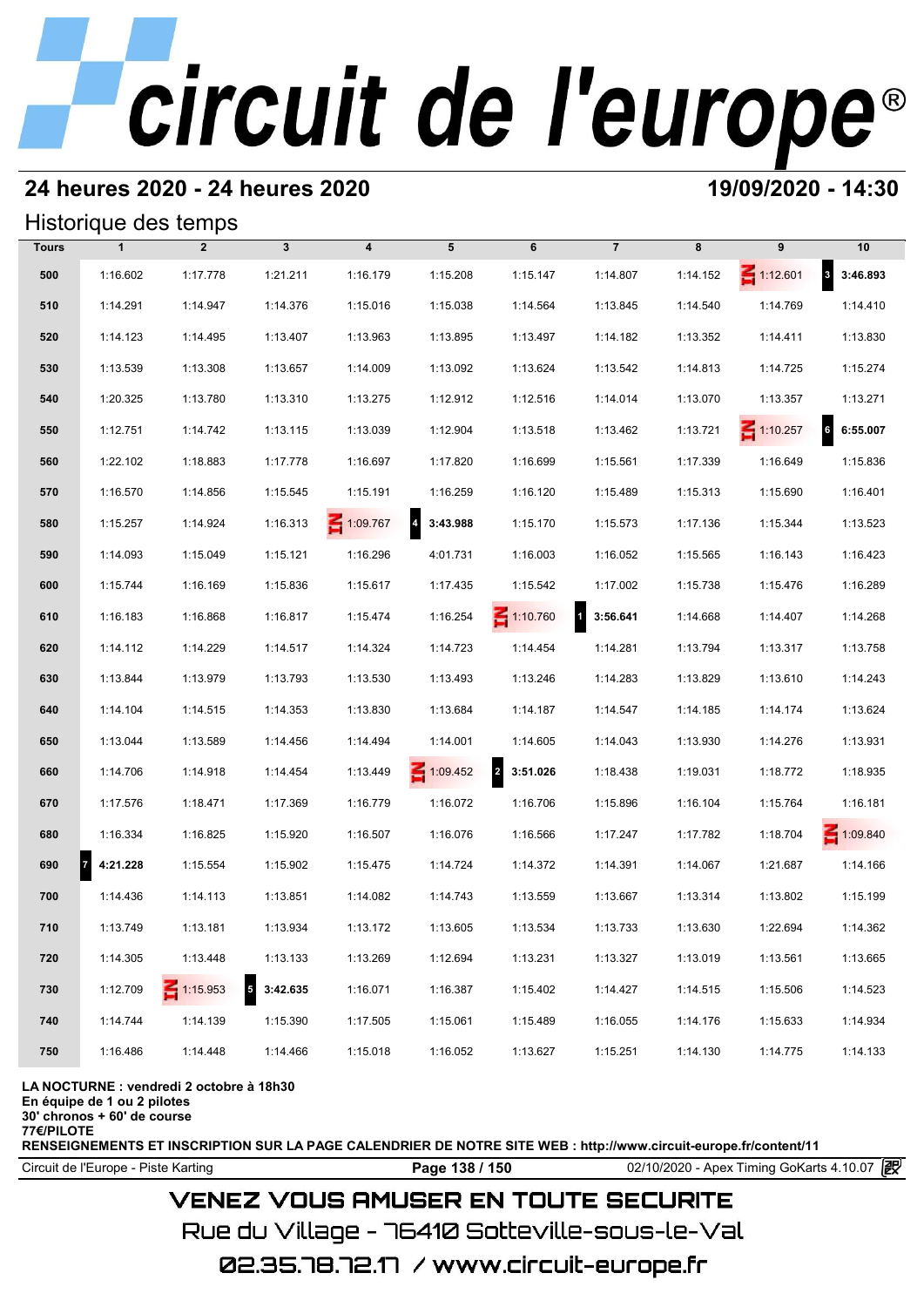# **24 heures 2020 - 24 heures 2020 19/09/2020 - 14:30**

## Historique des temps

|              | Historique des temps |                                     |              |                            |                                     |                                     |                |                 |                                     |           |
|--------------|----------------------|-------------------------------------|--------------|----------------------------|-------------------------------------|-------------------------------------|----------------|-----------------|-------------------------------------|-----------|
| <b>Tours</b> | $\mathbf{1}$         | $\overline{2}$                      | $\mathbf{3}$ | 4                          | 5                                   | 6                                   | $\overline{7}$ | 8               | 9                                   | 10        |
| 760          | 1:14.452             | 1:21.598                            | 1:15.772     | 1:14.988                   | $\leq 1:11.286$                     | $\overline{\mathbf{3}}$<br>3:43.772 | 1:13.922       | 1:13.869        | 1:14.165                            | 1:14.545  |
| 770          | 1:17.328             | 1:14.316                            | 1:13.682     | 1:14.153                   | 1:12.779                            | 1:12.587                            | 1:13.598       | 1:12.714        | 1:13.260                            | 1:13.537  |
| 780          | 1:13.338             | 1:13.905                            | 1:12.632     | 1:14.094                   | 1:14.161                            | 1:14.614                            | 1:13.014       | 1:13.272        | 1:13.867                            | 1:13.346  |
| 790          | $\leq 1:09.673$      | 4 3:40.767                          | 1:13.558     | 1:13.489                   | 1:14.017                            | 1:13.663                            | 1:13.057       | 1:12.705        | 1:12.804                            | 1:13.036  |
| 800          | 1:12.721             | 1:13.326                            | 1:13.062     | 1:12.811                   | 1:12.935                            | 1:12.800                            | 1:12.791       | 1:13.387        | 1:12.629                            | 1:13.566  |
| 810          | 1:12.984             | 1:12.767                            | 1:12.386     | 1:13.150                   | 1:12.565                            | 1:13.462                            | 1:12.342       | 1:13.234        | 1:12.868                            | 1:12.541  |
| 820          | 1:12.655             | 1:12.632                            | 1:12.960     | 1:12.387                   | 1:12.876                            | 1:12.964                            | 1:14.644       | 1:13.272        | 1:14.182                            | 1:13.744  |
| 830          | 1:13.277             | 1:12.875                            | 1:13.362     | 1:13.095                   | 1:13.236                            | 1:12.900                            | 1:13.034       | 1:13.675        | 1:13.388                            | 1:12.914  |
| 840          | 1:07.936             | $\overline{\mathbf{1}}$<br>3:41.435 | 1:12.641     | 1:12.754                   | 1:12.307                            | 1:12.322                            | 1:12.831       | 1:12.214        | 1:12.159                            | 1:12.634  |
| 850          | 1:11.983             | 1:12.045                            | 1:12.845     | 1:12.297                   | 1:12.004                            | 1:12.250                            | 1:11.772       | 1:11.683        | 1:12.129                            | 1:11.946  |
| 860          | 1:12.190             | 1:11.984                            | 1:11.462     | 1:12.011                   | 1:12.001                            | 1:12.554                            | 1:12.330       | 1:12.551        | 1:12.296                            | 1:13.136  |
| 870          | 1:11.543             | 1:11.698                            | 1:11.444     | 1:11.670                   | 1:11.735                            | 1:11.851                            | 1:11.932       | 1:11.847        | 1:11.615                            | 1:12.055  |
| 880          | 1:11.992             | 1:11.084                            | 1:12.574     | 1:11.783                   | 1:12.766                            | 1:11.709                            | 1:12.043       | 1:11.535        | 1:12.191                            | 1:12.025  |
| 890          | $\leq 1:05.610$      | 3:41.296<br>$\overline{\mathbf{z}}$ | 1:16.009     | 1:16.761                   | 1:16.564                            | 1:15.685                            | 1:15.329       | 1:15.186        | 1:15.140                            | 1:14.352  |
| 900          | 1:19.044             | 1:14.911                            | 1:15.234     | 1:13.935                   | 1:14.521                            | 1:16.281                            | 1:15.754       | 1:15.228        | 1:14.816                            | 1:14.457  |
| 910          | 1:14.012             | 1:13.734                            | 1:13.526     | 1:13.925                   | 1:13.682                            | 1:13.900                            | 1:14.565       | 1:15.651        | 1:06.888                            | 63:53.929 |
| 920          | 1:14.815             | 1:14.618                            | 1:13.841     | 1:14.338                   | 1:15.087                            | 1:14.287                            | 1:15.495       | 1:15.309        | 1:14.274                            | 1:15.091  |
| 930          | 1:14.259             | 1:14.669                            | 1:14.771     | 1:15.576                   | 1:14.305                            | 1:14.396                            | 1:14.872       | 1:14.548        | 1:14.643                            | 1:15.385  |
| 940          | 1:15.413             | 1:14.232                            | 1:14.577     | $\leq 1:16.861$            | 3:40.538<br>$\overline{\mathbf{5}}$ | 1:15.639                            | 1:14.970       | 1:15.431        | 1:15.351                            | 1:14.339  |
| 950          | 1:14.525             | 1:16.548                            | 1:15.802     | 1:14.634                   | 1:17.752                            | 1:17.962                            | 1:15.819       | 1:15.672        | 1:15.643                            | 1:14.961  |
| 960          | 1:15.866             | 1:16.153                            | 1:14.556     | 1:15.980                   | 1:15.439                            | 1:15.280                            | 1:14.261       | $\leq 1:10.059$ | $\overline{\mathbf{3}}$<br>3:38.227 | 1:13.835  |
| 970          | 1:13.325             | 1:13.512                            | 1:13.538     | 1:12.713                   | 1:13.508                            | 1:13.023                            | 1:14.302       | 1:12.590        | 1:13.260                            | 1:13.733  |
| 980          | 1:13.149             | 1:12.845                            | 1:12.633     | 1:13.531                   | 1:12.422                            | 1:12.655                            | 1:13.015       | 1:12.327        | 1:12.771                            | 1:12.974  |
| 990          | 1:13.938             | 1:13.022                            | $-1:09.613$  | $\overline{7}$<br>3:37.485 | 1:13.692                            | 1:13.664                            | 1:13.816       | 1:14.622        | 1:13.601                            | 1:13.963  |
| 1000         | 1:14.954             | 1:14.092                            | 1:14.383     | 1:13.142                   | 1:13.501                            | 1:13.365                            | 1:13.169       | 1:14.220        | 1:12.818                            | 1:13.229  |
| 1010         | 1:13.339             | 1:13.209                            | 1:13.632     | 1:14.491                   | 1:13.574                            | 1:13.605                            | 1:14.451       | 1:13.078        | 1:13.325                            | 1:13.618  |

### **LA NOCTURNE : vendredi 2 octobre à 18h30**

**En équipe de 1 ou 2 pilotes**

**30' chronos + 60' de course**

**77€/PILOTE**

**RENSEIGNEMENTS ET INSCRIPTION SUR LA PAGE CALENDRIER DE NOTRE SITE WEB : http://www.circuit-europe.fr/content/11**

Circuit de l'Europe - Piste Karting **Page 139 / 150** 02/10/2020 - Apex Timing GoKarts 4.10.07

# **VENEZ VOUS AMUSER EN TOUTE SECURITE**

Rue du Village – 76410 Sotteville-sous-le-Val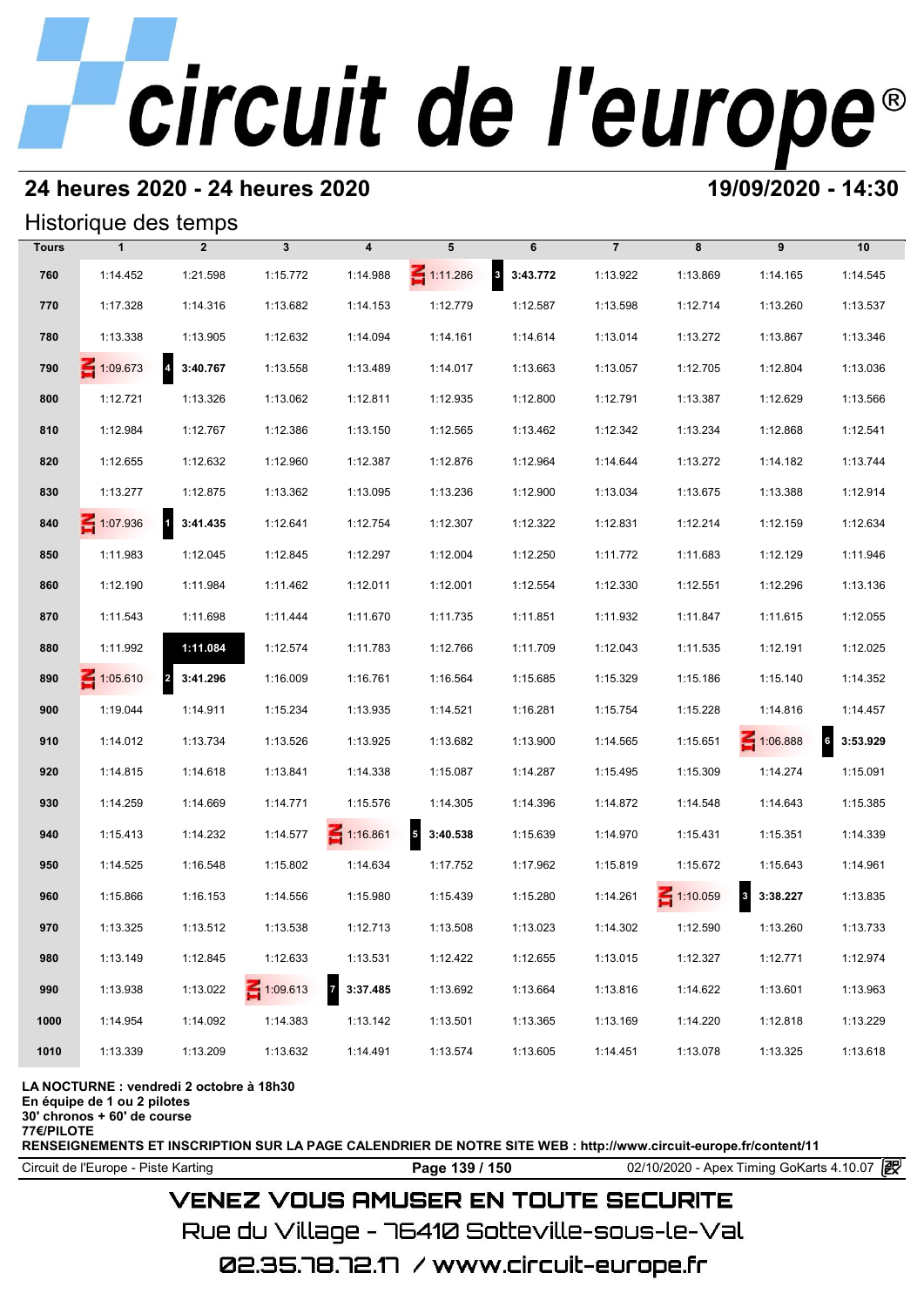# **24 heures 2020 - 24 heures 2020 19/09/2020 - 14:30**

## Historique des temps

| Historique des temps |          |              |          |                 |                            |          |          |             |                            |          |  |  |
|----------------------|----------|--------------|----------|-----------------|----------------------------|----------|----------|-------------|----------------------------|----------|--|--|
| <b>Tours</b>         |          | $\mathbf{2}$ | 3        | 4               | 5                          | 6        |          | 8           | 9                          | 10       |  |  |
| 1020                 | 1:13.428 | 1:13.504     | 1:12.940 | 1:12.731        | 1:13.247                   | 1:13.267 | 1:13.405 | $-1:07.221$ | 3:36.301<br>$\overline{1}$ | 1:12.222 |  |  |
| 1030                 | 1:12.907 | 1:12.183     | 1:12.302 | 1:11.833        | 1:11.846                   | 1:11.571 | 1:11.801 | 1:11.965    | 1:12.263                   | 1:11.932 |  |  |
| 1040                 | 1:12.111 | 1:12.476     | 1:11.886 | 1:11.957        | 1:11.498                   | 1:11.916 | 1:12.132 | 1:11.598    | 1:12.687                   | 1:12.261 |  |  |
| 1050                 | 1:12.162 | 1:12.697     | 1:11.613 | 1:12.143        | 1:12.018                   | 1:11.596 | 1:11.542 | 1:11.713    | 1:11.166                   | 1:11.785 |  |  |
| 1060                 | 1:11.865 | 1:11.523     | 1:11.650 | 1:11.904        | 1:11.597                   | 1:12.609 | 1:11.588 | 1:11.567    | 1:11.656                   | 1:12.110 |  |  |
| 1070                 | 1:12.796 | 1:11.540     | 1:13.026 | $\leq 1:10.209$ | $\overline{7}$<br>3:44.598 | 1:14.184 | 1:13.467 | 1:12.824    | 1:12.746                   | 1:12.845 |  |  |
| 1080                 | 1:13.293 | 1:13.345     | 1:14.521 | 1:12.719        | 1:13.028                   | 1:13.238 | 1:13.576 | 1:13.328    | 1:13.162                   | 1:13.577 |  |  |
| 1090                 | 1:13.756 | 1:13.399     | 1:13.168 | 1:12.811        | 1:12.251                   | 1:12.473 | 1:12.579 |             |                            |          |  |  |

**LA NOCTURNE : vendredi 2 octobre à 18h30 En équipe de 1 ou 2 pilotes 30' chronos + 60' de course 77€/PILOTE RENSEIGNEMENTS ET INSCRIPTION SUR LA PAGE CALENDRIER DE NOTRE SITE WEB : http://www.circuit-europe.fr/content/11**

Circuit de l'Europe - Piste Karting **Page 140 / 150** 02/10/2020 - Apex Timing GoKarts 4.10.07

# **VENEZ VOUS AMUSER EN TOUTE SECURITE**

Rue du Village – 76410 Sotteville-sous-le-Val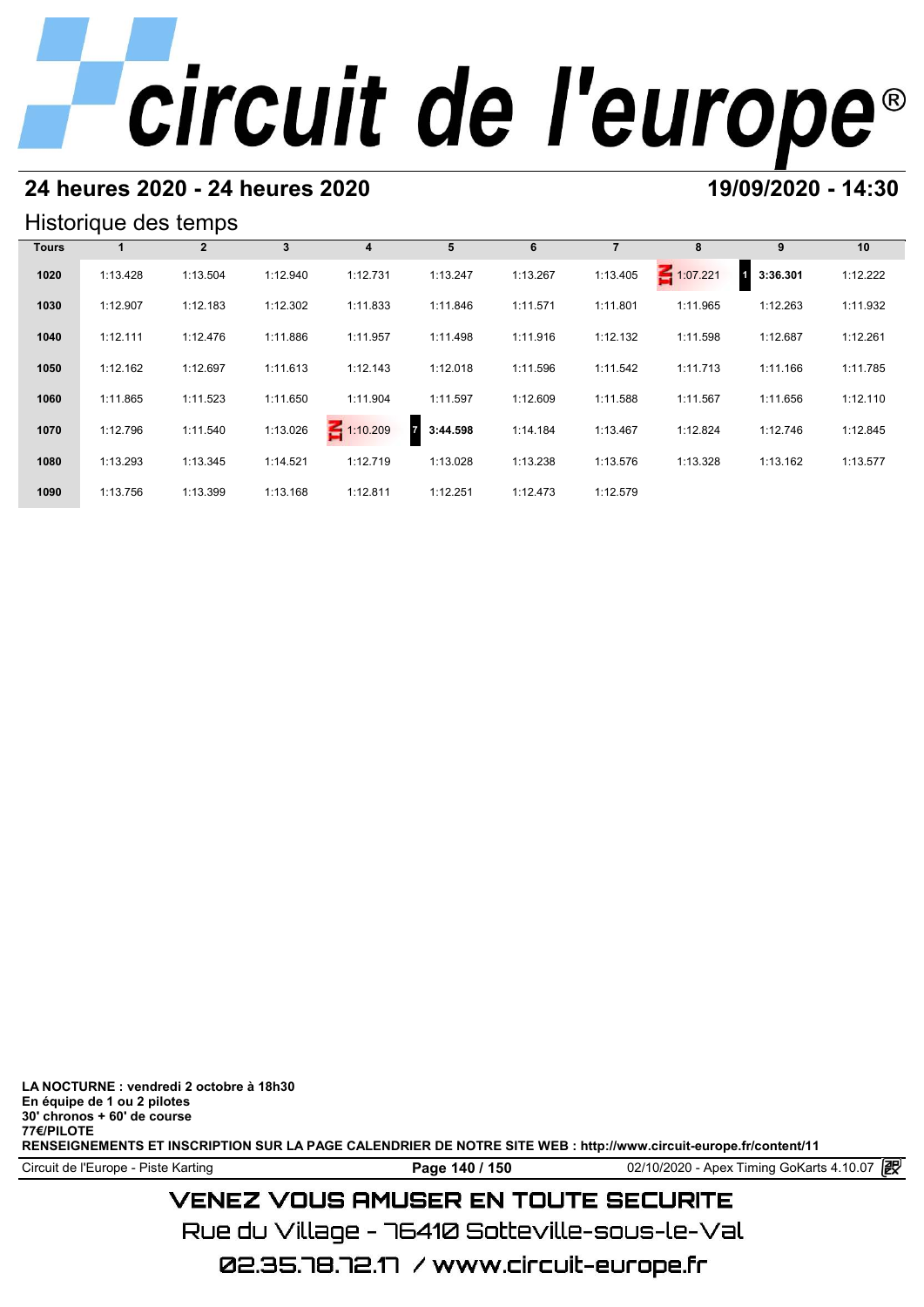# **24 heures 2020 - 24 heures 2020 19/09/2020 - 14:30**

Historique des temps

## **28 - PLANET WASH**

|              | 28 - PLANET     | WASH                       |                 |                            |                            |                              |                     |                 |                          |                            |
|--------------|-----------------|----------------------------|-----------------|----------------------------|----------------------------|------------------------------|---------------------|-----------------|--------------------------|----------------------------|
|              | 1 AURELIEN      | 2 MARINE                   | <b>8 NATHAN</b> | 4 LAURENT                  | <b>3 AURELIEN AUBUGEAU</b> |                              | <b>6 CHRISTOPHE</b> | 7 KEVIN         | 8 LUDOVIC                | <b>9 EDOUARD</b>           |
| <b>Tours</b> | $\mathbf{1}$    | $\overline{2}$             | 3               | 4                          | 5                          | 6                            | $\overline{7}$      | 8               | 9                        | 10                         |
|              | 5<br>1:19.685   | 1:15.815                   | 1:15.158        | 1:14.771                   | 1:14.853                   | 1:14.456                     | 1:14.574            | 1:14.448        | 1:14.705                 | 1:13.960                   |
| 10           | 1:13.849        | 1:13.651                   | 1:14.298        | 1:14.145                   | 1:13.994                   | 1:15.044                     | 1:15.966            | 1:14.330        | 1:14.025                 | $\leq 1:12.073$            |
| 20           | 3<br>3:49.435   | 1:14.381                   | 1:16.939        | 1:15.151                   | 1:15.360                   | 1:15.072                     | 1:19.301            | 1:15.497        | 1:15.387                 | 1:14.344                   |
| 30           | 1:15.329        | 1:15.401                   | 1:16.658        | 1:15.813                   | 1:15.200                   | 1:14.853                     | 1:15.793            | 1:16.581        | $\leq 1:12.918$          | $\overline{2}$<br>3:43.066 |
| 40           | 1:18.194        | 1:15.408                   | 1:17.040        | 1:14.078                   | 1:13.653                   | 1:13.639                     | 1:19.522            | 1:18.830        | 1:17.532                 | 1:15.507                   |
| 50           | 1:15.451        | 1:14.819                   | 1:22.671        | 1:14.856                   | 1:14.301                   | 1:13.874                     | 1:13.986            | 1:13.354        | 1:21.493                 | 1:13.604                   |
| 60           | 1:14.296        | 1:13.256                   | 1:13.305        | 1:14.118                   | $\leq 1:07.175$            | $\boldsymbol{3}$<br>3:42.140 | 1:15.778            | 1:16.314        | 1:17.257                 | 1:15.472                   |
| 70           | 1:15.684        | 1:17.124                   | 1:15.884        | 1:14.865                   | 1:15.504                   | 1:18.022                     | 1:15.509            | 1:21.554        | 1:15.846                 | 1:25.947                   |
| 80           | 1:22.152        | 1:19.639                   | 1:17.013        | 1:16.097                   | 1:15.799                   | 1:17.706                     | 1:16.453            | $\leq 1:12.032$ | $\mathbf{1}$<br>3:55.772 | 1:21.980                   |
| 90           | 1:21.711        | 1:19.104                   | 1:18.656        | 1:17.720                   | 1:17.707                   | 1:16.304                     | 1:18.227            | 1:17.895        | 1:18.130                 | 1:16.878                   |
| 100          | 1:16.303        | 1:16.852                   | 1:16.026        | 1:17.560                   | 1:15.545                   | 1:14.841                     | 1:15.584            | 1:18.409        | 1:15.453                 | 1:15.150                   |
| 110          | $\leq 1:26.901$ | $\overline{a}$<br>3:53.480 | 1:14.685        | 1:13.308                   | 1:12.452                   | 1:12.798                     | 1:13.860            | 1:12.382        | 1:12.494                 | 1:13.535                   |
| 120          | 1:14.023        | 1:13.084                   | 1:12.060        | 1:12.604                   | 1:12.247                   | 1:12.374                     | 1:12.041            | 1:12.247        | 1:13.025                 | 1:13.198                   |
| 130          | 1:12.579        | 1:12.713                   | 1:12.021        | 1:12.723                   | 1:11.814                   | 1:12.691                     | 1:13.095            | 1:12.493        | 1:13.626                 | 1:11.706                   |
| 140          | 1:12.536        | 1:12.653                   | 1:12.857        | 1:11.782                   | 1:12.825                   | 1:13.152                     | 1:12.568            | 1:12.790        | 1:11.996                 | 1:12.147                   |
| 150          | 1:13.167        | 1:14.504                   | 1:13.648        | 1:12.860                   | 1:13.016                   | 1:13.304                     | 1:12.913            | 1:12.520        | 1:12.597                 | $\leq 1:16.541$            |
| 160          | 9<br>3:53.895   | 1:30.213                   | 1:20.062        | 1:18.443                   | 1:17.266                   | 1:19.054                     | 1:19.318            | 1:22.374        | 1:18.290                 | 1:16.336                   |
| 170          | 1:17.627        | 1:21.876                   | 1:21.497        | 1:19.166                   | 1:18.549                   | 1:17.144                     | 1:18.801            | 1:21.950        | $\leq 1:23.632$          | $6\phantom{a}$<br>4:02.002 |
| 180          | 1:17.115        | 1:17.597                   | 1:16.814        | 1:16.547                   | 1:15.597                   | 1:16.492                     | 1:14.962            | 1:16.054        | 1:15.305                 | 1:15.155                   |
| 190          | 1:15.615        | 1:15.226                   | 1:15.089        | 1:15.469                   | 1:14.598                   | 1:16.075                     | 1:14.559            | 1:13.977        | 1:15.368                 | 1:14.846                   |
| 200          | 1:14.264        | 1:14.567                   | 1:15.569        | $\leq 1:19.711$            | $\overline{7}$<br>3:41.188 | 1:16.631                     | 1:15.149            | 1:15.249        | 1:14.219                 | 1:14.055                   |
| 210          | 1:14.370        | 1:13.847                   | 1:13.601        | 1:13.188                   | 1:13.747                   | 1:13.749                     | 1:14.450            | 1:13.556        | 1:13.899                 | 1:13.217                   |
| 220          | 1:14.089        | 1:14.217                   | 1:14.029        | 1:14.112                   | 1:13.731                   | 1:14.442                     | 1:13.776            | 1:15.744        | 1:14.136                 | 1:13.592                   |
| 230          | 1:14.318        | 1:15.306                   | $\leq 1:12.394$ | $\overline{2}$<br>3:54.727 | 1:15.742                   | 1:14.323                     | 1:14.660            | 1:14.016        | 1:14.186                 | 1:13.690                   |
|              |                 |                            |                 |                            |                            |                              |                     |                 |                          |                            |

**LA NOCTURNE : vendredi 2 octobre à 18h30**

**En équipe de 1 ou 2 pilotes**

**30' chronos + 60' de course 77€/PILOTE**

**RENSEIGNEMENTS ET INSCRIPTION SUR LA PAGE CALENDRIER DE NOTRE SITE WEB : http://www.circuit-europe.fr/content/11**

Circuit de l'Europe - Piste Karting **Page 141 / 150** 02/10/2020 - Apex Timing GoKarts 4.10.07

# **VENEZ VOUS AMUSER EN TOUTE SECURITE**

Rue du Village – 76410 Sotteville-sous-le-Val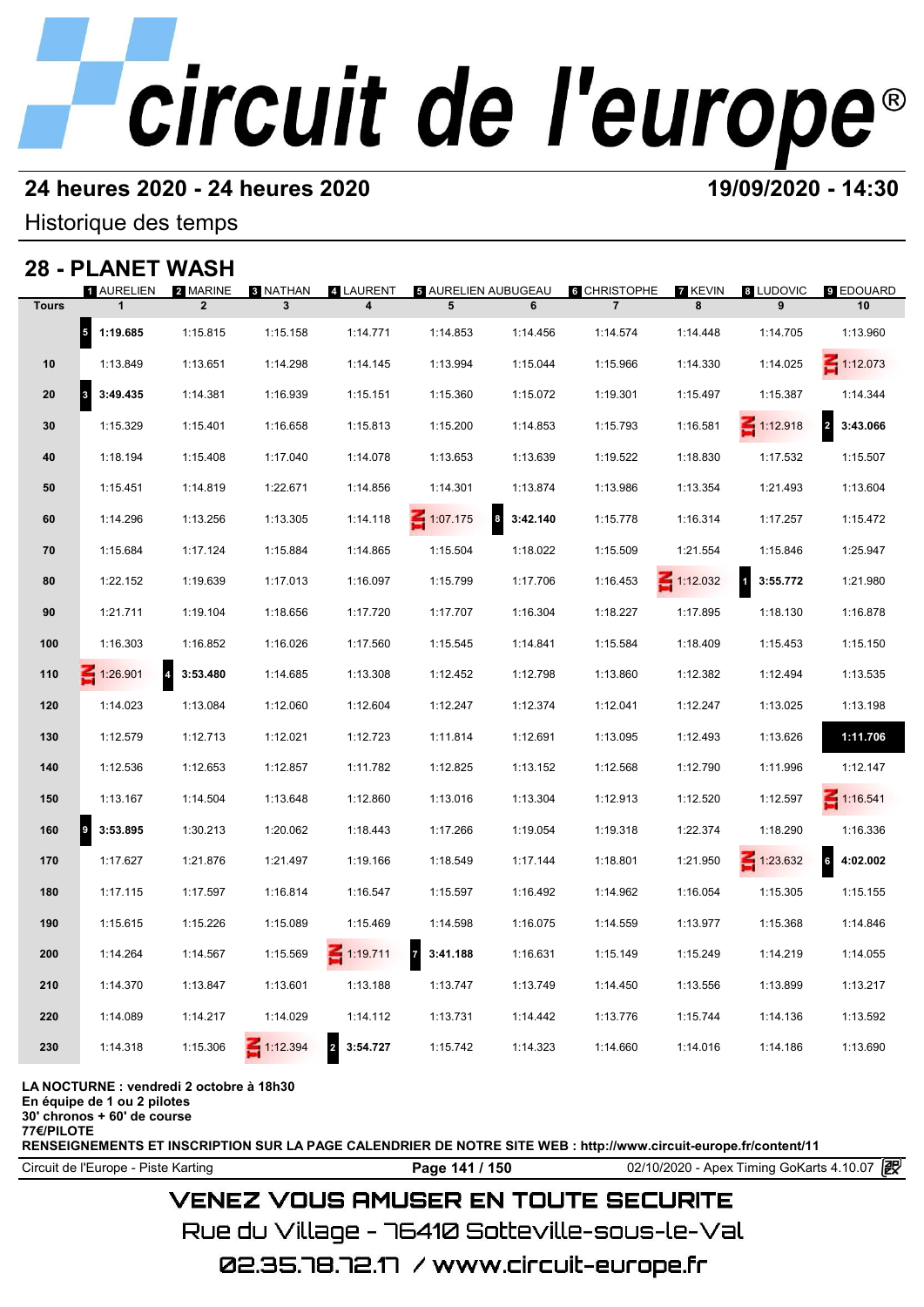# **24 heures 2020 - 24 heures 2020 19/09/2020 - 14:30**

## Historique des temps

|              | Historique des temps     |                |                 |                   |                                     |          |                 |            |                 |                            |
|--------------|--------------------------|----------------|-----------------|-------------------|-------------------------------------|----------|-----------------|------------|-----------------|----------------------------|
| <b>Tours</b> | $\mathbf{1}$             | $\overline{2}$ | $\mathbf{3}$    | 4                 | 5                                   | 6        | $\overline{7}$  | 8          | 9               | 10                         |
| 240          | 1:13.689                 | 1:12.883       | 1:13.494        | 1:13.410          | 1:12.023                            | 1:12.523 | 1:12.278        | 1:13.066   | 1:12.773        | 1:13.900                   |
| 250          | 1:19.451                 | 1:12.713       | 1:13.469        | $\leq 1:06.362$   | $\overline{\mathbf{3}}$<br>3:49.559 | 1:15.669 | 1:15.310        | 1:15.984   | 1:16.005        | 1:15.494                   |
| 260          | 1:16.874                 | 1:15.441       | 1:15.484        | 1:14.762          | 1:14.945                            | 1:14.563 | 1:15.173        | 1:14.960   | 1:15.897        | 1:15.391                   |
| 270          | 1:16.478                 | 1:16.287       | $\leq 1:12.515$ | $6\quad 3:48.995$ | 1:16.441                            | 1:14.997 | 1:13.783        | 1:23.322   | 1:15.045        | 1:13.840                   |
| 280          | 1:13.674                 | 1:14.688       | 1:13.633        | 1:13.731          | 1:13.594                            | 1:14.169 | 1:15.782        | 1:15.045   | 1:13.975        | $\leq 1:14.516$            |
| 290          | 9<br>3:46.074            | 1:21.887       | 1:21.417        | 1:17.779          | 1:15.493                            | 1:16.318 | 1:16.701        | 1:15.298   | 1:14.604        | 1:14.513                   |
| 300          | 1:13.909                 | 1:15.616       | 1:14.645        | 1:14.295          | 1:14.803                            | 1:17.063 | 1:15.270        | 1:14.016   | 1:16.087        | 1:13.535                   |
| 310          | 1:14.933                 | 1:17.300       | 1:16.489        | 1:15.476          | 1:14.630                            | 1:14.723 | 1:13.616        | 1:13.809   | 1:13.823        | $\leq 1:14.225$            |
| 320          | 4:04.231<br>$\mathbf{1}$ | 1:26.896       | 1:19.532        | 1:17.669          | 1:17.048                            | 1:17.462 | 1:17.214        | 1:16.658   | 1:16.819        | 1:15.651                   |
| 330          | 1:26.565                 | 1:17.908       | 1:16.600        | 1:16.747          | 1:17.642                            | 1:16.529 | 1:20.068        | 1:15.915   | 1:16.175        | 1:17.643                   |
| 340          | 1:16.332                 | 1:16.376       | 1:15.943        | 1:15.230          | 1:16.160                            | 1:15.737 | 1:16.250        | 1:15.936   | 1:17.036        | 1:16.087                   |
| 350          | 1:15.644                 | 1:15.639       | 1:15.648        | 1:16.129          | 1:15.661                            | 1:17.652 | 1:16.221        | 1:16.025   | 1:16.993        | 1:15.329                   |
| 360          | 1:16.193                 | 1:15.982       | 1:16.447        | $\leq 1:14.211$   | $5$ 3:52.332                        | 1:16.623 | 1:18.648        | 1:17.899   | 1:18.897        | 1:17.460                   |
| 370          | 1:17.479                 | 1:17.158       | 1:17.023        | 1:26.271          | 1:33.996                            | 1:34.701 | 1:35.880        | 1:35.245   | 1:33.689        | 1:30.545                   |
| 380          | 1:30.944                 | 1:29.509       | 1:26.624        | 1:22.338          | 1:22.223                            | 1:19.082 | 1:17.838        | 1:17.136   | 1:15.668        | 1:15.710                   |
| 390          | 1:15.643                 | 1:15.562       | 1:14.860        | 1:13.759          | 1:14.274                            | 1:13.772 | $\leq 1:09.819$ | 7 3:58.949 | 1:16.980        | 1:16.855                   |
| 400          | 1:14.950                 | 1:15.155       | 1:15.589        | 1:14.879          | 1:15.101                            | 1:14.486 | 1:14.478        | 1:14.431   | 1:13.991        | 1:15.080                   |
| 410          | 1:14.691                 | 1:14.160       | 1:14.918        | 1:14.968          | 1:14.494                            | 1:14.512 | 1:16.174        | 1:13.986   | 1:14.163        | 1:13.588                   |
| 420          | 1:14.164                 | 1:14.750       | 1:14.615        | 1:15.741          | 1:14.312                            | 1:14.621 | 1:18.851        | 1:15.477   | 1:14.762        | 1:14.300                   |
| 430          | 1:15.576                 | 1:15.465       | 1:14.398        | 1:14.190          | 1:13.936                            | 1:13.408 | 1:13.849        | 1:14.858   | 1:14.308        | 1:15.246                   |
| 440          | 1:13.761                 | 1:15.508       | 1:14.743        | $\leq 1:14.392$   | $\boldsymbol{8}$<br>3:52.422        | 1:17.714 | 1:19.826        | 1:18.849   | 1:19.697        | 1:20.342                   |
| 450          | 1:19.758                 | 1:18.834       | 1:19.000        | 1:18.802          | 1:19.099                            | 1:18.817 | 1:19.417        | 1:19.125   | 1:18.748        | 1:19.169                   |
| 460          | 1:17.623                 | 1:17.695       | 1:18.668        | 1:19.963          | 1:18.543                            | 1:19.950 | 1:22.454        | 1:22.086   | $\leq 1:34.842$ | $\overline{5}$<br>4:13.470 |
| 470          | 1:14.908                 | 1:14.250       | 1:13.925        | 1:14.074          | 1:13.493                            | 1:13.746 | 1:13.511        | 1:13.933   | 1:16.038        | 1:14.011                   |
| 480          | 1:13.264                 | 1:14.208       | 1:14.051        | 1:13.169          | 1:12.824                            | 1:13.226 | 1:13.876        | 1:14.342   | 1:13.319        | 1:12.557                   |
| 490          | 1:13.071                 | 1:13.463       | 1:14.889        | 1:13.113          | 1:13.421                            | 1:12.844 | 1:13.070        | 1:13.674   | 1:13.969        | 1:13.712                   |

### **LA NOCTURNE : vendredi 2 octobre à 18h30**

**En équipe de 1 ou 2 pilotes**

**30' chronos + 60' de course**

**77€/PILOTE**

**RENSEIGNEMENTS ET INSCRIPTION SUR LA PAGE CALENDRIER DE NOTRE SITE WEB : http://www.circuit-europe.fr/content/11**

Circuit de l'Europe - Piste Karting **Page 142 / 150** 02/10/2020 - Apex Timing GoKarts 4.10.07

# **VENEZ VOUS AMUSER EN TOUTE SECURITE**

Rue du Village – 76410 Sotteville-sous-le-Val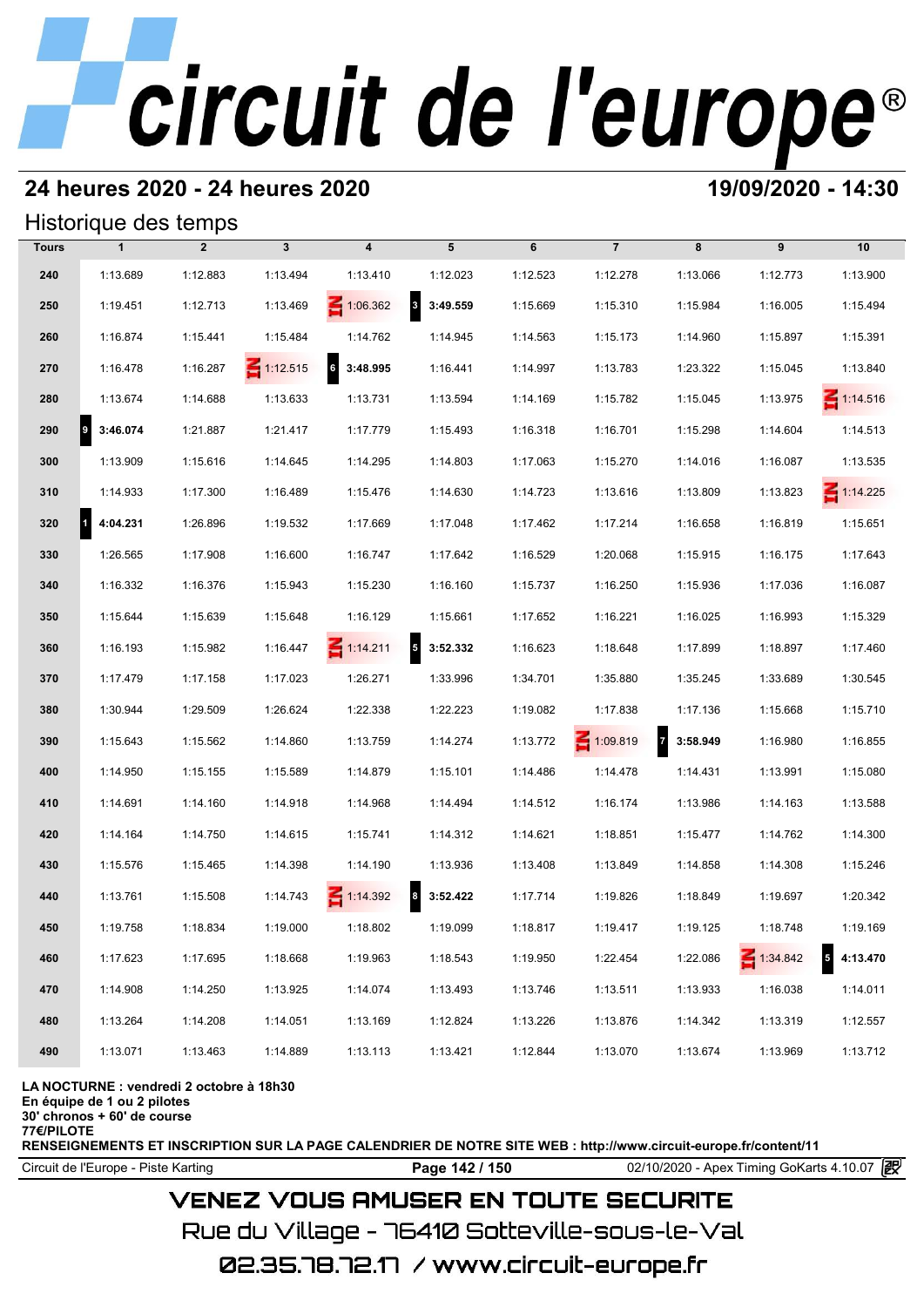# **24 heures 2020 - 24 heures 2020 19/09/2020 - 14:30**

## Historique des temps

|              |              | Historique des temps |                            |                         |                          |                 |                            |                          |          |          |
|--------------|--------------|----------------------|----------------------------|-------------------------|--------------------------|-----------------|----------------------------|--------------------------|----------|----------|
| <b>Tours</b> | $\mathbf{1}$ | $\overline{2}$       | $\mathbf{3}$               | $\overline{\mathbf{4}}$ | 5                        | 6               | $\overline{7}$             | 8                        | 9        | 10       |
| 500          | 1:12.996     | 1:12.955             | 1:13.512                   | 1:17.566                | 1:15.202                 | 1:13.600        | 1:13.921                   | 1:14.058                 | 1:12.545 | 1:12.842 |
| 510          | 1:13.031     | 1:14.633             | 1:17.017                   | 1:13.735                | 1:13.643                 | 1:09.059        | $\mathbf{9}$<br>3:43.897   | 1:17.149                 | 1:18.463 | 1:15.894 |
| 520          | 1:15.030     | 1:17.120             | 1:25.426                   | 1:20.223                | 1:16.507                 | 1:14.711        | 1:15.237                   | 1:14.339                 | 1:14.837 | 1:14.695 |
| 530          | 1:14.005     | 1:16.417             | 1:13.619                   | 1:14.659                | 1:13.658                 | 1:13.100        | 1:15.192                   | 1:13.236                 | 1:16.265 | 1:13.074 |
| 540          | 1:13.983     | 1:13.166             | 1:13.172                   | 1:14.473                | 1:15.343                 | $\leq 1:11.719$ | $6\phantom{a}$<br>6:47.485 | 1:16.515                 | 1:15.533 | 1:16.772 |
| 550          | 1:18.568     | 1:14.733             | 1:14.990                   | 1:15.938                | 1:14.800                 | 1:13.791        | 1:14.627                   | 1:15.509                 | 1:13.554 | 1:13.625 |
| 560          | 1:14.331     | 1:13.915             | 1:14.457                   | 1:13.867                | 1:13.567                 | 1:14.762        | 1:13.917                   | 1:13.841                 | 1:13.638 | 1:13.640 |
| 570          | 1:14.004     | 1:13.408             | 1:13.766                   | 1:14.406                | 1:13.852                 | 1:13.731        | 1:14.433                   | 1:14.827                 | 1:15.106 | 1:14.153 |
| 580          | 1:15.039     | 1:14.578             | 1:14.575                   | 1:13.865                | 1:13.710                 | 1:13.361        | $\leq 1:14.824$            | $\mathbf{9}$<br>3:43.022 | 1:13.912 | 1:13.206 |
| 590          | 1:13.224     | 1:15.030             | 1:14.821                   | 1:13.145                | 1:15.057                 | 1:14.729        | 1:14.206                   | 1:14.427                 | 1:16.400 | 1:13.821 |
| 600          | 1:14.962     | $\leq 1:10.744$      | $\overline{4}$<br>5:10.758 | 1:14.471                | 1:14.425                 | 1:13.641        | 1:13.778                   | 1:13.128                 | 1:12.594 | 1:13.457 |
| 610          | 1:14.440     | 1:14.571             | 1:14.328                   | 1:13.258                | 1:14.503                 | 1:13.566        | 1:14.056                   | 1:13.968                 | 1:13.789 | 1:14.431 |
| 620          | 1:14.167     | 1:13.643             | 1:14.303                   | 1:14.788                | 1:16.739                 | $\leq 1:17.135$ | 73:48.424                  | 1:14.980                 | 1:14.132 | 1:14.188 |
| 630          | 1:14.163     | 1:14.326             | 1:14.536                   | 1:14.013                | 1:16.399                 | 1:13.961        | 1:13.947                   | 1:14.661                 | 1:14.968 | 1:14.887 |
| 640          | 1:14.080     | 1:15.480             | 1:13.951                   | 1:14.357                | 1:14.081                 | 1:15.370        | 1:16.862                   | 1:16.120                 | 1:14.876 | 1:14.077 |
| 650          | 1:14.186     | 1:11.973             | 1 3:55.333                 | 1:16.062                | 1:17.982                 | 1:15.455        | 1:15.372                   | 1:15.787                 | 1:15.065 | 1:15.240 |
| 660          | 1:15.890     | 1:16.407             | 1:15.316                   | 1:15.842                | 1:15.777                 | 1:15.070        | 1:15.289                   | 1:14.703                 | 1:15.646 | 1:15.267 |
| 670          | 1:21.144     | 1:15.365             | 1:16.830                   | 1:15.477                | 1:15.362                 | 1:15.005        | 1:15.227                   | 1:15.011                 | 1:16.307 | 1:15.882 |
| 680          | 1:16.083     | 1:15.474             | 1:15.550                   | 1:15.939                | 1:16.644                 | 1:15.321        | $\leq 1:11.842$            | 8 3:58.883               | 1:18.642 | 1:18.457 |
| 690          | 1:20.995     | 1:20.983             | 1:20.054                   | 1:19.490                | 1:20.469                 | 1:19.110        | 1:22.397                   | 1:21.179                 | 1:18.884 | 1:18.919 |
| 700          | 1:19.275     | 1:18.047             | 1:19.877                   | 1:21.007                | 1:23.909                 | $\leq 1:22.105$ | $\overline{a}$<br>3:02.233 | 1:15.338                 | 1:15.040 | 1:14.491 |
| 710          | 1:15.222     | 1:14.517             | 1:14.574                   | 1:15.307                | 1:15.407                 | 1:15.152        | 1:15.502                   | 1:15.551                 | 1:16.068 | 1:15.969 |
| 720          | 1:17.144     | 1:17.892             | 1:17.798                   | $\leq 1:14.211$         | 4:17.616<br>$\mathbf{1}$ | 1:15.541        | 1:14.166                   | 1:15.313                 | 1:15.258 | 1:15.675 |
| 730          | 1:14.855     | 1:15.537             | 1:15.450                   | 1:16.312                | 1:15.548                 | 1:14.862        | 1:15.106                   | 1:16.550                 | 1:16.532 | 1:14.783 |
| 740          | 1:15.948     | 1:14.844             | 1:14.598                   | 1:15.132                | 1:16.118                 | 1:14.740        | 1:14.240                   | 1:15.796                 | 1:16.415 | 1:14.740 |
| 750          | 1:15.686     | 1:13.968             | 1:14.910                   | 1:15.375                | 1:14.673                 | 1:17.218        | 1:15.117                   | 1:15.465                 | 1:15.833 | 1:15.859 |

### **LA NOCTURNE : vendredi 2 octobre à 18h30**

**En équipe de 1 ou 2 pilotes**

**30' chronos + 60' de course 77€/PILOTE**

**RENSEIGNEMENTS ET INSCRIPTION SUR LA PAGE CALENDRIER DE NOTRE SITE WEB : http://www.circuit-europe.fr/content/11**

Circuit de l'Europe - Piste Karting **Page 143 / 150** 02/10/2020 - Apex Timing GoKarts 4.10.07

# **VENEZ VOUS AMUSER EN TOUTE SECURITE**

Rue du Village – 76410 Sotteville-sous-le-Val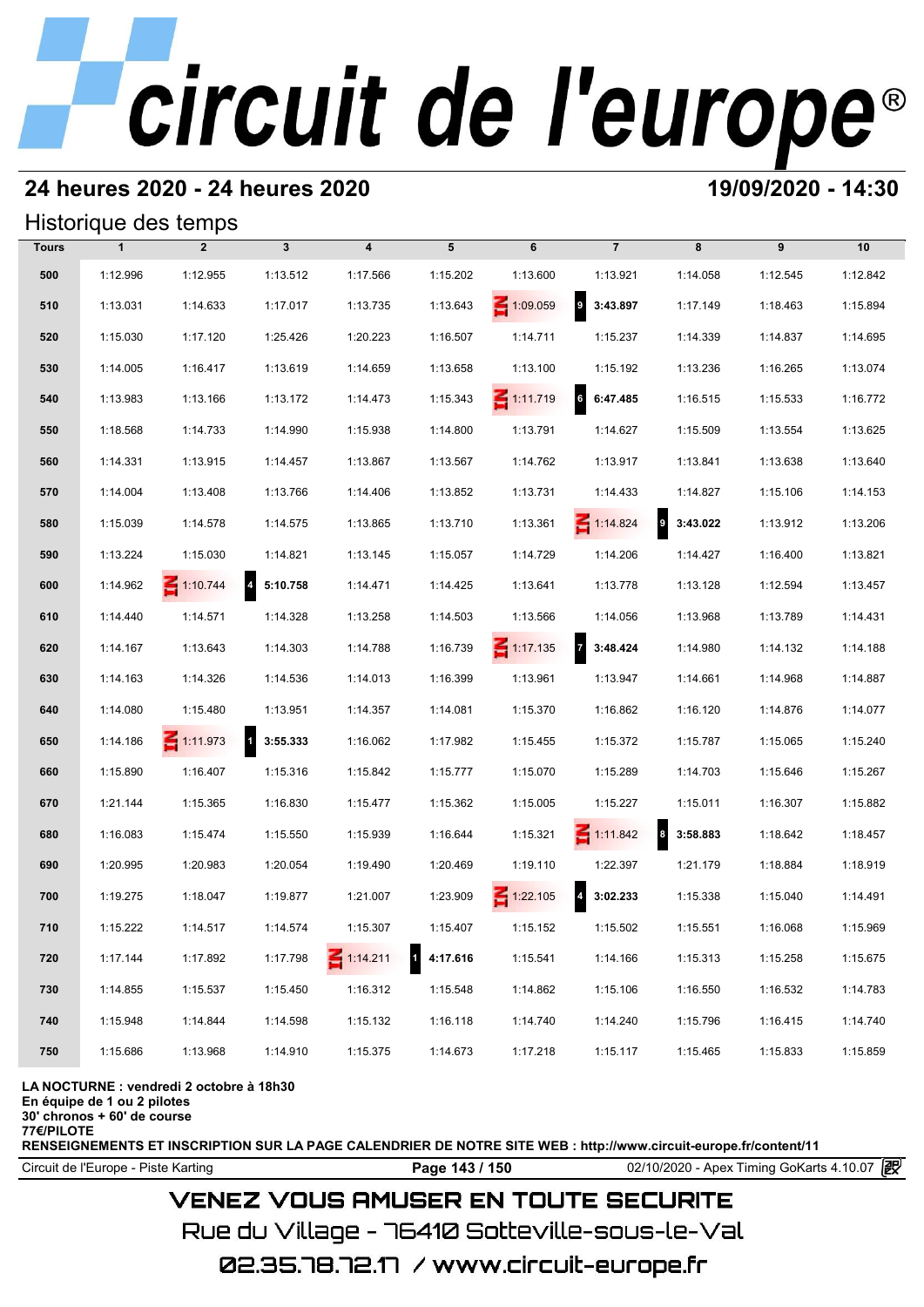# **24 heures 2020 - 24 heures 2020 19/09/2020 - 14:30**

## Historique des temps

|              |                                  | Historique des temps |                                     |                         |          |                 |                                     |          |                 |                 |
|--------------|----------------------------------|----------------------|-------------------------------------|-------------------------|----------|-----------------|-------------------------------------|----------|-----------------|-----------------|
| <b>Tours</b> |                                  | $\overline{2}$       | $\mathbf{3}$                        | $\overline{\mathbf{4}}$ | 5        | 6               | $\overline{7}$                      | 8        | 9               | 10              |
| 760          | $\leq 1:21.097$                  | 7 3:51.252           | 1:15.174                            | 1:15.082                | 1:19.358 | 1:14.476        | 1:14.238                            | 1:14.402 | 1:14.268        | 1:14.513        |
| 770          | 1:14.710                         | 1:13.574             | 1:14.210                            | 1:14.204                | 1:13.957 | 1:14.325        | 1:15.318                            | 1:13.862 | 1:14.460        | 1:14.122        |
| 780          | 1:14.385                         | 1:15.353             | 1:14.443                            | 1:13.491                | 1:16.548 | 1:18.463        | 1:14.978                            | 1:14.679 | 1:13.500        | 1:13.958        |
| 790          | 1:13.661                         | 1:13.637             | 1:13.876                            | 1:15.344                | 1:13.394 | 1:14.429        | 1:13.854                            | 1:14.343 | $\leq 1:12.527$ | 63:43.118       |
| 800          | 1:15.265                         | 1:14.469             | 1:13.552                            | 1:13.317                | 1:13.301 | 1:14.386        | 1:13.488                            | 1:13.129 | 1:13.446        | 1:13.760        |
| 810          | 1:14.502                         | 1:13.585             | 1:13.457                            | 1:13.448                | 1:12.817 | 1:13.536        | 1:13.643                            | 1:13.378 | 1:13.803        | $\leq 1:11.481$ |
| 820          | $\vert$ <sup>8</sup><br>3:46.274 | 1:17.651             | 1:16.398                            | 1:16.165                | 1:15.644 | 1:15.638        | 1:19.697                            | 1:17.648 | 1:17.298        | 1:18.072        |
| 830          | 1:18.451                         | 1:18.361             | 1:17.330                            | 1:17.576                | 1:19.016 | 1:18.499        | 1:17.453                            | 1:20.149 | 1:20.310        | 1:17.634        |
| 840          | 1:17.100                         | $\leq 1:21.860$      | $\overline{\mathbf{3}}$<br>3:44.666 | 1:15.390                | 1:15.519 | 1:15.101        | 1:14.932                            | 1:23.097 | 1:14.734        | 1:15.063        |
| 850          | 1:16.568                         | 1:14.776             | 1:16.843                            | 1:15.011                | 1:15.289 | 1:15.680        | 1:15.336                            | 1:15.088 | 1:15.251        | 1:14.993        |
| 860          | 1:14.495                         | 1:14.829             | 1:14.394                            | 1:16.491                | 1:14.712 | 1:15.043        | 1:15.500                            | 1:15.077 | 1:14.635        | 1:14.912        |
| 870          | 1:16.187                         | 1:15.382             | 1:14.648                            | 1:14.219                | 1:15.009 | 1:15.219        | 1:14.436                            | 1:14.824 | 1:14.666        | 1:14.497        |
| 880          | 1:14.529                         | 1:14.719             | 1:14.336                            | 1:14.708                | 1:14.217 | 1:13.971        | 1:14.458                            | 1:14.389 | 1:14.767        | 1:14.146        |
| 890          | 1:14.735                         | 1:16.611             | 1:16.685                            | 1:13.973                | 1:14.872 | 1:15.614        | 1:15.576                            | 1:15.337 | 1:14.400        | 1:14.446        |
| 900          | 1:15.229                         | $\leq 1:09.150$      | 2 3:49.459                          | 1:14.251                | 1:14.421 | 1:13.263        | 1:13.583                            | 1:13.719 | 1:14.122        | 1:12.749        |
| 910          | 1:12.943                         | 1:13.257             | 1:12.597                            | 1:12.475                | 1:12.742 | 1:12.955        | 1:13.107                            | 1:12.593 | 1:13.379        | 1:12.983        |
| 920          | 1:13.519                         | 1:16.780             | 1:13.137                            | 1:13.440                | 1:13.096 | 1:13.710        | 1:13.133                            | 1:12.857 | 1:13.695        | 1:12.509        |
| 930          | 1:13.946                         | 1:12.934             | 1:13.436                            | 1:12.473                | 1:12.726 | 1:12.994        | 1:12.328                            | 1:12.667 | 1:12.898        | 1:13.165        |
| 940          | 1:13.442                         | 1:12.779             | 1:13.540                            | 1:13.924                | 1:13.929 | $\leq 1:05.178$ | $\overline{\mathbf{9}}$<br>3:38.619 | 1:14.129 | 1:14.522        | 1:13.298        |
| 950          | 1:13.121                         | 1:13.728             | 1:13.757                            | 1:15.830                | 1:12.979 | 1:12.839        | 1:12.810                            | 1:13.139 | 1:13.723        | 1:13.252        |
| 960          | 1:12.178                         | 1:12.637             | 1:12.960                            | 1:12.905                | 1:12.852 | 1:14.250        | 1:14.289                            | 1:15.626 | 1:14.446        | 1:14.275        |
| 970          | 1:12.975                         | 1:13.835             | 1:14.527                            | 1:13.277                | 1:12.614 | 1:12.433        | 1:11.800                            | 1:12.488 | 1:12.599        | 1:12.513        |
| 980          | 1:13.073                         | 1:12.465             | 1:12.323                            | 1:12.618                | 1:14.164 | 1:13.346        | 1:14.064                            | 1:13.303 | 1:12.475        | 1:12.494        |
| 990          | 1:13.786                         | 1:13.416             | 1:13.318                            | 1:12.853                | 1:12.609 | $-1:08.891$     | 3:46.353                            | 1:14.132 | 1:12.811        | 1:13.640        |
| 1000         | 1:13.074                         | 1:12.954             | 1:12.969                            | 1:13.013                | 1:13.054 | 1:13.177        | 1:12.852                            | 1:12.673 | 1:13.130        | 1:12.604        |
| 1010         | 1:12.876                         | 1:13.346             | 1:13.049                            | 1:13.431                | 1:12.909 | 1:12.321        | 1:12.502                            | 1:12.290 | 1:12.927        | 1:11.925        |

### **LA NOCTURNE : vendredi 2 octobre à 18h30**

**En équipe de 1 ou 2 pilotes**

**30' chronos + 60' de course 77€/PILOTE**

**RENSEIGNEMENTS ET INSCRIPTION SUR LA PAGE CALENDRIER DE NOTRE SITE WEB : http://www.circuit-europe.fr/content/11**

Circuit de l'Europe - Piste Karting **Page 144 / 150** 02/10/2020 - Apex Timing GoKarts 4.10.07

# **VENEZ VOUS AMUSER EN TOUTE SECURITE**

Rue du Village – 76410 Sotteville-sous-le-Val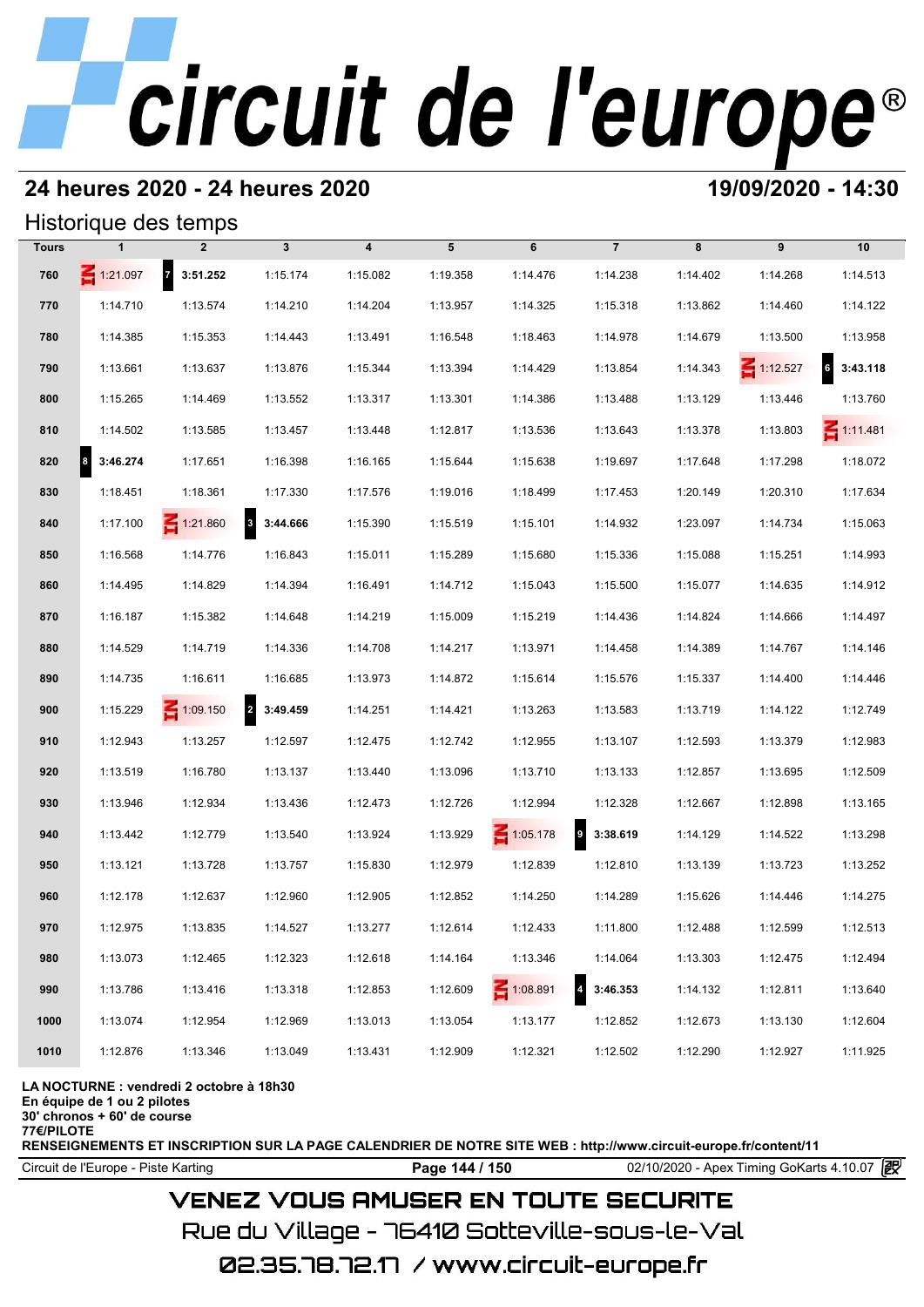### **24 heures 2020 - 24 heures 2020 19/09/2020 - 14:30**

#### Historique des temps

| Historique des temps |                            |              |               |          |          |          |          |          |          |               |  |
|----------------------|----------------------------|--------------|---------------|----------|----------|----------|----------|----------|----------|---------------|--|
| <b>Tours</b>         |                            | $\mathbf{2}$ | 3             | 4        | 5        | 6        |          | 8        | 9        | 10            |  |
| 1020                 | 1:13.424                   | 1:13.212     | 1:12.422      | 1:12.558 | 1:12.537 | 1:13.257 | 1:15.299 | 1:13.088 | 1:13.509 | 1:12.339      |  |
| 1030                 | 1:12.336                   | 1:12.683     | 1:12.200      | 1:12.932 | 1:20.300 | 1:13.565 | 1:12.457 | 1:12.175 | 1:12.774 | 1:12.930      |  |
| 1040                 | 1:12.219                   | 1:12.753     | 1:12.603      | 1:12.266 | 1:12.635 | 1:12.577 | 1:13.516 | 1:12.998 | 1:12.945 | 1:15.005      |  |
| 1050                 | 1:12.819                   | $-1:09.495$  | 3:46.337<br>8 | 1:16.539 | 1:15.974 | 1:15.889 | 1:16.586 | 1:15.953 | 1:16.123 | 1:12.129<br>5 |  |
| 1060                 | 3:43.354<br>$\overline{2}$ | 1:13.642     | 1:14.250      | 1:13.215 | 1:13.377 | 1:12.868 | 1:13.429 | 1:13.509 | 1:13.906 | 1:14.080      |  |
| 1070                 | 1:12.809                   | 1:15.120     | 1:13.725      | 1:15.443 |          |          |          |          |          |               |  |

**LA NOCTURNE : vendredi 2 octobre à 18h30 En équipe de 1 ou 2 pilotes 30' chronos + 60' de course 77€/PILOTE**

**VENEZ VOUS AMUSER EN TOUTE SECURITE** 

02.35.78.72.17 / www.circuit-europe.fr

Rue du Village – 76410 Sotteville-sous-le-Val

Circuit de l'Europe - Piste Karting **Page 145 / 150 Page 145 / 150** 02/10/2020 - Apex Timing GoKarts 4.10.07

**RENSEIGNEMENTS ET INSCRIPTION SUR LA PAGE CALENDRIER DE NOTRE SITE WEB : http://www.circuit-europe.fr/content/11**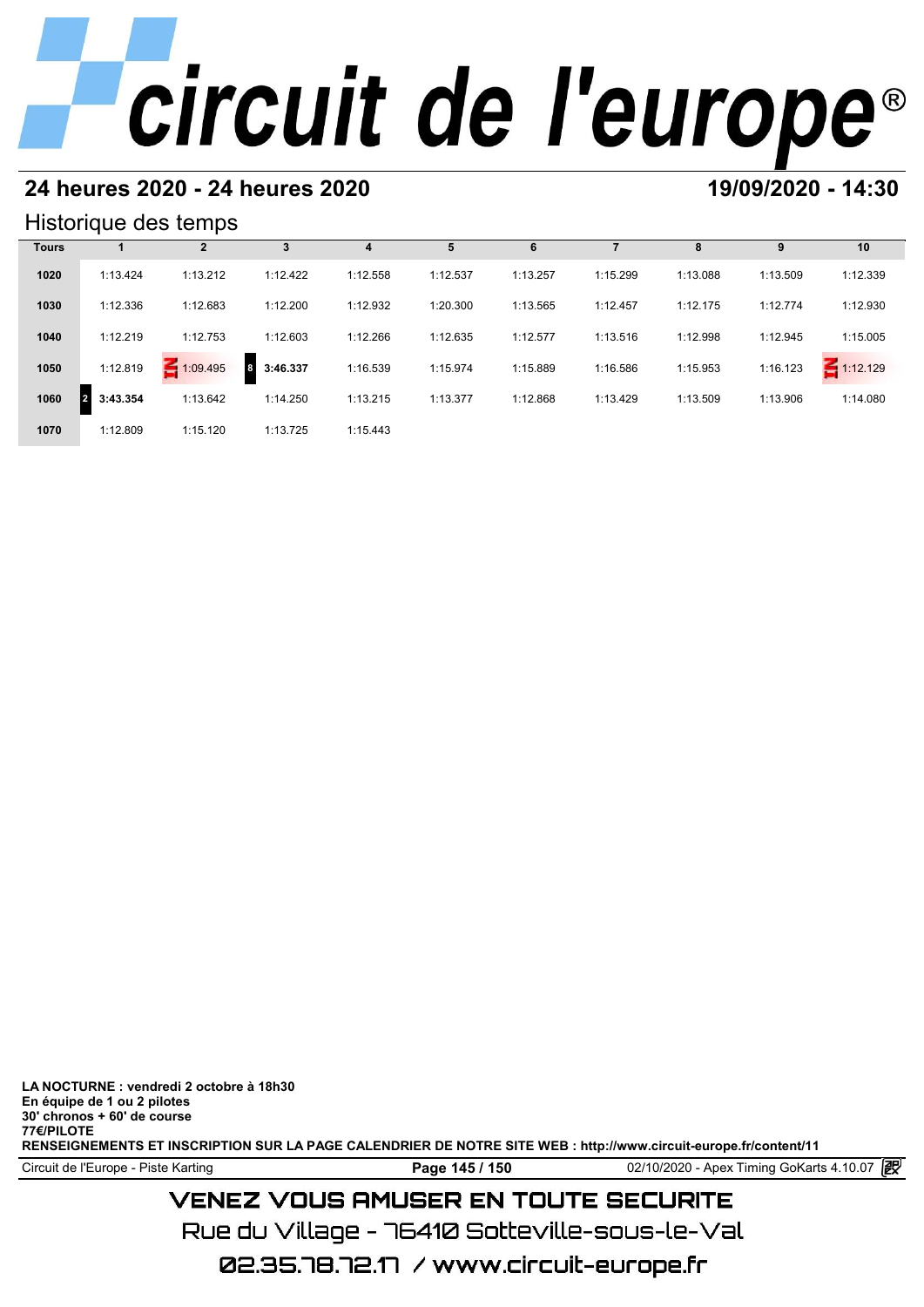#### **24 heures 2020 - 24 heures 2020 19/09/2020 - 14:30**

Historique des temps

## **25 - KAPITAL CONSEIL 1**

|              | 25 - KAPITAL CONSEIL 1           |                |                                     |                                     |                     |              |                                        |                                  |                         |                            |
|--------------|----------------------------------|----------------|-------------------------------------|-------------------------------------|---------------------|--------------|----------------------------------------|----------------------------------|-------------------------|----------------------------|
| <b>Tours</b> | $\mathbf{1}$                     | $\overline{2}$ | 1 MARION<br>$\overline{\mathbf{3}}$ | 2 THOMAS<br>$\overline{\mathbf{4}}$ | <b>8 LUCAS</b><br>5 | 4 LOUIS<br>6 | <b>5 CHRISTOPHER</b><br>$\overline{7}$ | 6 BENJAMIN<br>8                  | <b>7 VICTORIEN</b><br>9 | 8 MATTIAS<br>10            |
|              | $\vert$ <sub>2</sub><br>1:20.236 | 1:17.540       | 1:15.742                            | 1:16.692                            | 1:16.408            | 1:15.442     | 1:15.806                               | 1:15.752                         | 1:14.943                | 1:14.754                   |
| 10           | 1:15.524                         | 1:18.171       | 1:17.181                            | 1:15.228                            | 1:15.027            | 1:14.719     | 1:16.140                               | 1:15.096                         | 1:14.842                | 1:16.859                   |
| 20           | 1:14.300                         | 1:15.542       | 1:14.526                            | 1:15.403                            | 1:13.681            | 1:13.884     | 1:14.321                               | 1:15.024                         | 1:15.014                | 1:14.655                   |
| 30           | 1:14.321                         | Ξ<br>1:12.261  | $\overline{7}$<br>3:58.522          | 1:17.337                            | 1:18.272            | 1:42.413     | 1:17.294                               | 1:17.111                         | 1:16.881                | 1:18.295                   |
| 40           | 1:19.238                         | 1:17.144       | 1:16.035                            | 1:17.150                            | 1:17.266            | 1:17.933     | 1:16.615                               | 1:17.600                         | 1:19.373                | 1:16.450                   |
| 50           | 1:15.647                         | 1:14.984       | 1:16.692                            | 1:17.267                            | 1:14.801            | 1:15.954     | 1:18.442                               | 1:16.979                         | $\leq 1:17.862$         | $\overline{5}$<br>3:49.887 |
| 60           | 1:15.160                         | 1:15.865       | 1:14.616                            | 1:13.282                            | 1:13.792            | 1:13.726     | 1:13.320                               | 1:14.885                         | 1:13.411                | 1:13.549                   |
| 70           | 1:13.393                         | 1:14.700       | 1:13.681                            | 1:13.233                            | 1:13.166            | 1:12.970     | 1:15.918                               | 1:12.441                         | 1:13.156                | 1:13.767                   |
| 80           | 1:13.512                         | 1:13.510       | 1:13.322                            | 1:13.692                            | 1:13.508            | 1:14.104     | $\leq 1:10.919$                        | $\ddot{\phantom{a}}$<br>4:01.247 | 1:17.465                | 1:17.023                   |
| 90           | 1:16.529                         | 1:16.960       | 1:15.831                            | 1:16.286                            | 1:16.493            | 1:15.679     | 1:15.710                               | 1:16.213                         | 1:16.725                | 1:15.099                   |
| 100          | 1:15.776                         | 1:16.425       | 1:14.911                            | 1:16.168                            | 1:17.666            | 1:14.473     | 1:15.844                               | 1:16.454                         | 1:14.600                | 1:14.919                   |
| 110          | 1:15.631                         | 1:14.330       | $\leq 1:21.537$                     | $\overline{a}$<br>4:06.642          | 1:21.103            | 1:21.118     | 1:22.229                               | 1:21.502                         | 1:26.765                | 1:20.063                   |
| 120          | 1:29.816                         | 1:21.053       | 1:19.698                            | 1:22.787                            | 1:19.988            | 1:21.731     | 1:21.005                               | 1:21.891                         | 1:20.405                | 1:23.007                   |
| 130          | 1:22.488                         | 1:19.482       | 1:21.178                            | 1:19.882                            | 1:25.340            | 1:19.946     | 1:20.720                               | 1:20.572                         | $\leq 1:21.512$         | 3<br>3:57.524              |
| 140          | 1:24.233                         | 1:23.533       | 1:23.827                            | 1:22.525                            | 1:21.460            | 1:20.930     | 1:20.283                               | 1:18.797                         | 1:18.818                | 1:20.919                   |
| 150          | 1:18.031                         | 1:19.347       | 1:19.061                            | 1:17.006                            | 1:17.264            | 1:18.234     | 1:17.261                               | 1:17.096                         | 1:17.155                | 1:16.302                   |
| 160          | 1:16.453                         | 1:16.848       | 1:17.365                            | 1:17.625                            | 1:18.441            | 1:16.838     | 1:18.390                               | 1:17.493                         | $\leq 1:14.612$         | $\mathbf{1}$<br>4:09.371   |
| 170          | 1:18.993                         | 1:19.017       | 1:17.912                            | 1:16.257                            | 1:15.997            | 1:17.039     | 1:17.421                               | 1:14.592                         | 1:16.547                | 1:16.444                   |
| 180          | 1:15.307                         | 1:14.784       | 1:15.536                            | 1:16.837                            | 1:16.768            | 1:15.166     | 1:14.886                               | 1:15.513                         | 1:16.356                | $\leq 1:09.275$            |
| 190          | 8<br>3:46.337                    | 1:18.598       | 1:17.604                            | 1:18.819                            | 1:18.443            | 1:18.541     | 1:17.800                               | 1:17.481                         | 1:18.153                | 1:16.307                   |
| 200          | 1:16.799                         | 1:17.671       | 1:16.355                            | 1:16.431                            | 1:17.522            | 1:16.846     | 1:17.103                               | 1:16.263                         | 1:17.027                | 1:16.547                   |
| 210          | 1:15.384                         | 1:16.053       | 1:16.822                            | 1:17.067                            | 1:17.435            | 1:16.540     | 1:16.348                               | 1:17.490                         | 1:16.692                | 1:16.385                   |
| 220          | 1:16.730                         | 1:17.574       | 1:16.529                            | 1:16.255                            | 1:16.562            | 1:16.946     | 1:16.813                               | 1:16.704                         | 1:15.587                | 1:16.328                   |
| 230          | 1:16.300                         | 1:15.949       | 1:15.921                            | 1:15.768                            | 1:17.201            | 1:17.051     | 1:16.031                               | 1:16.934                         | 1:17.391                | 1:16.209                   |
|              |                                  |                |                                     |                                     |                     |              |                                        |                                  |                         |                            |

#### **LA NOCTURNE : vendredi 2 octobre à 18h30**

**En équipe de 1 ou 2 pilotes**

**30' chronos + 60' de course**

**77€/PILOTE**

**RENSEIGNEMENTS ET INSCRIPTION SUR LA PAGE CALENDRIER DE NOTRE SITE WEB : http://www.circuit-europe.fr/content/11**

Circuit de l'Europe - Piste Karting **Page 146 / 150** 02/10/2020 - Apex Timing GoKarts 4.10.07

## **VENEZ VOUS AMUSER EN TOUTE SECURITE**

Rue du Village – 76410 Sotteville-sous-le-Val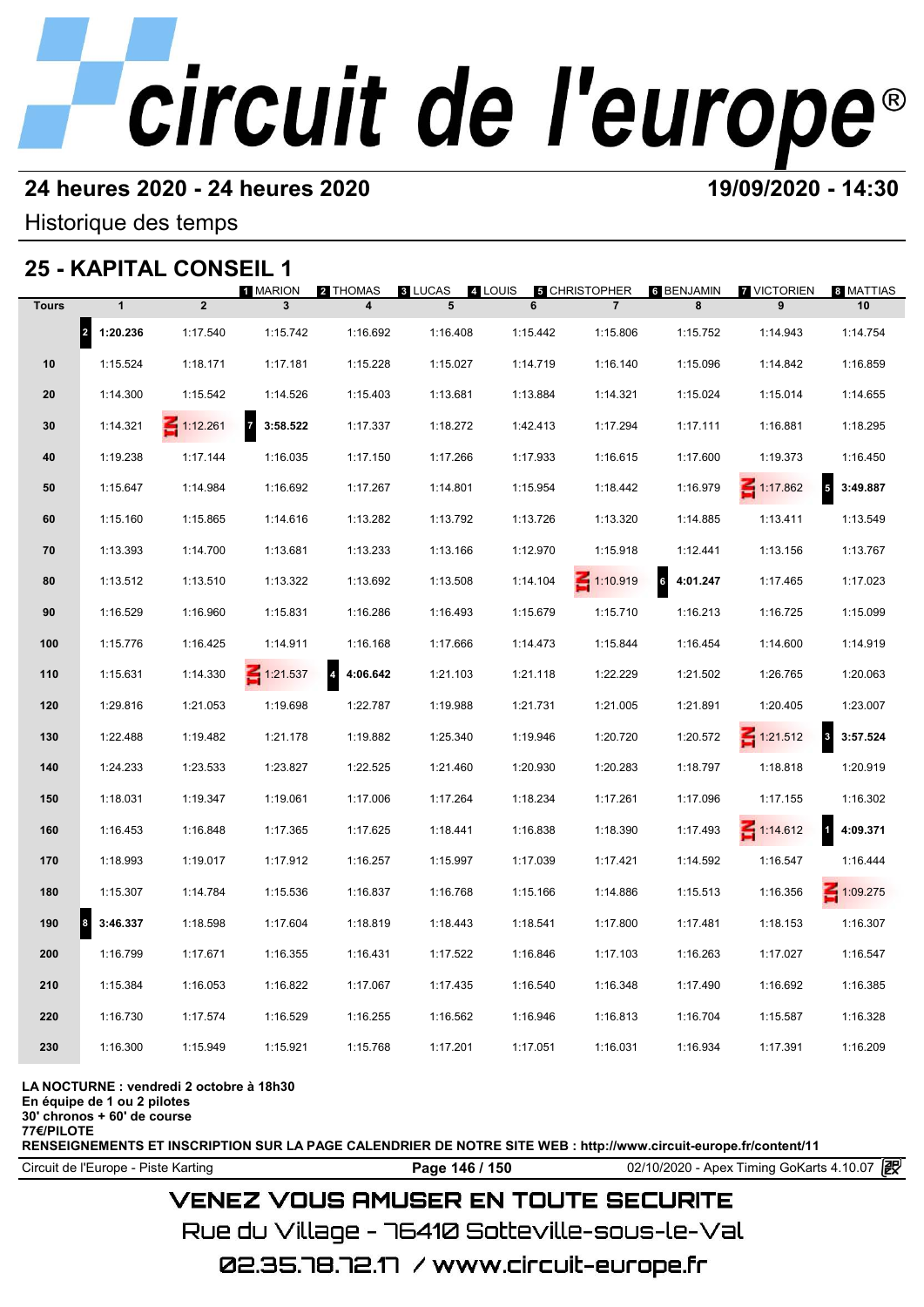### **24 heures 2020 - 24 heures 2020 19/09/2020 - 14:30**

#### Historique des temps

|              | Historique des temps |                            |              |                 |                 |                   |                 |                                 |                 |          |  |  |
|--------------|----------------------|----------------------------|--------------|-----------------|-----------------|-------------------|-----------------|---------------------------------|-----------------|----------|--|--|
| <b>Tours</b> | $\mathbf{1}$         | $\overline{2}$             | $\mathbf{3}$ | 4               | 5               | 6                 | $\overline{7}$  | 8                               | 9               | 10       |  |  |
| 240          | 1:17.219             | 1:16.270                   | 1:16.176     | $\leq 1:12.962$ | 2 5:25.863      | 1:15.097          | 1:15.504        | 1:14.567                        | 1:14.984        | 1:14.168 |  |  |
| 250          | 1:14.708             | 1:15.151                   | 1:15.834     | 1:14.630        | 1:14.452        | 1:14.765          | 1:15.452        | 1:15.829                        | 1:15.905        | 1:16.524 |  |  |
| 260          | 1:16.018             | 1:15.582                   | 1:14.956     | 1:15.800        | 1:14.931        | 1:15.248          | 1:14.403        | 1:15.298                        | 1:16.610        | 1:14.766 |  |  |
| 270          | 1:14.698             | 1:14.159                   | 1:14.429     | 1:14.722        | 1:14.944        | 1:14.214          | 1:15.038        | 1:14.213                        | 1:14.068        | 1:14.716 |  |  |
| 280          | 1:14.797             | 1:15.601                   | 1:15.000     | 1:14.984        | 1:14.897        | 1:16.710          | 1:14.821        | 1:15.265                        | 1:14.846        | 1:14.347 |  |  |
| 290          | $\leq 1:12.601$      | $\overline{7}$<br>3:56.232 | 1:19.576     | 1:19.267        | 1:17.180        | 1:19.154          | 1:19.222        | 1:21.106                        | 1:20.428        | 1:17.455 |  |  |
| 300          | 1:17.848             | 1:17.040                   | 1:16.699     | 1:16.191        | 1:18.756        | 1:16.340          | 1:16.141        | 1:15.704                        | 1:16.521        | 1:16.426 |  |  |
| 310          | 1:17.195             | 1:16.771                   | 1:16.513     | 1:17.146        | 1:17.534        | 1:17.228          | 1:16.772        | 1:16.020                        | 1:16.151        | 1:16.554 |  |  |
| 320          | 1:18.157             | 1:16.729                   | 1:15.959     | 1:17.494        | 1:16.755        | 1:16.529          | 1:16.584        | 1:17.583                        | 1:17.485        | 1:17.260 |  |  |
| 330          | 1:17.645             | 1:17.559                   | 1:17.576     | 1:17.887        | $\leq 1:16.033$ | $5\quad 3:52.478$ | 1:13.780        | 1:14.249                        | 1:13.868        | 1:14.871 |  |  |
| 340          | 1:14.023             | 1:14.071                   | 1:14.300     | 1:13.670        | 1:14.181        | 1:13.531          | 1:14.084        | 1:13.757                        | 1:13.014        | 1:13.505 |  |  |
| 350          | 1:21.944             | 1:13.727                   | 1:14.383     | 1:16.048        | 1:13.509        | 1:12.778          | 1:13.657        | 1:13.215                        | 1:15.031        | 1:13.043 |  |  |
| 360          | 1:13.408             | 1:12.837                   | 1:13.027     | 1:13.060        | 1:13.420        | 1:13.495          | 1:13.678        | 1:13.717                        | 1:15.767        | 1:18.022 |  |  |
| 370          | 1:18.713             | 1:16.440                   | 1:15.825     | 1:15.887        | 1:16.220        | 1:26.631          | $\leq 1:27.841$ | $\ddot{\mathbf{6}}$<br>4:38.707 | 1:38.220        | 1:35.263 |  |  |
| 380          | 1:29.296             | 1:26.158                   | 1:24.060     | 1:20.294        | 1:18.724        | 1:18.203          | 1:18.613        | 1:16.660                        | 1:16.503        | 1:15.945 |  |  |
| 390          | 1:15.722             | 1:16.403                   | 1:16.834     | 1:15.272        | 1:15.650        | 1:15.571          | 1:17.509        | 1:14.787                        | 1:14.765        | 1:15.362 |  |  |
| 400          | 1:15.431             | 1:15.822                   | 1:21.066     | 1:16.524        | 1:15.171        | 1:15.263          | 1:14.404        | 1:17.206                        | 1:14.960        | 1:15.635 |  |  |
| 410          | 1:15.343             | 1:15.152                   | 1:15.761     | 1:16.290        | 1:16.198        | 1:15.940          | 1:15.662        | 1:14.698                        | 1:14.906        | 1:15.581 |  |  |
| 420          | 1:15.433             | $\leq 1:12.297$            | 8 3:59.890   | 1:23.719        | 1:21.230        | 1:22.356          | 1:20.117        | 1:20.545                        | 1:18.735        | 1:18.904 |  |  |
| 430          | 1:19.403             | 1:19.119                   | 1:18.982     | 1:18.028        | 1:19.940        | 1:17.366          | 1:18.972        | 1:18.822                        | 1:17.642        | 1:17.336 |  |  |
| 440          | 1:19.083             | 1:18.182                   | 1:16.914     | 1:17.523        | 1:18.638        | 1:17.391          | 1:17.743        | 1:17.154                        | 1:19.265        | 1:18.479 |  |  |
| 450          | 1:16.933             | 1:16.955                   | 1:18.882     | 1:18.373        | 1:17.550        | 1:16.744          | 1:16.839        | 1:16.933                        | 1:17.347        | 1:17.637 |  |  |
| 460          | 1:17.031             | 1:17.744                   | 1:16.946     | 1:17.015        | 1:18.322        | 1:18.268          | $\leq 1:15.870$ | $\overline{4}$<br>4:01.152      | 1:21.527        | 1:22.875 |  |  |
| 470          | 1:20.864             | 1:22.601                   | 1:24.326     | 1:25.217        | 1:21.454        | 1:19.688          | 1:19.611        | 1:18.596                        | 1:19.951        | 1:20.021 |  |  |
| 480          | 1:19.256             | 1:19.971                   | 1:19.141     | 1:18.772        | 1:21.576        | 1:20.143          | 1:21.429        | 1:26.072                        | $\leq 1:19.734$ | 3:45.518 |  |  |
| 490          | 1:16.514             | 1:17.323                   | 1:17.355     | 1:17.505        | 1:19.350        | 1:16.742          | 1:16.926        | 1:16.956                        | 1:17.990        | 1:18.189 |  |  |

#### **LA NOCTURNE : vendredi 2 octobre à 18h30**

**En équipe de 1 ou 2 pilotes**

**30' chronos + 60' de course**

**77€/PILOTE**

**RENSEIGNEMENTS ET INSCRIPTION SUR LA PAGE CALENDRIER DE NOTRE SITE WEB : http://www.circuit-europe.fr/content/11**

Circuit de l'Europe - Piste Karting **Page 147 / 150** 02/10/2020 - Apex Timing GoKarts 4.10.07

### **VENEZ VOUS AMUSER EN TOUTE SECURITE**

Rue du Village – 76410 Sotteville-sous-le-Val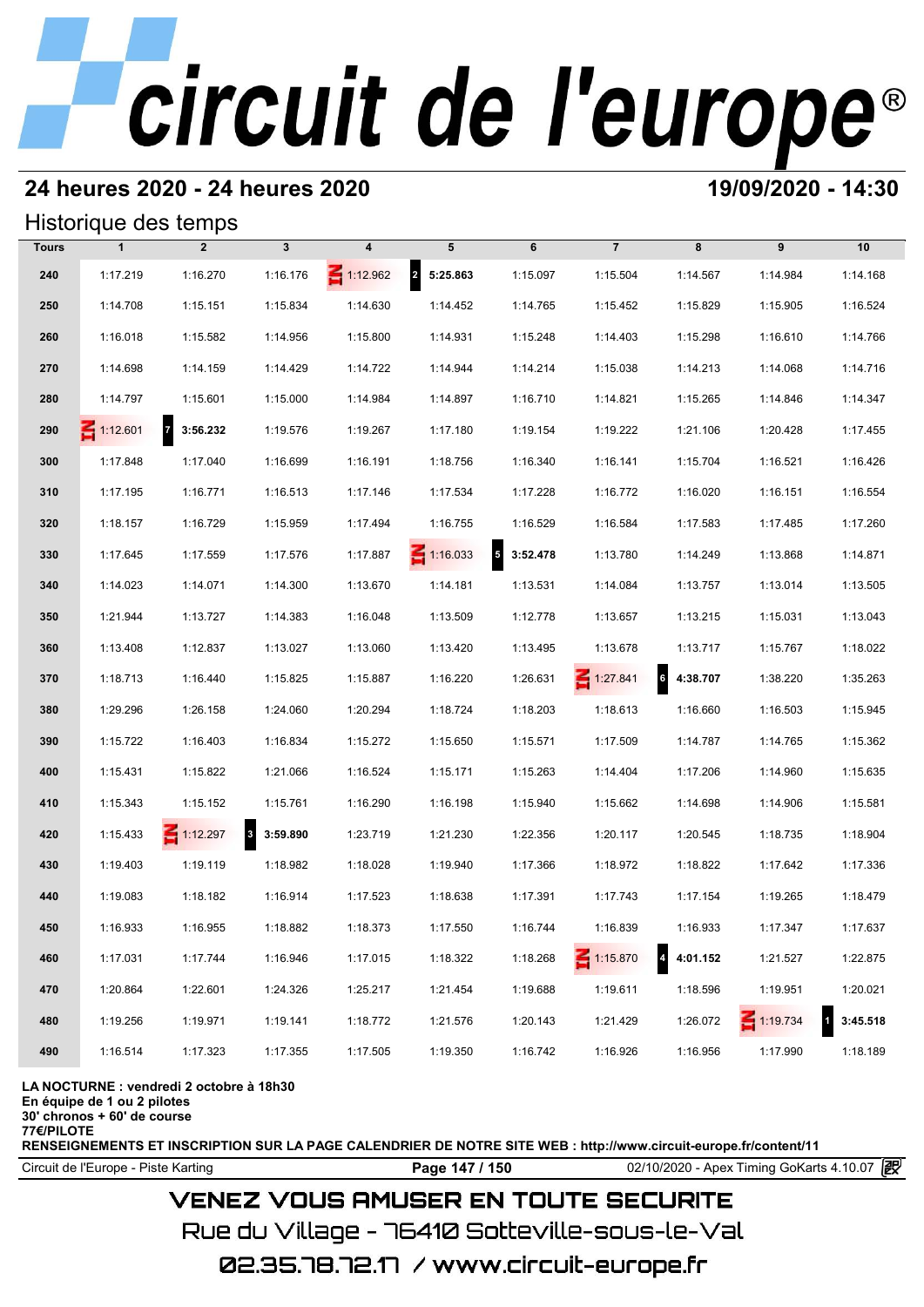### **24 heures 2020 - 24 heures 2020 19/09/2020 - 14:30**

#### Historique des temps

| Historique des temps |              |                 |                            |                                     |                 |                            |                |          |          |                 |  |
|----------------------|--------------|-----------------|----------------------------|-------------------------------------|-----------------|----------------------------|----------------|----------|----------|-----------------|--|
| <b>Tours</b>         | $\mathbf{1}$ | $\overline{2}$  | $\mathbf{3}$               | $\boldsymbol{4}$                    | 5               | 6                          | $\overline{7}$ | 8        | 9        | 10              |  |
| 500                  | 1:16.676     | 1:17.262        | 1:16.929                   | 1:16.413                            | 1:15.770        | 1:16.139                   | 1:16.237       | 1:17.253 | 1:16.892 | 1:16.903        |  |
| 510                  | 1:18.092     | 1:18.882        | 1:15.856                   | $\overline{\mathbf{a}}$<br>6:34.518 | 1:21.900        | 1:26.682                   | 1:29.610       | 1:19.895 | 1:16.665 | 1:16.884        |  |
| 520                  | 1:19.375     | 1:17.697        | 1:17.364                   | 1:17.515                            | 1:19.031        | 1:16.707                   | 1:17.065       | 1:16.518 | 1:16.629 | 1:15.888        |  |
| 530                  | 1:16.670     | 1:17.120        | 1:15.736                   | 1:16.263                            | 1:16.660        | 1:16.175                   | 1:16.646       | 1:17.177 | 1:17.715 | 1:16.641        |  |
| 540                  | 1:16.722     | 1:17.189        | 1:17.227                   | 1:16.552                            | 1:15.872        | 1:16.491                   | 1:17.653       | 1:18.824 | 1:18.687 | 1:16.836        |  |
| 550                  | 1:16.855     | 1:16.814        | 1:16.512                   | 1:15.425                            | 1:17.243        | 1:16.137                   | 1:16.887       | 1:16.652 | 1:16.992 | 1:18.612        |  |
| 560                  | 1:18.011     | 1:17.096        | 1:16.900                   | $\leq 1:15.925$                     | 2 3:43.475      | 1:14.990                   | 1:14.523       | 1:14.477 | 1:14.963 | 1:15.196        |  |
| 570                  | 1:15.920     | 1:14.019        | 1:15.705                   | 1:15.314                            | 1:14.320        | 1:14.331                   | 1:14.828       | 1:14.286 | 1:15.497 | 1:14.009        |  |
| 580                  | 1:15.152     | 1:14.646        | 1:13.873                   | 1:14.516                            | 1:16.469        | 1:14.484                   | 1:15.227       | 1:14.082 | 1:14.514 | 1:14.816        |  |
| 590                  | 1:14.227     | 1:15.303        | 1:14.700                   | 1:14.820                            | 1:13.944        | 1:14.984                   | 1:14.138       | 1:15.292 | 1:14.100 | 1:14.558        |  |
| 600                  | 1:14.648     | 1:13.361        | 1:14.726                   | 1:14.632                            | 1:13.804        | 1:14.841                   | 1:14.141       | 1:14.985 | 1:15.326 | 1:14.763        |  |
| 610                  | 1:16.268     | 1:14.348        | 1:14.635                   | 1:15.224                            | $\leq 1:12.025$ | $\overline{7}$<br>4:11.639 | 1:17.648       | 1:15.721 | 1:16.624 | 1:18.624        |  |
| 620                  | 1:18.166     | 1:16.400        | 1:17.457                   | 1:17.052                            | 1:17.029        | 1:18.889                   | 1:18.940       | 1:17.327 | 1:17.709 | 1:18.236        |  |
| 630                  | 1:18.639     | 1:17.070        | 1:17.050                   | 1:17.630                            | 1:18.489        | 1:19.349                   | 1:16.698       | 1:17.398 | 1:17.798 | 1:16.656        |  |
| 640                  | 1:16.896     | 1:17.244        | 1:18.766                   | 1:17.544                            | 1:19.191        | 1:19.695                   | 1:18.321       | 1:18.497 | 1:16.875 | 1:18.493        |  |
| 650                  | 1:18.747     | 1:17.593        | $\leq 1:15.717$            | $6\quad 3:46.537$                   | 1:15.813        | 1:15.918                   | 1:15.040       | 1:14.642 | 1:14.322 | 1:14.786        |  |
| 660                  | 1:14.689     | 1:14.582        | 1:15.459                   | 1:14.402                            | 1:16.808        | 1:15.408                   | 1:14.815       | 1:14.999 | 1:15.478 | 1:14.535        |  |
| 670                  | 1:14.965     | 1:14.796        | 1:15.836                   | 1:14.786                            | 1:14.596        | 1:14.917                   | 1:14.913       | 1:14.696 | 1:14.656 | 1:15.328        |  |
| 680                  | 1:14.229     | 1:14.279        | 1:15.789                   | 1:14.934                            | 1:15.687        | 1:15.007                   | 1:13.417       | 1:15.310 | 1:14.693 | 1:24.901        |  |
| 690                  | 1:15.837     | 1:15.016        | 1:13.798                   | 1:14.491                            | 1:14.358        | 1:14.463                   | 1:14.074       | 1:13.874 | 1:13.972 | 1:14.352        |  |
| 700                  | 1:15.233     | $\leq 1:10.025$ | $\overline{5}$<br>3:57.583 | 1:15.030                            | 1:14.449        | 1:13.518                   | 1:13.989       | 1:13.531 | 1:13.688 | 1:14.557        |  |
| 710                  | 1:14.066     | 1:13.212        | 1:13.839                   | 1:13.251                            | 1:13.244        | 1:13.728                   | 1:13.672       | 1:13.996 | 1:13.860 | 1:14.844        |  |
| 720                  | 1:13.587     | 1:15.053        | 1:13.975                   | 1:13.012                            | 1:13.933        | 1:13.600                   | 1:12.672       | 1:13.225 | 1:12.970 | 1:13.275        |  |
| 730                  | 1:13.689     | 1:12.922        | 1:13.406                   | 1:13.690                            | 1:13.541        | 1:13.022                   | 1:13.393       | 1:13.434 | 1:13.209 | 1:12.566        |  |
| 740                  | 1:13.303     | 1:13.052        | 1:14.280                   | 1:12.629                            | 1:12.828        | 1:12.542                   | 1:12.632       | 1:12.931 | 1:13.687 | $\leq 1:09.002$ |  |
| 750<br>3             | 3:55.936     | 1:19.617        | 1:19.504                   | 1:20.282                            | 1:20.386        | 1:18.086                   | 1:18.668       | 1:18.625 | 1:19.157 | 1:21.877        |  |

#### **LA NOCTURNE : vendredi 2 octobre à 18h30**

**En équipe de 1 ou 2 pilotes**

**30' chronos + 60' de course**

**77€/PILOTE**

**RENSEIGNEMENTS ET INSCRIPTION SUR LA PAGE CALENDRIER DE NOTRE SITE WEB : http://www.circuit-europe.fr/content/11**

Circuit de l'Europe - Piste Karting **Page 148 / 150** 02/10/2020 - Apex Timing GoKarts 4.10.07

## **VENEZ VOUS AMUSER EN TOUTE SECURITE**

Rue du Village – 76410 Sotteville-sous-le-Val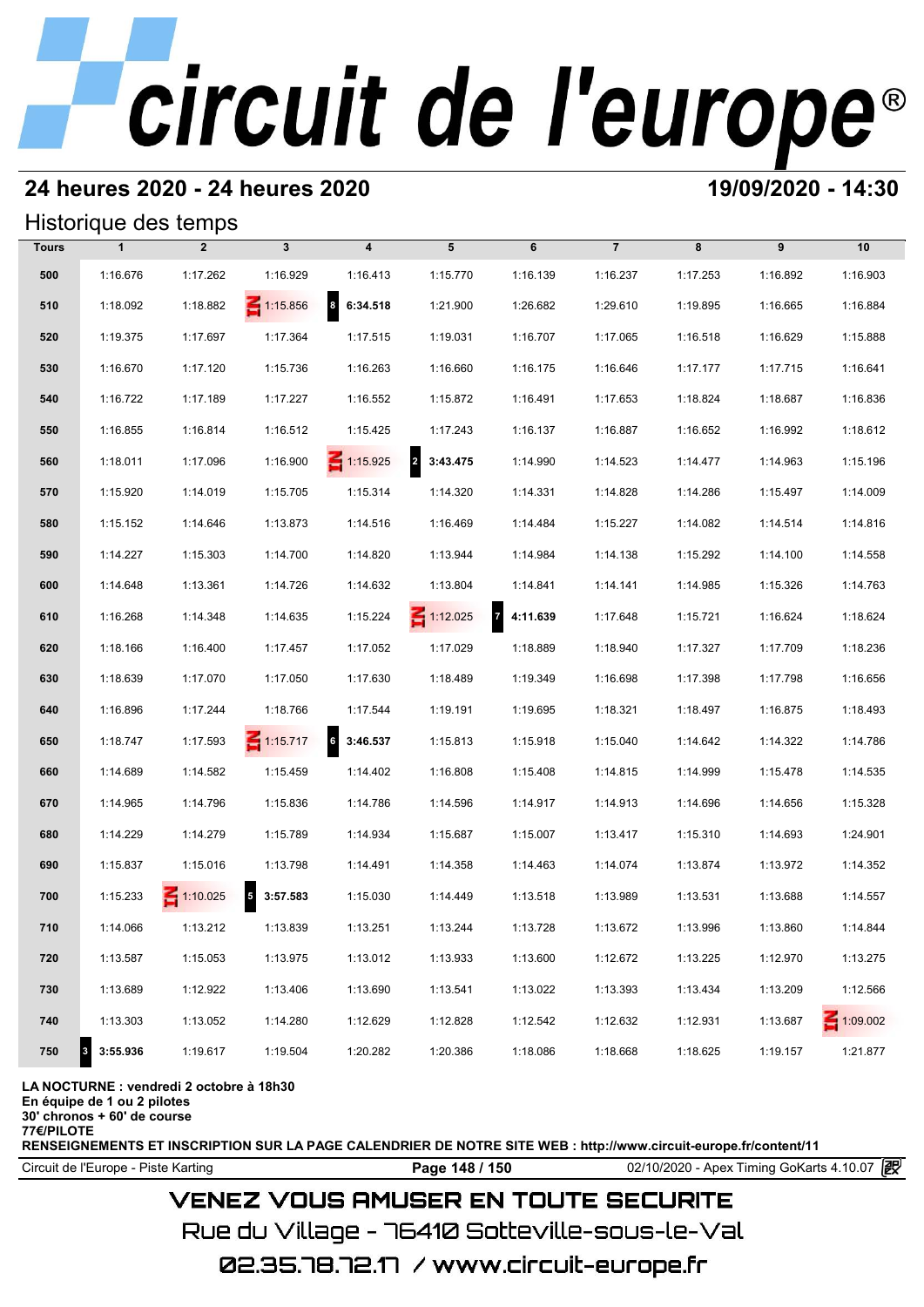### **24 heures 2020 - 24 heures 2020 19/09/2020 - 14:30**

#### Historique des temps

| Historique des temps |              |                             |            |          |                 |                            |                              |                                     |                                     |                          |  |
|----------------------|--------------|-----------------------------|------------|----------|-----------------|----------------------------|------------------------------|-------------------------------------|-------------------------------------|--------------------------|--|
| <b>Tours</b>         | $\mathbf{1}$ | $\overline{2}$              | 3          | 4        | 5               | 6                          | $\overline{7}$               | 8                                   | 9                                   | 10                       |  |
| 760                  | 1:19.459     | 1:20.786                    | 1:18.928   | 1:18.755 | 1:19.063        | 1:28.840                   | 1:19.982                     | $\leq 1:17.233$                     | $\overline{\mathbf{4}}$<br>3:49.425 | 1:20.496                 |  |
| 770                  | 1:19.578     | 1:21.198                    | 1:21.312   | 1:19.461 | 1:20.104        | 1:19.019                   | 1:21.989                     | 1:19.641                            | 1:19.424                            | 1:18.760                 |  |
| 780                  | 1:18.315     | 1:19.563                    | 1:18.729   | 1:18.446 | 1:18.515        | 1:18.303                   | 1:19.412                     | 1:18.307                            | $\leq 1:15.531$                     | $\mathbf{1}$<br>3:39.162 |  |
| 790                  | 1:16.128     | 1:14.728                    | 1:15.460   | 1:16.629 | 1:15.566        | 1:15.845                   | 1:16.209                     | 1:15.586                            | 1:15.625                            | 1:16.085                 |  |
| 800                  | 1:18.201     | 1:17.288                    | 1:15.448   | 1:15.761 | 1:16.333        | 1:14.836                   | 1:15.894                     | 1:17.502                            | 1:16.397                            | 1:16.781                 |  |
| 810                  | 1:15.602     | 1:18.851                    | 1:16.072   | 1:16.263 | 1:15.814        | $\leq 1:06.781$            | $\boldsymbol{8}$<br>3:50.334 | 1:17.259                            | 1:17.166                            | 1:16.234                 |  |
| 820                  | 1:17.013     | 1:24.332                    | 1:15.612   | 1:16.093 | 1:16.261        | 1:16.324                   | 1:16.835                     | 1:18.794                            | 1:16.427                            | 1:16.827                 |  |
| 830                  | 1:16.993     | 1:16.243                    | 1:17.584   | 1:18.893 | 1:18.712        | 1:17.228                   | 1:18.880                     | 1:16.915                            | 1:16.611                            | 1:16.368                 |  |
| 840                  | 1:16.023     | 1:17.241                    | 1:17.101   | 1:18.124 | 1:16.445        | 1:17.286                   | $\leq 1:11.678$              | $\overline{\mathbf{4}}$<br>3:48.246 | 1:18.424                            | 1:18.895                 |  |
| 850                  | 1:18.018     | 1:18.569                    | 1:17.874   | 1:17.361 | 1:18.174        | 1:17.786                   | 1:17.678                     | 1:17.740                            | 1:18.135                            | 1:18.365                 |  |
| 860                  | 1:17.072     | 1:17.165                    | 1:16.894   | 1:17.932 | 1:17.975        | 1:18.192                   | 1:17.808                     | 1:17.684                            | 1:17.569                            | 1:17.715                 |  |
| 870                  | 1:17.527     | 1:18.133                    | 1:17.640   | 1:17.714 | 1:18.480        | 1:17.202                   | 1:18.227                     | 1:18.124                            | 1:17.398                            | 1:15.560                 |  |
| 880                  | 1:16.662     | 1:16.856                    | 1:18.208   | 1:18.382 | $\leq 1:13.575$ | $\overline{7}$<br>4:23.120 | 1:17.908                     | 1:16.082                            | 1:16.108                            | 1:17.408                 |  |
| 890                  | 1:15.808     | 1:17.236                    | 1:15.501   | 1:16.025 | 1:16.241        | 1:16.828                   | 1:15.710                     | 1:15.778                            | 1:15.421                            | 1:16.033                 |  |
| 900                  | 1:16.385     | 1:18.138                    | 1:16.400   | 1:16.432 | $\leq 1:13.404$ | $6\phantom{a}$<br>3:47.919 | 1:13.177                     | 1:14.000                            | 1:14.809                            | 1:14.588                 |  |
| 910                  | 1:13.437     | 1:13.770                    | 1:13.538   | 1:14.192 | 1:14.819        | 1:14.124                   | 1:13.866                     | 1:14.107                            | 1:13.985                            | 1:34.756                 |  |
| 920                  | 1:13.451     | 1:14.436                    | 1:14.369   | 1:14.084 | 1:14.224        | 1:13.800                   | 1:13.866                     | 1:13.960                            | 1:14.313                            | 1:13.782                 |  |
| 930                  | 1:13.421     | 1:13.863                    | 1:14.446   | 1:13.863 | 1:14.986        | 1:13.610                   | 1:13.736                     | 1:14.129                            | 1:13.776                            | 1:13.338                 |  |
| 940                  | 1:13.615     | $\leq 1:09.386$             | 1 3:40.798 | 1:15.922 | 1:14.768        | 1:14.849                   | 1:15.611                     | 1:17.456                            | 1:16.246                            | 1:17.596                 |  |
| 950                  | 1:15.259     | 1:16.324                    | 1:16.817   | 1:15.914 | 1:16.546        | 1:15.605                   | 1:16.001                     | 1:15.955                            | 1:17.683                            | 1:17.801                 |  |
| 960                  | 1:16.403     | 1:16.346                    | 1:15.394   | 1:16.862 | 1:15.511        | $\leq 1:14.518$            | $\overline{2}$<br>4:52.760   | 1:15.065                            | 1:15.334                            | 1:15.355                 |  |
| 970                  | 1:14.810     | 1:15.061                    | 1:14.928   | 1:15.004 | 1:15.792        | 1:15.041                   | 1:14.372                     | 1:14.306                            | 1:14.171                            | 1:14.151                 |  |
| 980                  | 1:14.877     | 1:15.035                    | 1:14.192   | 1:14.484 | 1:15.085        | 1:14.166                   | 1:14.508                     | 1:13.961                            | 1:14.517                            | 1:14.170                 |  |
| 990                  | 1:09.359     | $5\overline{5}$<br>3:38.198 | 1:13.067   | 1:13.220 | 1:13.390        | 1:12.630                   | 1:12.871                     | 1:13.264                            | 1:12.682                            | 1:14.007                 |  |
| 1000                 | 1:12.950     | 1:12.962                    | 1:13.054   | 1:13.627 | 1:13.261        | 1:13.470                   | 1:12.730                     | 1:13.416                            | 1:12.964                            | 1:12.830                 |  |
| 1010                 | 1:12.281     | 1:13.874                    | 1:12.123   | 1:13.305 | 1:12.829        | 1:13.144                   | 1:12.861                     | 1:12.592                            | 1:13.255                            | 1:13.268                 |  |

**LA NOCTURNE : vendredi 2 octobre à 18h30**

**En équipe de 1 ou 2 pilotes**

**30' chronos + 60' de course 77€/PILOTE**

**RENSEIGNEMENTS ET INSCRIPTION SUR LA PAGE CALENDRIER DE NOTRE SITE WEB : http://www.circuit-europe.fr/content/11**

Circuit de l'Europe - Piste Karting **Page 149 / 150** 02/10/2020 - Apex Timing GoKarts 4.10.07

## **VENEZ VOUS AMUSER EN TOUTE SECURITE**

Rue du Village – 76410 Sotteville-sous-le-Val